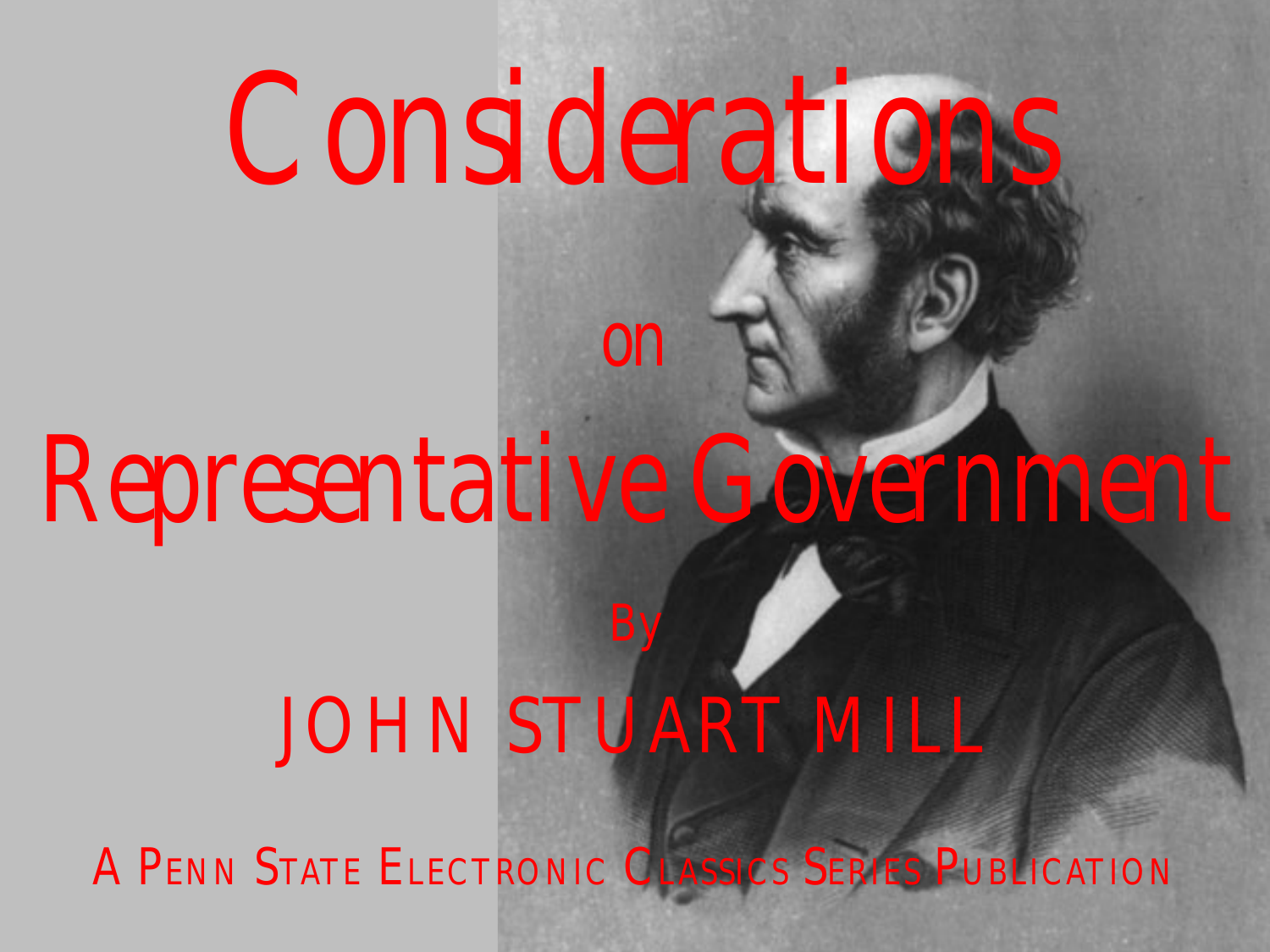*Considerations on Representative Government* by John Stuart Mill is a publication of the Pennsylvania State University. This Portable Document file is furnished free and without any charge of any kind. Any person using this document file, for any purpose, and in any way does so at his or her own risk. Neither the Pennsylvania State University nor Jim Manis, Faculty Editor, nor anyone associated with the Pennsylvania State University assumes any responsibility for the material contained within the document or for the file as an electronic transmission, in any way.

*Considerations on Representative Government* by John Stuart Mill*,* the Pennsylvania State University, *Electronic Classics Series*, Jim Manis, Faculty Editor, Hazleton, PA 18202 is a Portable Document File produced as part of an ongoing student publication project to bring classical works of literature, in English, to free and easy access of those wishing to make use of them.

Cover Design: Jim Manis

Copyright © 2004 The Pennsylvania State University

The Pennsylvania State University is an equal opportunity university.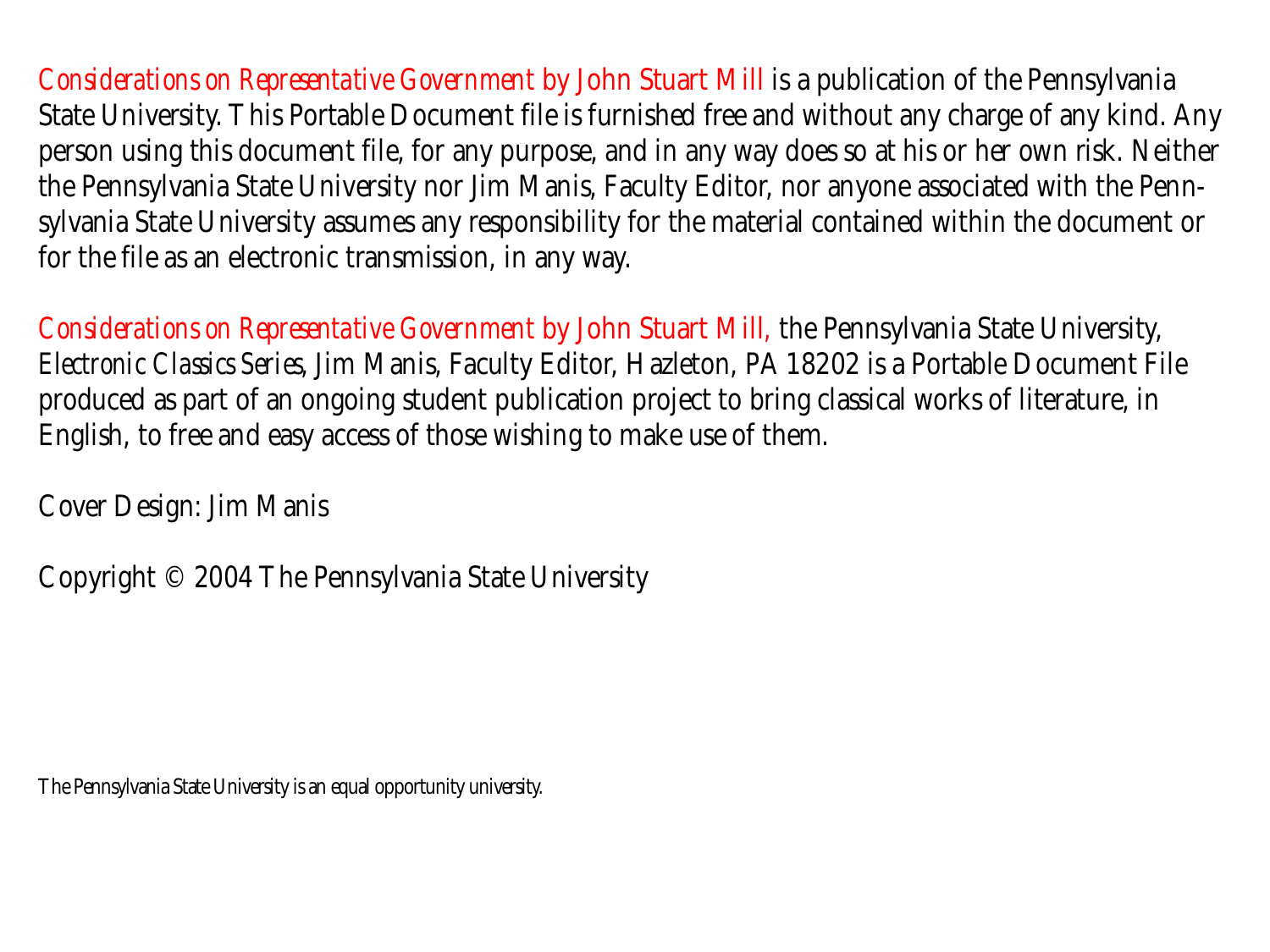## **[Contents](#page-195-0)**

| Chapter VII Of True and False Democracy; Representation of All, and Representation of the Majority only 92 |  |
|------------------------------------------------------------------------------------------------------------|--|
|                                                                                                            |  |
|                                                                                                            |  |
|                                                                                                            |  |
|                                                                                                            |  |
|                                                                                                            |  |
|                                                                                                            |  |
|                                                                                                            |  |
|                                                                                                            |  |
|                                                                                                            |  |
|                                                                                                            |  |
|                                                                                                            |  |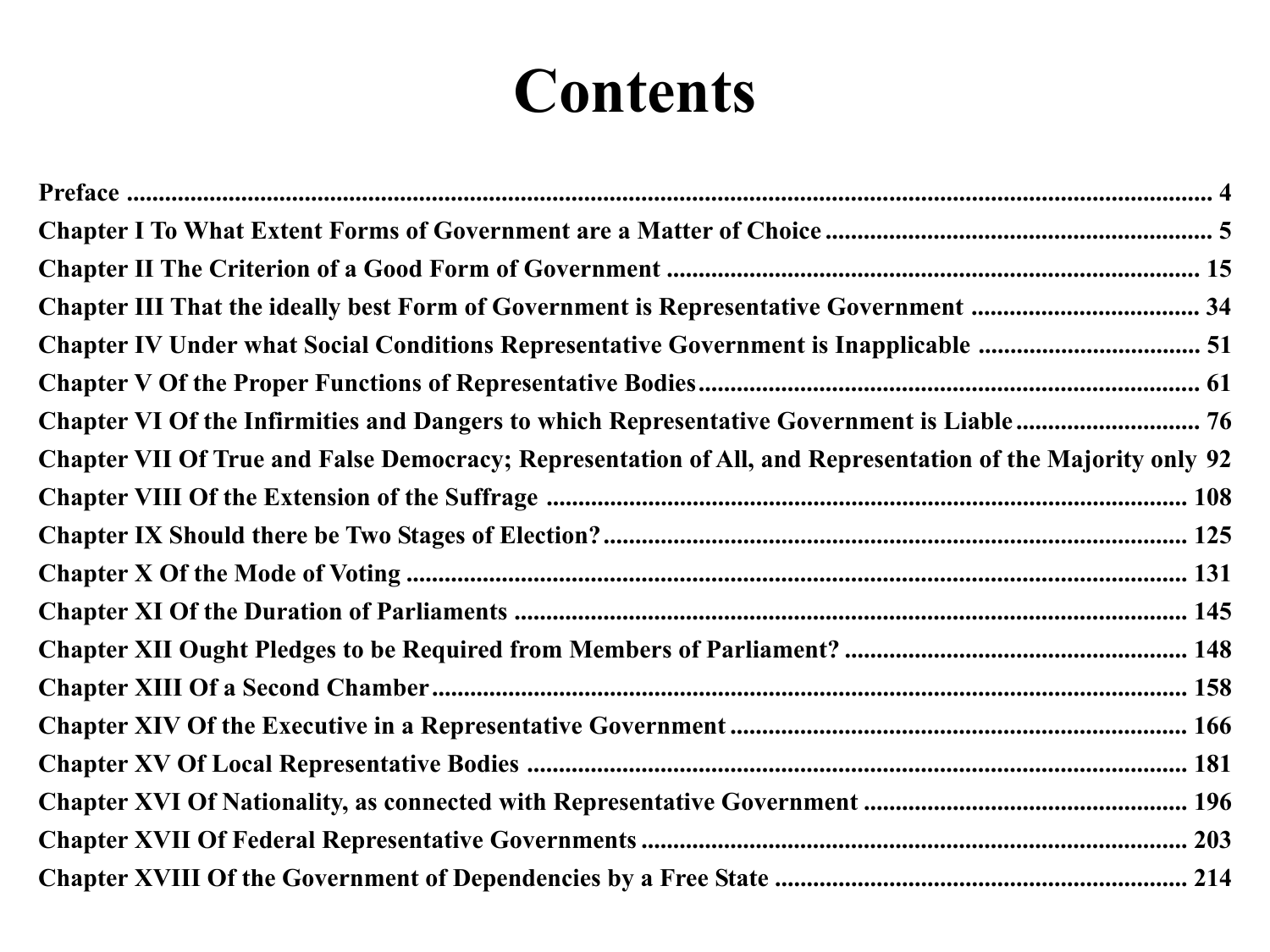## *Considerations on Representative Government*

### By JOHN STUART MILL

*Author of "A System of Logic, Ratiocnative and Inductive"*

#### Preface

THOSE WHO HAVE DONE ME THE HONOR of reading my previous writings will probably receive no strong impression of novelty from the present volume; for the principles are those to which I have been working up during the greater part of my life, and most of the practical suggestions have been anticipated by others or by myself. There is novelty, however, in the fact of bringing them together, and exhibiting them

in their connection, and also, I believe, in much that is brought forward in their support. Several of the opinions at all events, if not new, are for the present as little likely to meet with general acceptance as if they were.

It seems to me, however, from various indications, and from none more than the recent debates on Reform of Parliament, that both Conservatives and Liberals (if I may continue to call them what they still call themselves) have lost confidence in the political creeds which they nominally profess, while neither side appears to have made any progress in providing itself with a better. Yet such a better doctrine must be possible; not a mere compromise, by splitting the difference between the two, but something wider than either, which, in virtue of its superior comprehensiveness, might be adopted by either Liberal or Conservative without renouncing any thing which he really feels to be valuable in his own creed. When so many feel obscurely the want of such a doctrine, and so few even flatter themselves that they have attained it, any one may without presumption, offer what his own thoughts, and the best that he knows of those of others, are able to contribute towards its formation.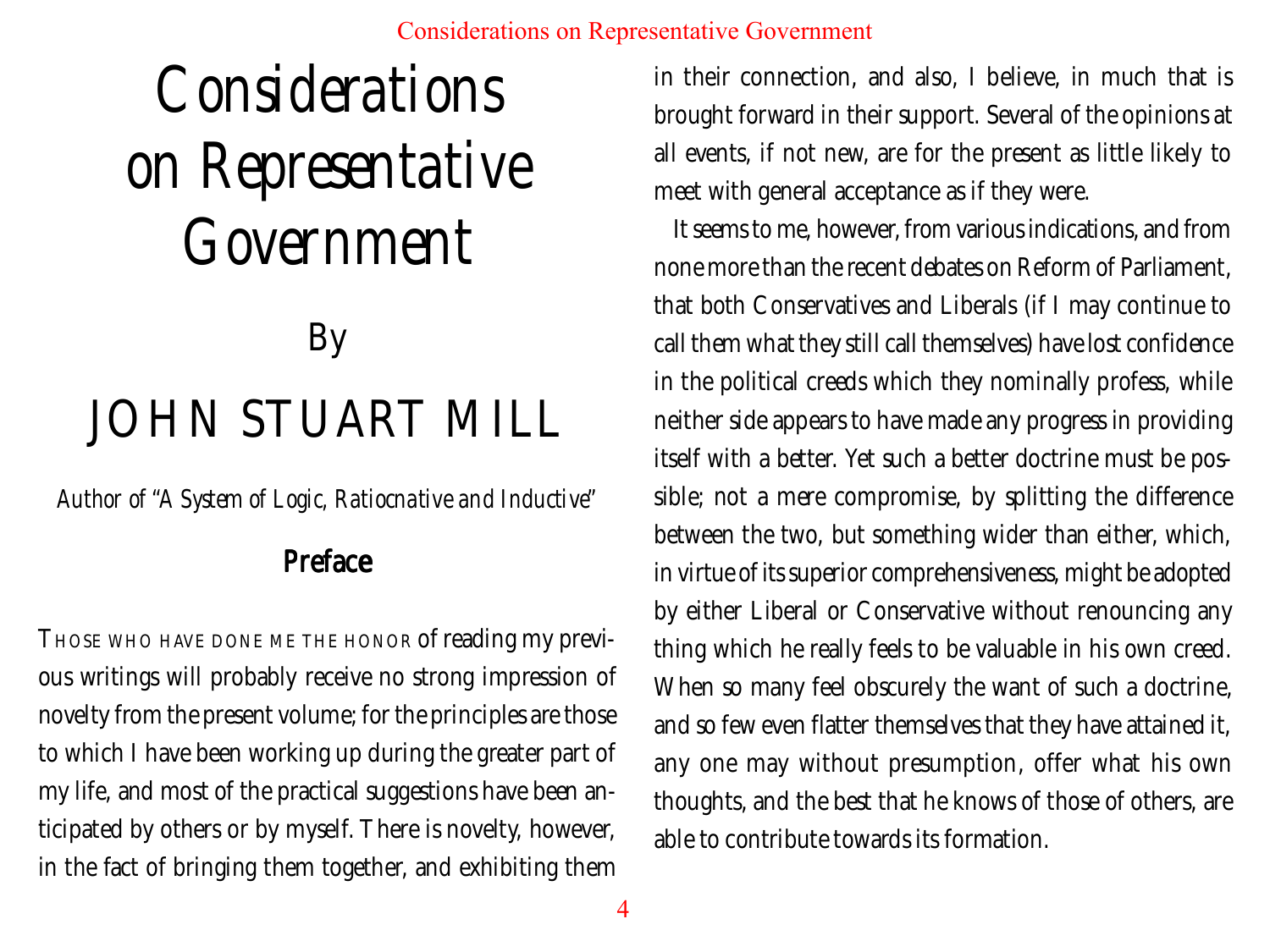#### Chapter I

#### To What Extent Forms of Government are a Matter of Choice

ALL SPECULATIONS concerning forms of government bear the impress, more or less exclusive, of two conflicting theories respecting political institutions; or, to speak more properly, conflicting conceptions of what political institutions are.

By some minds, government is conceived as strictly a practical art, giving rise to no questions but those of means and an end. Forms of government are assimilated to any other expedients for the attainment of human objects. They are regarded as wholly an affair of invention and contrivance. Being made by man, it is assumed that man has the choice either to make them or not, and how or on what pattern they shall be made. Government, according to this conception, is a problem, to be worked like any other question of business. The first step is to define the purposes which governments are required to promote. The next, is to inquire what form of government is best fitted to fulfill those pur-

poses. Having satisfied ourselves on these two points, and ascertained the form of government which combines the greatest amount of good with the least of evil, what further remains is to obtain the concurrence of our countrymen, or those for whom the institutions are intended, in the opinion which we have privately arrived at. To find the best form of government; to persuade others that it is the best; and, having done so, to stir them up to insist on having it, is the order of ideas in the minds of those who adopt this view of political philosophy. They look upon a constitution in the same light (difference of scale being allowed for) as they would upon a steam plow, or a threshing machine.

To these stand opposed another kind of political reasoners, who are so far from assimilating a form of government to a machine, that they regard it as a sort of spontaneous product, and the science of government as a branch (so to speak) of natural history. According to them, forms of government are not a matter of choice. We must take them, in the main, as we find them. Governments can not be constructed by premeditated design. They "are not made, but grow." Our business with them, as with the other facts of the universe, is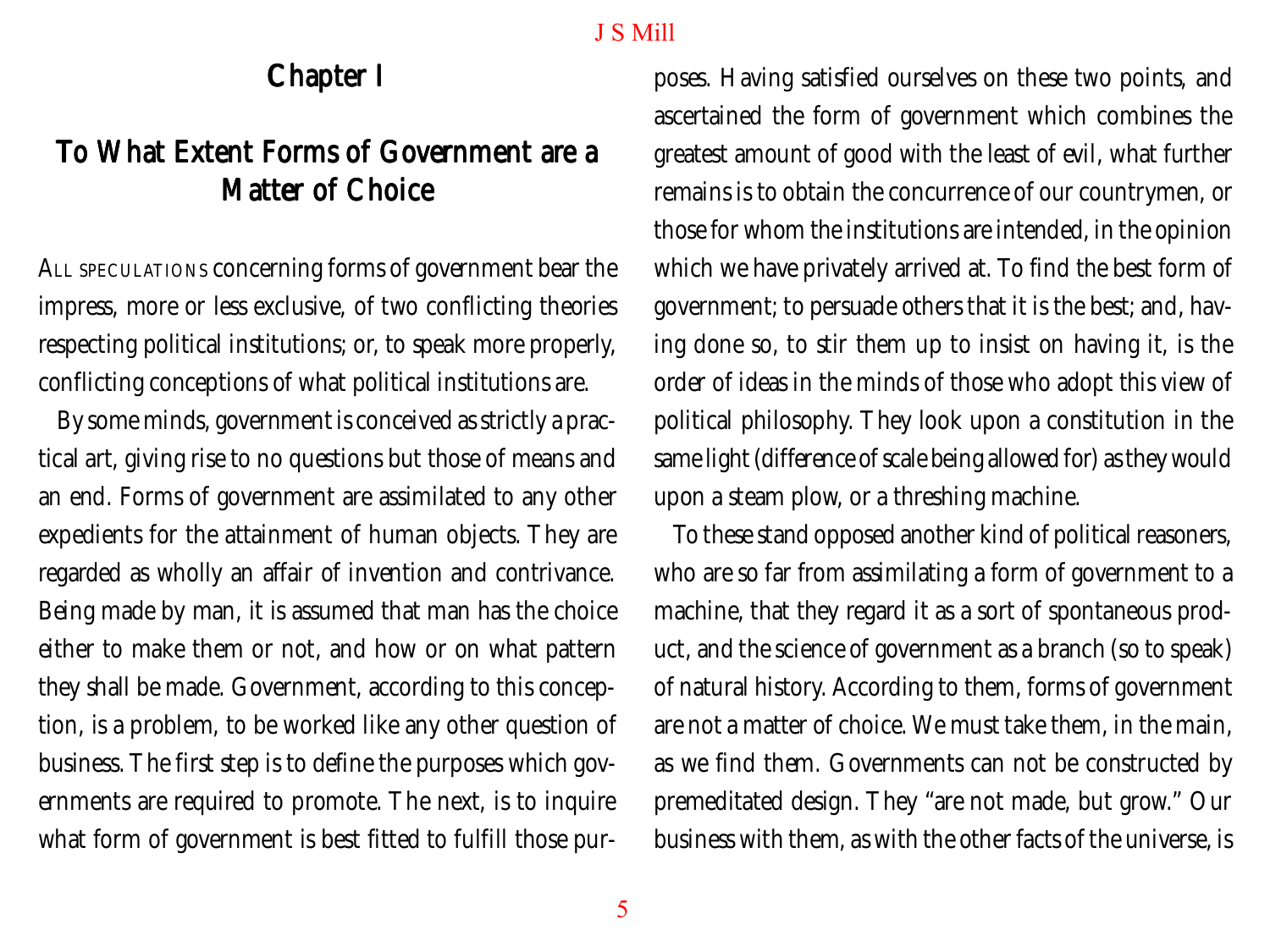to acquaint ourselves with their natural properties, and adapt ourselves to them. The fundamental political institutions of a people are considered by this school as a sort of organic growth from the nature and life of that people; a product of their habits, instincts, and unconscious wants and desires, scarcely at all of their deliberate purposes. Their will has had no part in the matter but that of meeting the necessities of the moment by the contrivances of the moment, which contrivances, if in sufficient conformity to the national feelings and character, commonly last, and, by successive aggregation, constitute a polity suited to the people who possess it, but which it would be vain to attempt to superinduce upon any people whose nature and circumstances had not spontaneously evolved it.

It is difficult to decide which of these doctrines would be the most absurd, if we could suppose either of them held as an exclusive theory. But the principles which men profess, on any controverted subject, are usually a very incomplete exponent of the opinions they really hold. No one believes that every people is capable of working every sort of institution. Carry the analogy of mechanical contrivances as far as we will, a man does not choose even an instrument of timber and iron on the sole ground that it is in itself the best. He considers whether he possesses the other requisites which must be combined with it to render its employment advantageous, and, in particular whether those by whom it will have to be worked possess the knowledge and skill necessary for its management. On the other hand, neither are those who speak of institutions as if they were a kind of living organisms really the political fatalists they give themselves out to be. They do not pretend that mankind have absolutely no range of choice as to the government they will live under, or that a consideration of the consequences which flow from different forms of polity is no element at all in deciding which of them should be preferred. But, though each side greatly exaggerates its own theory, out of opposition to the other, and no one holds without modification to either, the two doctrines correspond to a deep-seated difference between two modes of thought; and though it is evident that neither of these is entirely in the right, yet it being equally evident that neither is wholly in the wrong, we must endeavour to get down to what is at the root of each, and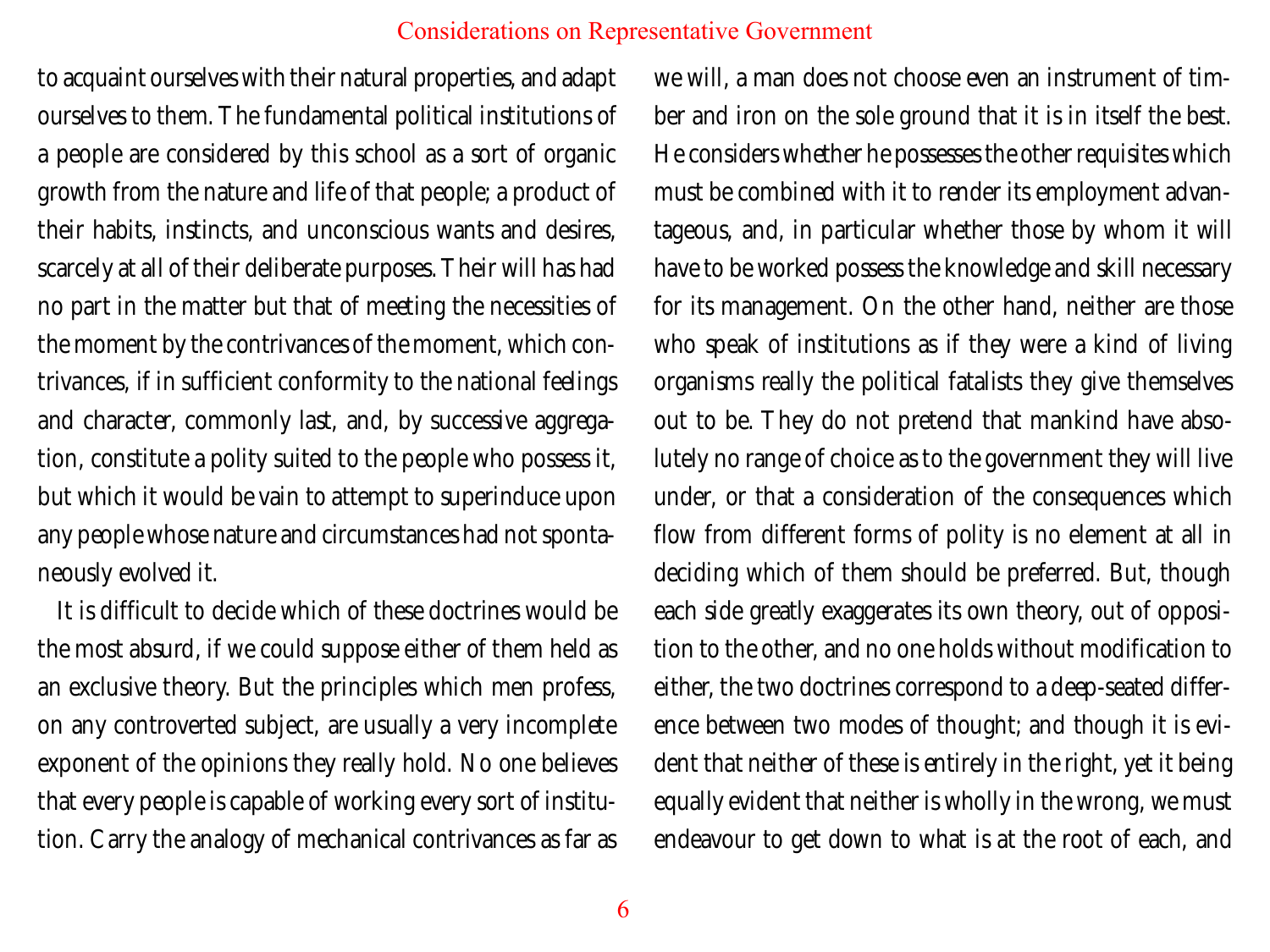avail ourselves of the amount of truth which exists in either.

Let us remember, then, in the first place, that political institutions (however the proposition may be at times ignored) are the work of men—owe their origin and their whole existence to human will. Men did not wake on a summer morning and find them sprung up. Neither do they resemble trees, which, once planted, "are aye growing" while men "are sleeping." In every stage of their existence they are made what they are by human voluntary agency. Like all things, therefore, which are made by men, they may be either well or ill made; judgment and skill may have been exercised in their production, or the reverse of these. And again, if a people have omitted, or from outward pressure have not had it in their power to give themselves a constitution by the tentative process of applying a corrective to each evil as it arose, or as the sufferers gained strength to resist it, this retardation of political progress is no doubt a great disadvantage to them, but it does not prove that what has been found good for others would not have been good also for them, and will not be so still when they think fit to adopt it.

On the other hand, it is also to be borne in mind that

political machinery does not act of itself. As it is first made, so it has to be worked, by men, and even by ordinary men. It needs, not their simple acquiescence, but their active participation; and must be adjusted to the capacities and qualities of such men as are available. This implies three conditions. The people for whom the form of government is intended must be willing to accept it, or, at least not so unwilling as to oppose an insurmountable obstacle to its establishment. They must be willing and able to do what is necessary to keep it standing. And they must be willing and able to do what it requires of them to enable it to fulfill its purposes. The word "do" is to be understood as including forbearances as well as acts. They must be capable of fulfilling the conditions of action and the conditions of self-restraint, which are necessary either for keeping the established polity in existence, or for enabling it to achieve the ends, its conduciveness to which forms its recommendation.

The failure of any of these conditions renders a form of government, whatever favorable promise it may otherwise hold out, unsuitable to the particular case.

The first obstacle, the repugnance of the people to the par-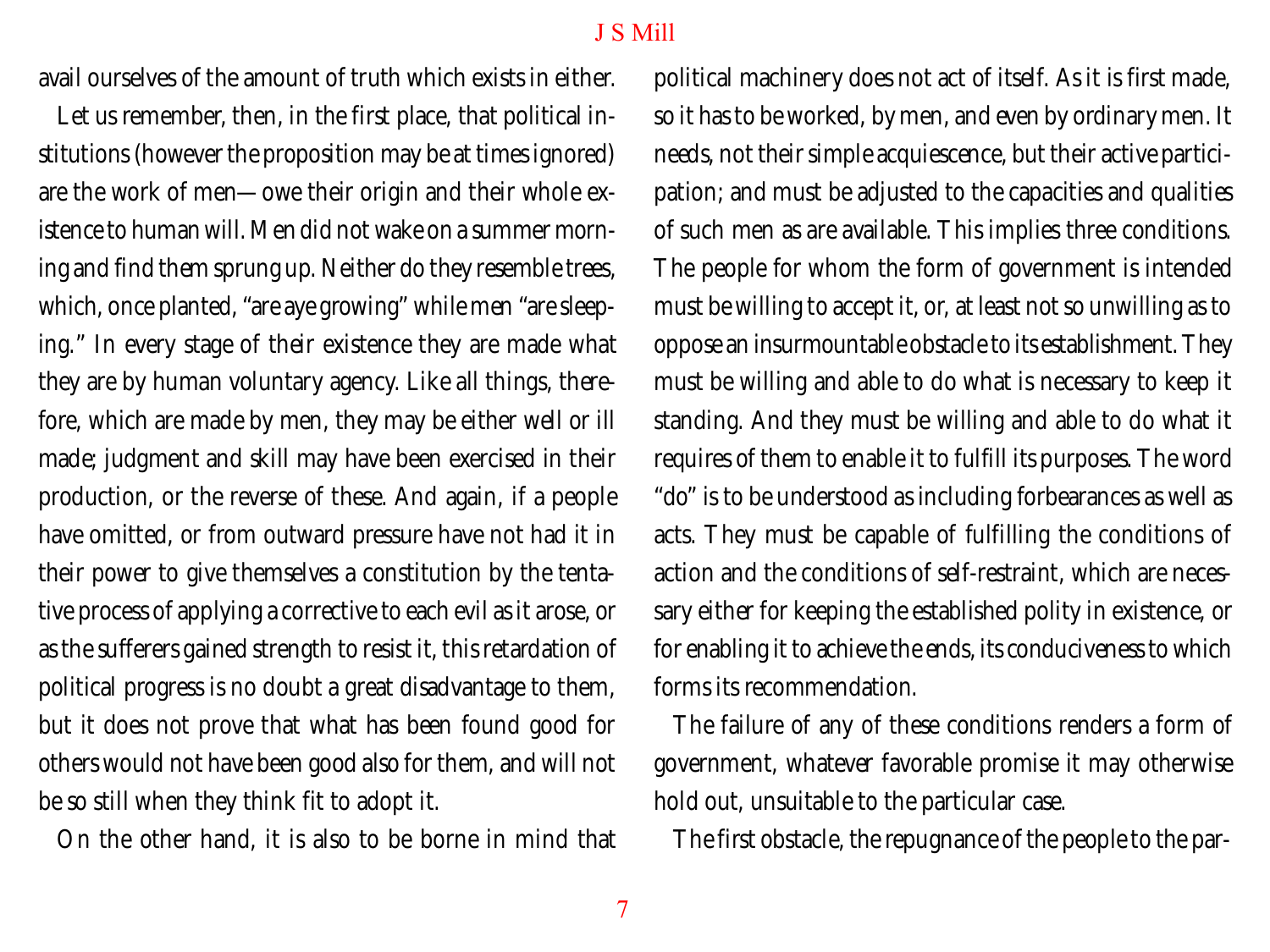ticular form of government, needs little illustration, because it never can in theory have been overlooked. The case is of perpetual occurrence. Nothing but foreign force would induce a tribe of North American Indians to submit to the restraints of a regular and civilized government. The same might have been said, though somewhat less absolutely, of the barbarians who overran the Roman Empire. It required centuries of time, and an entire change of circumstances, to discipline them into regular obedience even to their own leaders, when not actually serving under their banner. There are nations who will not voluntarily submit to any government but that of certain families, which have from time immemorial had the privilege of supplying them with chiefs. Some nations could not, except by foreign conquest, be made to endure a monarchy; others are equally averse to a republic. The hindrance often amounts, for the time being, to impracticability.

But there are also cases in which, though not averse to a form of government—possibly even desiring it—a people may be unwilling or unable to fulfill its conditions. They may be incapable of fulfilling such of them as are necessary

to keep the government even in nominal existence. Thus a people may prefer a free government; but if, from indolence, or carelessness, or cowardice, or want of public spirit, they are unequal to the exertions necessary for preserving it; if they will not fight for it when it is directly attacked; if they can be deluded by the artifices used to cheat them out of it; if, by momentary discouragement, or temporary panic, or a fit of enthusiasm for an individual, they can be induced to lay their liberties at the feet even of a great man, or trust him with powers which enable him to subvert their institutions in all these cases they are more or less unfit for liberty; and though it may be for their good to have had it even for a short time, they are unlikely long to enjoy it. Again, a people may be unwilling or unable to fulfill the duties which a particular form of government requires of them. A rude people, though in some degree alive to the benefits of civilized society, may be unable to practice the forbearances which it demands; their passions may be too violent, or their personal pride too exacting, to forego private conflict, and leave to the laws the avenging of their real or supposed wrongs. In such a case, a civilized government, to be really advantageous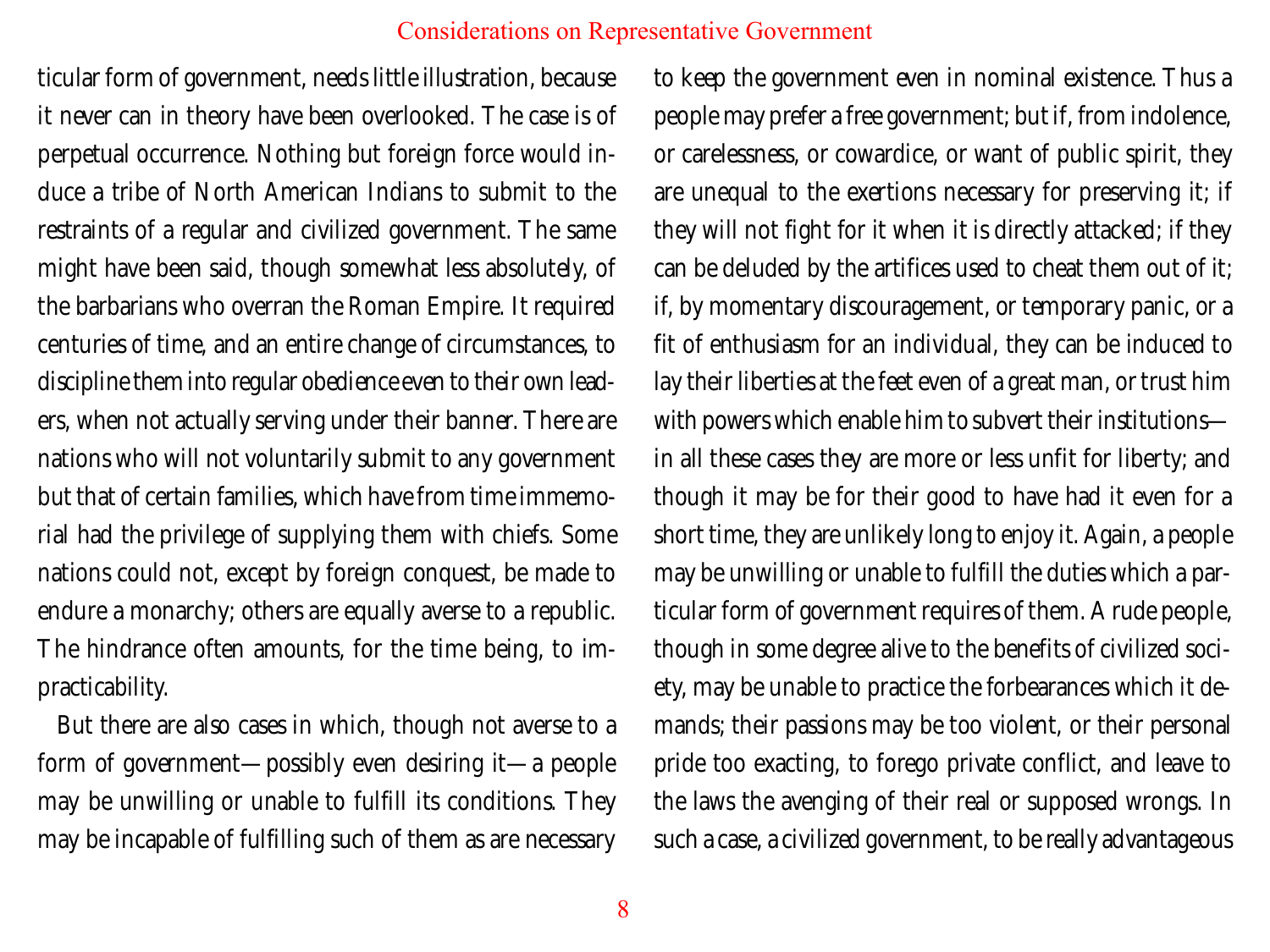to them, will require to be in a considerable degree despotic; one over which they do not themselves exercise control, and which imposes a great amount of forcible restraint upon their actions. Again, a people must be considered unfit for more than a limited and qualified freedom who will not co-operate actively with the law and the public authorities in the repression of evil-doers. A people who are more disposed to shelter a criminal than to apprehend him; who, like the Hindoos, will perjure themselves to screen the man who has robbed them, rather than take trouble or expose themselves to vindictiveness by giving evidence against him; who, like some nations of Europe down to a recent date, if a man poniards another in the public street, pass by on the other side, because it is the business of the police to look to the matter, and it is safer not to interfere in what does not concern them; a people who are revolted by an execution, but not shocked at an assassination—require that the public authorities should be armed with much sterner powers of repression than elsewhere, since the first indispensable requisites of civilized life have nothing else to rest on. These deplorable states of feeling, in any people who have emerged from savage life, are,

no doubt, usually the consequence of previous bad government, which has taught them to regard the law as made for other ends than their good, and its administrators as worse enemies than those who openly violate it. But, however little blame may be due to those in whom these mental habits have grown up, and however the habits may be ultimately conquerable by better government, yet, while they exist, a people so disposed can not be governed with as little power exercised over them as a people whose sympathies are on the side of the law, and who are willing to give active assistance in its enforcement. Again, representative institutions are of little value, and may be a mere instrument of tyranny or intrigue, when the generality of electors are not sufficiently interested in their own government to give their vote, or, if they vote at all, do not bestow their suffrages on public grounds, but sell them for money, or vote at the beck of some one who has control over them, or whom for private reasons they desire to propitiate. Popular election thus practiced, instead of a security against misgovernment, is but an additional wheel in its machinery.

Besides these moral hindrances, mechanical difficulties are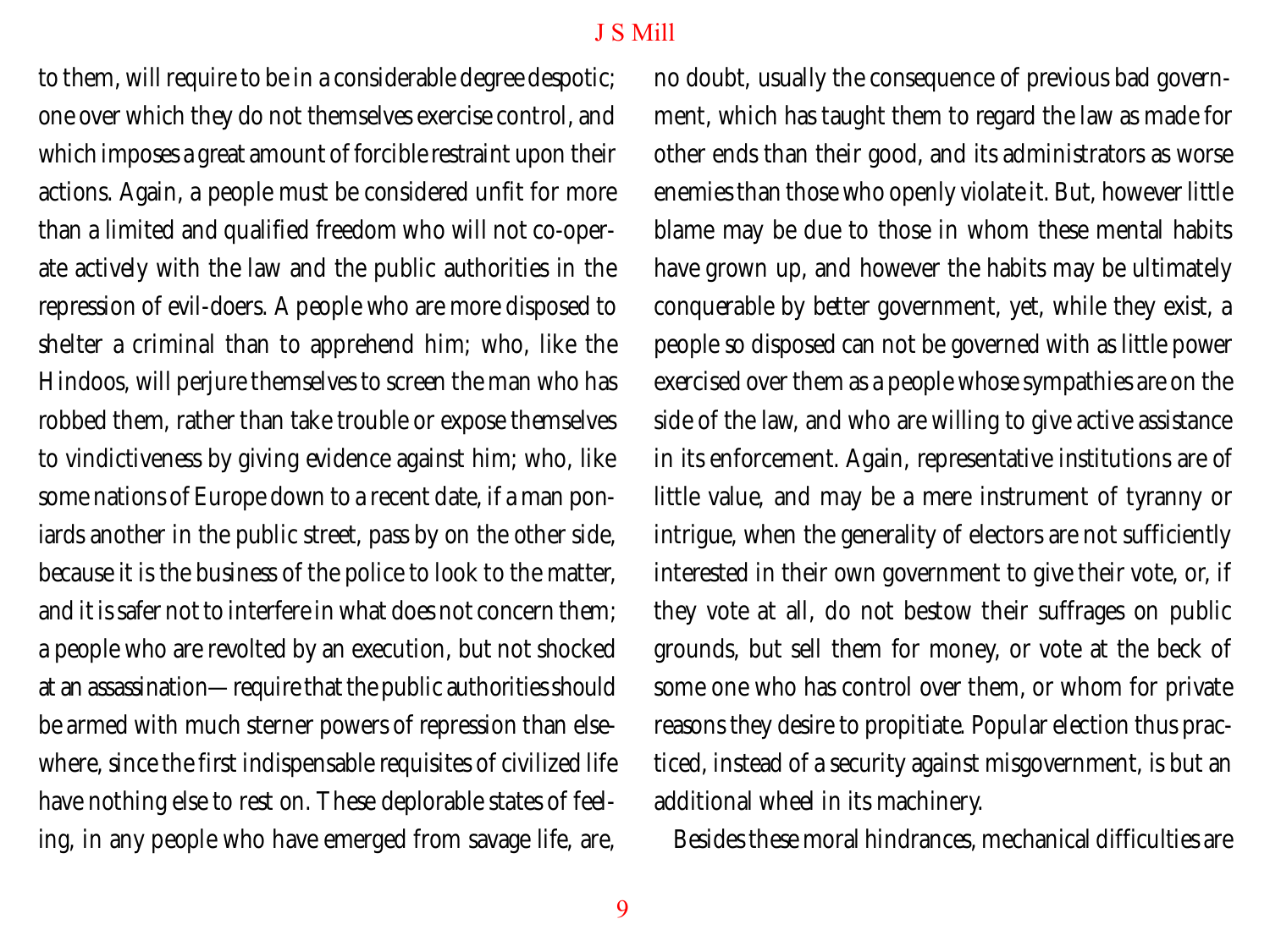often an insuperable impediment to forms of government. In the ancient world, though there might be, and often was, great individual or local independence, there could be nothing like a regulated popular government beyond the bounds of a single city-community; because there did not exist the physical conditions for the formation and propagation of a public opinion, except among those who could be brought together to discuss public matters in the same agora. This obstacle is generally thought to have ceased by the adoption of the representative system. But to surmount it completely, required the press, and even the newspaper press, the real equivalent, though not in all respects an adequate one, of the Pnyx and the Forum. There have been states of society in which even a monarchy of any great territorial extent could not subsist, but unavoidably broke up into petty principalities, either mutually independent, or held together by a loose tie like the feudal: because the machinery of authority was not perfect enough to carry orders into effect at a great distance from the person of the ruler. He depended mainly upon voluntary fidelity for the obedience even of his army, nor did there exist the means of making the people pay an amount

of taxes sufficient for keeping up the force necessary to compel obedience throughout a large territory. In these and all similar cases, it must be understood that the amount of the hindrance may be either greater or less. It may be so great as to make the form of government work very ill, without absolutely precluding its existence, or hindering it from being practically preferable to any other which can be had. This last question mainly depends upon a consideration which we have not yet arrived at—the tendencies of different forms of government to promote Progress.

We have now examined the three fundamental conditions of the adaptation of forms of government to the people who are to be governed by them. If the supporters of what may be termed the naturalistic theory of politics, mean but to insist on the necessity of these three conditions; if they only mean that no government can permanently exist which does not fulfill the first and second conditions, and, in some considerable measure, the third; their doctrine, thus limited, is incontestable. Whatever they mean more than this appears to me untenable. All that we are told about the necessity of an historical basis for institutions, of their being in harmony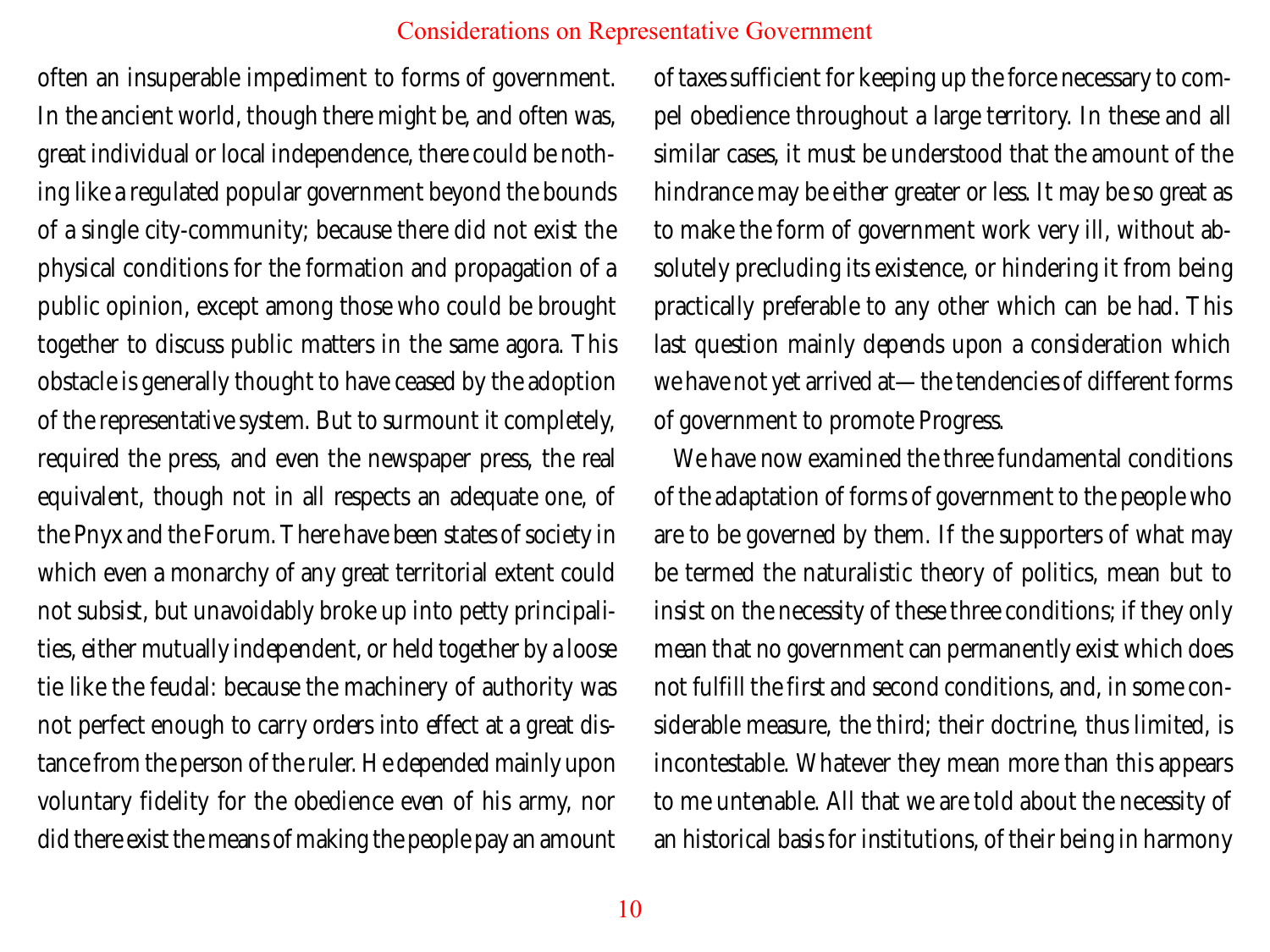with the national usages and character, and the like, means either this, or nothing to the purpose. There is a great quantity of mere sentimentality connected with these and similar phrases, over and above the amount of rational meaning contained in them. But, considered practically, these alleged requisites of political institutions are merely so many facilities for realising the three conditions. When an institution, or a set of institutions, has the way prepared for it by the opinions, tastes, and habits of the people, they are not only more easily induced to accept it, but will more easily learn, and will be, from the beginning, better disposed, to do what is required of them both for the preservation of the institutions, and for bringing them into such action as enables them to produce their best results. It would be a great mistake in any legislator not to shape his measures so as to take advantage of such pre-existing habits and feelings when available. On the other hand, it is an exaggeration to elevate these mere aids and facilities into necessary conditions. People are more easily induced to do, and do more easily, what they are already used to; but people also learn to do things new to them. Familiarity is a great help; but much dwelling on an idea will

make it familiar, even when strange at first. There are abundant instances in which a whole people have been eager for untried things. The amount of capacity which a people possess for doing new things, and adapting themselves to new circumstances; is itself one of the elements of the question. It is a quality in which different nations, and different stages of civilization, differ much from one another. The capability of any given people for fulfilling the conditions of a given form of government can not be pronounced on by any sweeping rule. Knowledge of the particular people, and general practical judgment and sagacity, must be the guides.

There is also another consideration not to be lost sight of. A people may be unprepared for good institutions; but to kindle a desire for them is a necessary part of the preparation. To recommend and advocate a particular institution or form of government, and set its advantages in the strongest light, is one of the modes, often the only mode within reach, of educating the mind of the nation not only for accepting or claiming, but also for working, the institution. What means had Italian patriots, during the last and present generation, of preparing the Italian people for freedom in unity, but by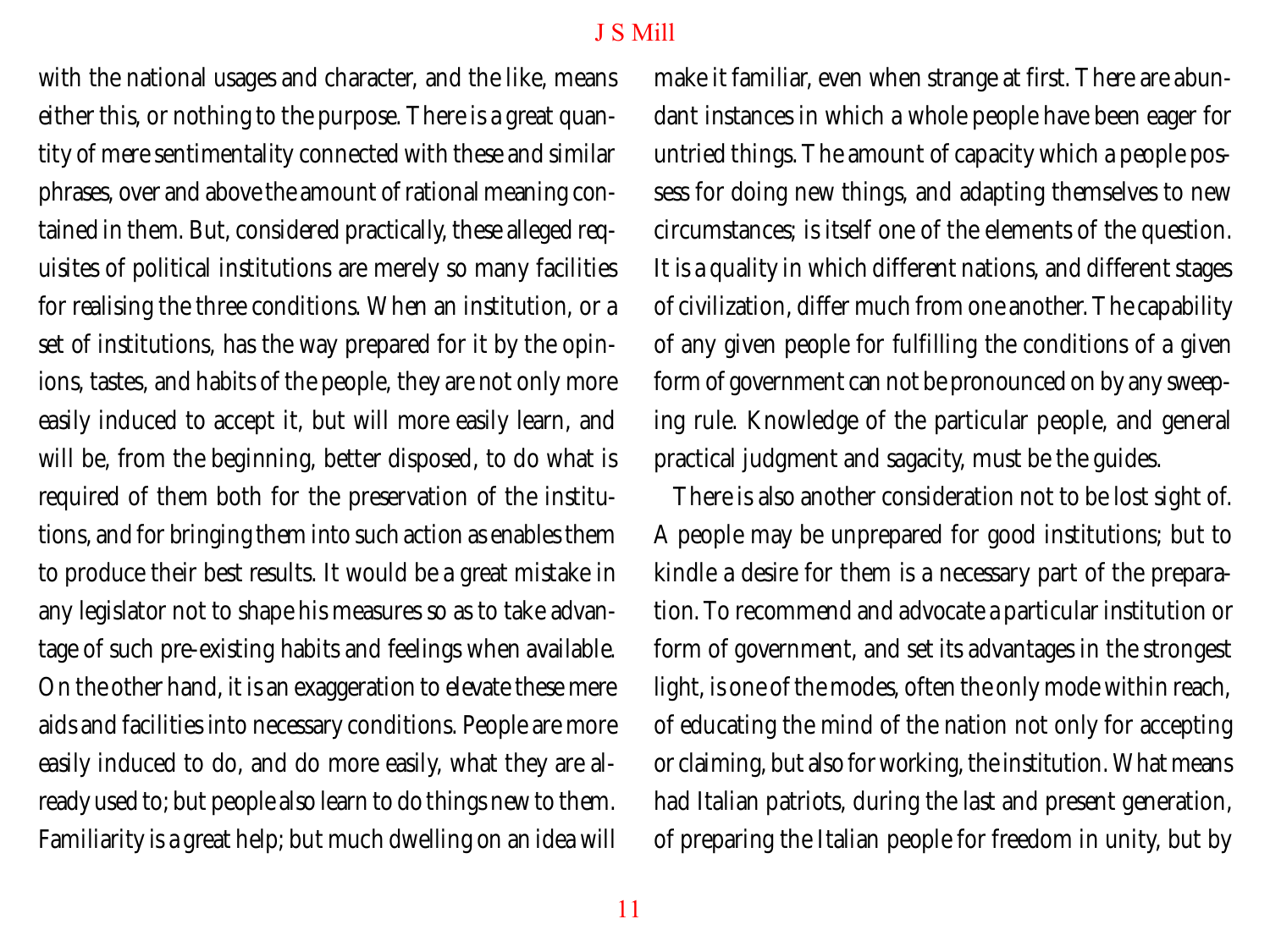inciting them to demand it? Those, however, who undertake such a task, need to be duly impressed, not solely with the benefits of the institution or polity which they recommend, but also with the capacities, moral, intellectual, and active, required for working it; that they may avoid, if possible, stirring up a desire too much in advance of the capacity.

The result of what has been said is, that, within the limits set by the three conditions so often adverted to, institutions and forms of government are a matter of choice. To inquire into the best form of government in the abstract (as it is called) is not a chimerical, but a highly practical employment of scientific intellect; and to introduce into any country the best institutions which, in the existing state of that country, are capable of, in any tolerable degree, fulfilling the conditions, is one of the most rational objects to which practical effort can address itself. Every thing which can be said by way of disparaging the efficacy of human will and purpose in matters of government might be said of it in every other of its applications. In all things there are very strict limits to human power. It can only act by wielding some one or more of the forces of nature. Forces, therefore, that can be applied to the desired use must exist; and will only act according to their own laws. We can not make the river run backwards; but we do not therefore say that watermills "are not made, but grow." In politics, as in mechanics, the power which is to keep the engine going must be sought for *outside* the machinery; and if it is not forthcoming, or is insufficient to surmount the obstacles which may reasonably be expected, the contrivance will fail. This is no peculiarity of the political art; and amounts only to saying that it is subject to the same limitations and conditions as all other arts.

At this point we are met by another objection, or the same objection in a different form. The forces, it is contended, on which the greater political phenomena depend, are not amenable to the direction of politicians or philosophers. The government of a country, it is affirmed, is, in all substantial respects, fixed and determined beforehand by the state of the country in regard to the distribution of the elements of social power. Whatever is the strongest power in society will obtain the governing authority; and a change in the political constitution can not be durable unless preceded or accompanied by an altered distribution of power in society itself. A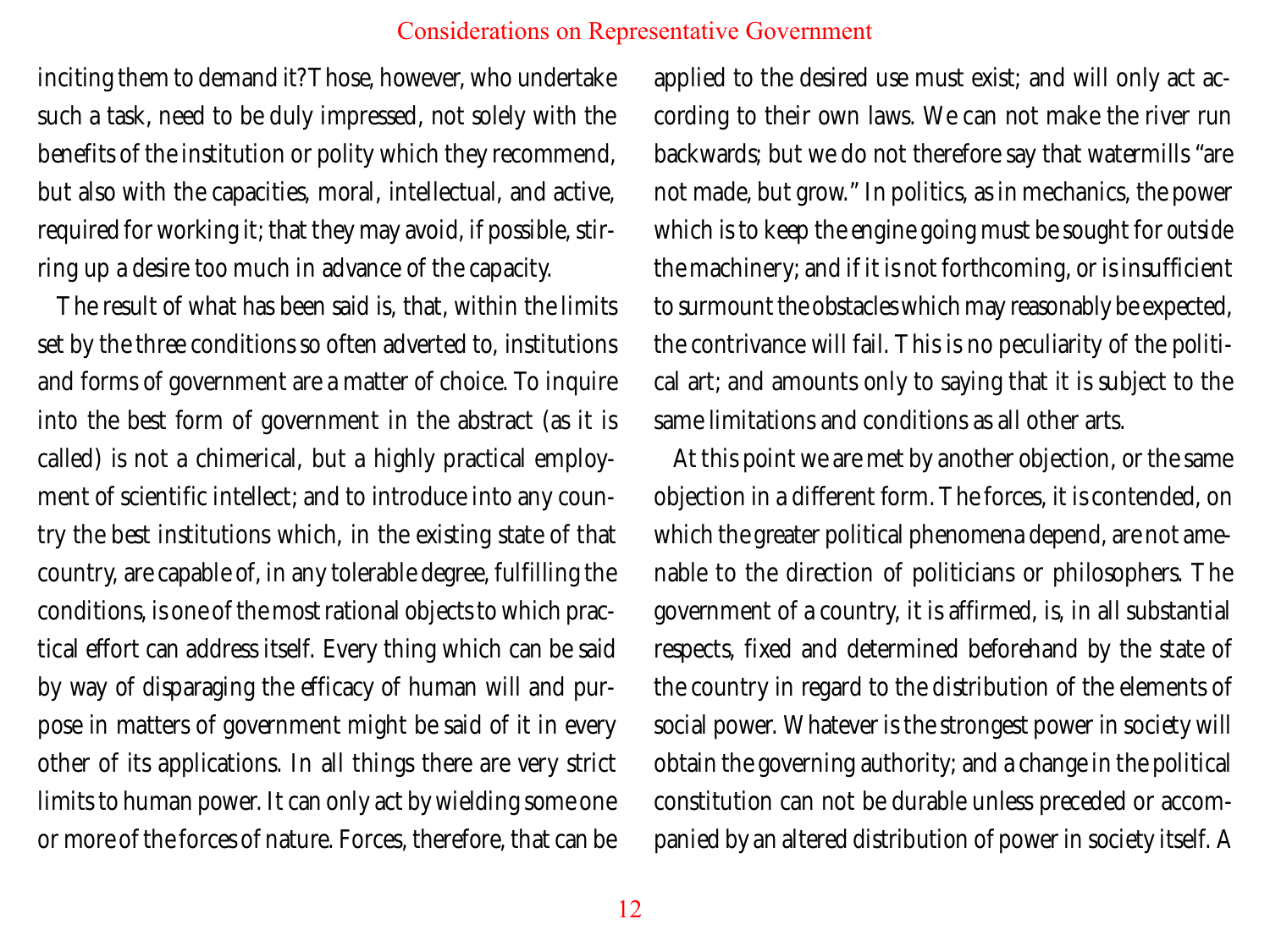nation, therefore, can not choose its form of government. The mere details, and practical organization, it may choose; but the essence of the whole, the seat of the supreme power, is determined for it by social circumstances.

That there is a portion of truth in this doctrine I at once admit; but to make it of any use, it must be reduced to a distinct expression and proper limits. When it is said that the strongest power in society will make itself strongest in the government, what is meant by power? Not thews and sinews; otherwise pure democracy would be the only form of polity that could exist. To mere muscular strength, add two other elements, property and intelligence, and we are nearer the truth, but far from having yet reached it. Not only is a greater number often kept down by a less, but the greater number may have a preponderance in property, and individually in intelligence, and may yet be held in subjection, forcibly or otherwise, by a minority in both respects inferior to it. To make these various elements of power politically influential they must be organized; and the advantage in organization is necessarily with those who are in possession of the government. A much weaker party in all other

elements of power may greatly preponderate when the powers of government are thrown into the scale; and may long retain its predominance through this alone: though, no doubt, a government so situated is in the condition called in mechanics unstable equilibrium, like a thing balanced on its smaller end, which, if once disturbed, tends more and more to depart from, instead of reverting to, its previous state.

But there are still stronger objections to this theory of government in the terms in which it is usually stated. The power in society which has any tendency to convert itself into political power is not power quiescent, power merely passive, but active power; in other words, power actually exerted; that is to say, a very small portion of all the power in existence. Politically speaking, a great part of all power consists in will. How is it possible, then, to compute the elements of political power, while we omit from the computation any thing which acts on the will? To think that, because those who wield the power in society wield in the end that of government, therefore it is of no use to attempt to influence the constitution of the government by acting on opinion, is to forget that opinion is itself one of the greatest active social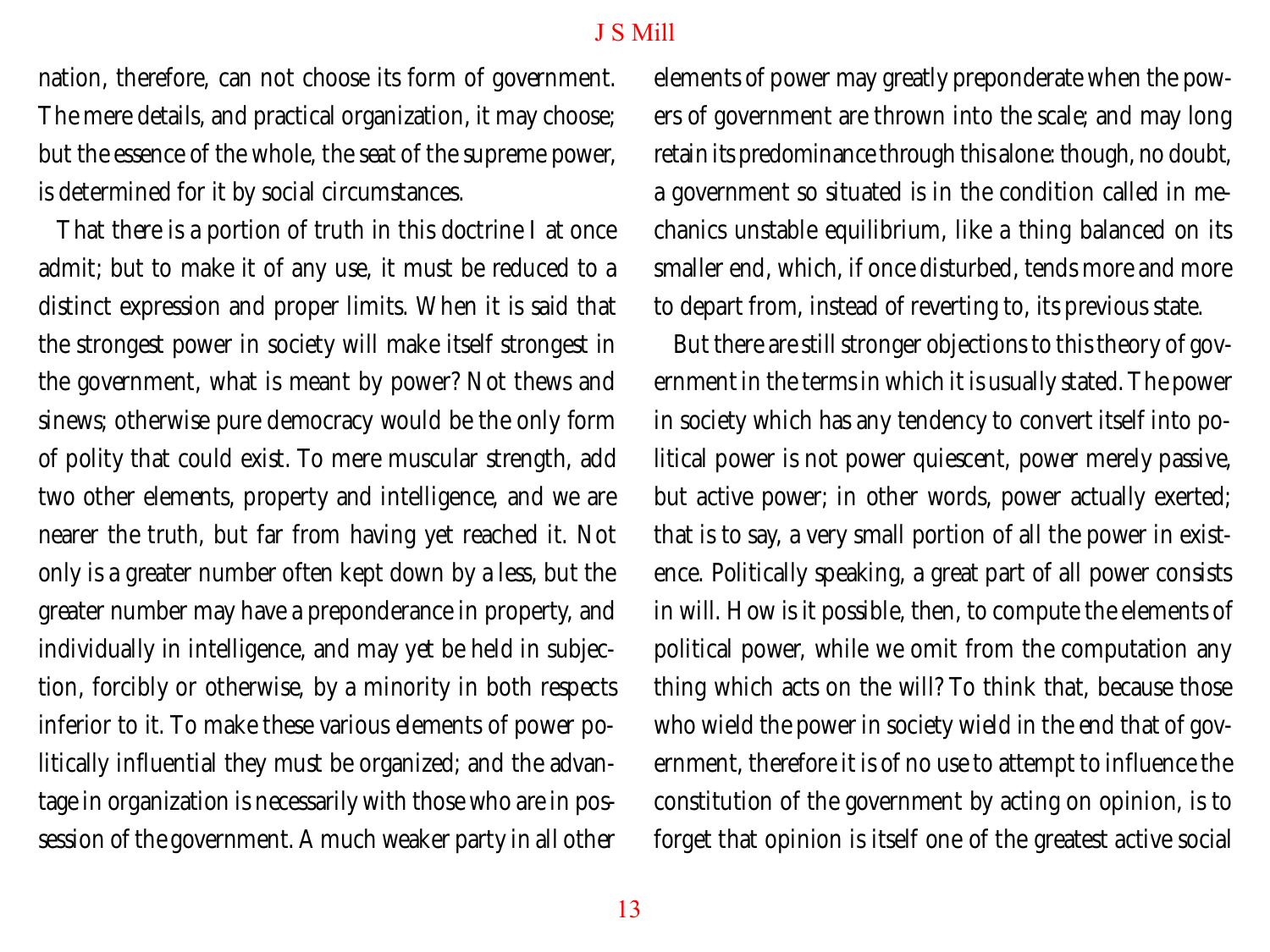forces. One person with a belief is a social power equal to ninety-nine who have only interests. They who can succeed in creating a general persuasion that a certain form of government, or social fact of any kind, deserves to be preferred, have made nearly the most important step which can possibly be taken toward ranging the powers of society on its side. On the day when the protomartyr was stoned to death at Jerusalem, while he who was to be the Apostle of the Gentiles stood by "consenting unto his death," would any one have supposed that the party of that stoned man were then and there the strongest power in society? And has not the event proved that they were so? Because theirs was the most powerful of then existing beliefs. The same element made a monk of Wittenberg, at the meeting of the Diet of Worms, a more powerful social force than the Emperor Charles the Fifth, and all the princes there assembled. But these, it may be said, are cases in which religion was concerned, and religious convictions are something peculiar in their strength. Then let us take a case purely political, where religion, if concerned at all, was chiefly on the losing side. If any one requires to be convinced that speculative thought is one of

the chief elements of social power, let him bethink himself of the age in which there was scarcely a throne in Europe which was not filled by a liberal and reforming king, a liberal and reforming emperor, or, strangest of all, a liberal and reforming pope; the age of Frederic the Great, of Catherine the Second, of Joseph the Second, of Peter Leopold, of Benedict XIV., of Ganganelli, of Pombal, of D'Aranda; when the very Bourbons of Naples were liberals and reformers, and all the active minds among the noblesse of France were filled with the ideas which were soon after to cost them so dear. Surely a conclusive example how far mere physical and economic power is from being the whole of social power. It was not by any change in the distribution of material interests, but by the spread of moral convictions, that negro slavery has been put an end to in the British Empire and elsewhere. The serfs in Russia owe their emancipation, if not to a sentiment of duty, at least to the growth of a more enlightened opinion respecting the true interest of the state. It is what men think that determines how they act; and though the persuasions and convictions of average men are in a much greater degree determined by their personal position than by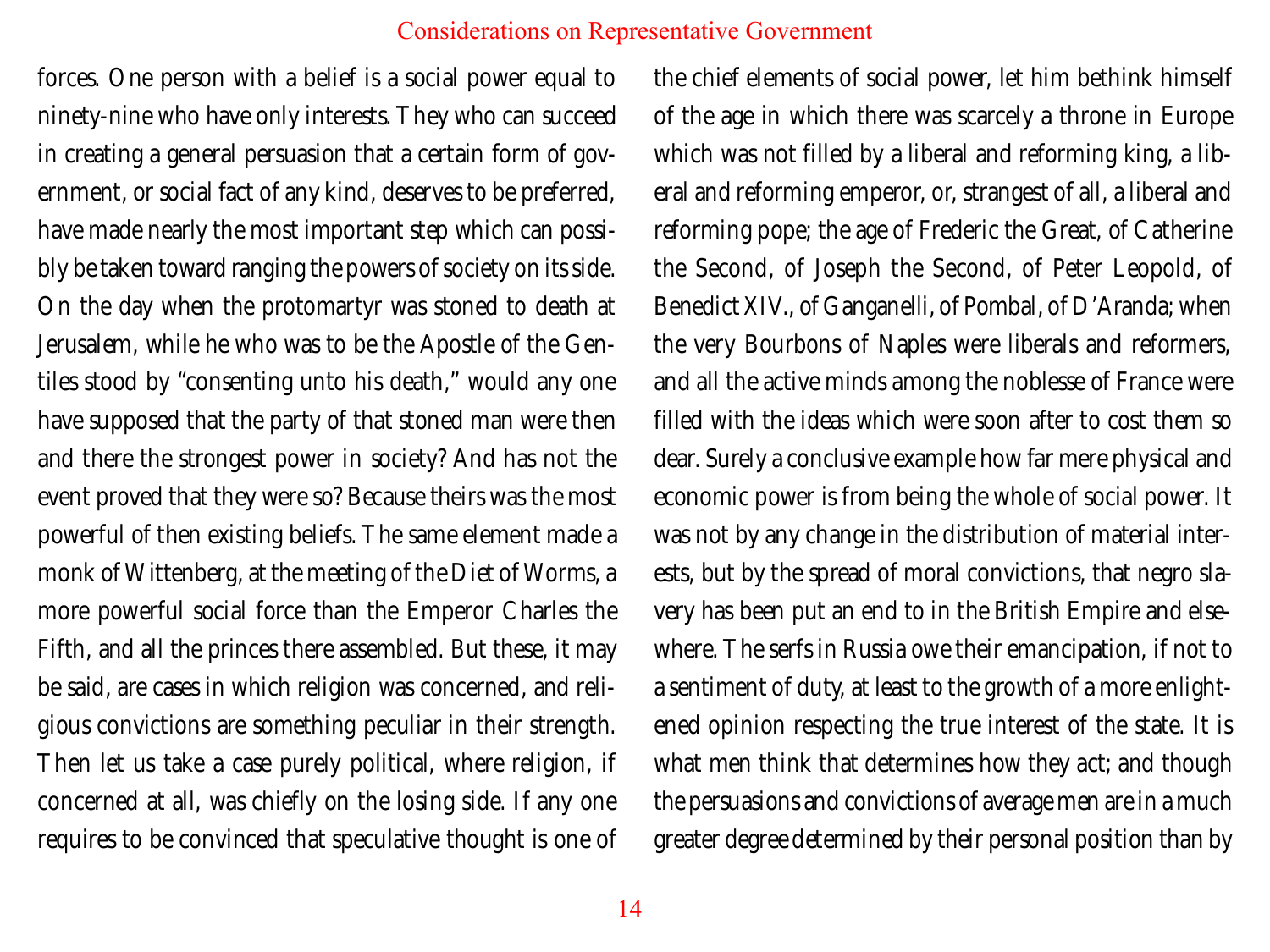reason, no little power is exercised over them by the persuasions and convictions of those whose personal position is different, and by the united authority of the instructed. When, therefore, the instructed in general can be brought to recognize one social arrangement, or political or other institution, as good, and another as bad—one as desirable, another as condemnable, very much has been done towards giving to the one, or withdrawing from the other, that preponderance of social force which enables it to subsist. And the maxim, that the government of a country is what the social forces in existence compel it to be, is true only in the sense in which it favors, instead of discouraging, the attempt to exercise, among all forms of government practicable in the existing condition of society, a rational choice.

#### Chapter II

#### The Criterion of a Good Form of Government

THE FORM of government for any given country being (within certain definite conditions) amenable to choice, it is now to be considered by what test the choice should be directed; what are the distinctive characteristics of the form of government best fitted to promote the interests of any given society.

Before entering into this inquiry, it may seem necessary to decide what are the proper functions of government; for, government altogether being only a means, the eligibility of the means must depend on their adaptation to the end. But this mode of stating the problem gives less aid to its investigation than might be supposed, and does not even bring the whole of the question into view. For, in the first place, the proper functions of a government are not a fixed thing, but different in different states of society; much more extensive in a backward than in an advanced state. And, secondly, the character of a government or set of political institutions can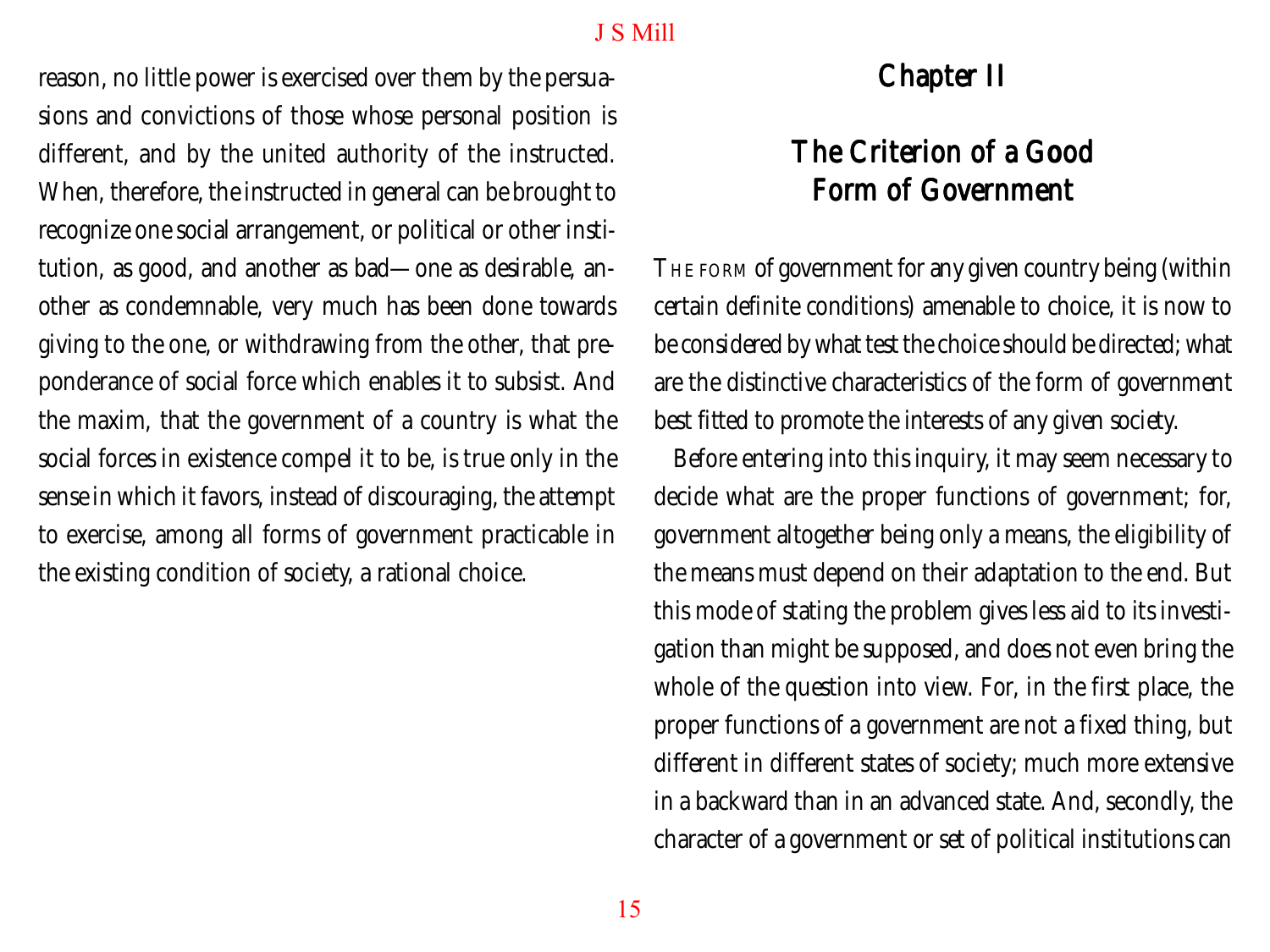not be sufficiently estimated while we confine our attention to the legitimate sphere of governmental functions; for, though the goodness of a government is necessarily circumscribed within that sphere, its badness unhappily is not. Every kind and degree of evil of which mankind are susceptible may be inflicted on them by their government, and none of the good which social existence is capable of can be any further realized than as the constitution of the government is compatible with, and allows scope for, its attainment. Not to speak of indirect effects, the direct meddling of the public authorities has no necessary limits but those of human life, and the influence of government on the well-being of society can be considered or estimated in reference to nothing less than the whole of the interests of humanity.

Being thus obliged to place before ourselves, as the test of good and bad government, so complex an object as the aggregate interests of society, we would willingly attempt some kind of classification of those interests, which, bringing them before the mind in definite groups, might give indication of the qualities by which a form of government is fitted to promote those various interests respectively. It would be a great

facility if we could say the good of society consists of such and such elements; one of these elements requires such conditions, another such others; the government, then, which unites in the greatest degree all these conditions, must be the best. The theory of government would thus be built up from the separate theorems of the elements which compose a good state of society.

Unfortunately, to enumerate and classify the constituents of social well-being, so as to admit of the formation of such theorems is no easy task. Most of those who, in the last or present generation, have applied themselves to the philosophy of politics in any comprehensive spirit, have felt the importance of such a classification, but the attempts which have been made toward it are as yet limited, so far as I am aware, to a single step. The classification begins and ends with a partition of the exigencies of society between the two heads of Order and Progress (in the phraseology of French thinkers); Permanence and Progression, in the words of Coleridge. This division is plausible and seductive, from the apparently clean-cut opposition between its two members, and the remarkable difference between the sentiments to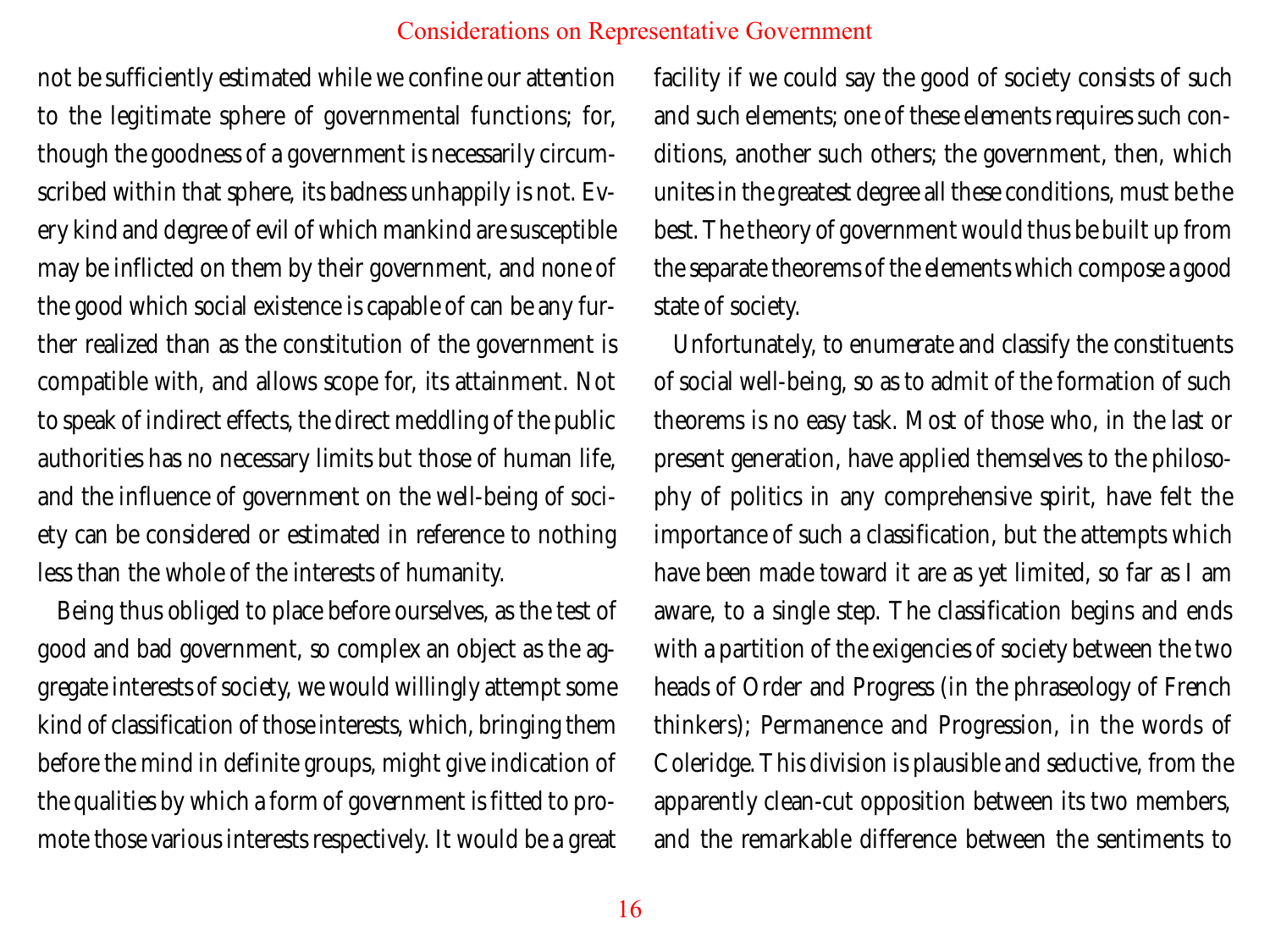which they appeal. But I apprehend that (however admissible for purposes of popular discourse) the distinction between Order, or Permanence and Progress, employed to define the qualities necessary in a government, is unscientific and incorrect.

For, first, what are Order and Progress? Concerning Progress there is no difficulty, or none which is apparent at first sight. When Progress is spoken of as one of the wants of human society, it may be supposed to mean Improvement. That is a tolerably distinct idea. But what is Order? Sometimes it means more, sometimes less, but hardly ever the whole of what human society needs except improvement.

In its narrowest acceptation, Order means Obedience. A government is said to preserve order if it succeeds in getting itself obeyed. But there are different degrees of obedience, and it is not every degree that is commendable. Only an unmitigated despotism demands that the individual citizen shall obey unconditionally every mandate of persons in authority. We must at least limit the definition to such mandates as are general, and issued in the deliberate form of laws. Order, thus understood, expresses, doubtless, an indispens-

able attribute of government. Those who are unable to make their ordinances obeyed, can not be said to govern. But, though a necessary condition, this is not the object of government. That it should make itself obeyed is requisite, in order that it may accomplish some other purpose. We are still to seek what is this other purpose, which government ought to fulfill abstractedly from the idea of improvement, and which has to be fulfilled in every society, whether stationary or progressive.

In a sense somewhat more enlarged, Order means the preservation of peace by the cessation of private violence. Order is said to exist where the people of the country have, as a general rule, ceased to prosecute their quarrels by private force, and acquired the habit of referring the decision of their disputes and the redress of their injuries to the public authorities. But in this larger use of the term, as well as in the former narrow one, Order expresses rather one of the conditions of government, than either its purpose or the criterion of its excellence; for the habit may be well established of submitting to the government, and referring all disputed matters to its authority, and yet the manner in which the government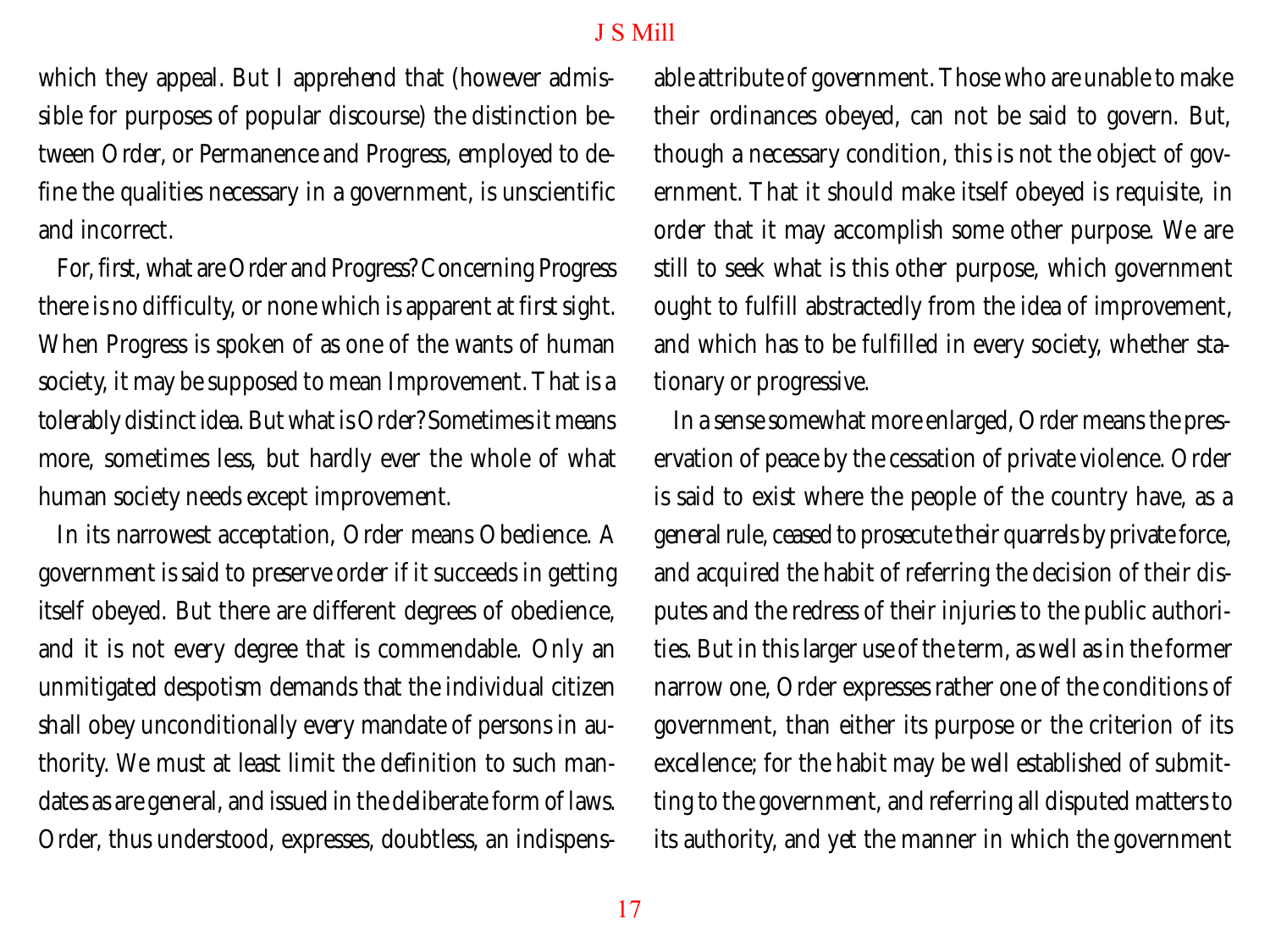deals with those disputed matters, and with the other things about which it concerns itself, may differ by the whole interval which divides the best from the worst possible.

If we intend to comprise in the idea of Order all that society requires from its government which is not included in the idea of Progress, we must define Order as the preservation of all kinds and amounts of good which already exist, and Progress as consisting in the increase of them. This distinction does comprehend in one or the other section every thing which a government can be required to promote. But, thus understood, it affords no basis for a philosophy of government. We can not say that, in constituting a polity, certain provisions ought to be made for Order and certain others for Progress, since the conditions of Order, in the sense now indicated, and those of Progress, are not opposite, but the same. The agencies which tend to preserve the social good which already exists are the very same which promote the increase of it, and *vice versâ*, the sole difference being, that a greater degree of those agencies is required for the latter purpose than for the former.

What, for example, are the qualities in the citizens indi-

vidually which conduce most to keep up the amount of good conduct, of good management, of success and prosperity, which already exist in society? Every body will agree that those qualities are industry, integrity, justice, and prudence. But are not these, of all qualities, the most conducive to improvement? and is not any growth of these virtues in the community in itself the greatest of improvements? If so, whatever qualities in the government are promotive of industry, integrity, justice, and prudence, conduce alike to permanence and to progression, only there is needed more of those qualities to make the society decidedly progressive than merely to keep it permanent.

What, again, are the particular attributes in human beings which seem to have a more especial reference to Progress, and do not so directly suggest the ideas of Order and Preservation? They are chiefly the qualities of mental activity, enterprise, and courage. But are not all these qualities fully as much required for preserving the good we have as for adding to it? If there is any thing certain in human affairs, it is that valuable acquisitions are only to be retained by the continuation of the same energies which gained them. Things left to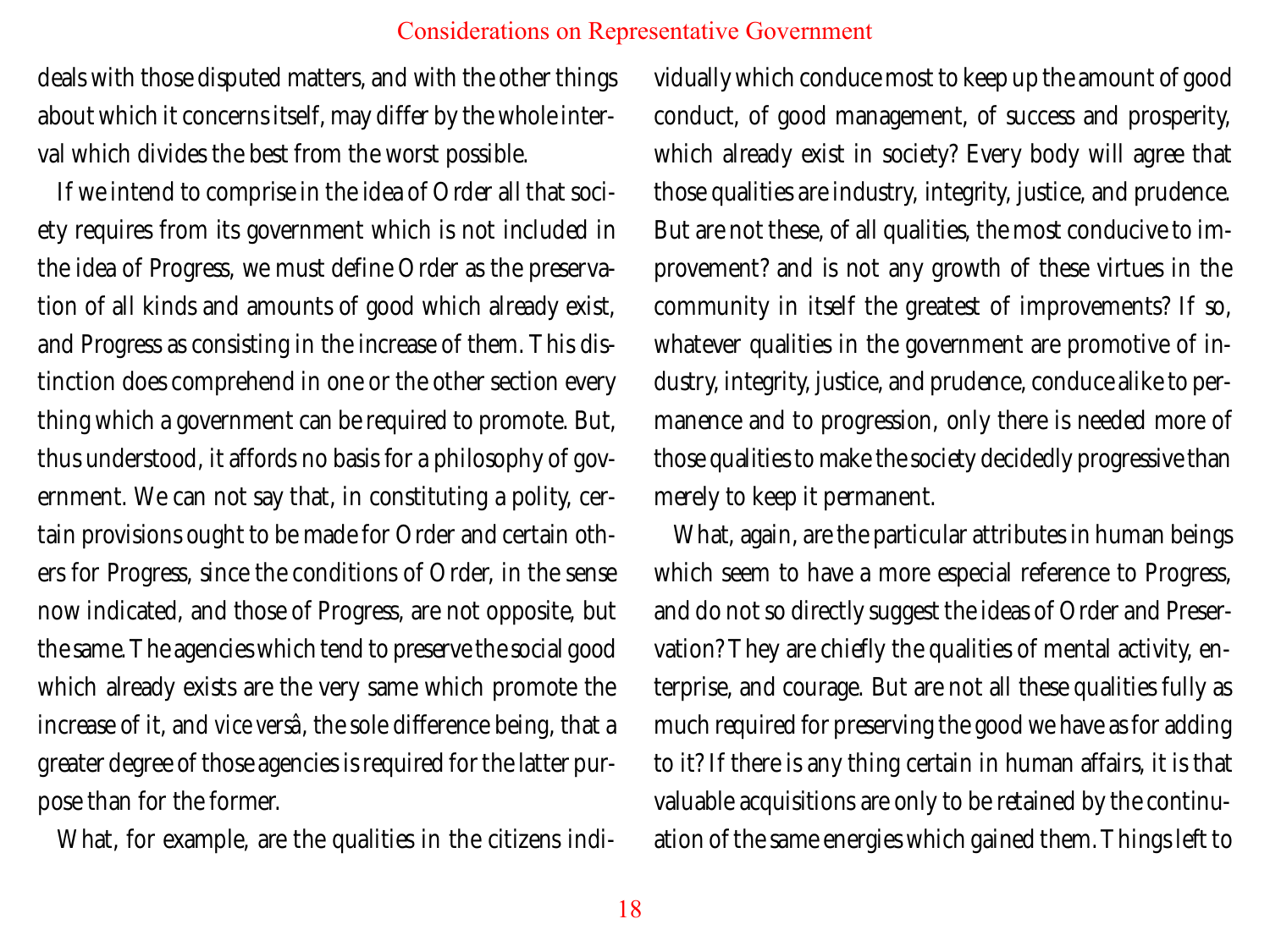take care of themselves inevitably decay. Those whom success induces to relax their habits of care and thoughtfulness, and their willingness to encounter disagreeables, seldom long retain their good fortune at its height. The mental attribute which seems exclusively dedicated to Progress, and is the culmination of the tendencies to it, is Originality, or Invention. Yet this is no less necessary for Permanence, since, in the inevitable changes of human affairs, new inconveniences and dangers continually grow up, which must be encountered by new resources and contrivances, in order to keep things going on even only as well as they did before. Whatever qualities, therefore, in a government, tend to encourage activity, energy, courage, originality, are requisites of Permanence as well as of Progress, only a somewhat less degree of them will, on the average, suffice for the former purpose than for the latter.

To pass now from the mental to the outward and objective requisites of society: it is impossible to point out any contrivance in politics, or arrangement of social affairs, which conduces to Order only, or to Progress only; whatever tends to either promotes both. Take, for instance, the common institution of a police. Order is the object which seems most immediately interested in the efficiency of this part of the social organization. Yet, if it is effectual to promote Order, that is, if it represses crime, and enables every one to feel his person and property secure, can any state of things be more conducive to Progress? The greater security of property is one of the main conditions and causes of greater production, which is Progress in its most familiar and vulgarest aspect. The better repression of crime represses the dispositions which tend to crime, and this is Progress in a somewhat higher sense. The release of the individual from the cares and anxieties of a state of imperfect protection sets his faculties free to be employed in any new effort for improving his own state and that of others, while the same cause, by attaching him to social existence, and making him no longer see present or prospective enemies in his fellow creatures, fosters all those feelings of kindness and fellowship towards others, and interest in the general well-being of the community, which are such important parts of social improvement.

Take, again, such a familiar case as that of a good system of taxation and finance. This would generally be classed as be-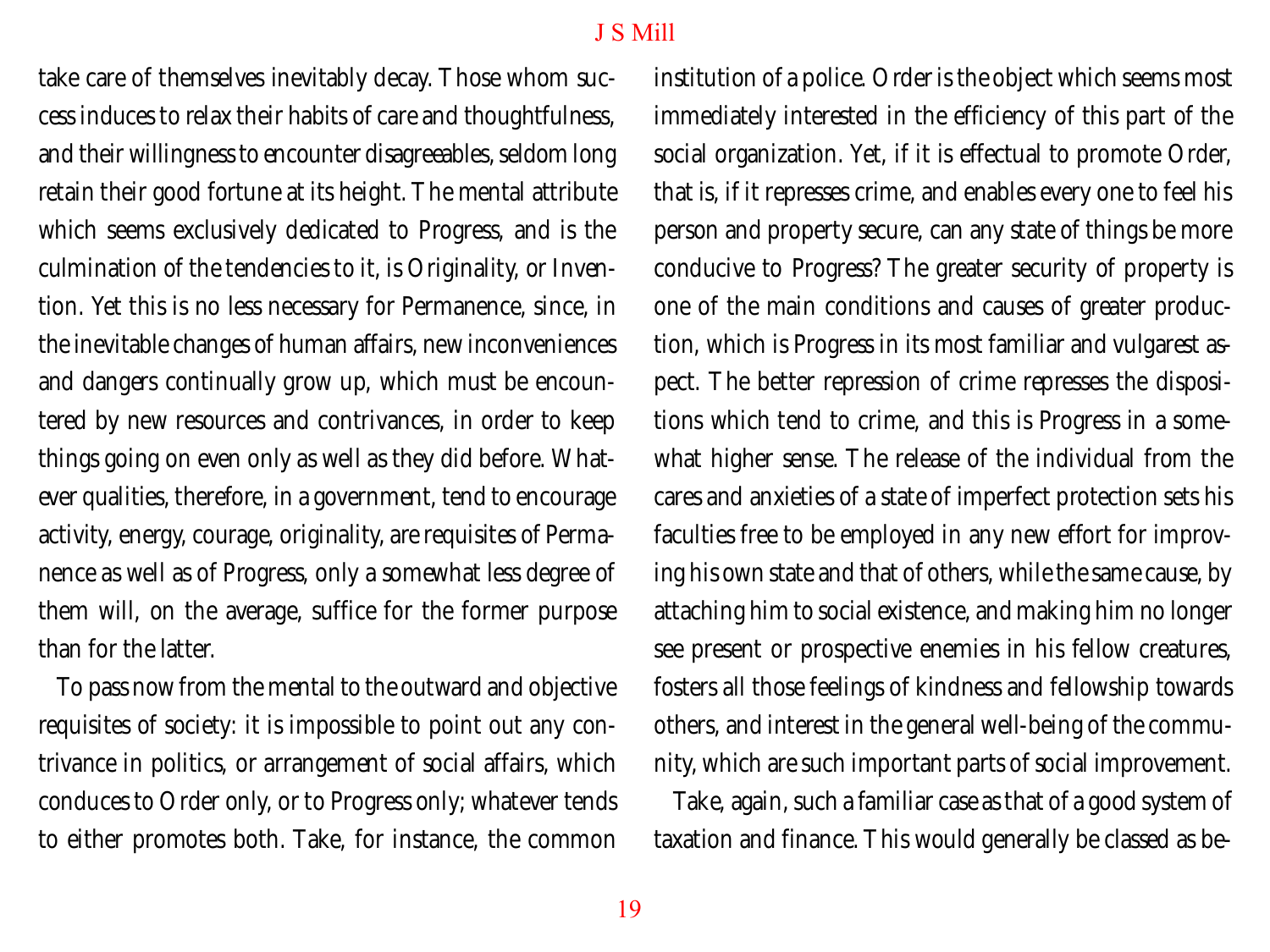longing to the province of Order. Yet what can be more conducive to Progress? A financial system which promotes the one, conduces, by the very same excellences, to the other. Economy, for example, equally preserves the existing stock of national wealth, and favors the creation of more. A just distribution of burdens, by holding up to every citizen an example of morality and good conscience applied to difficult adjustments, and an evidence of the value which the highest authorities attach to them, tends in an eminent degree to educate the moral sentiments of the community, both in respect of strength and of discrimination. Such a mode of levying the taxes as does not impede the industry, or unnecessarily interfere with the liberty of the citizen, promotes, not the preservation only, but the increase of the national wealth, and encourages a more active use of the individual faculties. And *vice versâ*, all errors in finance and taxation which obstruct the improvement of the people in wealth and morals, tend also, if of sufficiently serious amount, positively to impoverish and demoralize them. It holds, in short, universally, that when Order and Permanence are taken in their widest sense for the stability of existing advantages, the requisites of Progress are but the requisites of Order in a greater degree; those of Permanence merely those of Progress in a somewhat smaller measure.

In support of the position that Order is intrinsically different from Progress, and that preservation of existing and acquisition of additional good are sufficiently distinct to afford the basis of a fundamental classification, we shall perhaps be reminded that Progress may be at the expense of Order; that while we are acquiring, or striving to acquire, good of one kind, we may be losing ground in respect to others; thus there may be progress in wealth, while there is deterioration in virtue. Granting this, what it proves is, not that Progress is generically a different thing from Permanence, but that wealth is a different thing from virtue. Progress is permanence and something more; and it is no answer to this to say that Progress in one thing does not imply Permanence in every thing. No more does Progress in one thing imply Progress in every thing. Progress of any kind includes Permanence in that same kind: whenever Permanence is sacrificed to some particular kind of Progress, other Progress is still more sacrificed to it; and if it be not worth the sacrifice,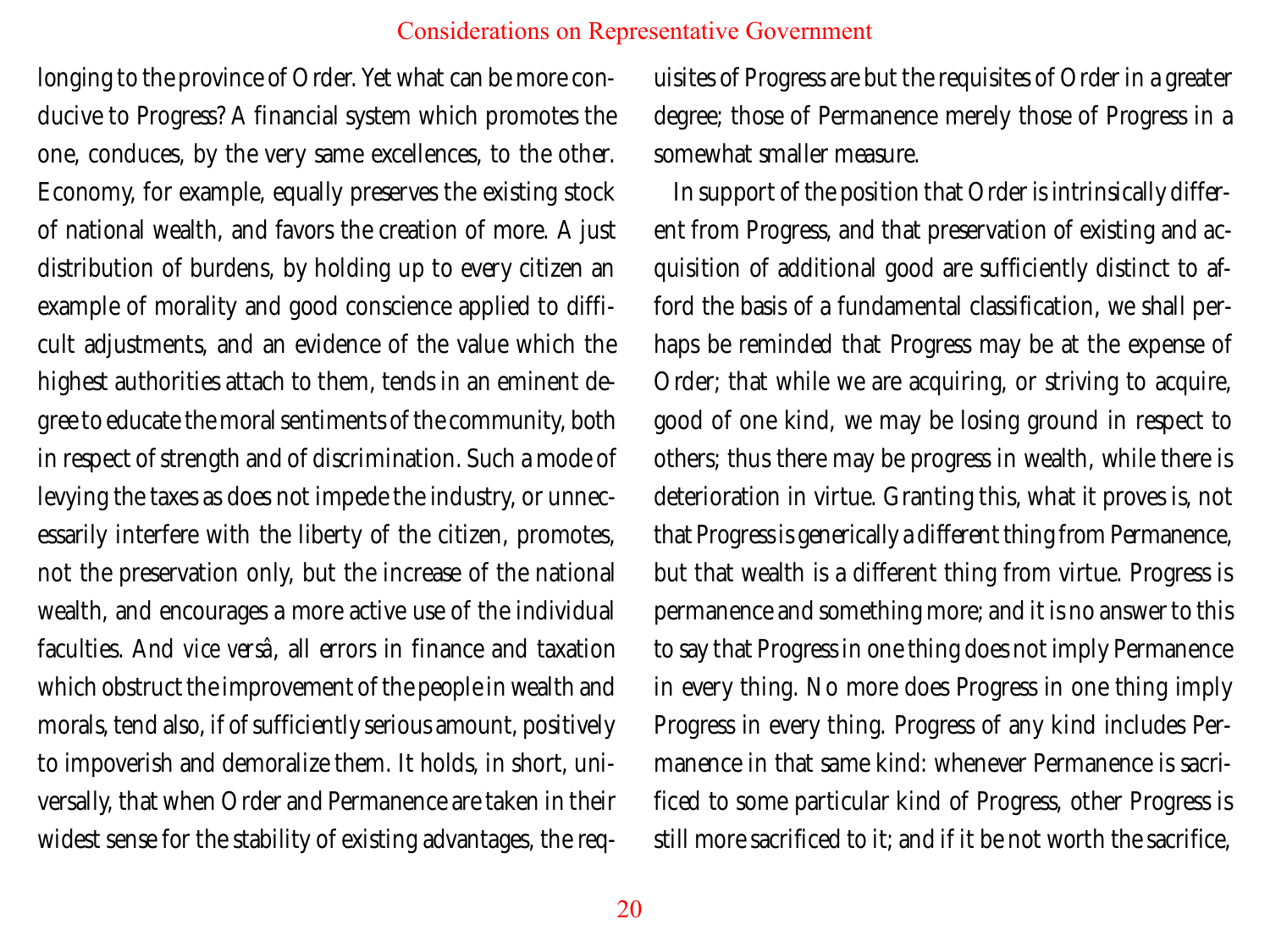not the interest of Permanence alone has been disregarded, but the general interest of Progress has been mistaken.

If these improperly contrasted ideas are to be used at all in the attempt to give a first commencement of scientific precision to the notion of good government, it would be more philosophically correct to leave out of the definition the word Order, and to say that the best government is that which is most conducive to Progress. For Progress includes Order, but Order does not include Progress. Progress is a greater degree of that of which Order is a less. Order, in any other sense, stands only for a part of the prerequisites of good government, not for its idea and essence. Order would find a more suitable place among the conditions of Progress, since, if we would increase our sum of good, nothing is more indispensable than to take due care of what we already have. If we are endeavouring after more riches, our very first rule should be, not to squander uselessly our existing means. Order, thus considered, is not an additional end to be reconciled with Progress, but a part and means of Progress itself. If a gain in one respect is purchased by a more than equivalent loss in the same or in any other, there is not Progress. Conduciveness to Progress, thus understood, includes the whole excellence of a government.

But, though metaphysically defensible, this definition of the criterion of good government is not appropriate, because, though it contains the whole of the truth, it recalls only a part. What is suggested by the term Progress is the idea of moving onward, whereas the meaning of it here is quite as much the prevention of falling back. The very same social causes—the same beliefs, feelings, institutions, and practices—are as much required to prevent society from retrograding as to produce a further advance. Were there no improvement to be hoped for, life would not be the less an unceasing struggle against causes of deterioration, as it even now is. Politics, as conceived by the ancients, consisted wholly in this. The natural tendency of men and their works was to degenerate, which tendency, however, by good institutions virtuously administered, it might be possible for an indefinite length of time to counteract. Though we no longer hold this opinion; though most men in the present age profess the contrary creed, believing that the tendency of things, on the whole, is toward improvement, we ought not to forget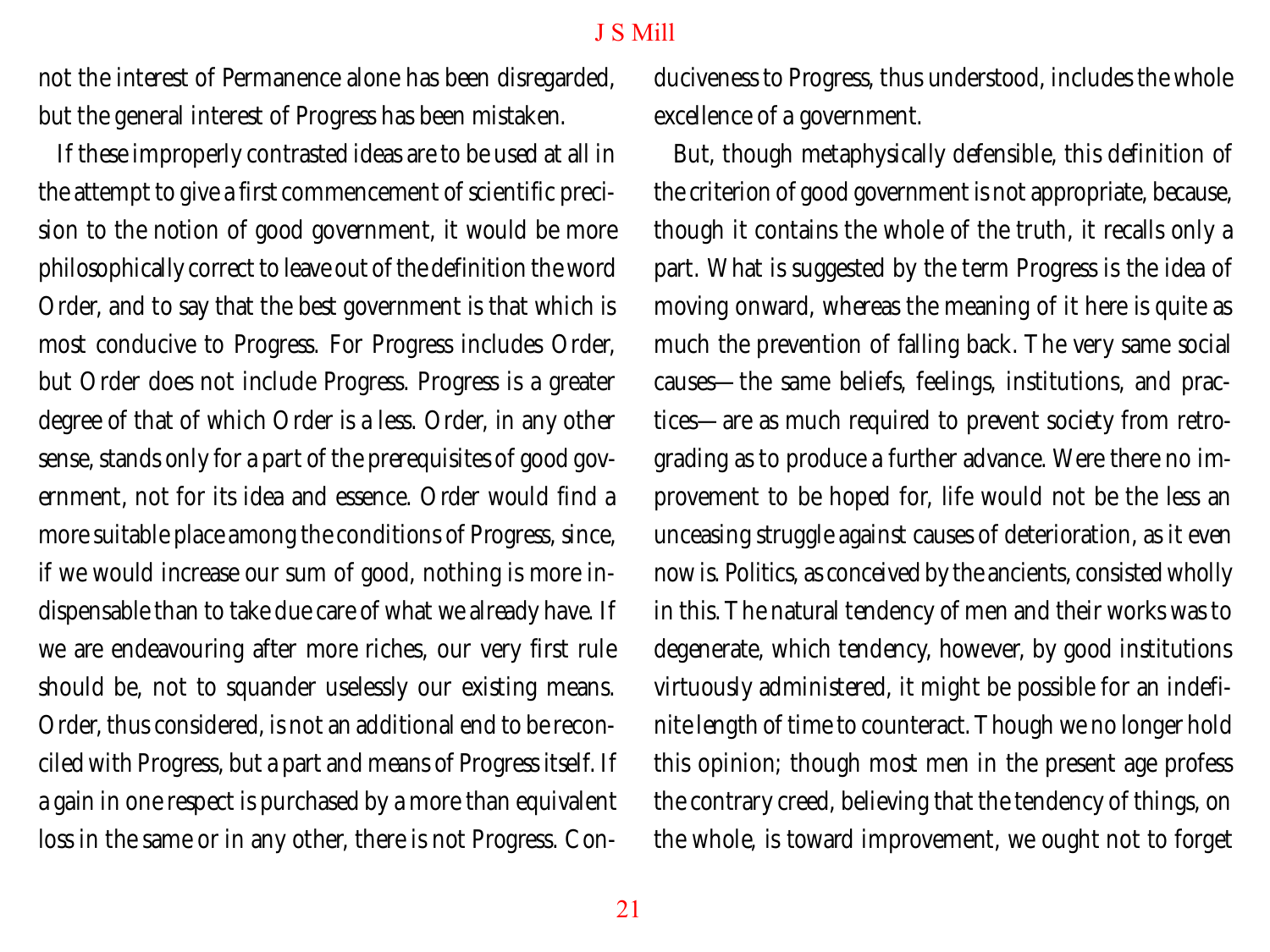that there is an incessant and ever-flowing current of human affairs toward the worse, consisting of all the follies, all the vices, all the negligences, indolences, and supinenesses of mankind, which is only controlled, and kept from sweeping all before it, by the exertions which some persons constantly, and others by fits, put forth in the direction of good and worthy objects. It gives a very insufficient idea of the importance of the strivings which take place to improve and elevate human nature and life to suppose that their chief value consists in the amount of actual improvement realized by their means, and that the consequence of their cessation would merely be that we should remain as we are. A very small diminution of those exertions would not only put a stop to improvement, but would turn the general tendency of things toward deterioration, which, once begun, would proceed with increasingly rapidity, and become more and more difficult to check, until it reached a state often seen in history, and in which many large portions of mankind even now grovel; when hardly any thing short of superhuman power seems sufficient to turn the tide, and give a fresh commencement to the upward movement.

These reasons make the word Progress as unapt as the terms Order and Permanence to become the basis for a classification of the requisites of a form of government. The fundamental antithesis which these words express does not lie in the things themselves, so much as in the types of human character which answer to them. There are, we know, some minds in which caution, and others in which boldness, predominates; in some, the desire to avoid imperilling what is already possessed is a stronger sentiment than that which prompts to improve the old and acquire new advantages; while there are others who lean the contrary way, and are more eager for future than careful of present good. The road to the ends of both is the same; but they are liable to wander from it in opposite directions. This consideration is of importance in composing the *personnel* of any political body: persons of both types ought to be included in it, that the tendencies of each may be tempered, in so far as they are excessive, by a due proportion of the other. There needs no express provision to insure this object, provided care is taken to admit nothing inconsistent with it. The natural and spontaneous admixture of the old and the young, of those whose position and reputation are made and those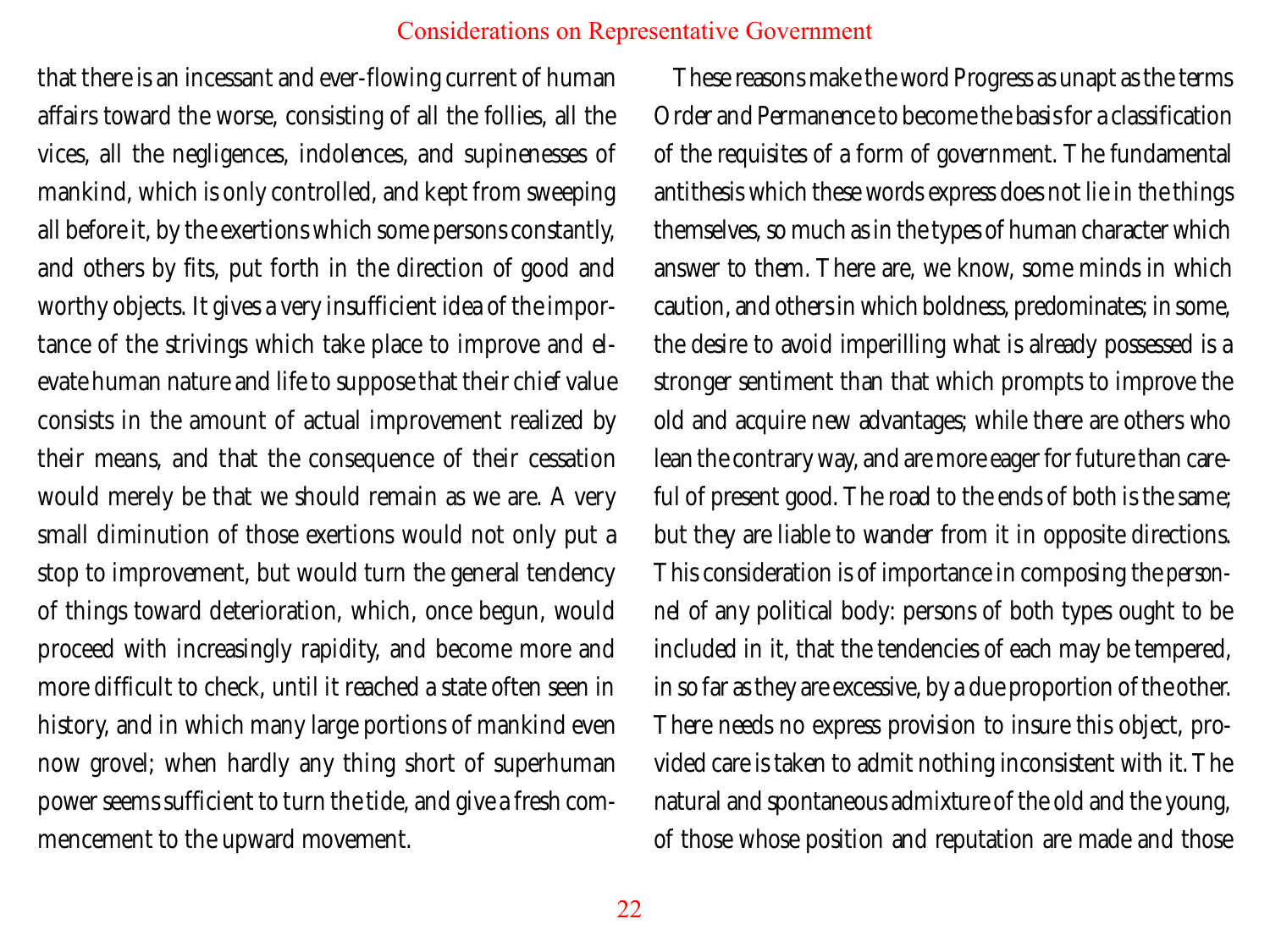who have them still to make, will in general sufficiently answer the purpose, if only this natural balance is not disturbed by artificial regulation.

Since the distinction most commonly adopted for the classification of social exigencies does not possess the properties needful for that use, we have to seek for some other leading distinction better adapted to the purpose. Such a distinction would seem to be indicated by the considerations to which I now proceed.

If we ask ourselves on what causes and conditions good government in all its senses, from the humblest to the most exalted, depends, we find that the principal of them, the one which transcends all others, is the qualities of the human beings composing the society over which the government is exercised.

We may take, as a first instance, the administration of justice; with the more propriety, since there is no part of public business in which the mere machinery, the rules and contrivances for conducting the details of the operation, are of such vital consequence. Yet even these yield in importance to the qualities of the human agents employed. Of what efficacy are rules of procedure in securing the ends of justice if the moral condition of the people is such that the witnesses generally lie, and the judges and their subordinates take bribes? Again, how can institutions provide a good municipal administration if there exists such indifference to the subject that those who would administer honestly and capably can not be induced to serve, and the duties are left to those who undertake them because they have some private interest to be promoted? Of what avail is the most broadly popular representative system if the electors do not care to choose the best member of Parliament, but choose him who will spend most money to be elected? How can a representative assembly work for good if its members can be bought, or if their excitability of temperament, uncorrected by public discipline or private self-control, makes them incapable of calm deliberation, and they resort to manual violence on the floor of the House, or shoot at one another with rifles? How, again, can government, or any joint concern, be carried on in a tolerable manner by people so envious that, if one among them seems likely to succeed in any thing, those who ought to cooperate with him form a tacit combination to make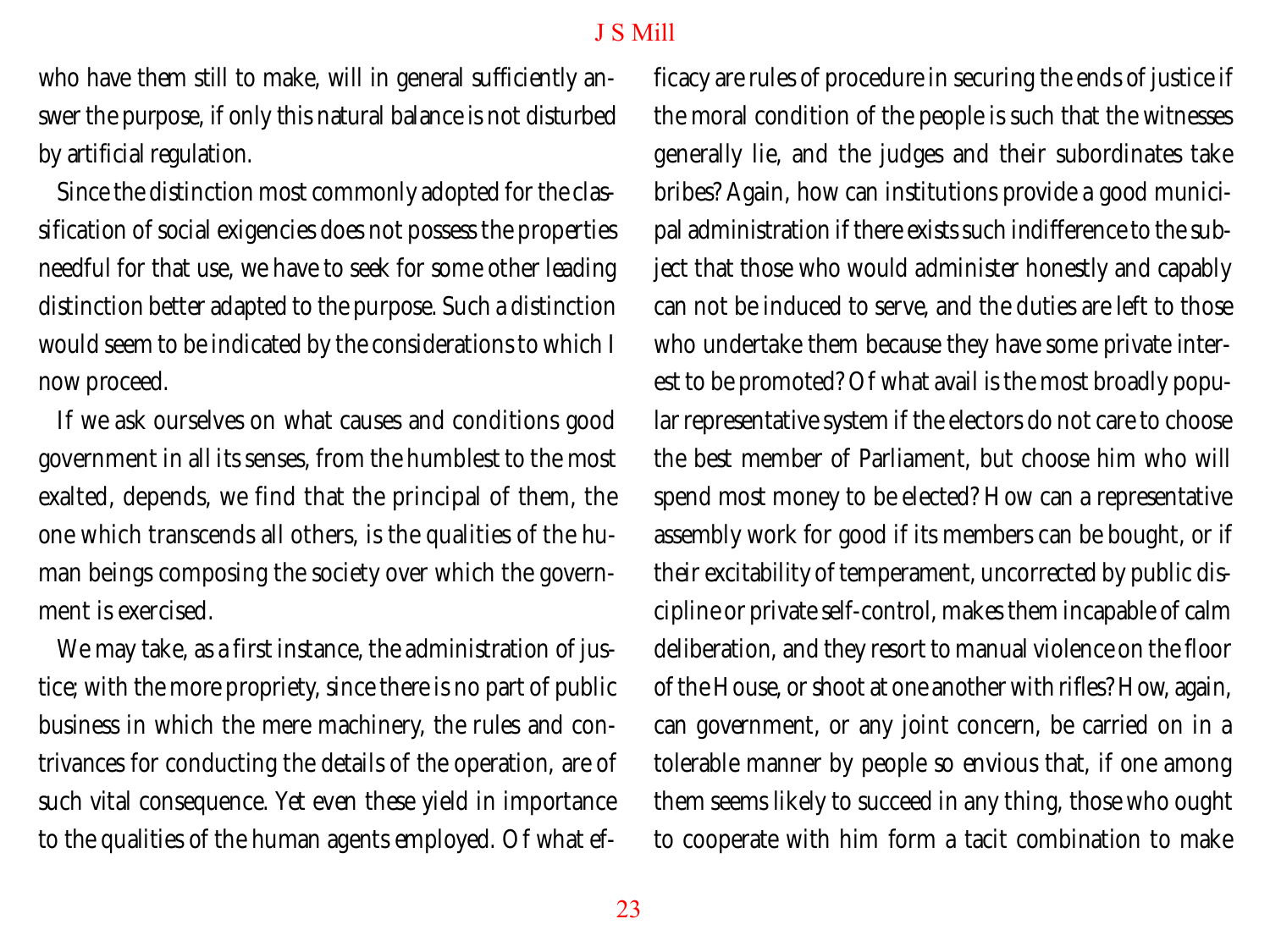him fail? Whenever the general disposition of the people is such that each individual regards those only of his interests which are selfish, and does not dwell on, or concern himself for, his share of the general interest, in such a state of things good government is impossible. The influence of defects of intelligence in obstructing all the elements of good government requires no illustration. Government consists of acts done by human beings; and if the agents, or those who choose the agents, or those to whom the agents are responsible, or the lookers-on whose opinion ought to influence and check all these, are mere masses of ignorance, stupidity, and baleful prejudice, every operation of government will go wrong; while, in proportion as the men rise above this standard, so will the government improve in quality up to the point of excellence, attainable but nowhere attained, where the officers of government, themselves persons of superior virtue and intellect, are surrounded by the atmosphere of a virtuous and enlightened public opinion.

The first element of good government, therefore, being the virtue and intelligence of the human beings composing the community, the most important point of excellence which any form of government can possess is to promote the virtue and intelligence of the people themselves. The first question in respect to any political institutions is how far they tend to foster in the members of the community the various desirable qualities, moral and intellectual, or rather (following Bentham's more complete classification) moral, intellectual, and active. The government which does this the best has every likelihood of being the best in all other respects, since it is on these qualities, so far as they exist in the people, that all possibility of goodness in the practical operations of the government depends.

We may consider, then, as one criterion of the goodness of a government, the degree in which it tends to increase the sum of good qualities in the governed, collectively and individually, since, besides that their well-being is the sole object of government, their good qualities supply the moving force which works the machinery. This leaves, as the other constituent element of the merit of a government, the quality of the machinery itself; that is, the degree in which it is adapted to take advantage of the amount of good qualities which may at any time exist, and make them instrumental to the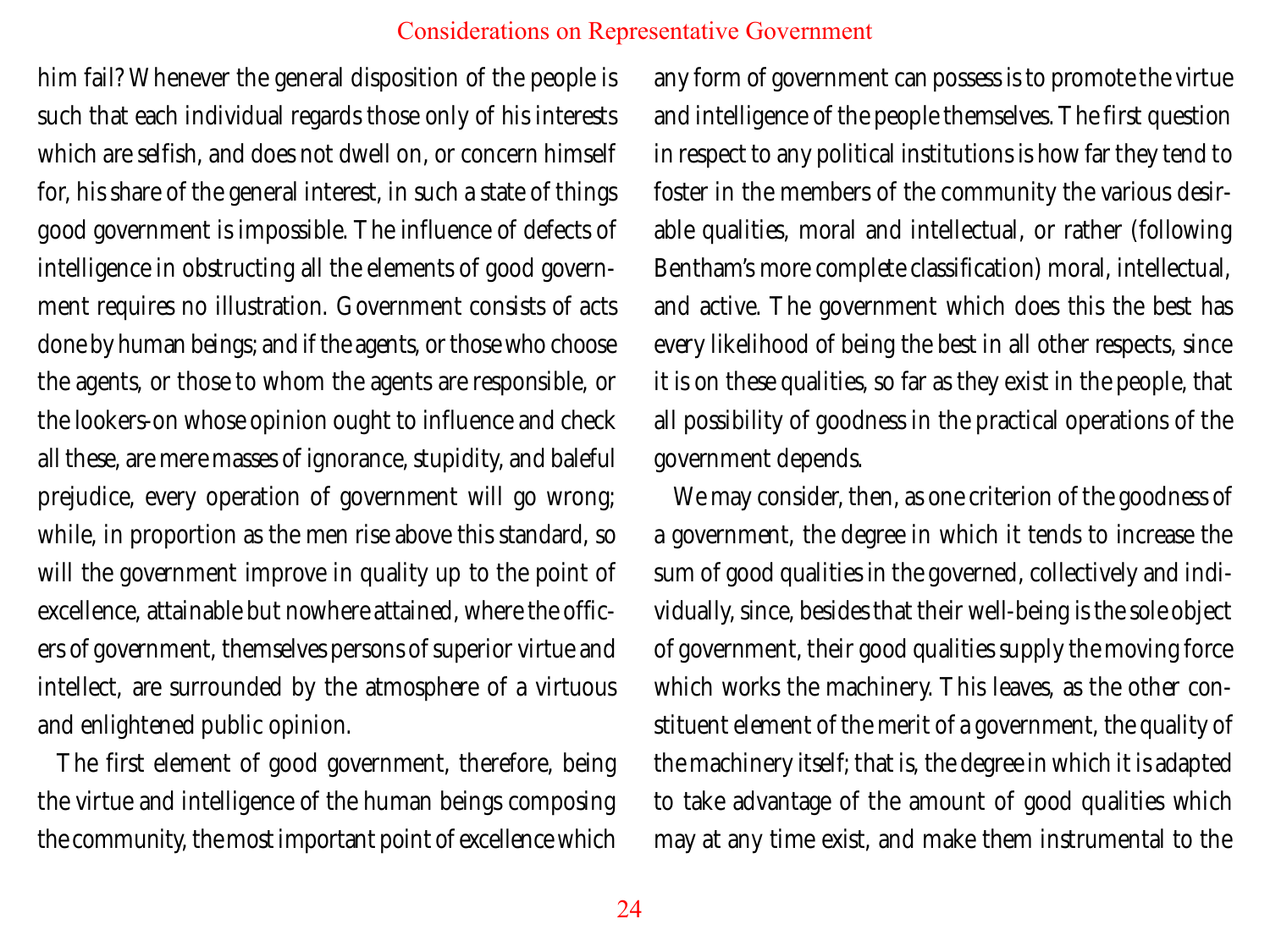right purposes. Let us again take the subject of judicature as an example and illustration. The judicial system being given, the goodness of the administration of justice is in the compound ratio of the worth of the men composing the tribunals, and the worth of the public opinion which influences or controls them. But all the difference between a good and a bad system of judicature lies in the contrivances adopted for bringing whatever moral and intellectual worth exists in the community to bear upon the administration of justice, and making it duly operative on the result. The arrangements for rendering the choice of the judges such as to obtain the highest average of virtue and intelligence; the salutary forms of procedure; the publicity which allows observation and criticism of whatever is amiss; the liberty of discussion and cinsure through the press; the mode of taking evidence, according as it is well or ill adapted to elicit truth; the facilities, whatever be their amount, for obtaining access to the tribunals; the arrangements for detecting crimes and apprehending offenders-all these things are not the power, but the machinery for bringing the power into contact with the obstacle; and the machinery has no action of itself, but without it the power, let it be ever so ample, would be wasted and of no effect. A similar distinction exists in regard to the constitution of the executive departments of administration. Their machinery is good, when the proper tests are prescribed for the qualifications of officers, the proper rules for their promotion; when the business is conveniently distributed among those who are to transact it, a convenient and methodical order established for its transaction, a correct and intelligible record kept of it after being transacted; when each individual knows for what he is responsible, and is known to others as responsible for it; when the best-contrived checks are provided against negligence, favoritism, or jobbery in any of the acts of the department. But political checks will no more act of themselves than a bridle will direct a horse without a rider. If the checking functionaries are as corrupt or as negligent as those whom they ought to check, and if the public, the mainspring of the whole checking machinery, are too ignorant, too passive, or too careless and inattentive to do their part, little benefit will be derived from the best administrative apparatus. Yet a good apparatus is always preferable to a bad. It enables such insufficient moving or checking power as exists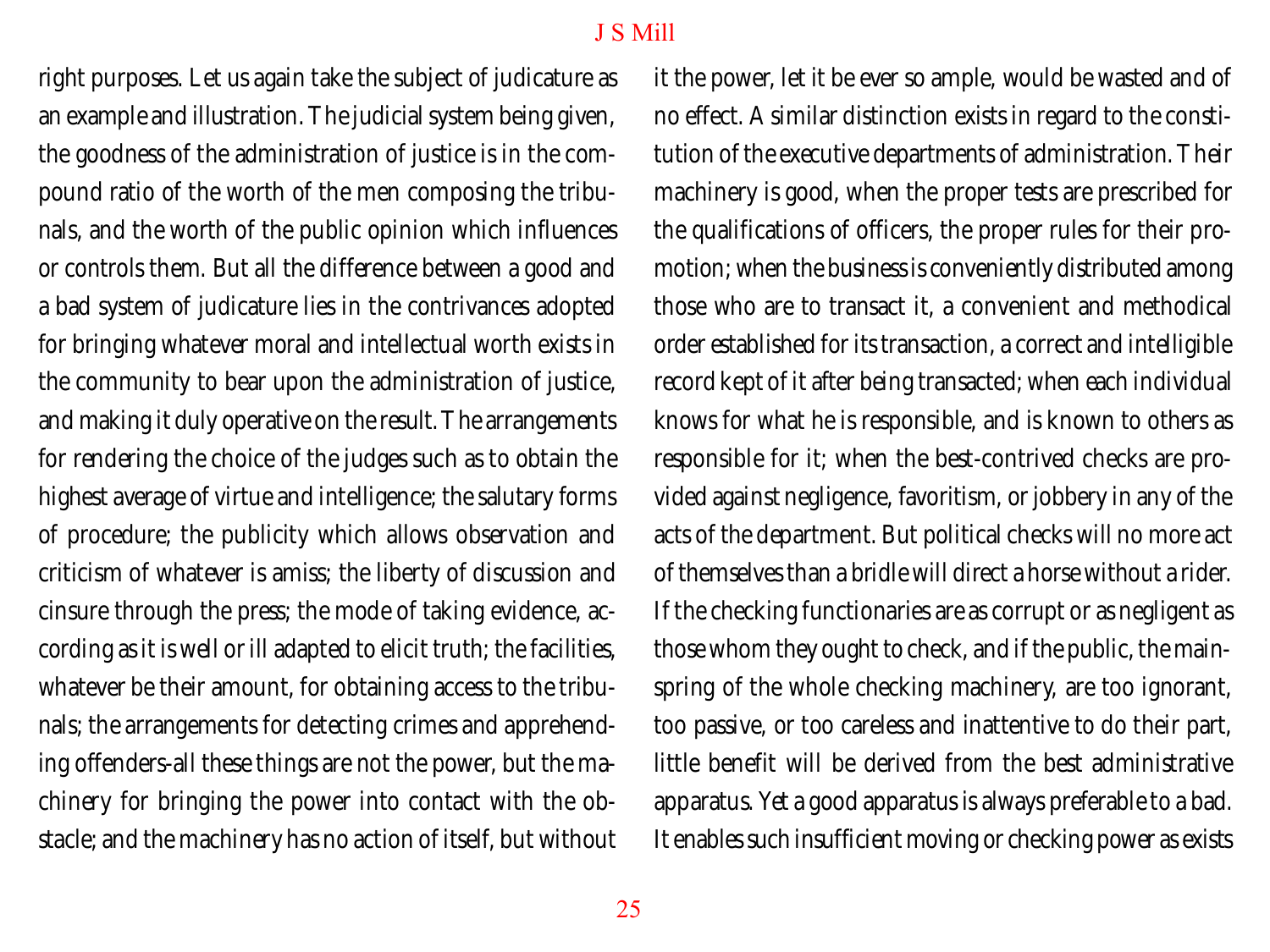to act at the greatest advantage; and without it, no amount of moving or checking power would be sufficient. Publicity, for instance, is no impediment to evil, nor stimulus to good, if the public will not look at what is done; but without publicity, how could they either check or encourage what they were not permitted to see? The ideally perfect constitution of a public office is that in which the interest of the functionary is entirely coincident with his duty. No mere system will make it so, but still less can it be made so without a system, aptly devised for the purpose.

What we have said of the arrangements for the detailed administration of the government is still more evidently true of its general constitution. All government which aims at being good is an organization of some part of the good qualities existing in the individual members of the community for the conduct of its collective affairs. A representative constitution is a means of bringing the general standard of intelligence and honesty existing in the community, and the individual intellect and virtue of its wisest members, more directly to bear upon the government, and investing them with greater influence in it than they would have under any other mode of

organization; though, under any, such influence as they do have is the source of all good that there is in the government, and the hindrance of every evil that there is not. The greater the amount of these good qualities which the institutions of a country succeed in organizing, and the better the mode of organization, the better will be the government.

We have now, therefore, obtained a foundation for a twofold division of the merit which any set of political institutions can possess. It consists partly of the degree in which they promote the general mental advancement of the community, including under that phrase advancement in intellect, in virtue, and in practical activity and efficiency, and partly of the degree of perfection with which they organize the moral, intellectual, and active worth already existing, so as to operate with the greatest effect on public affairs. A government is to be judged by its action upon men and by its action upon things; by what it makes of the citizens, and what it does with them; its tendency to improve or deteriorate the people themselves, and the goodness or badness of the work it performs for them, and by means of them. Government is at once a great influence acting on the human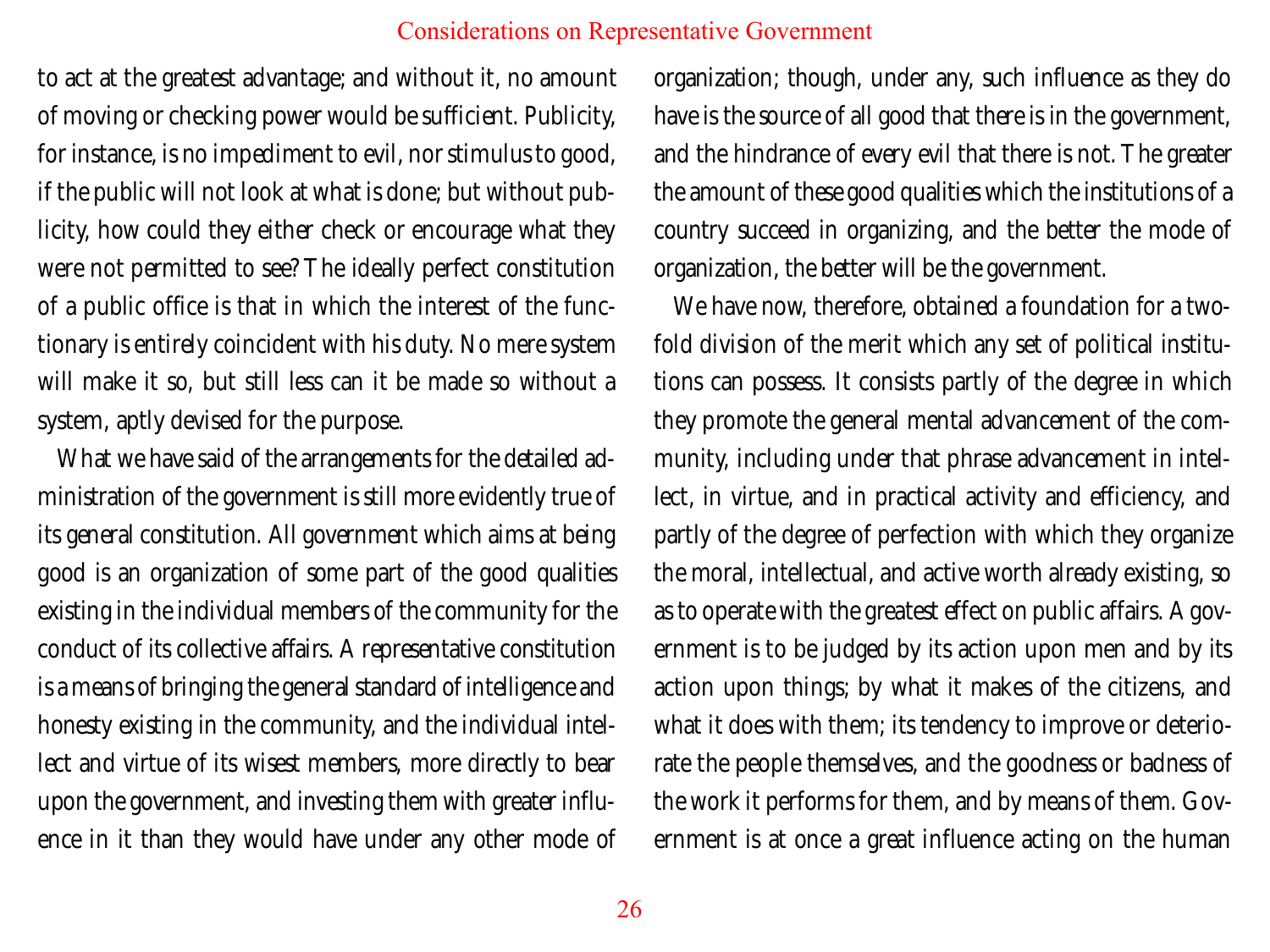mind, and a set of organized arrangements for public business: in the first capacity its beneficial action is chiefly indirect, but not therefore less vital, while its mischievous action may be direct.

The difference between these two functions of a government is not, like that between Order and Progress, a difference merely in degree, but in kind. We must not, however, suppose that they have no intimate connection with one another. The institutions which insure the best management of public affairs practicable in the existing state of cultivation tend by this alone to the further improvement of that state. A people which had the most just laws, the purest and most efficient judicature, the most enlightened administration, the most equitable and least onerous system of finance, compatible with the stage it had attained in moral and intellectual advancement, would be in a fair way to pass rapidly into a higher stage. Nor is there any mode in which political institutions can contribute more effectually to the improvement of the people than by doing their more direct work well. And reversely, if their machinery is so badly constructed that they do their own particular business ill, the effect is felt in a thousand ways in lowering the morality and deadening the intelligence and activity of the people. But the distinction is nevertheless real, because this is only one of the means by which political institutions improve or deteriorate the human mind, and the causes and modes of that beneficial or injurious influence remain a distinct and much wider subject of study.

Of the two modes of operation by which a form of government or set of political institutions affects the welfare of the community—its operation as an agency of national education, and its arrangements for conducting the collective affairs of the community in the state of education in which they already are, the last evidently varies much less, from difference of country and state of civilization, than the first. It has also much less to do with the fundamental constitution of the government. The mode of conducting the practical business of government, which is best under a free constitution, would generally be best also in an absolute monarchy, only an absolute monarchy is not so likely to practice it. The laws of property, for example; the principles of evidence and judicial procedure; the system of taxation and of finan-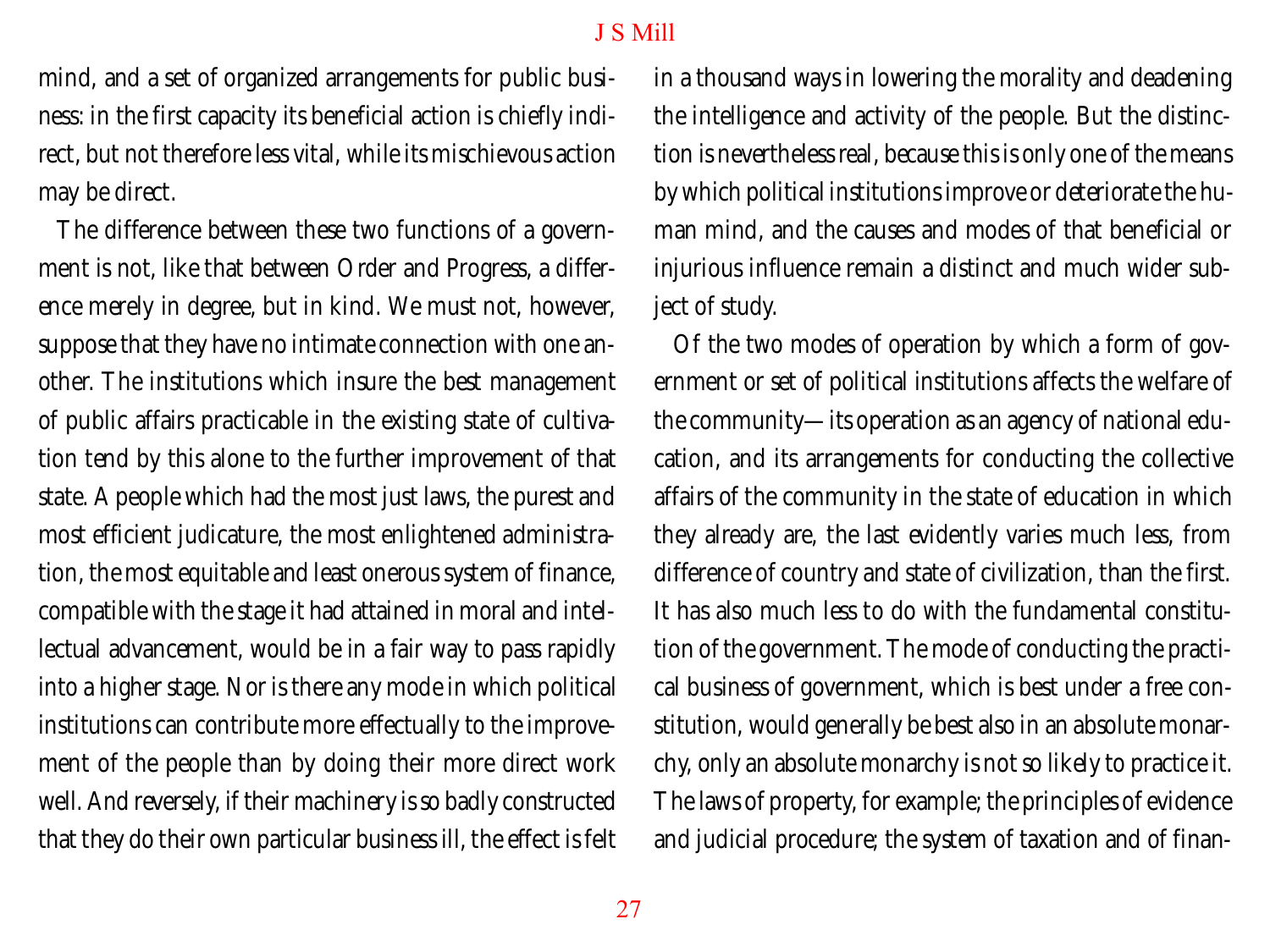cial administration, need not necessarily be different in different forms of government. Each of these matters has principles and rules of its own, which are a subject of separate study. General jurisprudence, civil and penal legislation, financial and commercial policy, are sciences in themselves, or, rather, separate members of the comprehensive science or art of government; and the most enlightened doctrines on all these subjects, though not equally likely to be understood and acted on under all forms of government, yet, if understood and acted on, would in general be equally beneficial under them all. It is true that these doctrines could not be applied without some modifications to all states of society and of the human mind; nevertheless, by far the greater number of them would require modifications solely of detail to adapt them to any state of society sufficiently advanced to possess rulers capable of understanding them. A government to which they would be wholly unsuitable must be one so bad in itself, or so opposed to public feeling, as to be unable to maintain itself in existence by honest means.

It is otherwise with that portion of the interests of the community which relate to the better or worse training of the people themselves. Considered as instrumental to this, institutions need to be radically different, according to the stage of advancement already reached. The recognition of this truth, though for the most part empirically rather than philosophically, may be regarded as the main point of superiority in the political theories of the present above those of the last age, in which it was customary to claim representative democracy for England or France by arguments which would equally have proved it the only fit form of government for Bedouins or Malays. The state of different communities, in point of culture and development, ranges downwards to a condition very little above the highest of the beasts. The upward range, too, is considerable, and the future possible extension vastly greater. A community can only be developed out of one of these states into a higher by a concourse of influences, among the principal of which is the government to which they are subject. In all states of human improvement ever yet attained, the nature and degree of authority exercised over individuals, the distribution of power, and the conditions of command and obedience, are the most powerful of the influences, except their religious belief, which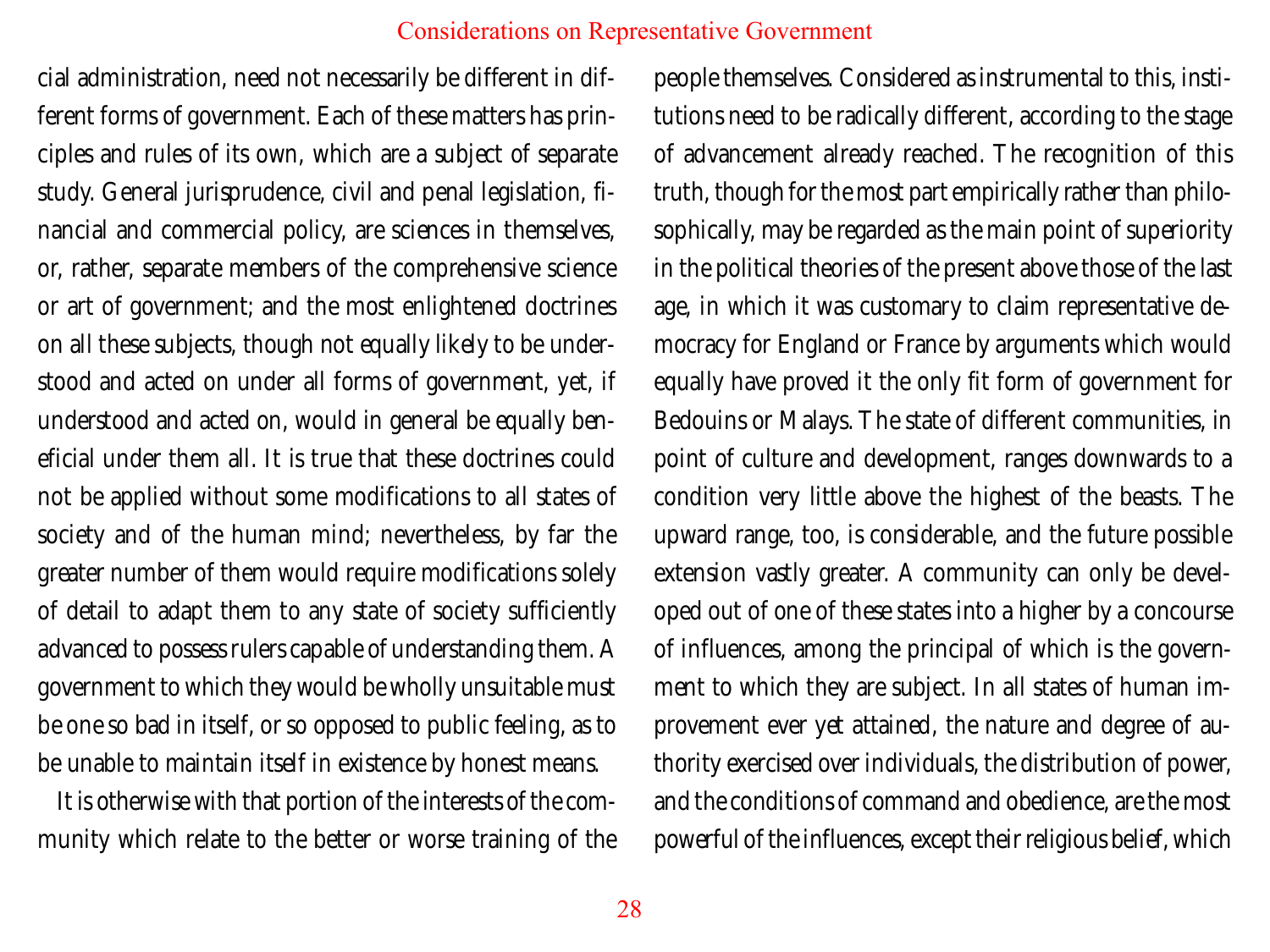make them what they are, and enable them to become what they can be. They may be stopped short at any point in their progress by defective adaptation of their government to that particular stage of advancement. And the one indispensable merit of a government, in favor of which it may be forgiven almost any amount of other demerit compatible with progress, is that its operation on the people is favorable, or not unfavorable, to the next step which it is necessary for them to take in order to raise themselves to a higher level.

Thus (to repeat a former example), a people in a state of savage independence, in which every one lives for himself, exempt, unless by fits, from any external control, is practically incapable of making any progress in civilization until it has learned to obey. The indispensable virtue, therefore, in a government which establishes itself over a people of this sort is that it make itself obeyed. To enable it to do this, the constitution of the government must be nearly, or quite despotic. A constitution in any degree popular, dependent on the voluntary surrender by the different members of the community of their individual freedom of action, would fail to enforce the first lesson which the pupils, in this stage of their

progress, require. Accordingly, the civilization of such tribes, when not the result of juxtaposition with others already civilized, is almost always the work of an absolute ruler, deriving his power either from religion or military prowess—very often from foreign arms.

Again, uncivilized races, and the bravest and most energetic still more than the rest, are averse to continuous labor of an unexciting kind. Yet all real civilization is at this price; without such labor, neither can the mind be disciplined into the habits required by civilized society, nor the material world prepared to receive it. There needs a rare concurrence of circumstances, and for that reason often a vast length of time, to reconcile such a people to industry, unless they are for a while compelled to it. Hence even personal slavery, by giving a commencement to industrial life, and enforcing it as the exclusive occupation of the most numerous portion of the community, may accelerate the transition to a better freedom than that of fighting and rapine. It is almost needless to say that this excuse for slavery is only available in a very early state of society. A civilized people have far other means of imparting civilization to those under their influence; and sla-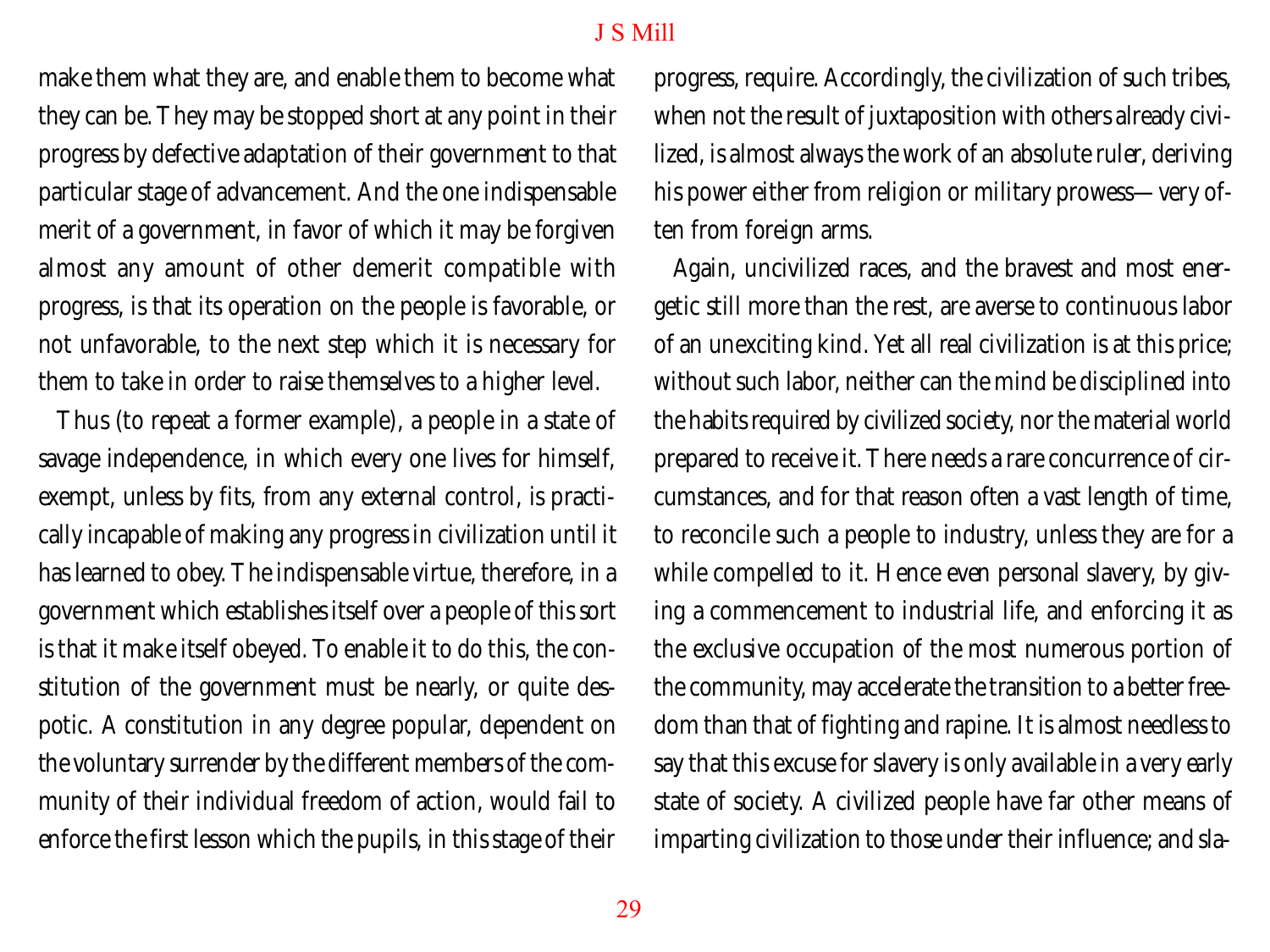very is, in all its details, so repugnant to that government of law, which is the foundation of all modern life, and so corrupting to the master-class when they have once come under civilized influences, that its adoption under any circumstances whatever in modern society is a relapse into worse than barbarism.

At some period, however, of their history, almost every people, now civilized, have consisted, in majority, of slaves. A people in that condition require to raise them out of it a very different polity from a nation of savages. If they are energetic by nature, and especially if there be associated with them in. the same community an industrious class who are neither slaves nor slave-owners (as was the case in Greece), they need, probably, no more to insure their improvement than to make them free: when freed, they may often be fit, like Roman freedmen, to be admitted at once to the full rights of citizenship. This, however, is not the normal condition of slavery, and is generally a sign that it is becoming obsolete. A slave, properly so called, is a being who has not learned to help himself. He is, no doubt, one step in advance of a savage. He has not the first lesson of political society still

to acquire. He has learned to obey. But what he obeys is only a direct command. It is the characteristic of *born* slaves to be incapable of conforming their conduct to a rule or law. They can only do what they are ordered, and only when they are ordered to do it. If a man whom they fear is standing over them and threatening them with punishment, they obey; but when his back is turned, the work remains undone. The motive determining them must appeal, not to their interests, but to their instincts; immediate hope or immediate terror. A despotism, which may tame the savage, will, in so far as it is a despotism, only confirm the slaves in their incapacities. Yet a government under their own control would be entirely unmanageable by them. Their improvement can not come from themselves, but must be superinduced from without. The step which they have to take, and their only path to improvement, is to be raised from a government of will to one of law. They have to be taught self-government, and this, in its initial stage, means the capacity to act on general instructions. What they require is not a government of force, but one of guidance. Being, however, in too low a state to yield to the guidance of any but those to whom they look up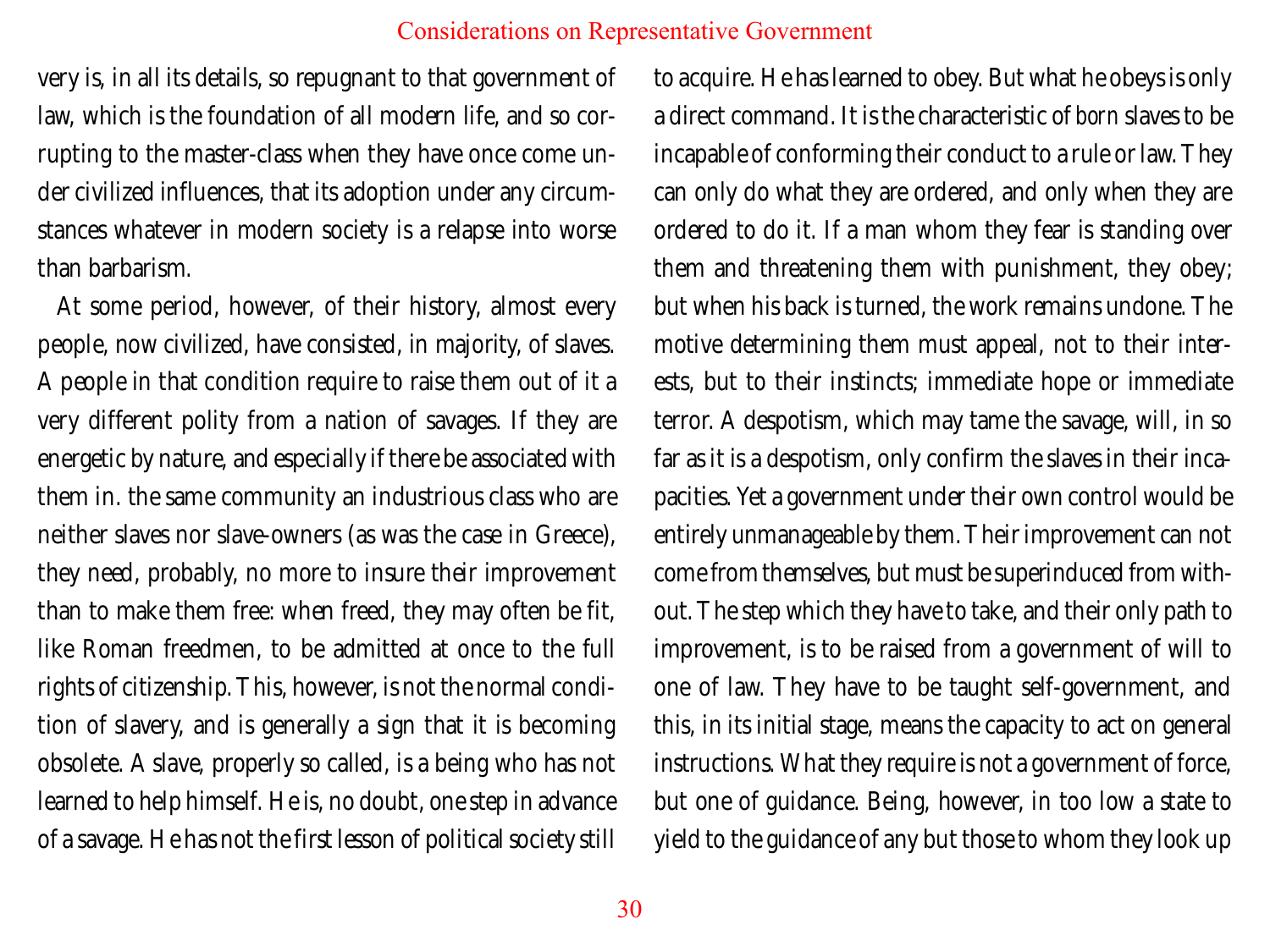as the possessors of force, the sort of government fittest for them is one which possesses force, but seldom uses it; a parental despotism or aristocracy, resembling the St. Simonian form of Socialism; maintaining a general superintendence over all the operations of society, so as to keep before each the sense of a present force sufficient to compel his obedience to the rule laid down, but which, owing to the impossibility of descending to regulate all the minutiæ of industry and life, necessarily leaves and induces individuals to do much of themselves. This, which may be termed the government of leading-strings, seems to be the one required to carry such a people the most rapidly through the next necessary step in social progress. Such appears to have been the idea of the government of the Incas of Peru, and such was that of the Jesuits of Paraguay. I need scarcely remark that leading-strings are only admissible as a means of gradually training the people to walk alone.

It would be out of place to carry the illustration further. To attempt to investigate what kind of government is suited to every known state of society would be to compose a treatise, not on representative government, but on political science

at large. For our more limited purpose we borrow from political philosophy only its general principles. To determine the form of government most suited to any particular people, we must be able, among the defects and shortcomings which belong to that people, to distinguish those that are the immediate impediment to progress—to discover what it is which (as it were) stops the way. The best government for them is the one which tends most to give them that for want of which they can not advance, or advance only in a lame and lopsided manner. We must not, however, forget the reservation necessary in all things which have for their object improvement or Progress, namely, that in seeking the good which is needed, no damage, or as little as possible, be done to that already possessed. A people of savages should be taught obedience, but not in such a manner as to convert them into a people of slaves. And (to give the observation a higher generality) the form of government which is most effectual for carrying a people through the next stage of progress will still be very improper for them if it does this in such a manner as to obstruct, or positively unfit them for, the step next beyond. Such cases are frequent, and are among the most mel-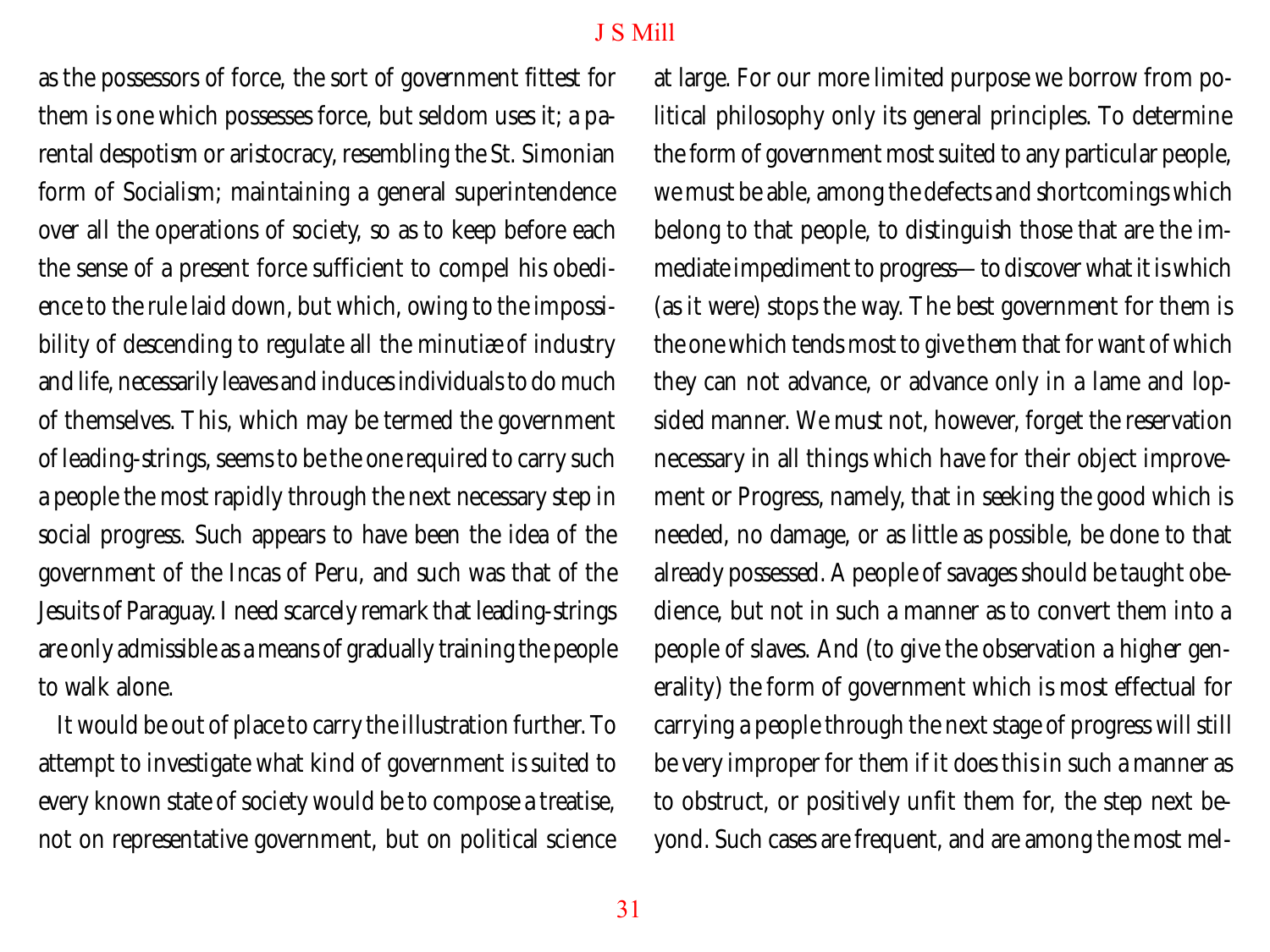ancholy facts in history. The Egyptian hierarchy, the paternal despotism of China, were very fit instruments for carrying those nations up to the point of civilization which they attained. But having reached that point, they were brought to a permanent halt for want of mental liberty and individuality—requisites of improvement which the institutions that had carried them thus far entirely incapacitated them from acquiring—and as the institutions did not break down and give place to others, further improvement stopped. In contrast with these nations, let us consider the example of an opposite character afforded by another and a comparatively insignificant Oriental people—the Jews. They, too, had an absolute monarchy and a hierarchy, and their organized institutions were as obviously of sacerdotal origin as those of the Hindoos. These did for them what was done for other Oriental races by their institutions—subdued them to industry and order, and gave them a national life. But neither their kings nor their priests ever obtained, as in those other countries, the exclusive moulding of their character. Their religion, which enabled persons of genius and a high religious tone to be regarded and to regard themselves as inspired from heaven, gave existence to an inestimably precious unorganized institution—the Order (if it may be so termed) of Prophets. Under the protection, generally though not always effectual, of their sacred character, the Prophets were a power in the nation, often more than a match for kings and priests, and kept up, in that little corner of the earth, the antagonism of influences which is the only real security for continued progress. Religion, consequently, was not there what it has been in so many other places—a consecration of all that was once established, and a barrier against further improvement. The remark of a distinguished Hebrew, M. Salvador, that the Prophets were, in Church and State, the equivalent of the modern liberty of the press, gives a just but not an adequate conception of the part fulfilled in national and universal history by this great element of Jewish life; by means of which, the canon of inspiration never being complete, the persons most eminent in genius and moral feeling could not only denounce and reprobate, with the direct authority of the Almighty, whatever appeared to them deserving of such treatment, but could give forth better and higher interpretations of the national religion, which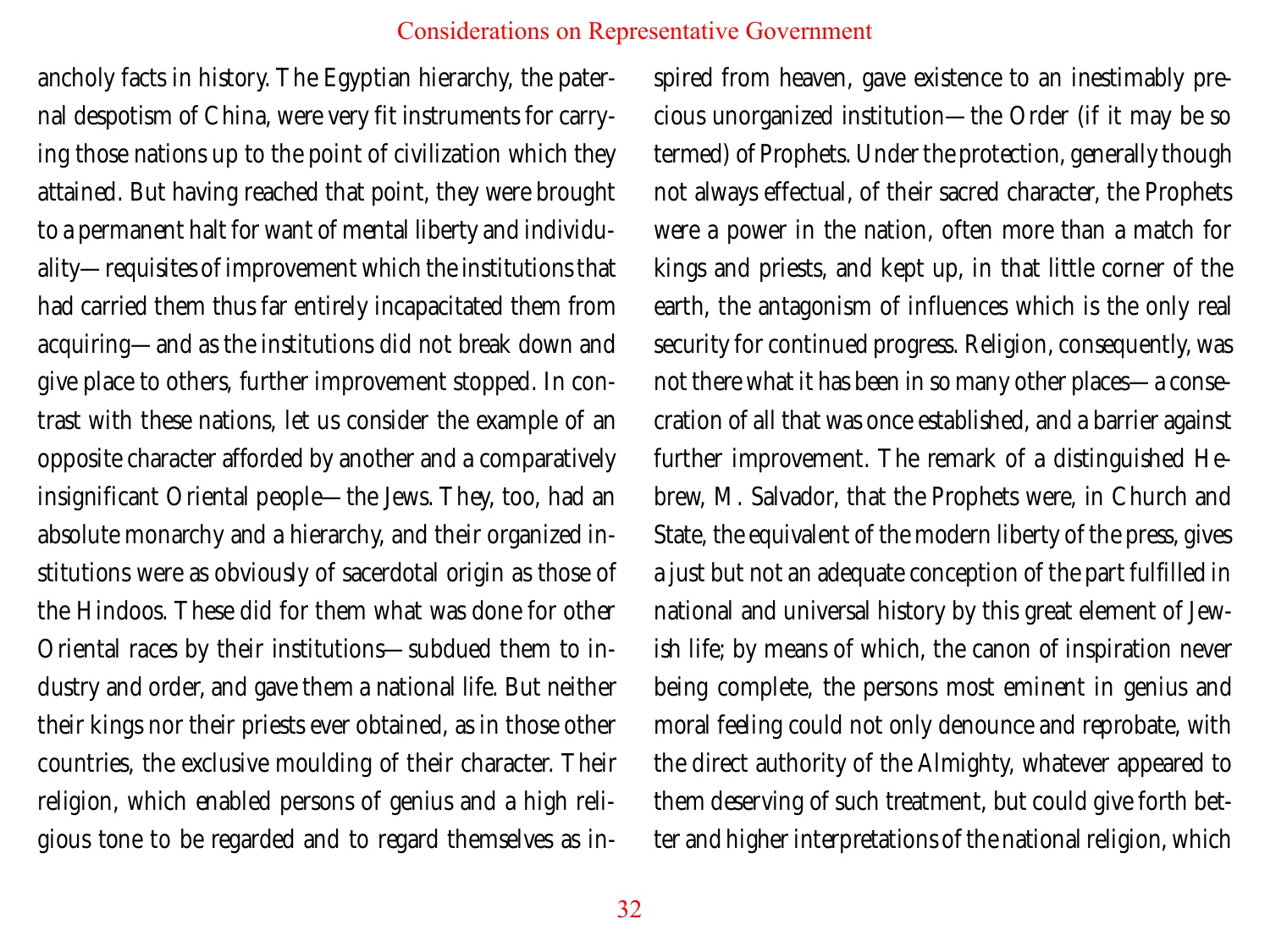thenceforth became part of the religion. Accordingly, whoever can divest himself of the habit of reading the Bible as if it was one book, which until lately was equally inveterate in Christians and in unbelievers, sees with admiration the vast interval between the morality and religion of the Pentateuch, or even of the historical books (the unmistakable work of Hebrew Conservatives of the sacerdotal order), and the morality and religion of the prophecies—a distance as wide as between these last and the Gospels. Conditions more favorable to Progress could not easily exist; accordingly, the Jews, instead of being stationary like other Asiatics, were, next to the Greeks, the most progressive people of antiquity, and, jointly with them, have been the starting-point and main propelling agency of modern cultivation.

It is, then, impossible to understand the question of the adaptation of forms of government to states of society, without taking into account not only the next step, but all the steps which society has yet to make; both those which can be foreseen, and the far wider indefinite range which is at present out of sight. It follows, that to judge of the merits of forms of government, an ideal must be constructed of the form of government most eligible in itself, that is, which, if the necessary conditions existed for giving effect to its beneficial tendencies, would, more than all others, favor and promote, not some one improvement, but all forms and degrees of it. This having been done, we must consider what are the mental conditions of all sorts necessary to enable this government to realize its tendencies, and what, therefore, are the various defects by which a people is made incapable of reaping its benefits. It would then be possible to construct a theorem of the circumstances in which that form of government may wisely be introduced; and also to judge, in cases in which it had better not be introduced, what inferior forms of polity will best carry those communities through the intermediate stages which they must traverse before they can become fit for the best form of government.

Of these inquiries, the last does not concern us here, but the first is an essential part of our subject; for we may, without rashness, at once enunciate a proposition, the proofs and illustrations of which will present themselves in the ensuing pages, that this ideally best form of government will be found in some one or other variety of the Representative System.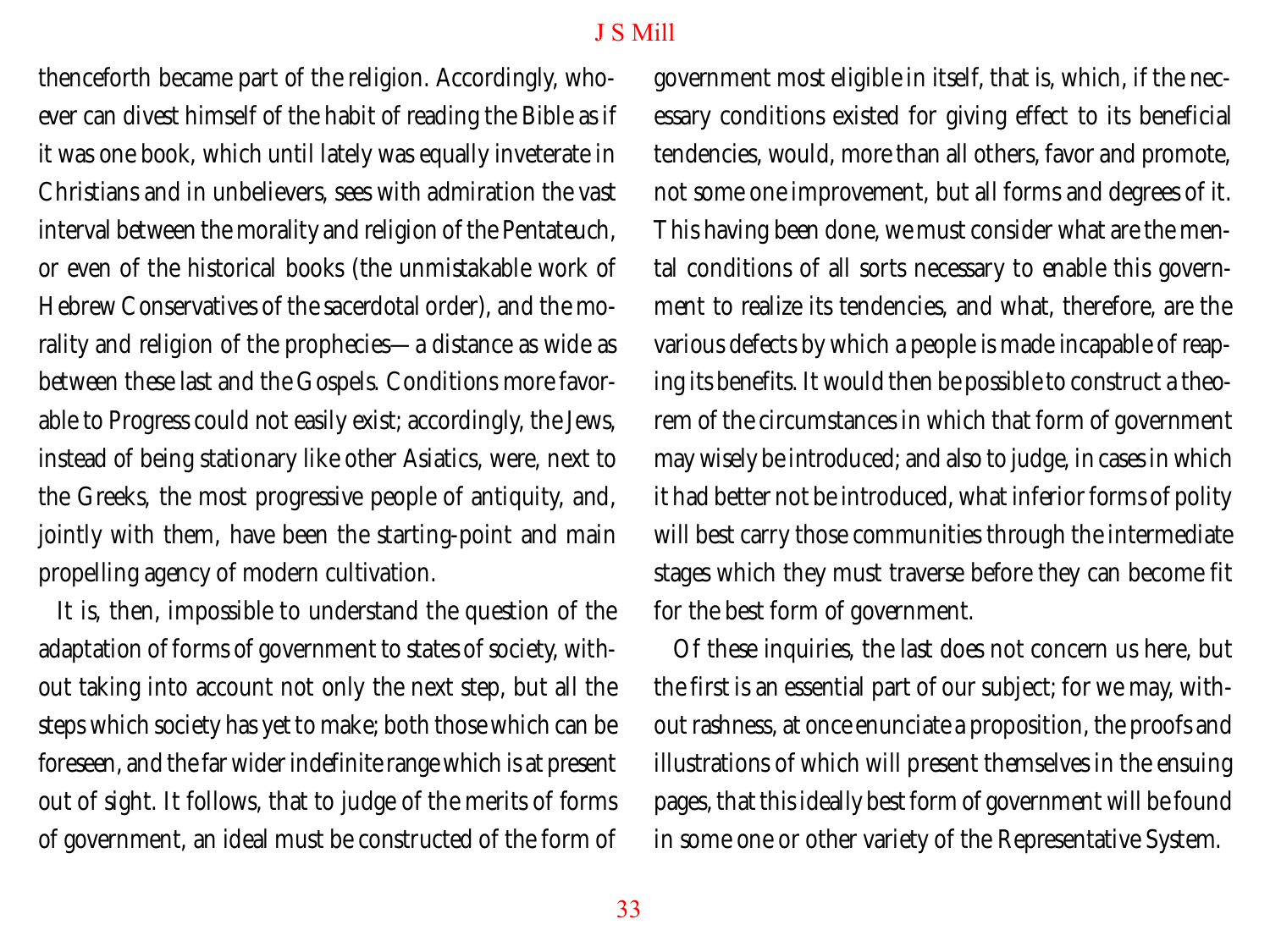#### Chapter III

#### That the ideally best Form of Government is Representative Government

IT HAS LONG (perhaps throughout the entire duration of British freedom) been a common form of speech, that if a good despot could be insured, despotic monarchy would be the best form of government. I look upon this as a radical and most pernicious misconception of what good government is, which, until it can be got rid of, will fatally vitiate all our speculations on government.

The supposition is, that absolute power, in the hands of an eminent individual, would insure a virtuous and intelligent performance of all the duties of government. Good laws would be established and enforced, bad laws would be reformed; the best men would be placed in all situations of trust; justice would be as well administered, the public burdens would be as light and as judiciously imposed, every branch of administration would be as purely and as intelligently conducted as the circumstances of the country and its

degree of intellectual and moral cultivation would admit. I am willing, for the sake of the argument, to concede all this, but I must point out how great the concession is, how much more is needed to produce even an approximation to these results than is conveyed in the simple expression, a good despot. Their realization would in fact imply, not merely a good monarch, but an all-seeing one. He must be at all times informed correctly, in considerable detail, of the conduct and working of every branch of administration, in every district of the country, and must be able, in the twenty-four hours per day, which are all that is granted to a king as to the humblest laborer, to give an effective share of attention and superintendence to all parts of this vast field; or he must at least be capable of discerning and choosing out, from among the mass of his subjects, not only a large abundance of honest and able men, fit to conduct every branch of public administration under supervision and control, but also the small number of men of eminent virtues and talents who can be trusted not only to do without that supervision, but to exercise it themselves over others. So extraordinary are the faculties and energies required for performing this task in any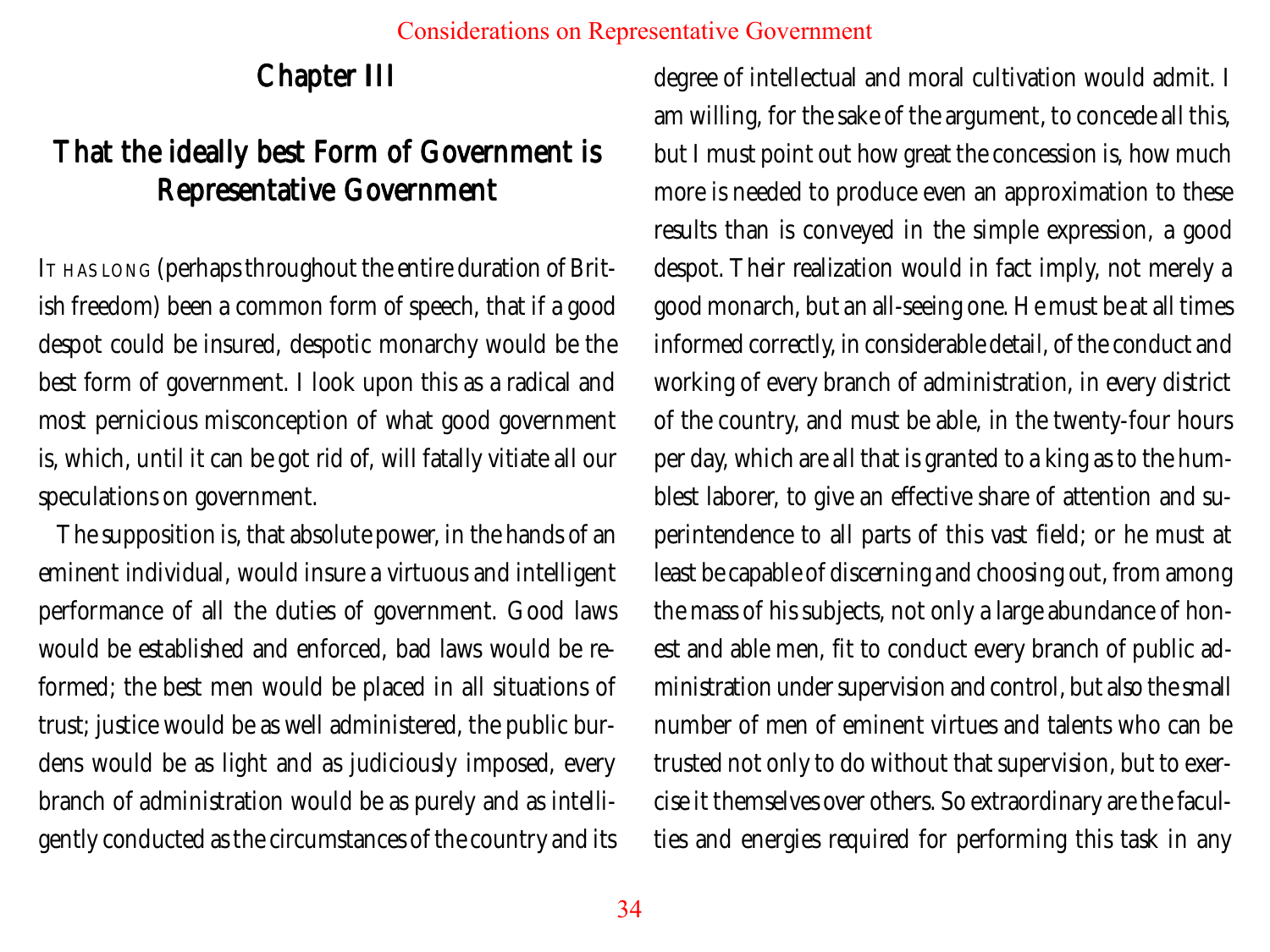supportable manner, that the good despot whom we are supposing can hardly be imagined as consenting to undertake it unless as a refuge from intolerable evils, and a transitional preparation for something beyond. But the argument can do without even this immense item in the account. Suppose the difficulty vanquished. What should we then have? One man of superhuman mental activity managing the entire affairs of a mentally passive people. Their passivity is implied in the very idea of absolute power. The nation as a whole, and every individual composing it, are without any potential voice in their own destiny. They exercise no will in respect to their collective interests. All is decided for them by a will not their own, which it is legally a crime for them to disobey. What sort of human beings can be formed under such a regimen? What development can either their thinking or their active faculties attain under it? On matters of pure theory they might perhaps be allowed to speculate, so long as their speculations either did not approach politics, or had not the remotest connection with its practice. On practical affairs they could at most be only suffered to suggest; and even under the most moderate of despots, none but persons of already admitted or reputed superiority could hope that their suggestions would be known to, much less regarded by, those who had the management of affairs. A person must have a very unusual taste for intellectual exercise in and for itself who will put himself to the trouble of thought when it is to have no outward effect, or qualify himself for functions which he has no chance of being allowed to exercise. The only sufficient incitement to mental exertion, in any but a few minds in a generation, is the prospect of some practical use to be made of its results. It does not follow that the nation will be wholly destitute of intellectual power. The common business of life, which must necessarily be performed by each individual or family for themselves, will call forth some amount of intelligence and practical ability, within a certain narrow range of ideas. There may be a select class of *savants* who cultivate science with a view to its physical uses or for the pleasure of the pursuit. There will be a bureaucracy, and persons in training for the bureaucracy, who will be taught at least some empirical maxims of government and public administration. There may be, and often has been, a systematic organization of the best mental power in the coun-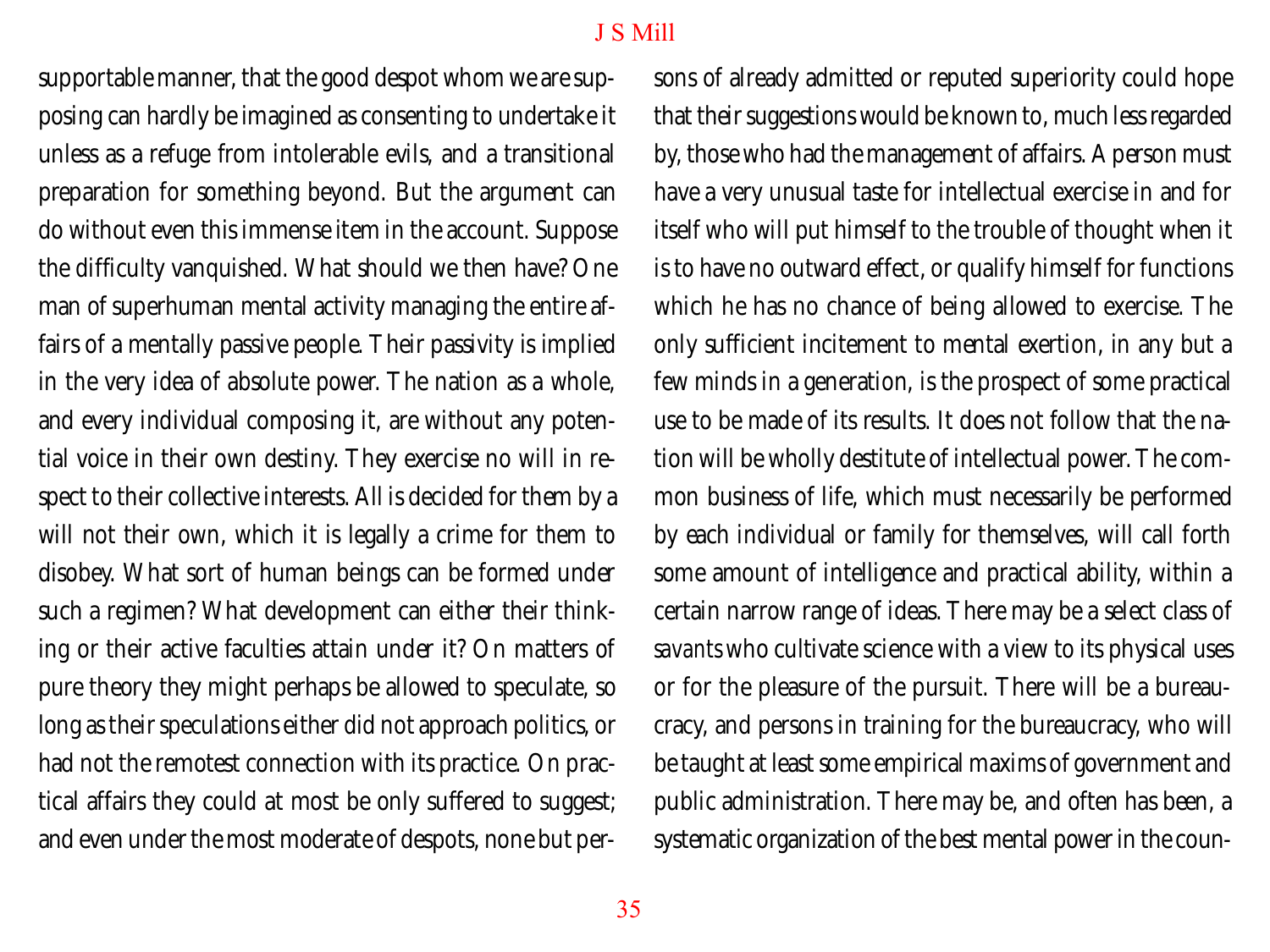try in some special direction (commonly military) to promote the grandeur of the despot. But the public at large remain without information and without interest on all greater matters of practice; or, if they have any knowledge of them, it is but a *dilettante* knowledge, like that which people have of the mechanical arts who have never handled a tool. Nor is it only in their intelligence that they suffer. Their moral capacities are equally stunted. Wherever the sphere of action of human beings is artificially circumscribed, their sentiments are narrowed and dwarfed in the same proportion. The food of feeling is action; even domestic affection lives upon voluntary good offices. Let a person have nothing to do for his country, and he will not care for it. It has been said of old that in a despotism there is at most but one patriot, the despot himself; and the saying rests on a just appreciation of the effects of absolute subjection even to a good and wise master. Religion remains; and here, at least, it may be thought, is an agency that may be relied on for lifting men's eyes and minds above the dust at their feet. But religion, even supposing it to escape perversion for the purposes of despotism, ceases in these circumstances to be a social concern, and narrows into a personal affair between an individual and his Maker, in which the issue at stake is but his private salvation. Religion in this shape is quite consistent with the most selfish and contracted egoism, and identifies the votary as little in feeling with the rest of his kind as sensuality itself.

A good despotism means a government in which, so far as depends on the despot, there is no positive oppression by officers of state, but in which all the collective interests of the people are managed for them, all the thinking that has relation to collective interests done for them, and in which their minds are formed by, and consenting to, this abdication of their own energies. Leaving things to the government, like leaving them to Providence, is synonymous with caring nothing about them, and accepting their results, when disagreeable, as visitations of Nature. With the exception, therefore, of a few studious men who take an intellectual interest in speculation for its own sake, the intelligence and sentiments of the whole people are given up to the material interests, and when these are provided for, to the amusement and ornamentation of private life. But to say this is to say, if the whole testimony of history is worth any thing,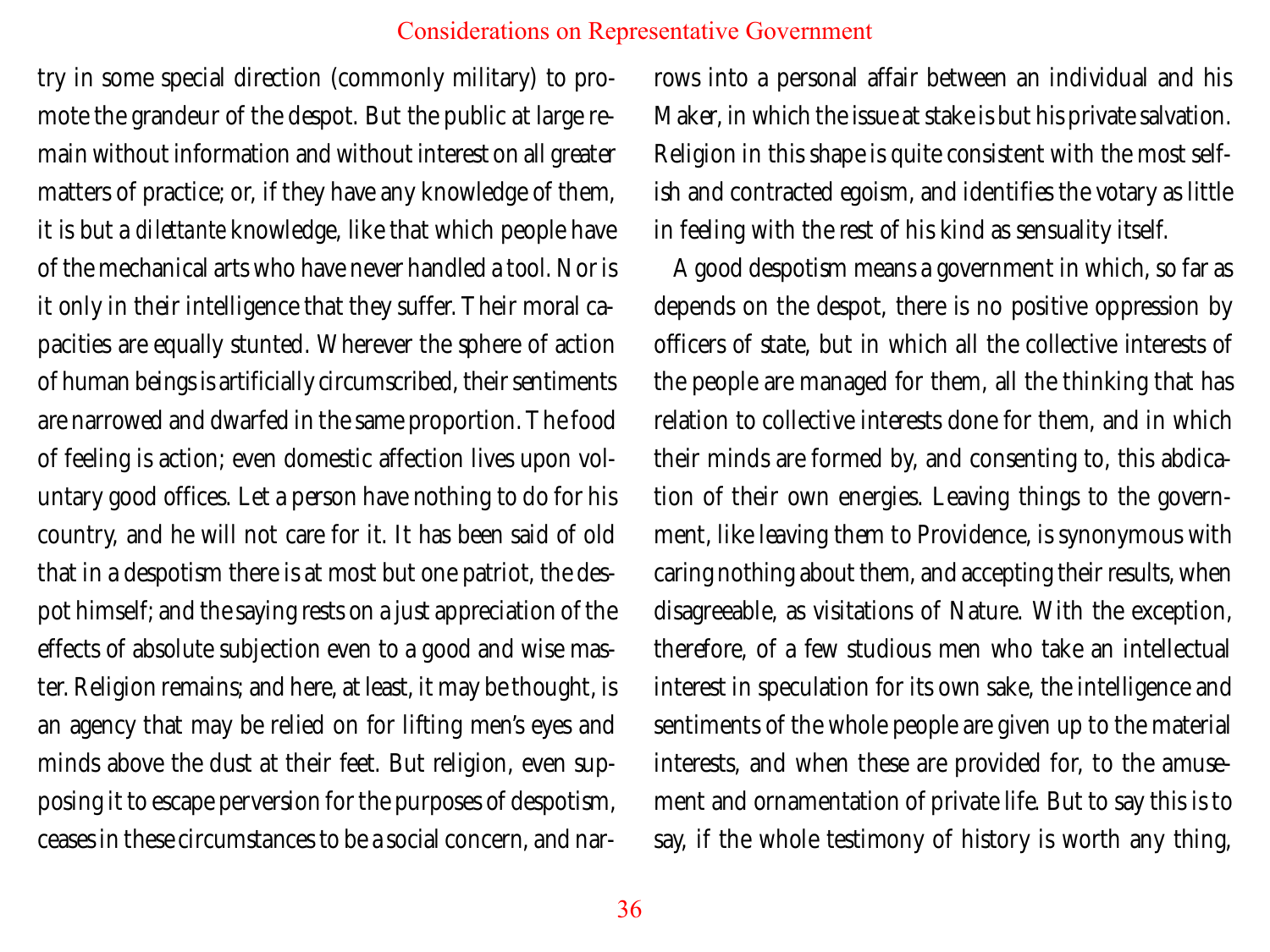that the era of national decline has arrived; that is, if the nation had ever attained any thing to decline from. If it has never risen above the condition of an Oriental people, in that condition it continues to stagnate; but if, like Greece or Rome, it had realized any thing higher, through the energy, patriotism, and enlargement of mind, which, as national qualities, are the fruits solely of freedom, it relapses in a few generations into the Oriental state. And that state does not mean stupid tranquillity, with security against change for the worse; it often means being overrun, conquered, and reduced to domestic slavery either by a stronger despot, or by the nearest barbarous people who retain along with their savage rudeness the energies of freedom.

Such are not merely the natural tendencies, but the inherent necessities of despotic government; from which there is no outlet, unless in so far as the despotism consents not to be despotism; in so far as the supposed good despot abstains from exercising his power, and, though holding it in reserve, allows the general business of government to go on as if the people really governed themselves. However little probable it may be, we may imagine a despot observing many of the

rules and restraints of constitutional government. He might allow such freedom of the press and of discussion as would enable a public opinion to form and express itself on national affairs. He might suffer local interests to be managed, without the interference of authority, by the people themselves. He might even surround himself with a council or councils of government, freely chosen by the whole or some portion of the nation, retaining in his own hands the power of taxation, and the supreme legislative as well as executive authority. Were he to act thus, and so far abdicate as a despot, he would do away with a considerable part of the evils characteristic of despotism. Political activity and capacity for public affairs would no longer be prevented from growing up in the body of the nation, and a public opinion would form itself, not the mere echo of the government. But such improvement would be the beginning of new difficulties. This public opinion, independent of the monarch's dictation, must be either with him or against him; if not the one, it will be the other. All governments must displease many persons, and these having now regular organs, and being able to express their sentiments, opinions adverse to the measures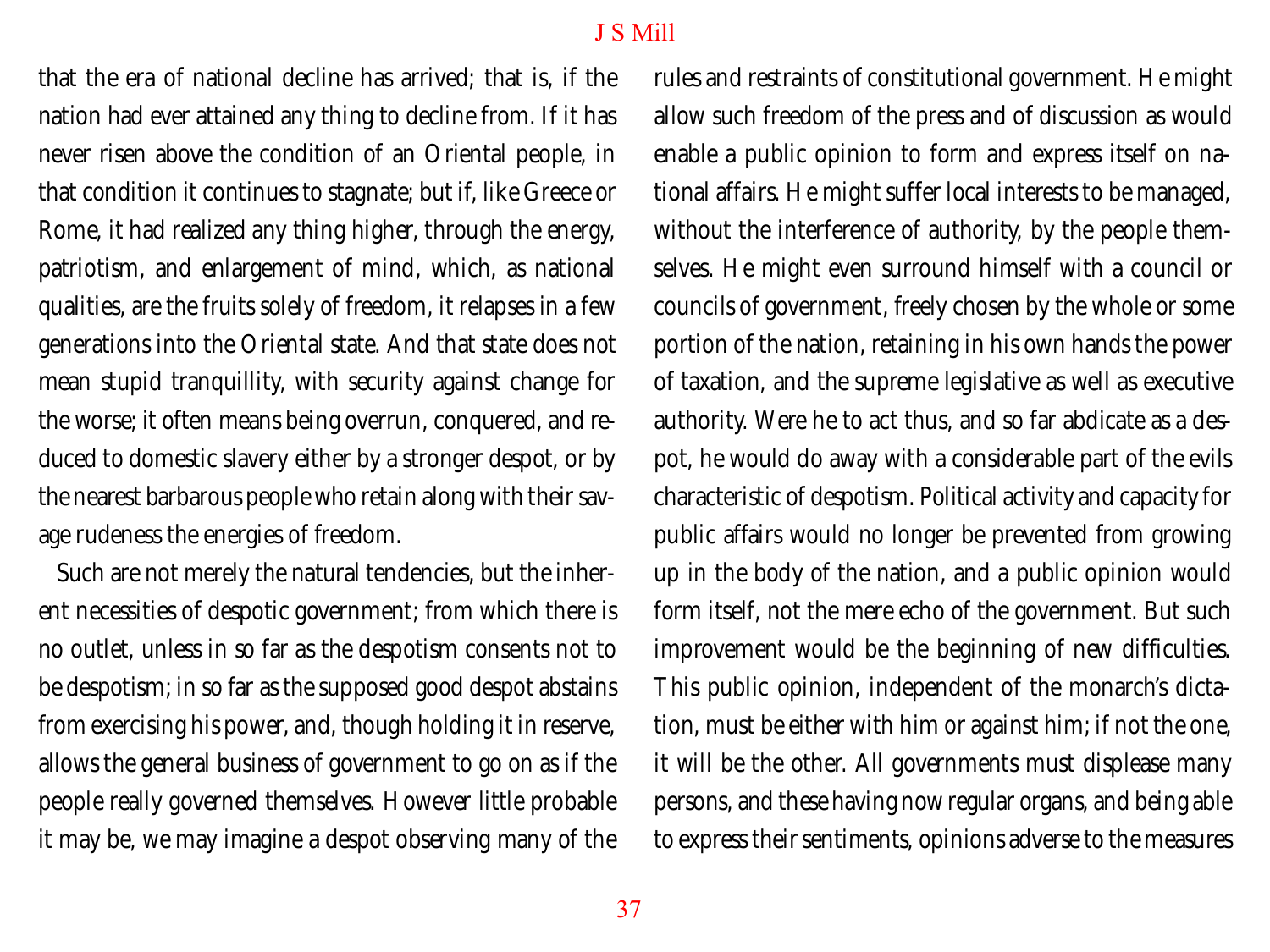of government would often be expressed. What is the monarch to do when these unfavorable opinions happen to be in the majority? Is he to alter his course? Is he to defer to the nation? If so, he is no longer a despot, but a constitutional king; an organ or first minister of the people, distinguished only by being irremovable. If not, he must either put down opposition by his despotic power, or there will arise a permanent antagonism between the people and one man, which can have but one possible ending. Not even a religious principle of passive obedience and "right divine" would long ward off the natural consequences of such a position. The monarch would have to succumb, and conform to the conditions of constitutional royalty, or give place to some one who would. The despotism, being thus chiefly nominal, would possess few of the advantages supposed to belong to absolute monarchy, while it would realize in a very imperfect degree those of a free government, since, however great an amount of liberty the citizens might practically enjoy, they could never forget that they held it on sufferance, and by a concession which, under the existing constitution of the state might at any moment be resumed; that they were legally slaves, though

of a prudent or indulgent master.

It is not much to be wondered at if impatient or disappointed reformers, groaning under the impediments opposed to the most salutary public improvements by the ignorance, the indifference, the untractableness, the perverse obstinacy of a people, and the corrupt combinations of selfish private interests, armed with the powerful weapons afforded by free institutions, should at times sigh for a strong hand to bear down all these obstacles, and compel a recalcitrant people to be better governed. But (setting aside the fact that for one despot who now and then reforms an abuse, there are ninetynine who do nothing but create them) those who look in any such direction for the realization of their hopes leave out of the idea of good government its principal element, the improvement of the people themselves. One of the benefits of freedom is that under it the ruler can not pass by the people's minds, and amend their affairs for them without amending *them*. If it were possible for the people to be well governed in spite of themselves, their good government would last no longer than the freedom of a people usually lasts who have been liberated by foreign arms without their own co-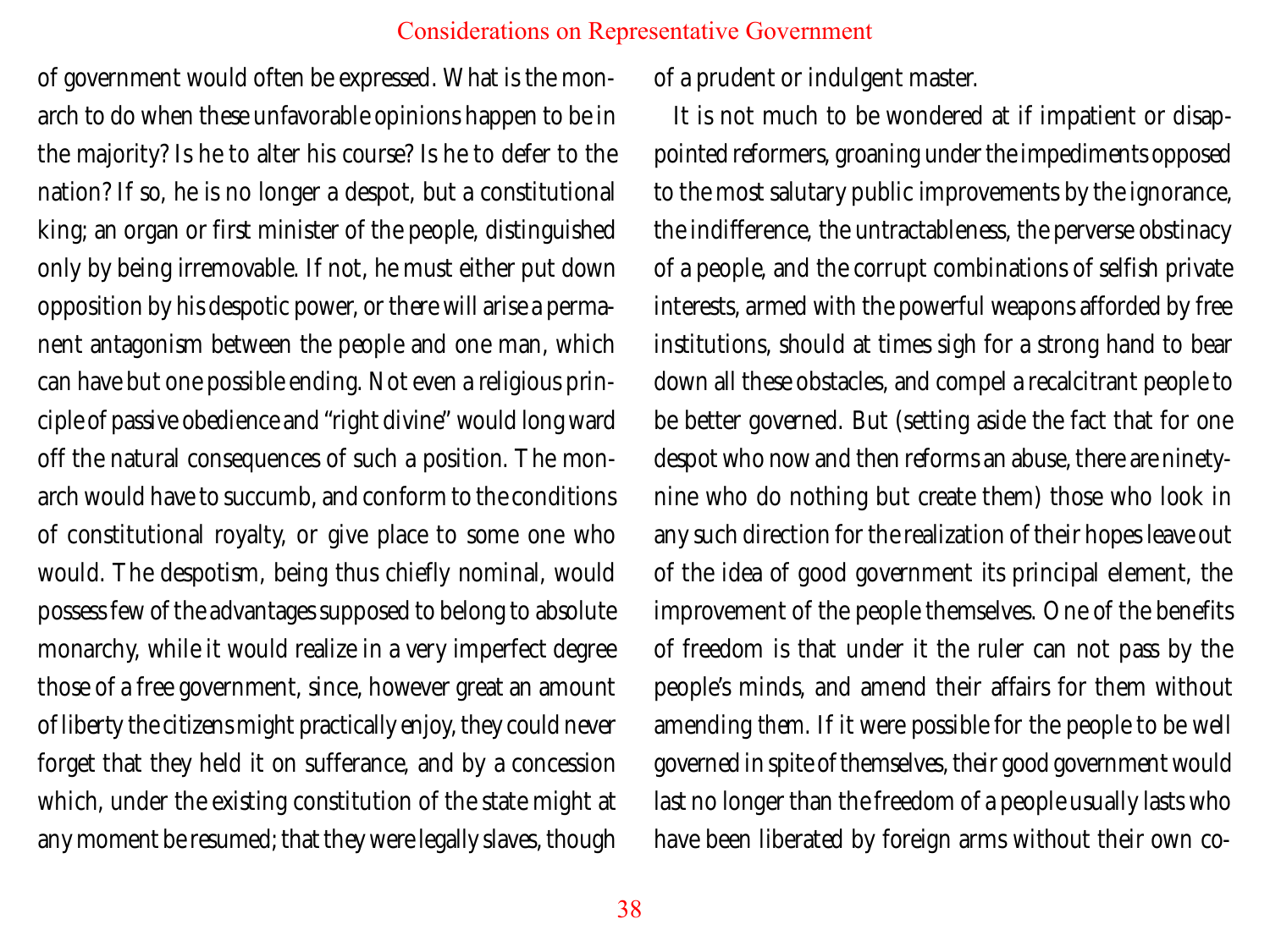operation. It is true, a despot may educate the people, and to do so really would be the best apology for his despotism. But any education which aims at making human beings other than machines, in the long run makes them claim to have the control of their own actions. The leaders of French philosophy in the eighteenth century had been educated by the Jesuits. Even Jesuit education, it seems, was sufficiently real to call forth the appetite for freedom. Whatever invigorates the faculties, in however small a measure, creates an increased desire for their more unimpeded exercise; and a popular education is a failure if it educates the people for any state but that which it will certainly induce them to desire, and most probably to demand.

I am far from condemning, in cases of extreme exigency, the assumption of absolute power in the form of a temporary dictatorship. Free nations have, in times of old, conferred such power by their own choice, as a necessary medicine for diseases of the body politic which could not be got rid of by less violent means. But its acceptance, even for a time strictly limited, can only be excused, if, like Solon or Pittacus, the dictator employs the whole power he assumes in removing the obstacles which debar the nation from the enjoyment of freedom. A good despotism is an altogether false ideal, which practically (except as a means to some temporary purpose) becomes the most senseless and dangerous of chimeras. Evil for evil, a good despotism, in a country at all advanced in civilization, is more noxious than a bad one, for it is far more relaxing and enervating to the thoughts, feelings, and energies of the people. The despotism of Augustus prepared the Romans for Tiberius. If the whole tone of their character had not first been prostrated by nearly two generations of that mild slavery, they would probably have had spirit enough left to rebel against the more odious one.

There is no difficulty in showing that the ideally best form of government is that in which the sovereignty, or supreme controlling power in the last resort, is vested in the entire aggregate of the community, every citizen not only having a voice in the exercise of that ultimate sovereignty, but being, at least occasionally, called on to take an actual part in the government by the personal discharge of some public function, local or general.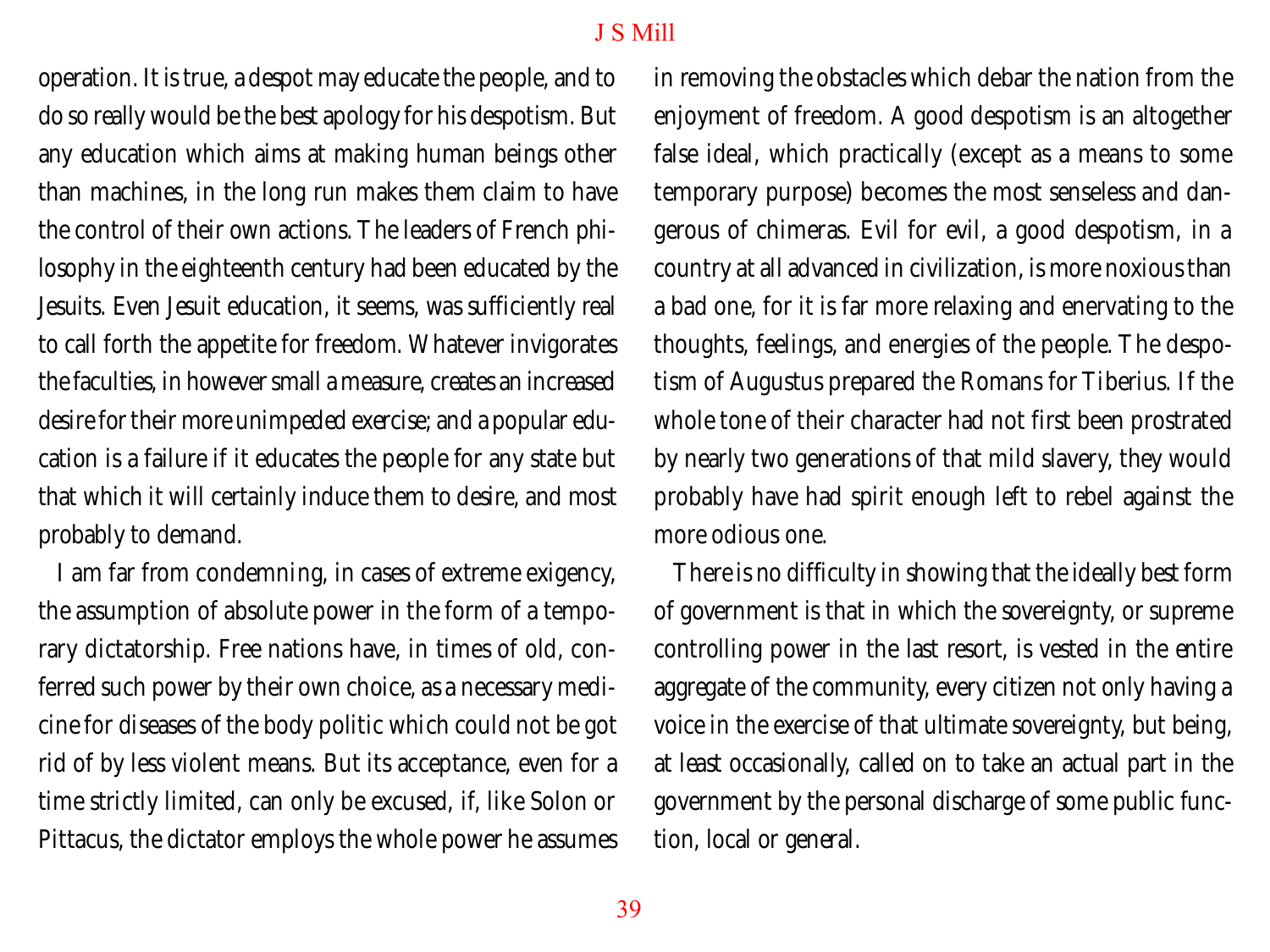To test this proposition, it has to be examined in reference to the two branches into which, as pointed out in the last chapter, the inquiry into the goodness of a government conveniently divides itself, namely, how far it promotes the good management of the affairs of society by means of the existing faculties, moral, intellectual, and active, of its various members, and what is its effect in improving or deteriorating those faculties.

The ideally best form of government, it is scarcely necessary to say, does not mean one which is practicable or eligible in all states of civilization, but the one which, in the circumstances in which it is practicable and eligible, is attended with the greatest amount of beneficial consequences, immediate and prospective. A completely popular government is the only polity which can make out any claim to this character. It is pre-eminent in both the departments between which the excellence of a political Constitution is divided. It is both more favorable to present good government, and promotes a better and higher form of national character than any other polity whatsoever.

Its superiority in reference to present well-being rests upon

two principles, of as universal truth and applicability as any general propositions which can be laid down respecting human affairs. The first is, that the rights and interests of every or any person are only secure from being disregarded when the person interested is himself able, and habitually disposed to stand up for them. The second is, that the general prosperity attains a greater height, and is more widely diffused, in proportion to the amount and variety of the personal energies enlisted in promoting it.

Putting these two propositions into a shape more special to their present application—human beings are only secure from evil at the hands of others in proportion as they have the power of being, and are, self-*protecting*; and they only achieve a high degree of success in their struggle with Nature in proportion as they are self-*dependent*, relying on what they themselves can do, either separately or in concert, rather than on what others do for them.

The former proposition—that each is the only safe guardian of his own rights and interests—is one of those elementary maxims of prudence which every person capable of conducting his own affairs implicitly acts upon wherever he him-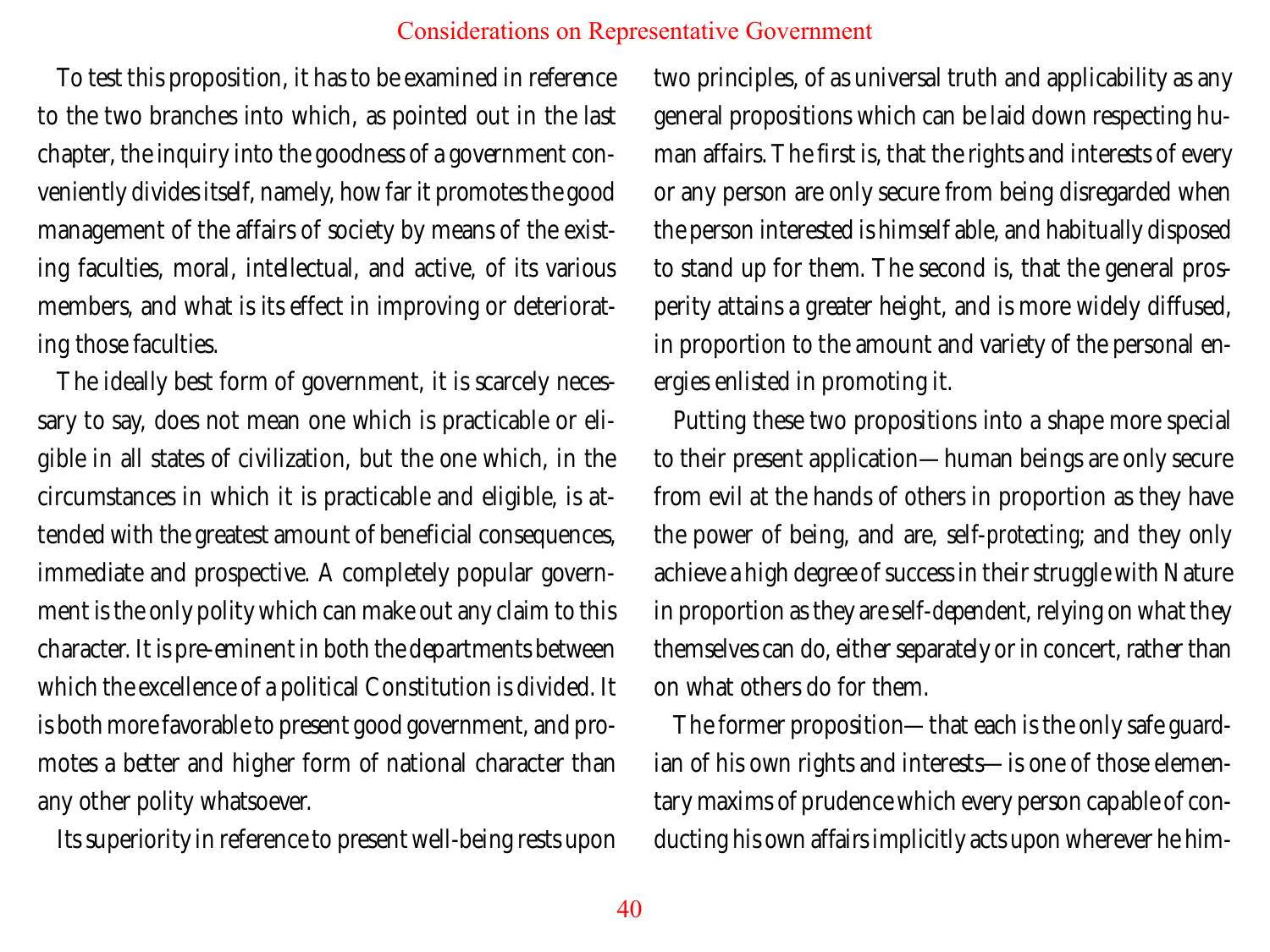self is interested. Many, indeed, have a great dislike to it as a political doctrine, and are fond of holding it up to obloquy as a doctrine of universal selfishness. To which we may answer, that whenever it ceases to be true that mankind, as a rule, prefer themselves to others, and those nearest to them to those more remote, from that moment Communism is not only practicable, but the only defensible form of society, and will, when that time arrives, be assuredly carried into effect. For my own part, not believing in universal selfishness, I have no difficulty in admitting that Communism would even now be practicable among the *élite* of mankind, and may become so among the rest. But as this opinion is any thing but popular with those defenders of existing institutions who find fault with the doctrine of the general predominance of self-interest, I am inclined to think they do in reality believe that most men consider themselves before other people. It is not, however, necessary to affirm even thus much in order to support the claim of all to participate in the sovereign power. We need not suppose that when power resides in an exclusive class, that class will knowingly and deliberately sacrifice the other classes to themselves: it suffices that,

in the absence of its natural defenders, the interest of the excluded is always in danger of being overlooked; and, when looked at, is seen with very different eyes from those of the persons whom it directly concerns. In this country, for example, what are called the working-classes may be considered as excluded from all direct participation in the government. I do not believe that the classes who do participate in it have in general any intention of sacrificing the working classes to themselves. They once had that intention; witness the persevering attempts so long made to keep down wages by law. But in the present day, their ordinary disposition is the very opposite: they willingly make considerable sacrifices, especially of their pecuniary interest, for the benefit of the working classes, and err rather by too lavish and indiscriminating beneficence; nor do I believe that any rulers in history have been actuated by a more sincere desire to do their duty towards the poorer portion of their countrymen. Yet does Parliament, or almost any of the members composing it, ever for an instant look at any question with the eyes of a working man? When a subject arises in which the laborers as such have an interest, is it regarded from any point of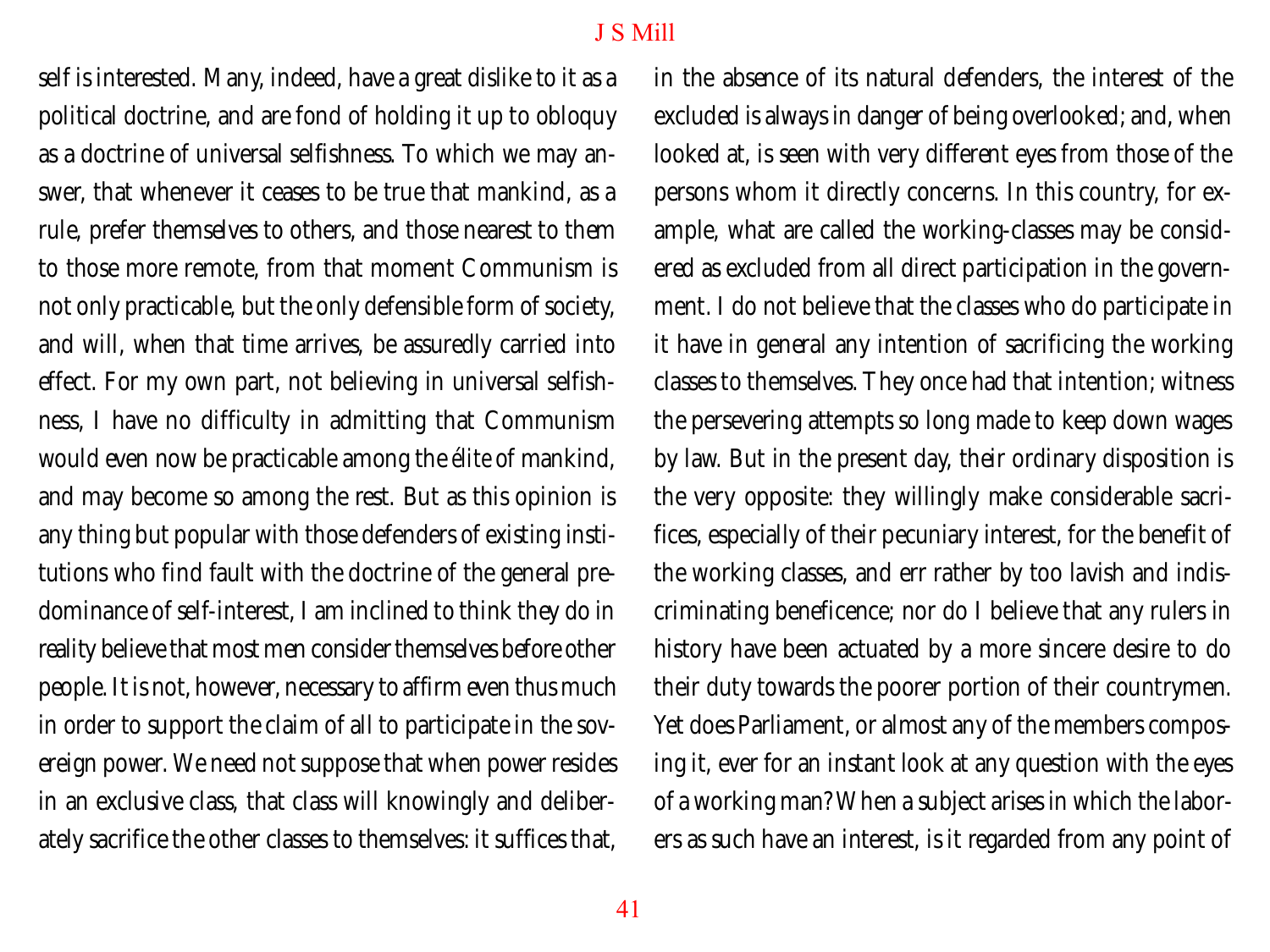view but that of the employers of labor? I do not say that the working men's view of these questions is in general nearer to the truth than the other, but it is sometimes quite as near; and in any case it ought to be respectfully listened to, instead of being, as it is, not merely turned away from, but ignored. On the question of strikes, for instance, it is doubtful if there is so much as one among the leading members of either House who is not firmly convinced that the reason of the matter is unqualifiedly on the side of the masters, and that the men's view of it is simply absurd. Those who have studied the question know well how far this is from being the case, and in how different, and how infinitely less superficial a manner the point would have to be argued, if the classes who strike were able to make themselves heard in Parliament.

It is an adherent condition of human affairs that no intention, however sincere, of protecting the interests of others can make it safe or salutary to tie up their own hands. Still more obviously true is it that by their own hands only can any positive and durable improvement of their circumstances in life be worked out. Through the joint influence of these two principles, all free communities have both been more exempt from social injustice and crime, and have attained more brilliant prosperity than any others, or than they themselves after they lost their freedom. Contrast the free states of the world, while their freedom lasted, with the cotemporary subjects of monarchical or oligarchical despotism: the Greek cities with the Persian satrapies; the Italian republics and the free towns of Flanders and Germany, with the feudal monarchies of Europe; Switzerland, Holland, and England, with Austria or ante-revolutionary France. Their superior prosperity was too obvious ever to have been gainsayed; while their superiority in good government and social relations is proved by the prosperity, and is manifest besides in every page of history. If we compare, not one age with another, but the different governments which coexisted in the same age, no amount of disorder which exaggeration itself can pretend to have existed amidst the publicity of the free states can be compared for a moment with the contemptuous trampling upon the mass of the people which pervaded the whole life of the monarchical countries, or the disgusting individual tyranny which was of more than daily occurrence under the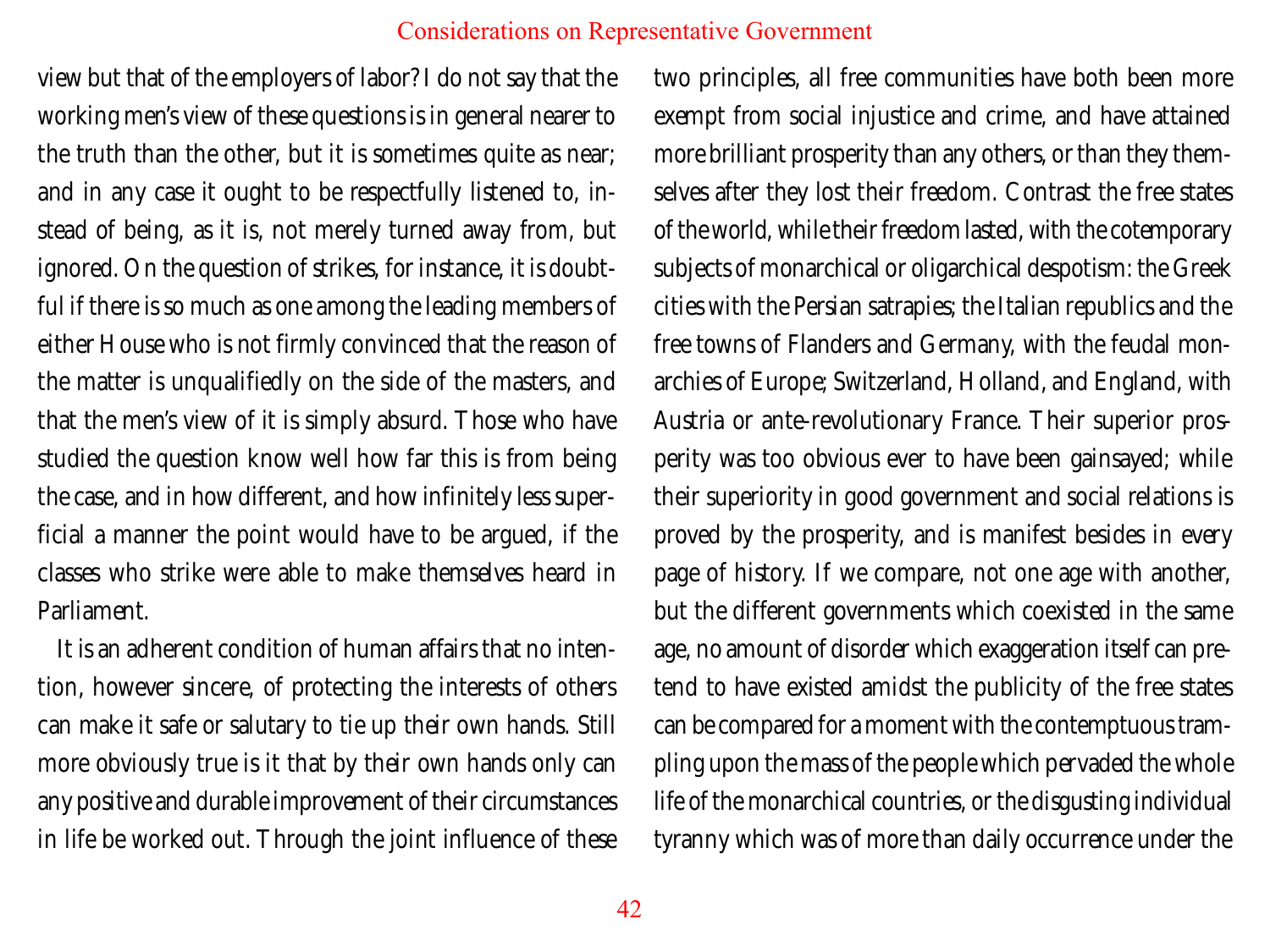systems of plunder which they called fiscal arrangements, and in the secrecy of their frightful courts of justice.

It must be acknowledged that the benefits of freedom, so far as they have hitherto been enjoyed, were obtained by the extension of its privileges to a part only of the community; and that a government in which they are extended impartially to all is a desideratum still unrealized. But, though every approach to this has an independent value, and in many cases more than an approach could not, in the existing state of general improvement, be made, the participation of all in these benefits is the ideally perfect conception of free government. In proportion as any, no matter who, are excluded from it, the interests of the excluded are left without the guaranty accorded to the rest, and they themselves have less scope and encouragement than they might otherwise have to that exertion of their energies for the good of themselves and of the community, to which the general prosperity is always proportioned.

Thus stands the case as regards present well-being—the good management of the affairs of the existing generation. If we now pass to the influence of the form of government

upon character, we shall find the superiority of popular government over every other to be, if possible, still more decided and indisputable.

This question really depends upon a still more fundamental one, viz., which of two common types of character, for the general good of humanity, it is most desirable should predominate—the active or the passive type; that which struggles against evils, or that which endures them; that which bends to circumstances, or that which endeavours to make circumstances bend to itself.

The commonplaces of moralists and the general sympathies of mankind are in favor of the passive type. Energetic characters may be admired, but the acquiescent and submissive are those which most men personally prefer. The passiveness of our neighbors increases our sense of security, and plays into the hands of our wilfulness. Passive characters, if we do not happen to need their activity, seem an obstruction the less in our own path. A contented character is not a dangerous rival. Yet nothing is more certain than that improvement in human affairs is wholly the work of the uncontented characters; and, moreover, that it is much easier for an active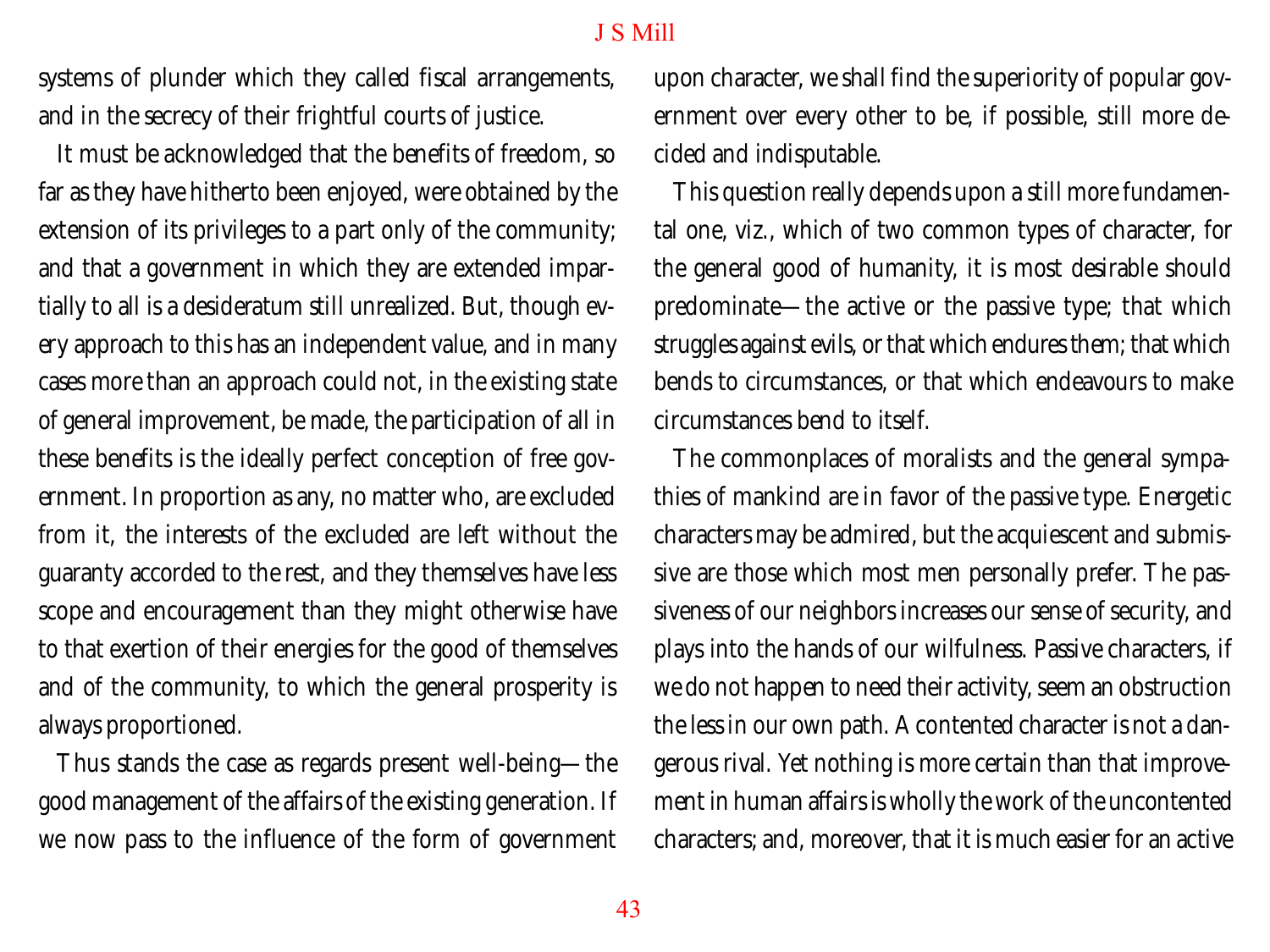mind to acquire the virtues of patience, than for a passive one to assume those of energy.

Of the three varieties of mental excellence, intellectual, practical, and moral, there never could be any doubt in regard to the first two, which side had the advantage. All intellectual superiority is the fruit of active effort. Enterprise, the desire to keep moving, to be trying and accomplishing new things for our own benefit or that of others, is the parent even of speculative, and much more of practical, talent. The intellectual culture compatible with the other type is of that feeble and vague description which belongs to a mind that stops at amusement or at simple contemplation. The test of real and vigorous thinking, the thinking which ascertains truths instead of dreaming dreams, is successful application to practice. Where that purpose does not exist, to give definiteness, precision, and an intelligible meaning to thought, it generates nothing better than the mystical metaphysics of the Pythagoreans or the Veds. With respect to practical improvement, the case is still more evident. The character which improves human life is that which struggles with natural powers and tendencies, not that which gives way to them.

The self-benefiting qualities are all on the side of the active and energetic character, and the habits and conduct which promote the advantage of each individual member of the community must be at least a part of those which conduce most in the end to the advancement of the community as a whole.

But on the point of moral preferability, there seems at first sight to be room for doubt. I am not referring to the religious feeling which has so generally existed in favor of the inactive character, as being more in harmony with the submission due to the divine will. Christianity, as well as other religions, has fostered this sentiment; but it is the prerogative of Christianity, as regards this and many other perversions, that it is able to throw them off. Abstractedly from religious considerations, a passive character, which yields to obstacles instead of striving to overcome them, may not indeed be very useful to others, no more than to itself, but it might be expected to be at least inoffensive. Contentment is always counted among the moral virtues. But it is a complete error to suppose that contentment is necessarily or naturally attendant on passivity of character; and useless it is, the moral consequences are mischievous. Where there exists a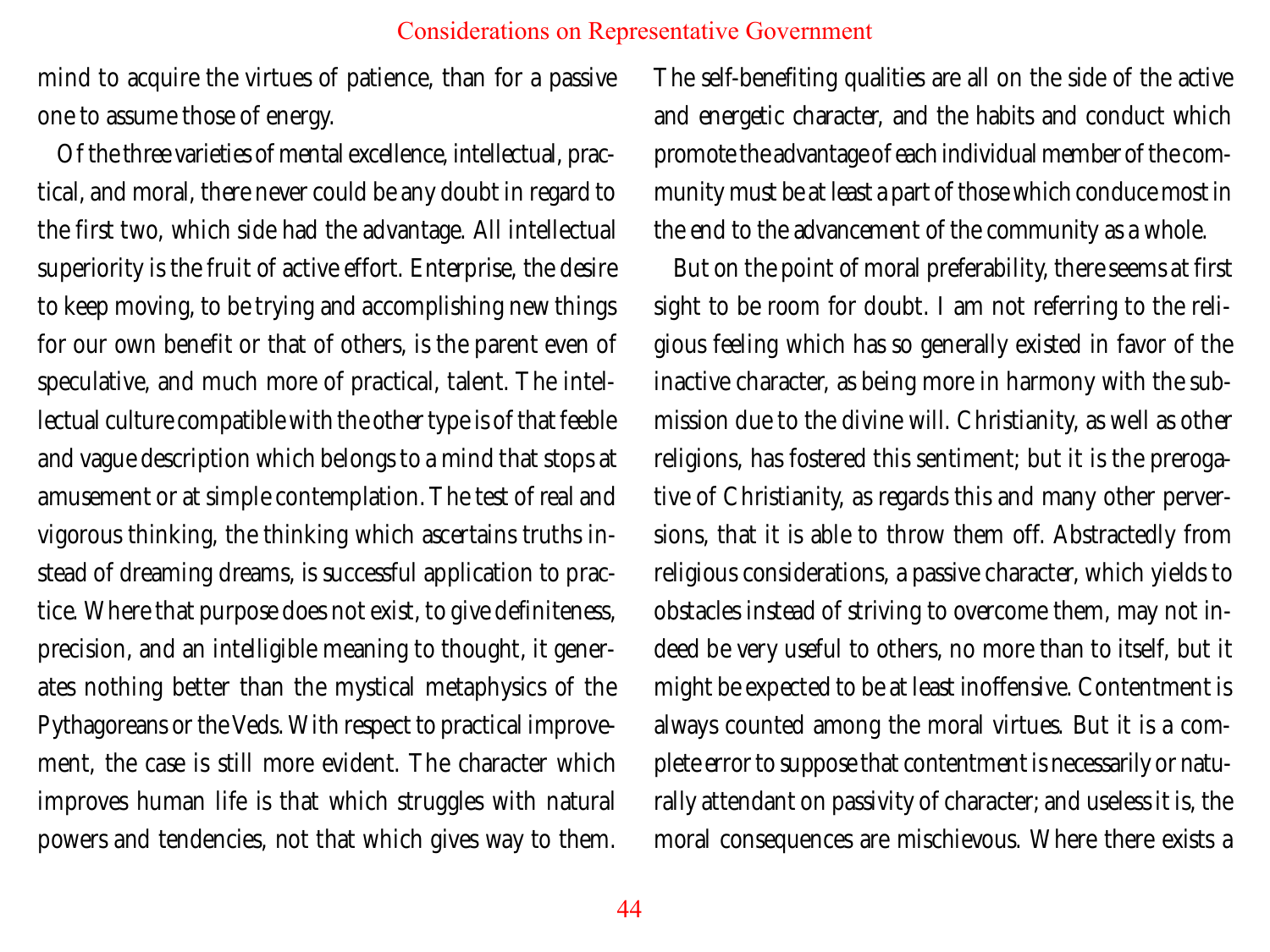desire for advantages not possessed, the mind which does not potentially possess them by means of its own energies is apt to look with hatred and malice on those who do. The person bestirring himself with hopeful prospects to improve his circumstances is the one who feels good-will towards others engaged in, or who have succeeded in the same pursuit. And where the majority are so engaged, those who do not attain the object have had the tone given to their feelings by the general habit of the country, and ascribe their failure to want of effort or opportunity, or to their personal ill luck. But those who, while desiring what others possess, put no energy into striving for it, are either incessantly grumbling that fortune does not do for them what they do not attempt to do for themselves, or overflowing with envy and ill-will towards those who possess what they would like to have.

In proportion as success in life is seen or believed to be the fruit of fatality or accident and not of exertion in that same ratio does envy develop itself as a point of national character. The most envious of all mankind are the Orientals. In Oriental moralists, in Oriental tales, the envious man is remarkably prominent. In real life, he is the terror of all who possess

any thing desirable, be it a palace, a handsome child, or even good health and spirits: the supposed effect of his mere look constitutes the all-pervading superstition of the evil eye. Next to Orientals in envy, as in activity, are some of the Southern Europeans. The Spaniards pursued all their great men with it, embittered their lives, and generally succeeded in putting an early stop to their successes.<sup>1</sup> With the French, who are essentially a Southern people, the double education of despotism and Catholicism has, in spite of their impulsive temperament, made submission and endurance the common character of the people, and their most received notion of wisdom and excellence; and if envy of one another, and of all superiority, is not more rife among them than it is, the circumstance must be ascribed to the many valuable counteracting elements in the French character, and most of all to the great individual energy which, though less persistent and more intermittent than in the self-helping and struggling Anglo-Saxons, has nevertheless manifested itself among the French in nearly every direction in which the operation of their institutions has been favorable to it.

There are, no doubt, in all countries, really contented char-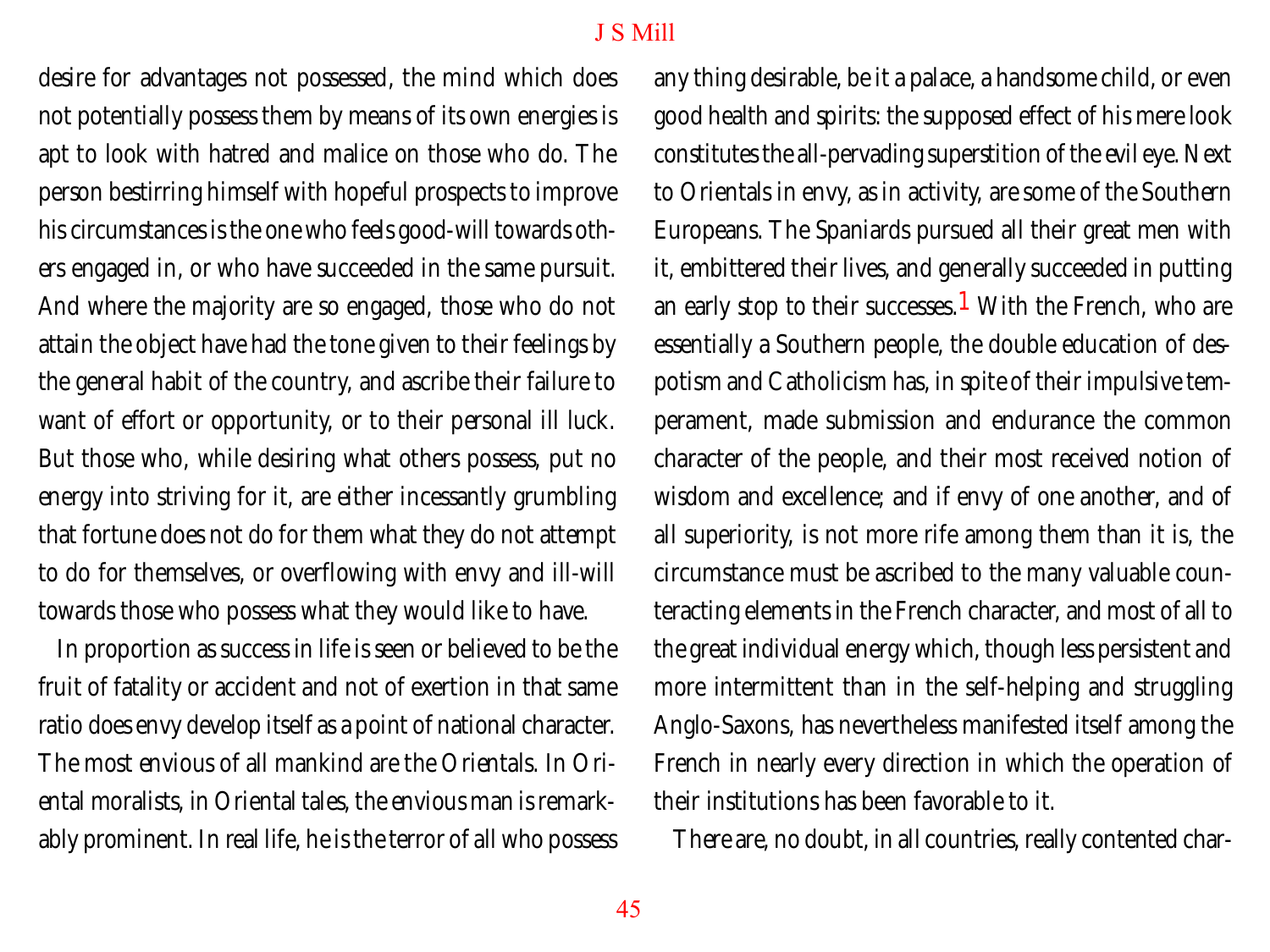acters, who not merely do not seek, but do not desire, what they do not already possess, and these naturally bear no illwill towards such as have apparently a more favored lot. But the great mass of seeming contentment is real discontent, combined with indolence or self-indulgence, which, while taking no legitimate means of raising itself, delights in bringing others down to its own level. And if we look narrowly even at the cases of innocent contentment, we perceive that they only win our admiration when the indifference is solely to improvement in outward circumstances, and there is a striving for perpetual advancement in spiritual worth, or at least a disinterested zeal to benefit others. The contented man, or the contented family, who have no ambition to make any one else happier, to promote the good of their country or their neighborhood, or to improve themselves in moral excellence, excite in us neither admiration nor approval. We rightly ascribe this sort of contentment to mere unmanliness and want of spirit. The content which we approve is an ability to do cheerfully without what can not be had, a just appreciation of the comparative value of different objects of desire, and a willing renunciation of the less when incompatible with the greater. These, however, are excellences more natural to the character, in proportion as it is actively engaged in the attempt to improve its own or some other lot. He who is continually measuring his energy against difficulties, learns what are the difficulties insuperable to him, and what are those which, though he might overcome, the success is not worth the cost. He whose thoughts and activities are all needed for, and habitually employed in, practicable and useful enterprises, is the person of all others least likely to let his mind dwell with brooding discontent upon things either not worth attaining, or which are not so to him. Thus the active, self-helping character is not only intrinsically the best, but is the likeliest to acquire all that is really excellent or desirable in the opposite type.

The striving, go-ahead character of England and the United States is only a fit subject of disapproving criticism on account of the very secondary objects on which it commonly expends its strength. In itself it is the foundation of the best hopes for the general improvement of mankind. It has been acutely remarked that whenever any thing goes amiss, the habitual impulse of French people is to say, "Il faut de la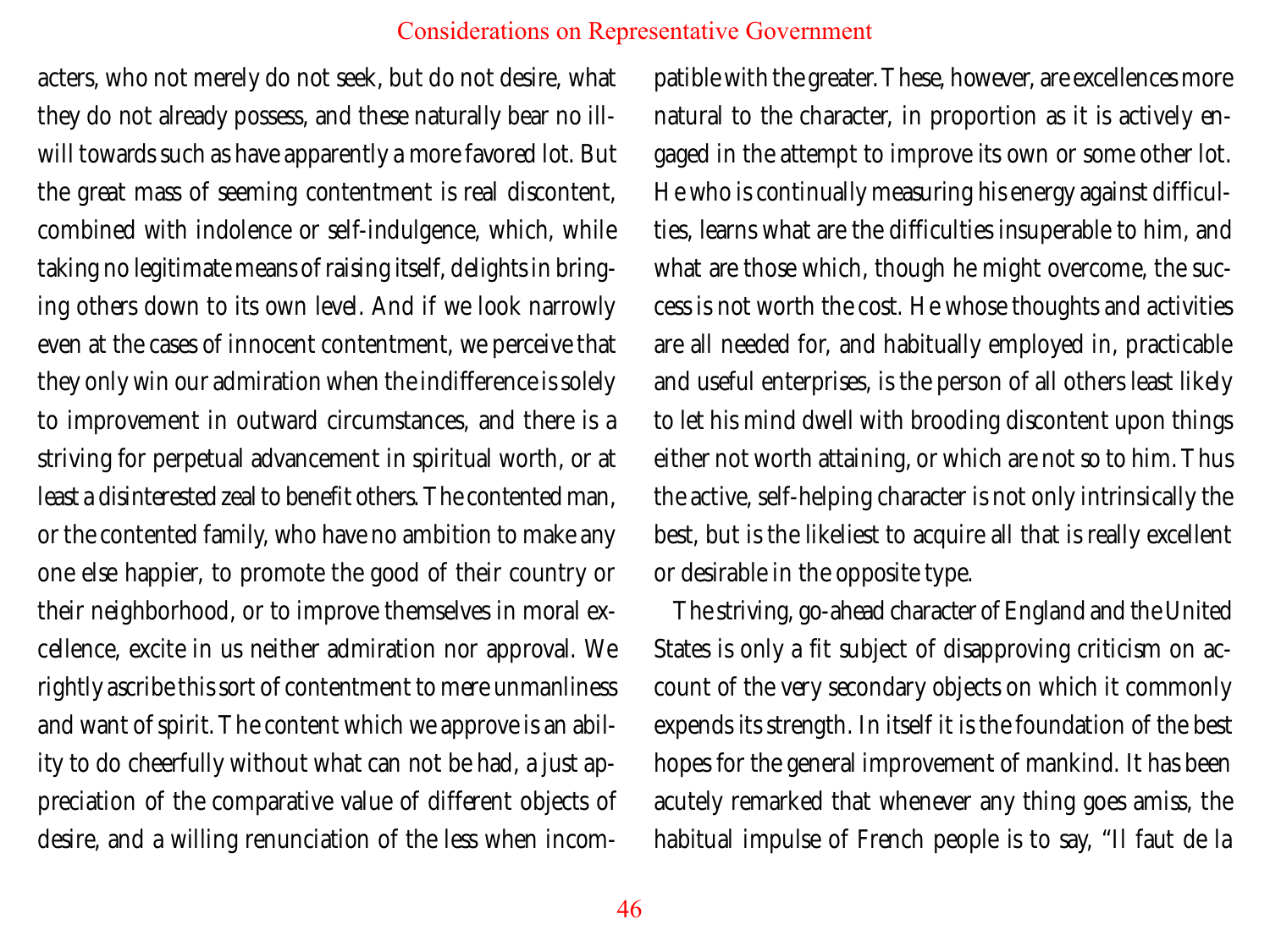patience;" and of English people, "What a shame!" The people who think it a shame when any thing goes wrong who rush to the conclusion that the evil could and ought to have been prevented, are those who, in the long run, do most to make the world better. If the desires are low placed, if they extend to little beyond physical comfort, and the show of riches, the immediate results of the energy will not be much more than the continual extension of man's power over material objects; but even this makes room, and prepares the mechanical appliances for the greatest intellectual and social achievements; and while the energy is there, some persons will apply it, and it will be applied more and more, to the perfecting, not of outward circumstances alone, but of man's inward nature. Inactivity, unaspiringness, absence of desire, are a more fatal hindrance to improvement than any misdirection of energy, and is that through which alone, when existing in the mass, any very formidable misdirection by an energetic few becomes possible. It is this, mainly, which retains in a savage or semi-savage state the great majority of the human race.

Now there can be no kind of doubt that the passive type of

character is favored by the government of one or a few, and the active self-helping type by that of the many. Irresponsible rulers need the quiescence of the ruled more than they need any activity but that which they can compel. Submissiveness to the prescriptions of men as necessities of nature is the lesson inculcated by all governments upon those who are wholly without participation in them. The will of superiors, and the law as the will of superiors, must be passively yielded to. But no men are mere instruments or materials in the hands of their rulers who have will, or spirit, or a spring of internal activity in the rest of their proceedings, and any manifestation of these qualities, instead of receiving encouragement from despots, has to get itself forgiven by them. Even when irresponsible rulers are not sufficiently conscious of danger from the mental activity of their subjects to be desirous of repressing it, the position itself is a repression. Endeavour is even more effectually restrained by the certainty of its impotence than by any positive discouragement. Between subjection to the will of others and the virtues of self-help and selfgovernment there is a natural incompatibility. This is more or less complete according as the bondage is strained or re-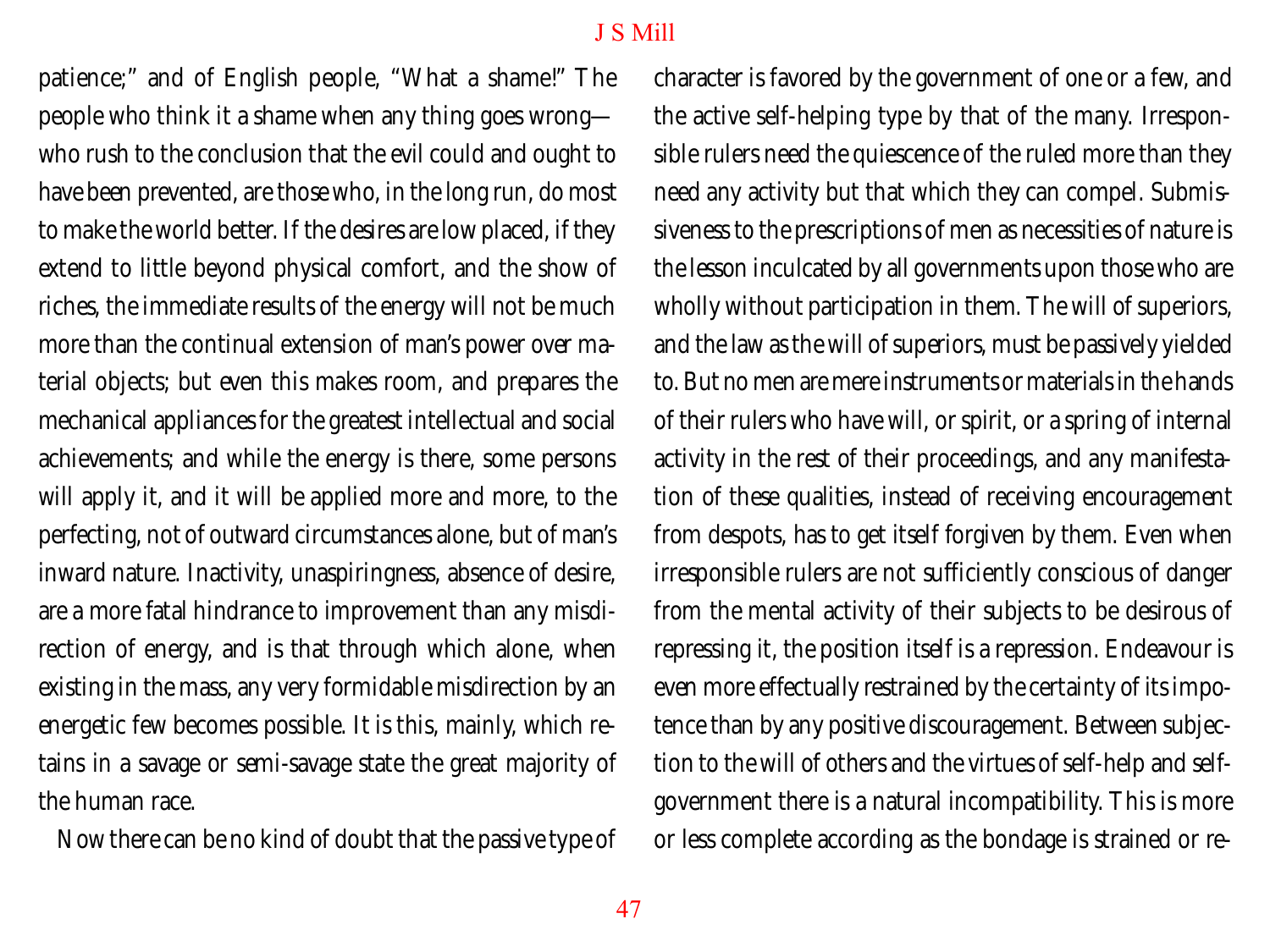laxed. Rulers differ very much in the length to which they carry the control of the free agency of their subjects, or the supersession of it by managing their business for them. But the difference is in degree, not in principle; and the best despots often go the greatest lengths in chaining up the free agency of their subjects. A bad despot, when his own personal indulgences have been provided for, may sometimes be willing to let the people alone; but a good despot insists on doing them good by making them do their own business in a better way than they themselves know of. The regulations which restricted to fixed processes all the leading branches of French manufactures were the work of the great Colbert.

Very different is the state of the human faculties where a human being feels himself under no other external restraint than the necessities of nature, or mandates of society which he has his share in imposing, and which it is open to him, if he thinks them wrong, publicly to dissent from, and exert himself actively to get altered. No doubt, under a government partially popular, this freedom may be exercised even by those who are not partakers in the full privileges of citizenship; but it is a great additional stimulus to any one's selfhelp and self-reliance when he starts from even ground, and has not to feel that his success depends on the impression he can make upon the sentiments and dispositions of a body of whom he is not one. It is a great discouragement to an individual, and a still greater one to a class, to be left out of the constitution; to be reduced to plead from outside the door to the arbiters of their destiny, not taken into consultation within. The maximum of the invigorating effect of freedom upon the character is only obtained when the person acted on either is, or is looking forward to becoming, a citizen as fully privileged as any other. What is still more important than even this matter of feeling is the practical discipline which the character obtains from the occasional demand made upon the citizens to exercise, for a time and in their turn, some social function. It is not sufficiently considered how little there is in most men's ordinary life to give any largeness either to their conceptions or to their sentiments. Their work is a routine; not a labor of love, but of self-interest in the most elementary form, the satisfaction of daily wants; neither the thing done, nor the process of doing it, introduces the mind to thoughts or feelings extending be-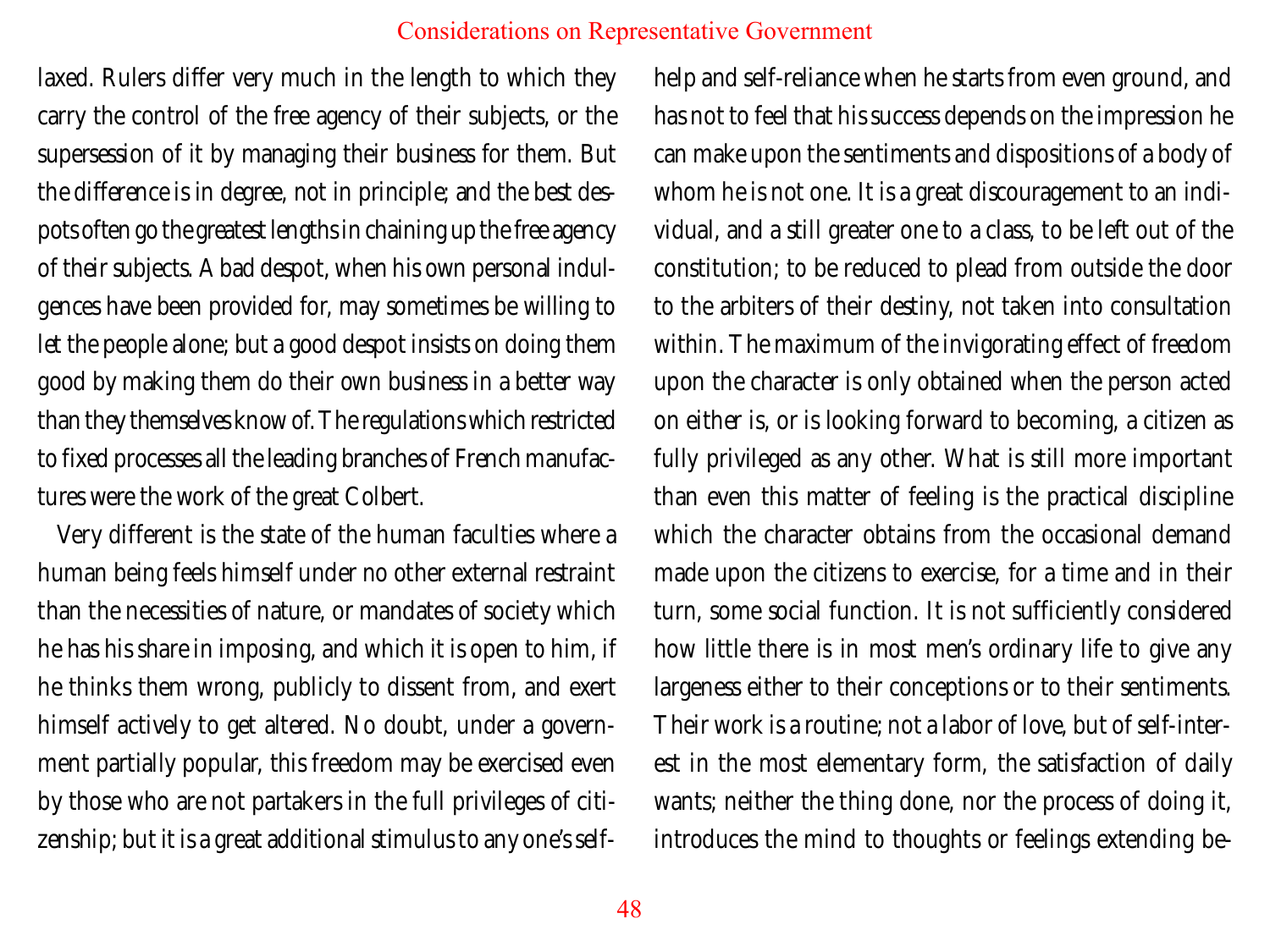yond individuals; if instructive books are within their reach, there is no stimulus to read them; and, in most cases, the individual has no access to any person of cultivation much superior to his own. Giving him something to do for the public supplies, in a measure, all these deficiencies. If circumstances allow the amount of public duty assigned him to be considerable, it makes him an educated man. Notwithstanding the defects of the social system and moral ideas of antiquity, the practice of the dicastery and the ecclesia raised the intellectual standard of an average Athenian citizen far beyond any thing of which there is yet an example in any other mass of men, ancient or modern. The proofs of this are apparent in every page of our great historian of Greece; but we need scarcely look further than to the high quality of the addresses which their great orators deemed best calculated to act with effect on their understanding and will. A benefit of the same kind, though far less in degree, is produced on Englishmen of the lower middle class by their liability to be placed on juries and to serve parish offices, which, though it does not occur to so many, nor is so continuous, nor introduces them to so great a variety of elevated considerations as to admit of comparison with the public education which every citizen of Athens obtained from her democratic institutions, makes them nevertheless very different beings, in range of ideas and development of faculties, from those who have done nothing in their lives but drive a quill, or sell goods over a counter. Still more salutary is the moral part of the instruction afforded by the participation of the private citizen, if even rarely, in public functions. He is called upon, while so engaged, to weigh interests not his own; to be guided, in case of conflicting claims, by another rule than his private partialities; to apply, at every turn, principles and maxims which have for their reason of existence the general good; and he usually finds associated with him in the same work minds more familiarized than his own with these ideas and operations, whose study it will be to supply reasons to his understanding, and stimulation to his feeling for the general interest. He is made to feel himself one of the public, and whatever is their interest to be his interest. Where this school of public spirit does not exist, scarcely any sense is entertained that private persons, in no eminent social situation, owe any duties to society except to obey the laws and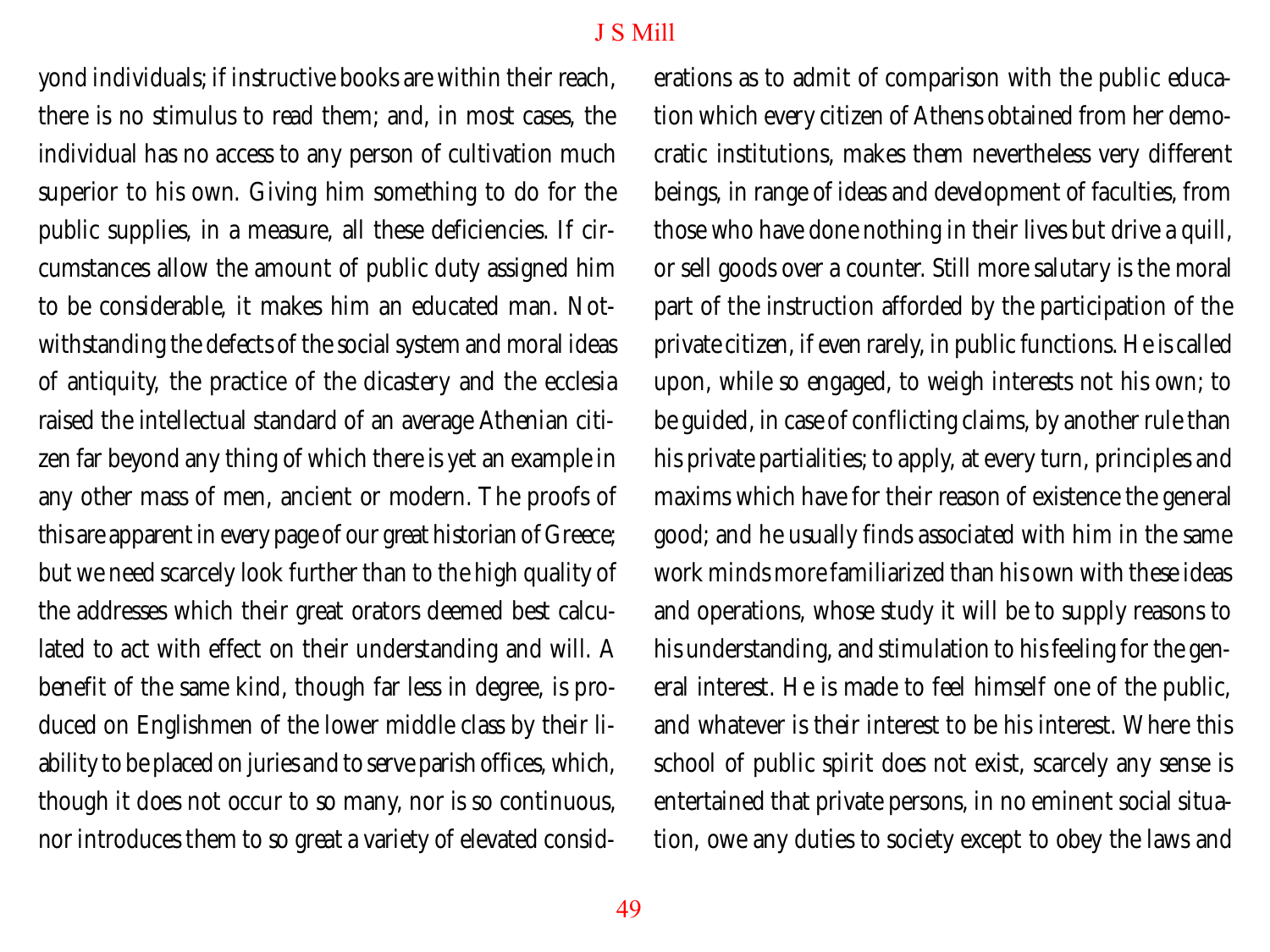submit to the government. There is no unselfish sentiment of identification with the public. Every thought or feeling, either of interest or of duty, is absorbed in the individual and in the family. The man never thinks of any collective interest, of any objects to be pursued jointly with others, but only in competition with them, and in some measure at their expense. A neighbor, not being an ally or an associate, since he is never engaged in any common undertaking for joint benefit, is therefore only a rival. Thus even private morality suffers, while public is actually extinct. Were this the universal and only possible state of things, the utmost aspirations of the lawgiver or the moralist could only stretch to make the bulk of the community a flock of sheep innocently nibbling the grass side by side.

From these accumulated considerations, it is evident that the only government which can fully satisfy all the exigencies of the social state is one in which the whole people participate; that any participation, even in the smallest public function, is useful; that the participation should every where be as great as the general degree of improvement of the community will allow; and that nothing less can be ultimately desirable than the admission of all to a share in the sovereign power of the state. But since all can not, in a community exceeding a single small town, participate personally in any but some very minor portions of the public business, it follows that the ideal type of a perfect government must be representative.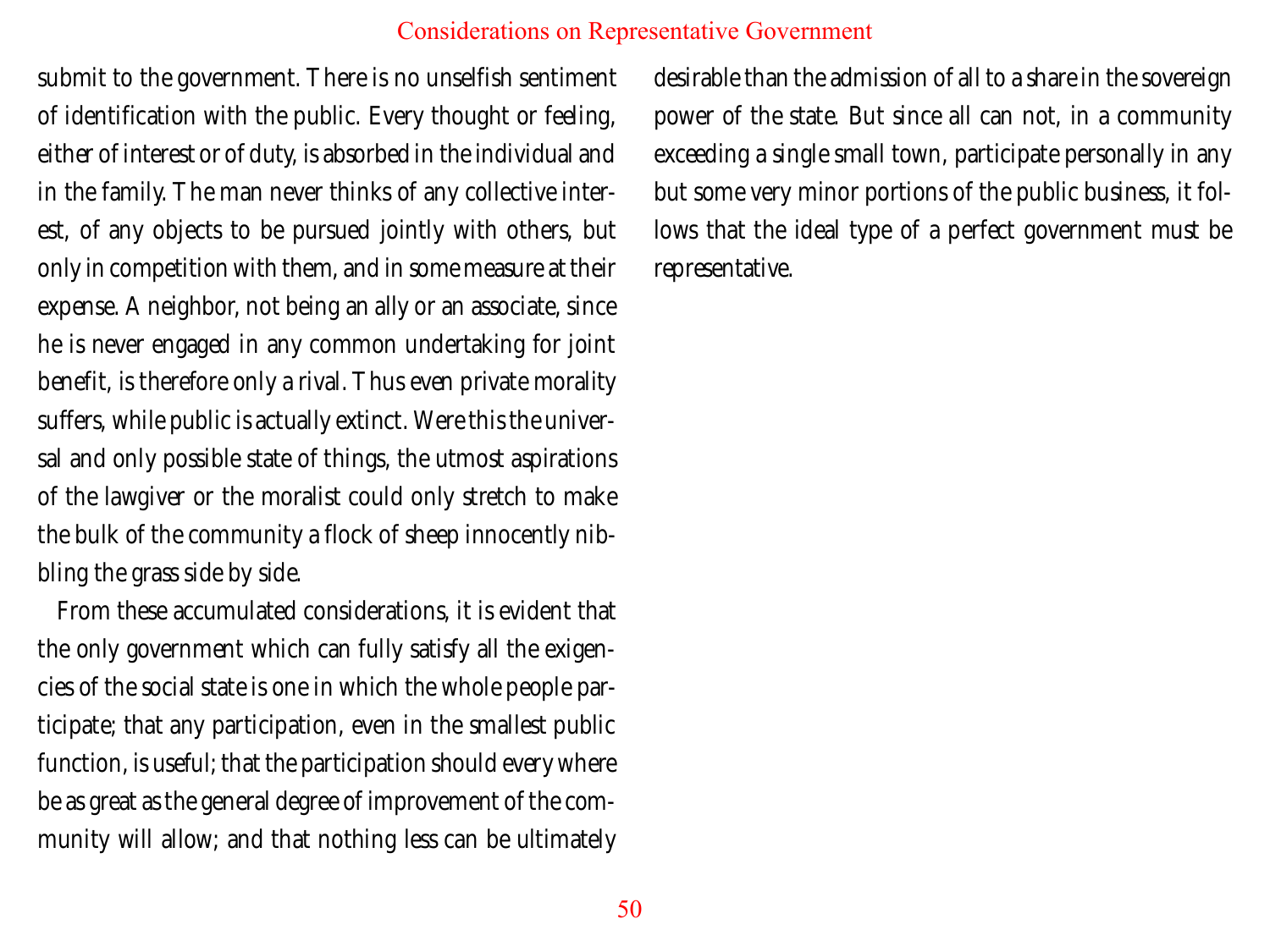# Chapter IV

# Under what Social Conditions Representative Government is Inapplicable

WE HAVE RECOGNIZED in representative government the ideal type of the most perfect polity for which, in consequence, any portion of mankind are better adapted in proportion to their degree of general improvement. As they range lower and lower in development, that form of government will be, generally speaking, less suitable to them, though this is not true universally; for the adaptation of a people to representative government does not depend so much upon the place they occupy in the general scale of humanity as upon the degree in which they possess certain special requisites; requisites, however, so closely connected with their degree of general advancement, that any variation between the two is rather the exception than the rule. Let us examine at what point in the descending series representative government ceases altogether to be admissible, either through its own unfitness or the superior fitness of some other regimen.

First, then, representative, like any other government, must be unsuitable in any case in which it can not permanently subsist—*i.e.*, in which it does not fulfill the three fundamental conditions enumerated in the first chapter. These were, 1. That the people should be willing to receive it. 2. That they should be willing and able to do what is necessary for its preservation. 3. That they should be willing and able to fulfill the duties and discharge the functions which it imposes on them.

The willingness of the people to accept representative government only becomes a practical question when an enlightened ruler, or a foreign nation or nations who have gained power over the country, are disposed to offer it the boon. To individual reformers the question is almost irrelevant, since, if no other objection can be made to their enterprise than that the opinion of the nation is not yet on their side, they have the ready and proper answer, that to bring it over to their side is the very end they aim at. When opinion is really adverse, its hostility is usually to the fact of change rather than to representative government in itself. The contrary case is not indeed unexampled; there has sometimes been a reli-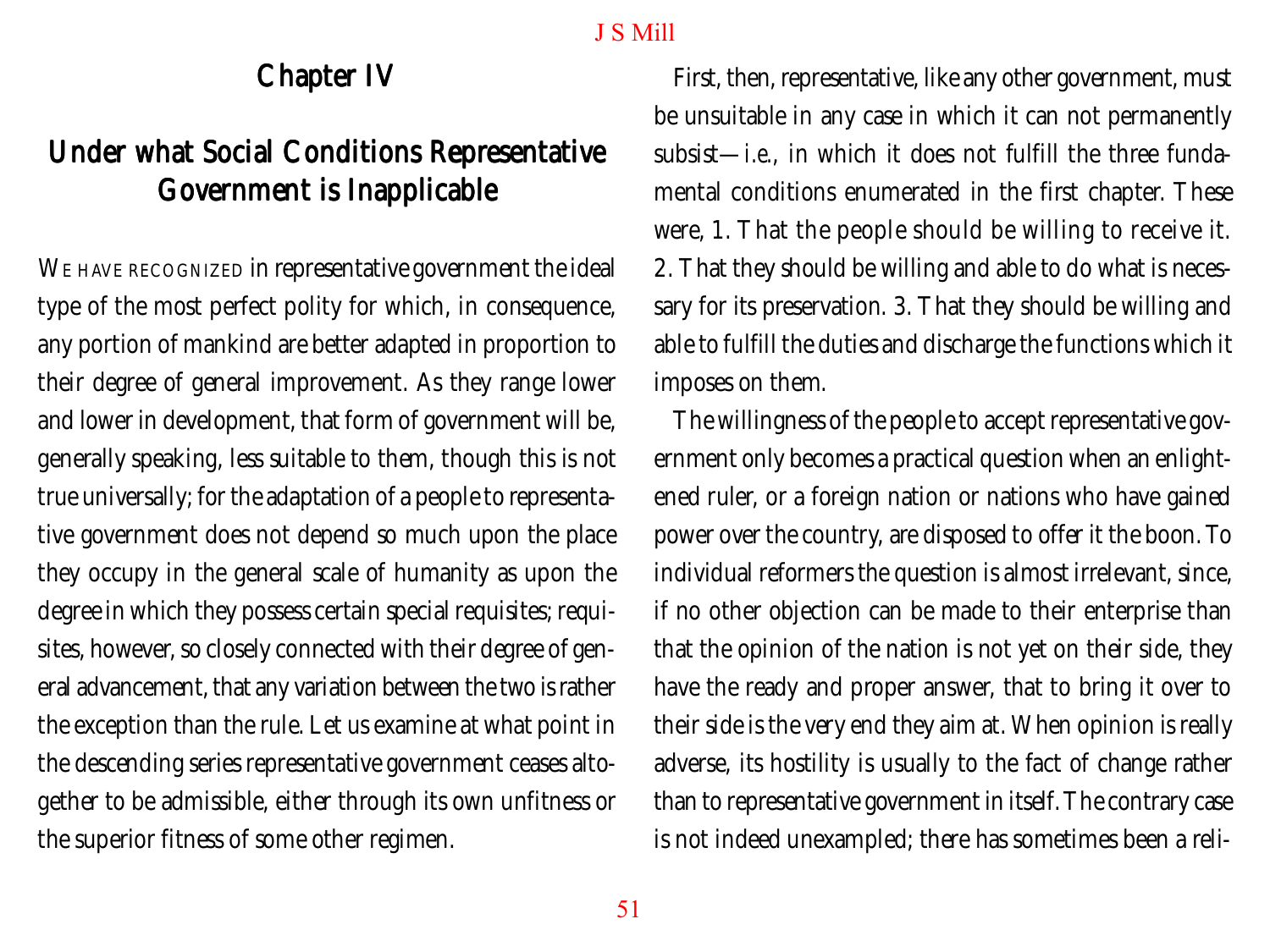gious repugnance to any limitation of the power of a particular line of rulers; but, in general, the doctrine of passive obedience meant only submission to the will of the powers that be, whether monarchical or popular. In any case in which the attempt to introduce representative government is at all likely to be made, indifference to it, and inability to understand its processes and requirements, rather than positive opposition, are the obstacles to be expected. These, however, are as fatal, and may be as hard to be got rid of as actual aversion; it being easier, in most cases, to change the direction of an active feeling than to create one in a state previously passive. When a people have no sufficient value for, and attachment to, a representative constitution, they have next to no chance of retaining it. In every country, the executive is the branch of the government which wields the immediate power, and is in direct contact with the public; to it, principally, the hopes and fears of individuals are directed, and by it both the benefits, and the terrors, and *prestige* of government are mainly represented to the public eye. Unless, therefore, the authorities whose office it is to check the executive are backed by an effective opinion and feeling in

the country, the executive has always the means of setting them aside or compelling them to subservience, and is sure to be well supported in doing so. Representative institutions necessarily depend for permanence upon the readiness of the people to fight for them in case of their being endangered. If too little valued for this, they seldom obtain a footing at all, and if they do, are almost sure to be overthrown as soon as the head of the government, or any party leader who can muster force for a *coup de main*, is willing to run some small risk for absolute power.

These considerations relate to the first two causes of failure in a representative government. The third is when the people want either the will or the capacity to fulfill the part which belongs to them in a representative constitution. When nobody, or only some small fraction, feels the degree of interest in the general affairs of the state necessary to the formation of a public opinion, the electors will seldom make any use of the right of suffrage but to serve their private interest, or the interest of their locality, or of some one with whom they are connected as adherents or dependents. The small class who, in this state of public feeling, gain the com-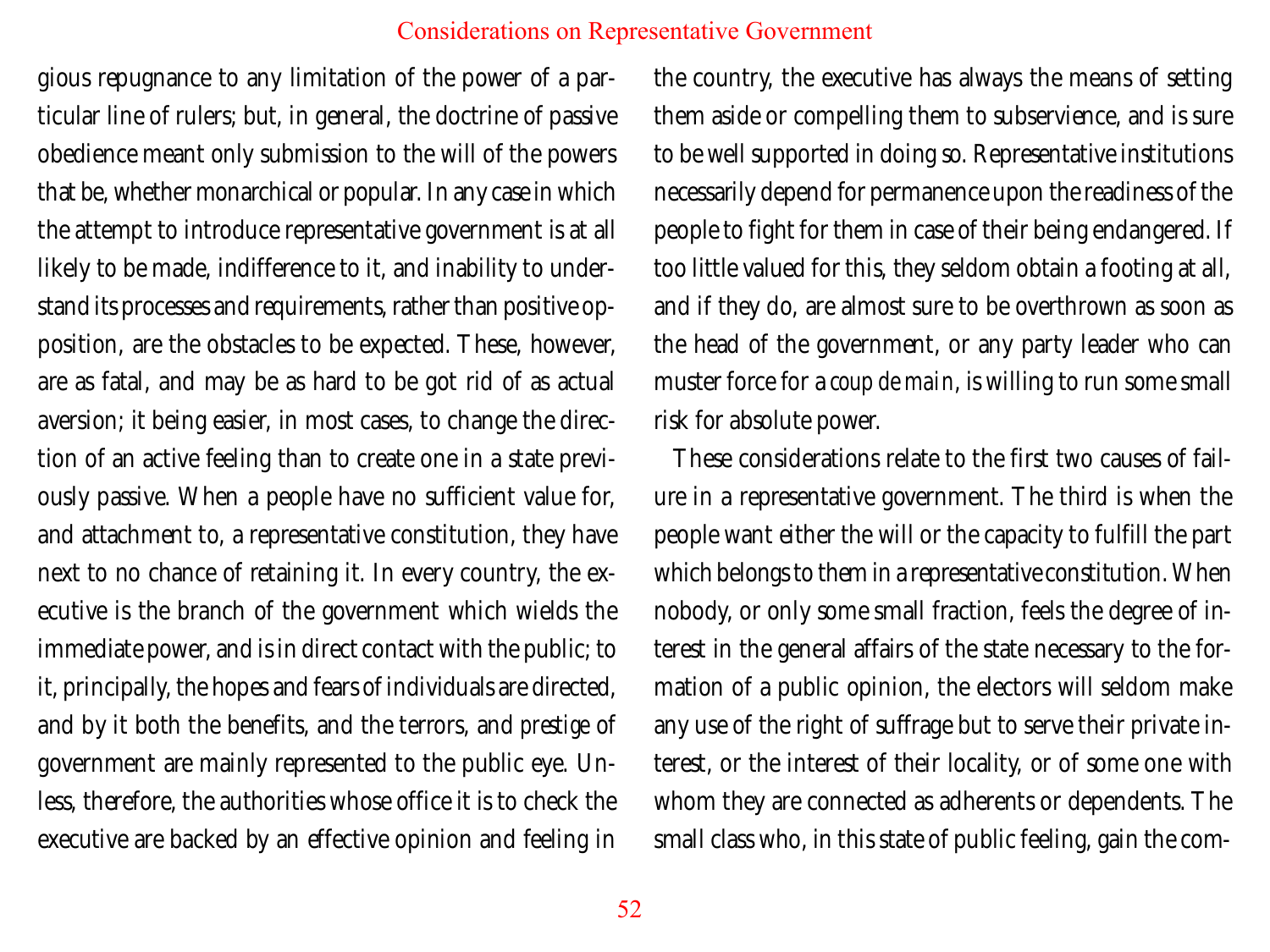mand of the representative body, for the most part use it solely as a means of seeking their fortune. If the executive is weak, the country is distracted by mere struggles for place; if strong, it makes itself despotic, at the cheap price of appeasing the representatives, or such of them as are capable of giving trouble, by a share of the spoil; and the only fruit produced by national representation is, that in addition to those who really govern, there is an assembly quartered on the public, and no abuse in which a portion of the assembly are interested is at all likely to be removed. When, however, the evil stops here, the price may be worth paying for the publicity and discussion which, though not an invariable, are a natural accompaniment of any, even nominal, representation. In the modern kingdom of Greece, for example, it can hardly be doubted, that the place-hunters who chiefly compose the representative assembly, though they contribute little or nothing directly to good government, nor even much temper the arbitrary power of the executive, yet keep up the idea of popular rights, and conduce greatly to the real liberty of the press which exists in that country. This benefit, however, is entirely dependent on the coexistence with the

popular body of an hereditary king. If, instead of struggling for the favors of the chief ruler, these selfish and sordid factions struggled for the chief place itself, they would certainly, as in Spanish America, keep the country in a state of chronic revolution and civil war. A despotism, not even legal, but of illegal violence, would be alternately exercised by a succession of political adventurers, and the name and forms of representation would have no effect but to prevent despotism from attaining the stability and security by which alone its evils can be mitigated or its few advantages realized.

The preceding are the cases in which representative government can not permanently exist. There are others in which it possibly might exist, but in which some other form of government would be preferable. These are principally when the people, in order to advance in civilization, have some lesson to learn, some habit not yet acquired, to the acquisition of which representative government is likely to be an impediment.

The most obvious of these cases is the one already considered, in which the people have still to learn the first lesson of civilization, that of obedience. A race who have been trained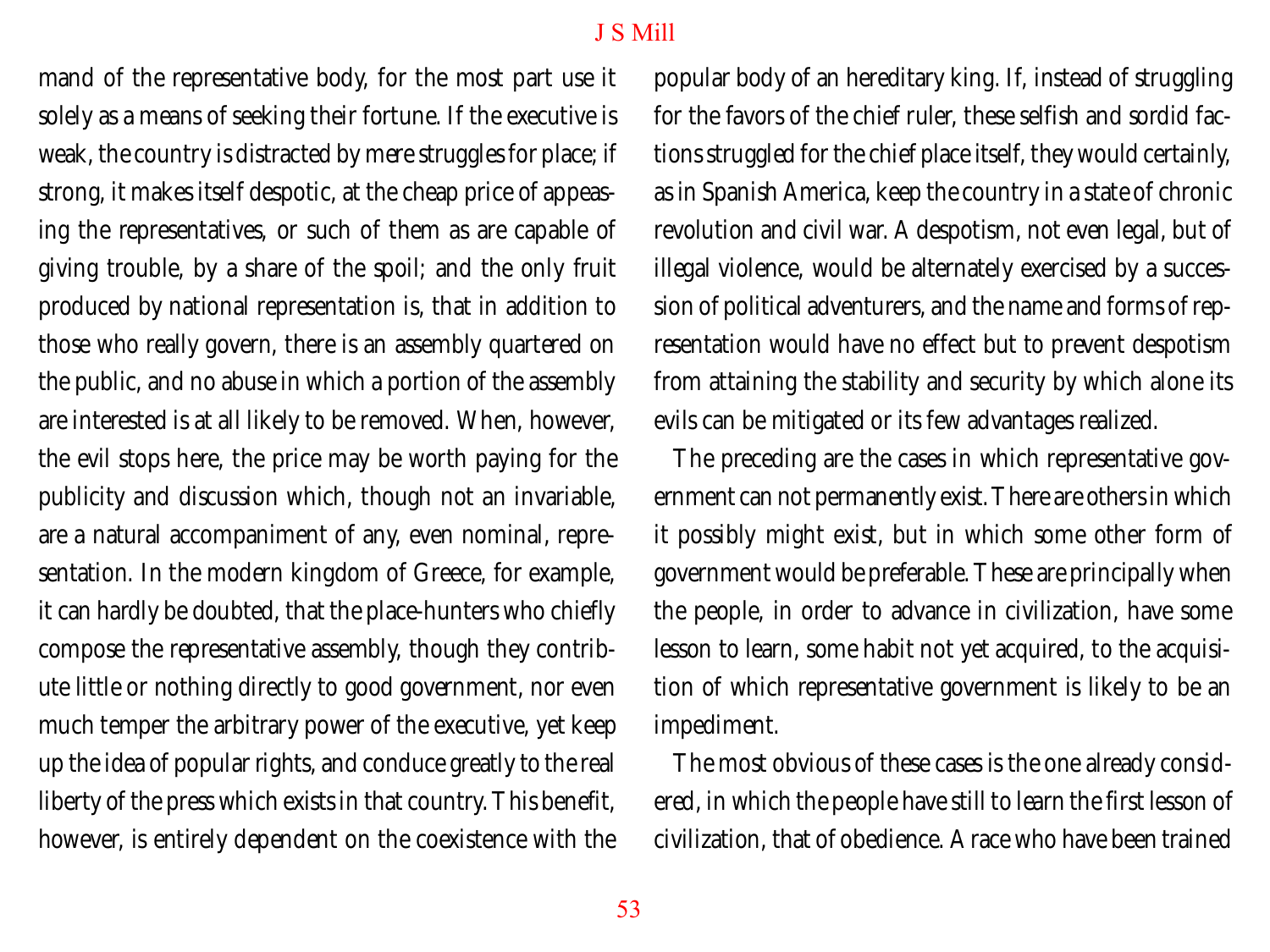in energy and courage by struggles with Nature and their neighbors, but who have not yet settled down into permanent obedience to any common superior, would be little likely to acquire this habit under the collective government of their own body. A representative assembly drawn from among themselves would simply reflect their own turbulent insubordination. It would refuse its authority to all proceedings which would impose, on their savage independence, any improving restraint. The mode in which such tribes are usually brought to submit to the primary conditions of civilized society is through the necessities of warfare, and the despotic authority indispensable to military command. A military leader is the only superior to whom they will submit, except occasionally some prophet supposed to be inspired from above, or conjurer regarded as possessing miraculous power. These may exercise a temporary ascendancy, but as it is merely personal, it rarely effects any change in the general habits of the people, unless the prophet, like Mohammed, is also a military chief, and goes forth the armed apostle of a new religion; or unless the military chiefs ally themselves with his influence, and turn it into a prop for their own government.

A people are no less unfitted for representative government by the contrary fault to that last specified—by extreme passiveness, and ready submission to tyranny. If a people thus prostrated by character and circumstances could obtain representative institutions, they would inevitably choose their tyrants as their representatives, and the yoke would be made heavier on them by the contrivance which *primâ facie* might be expected to lighten it. On the contrary, many a people has gradually emerged from this condition by the aid of a central authority, whose position has made it the rival, and has ended by making it the master, of the local despots, and which, above all, has been single. French history, from Hugh Capet to Richelieu and Louis XIV., is a continued example of this course of things. Even when the king was scarcely so powerful as many of his chief feudatories, the great advantage which he derived from being but one has been recognized by French historians. To him the eyes of *all* the locally oppressed were turned; he was the object of hope and reliance throughout the kingdom, while each local potentate was only powerful within a more or less confined space. At his hands, refuge and protection were sought from every part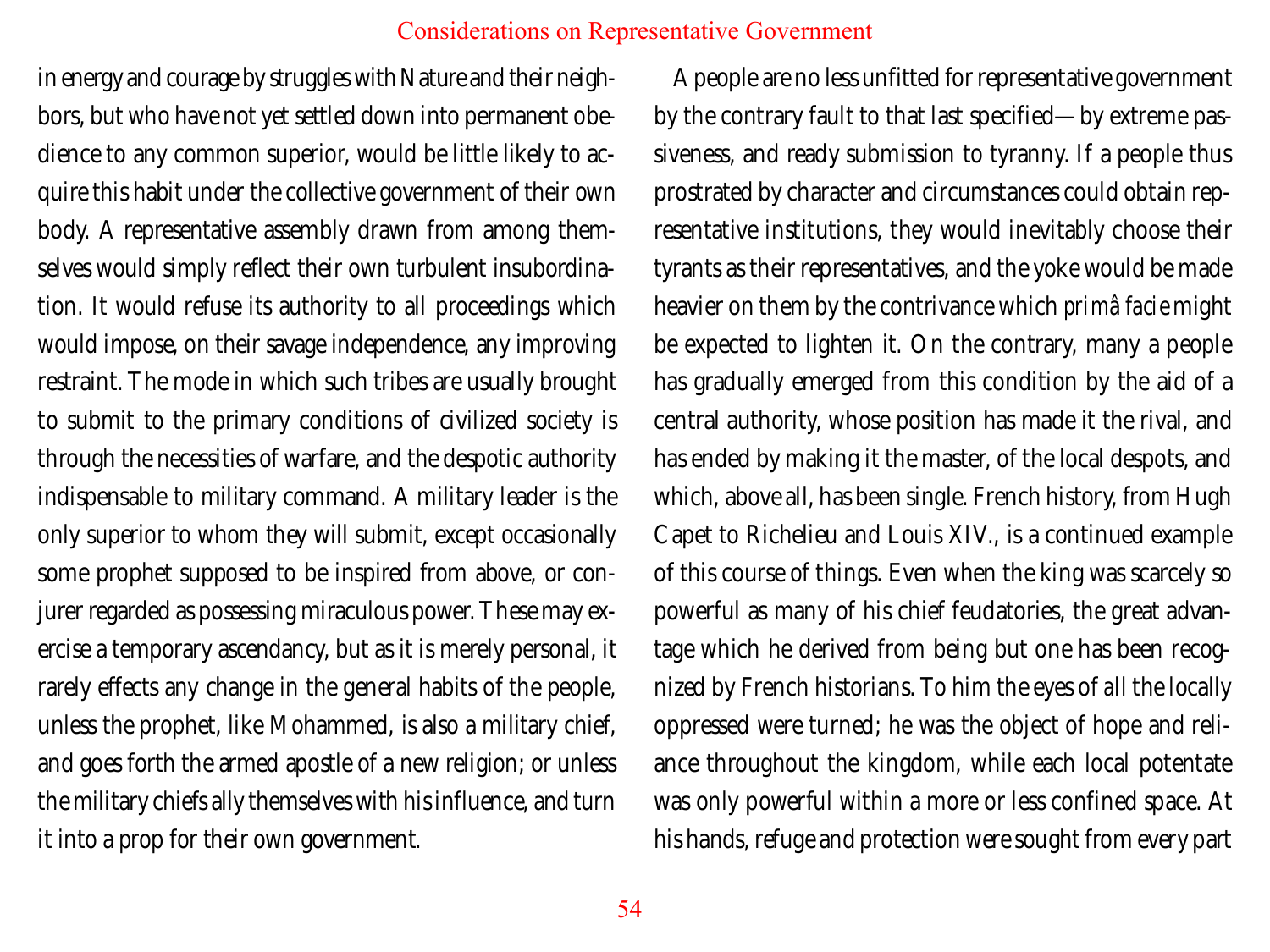of the country against first one, then another of the immediate oppressors. His progress to ascendancy was slow; but it resulted from successively taking advantage of opportunities which offered themselves only to him. It was, therefore, sure; and, in proportion as it was accomplished, it abated, in the oppressed portion of the community, the habit of submitting to oppression. The king's interest lay in encouraging all partial attempts on the part of the serfs to emancipate themselves from their masters, and place themselves in immediate subordination to himself. Under his protection numerous communities were formed which knew no one above them but the king. Obedience to a distant monarch is liberty itself compared with the dominion of the lord of the neighboring castle; and the monarch was long compelled by necessities of position to exert his authority as the ally rather than the master of the classes whom he had aided in affecting their liberation. In this manner a central power, despotic in principle, though generally much restricted in practice, was mainly instrumental in carrying the people through a necessary stage of improvement, which representative government, if real, would most likely have prevented them from entering upon. There are parts of Europe where the same work is still to be done, and no prospect of its being done by any other means. Nothing short of despotic rule or a general massacre could effect the emancipation of the serfs in the Russian Empire.

The same passages of history forcibly illustrate another mode in which unlimited monarchy overcomes obstacles to the progress of civilization which representative government would have had a decided tendency to aggravate. One of the strongest hindrances to improvement, up to a rather advanced stage, is an inveterate spirit of locality. Portions of mankind, in many other respects capable of, and prepared for freedom, may be unqualified for amalgamating into even the smallest nation. Not only may jealousies and antipathies repel them from one another, and bar all possibility of voluntary union, but they may not yet have acquired any of the feelings or habits which would make the union real, supposing it to be nominally accomplished. They may, like the citizens of an ancient community, or those of an Asiatic village, have had considerable practice in exercising their faculties on village or town interests, and have even realized a toler-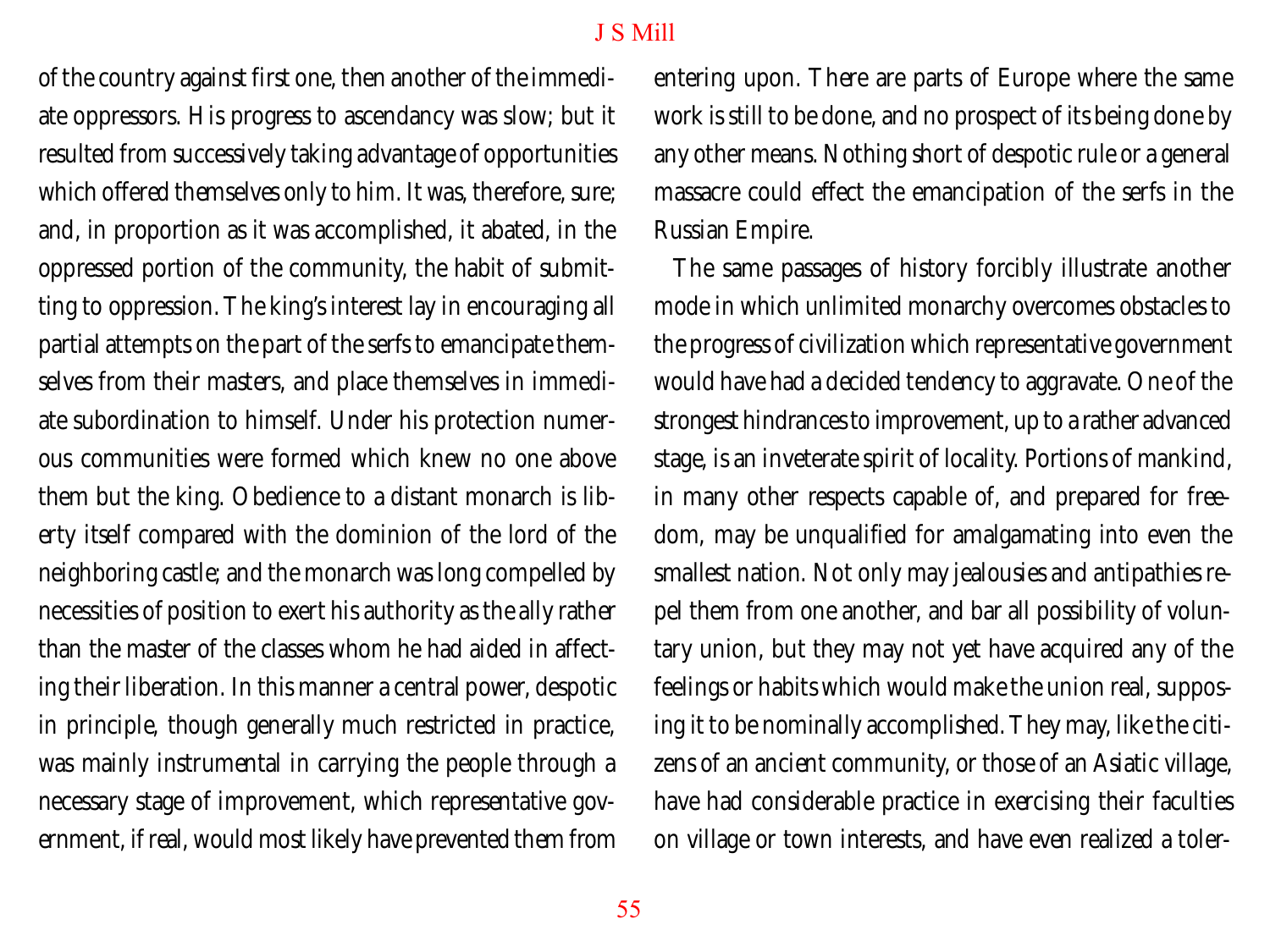ably effective popular government on that restricted scale, and may yet have but slender sympathies with any thing beyond, and no habit or capacity of dealing with interests common to many such communities. I am not aware that history furnishes any example in which a number of these political atoms or corpuscles have coalesced into a body, and learned to feel themselves one people, except through previous subjection to a central authority common to all.2 It is through the habit of deferring to that authority, entering into its plans and subserving its purposes, that a people such as we have supposed receive into their minds the conception of large interests common to a considerable geographical extent. Such interests, on the contrary, are necessarily the predominant consideration in the mind of the central ruler; and through the relations, more or less intimate, which he progressively establishes with the localities, they become familiar to the general mind. The most favorable concurrence of circumstances under which this step in improvement could be made would be one which should raise up representative institutions without representative government; a representative body or bodies, drawn from the localities, making itself the auxiliary and instrument of the central power, but seldom attempting to thwart or control it. The people being thus taken, as it were, into council, though not sharing the supreme power, the political education given by the central authority is carried home, much more effectually than it could otherwise be, to the local chiefs and to the population generally, while, at the same time, a tradition is kept up of government by general consent, or at least, the sanction of tradition is not given to government without it, which, when consecrated by custom, has so often put a bad end to a good beginning, and is one of the most frequent causes of the sad fatality which in most countries has stopped improvement in so early a stage, because the work of some one period has been so done as to bar the needful work of the ages following. Meanwhile, it may be laid down as a political truth, that by irresponsible monarchy rather than by representative government can a multitude of insignificant political units be welded into a people, with common feelings of cohesion, power enough to protect itself against conquest or foreign aggression, and affairs sufficiently various and considerable of its own to occupy worthily and expand to fit proportions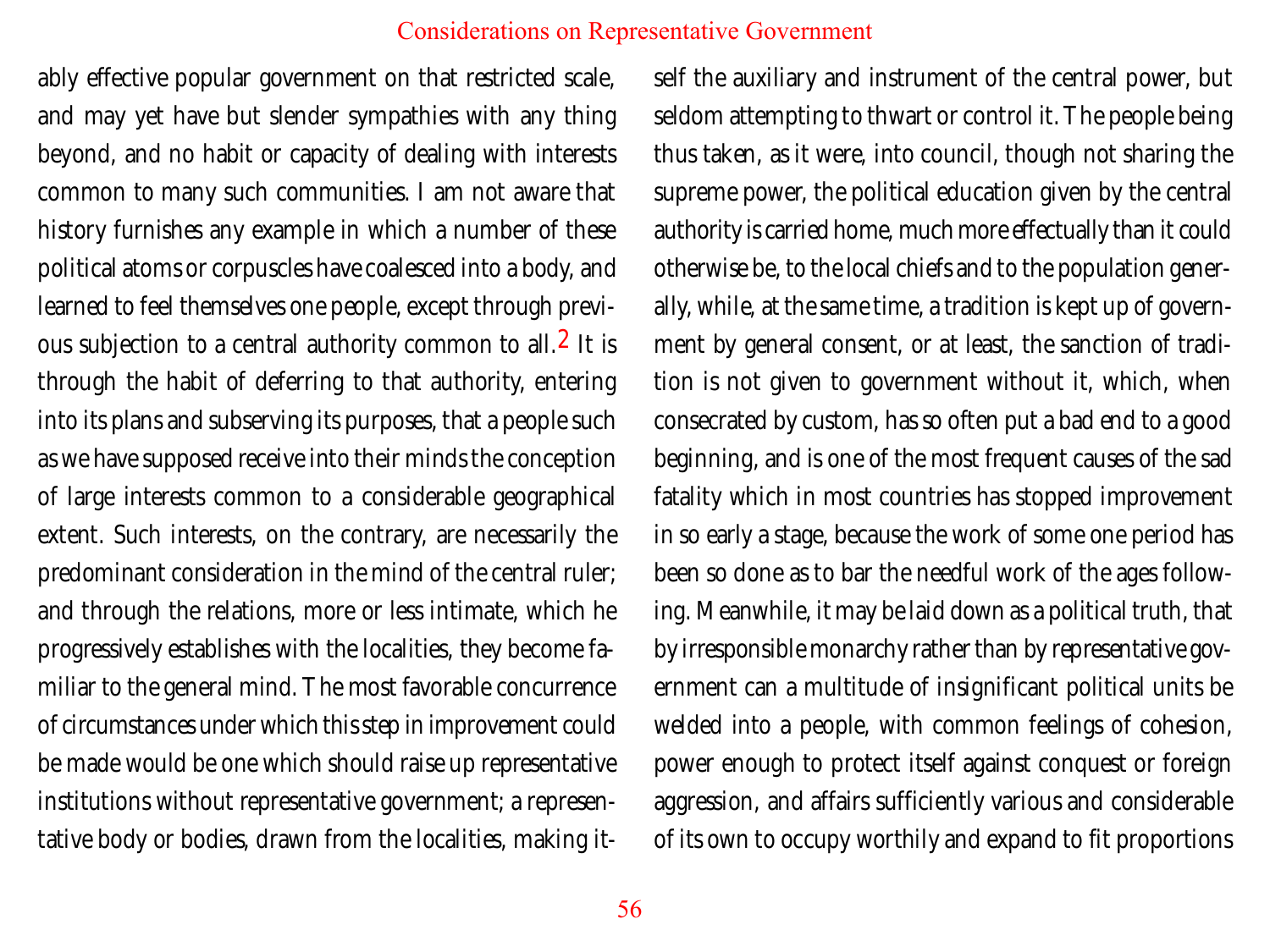the social and political intelligence of the population.

For these several reasons, kingly government, free from the control (though perhaps strengthened by the support) of representative institutions, is the most suitable form of polity for the earliest stages of any community, not excepting a city community like those of ancient Greece; where, accordingly, the government of kings, under some real, but no ostensible or constitutional control by public opinion, did historically precede by an unknown and probably great duration all free institutions, and gave place at last, during a considerable lapse of time, to oligarchies of a few families.

A hundred other infirmities or shortcomings in a people might be pointed out which *pro tanto* disqualify them from making the best use of representative government; but in regard to these it is not equally obvious that the government of One or a Few would have any tendency to cure or alleviate the evil. Strong prejudices of any kind; obstinate adherence to old habits; positive defects of national character, or mere ignorance, and deficiency of mental cultivation, if prevalent in a people, will be in general faithfully reflected in their representative assemblies; and should it happen that the ex-

ecutive administration, the direct management of public affairs, is in the hands of persons comparatively free from these defects, more good would frequently be done by them when not hampered by the necessity of carrying with them the voluntary assent of such bodies. But the mere position of the rulers does not in these, as it does in the other cases which we have examined, of itself invest them with interests and tendencies operating in the beneficial direction. From the general weaknesses of the people or of the state of civilization, the One and his councillors, or the Few, are not likely to be habitually exempt; except in the case of their being foreigners, belonging to a superior people or a more advanced state of society. Then, indeed, the rulers may be, to almost any extent, superior in civilization to those over whom they rule; and subjection to a foreign government of this description, notwithstanding its inevitable evils, is often of the greatest advantage to a people, carrying them rapidly through several stages of progress, and clearing away obstacles to improvement which might have lasted indefinitely if the subject population had been left unassisted to its native tendencies and chances. In a country not under the dominion of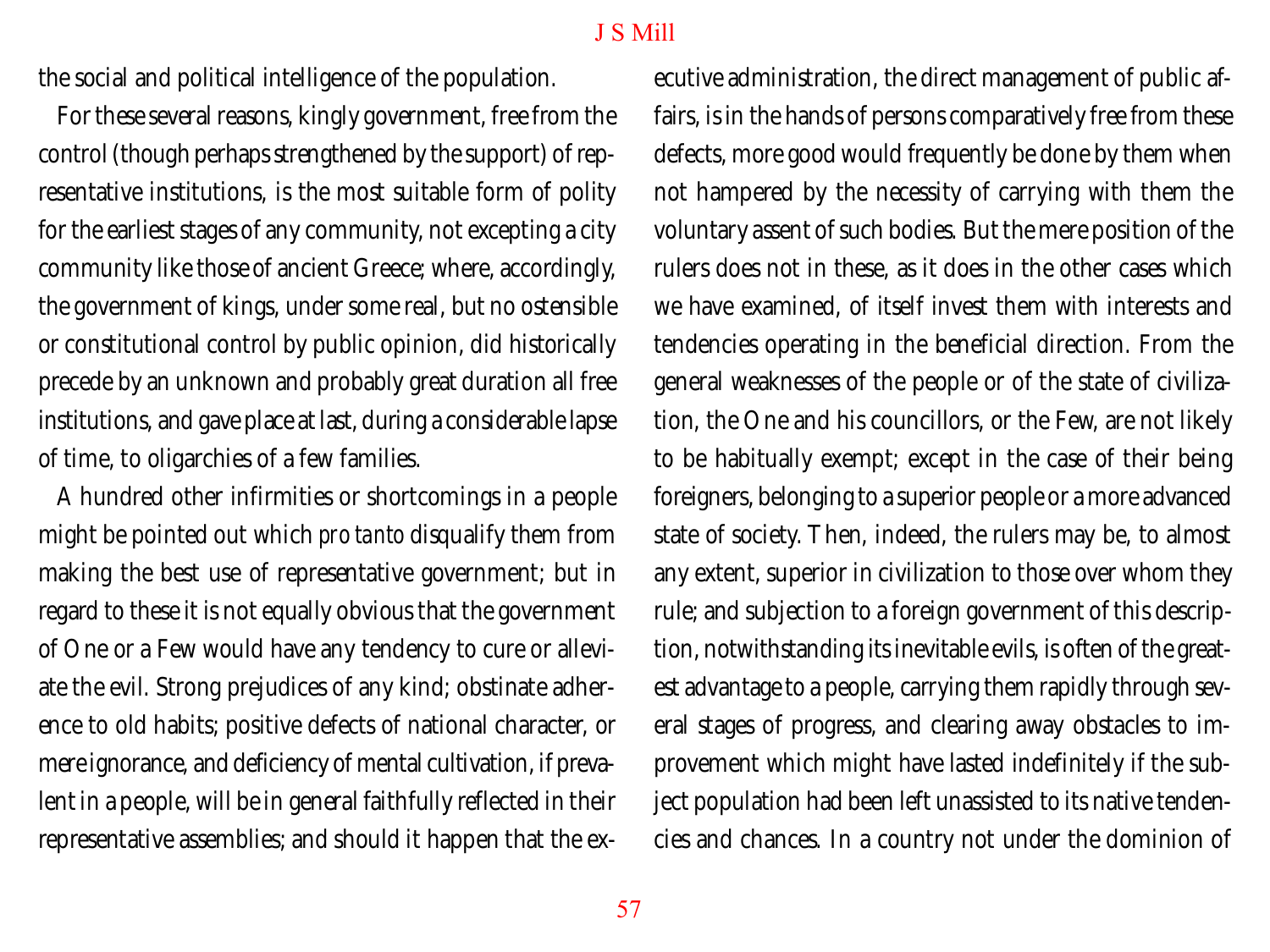foreigners, the only cause adequate to producing similar benefits is the rare accident of a monarch of extraordinary genius. There have been in history a few of these who, happily for humanity, have reigned long enough to render some of their improvements permanent, by leaving them under the guardianship of a generation which had grown up under their influence. Charlemagne may be cited as one instance; Peter the Great is another. Such examples however are so unfrequent that they can only be classed with the happy accidents which have so often decided at a critical moment whether some leading portion of humanity should make a sudden start, or sink back towards barbarism—chances like the existence of Themistocles at the time of the Persian invasion, or of the first or third William of Orange. It would be absurd to construct institutions for the mere purpose of taking advantage of such possibilities, especially as men of this calibre, in any distinguished position, do not require despotic power to enable them to exert great influence, as is evidenced by the three last mentioned. The case most requiring consideration in reference to institutions is the not very uncommon one in which a small but leading portion of the population, from difference of race, more civilized origin, or other peculiarities of circumstance, are markedly superior in civilization and general character to the remainder. Under those conditions, government by the representatives of the mass would stand a chance of depriving them of much of the benefit they might derive from the greater civilization of the superior ranks, while government by the representatives of those ranks would probably rivet the degradation of the multitude, and leave them no hope of decent treatment except by ridding themselves of one of the most valuable elements of future advancement. The best prospect of improvement for a people thus composed lies in the existence of a constitutionally unlimited, or at least a practically preponderant authority in the chief ruler of the dominant class. He alone has by his position an interest in raising and improving the mass, of whom he is not jealous, as a counterpoise to his associates, of whom he is; and if fortunate circumstances place beside him, not as controllers but as subordinates, a body representative of the superior caste, which, by its objections and questionings, and by its occasional outbreaks of spirit, keeps alive habits of collective resistance,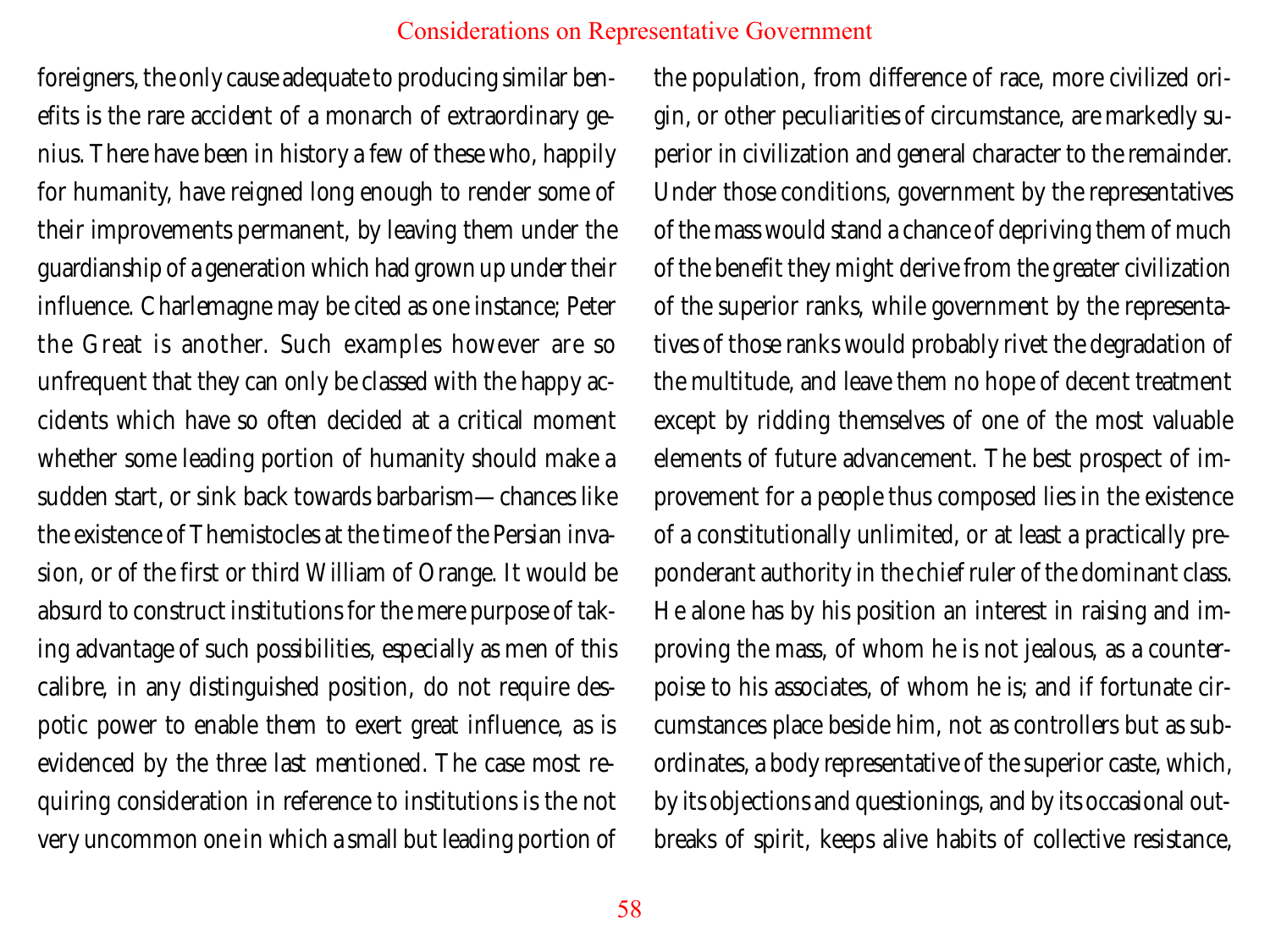and may admit of being, in time and by degrees, expanded into a really national representation (which is in substance the history of the English Parliament), the nation has then the most favorable prospects of improvement which can well occur to a community thus circumstanced and constituted.

Among the tendencies which, without absolutely rendering a people unfit for representative government, seriously incapacitate them from reaping the full benefit of it, one deserves particular notice. There are two states of the inclinations, intrinsically very different, but which have something in common, by virtue of which they often coincide in the direction they give to the efforts of individuals and of nations; one is, the desire to exercise power over others; the other is disinclination to have power exercised over themselves. The difference between different portions of mankind in the relative strength of these two dispositions is one of the most important elements in their history. There are nations in whom the passion for governing others is so much stronger than the desire of personal independence, that for the mere shadow of the one they are found ready to sacrifice the whole of the other. Each one of their number is willing,

like the private soldier in an army, to abdicate his personal freedom of action into the hands of his general, provided the army is triumphant and victorious, and he is able to flatter himself that he is one of a conquering host, though the notion that he has himself any share in the domination exercised over the conquered is an illusion. A government strictly limited in its powers and attributions, required to hold its hands from overmeddling, and to let most things go on without its assuming the part of guardian or director, is not to the taste of such a people; in their eyes the possessors of authority can hardly take too much upon themselves, provided the authority itself is open to general competition. An average individual among them prefers the chance, however distant or improbable, of wielding some share of power over his fellow-citizens, above the certainty, to himself and others, of having no unnecessary power exercised over them. These are the elements of a people of place-hunters, in whom the course of politics is mainly determined by place-hunting; where equality alone is cared for, but not liberty; where the contests of political parties are but struggles to decide whether the power of meddling in every thing shall belong to one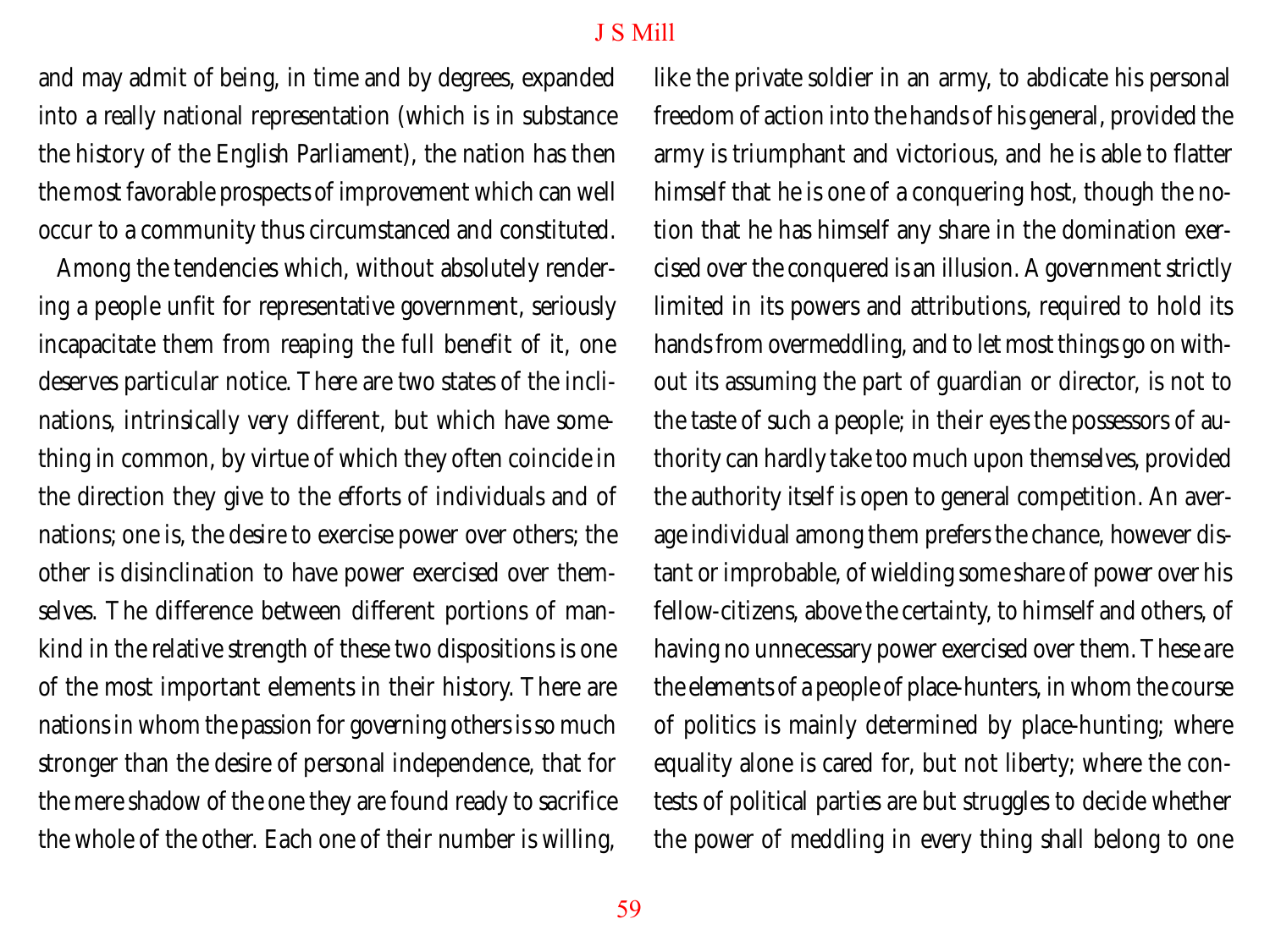class or another, perhaps merely to one knot of public men or another; where the idea entertained of democracy is merely that of opening offices to the competition of all instead of a few; where, the more popular the institutions, the more innumerable are the places created, and the more monstrous the overgovernment exercised by all over each, and by the executive over all. It would be as unjust as it would be ungenerous to offer this, or any thing approaching to it, as an unexaggerated picture of the French people; yet the degree in which they do participate in this type of character has caused representative government by a limited class to break down by excess of corruption, and the attempt at representative government by the whole male population to end in giving one man the power of consigning any number of the rest, without trial, to Lambessa or Cayenne, provided he allows all of them to think themselves not excluded from the possibility of sharing his favors. The point of character which, beyond any other, fits the people of this country for representative government, is that they have almost universally the contrary characteristic. They are very jealous of any attempt to exercise power over them not sanctioned by long

usage and by their own opinion of right; but they in general care very little for the exercise of power over others. Not having the smallest sympathy with the passion for governing, while they are but too well acquainted with the motives of private interest from which that office is sought, they prefer that it should be performed by those to whom it comes without seeking, as a consequence of social position. If foreigners understood this, it would account to them for some of the apparent contradictions in the political feelings of Englishmen; their unhesitating readiness to let themselves be governed by the higher classes, coupled with so little personal subservience to them, that no people are so fond of resisting authority when it oversteps certain prescribed limits, or so determined to make their rulers always remember that they will only be governed in the way they themselves like best. Place-hunting, accordingly, is a form of ambition to which the English, considered nationally, are almost strangers. If we except the few families or connections of whom official employment lies directly in the way, Englishmen's views of advancement in life take an altogether different direction—that of success in business or in a profession. They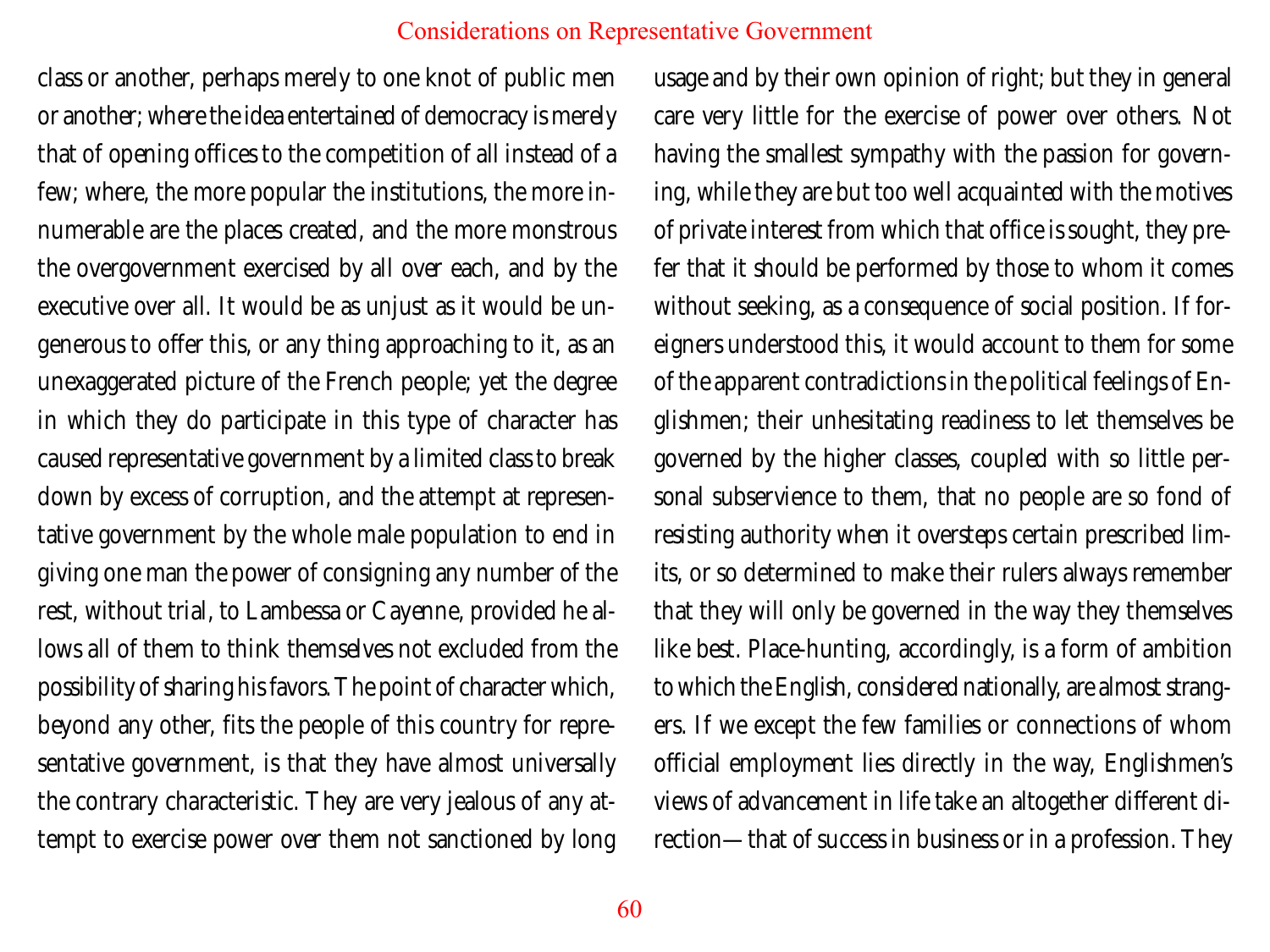have the strongest distaste for any mere struggle for office by political parties or individuals; and there are few things to which they have a greater aversion than to the multiplication of public employments; a thing, on the contrary, always popular with the bureaucracy-ridden nations of the Continent, who would rather pay higher taxes than diminish, by the smallest fraction, their individual chances of a place for themselves or their relatives, and among whom a cry for retrenchment never means abolition of offices, but the reduction of the salaries of those which are too considerable for the ordinary citizen to have any chance of being appointed to them.

# Chapter V

# Of the Proper Functions of Representative Bodies

IN TREATING OF REPRESENTATIVE GOVERNMENT, it is above all necessary to keep in view the distinction between its idea or essence, and the particular forms in which the idea has been clothed by accidental historical developments, or by the notions current at some particular period.

The meaning of representative government is, that the whole people, or some numerous portion of them, exercise through deputies periodically elected by themselves the ultimate controlling power, which, in every constitution, must reside somewhere. This ultimate power they must possess in all its completeness. They must be masters, whenever they please, of all the operations of government. There is no need that the constitutional law should itself give them this mastery. It does not in the British Constitution. But what it does give practically amounts to this: the power of final control is as essentially single, in a mixed and balanced government, as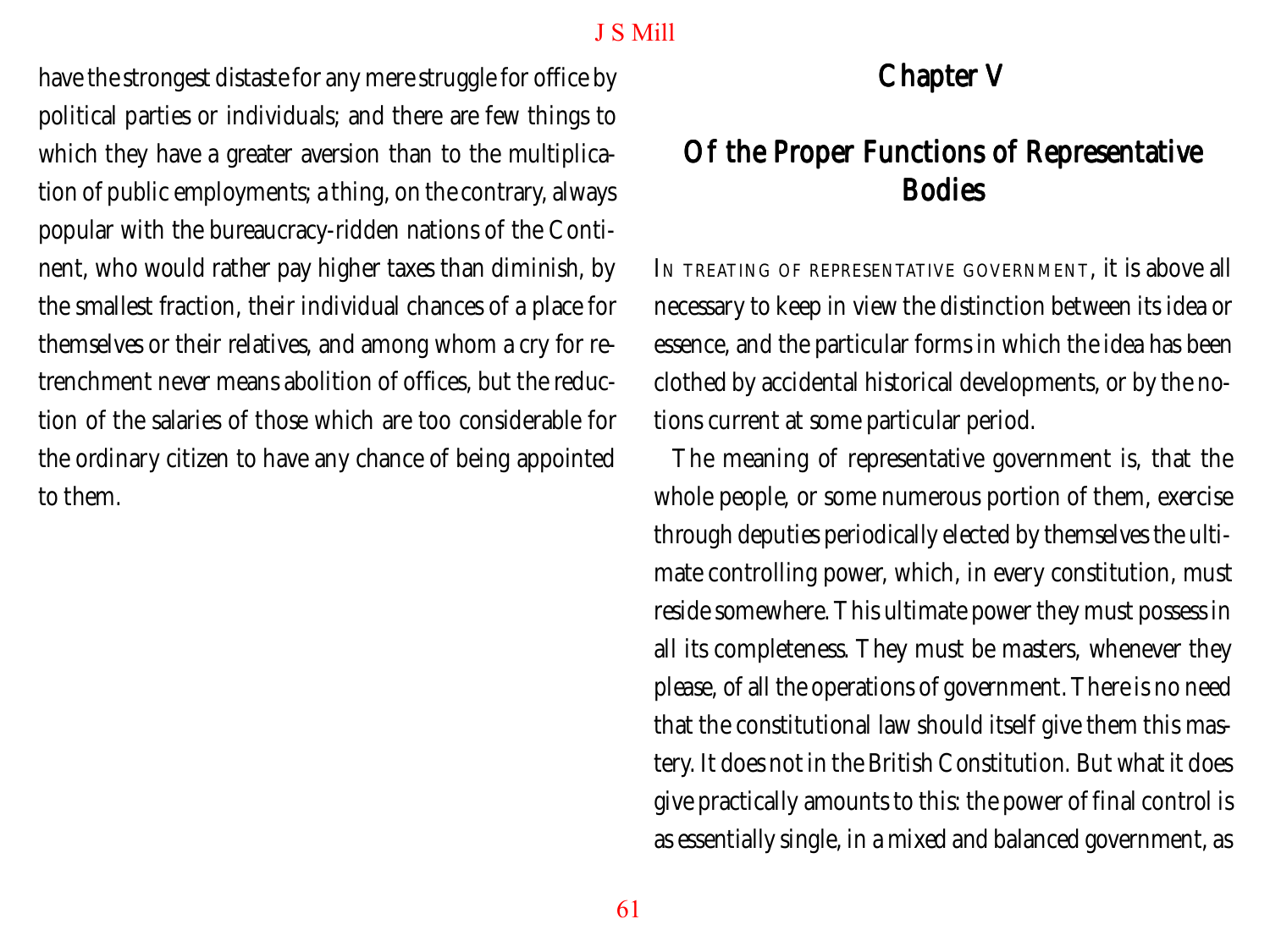in a pure monarchy or democracy. This is the portion of truth in the opinion of the ancients, revived by great authorities in our own time, that a balanced constitution is impossible. There is almost always a balance, but the scales never hang exactly even. Which of them preponderates is not always apparent on the face of the political institutions. In the British Constitution, each of the three co-ordinate members of the sovereignty is invested with powers which, if fully exercised, would enable it to stop all the machinery of government. Nominally, therefore, each is invested with equal power of thwarting and obstructing the others; and if, by exerting that power, any of the three could hope to better its position, the ordinary course of human affairs forbids us to doubt that the power would be exercised. There can be no question that the full powers of each would be employed defensively if it found itself assailed by one or both of the others. What, then, prevents the same powers from being exerted aggressively? The unwritten maxims of the Constitution—in other words, the positive political morality of the country; and this positive political morality is what we must look to if we would know in whom the really supreme power

in the Constitution resides.

By constitutional law, the crown can refuse its assent to any act of Parliament, and can appoint to office and maintain in it any minister, in opposition to the remonstrances of Parliament. But the constitutional morality of the country nullifies these powers, preventing them from being ever used; and, by requiring that the head of the administration should always be virtually appointed by the House of Commons, makes that body the real sovereign of the state.

These unwritten rules, which limit the use of lawful powers, are, however, only effectual, and maintain themselves in existence on condition of harmonising with the actual distribution of real political strength. There is in every constitution a strongest power—one which would gain the victory if the compromises by which the Constitution habitually works were suspended, and there came a trial of strength. Constitutional maxims are adhered to, and are practically operative, so long as they give the predominance in the Constitution to that one of the powers which has the preponderance of active power out of doors. This, in England, is the popular power. If, therefore, the legal provisions of the Brit-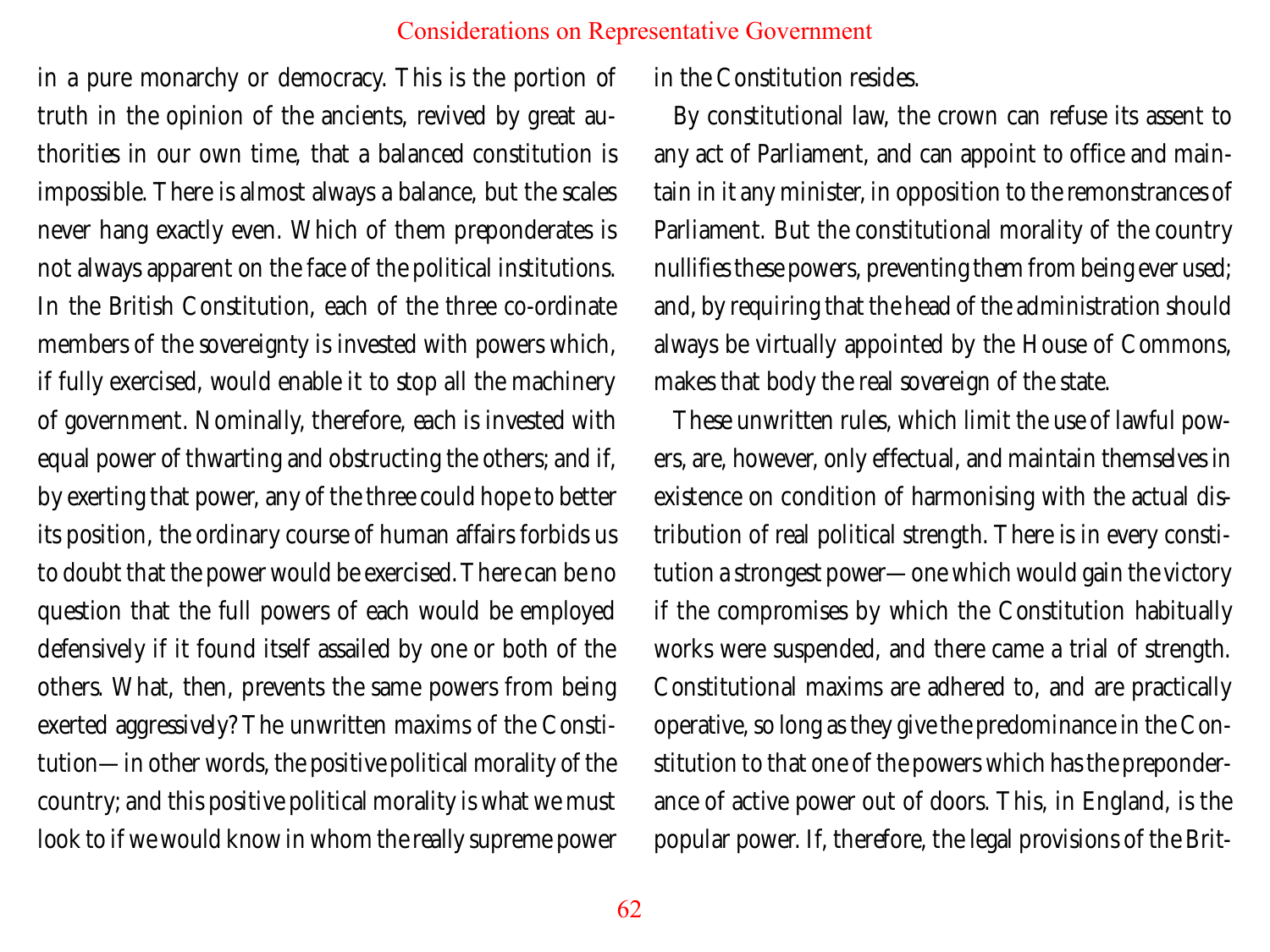ish Constitution, together with the unwritten maxims by which the conduct of the different political authorities is in fact regulated, did not give to the popular element in the Constitution that substantial supremacy over every department of the government which corresponds to its real power in the country, the Constitution would not possess the stability which characterizes it; either the laws or the unwritten maxims would soon have to be changed. The British government is thus a representative government in the correct sense of the term; and the powers which it leaves in hands not directly accountable to the people can only be considered as precautions which the ruling power is willing should be taken against its own errors. Such precautions have existed in all well-constructed democracies. The Athenian Constitution had many such provisions, and so has that of the United States.

But while it is essential to representative government that the practical supremacy in the state should reside in the representatives of the people, it is an open question what actual functions, what precise part in the machinery of government, shall be directly and personally discharged by the representative body. Great varieties in this respect are compatible with the essence of representative government, provided the functions are such as secure to the representative body the control of every thing in the last resort.

There is a radical distinction between controlling the business of government and actually doing it. The same person or body may be able to control every thing, but can not possibly do every thing; and in many cases its control over every thing will be more perfect the less it personally attempts to do. The commander of an army could not direct its movements effectually if he himself fought in the ranks or led an assault. It is the same with bodies of men. Some things can not be done except by bodies; other things can not be well done by them. It is one question, therefore, what a popular assembly should control, another what it should itself do. It should, as we have already seen, control all the operations of government. But, in order to determine through what channel this general control may most expediently be exercised, and what portion of the business of government the representative assembly should hold in its own hands, it is necessary to consider what kinds of business a numerous body is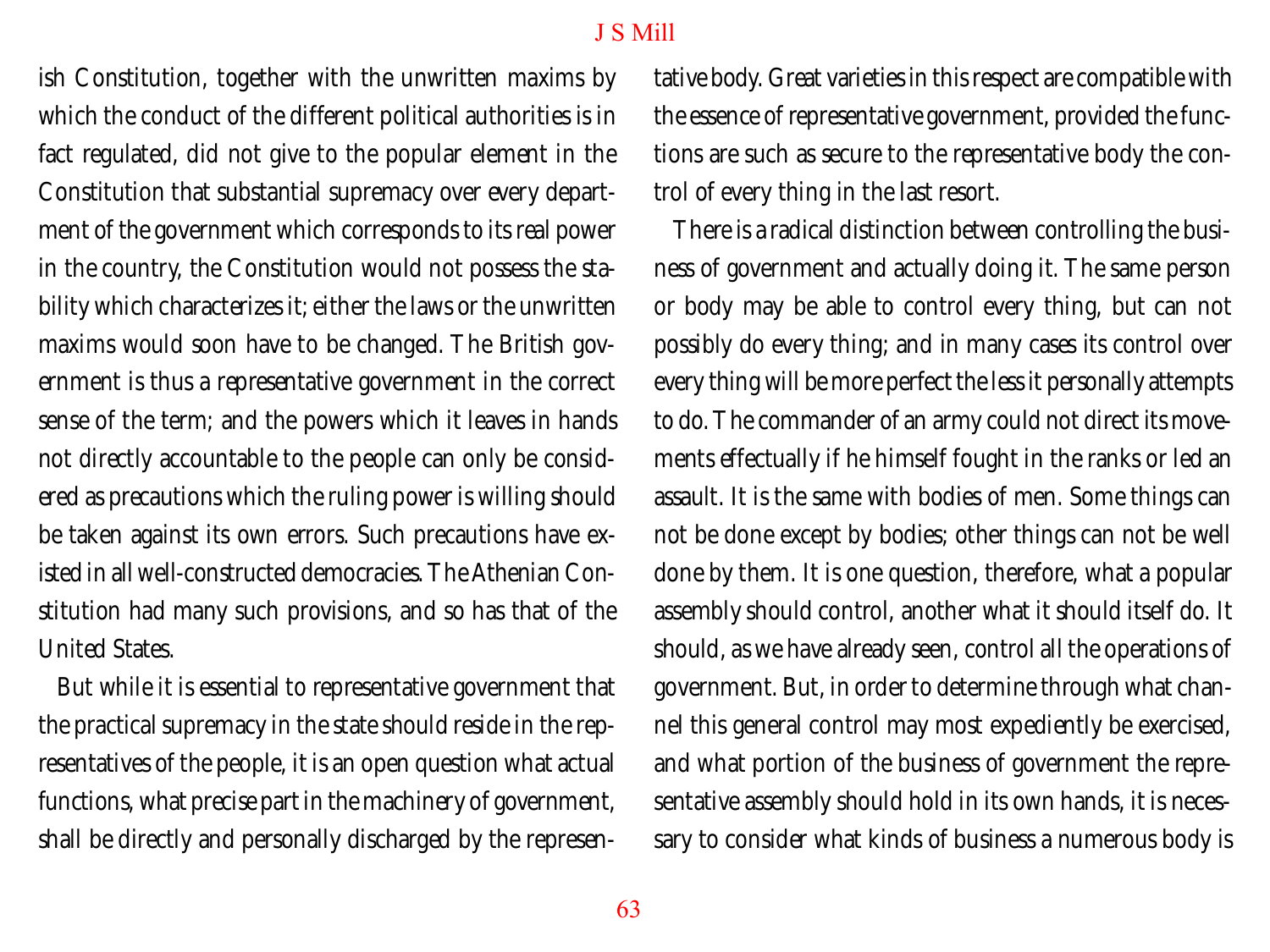competent to perform properly. That alone which it can do well it ought to take personally upon itself. With regard to the rest, its proper province is not to do it, but to take means for having it well done by others.

For example, the duty which is considered as belonging more peculiarly than any other to an assembly representative of the people is that of voting the taxes. Nevertheless, in no country does the representative body undertake, by itself or its delegated officers, to prepare the estimates. Though the supplies can only be voted by the House of Commons, and though the sanction of the House is also required for the appropriation of the revenues to the different items of the public expenditure, it is the maxim and the uniform practice of the Constitution that money can be granted only on the proposition of the crown. It has, no doubt, been felt that moderation as to the amount, and care and judgment in the detail of its application, can only be expected when the executive government, through whose hands it is to pass, is made responsible for the plans and calculations on which the disbursements are grounded. Parliament, accordingly, is not expected, nor even permitted, to originate directly either taxation or expenditure. All it is asked for is its consent, and the sole power it possesses is that of refusal.

The principles which are involved and recognized in this constitutional doctrine, if followed as far as they will go, are a guide to the limitation and definition of the general functions of representative assemblies. In the first place, it is admitted in all countries in which the representative system is practically understood, that numerous representative bodies ought not to administer. The maxim is grounded not only on the most essential principles of good government, but on those of the successful conduct of business of any description. No body of men, unless organized and under command, is fit for action, in the proper sense. Even a select board, composed of few members, and these specially conversant with the business to be done, is always an inferior instrument to some one individual who could be found among them, and would be improved in character if that one person were made the chief, and all the others reduced to subordinates. What can be done better by a body than by any individual is deliberation. When it is necessary or important to secure hearing and consideration to many con-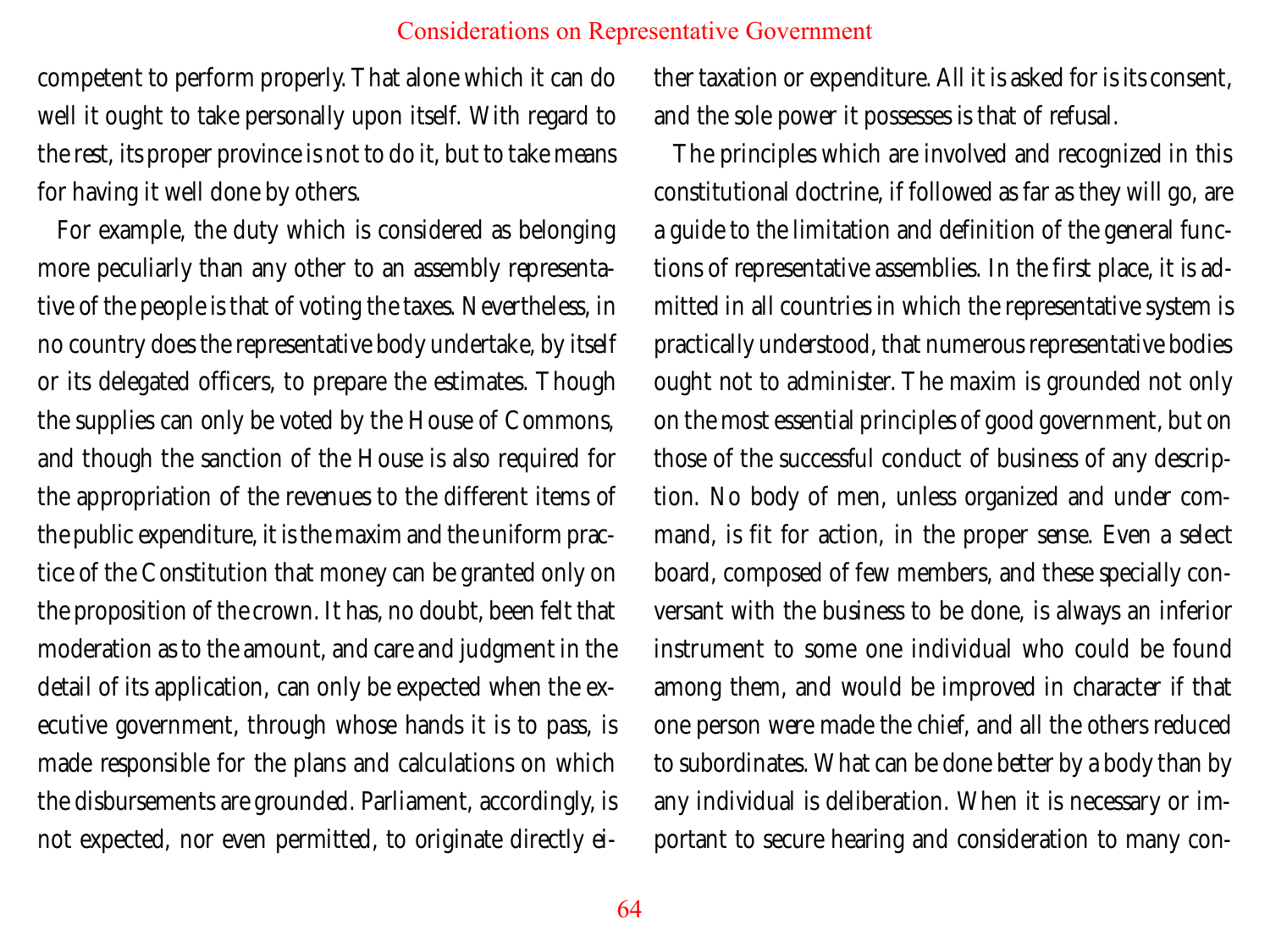flicting opinions, a deliberative body is indispensable. Those bodies, therefore, are frequently useful, even for administrative business, but in general only as advisers; such business being, as a rule, better conducted under the responsibility of one. Even a joint-stock company has always in practice, if not in theory, a managing director; its good or bad management depends essentially on some one person's qualifications, and the remaining directors, when of any use, are so by their suggestions to him, or by the power they possess of watching him, and restraining or removing him in case of misconduct. That they are ostensibly equal shares with him in the management is no advantage, but a considerable set-off against any good which they are capable of doing: it weakens greatly the sense in his own mind, and in those of other people, of that individual responsibility in which he should stand forth personally and undividedly.

But a popular assembly is still less fitted to administer, or to dictate in detail to those who have the charge of administration. Even when honestly meant, the interference is almost always injurious. Every branch of public administration is a skilled business, which has its own peculiar principles and traditional rules, many of them not even known in any effectual way, except to those who have at some time had a hand in carrying on the business, and none of them likely to be duly appreciated by persons not practically acquainted with the department. I do not mean that the transaction of public business has esoteric mysteries, only to be understood by the initiated. Its principles are all intelligible to any person of good sense, who has in his mind a true picture of the circumstances and conditions to be dealt with; but to have this he must know those circumstances and conditions; and the knowledge does not come by intuition. There are many rules of the greatest importance in every branch of public business (as there are in every private occupation), of which a person fresh to the subject neither knows the reason or even suspects the existence, because they are intended to meet dangers or provide against inconveniences which never entered into his thoughts. I have known public men, ministers of more than ordinary natural capacity, who, on their first introduction to a department of business new to them, have excited the mirth of their inferiors by the air with which they announced as a truth hitherto set at nought, and brought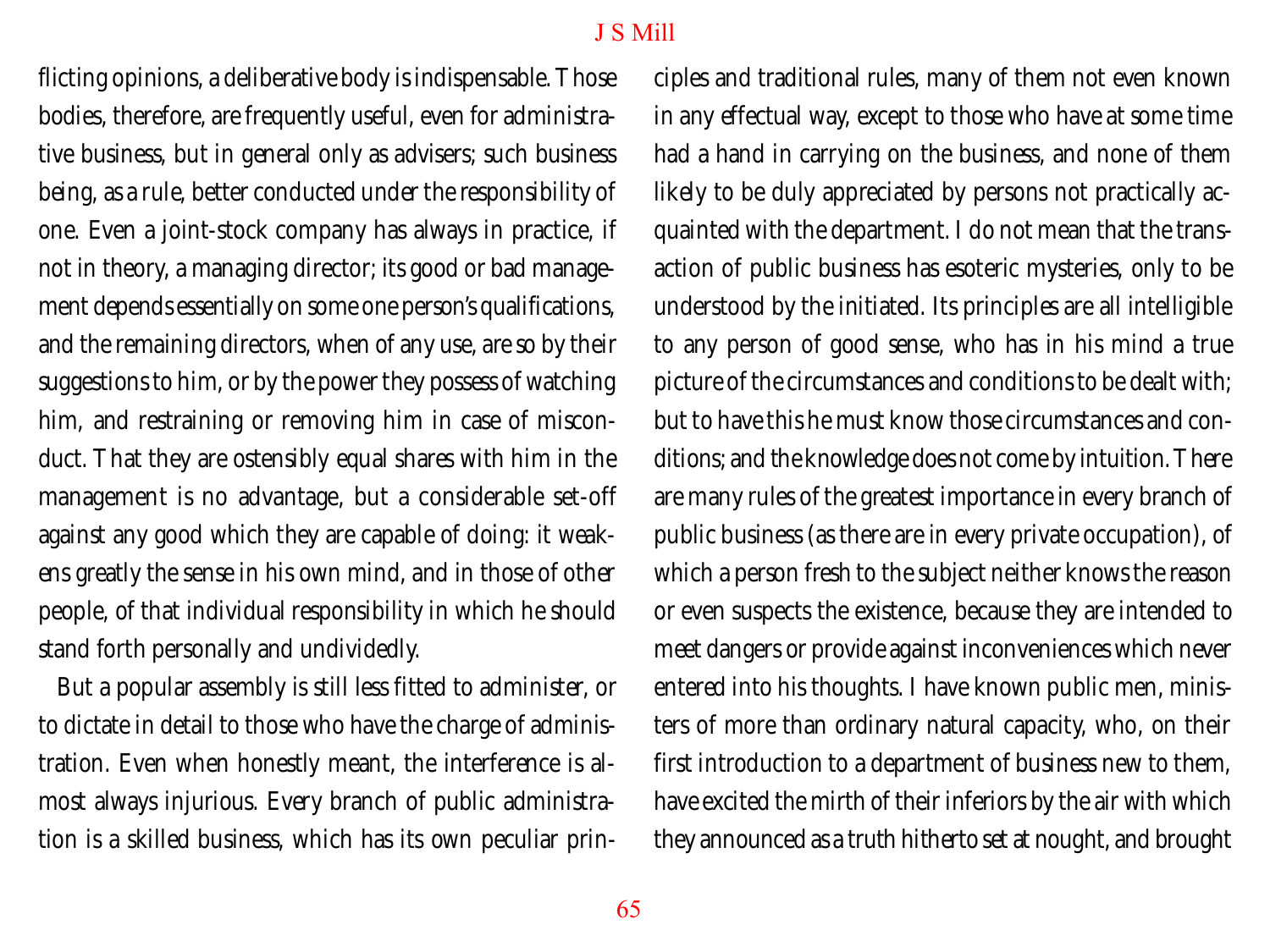to light by themselves, something which was probably the first thought of every body who ever looked at the subject, given up as soon as he had got on to a second. It is true that a great statesman is he who knows when to depart from traditions, as well as when to adhere to them; but it is a great mistake to suppose that he will do this better for being ignorant of the traditions. No one who does not thoroughly know the modes of action which common experience has sanctioned is capable of judging of the circumstances which require a departure from those ordinary modes of action. The interests dependent on the acts done by a public department, the consequences liable to follow from any particular mode of conducting it, require for weighing and estimating them a kind of knowledge, and of specially exercised judgment, almost as rarely found in those not bred to it, as the capacity to reform the law in those who have not professionally studied it. All these difficulties are sure to be ignored by a representative assembly which attempts to decide on special acts of administration. At its best, it is inexperience sitting in judgment on experience, ignorance on knowledge; ignorance which, never suspecting the existence of what it does not

know, is equally careless and supercilious, making light of, if not resenting, all pretensions to have a judgment better worth attending to than its own. Thus it is when no interested motives intervene; but when they do, the result is jobbery more unblushing and audacious than the worst corruption which can well take place in a public office under a government of publicity. It is not necessary that the interested bias should extend to the majority of the assembly. In any particular case it is of ten enough that it affects two or three of their number. Those two or three will have a greater interest in misleading the body than any other of its members are likely to have in putting it right. The bulk of the assembly may keep their hands clean, but they can not keep their minds vigilant or their judgments discerning in matters they know nothing about; and an indolent majority, like an indolent individual, belongs to the person who takes most pains with it. The bad measures or bad appointments of a minister may be checked by Parliament; and the interest of ministers in defending, and of rival partisans in attacking, secures a tolerably equal discussion; but *quis custodiet custodes?* who shall check the Parliament? A minister, a head of an office, feels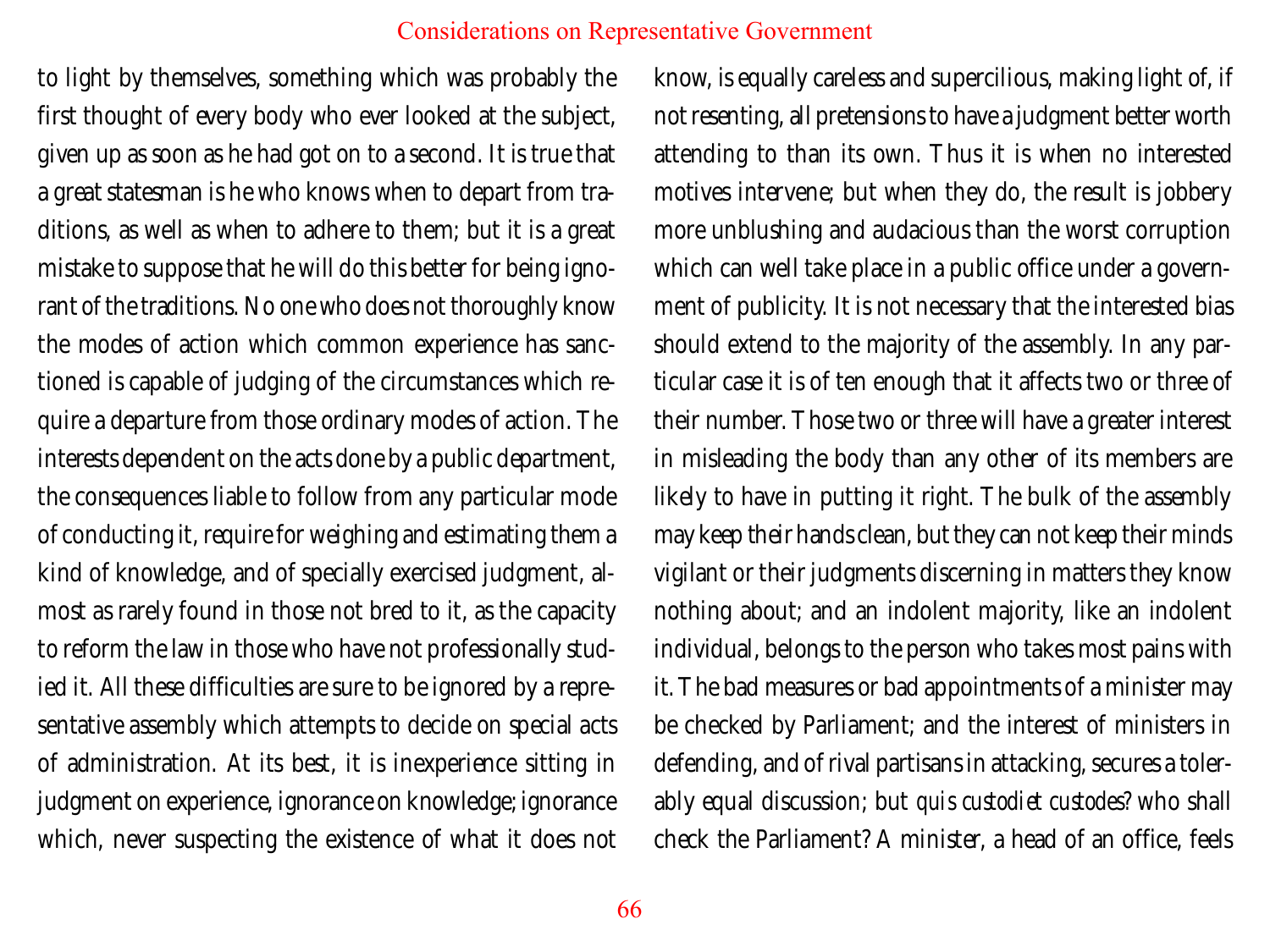himself under some responsibility. An assembly in such cases feels under no responsibility at all; for when did any member of Parliament lose his seat for the vote he gave on any detail of administration? To a minister, or the head of an office, it is of more importance what will be thought of his proceedings some time hence, than what is thought of them at the instant; but an assembly, if the cry of the moment goes with it, however hastily raised or artificially stirred up, thinks itself and is thought by every body, to be completely exculpated, however disastrous may be the consequences. Besides, an assembly never personally experiences the inconveniences of its bad measures until they have reached the dimensions of national evils. Ministers and administrators see them approaching, and have to bear all the annoyance and trouble of attempting to ward them off.

The proper duty of a representative assembly in regard to matters of administration is not to decide them by its own vote, but to take care that the persons who have to decide them shall be the proper persons. Even this they can not advantageously do by nominating the individuals. There is no act which more imperatively requires to be performed

under a strong sense of individual responsibility than the nomination to employments. The experience of every person conversant with public affairs bears out the assertion that there is scarcely any act respecting which the conscience of an average man is less sensitive; scarcely any case in which less consideration is paid to qualifications, partly because men do not know, and partly because they do not care for, the difference in qualifications between one person and another. When a minister makes what is meant to be an honest appointment, that is, when he does not actually job it for his personal connections or his party, an ignorant person might suppose that he would try to give it to the person best qualified. No such thing. An ordinary minister thinks himself a miracle of virtue if he gives it to a person of merit, or who has a claim on the public on any account, though the claim or the merit may be of the most opposite description to that required. *Il fallait un calculateur, ce fut un danseur qui l'obtint*, is hardly more of a caricature than in the days of Figaro; and the minister doubtless thinks himself not only blameless, but meritorious, if the man dances well. Besides, the qualifications which fit special individuals for special duties can only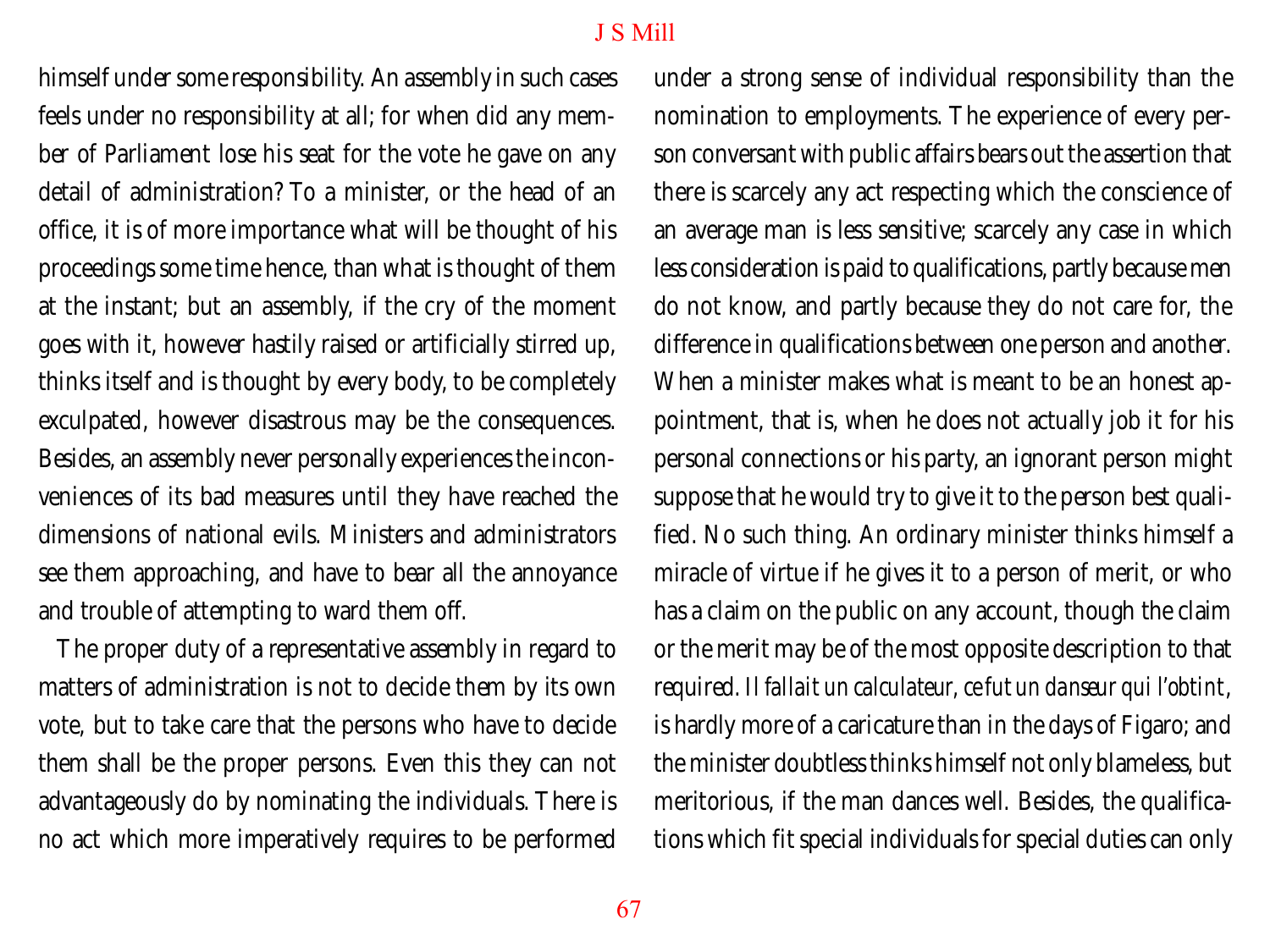be recognized by those who know the individuals, or who make it their business to examine and judge of persons from what they have done, or from the evidence of those who are in a position to judge. When these conscientious obligations are so little regarded by great public officers who can be made responsible for their appointments, how must it be with assemblies who can not? Even now, the worst appointments are those which are made for the sake of gaining support or disarming opposition in the representative body; what might we expect if they were made by the body itself? Numerous bodies never regard special qualifications at all. Unless a man is fit for the gallows, he is thought to be about as fit as other people for almost any thing for which he can offer himself as a candidate. When appointments made by a public body are not decided, as they almost always are, by party connection or private jobbing, a man is appointed either because he has a reputation, often quite undeserved, for *general* ability, or oftener for no better reason than that he is personally popular.

It has never been thought desirable that Parliament should itself nominate even the members of a cabinet. It is enough that it virtually decides who shall be prime minister, or who

shall be the two or three individuals from whom the prime minister shall be chosen. In doing this, it merely recognizes the fact that a certain person is the candidate of the party whose general policy commands its support. In reality, the only thing which Parliament decides is, which of two, or at most three, parties or bodies of men shall furnish the executive government: the opinion of the party itself decides which of its members is fittest to be placed at the head. According to the existing practice of the British Constitution, these things seem to be on as good a footing as they can be. Parliament does not nominate any minister, but the crown appoints the head of the administration in conformity to the general wishes and inclinations manifested by Parliament, and the other ministers on the recommendation of the chief; while every minister has the undivided moral responsibility of appointing fit persons to the other offices of administration which are not permanent. In a republic, some other arrangement would be necessary; but the nearer it approached in practice to that which has long existed in England, the more likely it would be to work well. Either, as in the American republic, the head of the executive must be elected by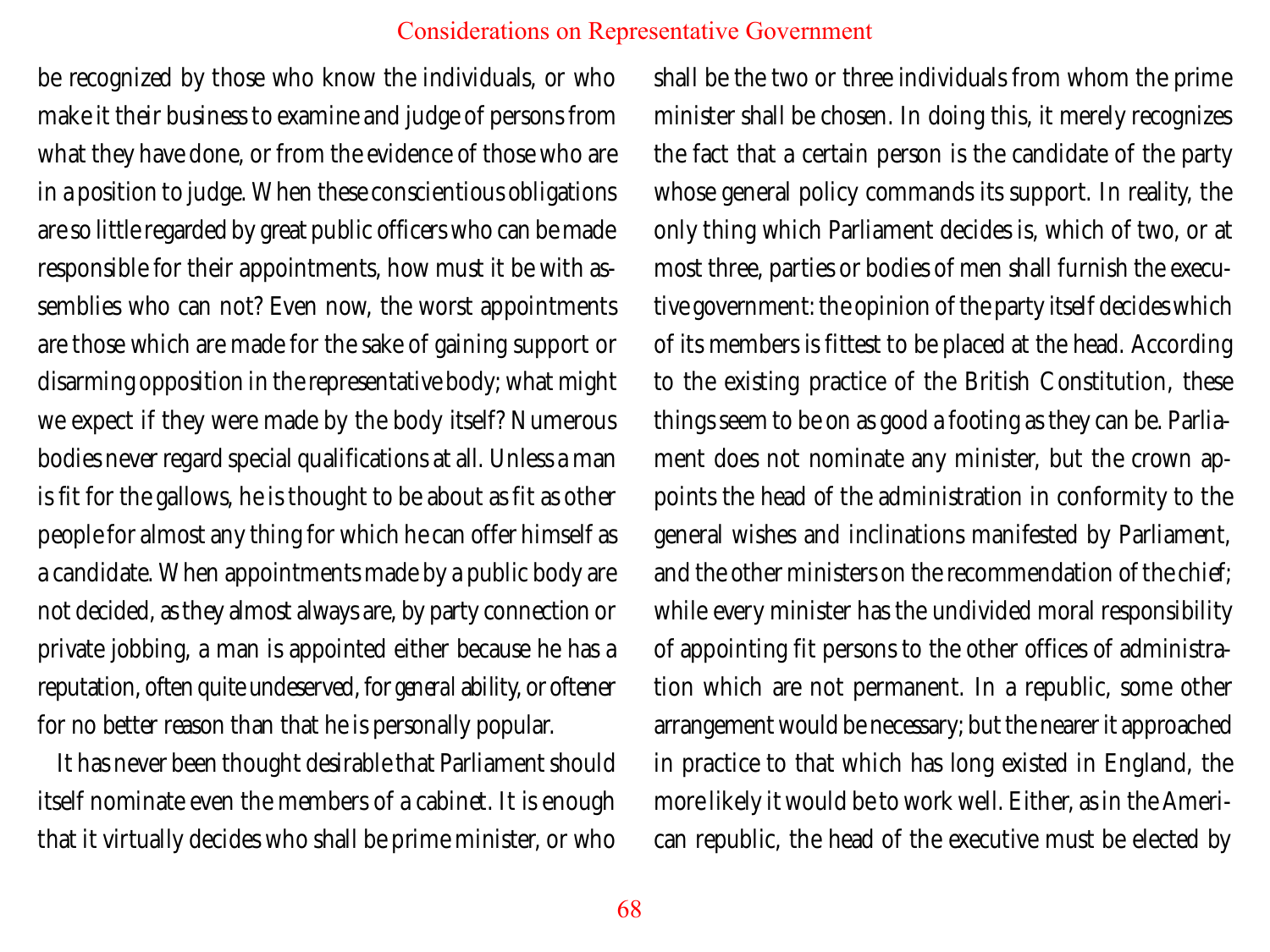some agency entirely independent of the representative body; or the body must content itself with naming the prime minister, and making him responsible for the choice of his associates and subordinates. In all these considerations, at least theoretically, I fully anticipate a general assent; though, practically, the tendency is strong in representative bodies to interfere more and more in the details of administration, by virtue of the general law, that whoever has the strongest power is more and more tempted to make an excessive use of it; and this is one of the practical dangers to which the futurity of representative governments will be exposed.

But it is equally true, though only of late and slowly beginning to be acknowledged, that a numerous assembly is as little fitted for the direct business of legislation as for that of administration. There is hardly any kind of intellectual work which so much needs to be done not only by experienced and exercised minds, but by minds trained to the task through long and laborious study, as the business of making laws. This is a sufficient reason, were there no other, why they can never be well made but by a committee of very few persons. A reason no less conclusive is, that every provision of a law

requires to be framed with the most accurate and long-sighted perception of its effect on all the other provisions; and the law when made should be capable of fitting into a consistent whole with the previously existing laws. It is impossible that these conditions should be in any degree fulfilled when laws are voted clause by clause in a miscellaneous assembly. The incongruity of such a mode of legislating would strike all minds, were it not that our laws are already, as to form and construction, such a chaos, that the confusion and contradiction seem incapable of being made greater by any addition to the mass. Yet even now, the utter unfitness of our legislative machinery for its purpose is making itself practically felt every year more and more. The mere time necessarily occupied in getting through bills, renders Parliament more and more incapable of passing any, except on detached and narrow points. If a bill is prepared which even attempts to deal with the whole of any subject (and it is impossible to legislate properly on any part without having the whole present to the mind), it hangs over from session to session through sheer impossibility of finding time to dispose of it. It matters not though the bill may have been deliberately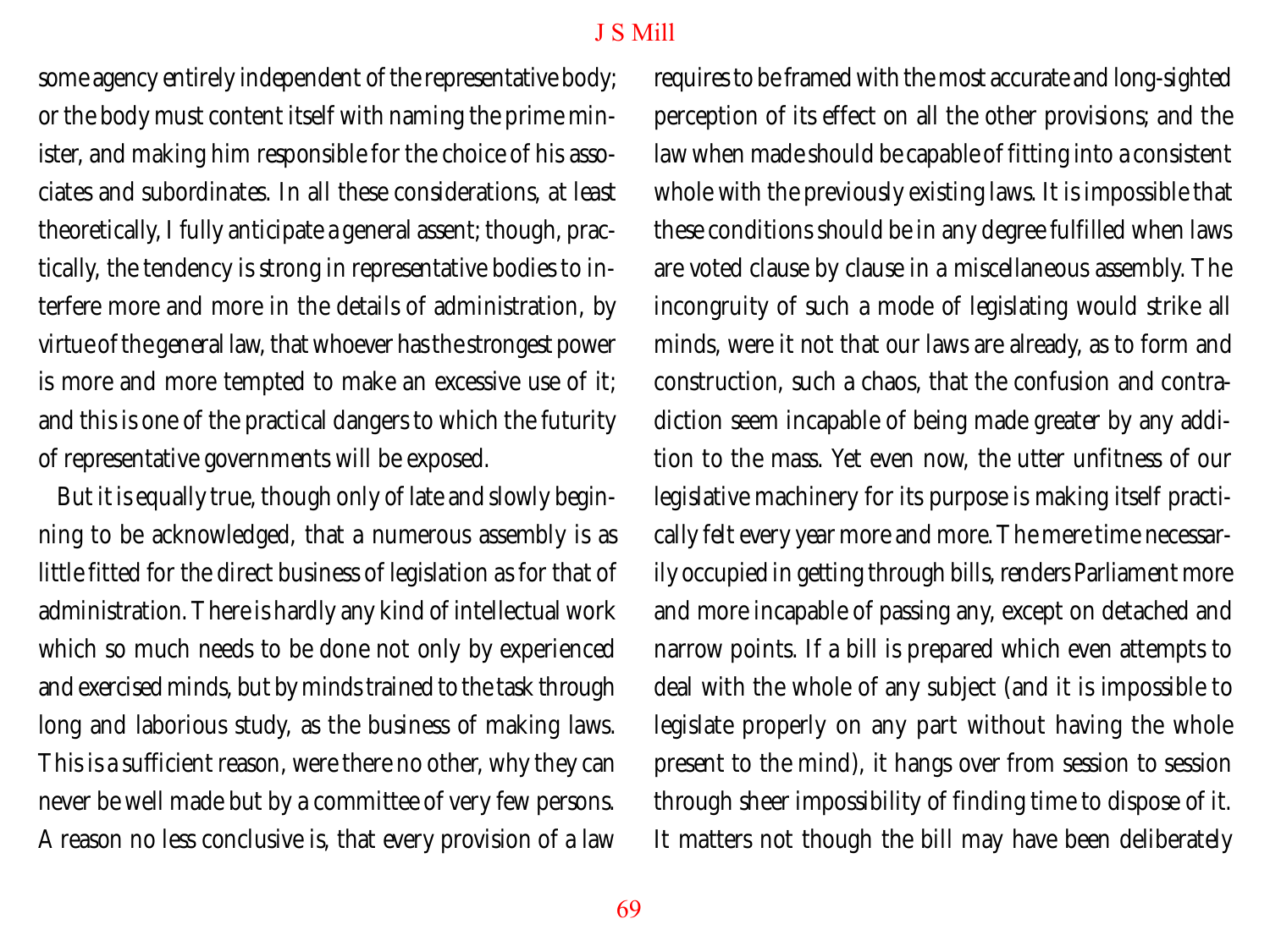drawn up by the authority deemed the best qualified, with all appliances and means to boot; or by a select commission, chosen for their conversancy with the subject, and having employed years in considering and digesting the particular measure: it can not be passed, because the House of Commons will not forego the precious privilege of tinkering it with their clumsy hands. The custom has of late been to some extent introduced, when the principle of a bill has been affirmed on the second reading, of referring it for consideration in detail to a select committee; but it has not been found that this practice causes much less time to be lost afterwards in carrying it through the committee of the whole House: the opinions or private crotchets which have been overruled by knowledge always insist on giving themselves a second chance before the tribunal of ignorance. Indeed, the practice itself has been adopted principally by the House of Lords, the members of which are less busy and fond of meddling, and less jealous of the importance of their individual voices, than those of the elective House. And when a bill of many clauses does succeed in getting itself discussed in detail, what can depict the state in which it comes out of committee! Clauses omitted which are essential to the working of the rest; incongruous ones inserted to conciliate some private interest, or some crotchety member who threatens to delay the bill; articles foisted in on the motion of some sciolist with a mere smattering of the subject, leading to consequences which the member who introduced or those who supported the bill did not at the moment foresee, and which need an amending act in the next session to correct their mischiefs. It is one of the evils of the present mode of managing these things, that the explaining and defending of a bill, and of its various provisions, is scarcely ever performed by the person from whose mind they emanated, who probably has not a seat in the House. Their defense rests upon some minister or member of Parliament who did not frame them, who is dependent on cramming for all his arguments but those which are perfectly obvious, who does not know the full strength of his case, nor the best reasons by which to support it, and is wholly incapable of meeting unforeseen objections. This evil, as far as government bills are concerned, admits of remedy, and has been remedied in some representative constitutions, by allowing the government to be represented in ei-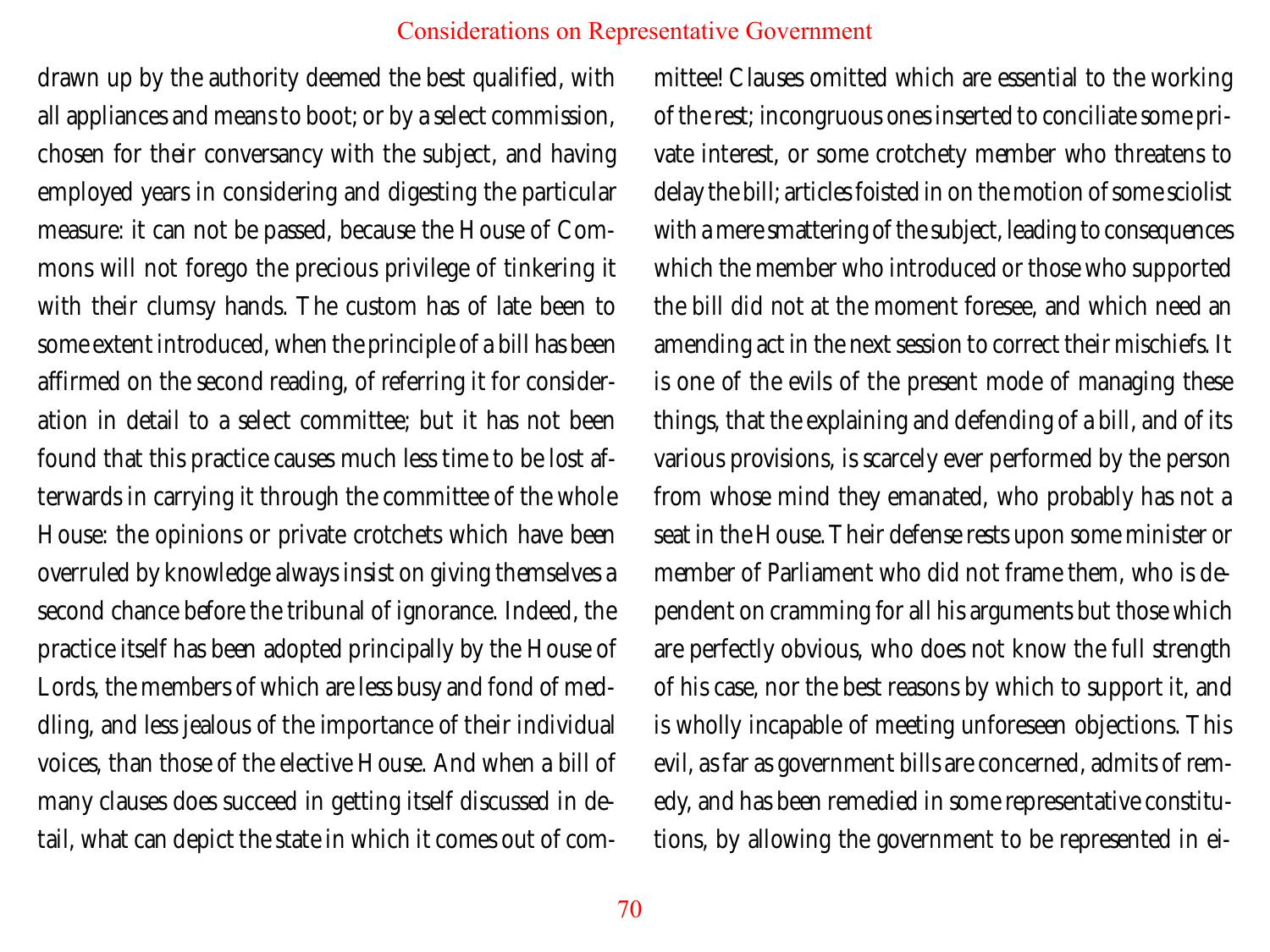ther House by persons in its confidence, having a right to speak, though not to vote.

If that, as yet considerable, majority of the House of Commons who never desire to move an amendment or make a speech would no longer leave the whole regulation of business to those who do; if they would bethink themselves that better qualifications for legislation exist, and may be found if sought for, than a fluent tongue, and the faculty of getting elected by a constituency, it would soon be recognized that, in legislation as well as administration, the only task to which a representative assembly can possibly be competent is not that of doing the work, but of causing it to be done; of determining to whom or to what sort of people it shall be confided, and giving or withholding the national sanction to it when performed. Any government fit for a high state of civilization would have as one of its fundamental elements a small body, not exceeding in number the members of a cabinet, who should act as a Commission of Legislation, having for its appointed office to make the laws. If the laws of this country were, as surely they will soon be, revised and put into a connected form, the Commission of Codification by

which this is effected should remain as a permanent institution, to watch over the work, protect it from deterioration, and make further improvements as often as required. No one would wish that this body should of itself have any power of *enacting* laws; the Commission would only embody the element of intelligence in their construction; Parliament would represent that of will. No measure would become a law until expressly sanctioned by Parliament; and Parliament, or either house, would have the power not only of rejecting but of sending back a bill to the commission for reconsideration or improvement. Either house might also exercise its initiative by referring any subject to the commission, with directions to prepare a law. The commission, of course, would have no power of refusing its instrumentality to any legislation which the country desired. Instructions, concurred in by both houses, to draw up a bill which should effect a particular purpose, would be imperative on the commissioners, unless they preferred to resign their office. Once framed, however, Parliament should have no power to alter the measure, but solely to pass or reject it; or, if partially disapproved of, remit it to the commission for reconsideration. The com-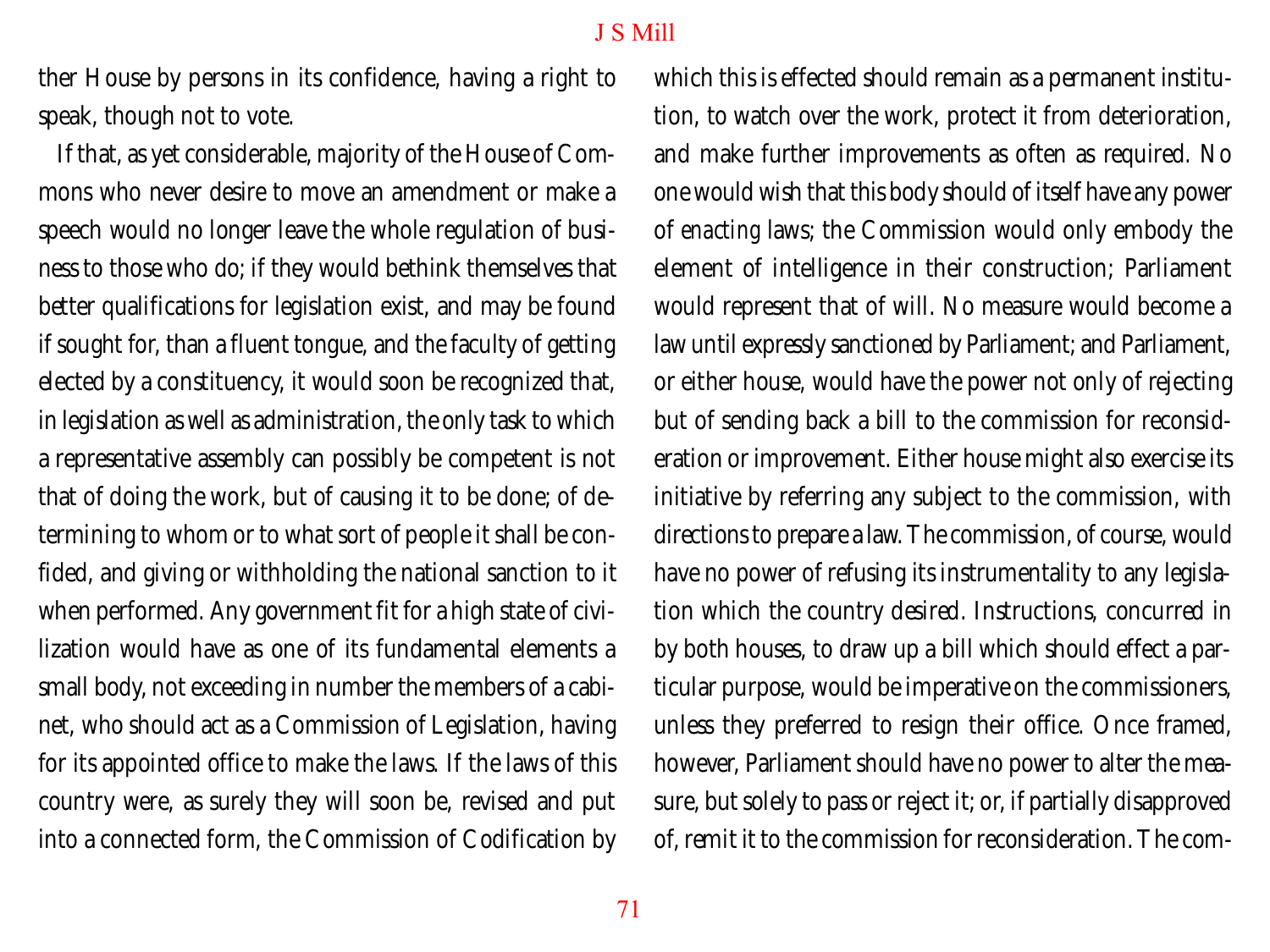missioners should be appointed by the crown, but should hold their offices for a time certain, say five years, unless removed on an address from the two Houses of Parliament, grounded either on personal misconduct (as in the case of judges), or on refusal to draw up a bill in obedience to the demands of Parliament. At the expiration of the five years a member should cease to hold office unless reappointed, in order to provide a convenient mode of getting rid of those who had not been found equal to their duties, and of infusing new and younger blood into the body.

The necessity of some provision corresponding to this was felt even in the Athenian Democracy, where, in the time of its most complete ascendancy, the popular Ecclesia could pass psephisms (mostly decrees on single matters of policy), but laws, so called, could only be made or altered by a different and less numerous body, renewed annually, called the Nomothetæ, whose duty it also was to revise the whole of the laws, and keep them consistent with one another. In the English Constitution there is great difficulty in introducing any arrangement which is new both in form and in substance, but comparatively little repugnance is felt to the at-

tainment of new purposes by an adaptation of existing forms and traditions. It appears to me that the means might be devised of enriching the Constitution with this great improvement through the machinery of the House of Lords. A commission for preparing bills would in itself be no more an innovation on the Constitution than the Board for the administration of the Poor Laws, or the Inclosure Commission. If, in consideration of the great importance and dignity of the trust, it were made a rule that every person appointed a member of the Legislative Commission, unless removed from office on an address from Parliament, should be a peer for life, it is probable that the same good sense and taste which leave the judicial functions of the peerage practically to the exclusive care of the law lords would leave the business of legislation, except on questions involving political principles and interests, to the professional legislators; that bills originating in the Upper House would always be drawn up by them; that the government would devolve on them the framing of all its bills; and that private members of the House of Commons would gradually find it convenient, and likely to facilitate the passing of their measures through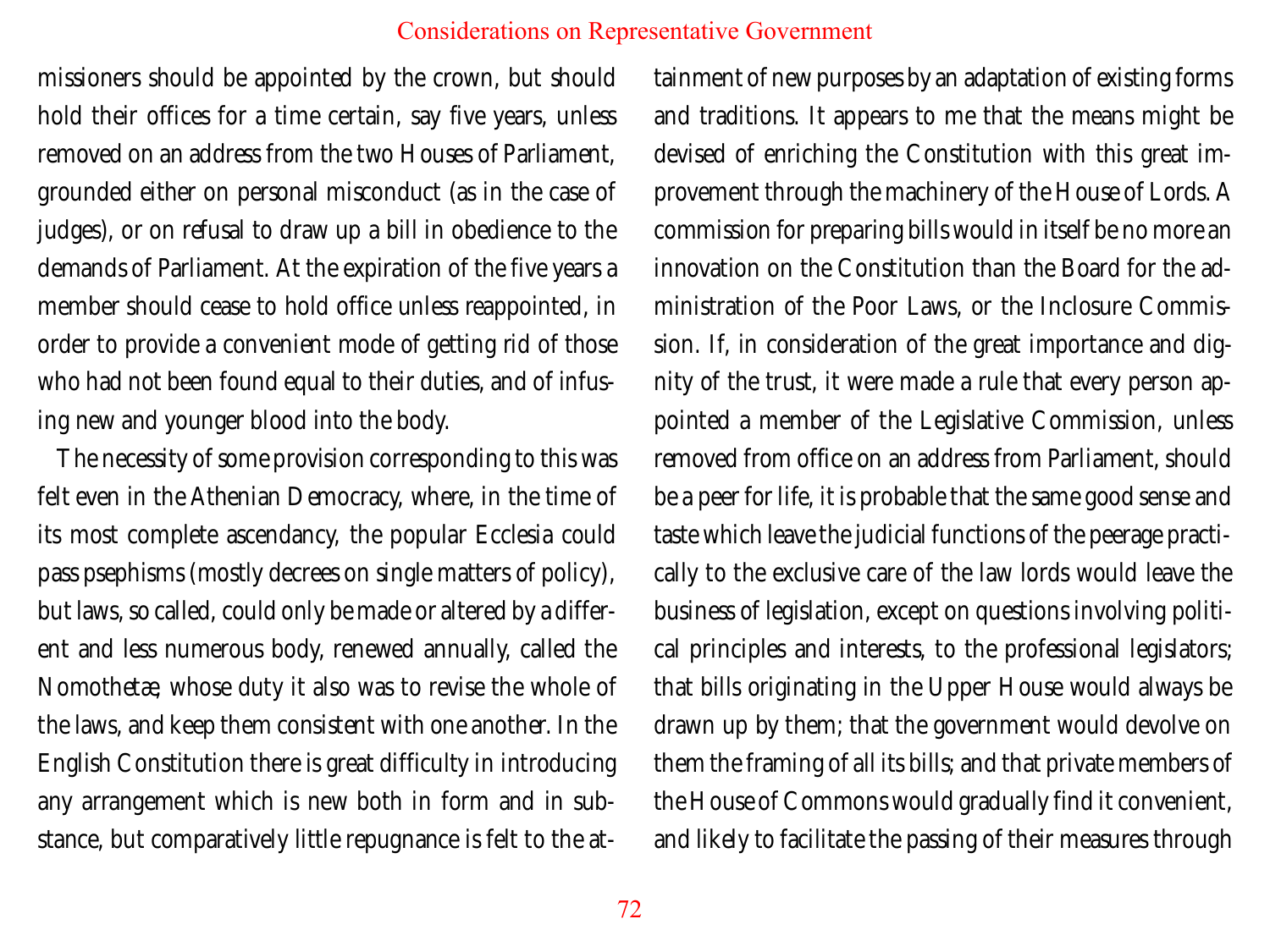the two houses, if, instead of bringing in a bill and submitting it directly to the house, they obtained leave to introduce it and have it referred to the Legislative Commission; for it would, of course, be open to the House to refer for the consideration of that body not a subject merely, but any specific proposal, or a Draft of a Bill *in extenso*, when any member thought himself capable of preparing one such as ought to pass; and the House would doubtless refer every such draft to the commission, if only as materials, and for the benefit of the suggestions it might contain, as they would, in like manner, refer every amendment or objection which might be proposed in writing by any member of the House after a measure had left the commissioners' hands. The alteration of bills by a committee of the whole House would cease, not by formal abolition, but by desuetude; the right not being abandoned, but laid up in the same armoury with the royal veto, the right of withholding the supplies, and other ancient instruments of political warfare, which no one desires to see used, but no one likes to part with, lest they should any time be found to be still needed in an extraordinary emergency. By such arrangements as these, legislation would

assume its proper place as a work of skilled labor and special study and experience; while the most important liberty of the nation, that of being governed only by laws assented to by its elected representatives, would be fully preserved, and made more valuable by being detached from the serious, but by no means unavoidable drawbacks which now accompany it in the form of ignorant and ill-considered legislation.

Instead of the function of governing, for which it is radically unfit, the proper office of a representative assembly is to watch and control the government; to throw the light of publicity on its acts; to compel a full exposition and justification of all of them which any one considers questionable; to cinsure them if found condemnable, and, if the men who compose the government abuse their trust, or fulfill it in a manner which conflicts with the deliberate sense of the nation, to expel them from office, and either expressly or virtually appoint their successors. This is surely ample power, and security enough for the liberty of the nation. In addition to this, the Parliament has an office not inferior even to this in importance; to be at once the nation's Committee of Grievances and its Congress of Opinions; an arena in which not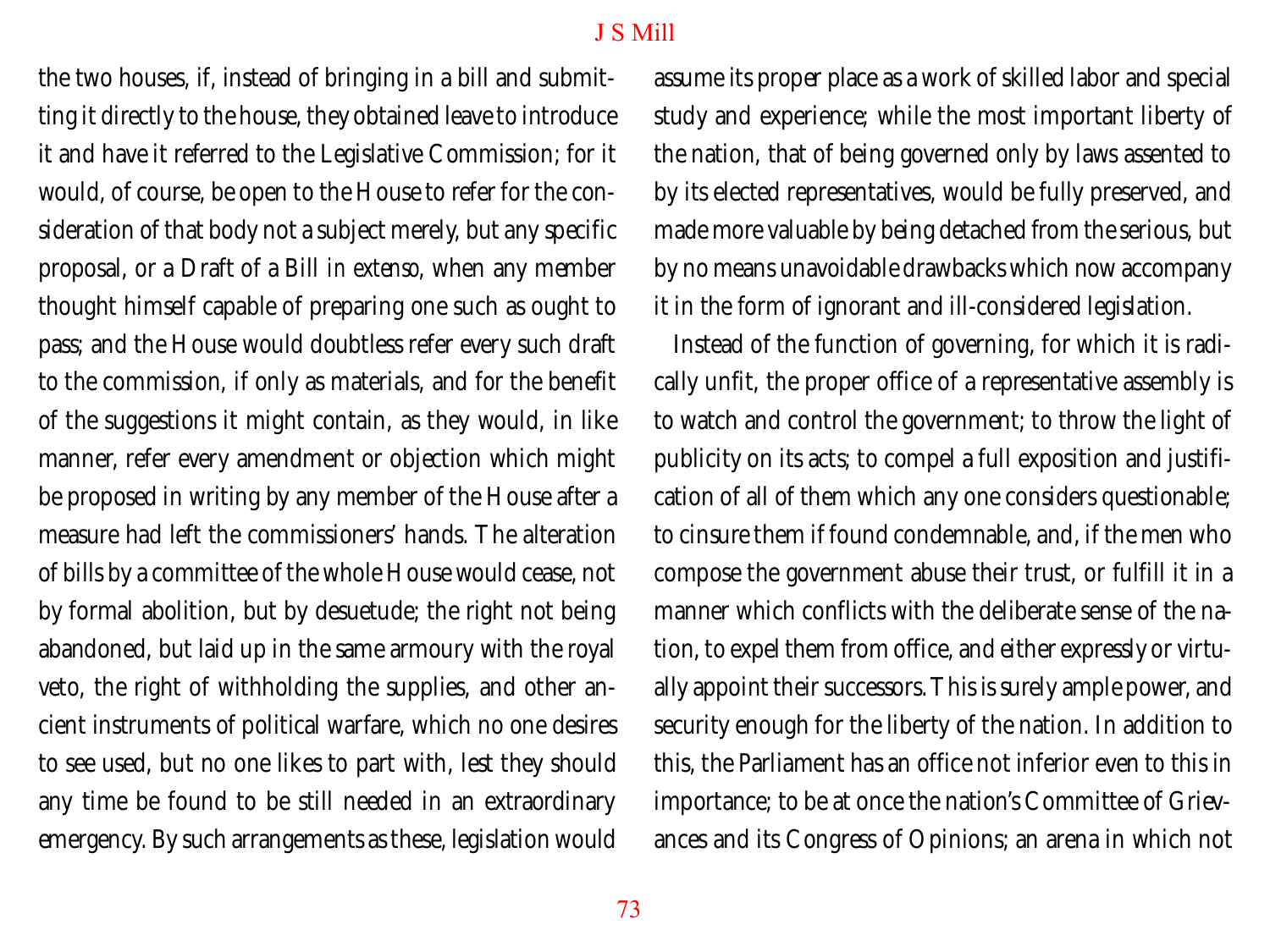only the general opinion of the nation, but that of every section of it, and, as far as possible, of every eminent individual whom it contains, can produce itself in full light and challenge discussion; where every person in the country may count upon finding somebody who speaks his mind as well or better than he could speak it himself—not to friends and partisans exclusively, but in the face of opponents, to be tested by adverse controversy; where those whose opinion is overruled, feel satisfied that it is heard, and set aside not by a mere act of will, but for what are thought superior reasons, and commend themselves as such to the representatives of the majority of the nation; where every party or opinion in the country can muster its strength, and be cured of any illusion concerning the number or power of its adherents; where the opinion which prevails in the nation makes itself manifest as prevailing, and marshals its hosts in the presence of the government, which is thus enabled and compelled to give way to it on the mere manifestation, without the actual employment of its strength; where statesmen can assure themselves, far more certainly than by any other signs, what elements of opinion and power are growing and what declining, and are enabled to shape their measures with some regard not solely to present exigencies, but to tendencies in progress. Representative assemblies are often taunted by their enemies with being places of mere talk and *bavardage*. There has seldom been more misplaced derision. I know not how a representative assembly can more usefully employ itself than in talk, when the subject of talk is the great public interests of the country, and every sentence of it represents the opinion either of some important body of persons in the nation, or of an individual in whom some such body have reposed their confidence. A place where every interest and shade of opinion in the country can have its cause even passionately pleaded, in the face of the government and of all other interests and opinions, can compel them to listen, and either comply, or state clearly why they do not, is in itself, if it answered no other purpose, one of the most important political institutions that can exist any where, and one of the foremost benefits of free government. Such "talking" would never be looked upon with disparagement if it were not allowed to stop "doing"; which it never would, if assemblies knew and acknowledged that talking and discussion are their proper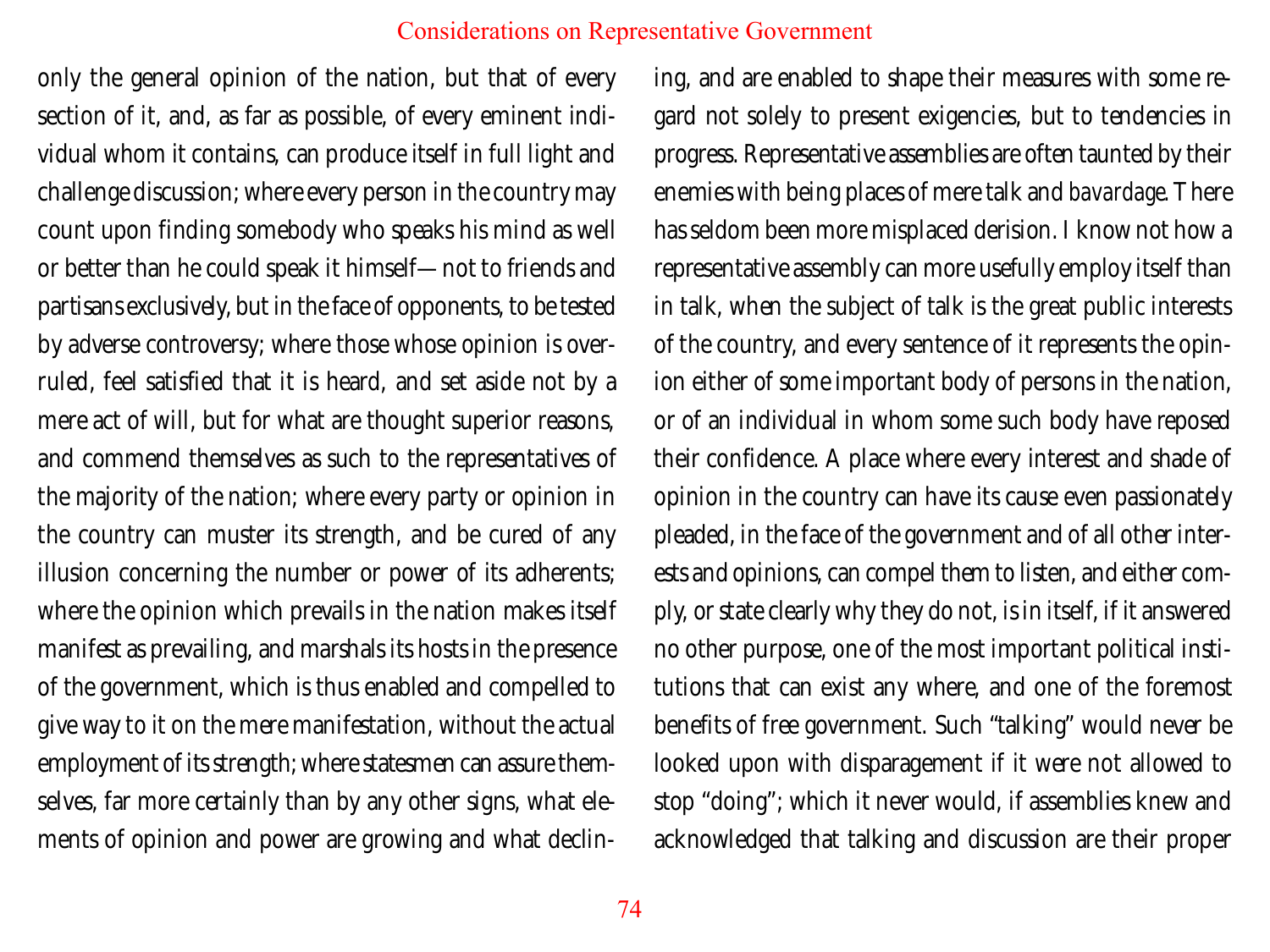business, while *doing*, as the result of discussion, is the task not of a miscellaneous body, but of individuals specially trained to it; that the fit office of an assembly is to see that those individuals are honestly and intelligently chosen, and to interfere no further with them, except by unlimited latitude of suggestion and criticism, and by applying or withholding the final seal of national assent. It is for want of this judicious reserve that popular assemblies attempt to do what they can not do well—to govern and legislate—and provide no machinery but their own for much of it, when of course every hour spent in talk is an hour withdrawn from actual business. But the very fact which most unfits such bodies for a council of legislation, qualifies them the more for their other office—namely, that they are not a selection of the greatest political minds in the country, from whose opinions little could with certainty be inferred concerning those of the nation, but are, when properly constituted, a fair sample of every grade of intellect among the people which is at all entitled to a voice in public affairs. Their part is to indicate wants, to be an organ for popular demands, and a place of adverse discussion for all opinions relating to public matters,

both great and small; and, along with this, to check by criticism, and eventually by withdrawing their support, those high public officers who really conduct the public business, or who appoint those by whom it is conducted. Nothing but the restriction of the function of representative bodies within these rational limits will enable the benefits of popular control to be enjoyed in conjunction with the no less important requisites (growing ever more important as human affairs increase in scale and in complexity) of skilled legislation and administration. There are no means of combining these benefits except by separating the functions which guaranty the one from those which essentially require the other; by disjoining the office of control and criticism from the actual conduct of affairs, and devolving the former on the representatives of the Many, while securing for the latter, under strict responsibility to the nation, the acquired knowledge and practiced intelligence of a specially trained and experienced Few.

The preceding discussion of the functions which ought to devolve on the sovereign representative assembly of the nation would require to be followed by an inquiry into those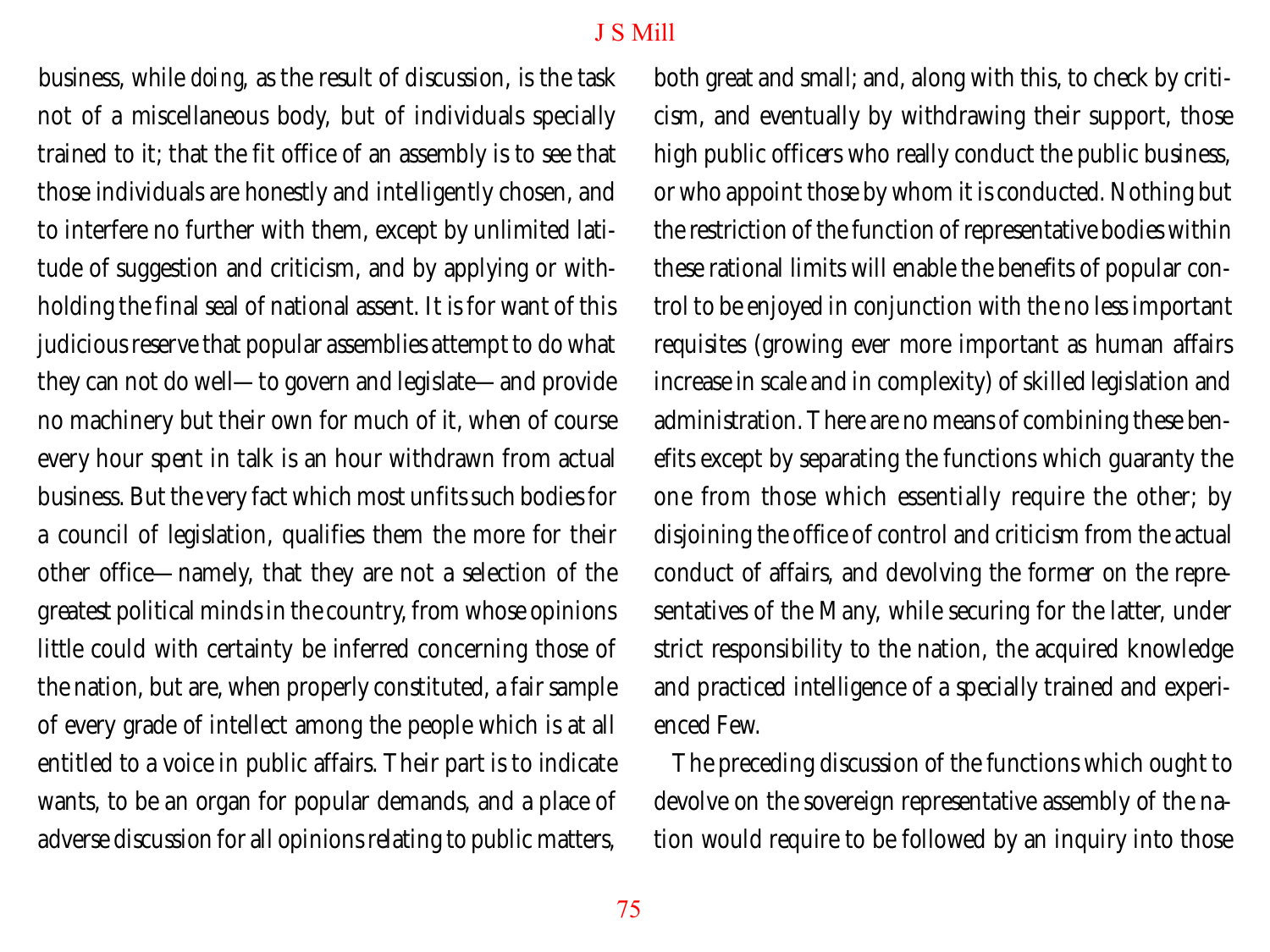properly vested in the minor representative bodies, which ought to exist for purposes that regard only localities. And such an inquiry forms an essential part of the present treatise; but many reasons require its postponement, until we have considered the most proper composition of the great representative body, destined to control as sovereign the enactment of laws and the administration of the general affairs of the nation.

# Chapter VI

# Of the Infirmities and Dangers to which Representative Government is Liable

THE DEFECTS of any form of government may be either negative or positive. It is negatively defective if it does not concentrate in the hands of the authorities power sufficient to fulfill the necessary offices of a government, or if it does not sufficiently develop by exercise the active capacities and social feelings of the individual citizens. On neither of these points is it necessary that much should be said at this stage of our inquiry.

The want of an amount power in the government adequate to preserve order and allow of progress in the people is incident rather to a wild and rude state of society generally than to any particular form of political union. When the people are too much attached to savage independence to be tolerant of the amount of power to which it is for their good that they should be subject, the state of society (as already observed) is not yet ripe for representative government. When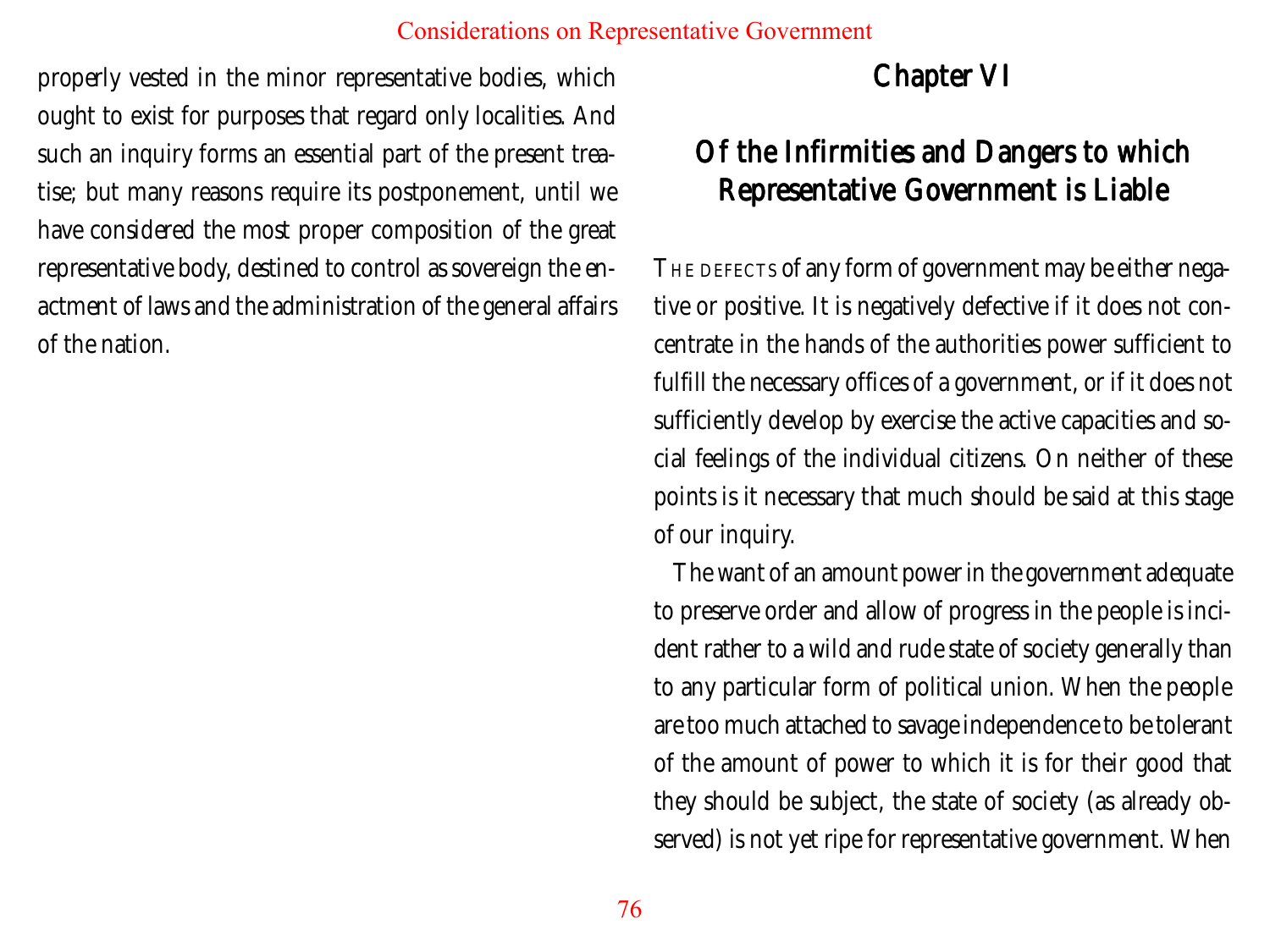the time for that government has arrived, sufficient power for all needful purposes is sure to reside in the sovereign assembly; and if enough of it is not intrusted to the executive, this can only arise from a jealous feeling on the part of the assembly toward the administration, never likely to exist but where the constitutional power of the assembly to turn them out of office has not yet sufficiently established itself. Wherever that constitutional right is admitted in principle and fully operative in practice, there is no fear that the assembly will not be willing to trust its own ministers with any amount of power really desirable; the danger is, on the contrary, lest they should grant it too ungrudgingly, and too indefinite in extent, since the power of the minister is the power of the body who make and who keep him so. It is, however, very likely, and is one of the dangers of a controlling assembly, that it may be lavish of powers, but afterwards interfere with their exercise; may give power by wholesale, and take it back in detail, by multiplied single acts of interference in the business of administration. The evils arising from this assumption of the actual function of governing, in lieu of that of criticising and checking those who govern, have been sufficiently dwelt upon in the preceding chapter. No safeguard can in the nature of things be provided against this improper meddling, except a strong and general conviction of its injurious character.

The other negative defect which may reside in a government, that of not bringing into sufficient exercise the individual faculties, moral, intellectual, and active, of the people, has been exhibited generally in setting forth the distinctive mischiefs of despotism. As between one form of popular government and another, the advantage in this respect lies with that which most widely diffuses the exercise of public functions; on the one hand, by excluding fewest from the suffrage; on the other, by opening to all classes of private citizens, so far as is consistent with other equally important objects, the widest participation in the details of judicial and administrative business; as by jury-trial, admission to municipal offices, and, above all, by the utmost possible publicity and liberty of discussion, whereby not merely a few individuals in succession, but the whole public, are made, to a certain extent, participants in the government, and sharers in the instruction and mental exercise derived from it. The further illustration of these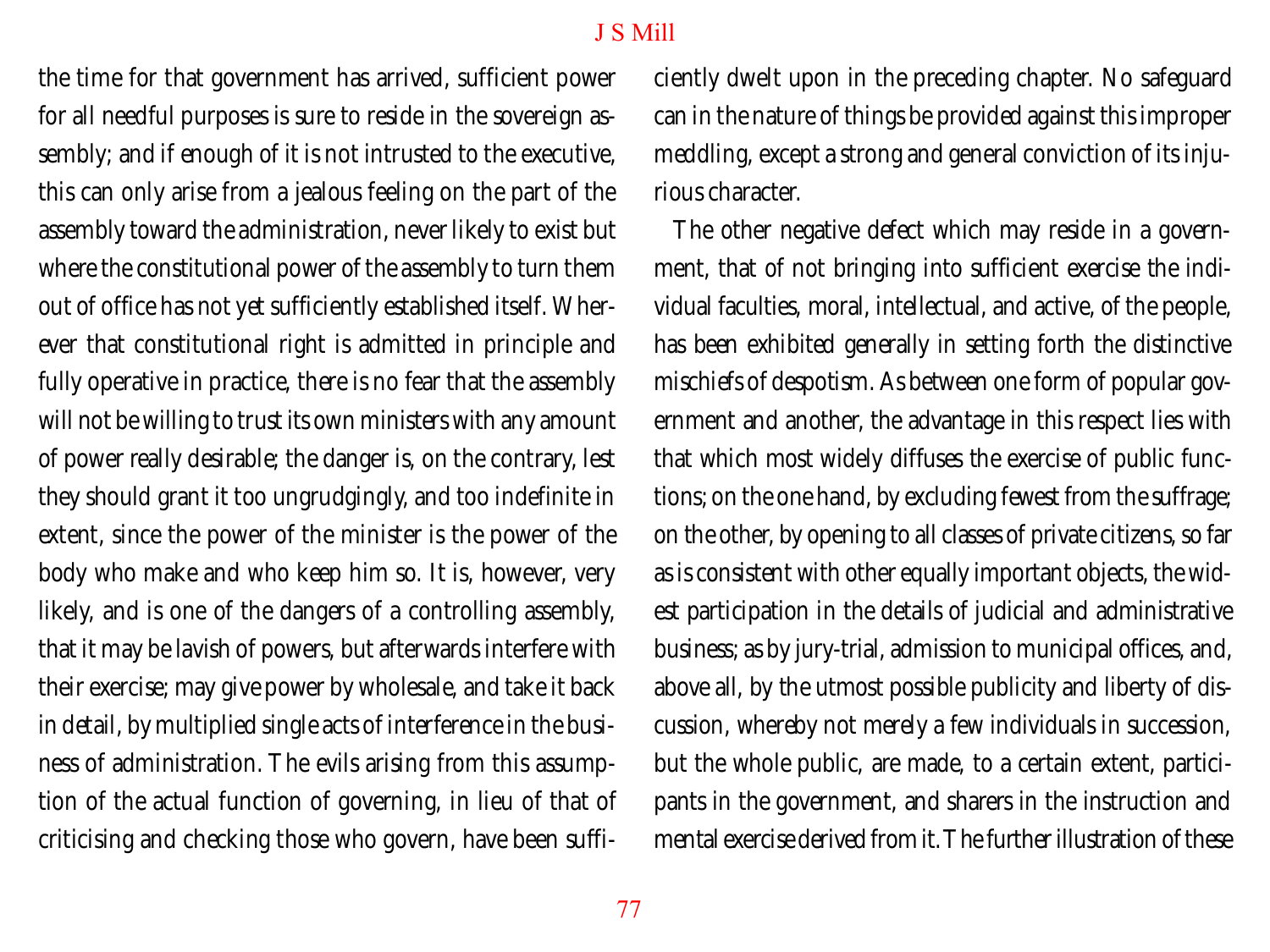benefits, as well as of the limitations under which they must be aimed at, will be better deferred until we come to speak of the details of administration.

The *positive* evils and dangers of the representative, as of every other form of government, may be reduced to two heads: first, general ignorance and incapacity, or, to speak more moderately, insufficient mental qualifications, in the controlling body; secondly, the danger of its being under the influence of interests not identical with the general welfare of the community.

The former of these evils, deficiency in high mental qualifications, is one to which it is generally supposed that popular government is liable in a greater degree than any other. The energy of a monarch, the steadiness and prudence of an aristocracy, are thought to contrast most favorably with the vacillation and shortsightedness of even the most qualified democracy. These propositions, however, are not by any means so well founded as they at first sight appear.

Compared with simple monarchy, representative government is in these respects at no disadvantage. Except in a rude age, hereditary monarchy, when it is really such, and not aristocracy in disguise, far surpasses democracy in all the forms of incapacity supposed to be characteristic of the last. I say, except in a rude age, because in a really rude state of society there is a considerable guaranty for the intellectual and active capacities of the sovereign. His personal will is constantly encountering obstacles from the willfulness of his subjects, and of powerful individuals among their number. The circumstances of society do not afford him much temptation to mere luxurious self-indulgence; mental and bodily activity, especially political and military, are his principal excitements; and among turbulent chiefs and lawless followers he has little authority, and is seldom long secure even of his throne, unless he possesses a considerable amount of personal daring, dexterity, and energy. The reason why the average of talent is so high among the Henries and Edwards of our history may be read in the tragical fate of the second Edward and the second Richard, and the civil wars and disturbances of the reigns of John and his incapable successor. The troubled period of the Reformation also produced several eminent hereditary monarchs—Elizabeth, Henri Quatre, Gustavus Adolphus; but they were mostly bred up in adver-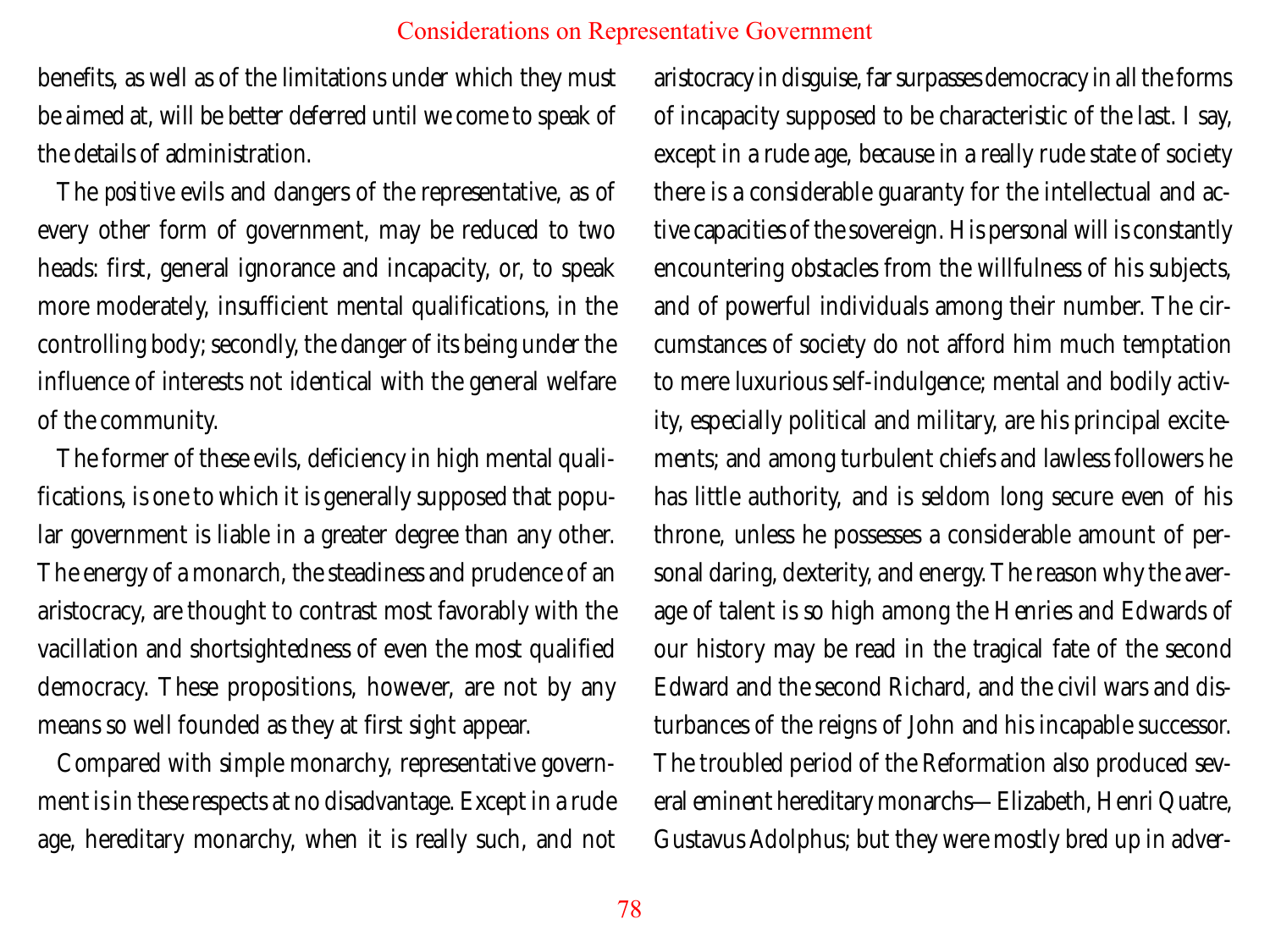sity, succeeded to the throne by the unexpected failure of nearer heirs, or had to contend with great difficulties in the commencement of their reign. Since European life assumed a settled aspect, any thing above mediocrity in an hereditary king has become extremely rare, while the general average has been even below mediocrity, both in talent and in vigor of character. A monarchy constitutionally absolute now only maintains itself in existence (except temporarily in the hands of some active-minded usurper) through the mental qualifications of a permanent bureaucracy. The Russian and Austrian governments, and even the French government in its normal condition, are oligarchies of officials, of whom the head of the state does little more than select the chiefs. I am speaking of the regular course of their administration; for the will of the master of course determines many of their particular acts.

The governments which have been remarkable in history for sustained mental ability and vigor in the conduct of affairs have generally been aristocracies. But they have been, without any exception, aristocracies of public functionaries. The ruling bodies have been so narrow, that each member,

or at least each influential member of the body, was able to make, and did make, public business an active profession, and the principal occupation of his life. The only aristocracies which have manifested high governing capacities, and acted on steady maxims of policy through many generations, are those of Rome and Venice. But, at Venice, though the privileged order was numerous, the actual management of affairs was rigidly concentrated in a small oligarchy within the oligarchy, whose whole lives were devoted to the study and conduct of the affairs of the state. The Roman government partook more of the character of an open aristocracy like our own. But the really governing body, the Senate, was in exclusively composed of persons who had exercised public functions, and had either already filled, or were looking forward to fill the highest offices of the state, at the peril of a severe responsibility in case of incapacity and failure. When once members of the Senate, their lives were pledged to the conduct of public affairs; they were not permitted even to leave Italy except in the discharge of some public trust; and unless turned out of the Senate by the censors for character or conduct deemed disgraceful, they retained their powers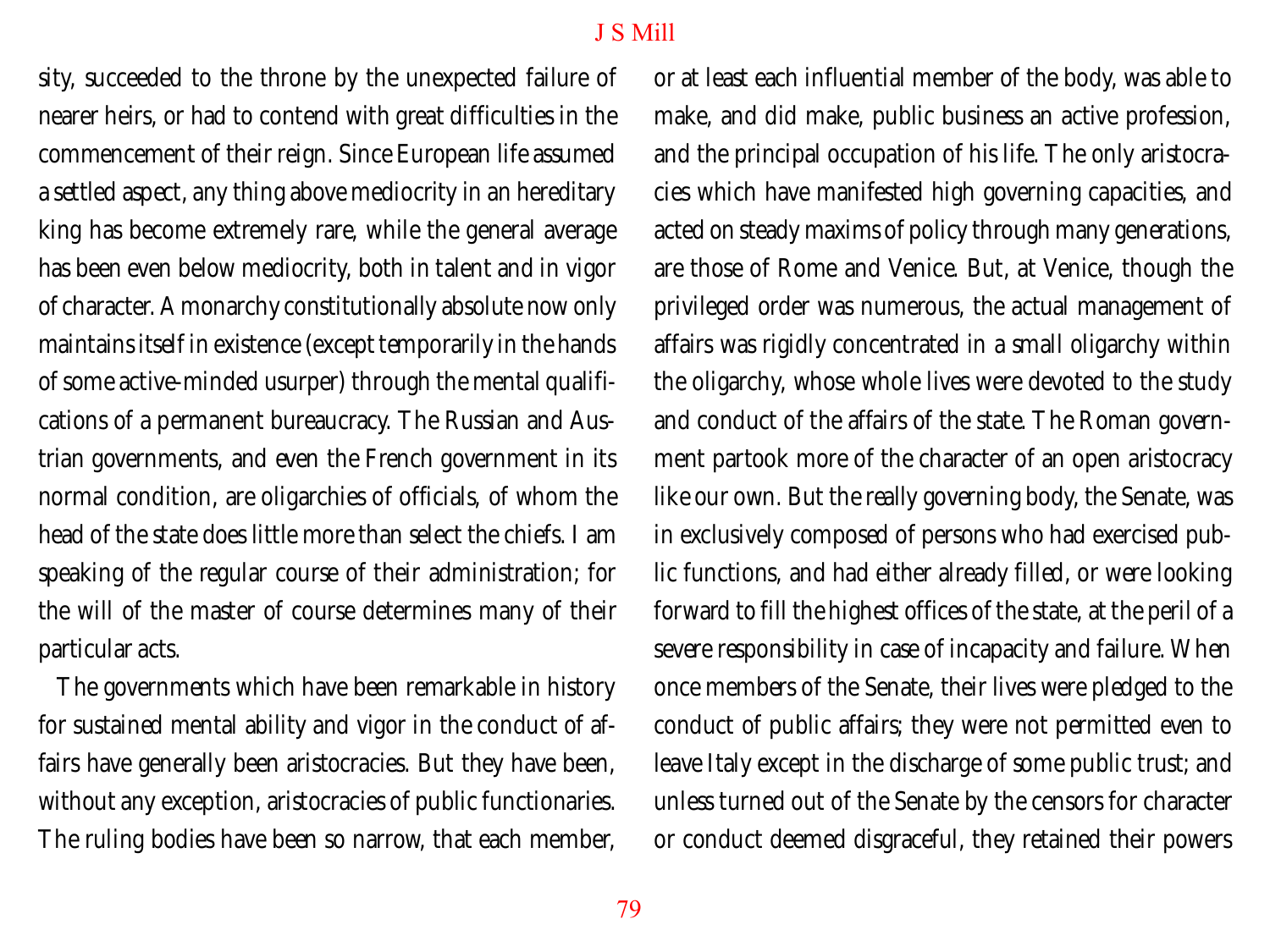and responsibilities to the end of life. In an aristocracy thus constituted, every member felt his personal importance entirely bound up with the dignity and estimation of the commonwealth which he administered, and with the part he was able to play in its councils. This dignity and estimation were quite different things from the prosperity or happiness of the general body of the citizens, and were often wholly incompatible with it. But they were closely linked with the external success and aggrandisement of the state; and it was, consequently, in the pursuit of that object almost exclusively, that either the Roman or the Venetian aristocracies manifested the systematically wise collective policy and the great individual capacities for government for which history has deservedly given them credit.

It thus appears that the only governments, not representative, in which high political skill and ability have been other than exceptional, whether under monarchical or aristocratic forms, have been essentially bureaucracies. The work of government has been in the hands of governors by profession, which is the essence and meaning of bureaucracy. Whether the work is done by them because they have been trained to it, or they are trained to it because it is to be done by them, makes a great difference in many respects, but none at all as to the essential character of the rule. Aristocracies, on the other hand, like that of England, in which the class who possessed the power derived it merely from their social position, without being specially trained or devoting themselves exclusively to it (and in which, therefore, the power was not exercised directly, but through representative institutions oligarchically constituted), have been, in respect to intellectual endowments, much on a par with democracies; that is, they have manifested such qualities in any considerable degree only during the temporary ascendancy which great and popular talents, united with a distinguished position, have given to some one man. Themistocles and Pericles, Washington and Jefferson, were not more completely exceptions in their several democracies, and were assuredly much more splendid exceptions, than the Chathams and Peels of the representative aristocracy of Great Britain, or even the Sullys and Colberts of the aristocratic monarchy of France. A great minister, in the aristocratic governments of modern Europe, is almost as rare a phenomenon as a great king.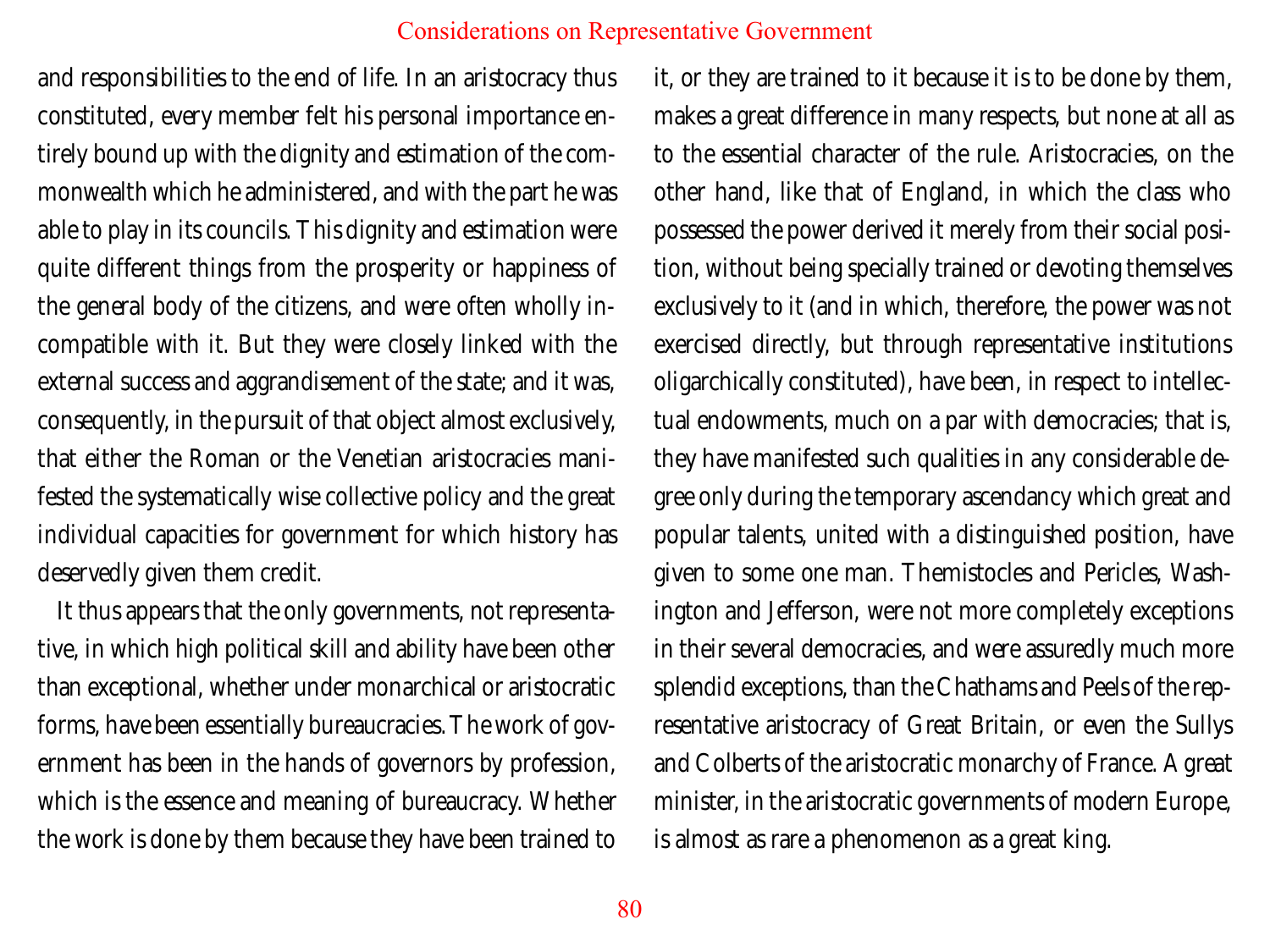The comparison, therefore, as to the intellectual attributes of a government has to be made between a representative democracy and a bureaucracy; all other governments may be left out of the account. And here it must be acknowledged that a bureaucratic government has, in some important respects, greatly the advantage. It accumulates experience, acquires well-tried and well-considered traditional maxims, and makes provision for appropriate practical knowledge in those who have the actual conduct of affairs. But it is not equally favorable to individual energy of mind. The disease which afflicts bureaucratic governments, and which they usually die of, is routine. They perish by the immutability of their maxims, and, still more, by the universal law that whatever becomes a routine loses its vital principle, and, having no longer a mind acting within it, goes on revolving mechanically, though the work it is intended to do remains undone. A bureaucracy always tends to become a pedantocracy. When the bureaucracy is the real government, the spirit of the corps (as with the Jesuits) bears down the individuality of its more distinguished members. In the profession of government, as in other professions, the sole idea of the majority is to do

what they have been taught; and it requires a popular government to enable the conceptions of the man of original genius among them to prevail over the obstructive spirit of trained mediocrity. Only in a popular government (setting apart the accident of a highly intelligent despot) could Sir Rowland Hill have been victorious over the Post-office. A popular government installed him *in* the Post-office, and made the body, in spite of itself, obey the impulse given by the man who united special knowledge with individual vigor and originality. That the Roman aristocracy escaped this characteristic disease of a bureaucracy was evidently owing to its popular element. All special offices, both those which gave a seat in the Senate and those which were sought by senators, were conferred by popular election. The Russian government is a characteristic exemplification of both the good and bad side of bureaucracy: its fixed maxims, directed with Roman perseverance to the same unflinchingly-pursued ends from age to age; the remarkable skill with which those ends are generally pursued; the frightful internal corruption, and the permanent organized hostility to improvements from without, which even the autocratic power of a vigorous-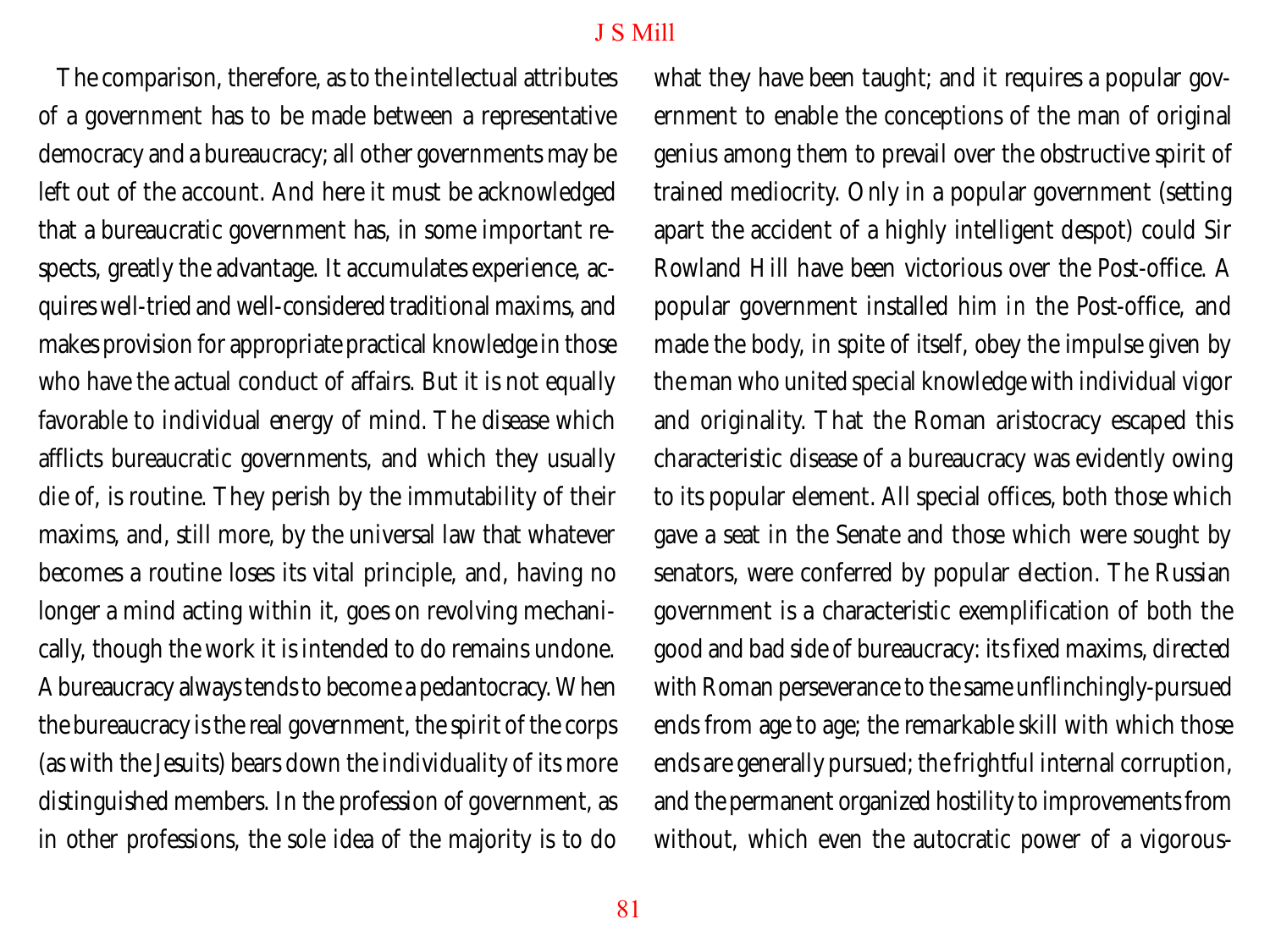minded emperor is seldom or never sufficient to overcome; the patient obstructiveness of the body being in the long run more than a match for the fitful energy of one man. The Chinese government, a bureaucracy of Mandarins, is, as far as known to us, another apparent example of the same qualities and defects.

In all human affairs, conflicting influences are required to keep one another alive and efficient even for their own proper uses; and the exclusive pursuit of one good object, apart from some other which should accompany it, ends not in excess of one and defect of the other, but in the decay and loss even of that which has been exclusively cared for. Government by trained officials can not do for a country the things which can be done by a free government, but it might be supposed capable of doing some things which free government of itself can not do. We find, however, that an outside element of freedom is necessary to enable it to do effectually or permanently even its own business. And so, also, freedom can not produce its best effects, and often breaks down altogether, unless means can be found of combining it with trained and skilled administration. There could not be a moment's hesitation between representative government, among a people in any degree ripe for it, and the most perfect imaginable bureaucracy. But it is, at the same time, one of the most important ends of political institutions, to attain as many of the qualities of the one as are consistent with the other; to secure, as far as they can be made compatible, the great advantage of the conduct of affairs by skilled persons, bred to it as an intellectual profession, along with that of a general control vested in, and seriously exercised by, bodies representative of the entire people. Much would be done towards this end by recognizing the line of separation, discussed in the preceding chapter, between the work of government properly so called, which can only be well performed after special cultivation, and that of selecting, watching, and, when needful, controlling the governors, which in this case, as in all others, properly devolves, not on those who do the work, but on those for whose benefit it ought to be done. No progress at all can be made towards obtaining a skilled democracy, unless the democracy are willing that the work which requires skill should be done by those who possess it. A democracy has enough to do in providing itself with an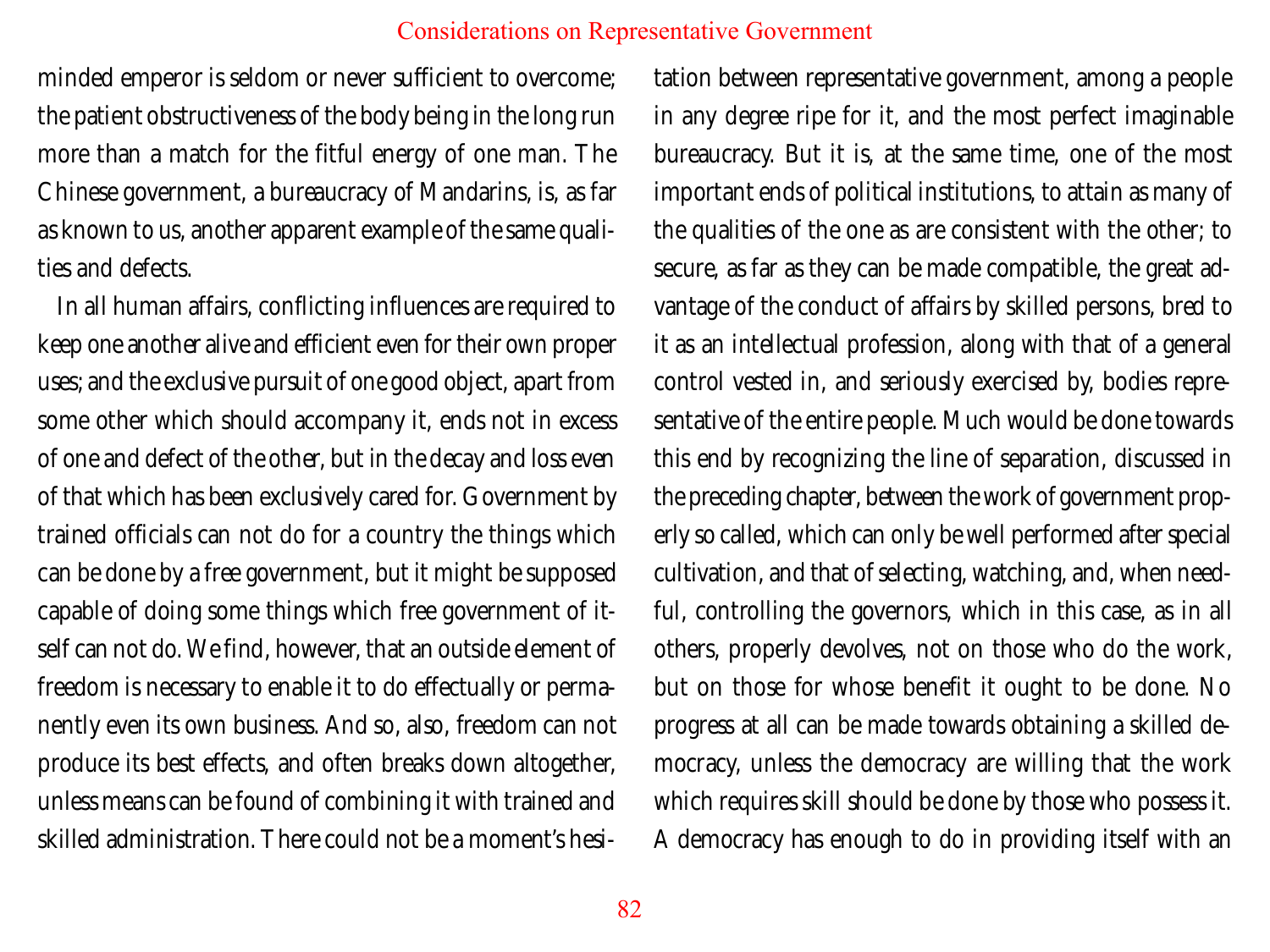amount of mental competency sufficient for its own proper work, that of superintendence and check.

How to obtain and secure this amount is one of the questions to taken into consideration in judging of the proper constitution of a representative body. In proportion as its composition fails to secure this amount, the assembly will encroach, by special acts, on the province of the executive; it will expel a good, or elevate and uphold a bad ministry; it will connive at, or overlook in them, abuses of trust, will be deluded by their false pretenses, or will withhold support from those who endeavour to fulfill their trust conscientiously; it will countenance or impose a selfish, a capricious and impulsive, a short-sighted, ignorant, and prejudiced general policy, foreign and domestic; it will abrogate good laws, or enact bad ones; let in new evils, or cling with perverse obstinacy to old; it will even, perhaps, under misleading impulses, momentary or permanent, emanating from itself or from its constituents, tolerate or connive at proceedings which set law aside altogether, in cases where equal justice would not be agreeable to popular feeling. Such are among the dangers of representative government, arising from a constitution of the representation which does not secure an adequate amount of intelligence and knowledge in the representative assembly.

We next proceed to the evils arising from the prevalence of modes of action in the representative body, dictated by sinister interests (to employ the useful phrase introduced by Bentham), that is, interests conflicting more or less with the general good of the community.

It is universally admitted that, of the evils incident to monarchical and aristocratic governments, a large proportion arise from this cause. The interest of the monarch, or the interest of the aristocracy, either collective or that of its individual members, is promoted, or they themselves think that it will be promoted, by conduct opposed to that which the general interest of the community requires. The interest, for example, of the government is to tax heavily; that of the community is to be as little taxed as the necessary expenses of good government permit. The interest of the king and of the governing aristocracy is to possess and exercise unlimited power over the people; to enforce, on their part, complete conformity to the will and preferences of the rulers. The in-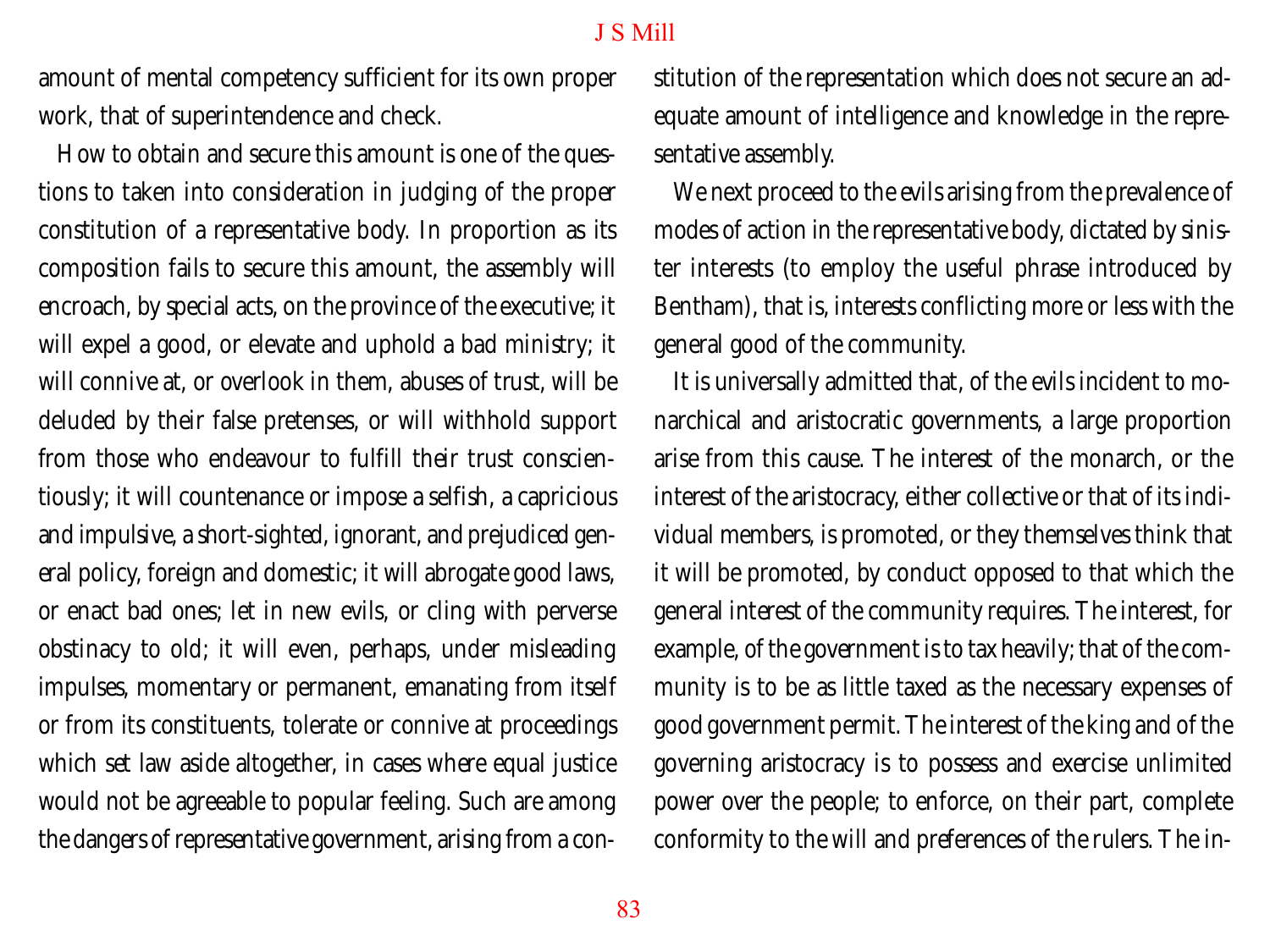terest of the people is to have as little control exercised over them in any respect as is consistent with attaining the legitimate ends of government. The interest, or apparent and supposed interest of the king or aristocracy, is to permit no censure of themselves, at least in any form which they may consider either to threaten their power or seriously to interfere with their free agency. The interest of the people is that there should be full liberty of censure on every public officer, and on every public act or measure. The interest of a ruling class, whether in an aristocracy or an aristocratic monarchy, is to assume to themselves an endless variety of unjust privileges, sometimes benefiting their pockets at the expense of the people, sometimes merely tending to exalt them above others, or, what is the same thing in different words, to degrade others below themselves. If the people are disaffected, which under such a government they are very likely to be, it is the interest of the king or aristocracy to keep them at a low level of intelligence and education, foment dissensions among them, and even prevent them from being too well off, lest they should "wax fat, and kick," agreeably to the maxim of Cardinal Richelieu in his celebrated "Testament Politique."

All these things are for the interest of a king or aristocracy, in a purely selfish point of view, unless a sufficiently strong counter-interest is created by the fear of provoking resistance. All these evils have been, and many of them still are, produced by the sinister interests of kings and aristocracies, where their power is sufficient to raise them above the opinion of the rest of the community; nor is it rational to expect, as a consequence of such a position, any other conduct.

These things are superabundantly evident in the case of a monarchy or an aristocracy; but it is sometimes rather gratuitously assumed that the same kind of injurious influences do not operate in a democracy. Looking at democracy in the way in which it is commonly conceived, as the rule of the numerical majority, it is surely possible that the ruling power may be under the dominion of sectional or class interests, pointing to conduct different from that which would be dictated by impartial regard for the interest of all. Suppose the majority to be whites, the minority negroes, or *vice versâ*: is it likely that the majority would allow equal justice to the minority? Suppose the majority Catholics, the minority Protestants, or the reverse; will there not be the same danger? Or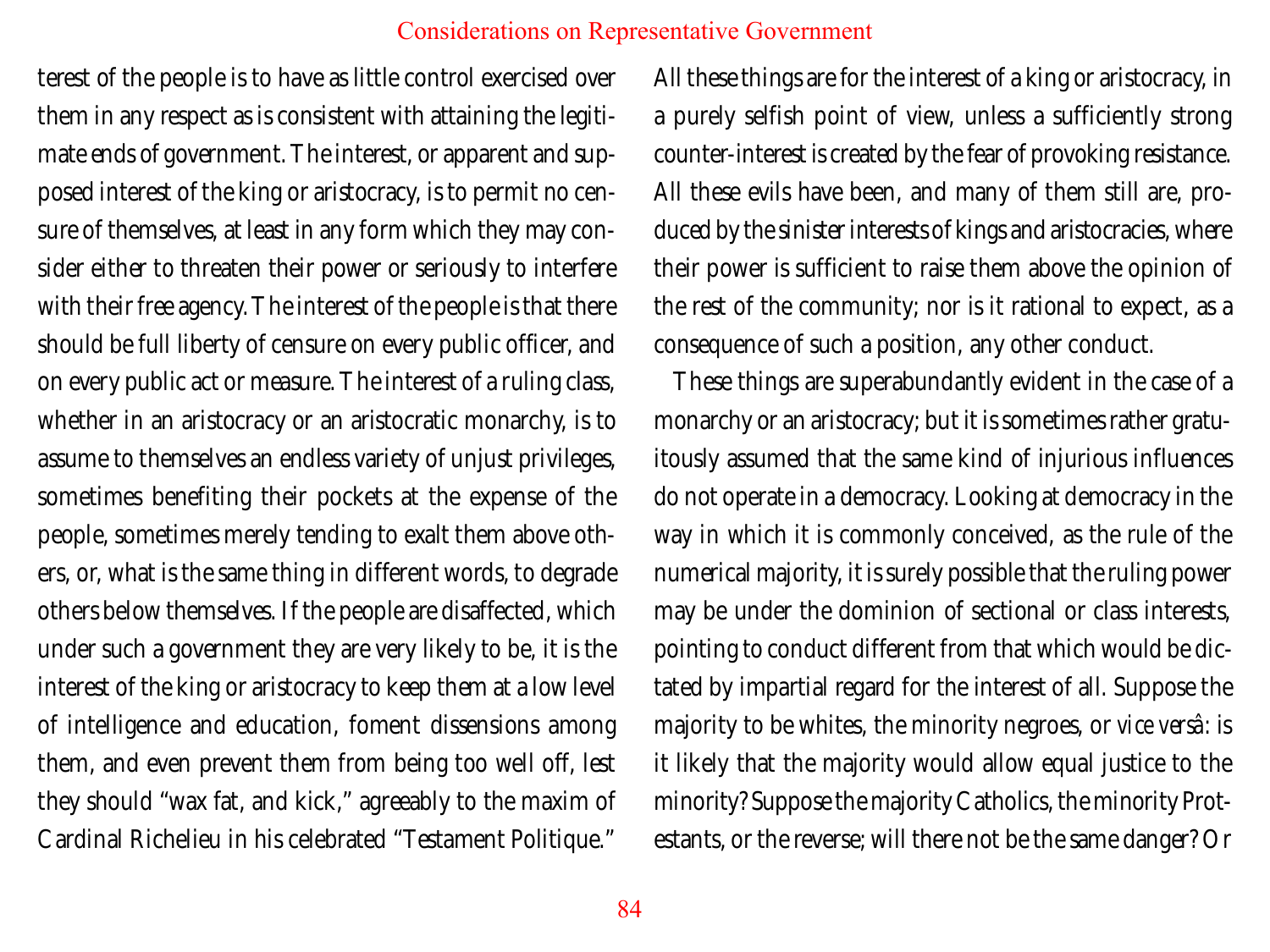let the majority be English, the minority Irish, or the contrary: is there not a great probability of similar evil? In all countries there is a majority of poor, a minority who, in contradistinction, may be called rich. Between these two classes, on many questions, there is complete opposition of apparent interest. We will suppose the majority sufficiently intelligent to be aware that it is not for their advantage to weaken the security of property, and that it would be weakened by any act of arbitrary spoliation. But is there not a considerable danger lest they should throw upon the possessors of what is called realized property, and upon the larger incomes, an unfair share, or even the whole, of the burden of taxation, and having done so, add to the amount without scruple, expending the proceeds in modes supposed to conduce to the profit and advantage of the laboring class? Suppose, again, a minority of skilled laborers, a majority of unskilled: the experience of many Trade Unions, unless they are greatly calumniated, justifies the apprehension that equality of earnings might be imposed as an obligation, and that piecework, and all practices which enable superior industry or abilities to gain a superior reward, might be put down. Legislative

attempts to raise wages, limitation of competition in the labor market, taxes or restrictions on machinery, and on improvements of all kinds tending to dispense with any of the existing labor—even, perhaps, protection of the home producer against foreign industry—are very natural (I do not venture to say whether probable) results of a feeling of class interest in a governing majority of manual laborers.

It will be said that none of these things are for the *real* interest of the most numerous class: to which I answer, that if the conduct of human beings was determined by no other interested considerations than those which constitute their "real" interest, neither monarchy nor oligarchy would be such bad governments as they are; for assuredly very strong arguments may be, and often have been, adduced to show that either a king or a governing senate are in much the most enviable position when ruling justly and vigilantly over an active, wealthy, enlightened, and high-minded people. But a king only now and then, and an oligarchy in no known instance, have taken this exalted view of their self-interest; and why should we expect a loftier mode of thinking from the laboring classes? It is not what their interest is, but what they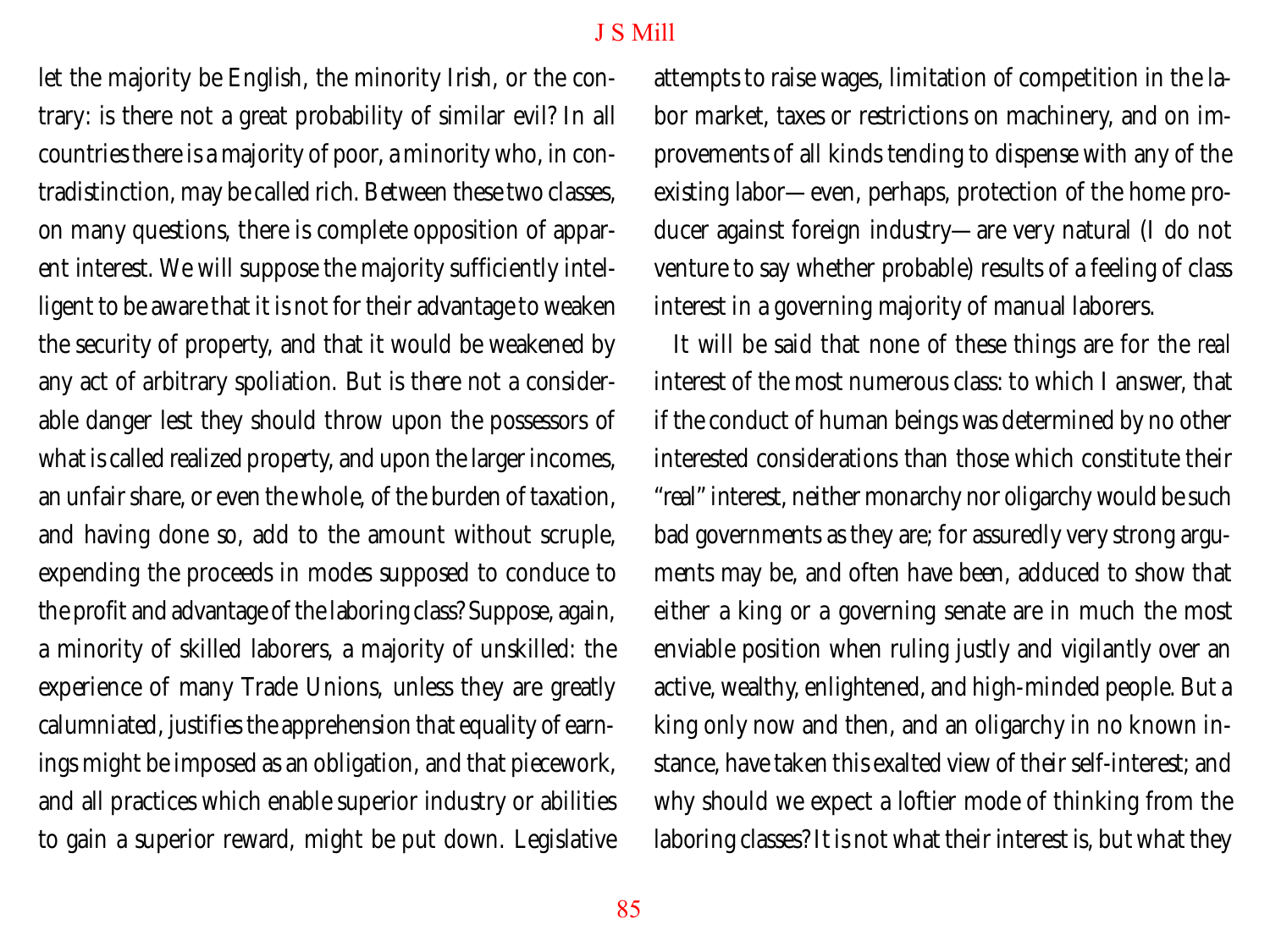suppose it to be, that is the important consideration with respect to their conduct; and it is quite conclusive against any theory of government that it assumes the numerical majority to do habitually what is never done, nor expected to be done, save in very exceptional cases, by any other depositaries of power—namely, to direct their conduct by their real ultimate interest, in opposition to their immediate and apparent interest. No one, surely, can doubt that many of the pernicious measures above enumerated, and many others as bad, would be for the immediate interest of the general body of unskilled laborers. It is quite possible that they would be for the selfish interest of the whole existing generation of the class. The relaxation of industry and activity, and diminished encouragement to saving which would be their ultimate consequence, might perhaps be little felt by the class of unskilled laborers in the space of a single lifetime. Some of the most fatal changes in human affairs have been, as to their more manifest immediate effects, beneficial. The establishment of the despotism of the Cæsars was a great benefit to the entire generation in which it took place. It put a stop to civil war, abated a vast amount of malversation and

tyranny by prætors and proconsuls; it fostered many of the graces of life, and intellectual cultivation in all departments not political; it produced monuments of literary genius dazzling to the imaginations of shallow readers of history, who do not reflect that the men to whom the despotism of Augustus (as well as of Lorenzo de' Medici and of Louis XIV.) owes its brilliancy were all formed in the generation preceding. The accumulated riches, and the mental energy and activity produced by centuries of freedom, remained for the benefit of the first generation of slaves. Yet this was the commencement of a *régime* by whose gradual operation all the civilization which had been gained insensibly faded away, until the empire, which had conquered and embraced the world in its grasp so completely lost even its military efficiency that invaders whom three or four legions had always sufficed to coerce were able to overrun and occupy nearly the whole of its vast territory. The fresh impulse given by Christianity came but just in time to save arts and letters from perishing, and the human race from sinking back into perhaps endless night.

When we talk of the interest of a body of men, or even of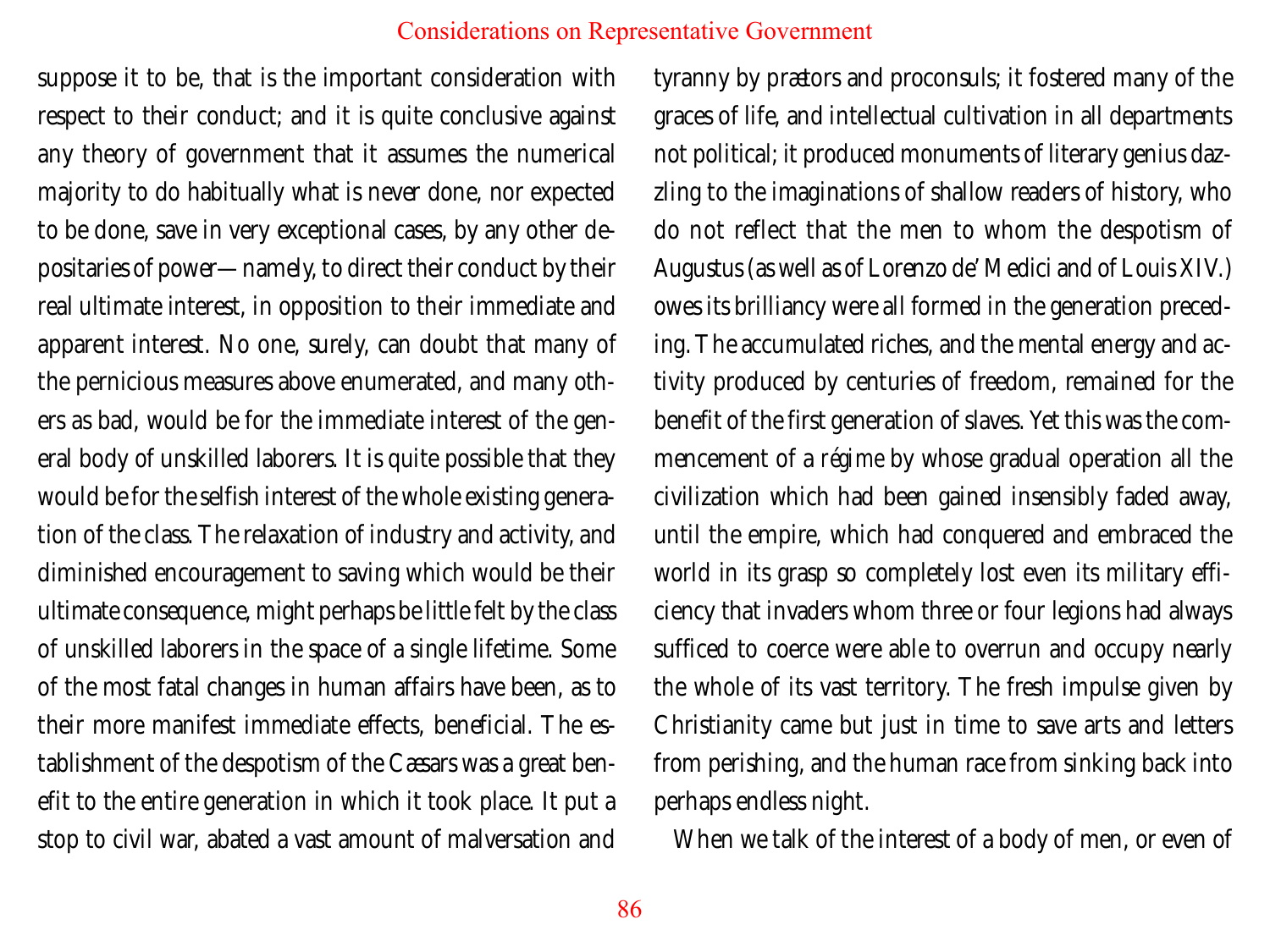an individual man, as a principle determining their actions, the question what would be considered their interest by an unprejudiced observer is one of the least important parts of the whole matter. As Coleridge observes, the man makes the motive, not the motive the man. What it is the man's interest to do or refrain from depends less on any outward circumstances than upon what sort of man he is. If you wish to know what is practically a man's interest, you must know the cast of his habitual feelings and thoughts. Every body has two kinds of interests—interests which he cares for and interests which he does not care for. Every body has selfish and unselfish interests, and a selfish man has cultivated the habit of caring for the former and not caring for the latter. Every one has present and distant interests, and the improvident man is he who cares for the present interests and does not care for the distant. It matters little that on any correct calculation the latter may be the more considerable, if the habits of his mind lead him to fix his thoughts and wishes solely on the former. It would be vain to attempt to persuade a man who beats his wife and ill-treats his children that he would be happier if he lived in love and kindness with them.

He would be happier if he were the kind of person who *could* so live; but he is not, and it is probably too late for him to become that kind of person. Being what he is, the gratification of his love of domineering and the indulgence of his ferocious temper are to his perceptions a greater good to himself than he would be capable of deriving from the pleasure and affection of those dependent on him. He has no pleasure in their pleasure, and does not care for their affection. His neighbor, who does, is probably a happier man than he; but could he be persuaded of this, the persuasion would, most likely, only still further exasperate his malignity or his irritability. On the average, a person who cares for other people, for his country, or for mankind, is a happier man than one who does not; but of what use is it to preach this doctrine to a man who cares for nothing but his own ease or his own pocket? He can not care for other people if he would. It is like preaching to the worm who crawls on the ground how much better it would be for him if he were an eagle.

Now it is a universally observed fact that the two evil dispositions in question, the disposition to prefer a man's selfish interests to those which he shares with other people, and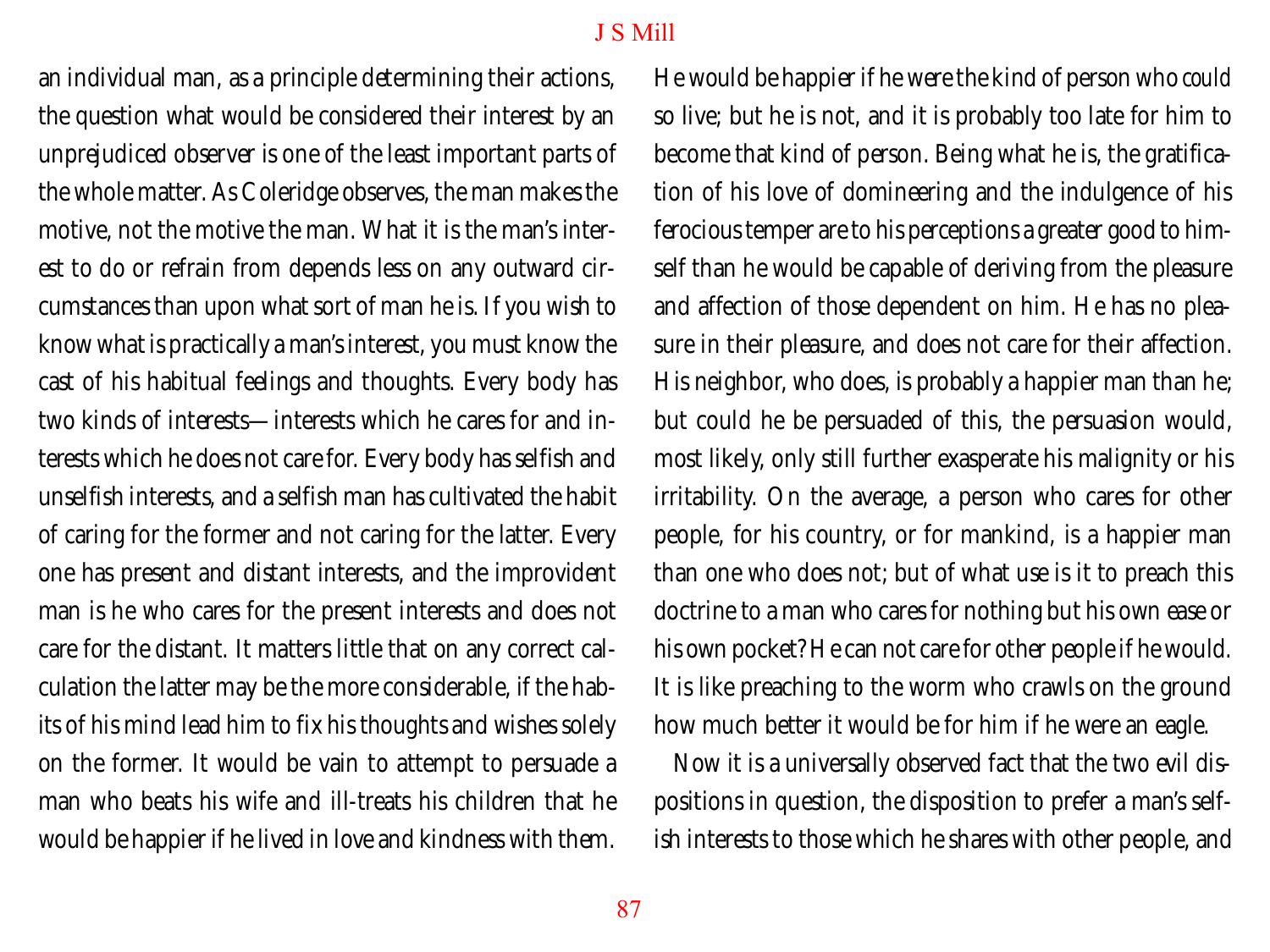his immediate and direct interests to those which are indirect and remote, are characteristics most especially called forth and fostered by the possession of power. The moment a man, or a class of men, find themselves with power in their hands, the man's individual interest, or the class's separate interest, acquires an entirely new degree of importance in their eyes. Finding themselves worshipped by others, they become worshippers of themselves, and think themselves entitled to be counted at a hundred times the value of other people, while the facility they acquire of doing as they like without regard to consequences insensibly weakens the habits which make men look forward even to such consequences as affect themselves. This is the meaning of the universal tradition, grounded on universal experience, of men's being corrupted by power. Every one knows how absurd it would be to infer from what a man is or does when in a private station, that he will be and do exactly the like when a despot on a throne; where the bad parts of his human nature, instead of being restrained and kept in subordination by every circumstance of his life and by every person surrounding him, are courted by all persons, and ministered to by all circumstances. It would be quite as absurd to entertain a similar expectation in regard to a class of men; the Demos, or any other. Let them be ever so modest and amenable to reason while there is a power over them stronger than they, we ought to expect a total change in this respect when they themselves become the strongest power.

Governments must be made for human beings as they are, or as they are capable of speedily becoming; and in any state of cultivation which mankind, or any class among them, have yet attained, or are likely soon to attain, the interests by which they will be led, when they are thinking only of self-interest, will be almost exclusively those which are obvious at first sight, and which operate on their present condition. It is only a disinterested regard for others, and especially for what comes after them, for the idea of posterity, of their country, or of mankind, whether grounded on sympathy or on a conscientious feeling, which ever directs the minds and purposes of classes or bodies of men towards distant or unobvious interests; and it can not be maintained that any form of government would be rational which required as a condition that these exalted principles of action should be the guiding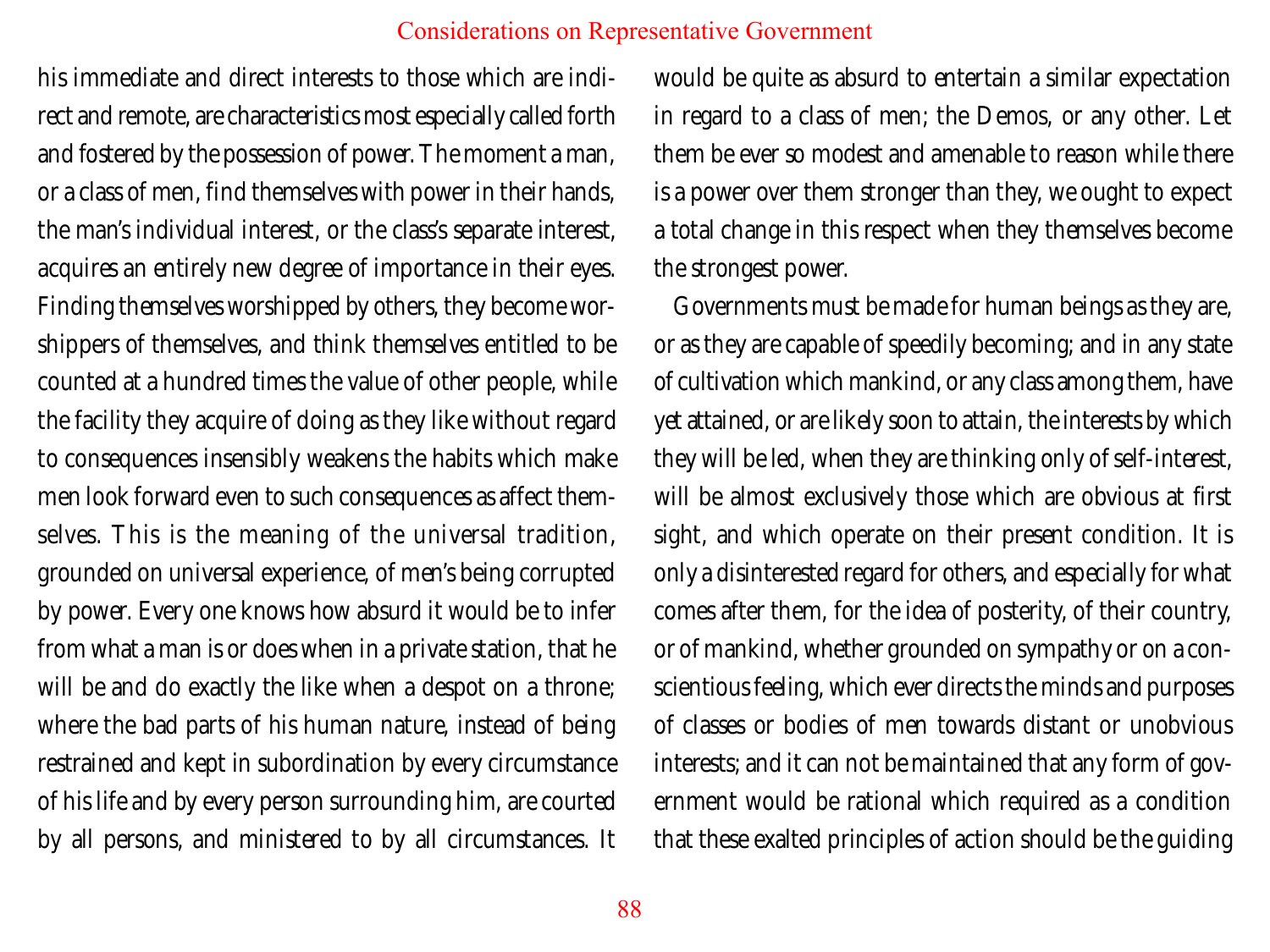and master motives in the conduct of average human beings. A certain amount of conscience and of disinterested public spirit may fairly be calculated on in the citizens of any community ripe for representative government. But it would be ridiculous to expect such a degree of it, combined with such intellectual discernment, as would be proof against any plausible fallacy tending to make that which was for their class interest appear the dictate of justice and of the general good. We all know what specious fallacies may be urged in defense of every act of injustice yet proposed for the imaginary benefit of the mass. We know how many, not otherwise fools or bad men, have thought it justifiable to repudiate the national debt. We know how many, not destitute of ability and of considerable popular influence, think it fair to throw the whole burden of taxation upon savings, under the name of realized property, allowing those whose progenitors and themselves have always spent all they received, to remain, as a reward for such exemplary conduct, wholly untaxed. We know what powerful arguments, the more dangerous because there is a portion of truth in them, may be brought against all inheritance, against the power of bequest, against every

advantage which one person seems to have over another. We know how easily the uselessness of almost every branch of knowledge may be proved to the complete satisfaction of those who do not possess it. How many, not altogether stupid men, think the scientific study of languages useless, think ancient literature useless, all erudition useless, logic and metaphysics useless, poetry and the fine arts idle and frivolous, political economy purely mischievous? Even history has been pronounced useless and mischievous by able men. Nothing but that acquaintance with external nature, empirically acquired, which serves directly for the production of objects necessary to existence or agreeable to the senses, would get its utility recognized if people had the least encouragement to disbelieve it. Is it reasonable to think that even much more cultivated minds than those of the numerical majority can be expected to be, will have so delicate a conscience, and so just an appreciation of what is against their own apparent interest, that they will reject these and the innumerable other fallacies which will press in upon them from all quarters as soon as they come into power, to induce them to follow their own selfish inclinations and short-sighted notions of their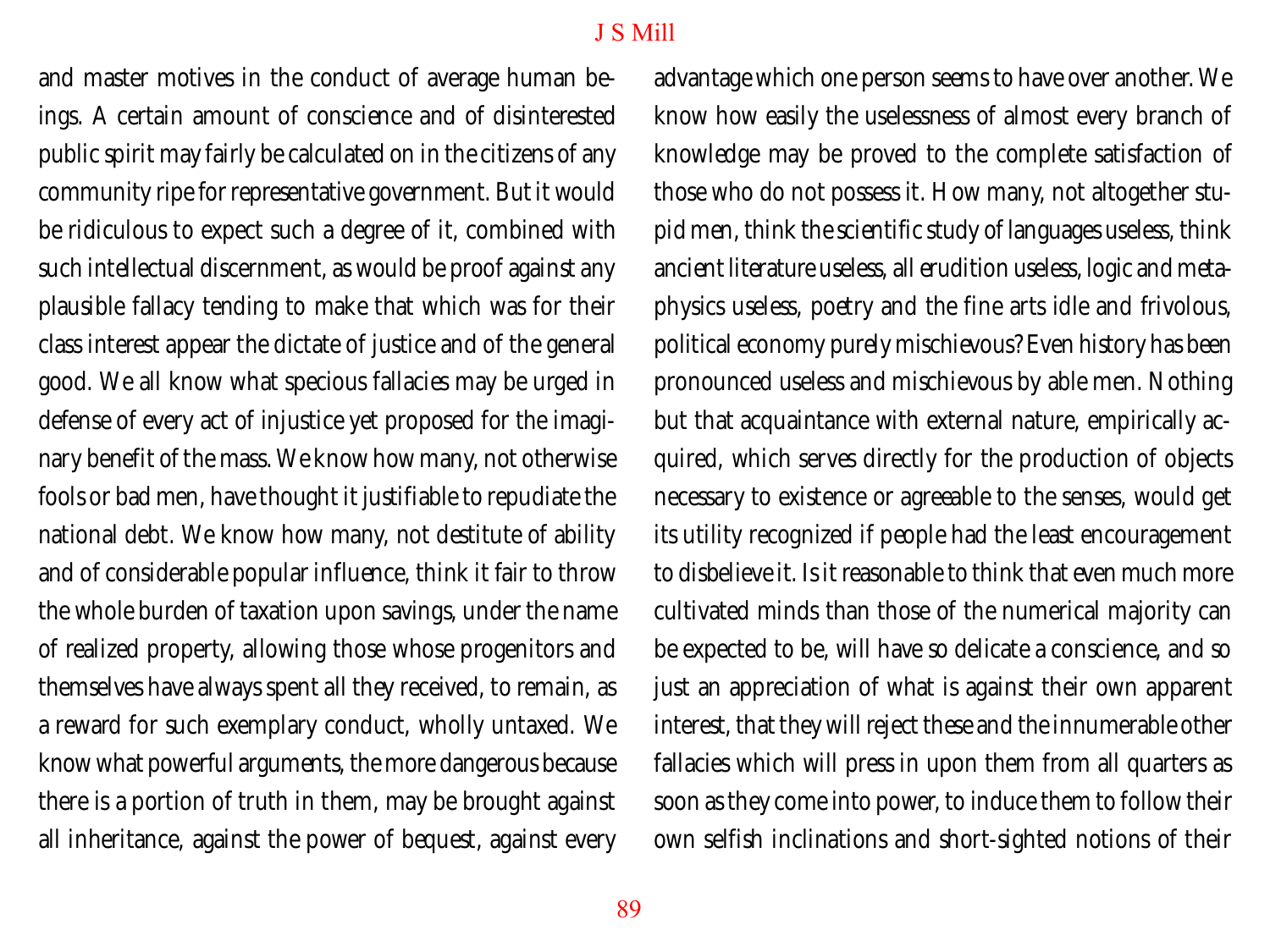own good, in opposition to justice, at the expense of all other classes and of posterity?

One of the greatest dangers, therefore, of democracy, as of all other forms of government, lies in the sinister interest of the holders of power: it is the danger of class legislation, of government intended for (whether really effecting it or not) the immediate benefit of the dominant class, to the lasting detriment of the whole. And one of the most important questions demanding consideration in determining the best constitution of a representative government is how to provide efficacious securities against this evil.

If we consider as a class, politically speaking, any number of persons who have the same sinister interest—that is, whose direct and apparent interest points towards the same description of bad measures—the desirable object would be that no class, and no combination of classes likely to combine, shall be able to exercise a preponderant influence in the government. A modern community, not divided within itself by strong antipathies of race, language, or nationality, may be considered as in the main divisible into two sections, which, in spite of partial variations, correspond on the whole with two divergent directions of apparent interest. Let us call them (in brief general terms) laborers on the one hand, employers of labor on the other; including, however, along with employers of labor not only retired capitalists and the possessors of inherited wealth, but all that highly paid description of laborers (such as the professions) whose education and way of life assimilate them with the rich, and whose prospect and ambition it is to raise themselves into that class. With the laborers, on the other hand, may be ranked those smaller employers of labor who by interests, habits, and educational impressions are assimilated in wishes, tastes, and objects to the laboring classes, comprehending a large proportion of petty tradesmen. In a state of society thus composed, if the representative system could be made ideally perfect, and if it were possible to maintain it in that state, its organization must be such that these two classes, manual laborers and their affinities on one side, employers of labor and their affinities on the other, should be, in the arrangement of the representative system, equally balanced, each influencing about an equal number of votes in Parliament; since, assuming that the majority of each class, in any differ-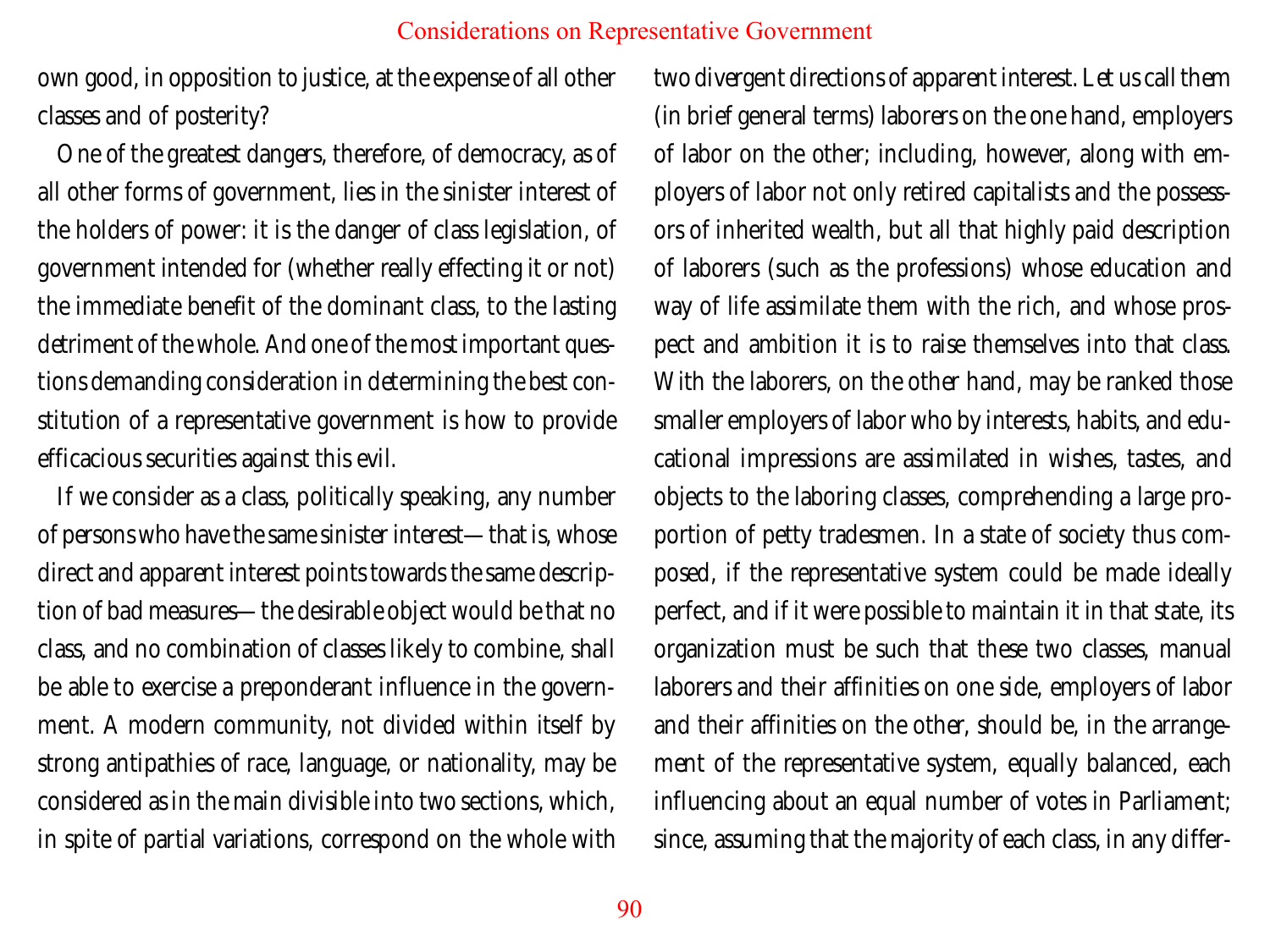ence between them, would be mainly governed by their class interests, there would be a minority of each in whom that consideration would be subordinate to reason, justice, and the good of the whole; and this minority of either, joining with the whole of the other, would turn the scale against any demands of their own majority which were not such as ought to prevail. The reason why, in any tolerable constituted society, justice and the general interest mostly in the end carry their point, is that the separate and selfish interests of mankind are almost always divided; some are interested in what is wrong, but some, also, have their private interest on the side of what is right; and those who are governed by higher considerations, though too few and weak to prevail alone, usually, after sufficient discussion and agitation, become strong enough to turn the balance in favor of the body of private interests which is on the same side with them. The representative system ought to be so constituted as to maintain this state of things; it ought not to allow any of the various sectional interests to be so powerful as to be capable of prevailing against truth and justice, and the other sectional interests combined. There ought always to be such a

balance preserved among personal interests as may render any one of them dependent for its successes on carrying with it at least a large proportion of those who act on higher motives, and more comprehensive and distant views.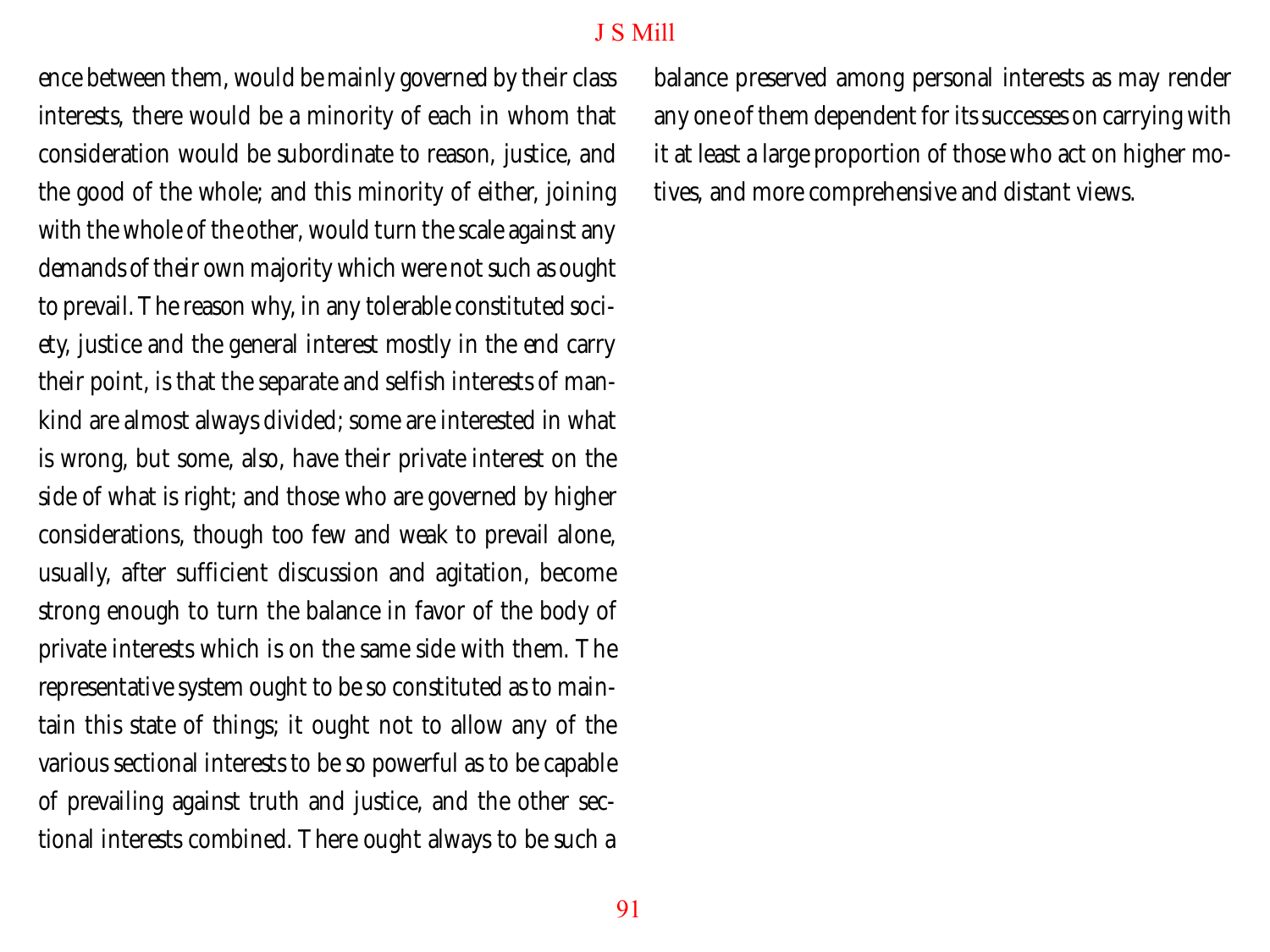# Chapter VII

# Of True and False Democracy; Representation of All, and Representation of the Majority only

IT HAS BEEN SEEN that the dangers incident to a representative democracy are of two kinds: danger of a low grade of intelligence in the representative body, and in the popular opinion which controls it; and danger of class legislation on the part of the numerical majority, these being all composed of the same class. We have next to consider how far it is possible so to organize the democracy as, without interfering materially with the characteristic benefits of democratic government, to do away with these two great evils, or at least to abate them in the utmost degree attainable by human contrivance.

The common mode of attempting this is by limiting the democratic character of the representation through a more or less restricted suffrage. But there is a previous consideration which, duly kept in view, considerably modifies the circumstances which are supposed to render such a restriction necessary. A completely equal democracy, in a nation in which a single class composes the numerical majority, can not be divested of certain evils; but those evils are greatly aggravated by the fact that the democracies which at present exist are not equal, but systematically unequal in favor of the predominant class. Two very different ideas are usually confounded under the name democracy. The pure idea of democracy, according to its definition, is the government of the whole people by the whole people, equally represented. Democracy, as commonly conceived and hitherto practiced, is the government of the whole people by a mere majority of the people exclusively represented. The former is synonymous with the equality of all citizens; the latter, strangely confounded with it, is a government of privilege in favor of the numerical majority, who alone possess practically any voice in the state. This is the inevitable consequence of the manner in which the votes are now taken, to the complete disfranchisement of minorities.

The confusion of ideas here is great, but it is so easily cleared up that one would suppose the slightest indication would be sufficient to place the matter in its true light before any mind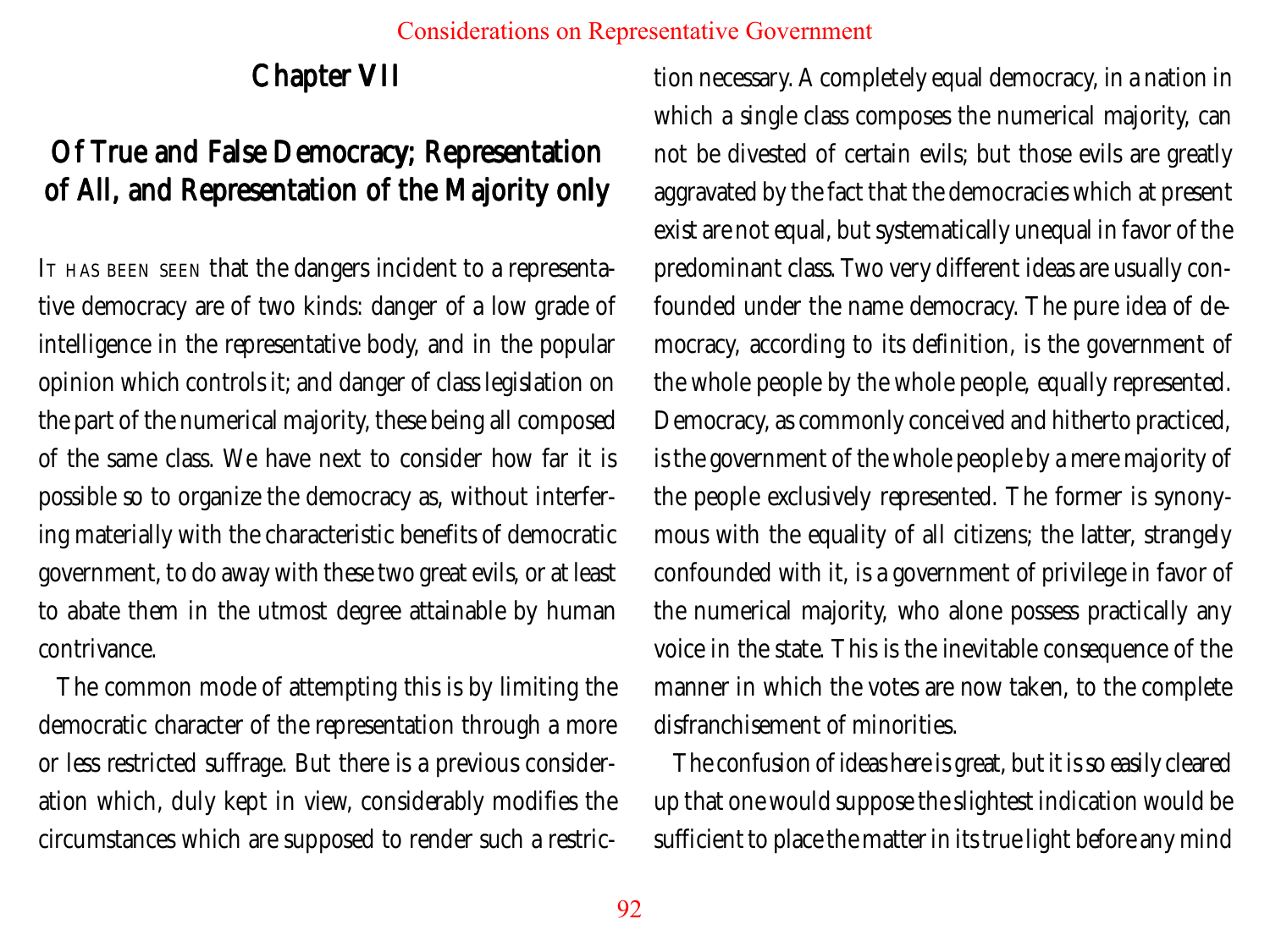of average intelligence. It would be so but for the power of habit; owing to which, the simplest idea, if unfamiliar, has as great difficulty in making its way to the mind as a far more complicated one. That the minority must yield to the majority, the smaller number to the greater, is a familiar idea; and accordingly, men think there is no necessity for using their minds any further, and it does not occur to them that there is any medium between allowing the smaller number to be equally powerful with the greater, and blotting out the smaller number altogether. In a representative body actually deliberating, the minority must of course be overruled; and in an equal democracy (since the opinions of the constituents, when they insist on them, determine those of the representative body), the majority of the people, through their representatives, will outvote and prevail over the minority and their representatives. But does it follow that the minority should have no representatives at all? Because the majority ought to prevail over the minority, must the majority have all the votes, the minority none? Is it necessary that the minority should not even be heard? Nothing but habit and old association can reconcile any reasonable being to the need-

less injustice. In a really equal democracy, every or any section would be represented, not disproportionately, but proportionately. A majority of the electors would always have a majority of the representatives, but a minority of the electors would always have a minority of the representatives. Man for man, they would be as fully represented as the majority. Unless they are, there is not equal government, but a government of inequality and privilege: one part of the people rule over the rest: there is a part whose fair and equal share of influence in the representation is withheld from them, contrary to all just government, but, above all, contrary to the principle of democracy, which professes equality as its very root and foundation.

The injustice and violation of principle are not less flagrant because those who suffer by them are a minority, for there is not equal suffrage where every single individual does not count for as much as any other single individual in the community. But it is not only a minority who suffer. Democracy, thus constituted, does not even attain its ostensible object, that of giving the powers of government in all cases to the numerical majority. It does something very different;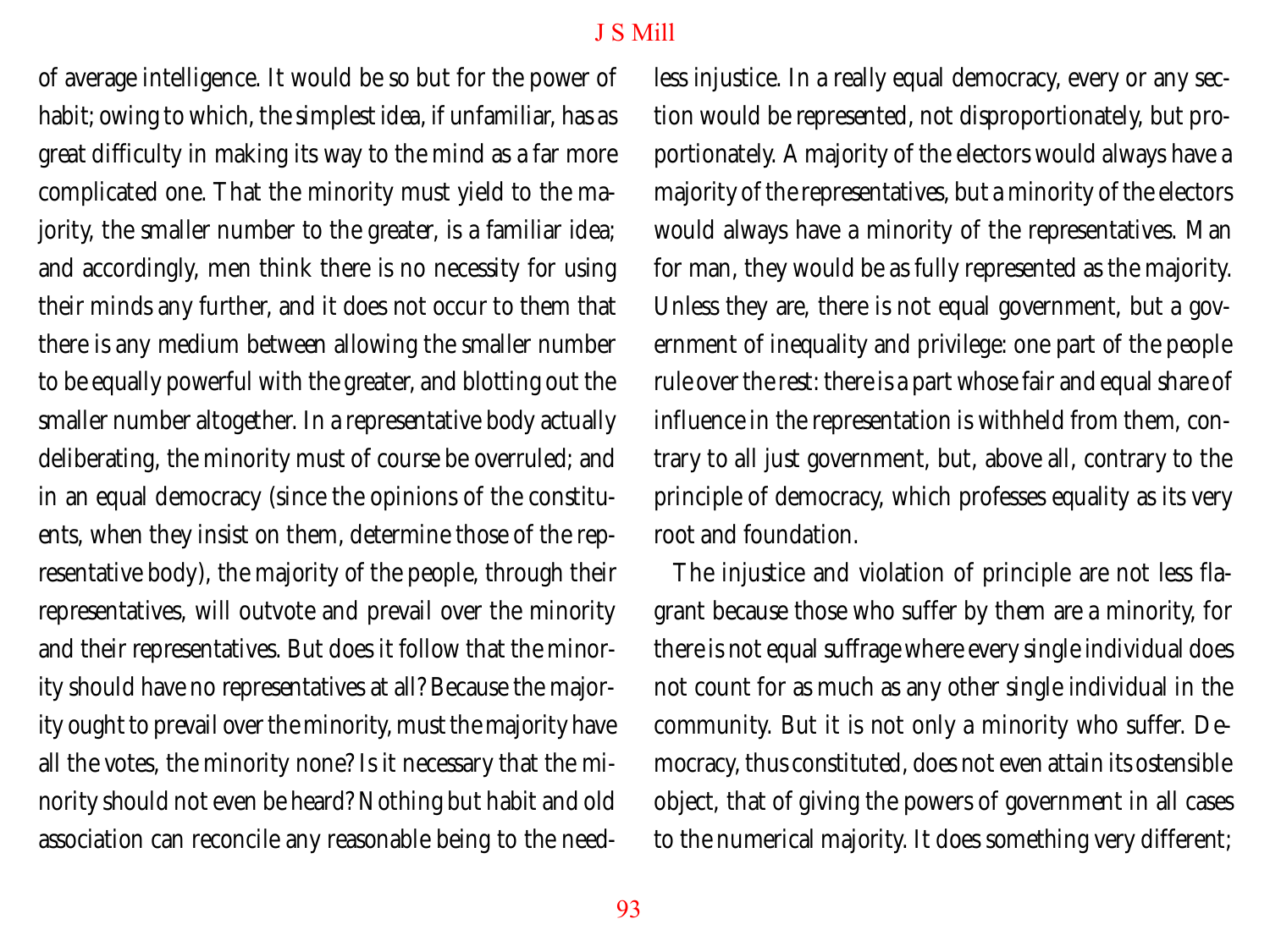it gives them to a majority of the majority, who may be, and often are, but a minority of the whole. All principles are most effectually tested by extreme cases. Suppose, then, that, in a country governed by equal and universal suffrage, there is a contested election in every constituency, and every election is carried by a small majority. The Parliament thus brought together represents little more than a bare majority of the people. This Parliament proceeds to legislate, and adopts important measures by a bare majority of itself. What guaranty is there that these measures accord with the wishes of a majority of the people? Nearly half the electors, having been outvoted at the hustings, have had no influence at all in the decision; and the whole of these may be, a majority of them probably are, hostile to the measures, having voted against those by whom they have been carried. Of the remaining electors, nearly half have chosen representatives who, by supposition, have voted against the measures. It is possible, therefore, and even probable, that the opinion which has prevailed was agreeable only to a minority of the nation, though a majority of that portion of it whom the institutions of the country have erected into a ruling class. If democracy means

the certain ascendancy of the majority, there are no means of insuring that, but by allowing every individual figure to tell equally in the summing up. Any minority left out, either purposely or by the play of the machinery, gives the power not to the majority, but to a minority in some other part of the scale.

The only answer which can possibly be made to this reasoning is, that as different opinions predominate in different localities, the opinion which is in a minority in some places has a majority in others, and on the whole every opinion which exists in the constituencies obtains its fair share of voices in the representation. And this is roughly true in the present state of the constituency; if it were not, the discordance of the House with the general sentiment of the country would soon become evident. But it would be no longer true if the present constituency were much enlarged, still less if made co-extensive with the whole population; for in that case the majority in every locality would consist of manual laborers; and when there was any question pending on which these classes were at issue with the rest of the community, no other class could succeed in getting represented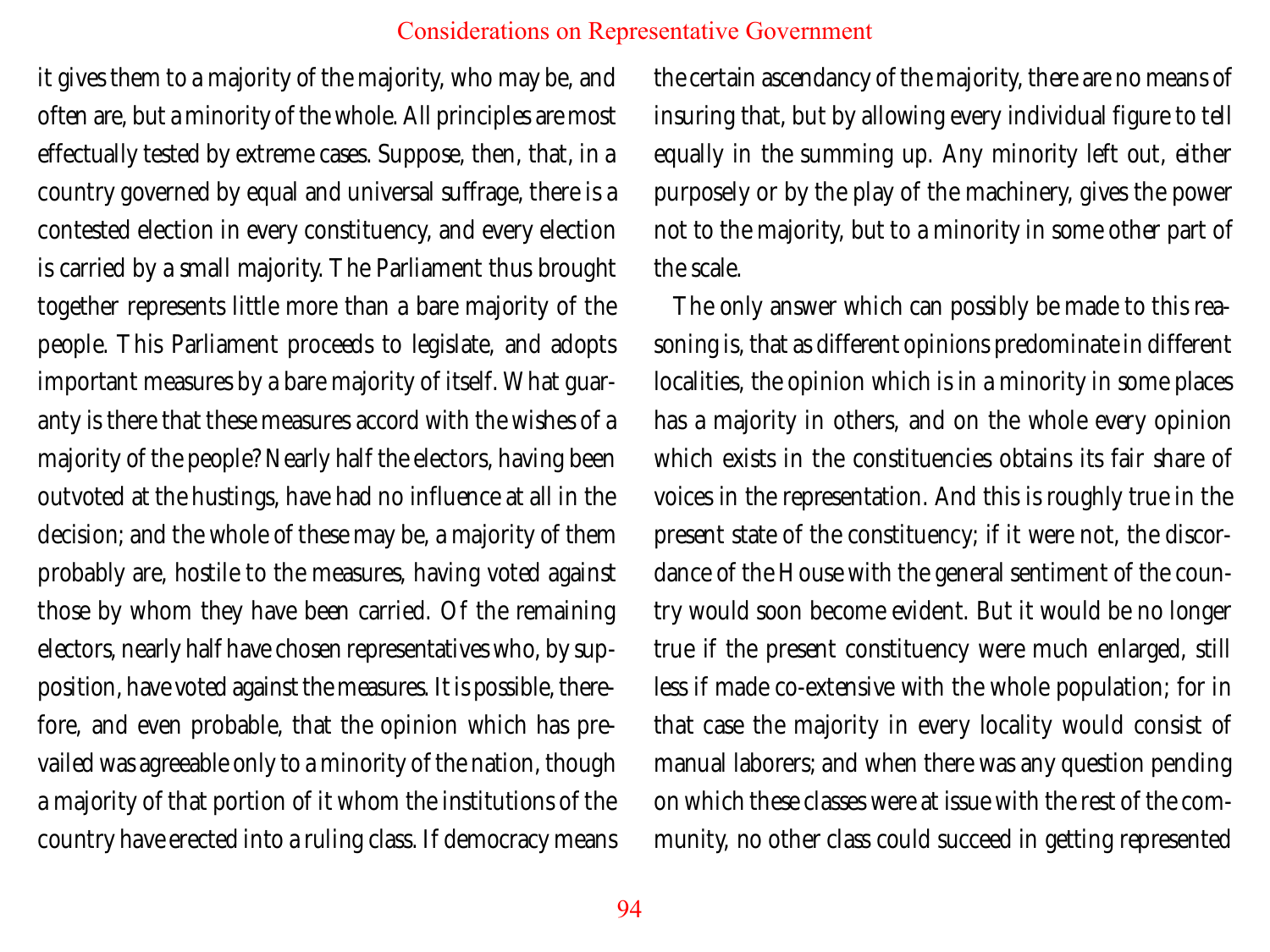any where. Even now, is it not a great grievance that in every Parliament a very numerous portion of the electors, willing and anxious to be represented, have no member in the House for whom they have voted? Is it just that every elector of Marylebone is obliged to be represented by two nominees of the vestries, every elector of Finsbury or Lambeth by those (as is generally believed) of the publicans? The constituencies to which most of the highly educated and public spirited persons in the country belong, those of the large towns, are now, in great part, either unrepresented or misrepresented. The electors who are on a different side in party politics from the local majority are unrepresented. Of those who are on the same side, a large proportion are misrepresented; having been obliged to accept the man who had the greatest number of supporters in their political party, though his opinions may differ from theirs on every other point. The state of things is, in some respects, even worse than if the minority were not allowed to vote at all; for then, at least, the majority might have a member who would represent their own best mind; while now, the necessity of not dividing the party, for fear of letting in its opponents, induces all to vote either

for the first person who presents himself wearing their colors, or for the one brought forward by their local leaders; and these, if we pay them the compliment, which they very seldom deserve, of supposing their choice to be unbiassed by their personal interests, are compelled, that they may be sure of mustering their whole strength, to bring forward a candidate whom none of the party will strongly object to—that is, a man without any distinctive peculiarity, any known opinions except the shibboleth of the party. This is strikingly exemplified in the United States; where, at the election of President, the strongest party never dares put forward any of its strongest men, because every one of these, from the mere fact that he has been long in the public eye, has made himself objectionable to some portion or other of the party, and is therefore not so sure a card for rallying all their votes as a person who has never been heard of by the public at all until he is produced as the candidate. Thus, the man who is chosen, even by the strongest party, represents perhaps the real wishes only of the narrow margin by which that party outnumbers the other. Any section whose support is necessary to success possesses a veto on the candidate. Any section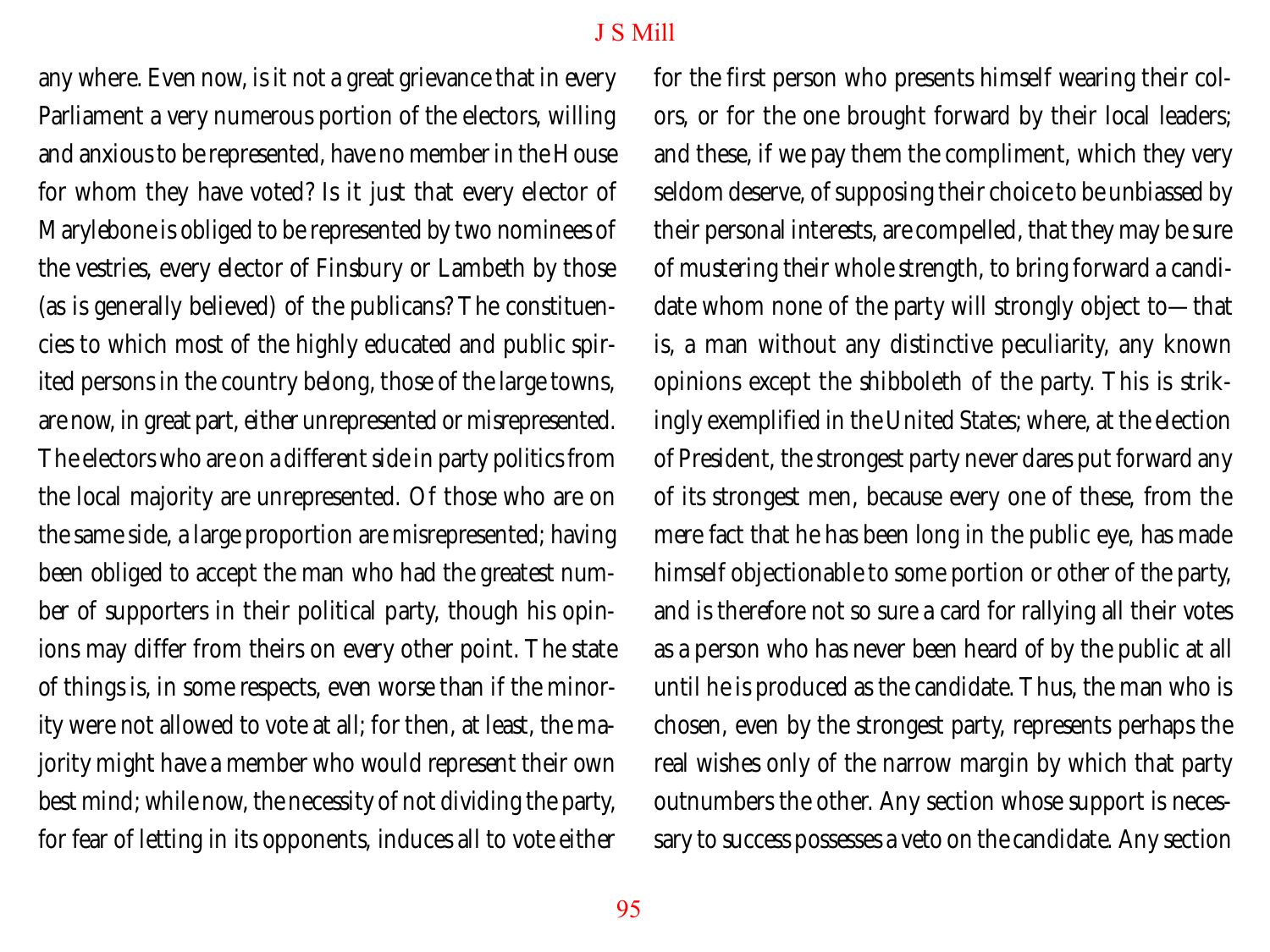which holds out more obstinately than the rest can compel all the others to adopt its nominee; and this superior pertinacity is unhappily more likely to be found among those who are holding out for their own interest than for that of the public. Speaking generally, the choice of the majority is determined by that portion of the body who are the most timid, the most narrow-minded and prejudiced, or who cling most tenaciously to the exclusive class-interest; and the electoral rights of the minority, while useless for the purposes for which votes are given, serve only for compelling the majority to accept the candidate of the weakest or worst portion of themselves.

That, while recognizing these evils, many should consider them as the necessary price paid for a free government, is in no way surprising; it was the opinion of all the friends of freedom up to a recent period. But the habit of passing them over as irremediable has become so inveterate, that many persons seem to have lost the capacity of looking at them as things which they would be glad to remedy if they could. From despairing of a cure, there is too often but one step to denying the disease; and from this follows dislike to having a

remedy proposed, as if the proposer were creating a mischief instead of offering relief from one. People are so inured to the evils that they feel as if it were unreasonable, if not wrong, to complain of them. Yet, avoidable or not, he must be a purblind lover of liberty on whose mind they do not weigh; who would not rejoice at the discovery that they could be dispensed with. Now, nothing is more certain than that the virtual blotting out of the minority is no necessary or natural consequence of freedom; that, far from having any connection with democracy, it is diametrically opposed to the first principle of democracy, representation in proportion to numbers. It is an essential part of democracy that minorities should be adequately represented. No real democracy, nothing but a false show of democracy, is possible without it.

Those who have seen and felt, in some degree, the force of these considerations, have proposed various expedients by which the evil may be, in a greater or less degree, mitigated. Lord John Russell, in one of his Reform Bills, introduced a provision that certain constituencies should return three members, and that in these each elector should be allowed to vote only for two; and Mr. Disraeli, in the recent debates,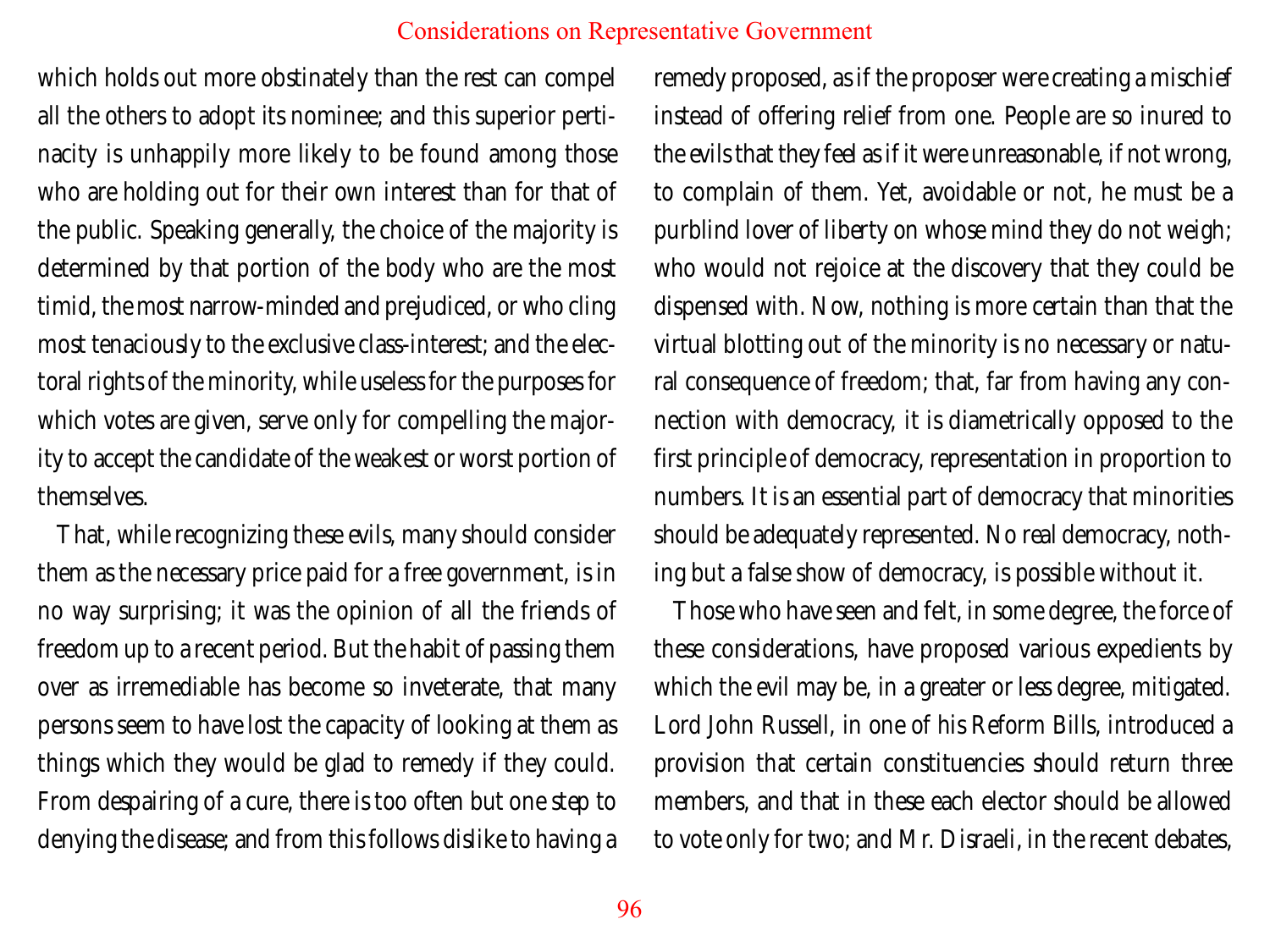revived the memory of the fact by reproaching him for it, being of opinion, apparently, that it befits a Conservative statesman to regard only means, and to disown scornfully all fellow-feeling with any one who is betrayed, even once, into thinking of ends.<sup>3</sup> Others have proposed that each elector should be allowed to vote only for one. By either of these plans, a minority equalling or exceeding a third of the local constituency, would be able, if it attempted no more, to return one out of three members. The same result might be attained in a still better way if, as proposed in an able pamphlet by Mr. James Garth Marshall, the elector retained his three votes, but was at liberty to bestow them all upon the same candidate. These schemes, though infinitely better than none at all, are yet but makeshifts, and attain the end in a very imperfect manner, since all local minorities of less than a third, and all minorities, however numerous, which are made up from seeral constituencies, would remain unrepresented. It is much to be lamented, however, that none of these plans have been carried into effect, as any of them would have recognized the right principle, and prepared the way for its more complete application. But real equality of representation is not obtained unless any set of electors amounting to the average number of a constituency, wherever in the country they happen to reside, have the power of combining with one another to return a representative. This degree of perfection in representation appeared impracticable until a man of great capacity, fitted alike for large general views and for the contrivance of practical details—Mr. Thomas Hare had proved its possibility by drawing up a scheme for its accomplishment, embodied in a Draft of an Act of Parliament; a scheme which has the almost unparalleled merit of carrying out a great principle of government in a manner approaching to ideal perfection as regards the special object in view, while it attains incidentally several other ends of scarcely inferior importance.

According to this plan, the unit of representation, the quota of electors who would be entitled to have a member to themselves, would be ascertained by the ordinary process of taking averages, the number of voters being divided by the number of seats in the House; and every candidate who obtained that quota would be returned, from however great a number of local constituencies it might be gathered. The votes would,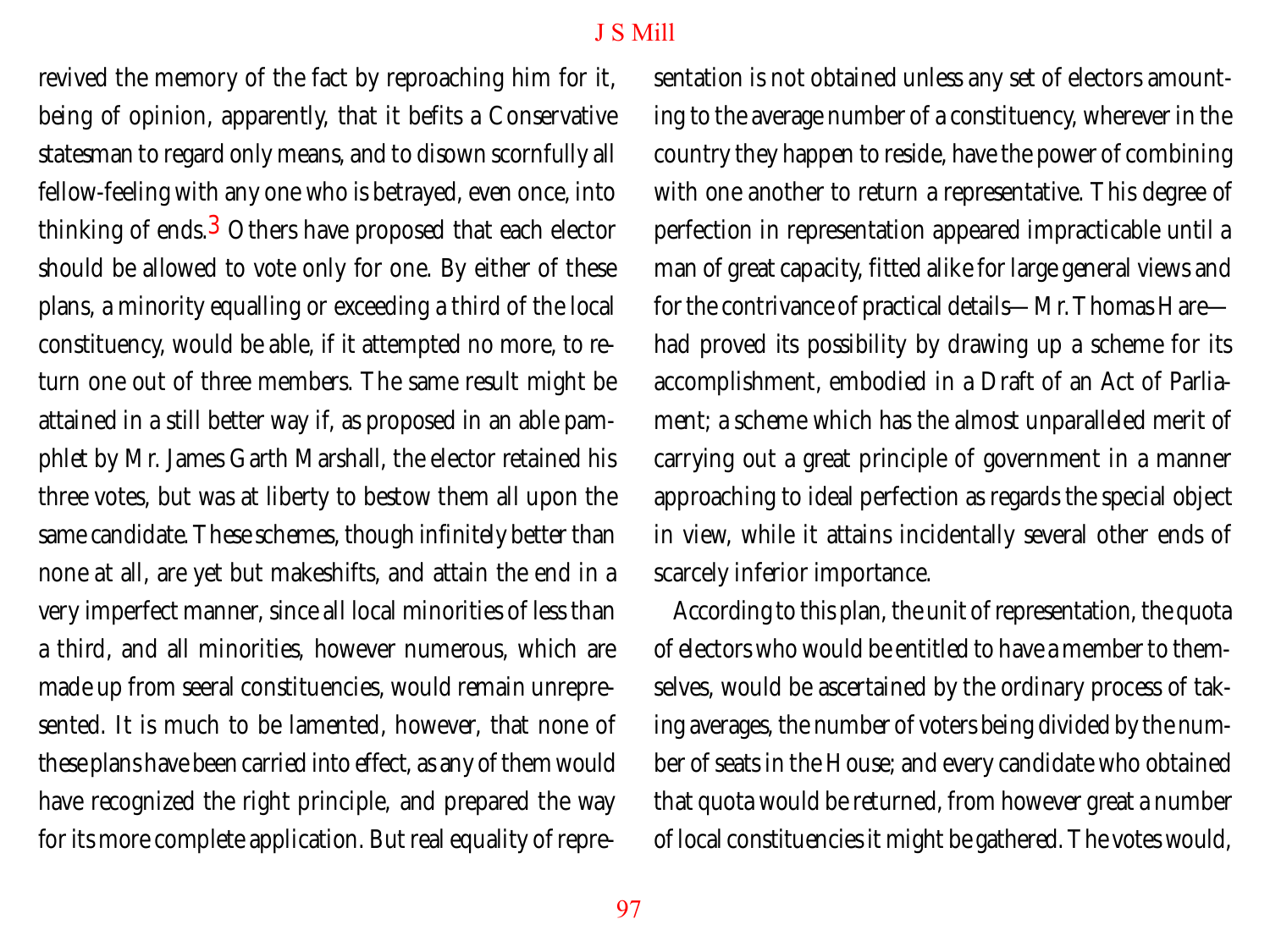as at present, be given locally; but any elector would be at liberty to vote for any candidate, in whatever part of the country he might offer himself. Those electors, therefore, who did not wish to be represented by any of the local candidates, might aid by their vote in the return of the person they liked best among all those throughout the country who had expressed a willingness to be chosen. This would so far give reality to the electoral rights of the otherwise virtually disfranchised minority. But it is important that not those alone who refuse to vote for any of the local candidates, but those also who vote for one of them and are defeated, should be enabled to find elsewhere the representation which they have not succeeded in obtaining in their own district. It is therefore provided that an elector may deliver a voting paper containing other names in addition to the one which stands foremost in his preference. His vote would only be counted for one candidate; but if the object of his first choice failed to be returned, from not having obtained the quota, his second perhaps might be more fortunate. He may extend his list to a greater number in the order of his preference, so that if the names which stand near the top of the list either can

not make up the quota, or are able to make it up without his vote, the vote may still be used for some one whom it may assist in returning. To obtain the full number of members required to complete the House, as well as to prevent very popular candidates from engrossing nearly all the suffrages, it is necessary, however many votes a candidate may obtain, that no more of them than the quota should be counted for his return; the remainder of those who voted for him would have their votes counted for the next person on their respective lists who needed them, and could by their aid complete the quota. To determine which of a candidate's votes should be used for his return, and which set free for others, several methods are proposed, into which we shall not here enter. He would, of course, retain the votes of all those who would not otherwise be represented; and for the remainder, drawing lots, in default of better, would be an unobjectionable expedient. The voting papers would be conveyed to a central office, where the votes would be counted, the number of first, second, third, and other votes given for each candidate ascertained, and the quota would be allotted to every one who could make it up, until the number of the House was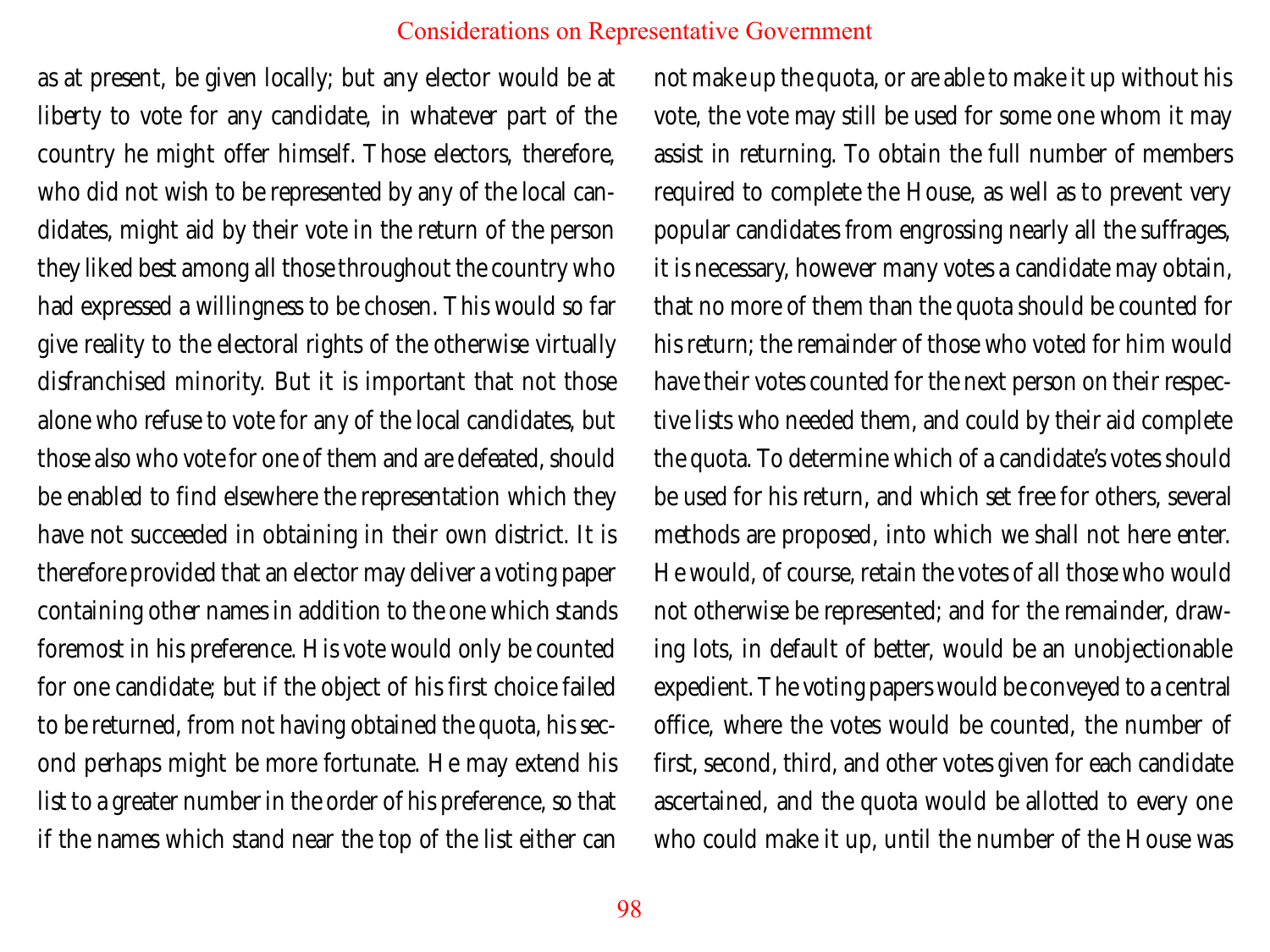complete; first votes being preferred to second, second to third, and so forth. The voting papers, and all the elements of the calculation, would be placed in public repositories, accessible to all whom they concerned; and if any one who had obtained the quota was not duly returned, it would be in his power easily to prove it.

These are the main provisions of the scheme. For a more minute knowledge of its very simple machinery, I must refer to Mr. Hare's "Treatise on the Election of Representatives" (a small volume Published in 1859), and to a pamphlet by Mr. Henry Fawcett, published in 1860, and entitled "Mr. Hare's Reform Bill simplified and explained." This last is a very clear and concise exposition of the plan, reduced to its simplest elements by the omission of some of Mr. Hare's original provisions, which, though in themselves beneficial, we're thought to take more from the simplicity of the scheme than they added to its practical advantages. The more these works are studied, the stronger, I venture to predict, will be the impression of the perfect feasibility of the scheme and its transcendant advantages. Such and so numerous are these, that, in my conviction, they place Mr. Hare's plan among

the very greatest improvements yet made in the theory and practice of government.

In the first place, it secures a representation, in proportion to numbers, of every division of the electoral body: not two great parties alone, with perhaps a few large sectional minorities in particular places, but every minority in the whole nation, consisting of a sufficiently large number to be, on principles of equal justice, entitled to a representative. Secondly, no elector would, as at present, be nominally represented by some one whom he had not chosen. Every member of the House would be the representative of a unanimous constituency. He would represent a thousand electors, or two thousand, or five thousand, or ten thousand, as the quota might be, every one of whom would have not only voted for him, but selected him from the whole country; not merely from the assortment of two or three perhaps rotten oranges, which may be the only choice offered to him in his local market. Under this relation the tie between the elector and the representative would be of a strength and a value of which at present we have no experience. Every one of the electors would be personally identified with his representa-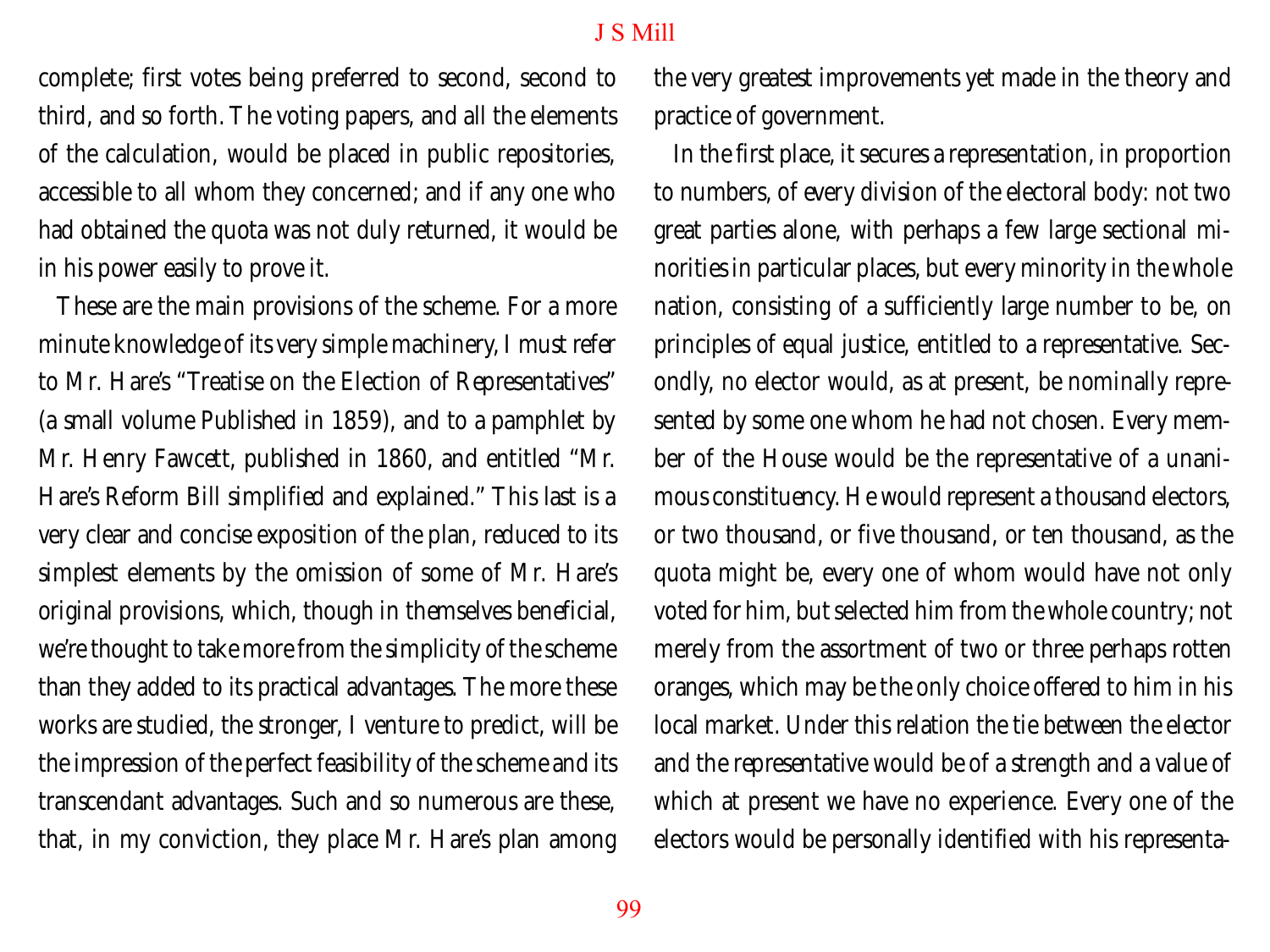tive, and the representative with his constituents. Every elector who voted for him would have done so either because he is the person, in the whole list of candidates for Parliament, who best expresses the voter's own opinions, or because he is one of those whose abilities and character the voter most respects, and whom he most willingly trusts to think for him. The member would represent persons, not the mere bricks and mortar of the town—the voters themselves, not a few vestrymen or parish notabilities merely. All, however, that is worth preserving in the representation of places would be preserved. Though the Parliament of the nation ought to have as little as possible to do with purely local affairs, yet, while it has to do with them, there ought to be members specially commissioned to look after the interests of every important locality; and these there would still be. In every locality which contained many more voters than the quota (and there probably ought to be no local consitituency which does not), the majority would generally prefer to be represented by one of themselves; by a person of local knowledge, and residing in the locality, if there is any such person to be found among the candidates, who is otherwise eligible as

their representative. It would be the minorities chiefly, who, being unable to return the local member, would look out elsewhere for a candidate likely to obtain other votes in addition to their own.

Of all modes in which a national representation can possibly be constituted, this one affords the best security for the intellectual qualifications desirable in the representatives. At present, by universal admission, it is becoming more and more difficult for any one who has only talents and character to gain admission into the House of Commons. The only persons who can get elected are those who possess local influence, or make their way by lavish expenditure, or who, on the invitation of three or four tradesmen or attorneys, are sent down by one of the two great parties from their London clubs, as men whose votes the party can depend on under all circumstances. On Mr. Hare's system, those who did not like the local candidates would fill up their voting papers by a selection from all the persons of national reputation on the list of candidates with whose general political principles they were in sympathy. Almost every person, therefore, who had made himself in any way honorably distinguished, though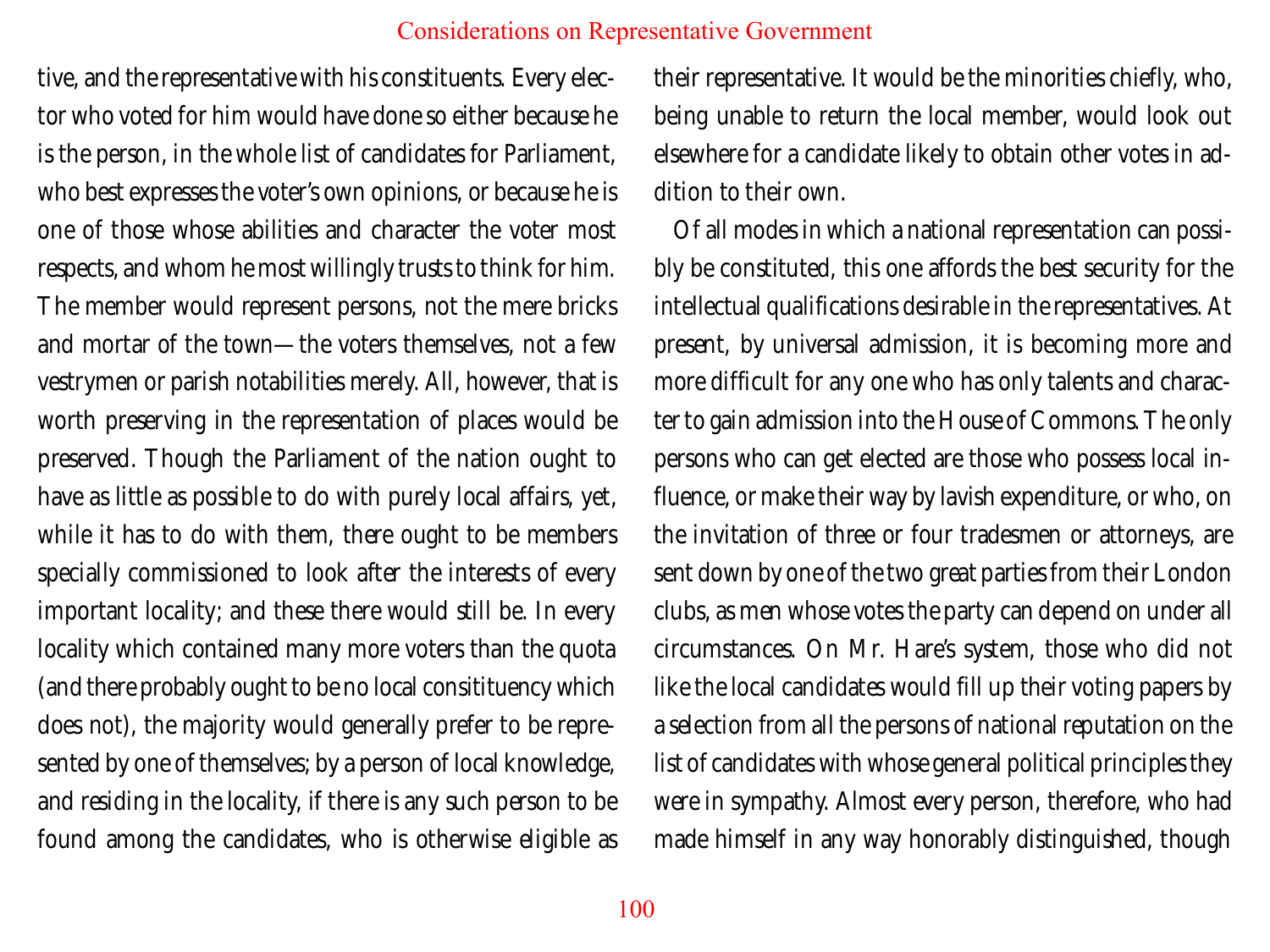devoid of local influence, and having sworn allegiance to no political party, would have a fair chance of making up the quota, and with this encouragement such persons might be expected to offer themselves in numbers hitherto undreamed of. Hundreds of able men of independent thought, who would have no chance whatever of being chosen by the majority of any existing constituency, have by their writings, or their exertions in some field of public usefulness, made themselves known and approved by a few persons in almost every district of the kingdom; and if every vote that would be given for them in every place could be counted for their election, they might be able to complete the number of the quota. In no other way which it seems possible to suggest would Parliament be so certain of containing the very *élite* of the country.

And it is not solely through the votes of minorities that this system of election would raise the intellectual standard of the House of Commons. Majorities would be compelled to look out for members of a much higher calibre. When the individuals composing the majority would no longer be reduced to Hobson's choice, of either voting for the person brought forward by their local leaders, or not voting at all; when the nominee of the leaders would have to encounter the competition not solely of the candidate of the minority, but of all the men of established reputation in the country who were willing to serve, it would be impossible any longer to foist upon the electors the first person who presents himself with the catchwords of the party in his mouth, and three or four thousand pounds in his pocket. The majority would insist on having a candidate worthy of their choice, or they would carry their votes somewhere else, and the minority would prevail. The slavery of the majority to the least estimable portion of their numbers would be at an end; the very best and most capable of the local notabilities would be put forward by preference; if possible, such as were known in some advantageous way beyond the locality, that their local strength might have a chance of being fortified by stray votes from elsewhere. Constituencies would become competitors for the best candidates, and would vie with one another in selecting from among the men of local knowledge and connections those who were most distinguished in every other respect.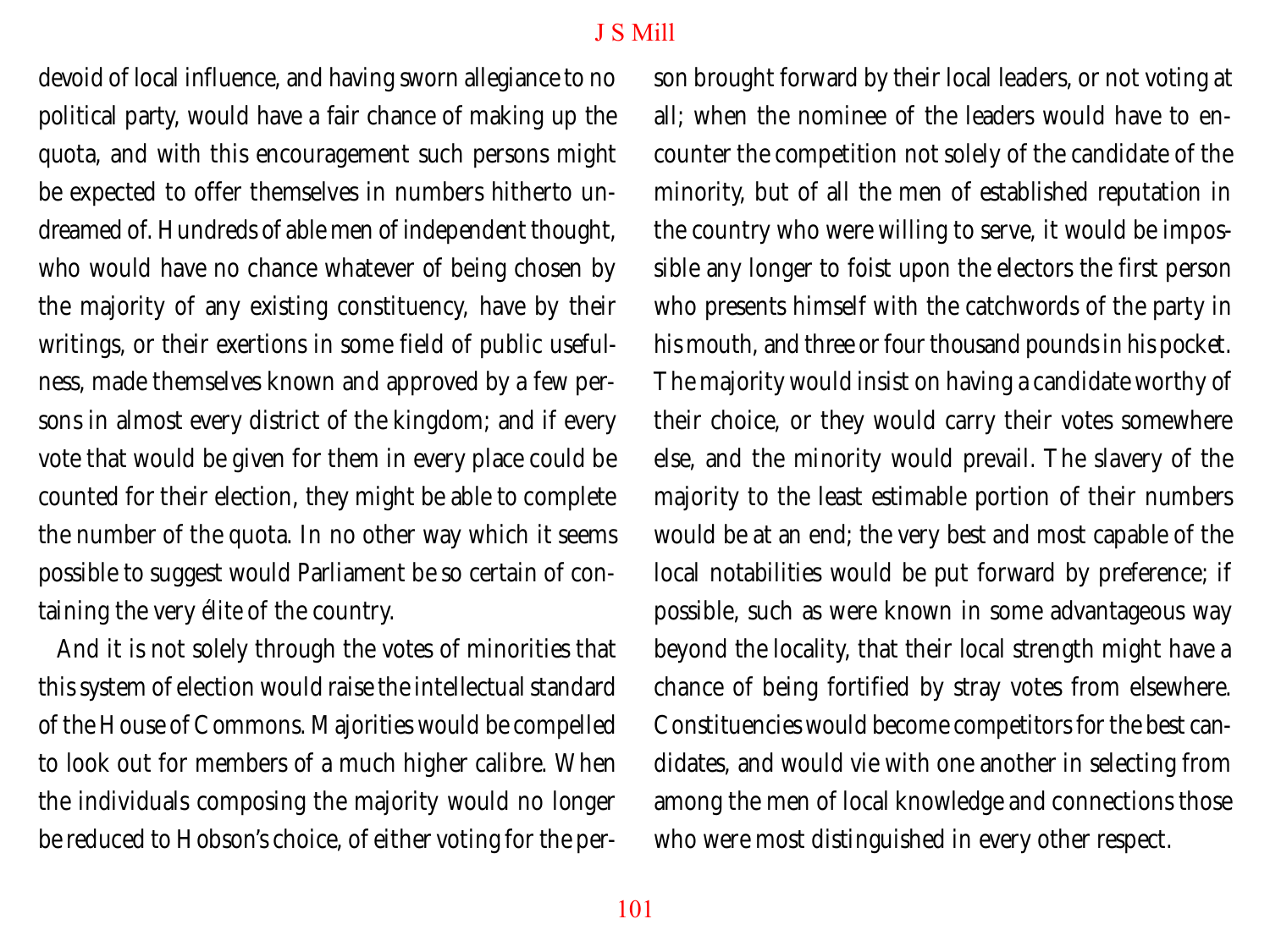The natural tendency of representative government, as of modern civilization, is towards collective mediocrity: and this tendency is increased by all reductions and extensions of the franchise, their effect being to place the principal power in the hands of classes more and more below the highest level of instruction in the community. But, though the superior intellects and characters will necessarily be outnumbered, it makes a great difference whether or not they are heard. In the false democracy which, instead of giving representation to all, gives it only to the local majorities, the voice of the instructed minority may have no organs at all in the representative body. It is an admitted fact that in the American democracy, which is constructed on this faulty model, the highly-cultivated members of the community, except such of them as are willing to sacrifice their own opinions and modes of judgment, and become the servile mouthpieces of their inferiors in knowledge, do not even offer themselves for Congress or the State Legislatures, so certain is it that they would have no chance of being returned. Had a plan like Mr. Hare's by good fortune suggested itself to the enlightened and disinterested founders of the American Republic, the federal and state assemblies would have contained many of these distinguished men, and democracy would have been spared its greatest reproach and one of its most formidable evils. Against this evil the system of personal representation proposed by Mr. Hare is almost a specific. The minority of instructed minds scattered through the local constituencies would unite to return a number, proportioned to their own numbers, of the very ablest men the country contains. They would be under the strongest inducement to choose such men, since in no other mode could they make their small numerical strength tell for any thing considerable. The representatives of the majority, besides that they would themselves be improved in quality by the operation of the system, would no longer have the whole field to themselves. They would indeed outnumber the others, as much as the one class of electors outnumbers the other in the country: they could always outvote them, but they would speak and vote in their presence, and subject to their criticism. When any difference arose, they would have to meet the arguments of the instructed few by reasons, at least apparently, as cogent; and since they could not, as those do who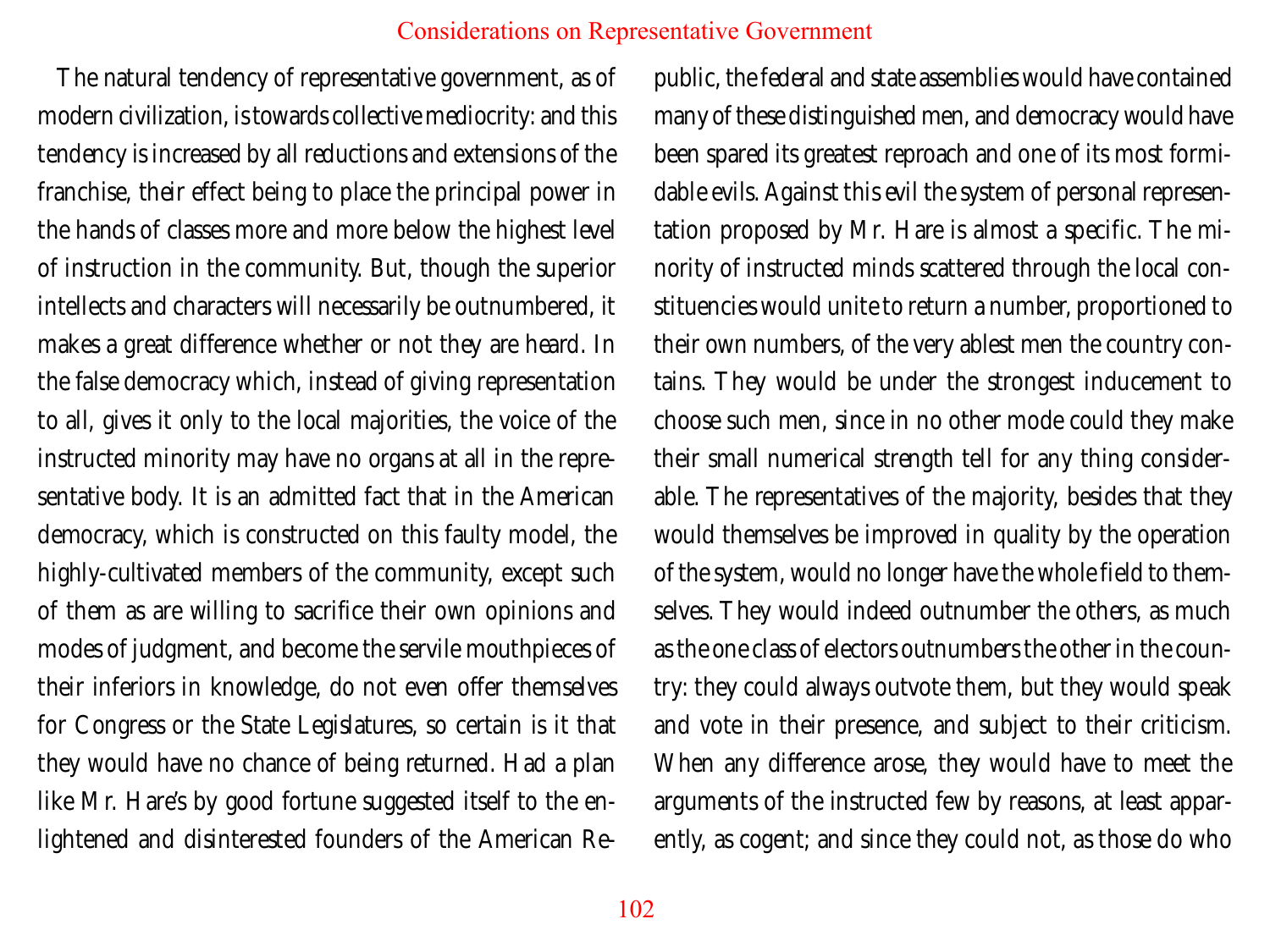are speaking to persons already unanimous, simply assume that they are in the right, it would occasionally happen to them to become convinced that they were in the wrong. As they would in general be well-meaning (for thus much may reasonably be expected from a fairly-chosen national representation), their own minds would be insensibly raised by the influence of the minds with which they were in contact, or even in conflict. The champions of unpopular doctrines would not put forth their arguments merely in books and periodicals, read only by their own side; the opposing ranks would meet face to face and hand to hand, and there would be a fair comparison of their intellectual strength in the presence of the country. It would then be found out whether the opinion which prevailed by counting votes would also prevail if the votes were weighed as well as counted. The multitude have often a true instinct for distinguishing an able man when he has the means of displaying his ability in a fair field before them. If such a man fails to obtain any portion of his just weight, it is through institutions or usages which keep him out of sight. In the old democracies there were no means of keeping out of sight any able man: the bema was open to

him; he needed nobody's consent to become a public adviser. It is not so in a representative government; and the best friends of representative democracy can hardly be without misgivings that the Themistocles or Demosthenes whose councils would have saved the nation, might be unable during his whole life ever to obtain a seat. But if the presence in the representative assembly can be insured of even a few of the first minds in the country, though the remainder consist only of average minds, the influence of these leading spirits is sure to make itself insensibly felt in the general deliberations, even though they be known to be, in many respects, opposed to the tone of popular opinion and feeling. I am unable to conceive any mode by which the presence of such minds can be so positively insured as by that proposed by Mr. Hare.

This portion of the assembly would also be the appropriate organ of a great social function, for which there is no provision in any existing democracy, but which in no government can remain permanently unfulfilled without condemning that government to infallible degeneracy and decay. This may be called the function of Antagonism. In every government there is some power stronger than all the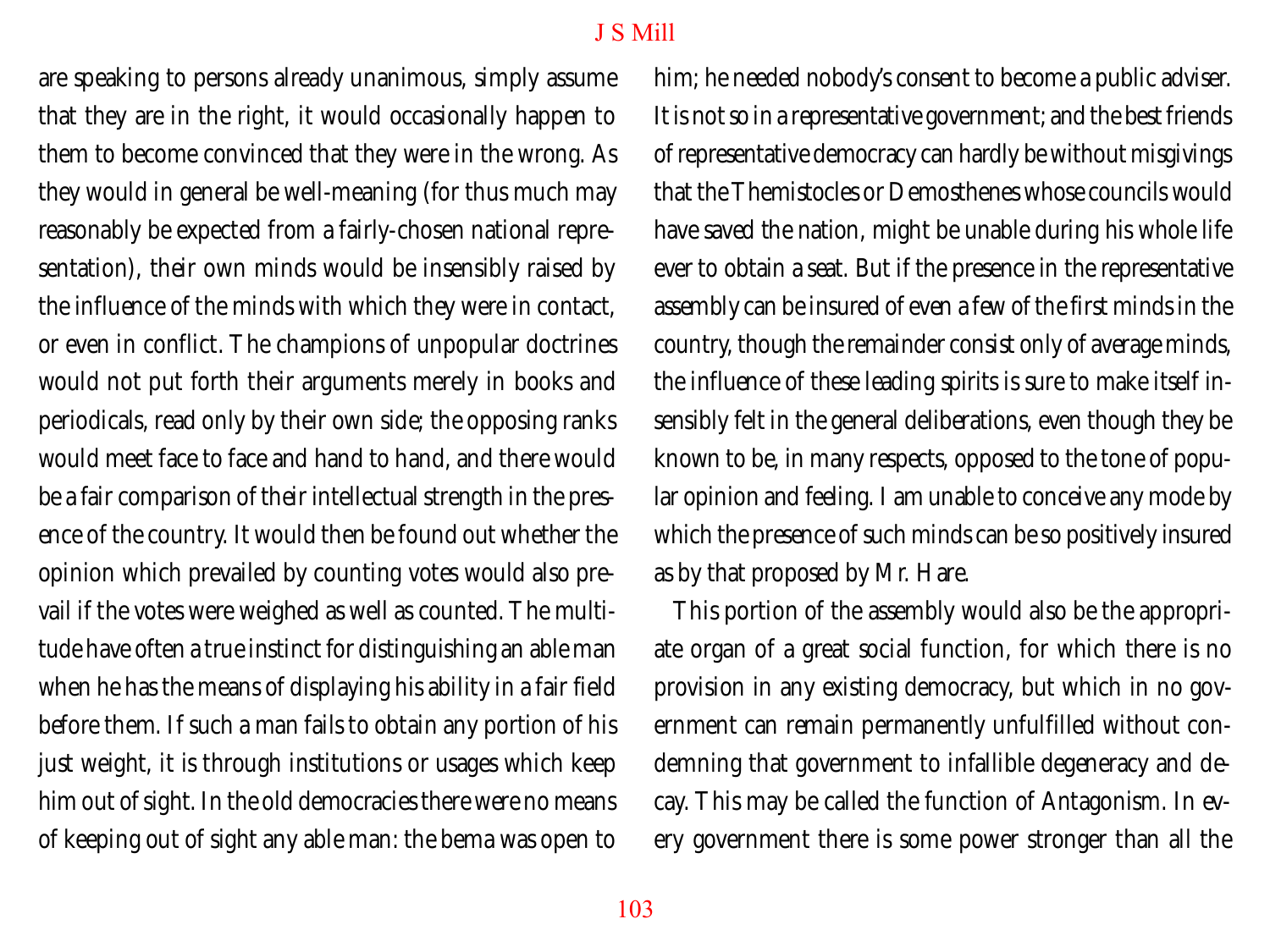rest; and the power which is strongest tends perpetually to become the sole power. Partly by intention and partly unconsciously, it is ever striving to make all other things bend to itself, and is not content while there is any thing which makes permanent head against it, any influence not in agreement with its spirit. Yet, if it succeeds in suppressing all rival influences, and moulding every thing after its own model, improvement, in that country, is at an end, and decline commences. Human improvement is a product of many factors, and no power ever yet constituted among mankind includes them all: even the most beneficent power only contains in itself some of the requisites of good, and the remainder, if progress is to continue, must be derived from some other source. No community has ever long continued progressive but while a conflict was going on between the strongest power in the community and some rival power; between the spiritual and temporal authorities; the military or territorial and the industrious classes; the king and the people; the orthodox and religious reformers. When the victory on either side was so complete as to put an end to the strife, and no other conflict took its place, first stagnation followed, and then decay. The ascendancy of the numerical majority is less unjust, and, on the whole, less mischievous than many others, but it is attended with the very same kind of dangers, and even more certainly; for when the government is in the hands of One or a Few, the Many are always existent as a rival power, which may not be strong enough ever to control the other, but whose opinion and sentiment are a moral, and even a social support to all who, either from conviction or contrariety of interest, are opposed to any of the tendencies of the ruling authority. But when the democracy is supreme, there is no One or Few strong enough for dissentient opinions and injured or menaced interests to lean upon. The great difficulty of democratic government has hitherto seemed to be, how to provide in a democratic society—what circumstances have provided hitherto in all the societies which have maintained themselves ahead of others—a social support, a *point d'appui*, for individual resistance to the tendencies of the ruling power; a protection, a rallying-point, for opinions and interests which the ascendant public opinion views with disfavor. For want of such a *point d'appui*, the older societies, and all but a few modern ones, either fell into dissolution or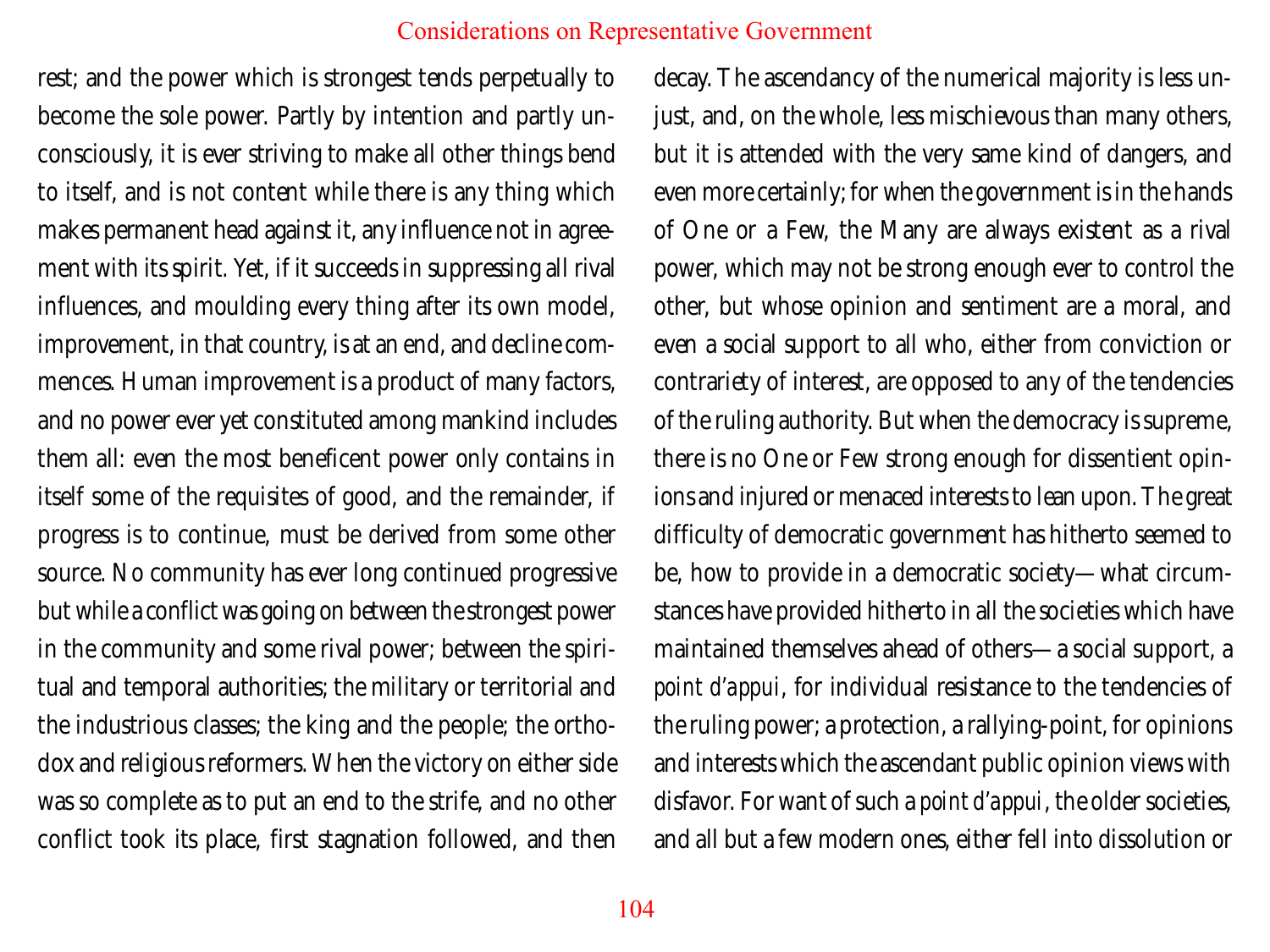became stationary (which means slow deterioration) through the exclusive predominance of a part only of the conditions of social and mental well-being.

Now, this great want the system of Personal Representation is fitted to supply in the most perfect manner which the circumstances of modern society admit of. The only quarter in which to look for a supplement, or completing corrective to the instincts of a democratic majority, is the instructed minority; but, in the ordinary mode of constituting democracy, this minority has no organ: Mr. Hare's system provides one. The representatives who would be returned to Parliament by the aggregate of minorities would afford that organ in its greatest perfection. A separate organization of the instructed classes, even if practicable, would be invidious, and could only escape from being offensive by being totally without influence. But if the *élite* of these classes formed part of the Parliament, by the same title as any other of its members—by representing the same number of citizens, the same numerical fraction of the national will—their presence could give umbrage to nobody, while they would be in the position of highest vantage, both for making their opinions and

councils heard on all important subjects, and for taking an active part in public business. Their abilities would probably draw to them more than their numerical share of the actual administration of government; as the Athenians did not confide responsible public functions to Cleon or Hyperbolus (the employment of Cleon at Pylos and Amphipolis was purely exceptional), but Nicias, and Theramenes, and Alcibiades were in constant employment both at home and abroad, though known to sympathize more with oligarchy than with democracy. The instructed minority would, in the actual voting, count only for their numbers, but as a moral power they would count for much more, in virtue of their knowledge, and of the influence it would give them over the rest. An arrangement better adapted to keep popular opinion within reason and justice, and to guard it from the various deteriorating influences which assail the weak side of democracy, could scarcely by human ingenuity be devised. A democratic people would in this way be provided with what in any other way it would almost certainly miss—leaders of a higher grade of intellect and character than itself. Modern democracy would have its occasional Pericles, and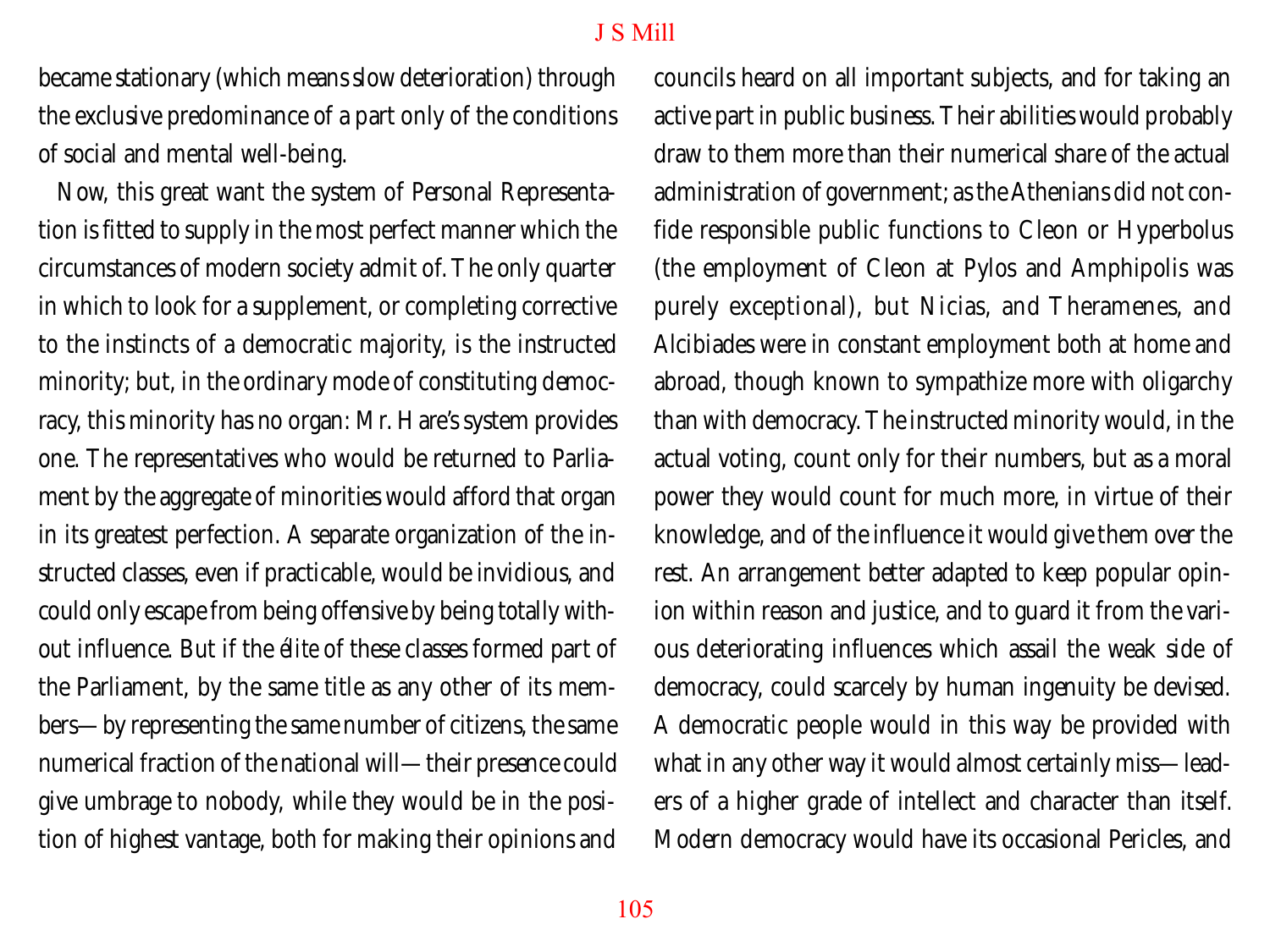its habitual group of superior and guiding minds.

With all this array of reasons, of the most fundamental character, on the affirmative side of the question, what is there on the negative? Nothing that will sustain examination, when people can once be induced to bestow any real examination upon a new thing. Those indeed, if any such there be, who, under pretense of equal justice, aim only at substituting the class ascendancy of the poor for that of the rich, will of course be unfavorable to a scheme which places both on a level. But I do not believe that any such wish exists at present among the working classes of this country, though I would not answer for the effect which opportunity and demagogic artifices may hereafter have in exciting it. In the United States, where the numerical majority have long been in full possession of collective despotism, they would probably be as unwilling to part with it as a single despot or an aristocracy. But I believe that the English democracy would as yet be content with protection against the class legislation of others, without claiming the power to exercise it in their turn.

Among the ostensible objectors to Mr. Hare's scheme, some profess to think the plan unworkable; but these, it will be found, are generally people who have barely heard of it, or have given it a very slight and cursory examination. Others are unable to reconcile themselves to the loss of what they term the local character of the representation. A nation does not seem to them to consist of persons, but of artificial units, the creation of geography and statistics. Parliament must represent towns and counties, not human beings. But no one seeks to annihilate towns and counties. Towns and counties, it may be presumed, are represented when the human beings who inhabit them are represented. Local feelings can not exist without somebody who feels them, nor local interests without somebody interested in them. If the human beings whose feelings and interests these are have their proper share of representation, these feelings and interests are represented in common with all other feelings and interests of those persons. But I can not see why the feelings and interests which arrange mankind according to localities should be the only one thought worthy of being represented; or why people who have other feelings and interests, which they value more than they do their geographical ones, should be restricted to these as the sole principle of their political clas-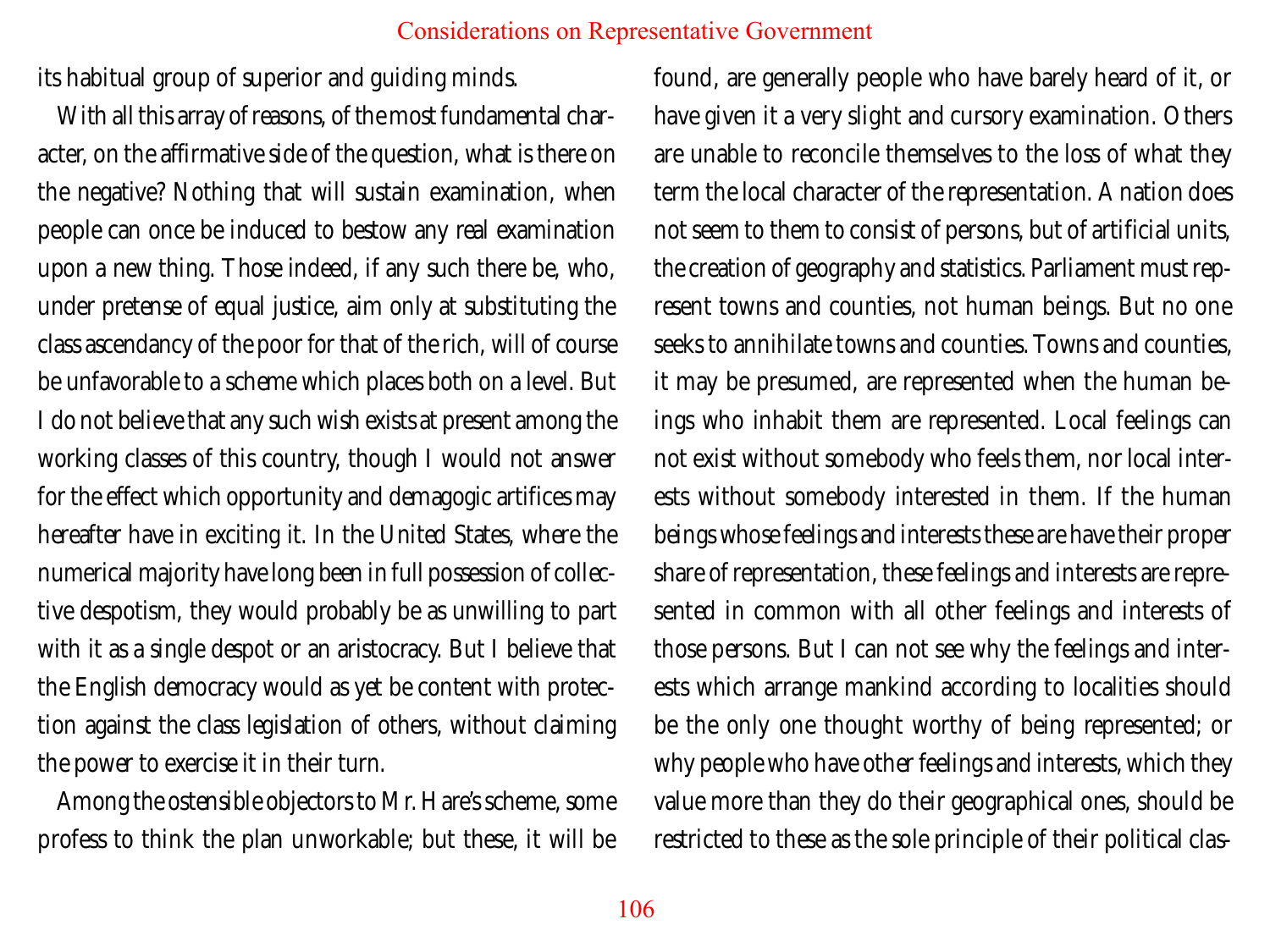sification. The notion that Yorkshire and Middlesex have rights apart from those of their inhabitants, or that Liverpool and Exeter are the proper objects of the legislator's care, in contradistinction the population of those places, is a curious specimen of delusion produced by words.

In general, however, objectors cut the matter short by affirming that the people of England will never consent to such a system. What the people of England are likely to think of those who pass such a summary sentence on their capacity of understanding and judgment, deeming it superfluous to consider whether a thing is right or wrong before affirming that they are certain to reject it, I will not undertake to say. For my own part, I do not think that the people of England have deserved to be, without trial, stigmatized as insurmountably prejudiced against any thing which can be proved to be good either for themselves or for others. It also appears to me that when prejudices persist obstinately, it is the fault of nobody so much as of those who make a point of proclaiming them insuperable, as an excuse to themselves for never joining in an attempt to remove them. Any prejudice whatever will be insurmountable if those who do not

share it themselves truckle to it, and flatter it, and accept it as a law of nature. I believe, however, that of prejudice, properly speaking, there is in this case none except on the lips of those who talk about it, and that there is in general, among those who have yet heard of the proposition, no other hostility to it than the natural and healthy distrust attaching to all novelties which have not been sufficiently canvassed to make generally manifest all the pros and cons of the question. The only serious obstacle is the unfamiliarity: this, indeed, is a formidable one, for the imagination much more easily reconciles itself to a great alteration in substance than to a very small one in names and forms. But unfamiliarity is a disadvantage which, when there is any real value in an idea, it only requires time to remove; and in these days of discussion and generally awakened interest in improvement, what formerly was the work of centuries often requires only years.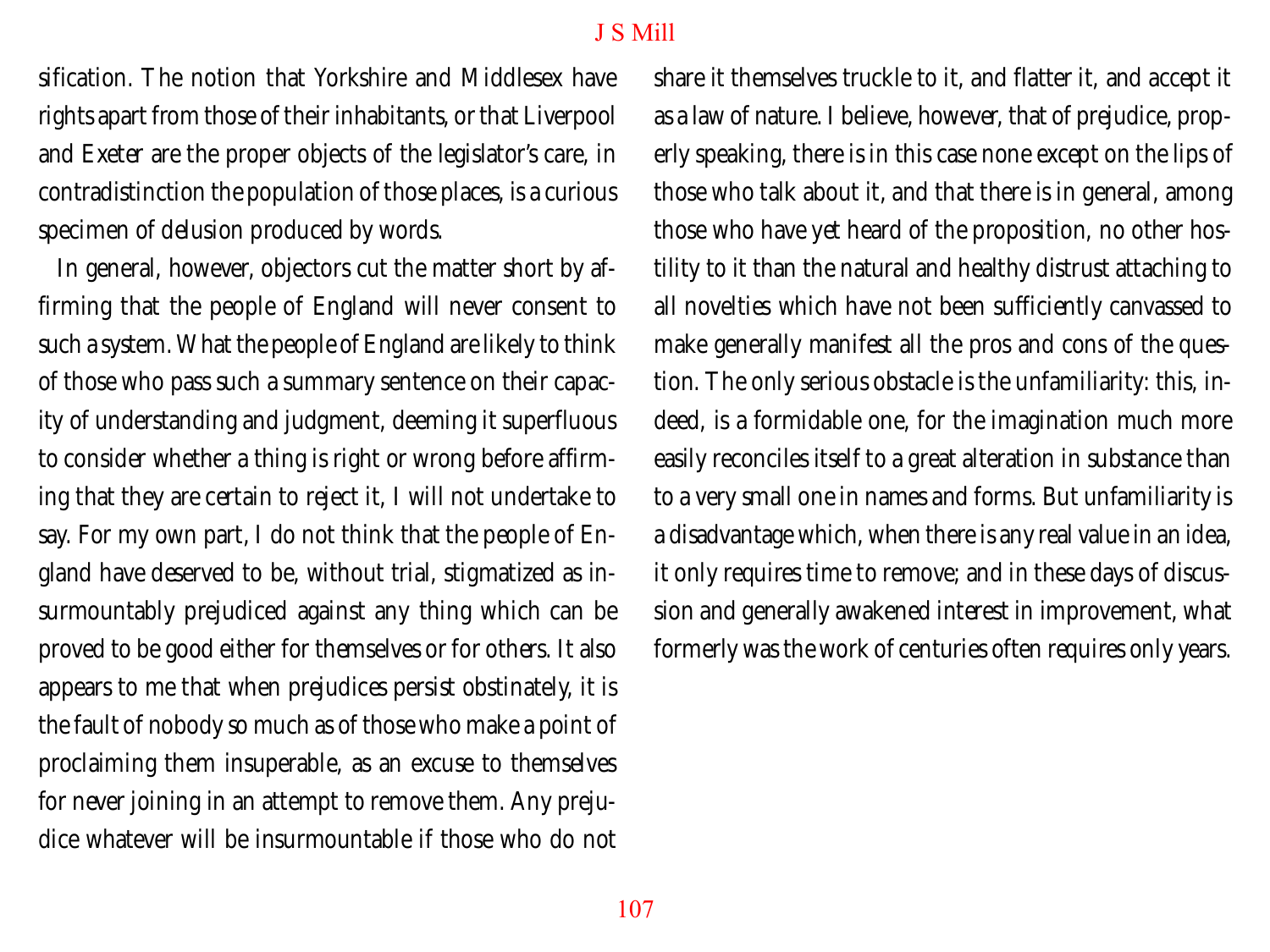# Chapter VIII

# Of the Extension of the Suffrage

SUCH <sup>A</sup> REPRESENTATIVE DEMOCRACY as has now been sketched—representative of all, and not solely of the majority—in which the interests, the opinions, the grades of intellect which are outnumbered would nevertheless be heard, and would have a chance of obtaining by weight of character and strength of argument an influence which would not belong to their numerical force—this democracy, which is alone equal, alone impartial, alone the government of all by all, the only true type of democracy, would be free from the greatest evils of the falsely-called democracies which now prevail, and from which the current idea of democracy is exclusively derived. But even in this democracy, absolute power, if they chose to exercise it, would rest with the numerical majority, and these would be composed exclusively of a single class, alike in biases, prepossessions, and general modes of thinking, and a class, to say no more, not the most highly cultivated. The constitution would therefore still be liable to the

characteristic evils of class government; in a far less degree, assuredly, than that exclusive government by a class which now usurps the name of democracy, but still under no effective restraint except what might be found in the good sense, moderation, and forbearance of the class itself. If checks of this description are sufficient, the philosophy of constitutional government is but solemn trifling. All trust in constitutions is grounded on the assurance they may afford, not that the depositaries of power will not, but that they can not misemploy it. Democracy is not the ideally best form of government unless this weak side of it can be strengthened; unless it can be so organized that no class, not even the most numerous, shall be able to reduce all but itself to political insignificance, and direct the course of legislation and administration by its exclusive class interest. The problem is to find the means of preventing this abuse without sacrificing the characteristic advantages of popular government.

These twofold requisites are not fulfilled by the expedient of a limitation of the suffrage, involving the compulsory exclusion of any portion of the citizens from a voice in the representation. Among the foremost benefits of free govern-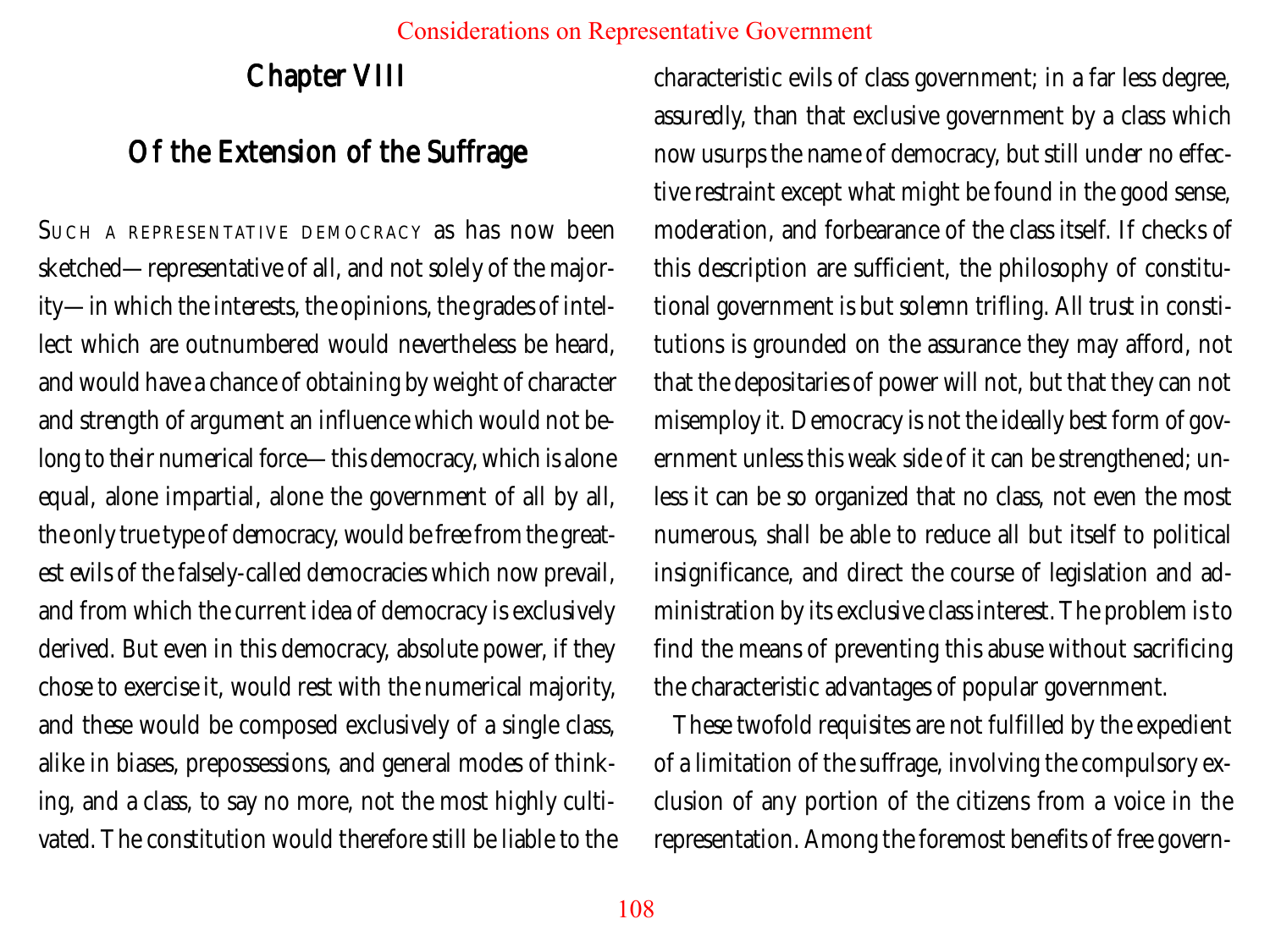ment is that education of the intelligence and of the sentiments which is carried down to the very lowest ranks of the people when they are called to take a part in acts which directly affect the great interests of their country. On this topic I have already dwelt so emphatically that I only return to it because there are few who seem to attach to this effect of popular institutions all the importance to which it is entitled. People think it fanciful to expect so much from what seems so slight a cause—to recognize a potent instrument of mental improvement in the exercise of political franchises by manual laborers. Yet, unless substantial mental cultivation in the mass of mankind is to be a mere vision, this is the road by which it must come. If any one supposes that this road will not bring it, I call to witness the entire contents of M. de Tocqueville's great work, and especially his estimate of the Americans. Almost all travelers are struck by the fact that every American is in some sense both a patriot and a person of cultivated intelligence; and M. de Tocqueville has shown how close the connection is between these qualities and their democratic institutions. No such wide diffusion of the ideas, tastes, and sentiments of educated minds has ever been seen

elsewhere, or even conceived as attainable. Yet this is nothing to what we might look for in a government equally democratic in its unexclusiveness, but better organized in other important points. For political life is indeed in America a most valuable school, but it is a school from which the ablest teachers are excluded; the first minds in the country being as effectually shut out from the national representation, and from public functions generally, as if they were under a formal disqualification. The Demos, too, being in America the one source of power, all the selfish ambition of the country gravitates towards it, as it does in despotic countries towards the monarch; the People, like the despot, is pursued with adulation and sycophancy, and the corrupting effects of power fully keep pace with its improving and ennobling influences. If, even with this alloy, democratic institutions produce so marked a superiority of mental development in the lowest class of Americans, compared with the corresponding classes in England and elsewhere, what would it be if the good portion of the influence could be retained without the bad? And this, to a certain extent, may be done, but not by excluding that portion of the people who have fewest intellectual stimuli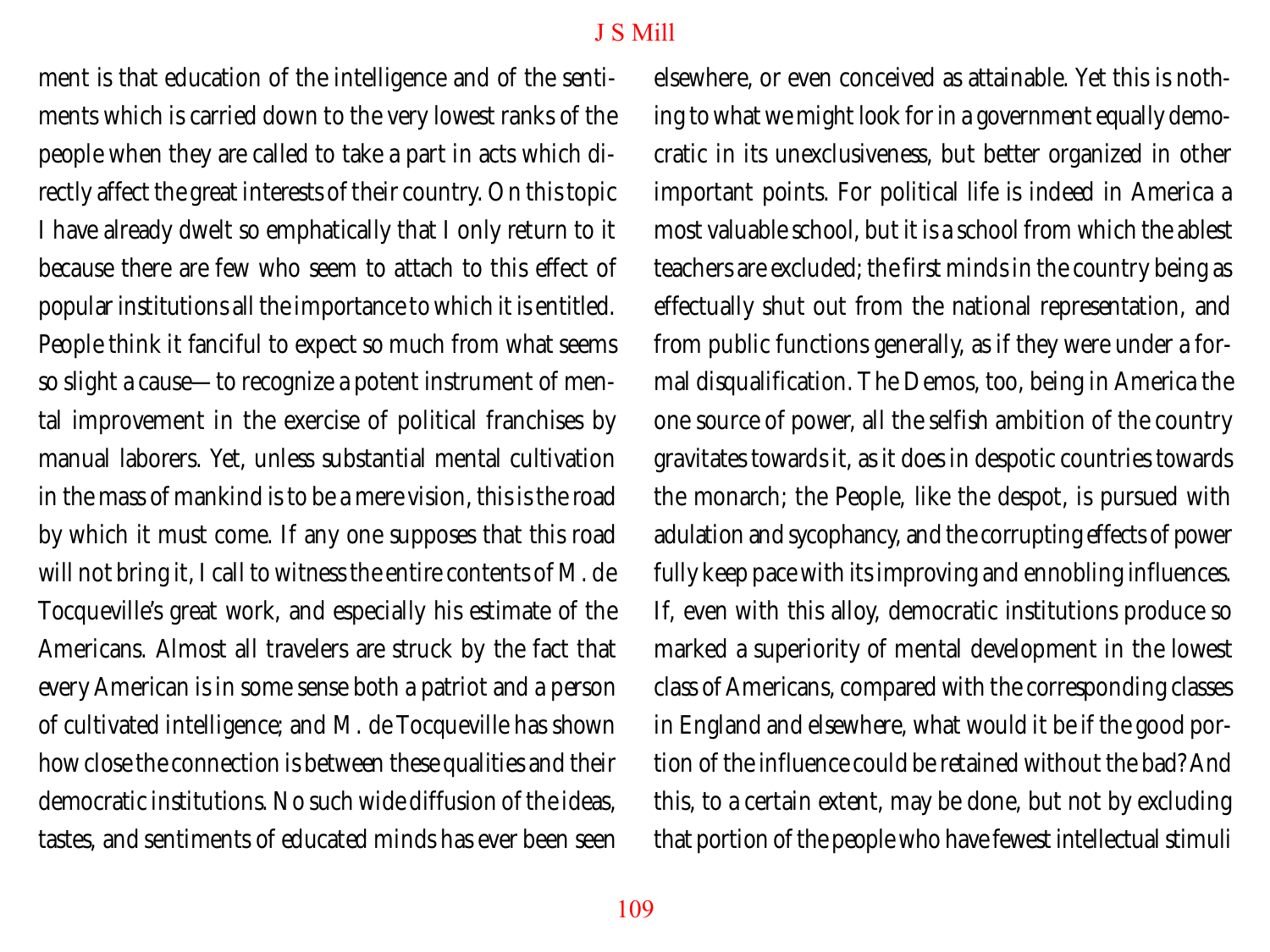of other kinds from so inestimable an introduction to large, distant, and complicated interests as is afforded by the attention they may be induced to bestow on political affairs. It is by political discussion that the manual laborer, whose employment is a routine, and whose way of life brings him in contact with no variety of impressions, circumstances, or ideas, is taught that remote causes, and events which take place far off, have a most sensible effect even on his personal interests; and it is from political discussion and collective political action that one whose daily occupations concentrate his interests in a small circle round himself, learns to feel for and with his fellow-citizens, and becomes consciously a member of a great community. But political discussions fly over the heads of those who have no votes, and are not endeavouring to acquire them. Their position, in comparison with the electors, is that of the audience in a court of justice compared with the twelve men in the jury-box. It is not *their* suffrages that are asked, it is not their opinion that is sought to be influenced; the appeals are made, the arguments addressed, to others than them; nothing depends on the decision *they* may arrive at, and there is no necessity and very

little inducement to them to come to any. Whoever, in an otherwise popular government, has no vote, and no prospect of obtaining it, will either be a permanent malcontent, or will feel as one whom the general affairs of society do not concern; for whom they are to be managed by others; who "has no business with the laws except to obey them," nor with public interests and concerns except as a looker-on. What he will know or care about them from this position may partly be measured by what an average woman of the middle class knows and cares about politics compared with her husband or brothers.

Independently of all these considerations, it is a personal injustice to withhold from any one, unless for the prevention of greater evils, the ordinary privilege of having his voice reckoned in the disposal of affairs in which he has the same interest as other people. If he is compelled to pay, if he may be compelled to fight, if he is required implicitly to obey, he should be legally entitled to be told what for; to have his consent asked, and his opinion counted at its worth, though not at more than its worth. There ought to be no pariahs in a full-grown and civilized nation; no persons disqualified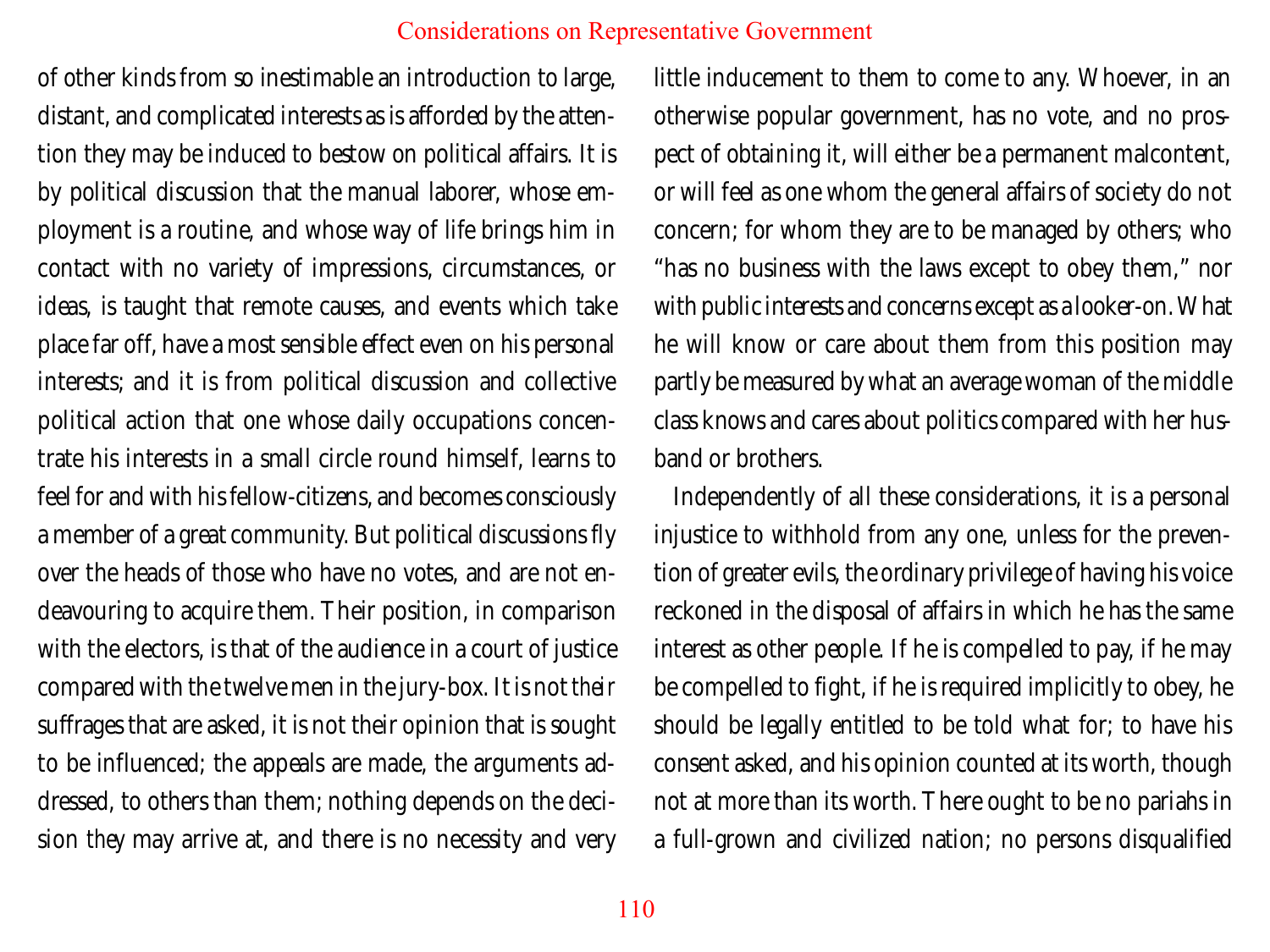except through their own default. Every one is degraded, whether aware of it or not, when other people, without consulting him, take upon themselves unlimited power to regulate his destiny. And even in a much more improved state than the human mind has ever yet reached, it is not in nature that they who are thus disposed of should meet with as fair play as those who have a voice. Rulers and ruling classes are under a necessity of considering the interests and wishes of those who have the suffrage; but of those who are excluded, it is in their option whether they will do so or not; and, however honestly disposed, they are, in general, too fully occupied with things which they *must* attend to to have much room in their thoughts for any thing which they can with impunity disregard. No arrangement of the suffrage, therefore, can be permanently satisfactory in which any person or class is peremptorily excluded—in which the electoral privilege is not open to all persons of full age who desire to obtain it.

There are, however, certain exclusions, required by positive reasons, which do not conflict with this principle, and which, though an evil in themselves, are only to be got rid of by the cessation of the state of things which requires them. I regard it as wholly inadmissible that any person should participate in the suffrage without being able to read, write, and, I will add, perform the common operations of arithmetic. Justice demands, even when the suffrage does not depend on it, that the means of attaining these elementary acquirements should be within the reach of every person, either gratuitously, or at an expense not exceeding what the poorest, who can earn their own living, can afford. If this were really the case, people would no more think of giving the suffrage to a man who could not read, than of giving it to a child who could not speak; and it would not be society that would exclude him, but his own laziness. When society has not performed its duty by rendering this amount of instruction accessible to all, there is some hardship in the case, but it is a hardship that ought to be borne. If society has neglected to discharge two solemn obligations, the more important and more fundamental of the two must be fulfilled first; universal teaching must precede universal enfranchisement. No one but those in whom an *à priori* theory has silenced common sense will maintain that power over others, over the whole community, should be imparted to people who have not ac-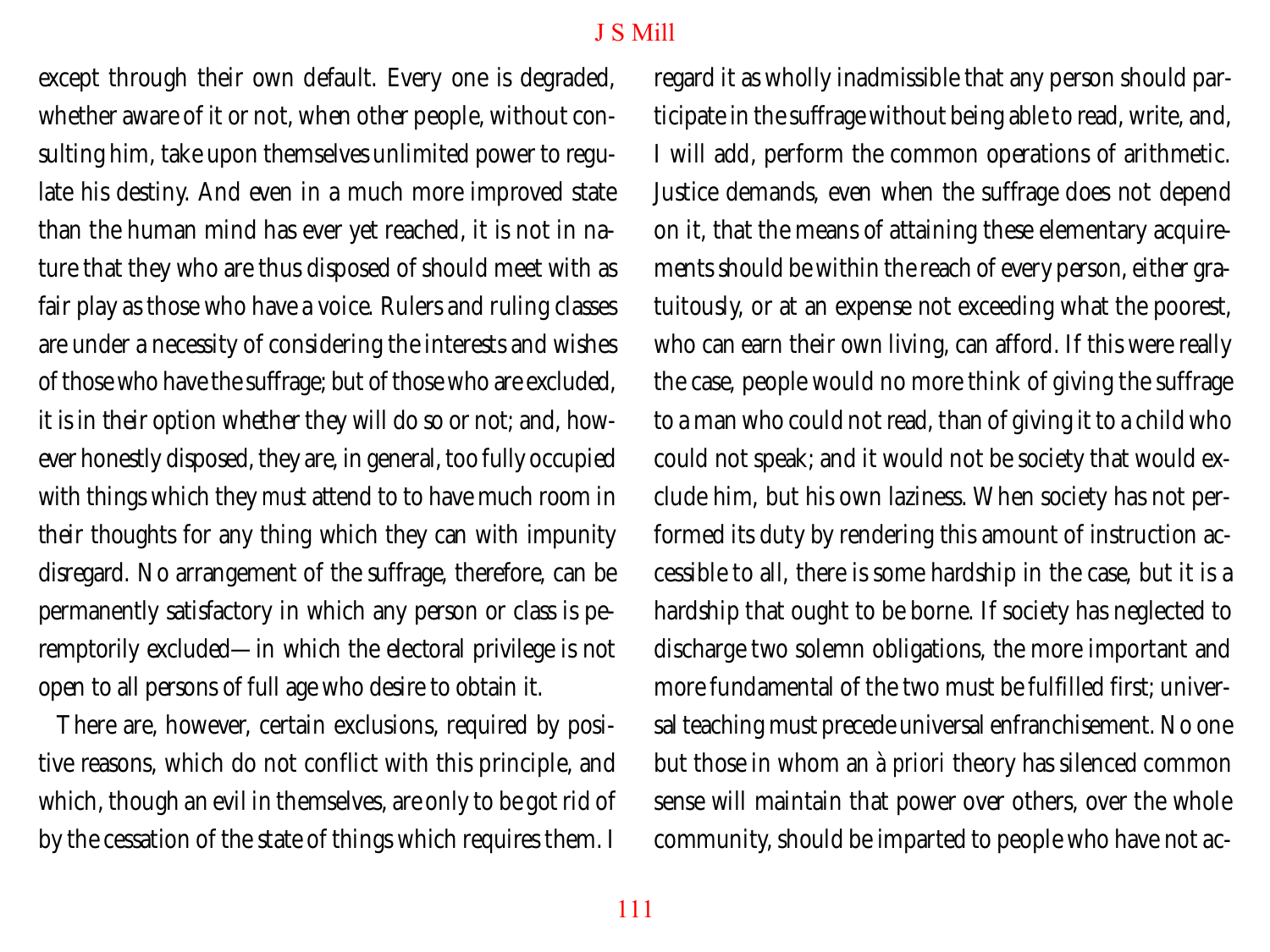quired the commonest and most essential requisities for taking care of themselves—for pursuing intelligently their own interests, and those of the persons most nearly allied to them. This argument, doubtless, might be pressed further, and made to prove much more. It would be eminently desirable that other things besides reading, writing, and arithmetic could be made necessary to the suffrage; that some knowledge of the conformation of the earth, its natural and political divisions, the elements of general history, and of the history and institutions of their own country, could be required from all electors. But these kinds of knowledge, however indispensable to an intelligent use of the suffrage, are not, in this country, nor probably any where save in the Northern United States, accessible to the whole people, nor does there exist any trustworthy machinery for ascertaining whether they have been acquired or not. The attempt, at present, would lead to partiality, chicanery, and every kind of fraud. It is better that the suffrage should be conferred indiscriminately, or even withheld indiscriminately, than that it should be given to one and withheld from another at the discretion of a public officer. In regard, however, to reading, writing, and calculating, there need be no difficulty. It would be easy to require from every one who presented himself for registry that he should, in the presence of the registrar, copy a sentence from an English book, and perform a sum in the rule of three; and to secure, by fixed rules and complete publicity, the honest application of so very simple a test. This condition, therefore, should in all cases accompany universal suffrage; and it would, after a few years, exclude none but those who cared so little for the privilege, that their vote, if given, would not in general be an indication of any real political opinion.

It is also important, that the assembly which votes the taxes, either general or local, should be elected exclusively by those who pay something towards the taxes imposed. Those who pay no taxes, disposing by their votes of other people's money, have every motive to be lavish and none to economize. As far as money matters are concerned, any power of voting possessed by them is a violation of the fundamental principle of free government, a severance of the power of control from the interest in its beneficial exercise. It amounts to allowing them to put their hands into other people's pockets for any purpose which they think fit to call a public one,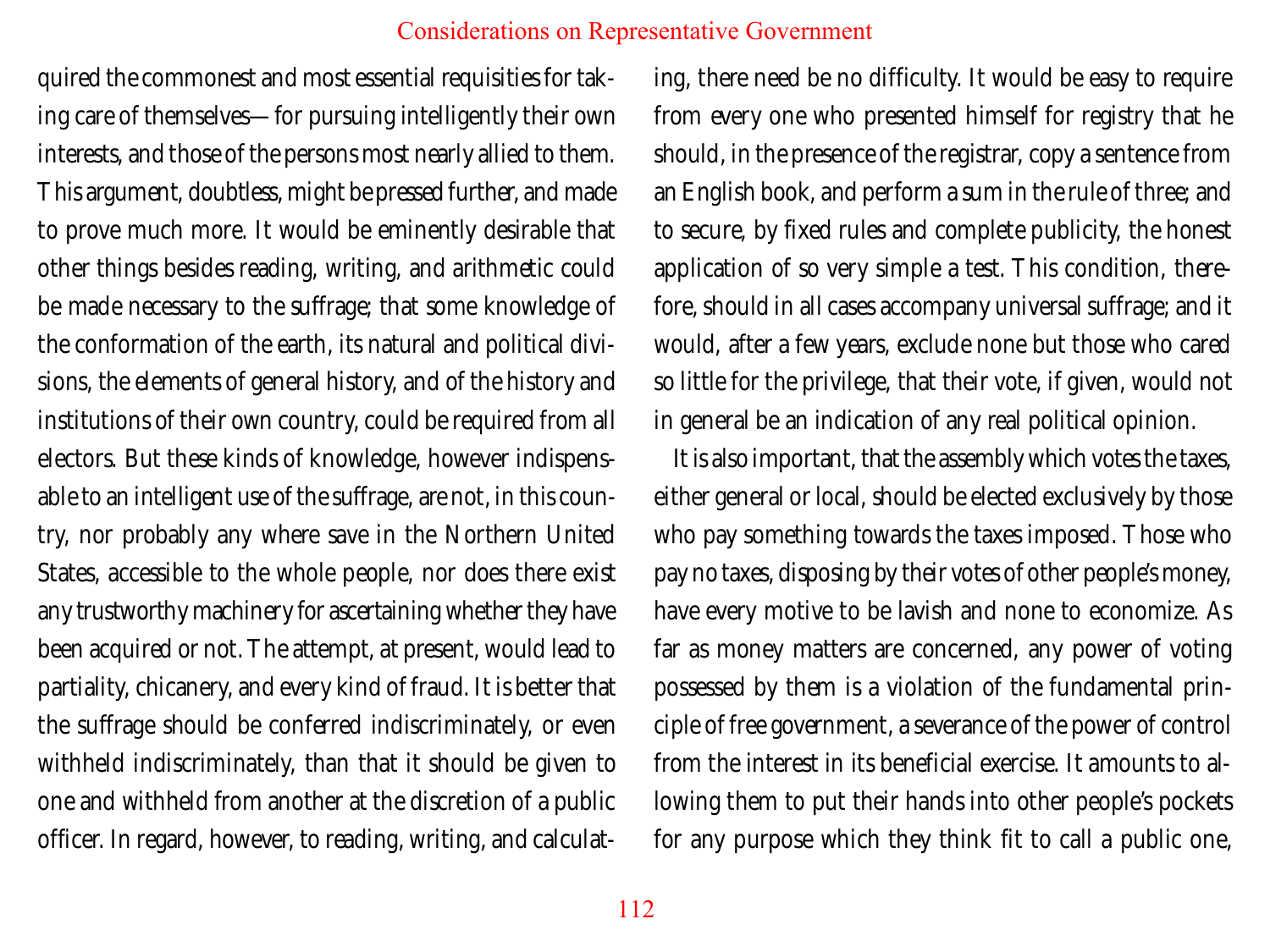which, in the great towns of the United States, is known to have produced a scale of local taxation onerous beyond example, and wholly borne by the wealthier classes. That representation should be coextensive with taxation, not stopping short of it, but also not going beyond it, is in accordance with the theory of British institutions. But to reconcile this, as a condition annexed to the representation, with universality, it is essential, as it is on many other accounts desirable, that taxation, in a visible shape, should descend to the poorest class. In this country, and in most others, there is probably no laboring family which does not contribute to the indirect taxes, by the purchase of tea, coffee, sugar, not to mention narcotics or stimulants. But this mode of defraying a share of the public expenses is hardly felt: the payer, unless a person of education and reflection, does not identify his interest with a low scale of public expenditure as closely as when money for its support is demanded directly from himself; and even supposing him to do so, he would doubtless take care that, however lavish an expenditure he might, by his vote, assist in imposing upon the government, it should not be defrayed by any additional taxes on the articles which

he himself consumes. It would be better that a direct tax, in the simple form of a capitation, should be levied on every grown person in the community; or that every such person should be admitted an elector on allowing himself to be rated *extra ordinem* to the assessed taxes; or that a small annual payment, rising and falling with the gross expenditure of the country, should be required from every registered elector, that so every one might feel that the money which he assisted in voting was partly his own, and that he was interested in keeping down its amount.

However this may be, I regard it as required by first principles that the receipt of parish relief should be a peremptory disqualification for the franchise. He who can not by his labor suffice for his own support, has no claim to the privilege of helping himself to the money of others. By becoming dependent on the remaining members of the community for actual subsistence, he abdicates his claim to equal rights with them in other respects. Those to whom he is indebted for the continuance of his very existence may justly claim the exclusive management of those common concerns to which he now brings nothing, or less than he takes away. As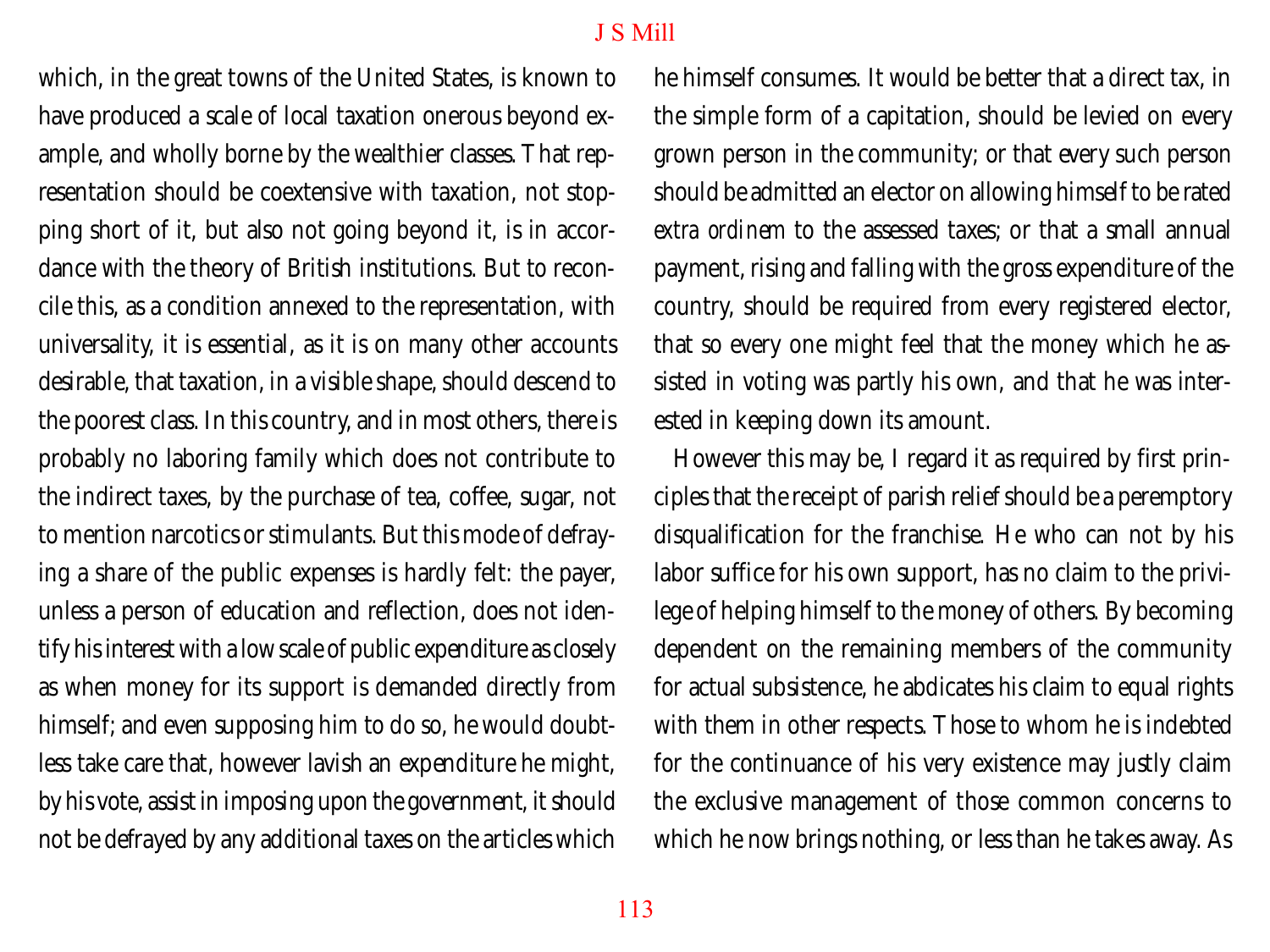a condition of the franchise, a term should be fixed, say five years previous to the registry, during which the applicant's name has not been on the parish books as a recipient of relief. To be an uncertificated bankrupt, or to have taken the benefit of the Insolvent Act, should disqualify for the franchise until the person has paid his debts, or at least proved that he is not now, and has not for some long period been, dependent on eleemosynary support. Non-payment of taxes, when so long persisted in that it can not have arisen from inadvertence, should disqualify while it lasts. These exclusions are not in their nature permanent. They exact such conditions only as all are able, or ought to be able, to fulfill if they choose. They leave the suffrage accessible to all who are in the normal condition of a human being; and if any one has to forego it, he either does not care sufficiently for it to do for its sake what he is already bound to do, or he is in a general condition of depression and degradation in which this slight addition, necessary for the security of others, would be unfelt, and on emerging from which this mark of inferiority would disappear with the rest.

In the long run, therefore (supposing no restrictions to

exist but those of which we have now treated), we might expect that all, except that (it is to be hoped) progressively diminishing class, the recipients of parish relief, would be in possession of votes, so that the suffrage would be, with that slight abatement, universal. That it should be thus widely expanded is, as we have seen, absolutely necessary to an enlarged and elevated conception of good government. Yet in this state of things, the great majority of voters in most countries, and emphatically in this, would be manual laborers, and the twofold danger, that of too low a standard of political intelligence, and that of class legislation, would still exist in a very perilous degree. It remains to be seen whether any means exist by which these evils can be obviated.

They are capable of being obviated if men sincerely wish it; not by any artificial contrivance, but by carrying out the natural order of human life, which recommends itself to every one in things in which he has no interest or traditional opinion running counter to it. In all human affairs, every person directly interested, and not under positive tutelage, has an admitted claim to a voice, and when his exercise of it is not inconsistent with the safety of the whole, can not justly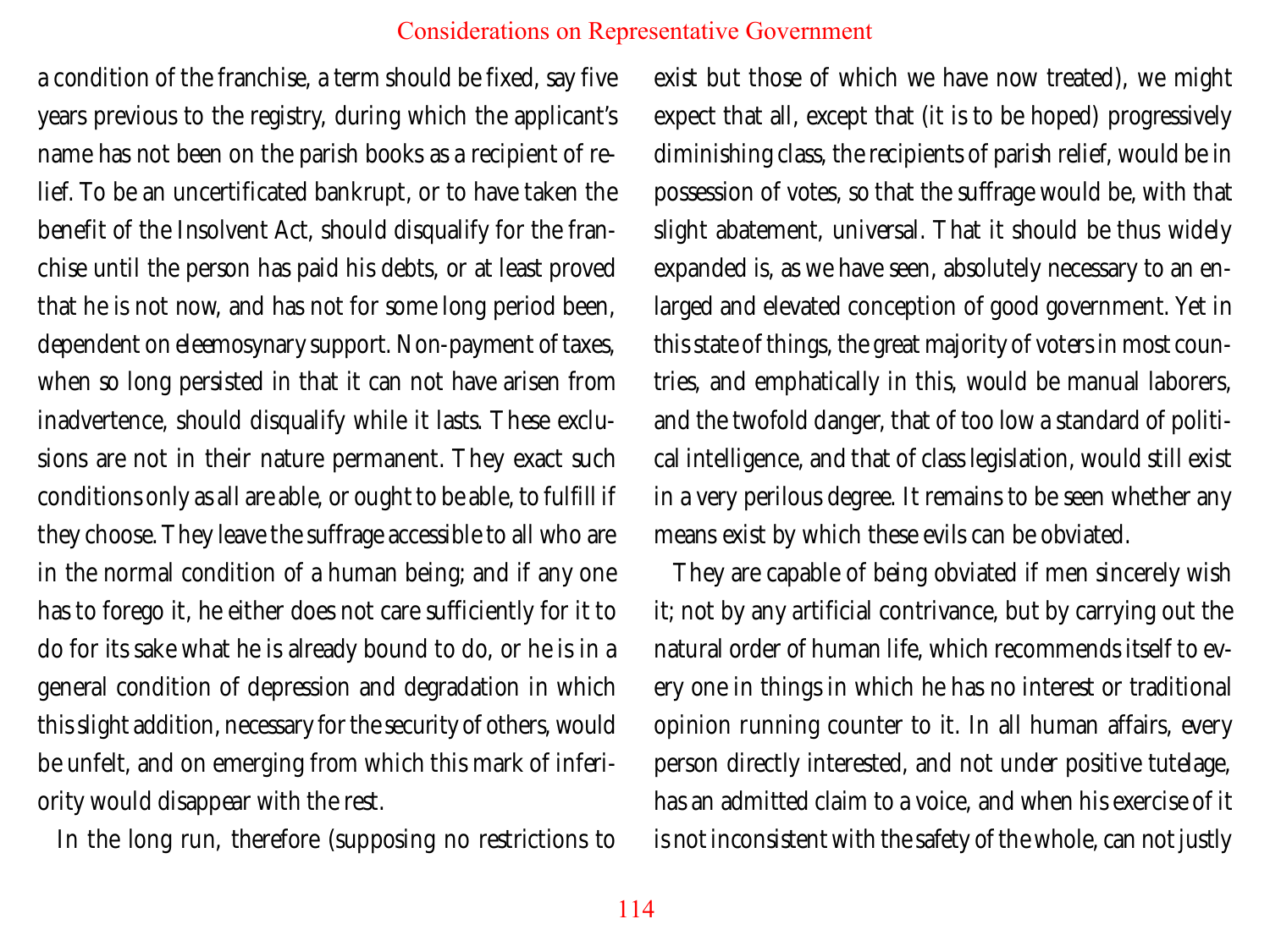be excluded from it. But (though every one ought to have a voice) that every one should have an equal voice is a totally different proposition. When two persons who have a joint interest in any business differ in opinion, does justice require that both opinions should be held of exactly equal value? If with equal virtue, one is superior to the other in knowledge and intelligence—or if with equal intelligence, one excels the other in virtue—the opinion, the judgment of the higher moral or intellectual being is worth more than that of the inferior; and if the institutions of the country virtually assert that they are of the same value, they assert a thing which is not. One of the two, as the wiser or better man, has a claim to superior weight: the difficulty is in ascertaining which of the two it is; a thing impossible as between individuals, but, taking men in bodies and in numbers, it can be done with a certain approach to accuracy. There would be no pretense for applying this doctrine to any case which can with reason be considered as one of individual and private right. In an affair which concerns only one of two persons, that one is entitled to follow his own opinion, however much wiser the other may be than himself. But we are speaking of

things which equally concern them both; where, if the more ignorant does not yield his share of the matter to the guidance of the wiser man, the wiser man must resign his to that of the more ignorant. Which of these modes of getting over the difficulty is most for the interest of both, and most conformable to the general fitness of things? If it be deemed unjust that either should have to give way, which injustice is greatest? that the better judgment should give way to the worse, or the worse to the better?

Now national affairs are exactly such a joint concern, with the difference that no one needs ever be called upon for a complete sacrifice of his own opinion. It can always be taken into the calculation, and counted at a certain figure, a higher figure being assigned to the suffrages of those whose opinion is entitled to greater weight. There is not in this arrangement any thing necessarily invidious to those to whom it assigns the lower degrees of influence. Entire exclusion from a voice in the common concerns is one thing: the concession to others of a more potential voice, on the ground of greater capacity for the management of the joint interests, is another. The two things are not merely different, they are incommensu-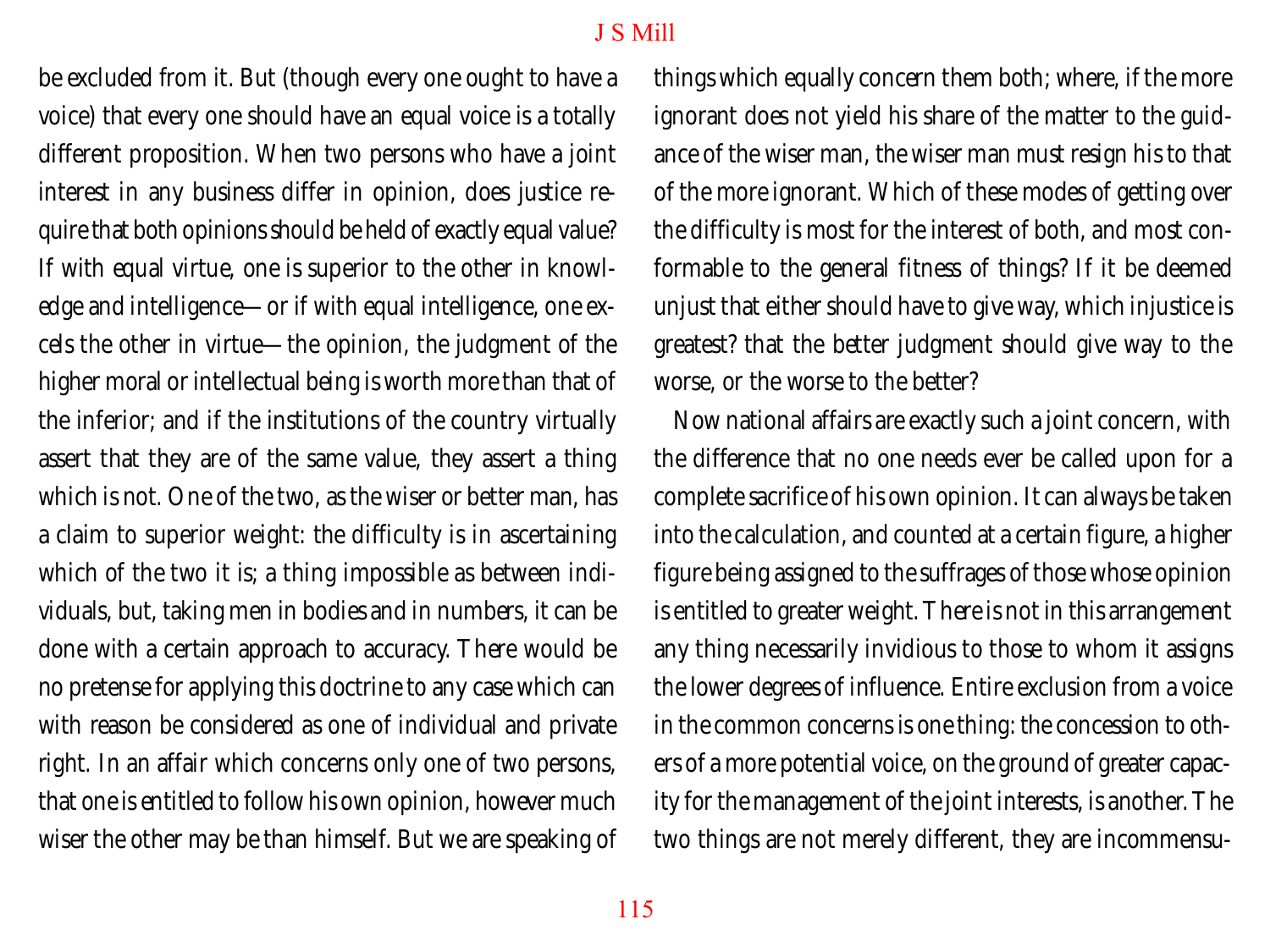rable. Every one has a right to feel insulted by being made a nobody, and stamped as of no account at all. No one but a fool, and only a fool of a peculiar description, feels offended by the acknowledgment that there are others whose opinion, and even whose wish, is entitled to a greater amount of consideration than his. To have no voice in what are partly his own concerns is a thing which nobody willingly submits to; but when what is partly his concern is also partly another's, and he feels the other to understand the subject better than himself, that the other's opinion should be counted for more than his own accords with his expectations, and with the course of things which in all other affairs of life he is accustomed to acquiese in. It is only necessary that this superior influence should be assigned on grounds which he can comprehend, and of which he is able to perceive the justice.

I hasten to say that I consider it entirely inadmissible, unless as a temporary makeshift, that the superiority of influence should be conferred in consideration of property. I do not deny that property is a kind of test; education, in most countries, though any thing but proportional to riches, is on the average better in the richer half of society than in the poorer. But the criterion is so imperfect; accident has so much more to do than merit with enabling men to rise in the world; and it is so impossible for any one, by acquiring any amount of instruction, to make sure of the corresponding rise in station, that this foundation of electoral privilege is always, and will continue to be, supremely odious. To connect plurality of votes with any pecuniary qualification would be not only objectionable in itself, but a sure mode of compromising the principle, and making its permanent maintenance impracticable. The democracy, at least of this country, are not at present jealous of personal superiority, but they are naturally and must justly so of that which is grounded on mere pecuniary circumstances. The only thing which can justify reckoning one person's opinion as equivalent to more than one is individual mental superiority, and what is wanted is some approximate means of ascertaining that. If there existed such a thing as a really national education or a trustworthy system of general examination, education might be tested directly. In the absence of these, the nature of a person's occupation is some test. An employer of labor is on the average more intelligent than a laborer; for he must labor with his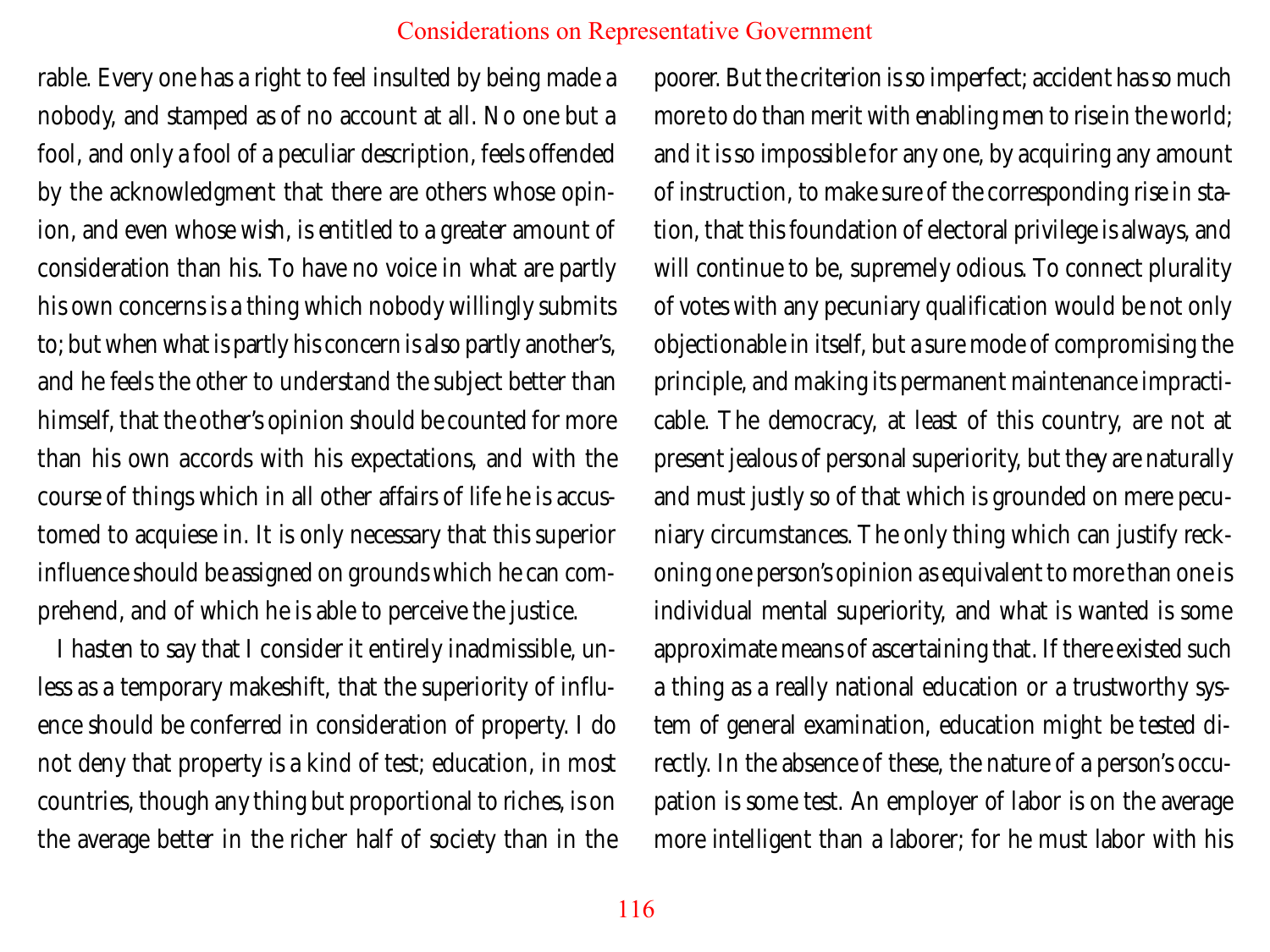head, and not solely with his hands. A foreman is generally more intelligent than an ordinary laborer, and a laborer in the skilled trades than in the unskilled. A banker, merchant, or manufacturer is likely to be more intelligent than a tradesman, because he has larger and more complicated interests to manage. In all these cases it is not the having merely undertaken the superior function, but the successful performance of it, that tests the qualifications; for which reason, as well as to prevent persons from engaging nominally in an occupation for the sake of the vote, it would be proper to require that the occupation should have been persevered in for some length of time (say three years). Subject to some such condition, two or more votes might be allowed to every person who exercises any of these superior functions. The liberal professions, when really and not nominally practiced, imply, of course, a still higher degree of instruction; and wherever a sufficient examination, or any serious conditions of education, are required before entering on a profession, its members could be admitted at once to a plurality of votes. The same rule might be applied to graduates of universities; and even to those who bring satisfactory certificates of having passed through the course of study required by any school at which the higher branches of knowledge are taught, under proper securities that the teaching is real, and not a mere pretense. The "local" or "middle class" examination for the degree of associate, so laudably and public-spiritedly established by the University of Oxford, and any similar ones which may be instituted by other competent bodies (provided they are fairly open to all comers), afford a ground on which plurality of votes might with great advantage be accorded to those who have passed the test. All these suggestions are open to much discussion in the detail, and to objections which it is of no use to anticipate. The time is not come for giving to such plans a practical shape, nor should I wish to be bound by the particular proposals which I have made. But it is to me evident that in this direction lies the true ideal of representative government; and that to work towards it by the best practical contrivances which can be found is the path of real political improvement.

If it be asked to what length the principle admits of being carried, or how many votes might be accorded to an individual on the ground of superior qualifications, I answer,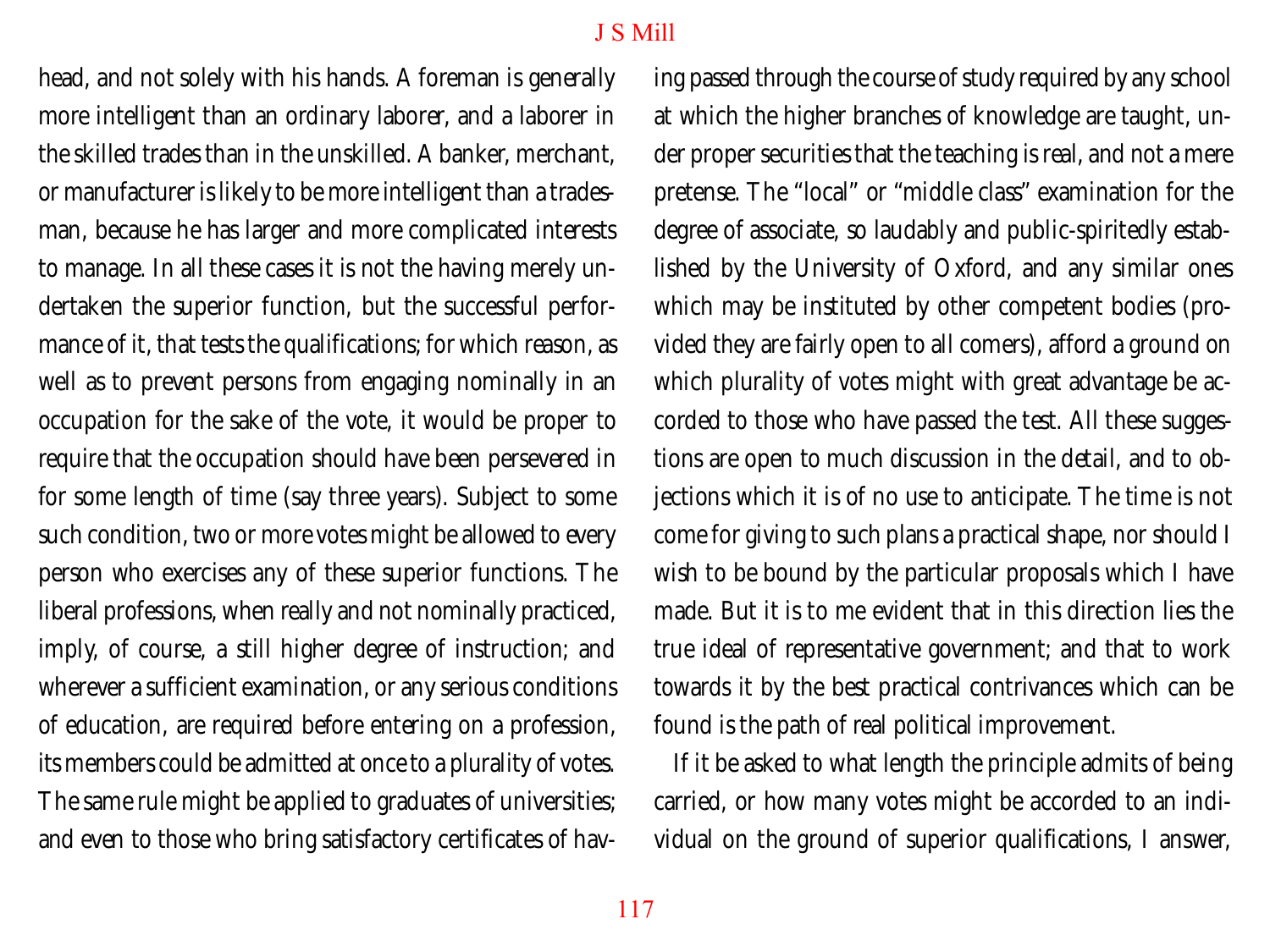that this is not in itself very material, provided the distinctions and gradations are not made arbitrarily, but are such as can be understood and accepted by the general conscience and understanding. But it is an absolute condition not to overpass the limit prescribed by the fundamental principle laid down in a former chapter as the condition of excellence in the constitution of a representative system. The plurality of votes must on no account be carried so far that those who are privileged by it, or the class (if any) to which they mainly belong, shall outweigh by means of it all the rest of the community. The distinction in favor of education, right in itself, is farther and strongly recommended by its preserving the educated from the class legislation of the uneducated; but it must stop short of enabling them to practice class legislation on their own account. Let me add, that I consider it an absolutely necessary part of the plurality scheme that it be open to the poorest individual in the community to claim its privileges, if he can prove that, in spite of all difficulties and obstacles, he is, in point of intelligence, entitled to them. There ought to be voluntary examinations at which any person whatever might present himself, might prove that he came

up to the standard of knowledge and ability laid down as sufficient, and be admitted, in consequence, to the plurality of votes. A privilege which is not refused to any one who can show that he has realized the conditions on which in theory and principle it is dependent, would not necessarily be repugnant to any one's sentiment of justice; but it would certainly be so if, while conferred on general presumptions not always infallible, it were denied to direct proof.

Plural voting, though practiced in vestry elections and those of poor-law guardians, is so unfamiliar in elections to Parliament that it is not likely to be soon or willingly adopted; but as the time will certainly arrive when the only choice will be between this and equal universal suffrage, whoever does not desire the last can not too soon begin to reconcile himself to the former. In the mean time, though the suggestion, for the present, may not be a practical one, it will serve to mark what is best in principle, and enable us to judge of the eligibility of any indirect means, either existing or capable of being adopted, which may promote in a less perfect manner the same end. A person may have a double vote by other means than that of tendering two votes at the same hustings; he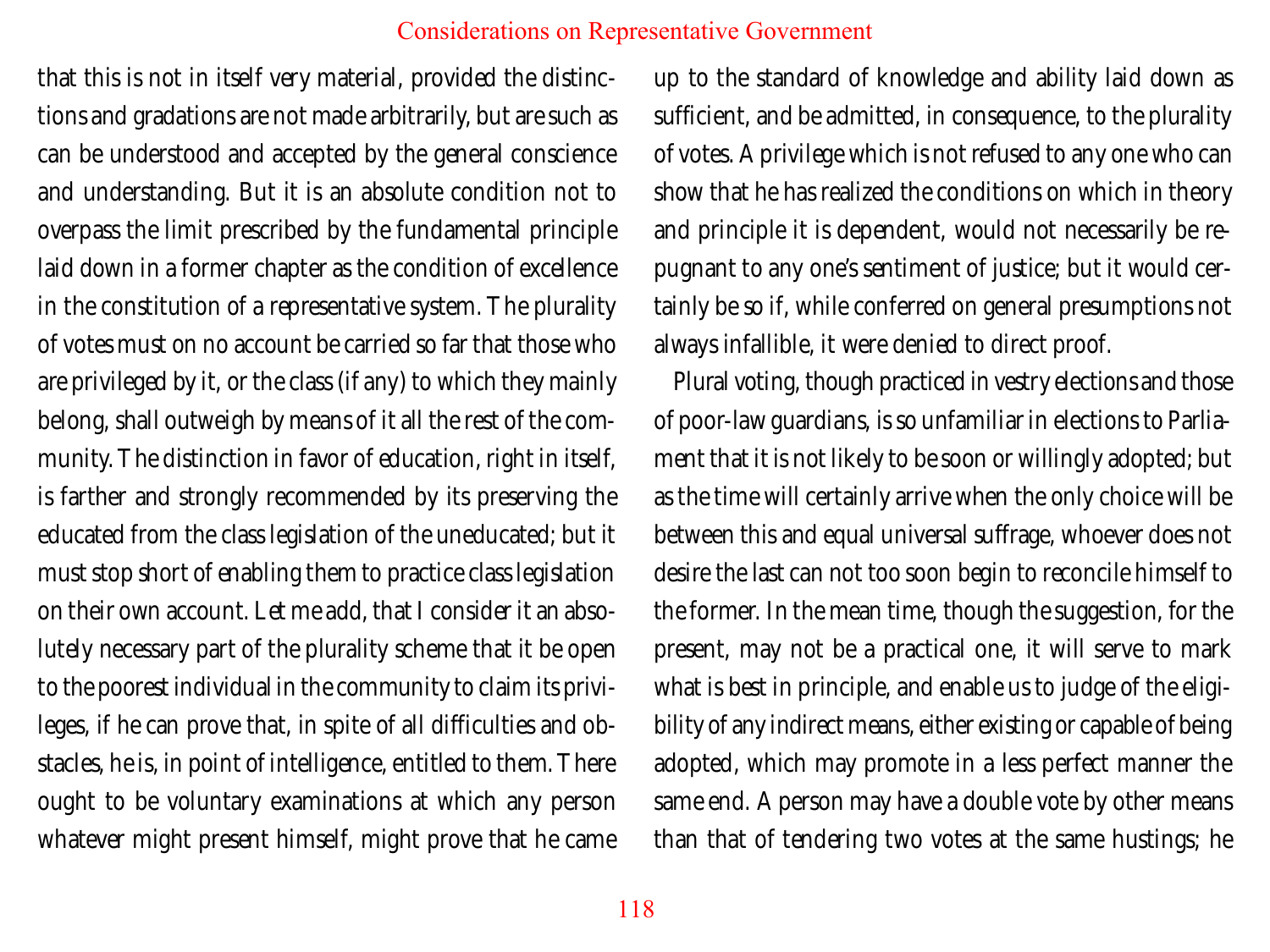may have a vote in each of two different constituencies; and though this exceptional privilege at present belongs rather to superiority of means than of intelligence, I would not abolish it where it exists, since, until a truer test of education is adopted, it would be unwise to dispense with even so imperfect a one as is afforded by pecuniary circumstances. Means might be found of giving a farther extension to the privilege, which would connect it in a more direct manner with superior education. In any future Reform Bill which lowers greatly the pecuniary conditions of the suffrage, it might be a wise provision to allow all graduates of universities, all persons who have passed creditably through the higher schools, all members of the liberal professions, and perhaps some others, to be registered specifically in those characters, and to give their votes as such in any constituency in which they choose to register; retaining, in addition, their votes as simple citizens in the localities in which they reside.

Until there shall have been devised, and until opinion is willing to accept, some mode of plural voting which may assign to education as such the degree of superior influence due to it, and sufficient as a counterpoise to the numerical weight of the least educated class, for so long the benefits of completely universal suffrage can not be obtained without bringing with them, as it appears to me, more than equivalent evils. It is possible, indeed (and this is perhaps one of the transitions through which we may have to pass in our progress to a really good representative system), that the barriers which restrict the suffrage might be entirely leveled in some particular constituencies, whose members, consequently, would be returned principally by manual laborers; the existing electoral qualification being maintained elsewhere, or any alteration in it being accompanied by such a grouping of the constituencies as to prevent the laboring class from becoming preponderant in Parliament. By such a compromise, the anomalies in the representation would not only be retained, but augmented; this, however, is not a conclusive objection; for if the country does not choose to pursue the right ends by a regular system directly leading to them, it must be content with an irregular makeshift, as being greatly preferable to a system free from irregularities, but regularly adapted to wrong ends, or in which some ends equally necessary with the others have been left out. It is a far graver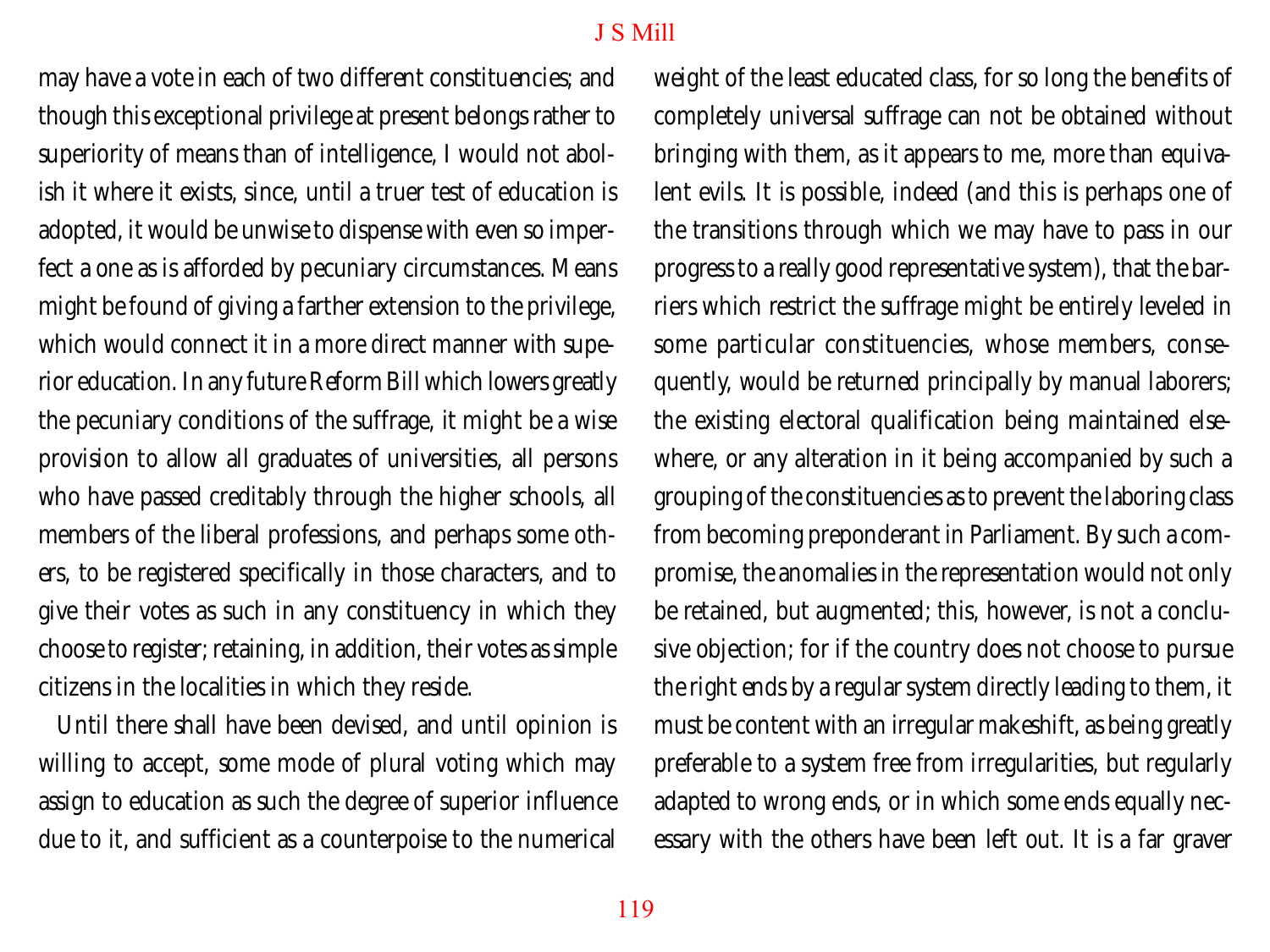objection, that this adjustment is incompatible with the intercommunity of local constituencies which Mr. Hare's plan requires; that under it every voter would remain imprisoned within the one or more constituencies in which his name is registered, and, unless willing to be represented by one of the candidates for those localities, would not be represented at all.

So much importance do I attach to the emancipation of those who already have votes, but whose votes are useless, because always outnumbered—so much should I hope from the natural influence of truth and reason, if only secured a hearing and a competent advocacy, that I should not despair of the operation even of equal and universal suffrage, if made real by the proportional representation of all minorities, on Mr. Hare's principle. But if the best hopes which can be formed on this subject were certainties, I should still contend for the principle of plural voting. I do not propose the plurality as a thing in itself undesirable, which, like the exclusion of part of the community from the suffrage, may be temporarily tolerated while necessary to prevent greater evils. I do not look upon equal voting as among the things which

are good in themselves, provided they can be guarded against inconveniences. I look upon it as only relatively good; less objectionable than inequality of privilege grounded on irrelevant or adventitious circumstances, but in principle wrong, because recognizing a wrong standard, and exercising a bad influence on the voter's mind. It is not useful, but hurtful, that the constitution of the country should declare ignorance to be entitled to as much political power as knowledge. The national institutions should place all things that they are concerned with before the mind of the citizen in the light in which it is for his good that he should regard them; and as it is for his good that he should think that every one is entitled to some influence, but the better and wiser to more than others, it is important that this conviction should be professed by the state, and embodied in the national institutions. Such things constitute the *spirit* of the institutions of a country; that portion of their influence which is least regarded by common, and especially by English thinkers, though the institutions of every country, not under great positive oppression, produce more effect by their spirit than by any of their direct provisions, since by it they shape the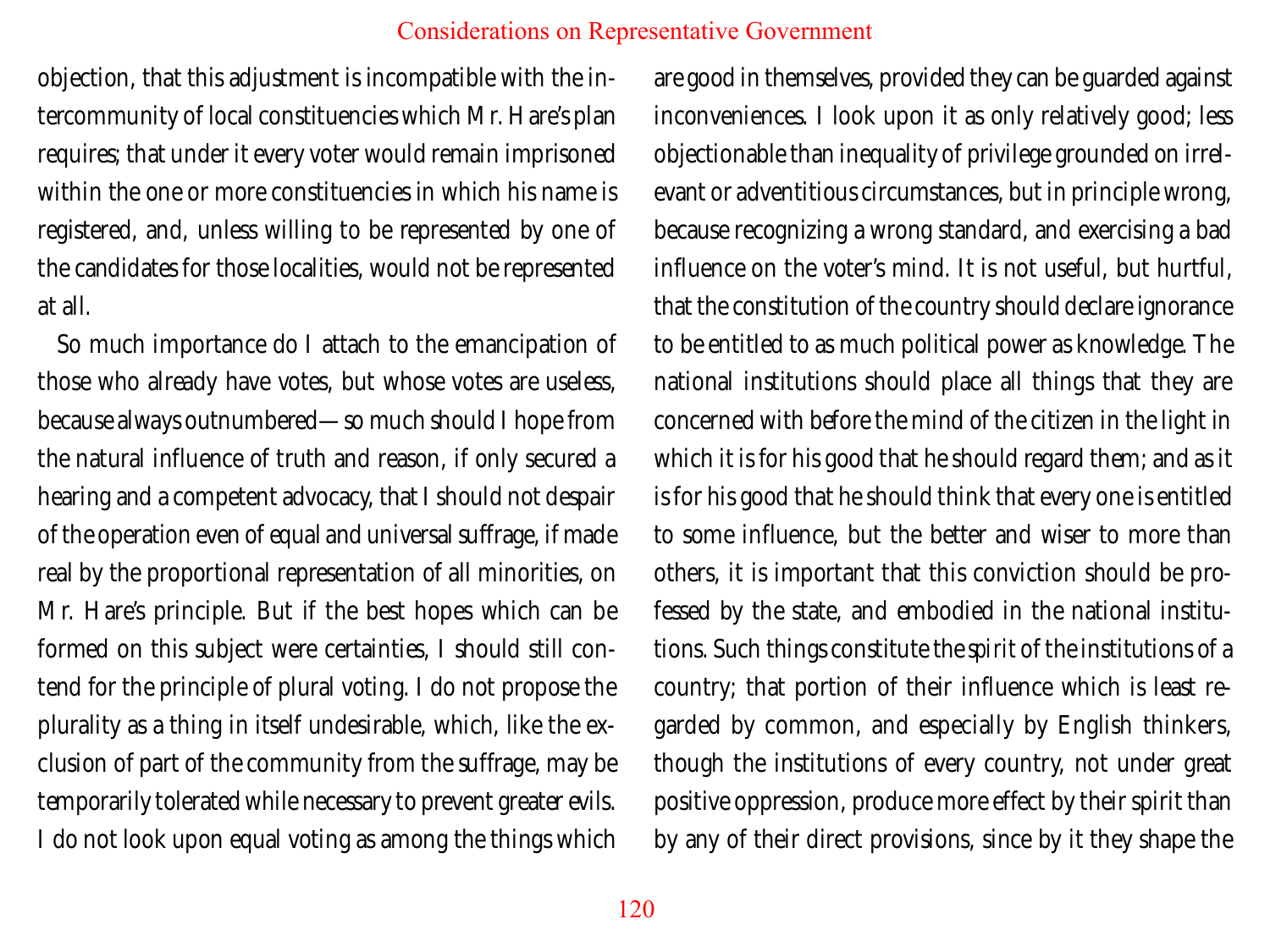national character. The American institutions have imprinted strongly on the American mind that any one man (with a white skin) is as good as any other; and it is felt that this false creed is nearly connected with some of the more unfavorable points in American character. It is not small mischief that the constitution of any country should sanction this creed; for the belief in it, whether express or tacit, is almost as detrimental to moral and intellectual excellence any effect which most forms of government can produce.

It may, perhaps, be said, that a constitution which gives equal influence, man for man, to the most and to the least instructed, is nevertheless conducive to progress, because the appeals constantly made to the less instructed classes, the exercise given to their mental powers, and the exertions which the more instructed are obliged to make for enlightening their judgment and ridding them of errors and prejudices, are powerful stimulants to their advance in intelligence. That this most desirable effect really attends the admission of the less educated classes to some, and even to a large share of power, I admit, and have already strenuously maintained. But theory and experience alike prove that a counter current sets in when they are made the possessors of all power. Those who are supreme over every thing, whether they be One, or Few, or Many, have no longer need of the arms of reason; they can make their mere will prevail; and those who can not be resisted are usually far too well satisfied with their own opinions to be willing to change them, or listen without impatience to any one who tells them that they are in the wrong. The position which gives the strongest stimulus to the growth of intelligence is that of rising into power, not that of having achieved it; and of all resting-points, temporary or permanent, in the way to ascendancy, the one which develops the best and highest qualities is the position of those who are strong enough to make reason prevail, but not strong enough to prevail against reason. This is the position in which, according to the principles we have laid down, the rich and the poor, the much and the little educated, and all the other classes and denominations which divide society between them, ought as far as practicable to be placed; and by combining this principle with the otherwise just one of allowing superiority of weight to superiority of mental qualities, a political constitution would realize that kind of relative per-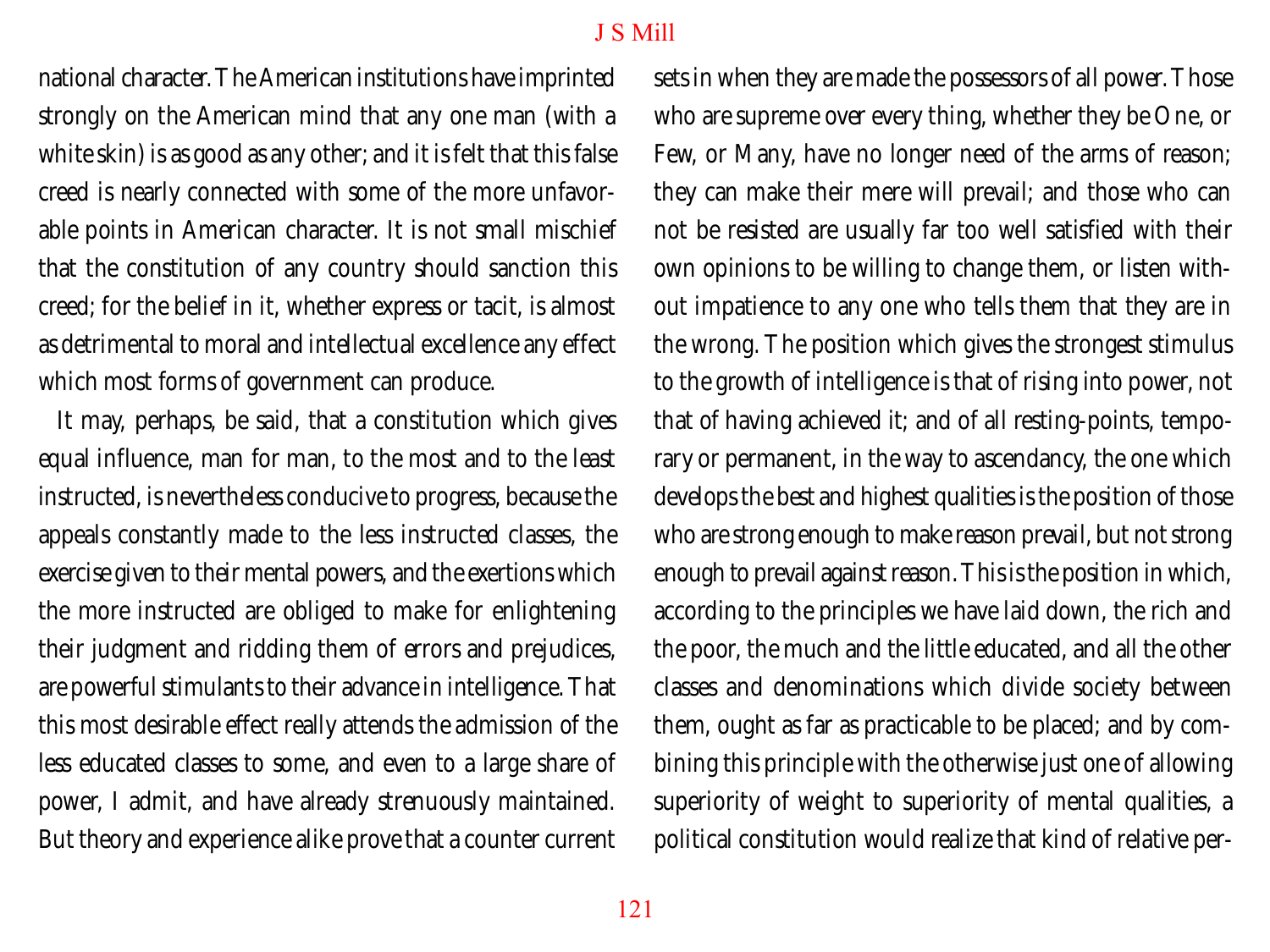fection which is alone compatible with the complicated nature of human affairs.

In the preceding argument for universal but graduated suffrage, I have taken no account of difference of sex. I consider it to be as entirely irrelevant to political rights as difference in height or in the color of the hair. All human beings have the same interest in good government; the welfare of all is alike affected by it, and they have equal need of a voice in it to secure their share of its benefits. If there be any difference, women require it more than men, since, being physically weaker, they are more dependent on law and society for protection. Mankind have long since abandoned the only premises which will support the conclusion that women ought not to have votes. No one now holds that women should be in personal servitude; that they should have no thought, wish, or occupation but to be the domestic drudges of husbands, fathers, or brothers. It is allowed to unmarried, and wants but little of being conceded to married women to hold property, and have pecuniary and business interests in the same manner as men. It is considered suitable and proper that women should think, and write, and be teachers. As soon as

these things are admitted, the political disqualification has no principle to rest on. The whole mode of thought of the modern world is, with increasing emphasis, pronouncing against the claim of society to decide for individuals what they are and are not fit for, and what they shall and shall not be allowed to attempt. If the principles of modern politics and political economy are good for any thing, it is for proving that these points can only be rightly judged of by the individuals themselves; and that, under complete freedom of choice, wherever there are real diversities of aptitude, the greater number will apply themselves to the things for which they are on the average fittest, and the exceptional course will only be taken by the exceptions. Either the whole tendency of modern social improvements has been wrong, or it ought to be carried out to the total abolition of all exclusions and disabilities which close any honest employment to a human being.

But it is not even necessary to maintain so much in order to prove that women should have the suffrage. Were it as right as it is wrong that they should be a subordinate class, confined to domestic occupations and subject to domestic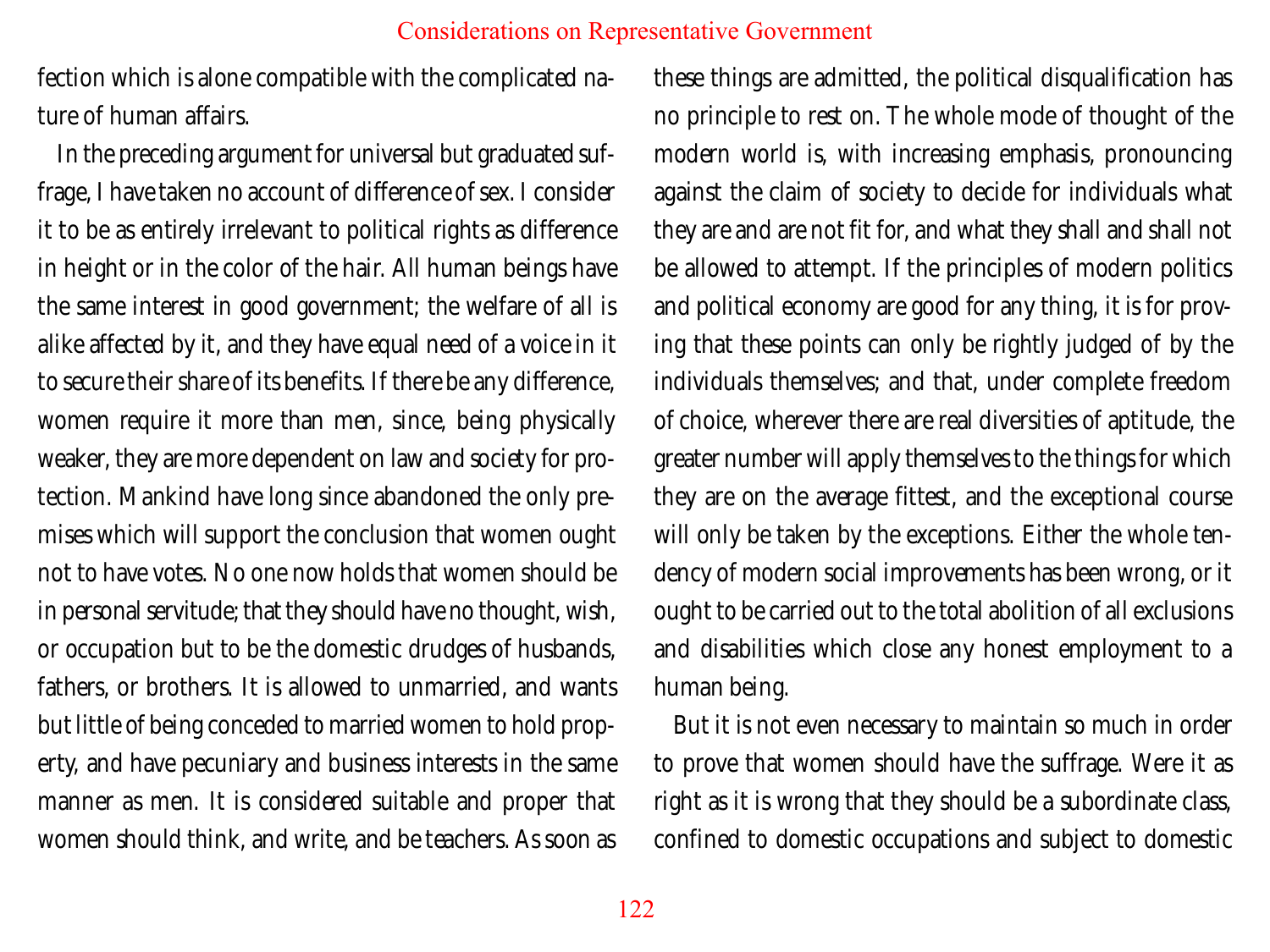authority, they would not the less require the protection of the suffrage to secure them from the abuse of that authority. Men, as well as women, do not need political rights in order that they may govern, but in order that they may not be misgoverned. The majority of the male sex are, and will be all their lives, nothing else than laborers in corn-fields or manufactories; but this does not render the suffrage less desirable for them, nor their claim to it less irresistible, when not likely to make a bad use of it. Nobody pretends to think that woman would make a bad use of the suffrage. The worst that is said is that they would vote as mere dependents, the bidding of their male relations. If it be so, so let it be. If they think for themselves, great good will be done; and if they do not, no harm. It is a benefit to human beings to take off their fetters, even if they do not desire to walk. It would already be a great improvement in the moral position of women to be no longer declared by law incapable of an opinion, and not entitled to a preference, respecting the most important concerns of humanity. There would be some benefit to them individually in having something to bestow which their male relatives can not exact, and are yet desirous to

have. It would also be no small matter that the husband would necessarily discuss the matter with his wife, and that the vote would not be his exclusive affair, but a joint concern. People do not sufficiently consider how markedly the fact that she is able to have some action on the outward world independently of him, raises her dignity and value in a vulgar man's eyes, and makes her the object of a respect which no personal qualities would ever obtain for one whose social existence he can entirely appropriate. The vote itself, too, would be improved in quality. The man would often be obliged to find honest reasons for his vote, such as might induce a more upright and impartial character to serve with him under the same banner. The wife's influence would often keep him true to his own sincere opinion. Often, indeed, it would be used, not on the side of public principle, but of the personal interest or worldly vanity of the family. But, wherever this would be the tendency of the wife's influence, it is exerted to the full already in that bad direction, and with the more certainty, since under the present law and custom she is generally too utter a stranger to politics in any sense in which they involve principle to be able to realize to herself that there is a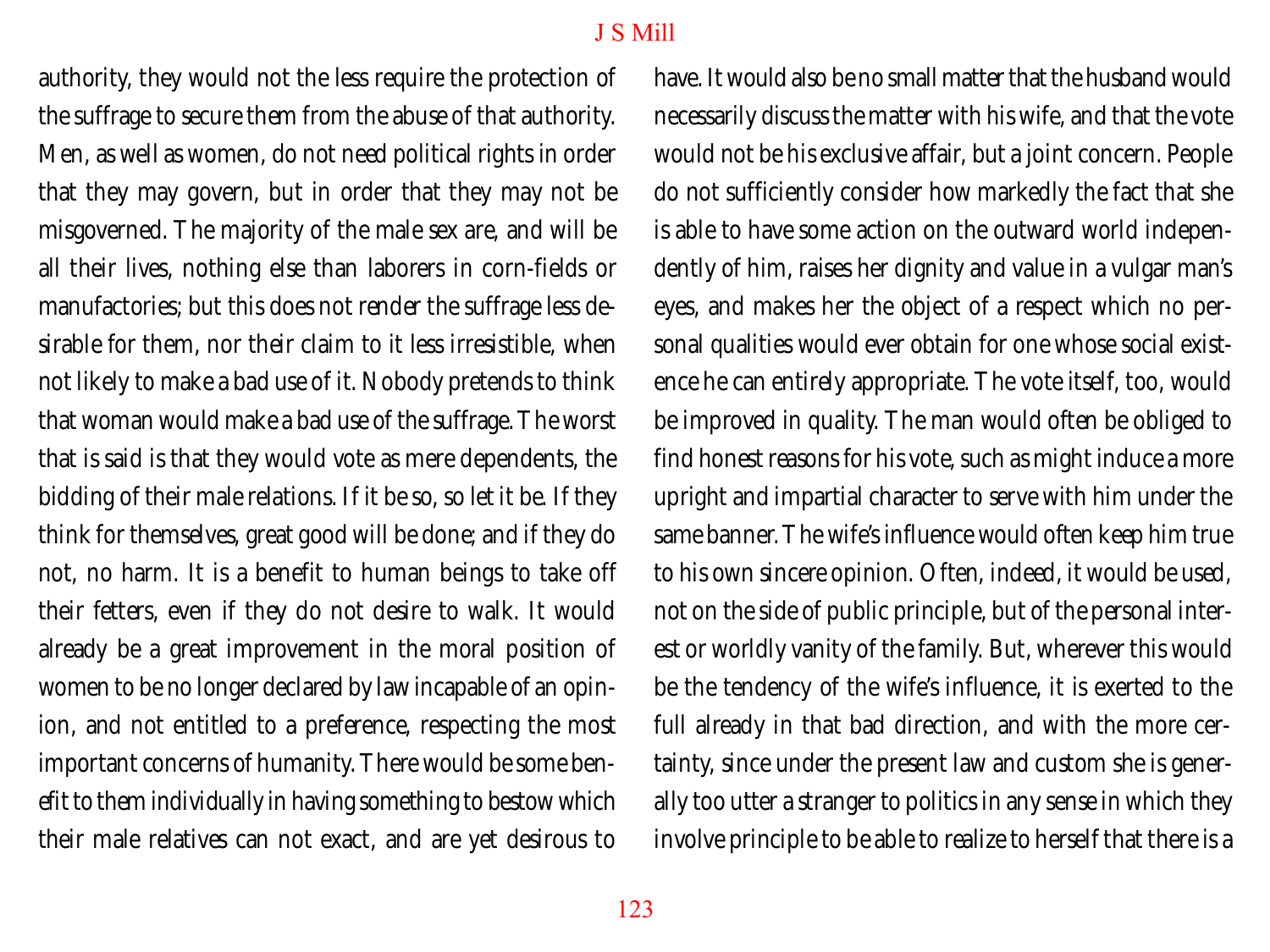point of honor in them; and most people have as little sympathy in the point of honor of others, when their own is not placed in the same thing, as they have in the religious feelings of those whose religion differs from theirs. Give the woman a vote, and she comes under the operation of the political point of honor. She learns to look on politics as a thing on which she is allowed to have an opinion, and in which, if one has an opinion, it ought to be acted upon; she acquires a sense of personal accountability in the matter, and will no longer feel, as she does at present, that whatever amount of bad influence she may exercise, if the man can but be persuaded, all is right, and his responsibility covers all. It is only by being herself encouraged to form an opinion, and obtain an intelligent comprehension of the reasons which ought to prevail with the conscience against the temptations of personal or family interest, that she can ever cease to act as a disturbing force on the political conscience of the man. Her indirect agency can only be prevented from being politically mischievous by being exchanged for direct.

I have supposed the right of suffrage to depend, as in a good state of things it would, on personal conditions. Where

it depends, as in this and most other countries, on conditions of property, the contradiction is even more flagrant. There something more than ordinarily irrational in the fact that when a woman can give all the guarantees required from a male elector, independent circumstances, the position of a householder and head of a family, payment of taxes, or whatever may be the conditions imposed, the very principle and system of a representation based on property is set aside, and an exceptionally personal disqualification is created for the mere purpose of excluding her. When it is added that in the country where this is done a woman now reigns, and that the most glorious ruler whom that country ever had was a woman, the picture of unreason and scarcely disguised injustice is complete. Let us hope that as the work proceeds of pulling down, one after another, the remains of the mouldering fabric of monopoly and tyranny, this one will not be the last to disappear; that the opinion of Bentham, of Mr. Samuel Bailey, of Mr. Hare, and many other of the most powerful political thinkers of this age and country (not to speak of others), will make its way to all minds not rendered obdurate by selfishness or inveterate prejudice; and that, be-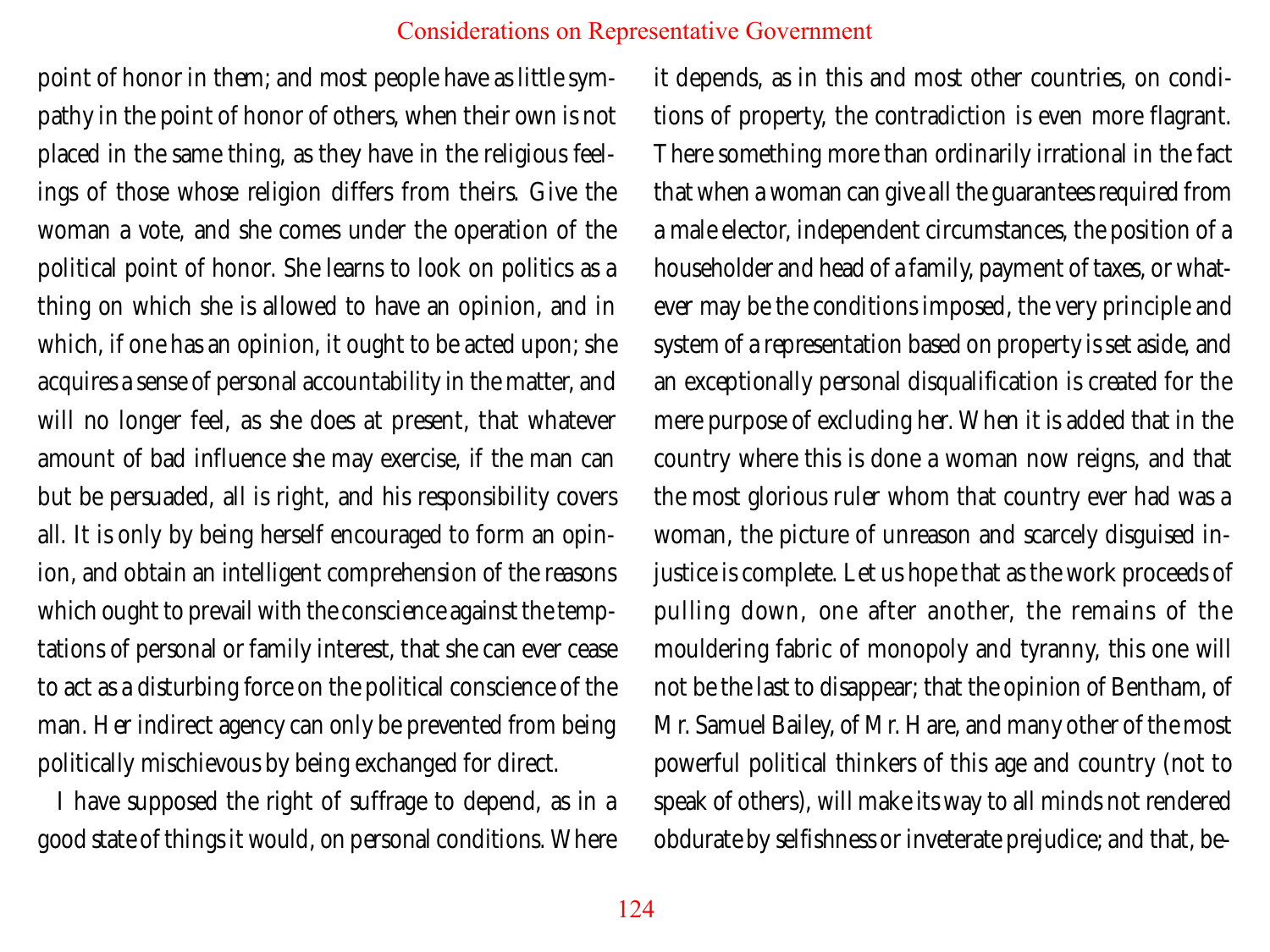fore the lapse another generation, the accident of sex, no more than the accident of skin, will be deemed a sufficient justification for depriving its possessor of the equal protection and just privileges of a citizen.

# Chapter IX

# Should there be Two Stages of Election?

IN SOME REPRESENTATIVE CONSTITUTIONS, the plan has been adopted of choosing the members of the representative body by a double process, the primary electors only choosing other electors, and these electing the member of Parliament. This contrivance was probably intended as a slight impediment to the full sweep of popular feeling, giving the suffrage, and with it the complete ultimate power, to the Many, but compelling them to exercise it through the agency of a comparatively few, who, it was supposed, would be less moved than the Demos by the gusts of popular passion; and as the electors, being already a select body, might be expected to exceed in intellect and character the common level of their constituents, the choice made by them was thought likely to be more careful and enlightened, and would, in any case, be made under a greater feeling of responsibility than election by the masses themselves. This plan of filtering, as it were, the popular suffrage through an intermediate body admits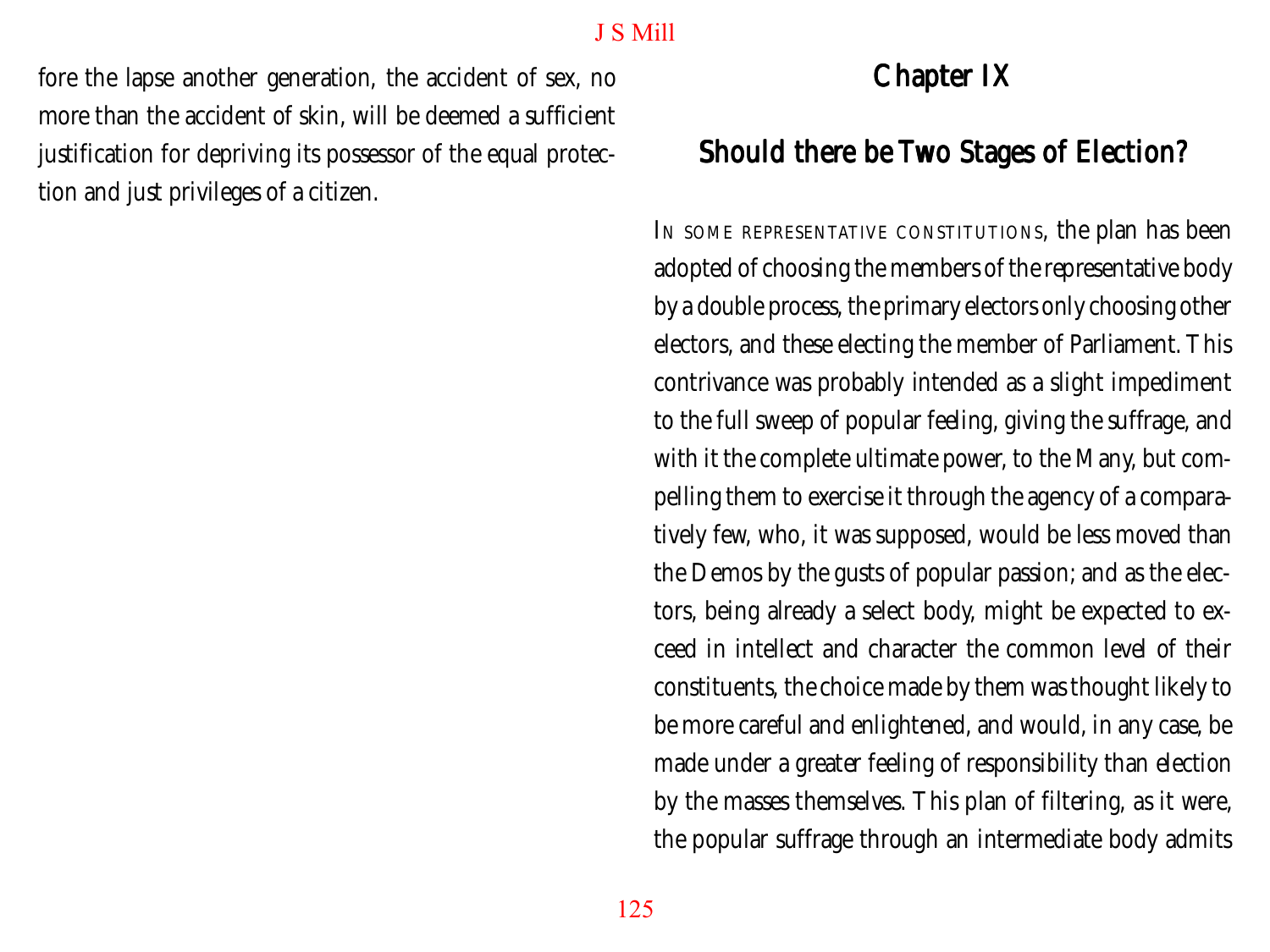of a very plausible defense; since it may be said, with great appearance of reason, that less intellect and instruction are required for judging who among our neighbors can be most safely trusted to choose a member of Parliament than who is himself fittest to be one.

In the first place, however, if the dangers incident to popular power may be thought to be in some degree lessened by this indirect management, so also are its benefits; and the latter effect is much more certain than the former. To enable the system to work as desired, it must be carried into effect in the spirit in which it is planned; the electors must use the suffrage in the manner supposed by the theory, that is, each of them must not ask himself who the member of Parliament should be, but only whom he would best like to choose one for him. It is evident that the advantages which indirect is supposed to have over direct election require this disposition of mind in the voter, and will only be realized by his taking the doctrine *au serieux*, that his sole business is to choose the choosers, not the member himself. The supposition must be, that he will not occupy his thoughts with political opinions and measures or political men, but will be

guided by his personal respect for some private individual, to whom he will give a general power of attorney to act for him. Now if the primary electors adopt this view of their position, one of the principal uses of giving them a vote at all is defeated; the political function to which they are called fails of developing public spirit and political intelligence, of making public affairs an object of interest to their feelings and of exercise to their faculties. The supposition, moreover, involves inconsistent conditions; for if the voter feels no interest in the final result, how or why can he be expected to feel any in the process which leads to it? To wish to have a particular individual for his representative in Parliament is possible to a person of a very moderate degree of virtue and intelligence, and to wish to choose an elector who will elect that individual is a natural consequence; but for a person who does not care who is elected, or feels bound to put that consideration in abeyance, to take any interest whatever in merely naming the worthiest person to elect another according to his own judgment, implies a zeal for what is right in the abstract, an habitual principle of duty for the sake of duty, which is possible only to persons of a rather high grade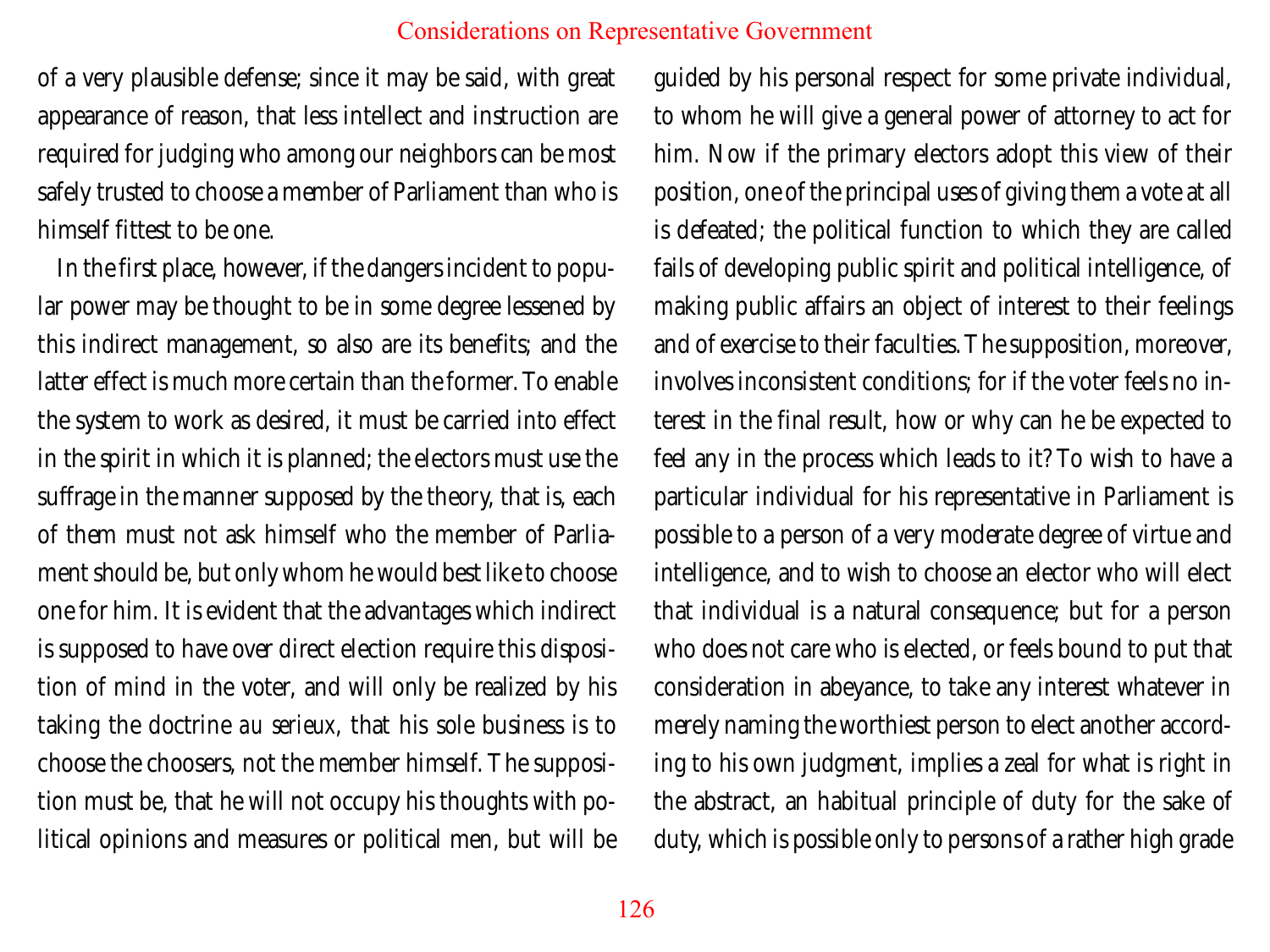of cultivation, who, by the very possession of it, show that they may be, and deserve to be, trusted with political power in a more direct shape. Of all public functions which it is possible to confer on the poorer members of the community, this surely is the least calculated to kindle their feelings, and holds out least natural inducement to care for it, other than a virtuous determination to discharge conscientiously whatever duty one has to perform; and if the mass of electors cared enough about political affairs to set any value on so limited a participation in them, they would not be likely to be satisfied without one much more extensive.

In the next place, admitting that a person who, from his narrow range of cultivation, can not judge well of the qualifications of a candidate for Parliament, may be a sufficient judge of the honesty and general capacity of somebody whom he may depute to choose a member of Parliament for him, I may remark, that if the voter acquiesces in this estimate of his capabilities, and really wishes to have the choice made for him by a person in whom he places reliance, there is no need of any constitutional provision for the purpose; he has only to ask this confidential person privately what candidate

he had better vote for. In that case the two modes of election coincide in their result, and every advantage of indirect election is obtained under direct. The systems only diverge in their operation if we suppose that the voter would prefer to use his own judgment in the choice of a representative, and only lets another choose for him because the law does not allow him a more direct mode of action. But if this be his state of mind; if his will does not go along with the limitation which the law imposes, and he desires to make a direct choice, he can do so notwithstanding the law. He has only to choose as elector a known partisan of the candidate he prefers, or some one who will pledge himself to vote for that candidate. And this is so much the natural working of election by two stages, that, except in a condition of complete political indifference, it can scarcely be expected to act otherwise. It is in this way that the election of the President of the United States practically operates. Nominally, the election is indirect; the population at large does not vote for the President; it votes for electors who choose the President. But the electors are always chosen under an express engagement to vote for a particular candidate; nor does a citizen ever vote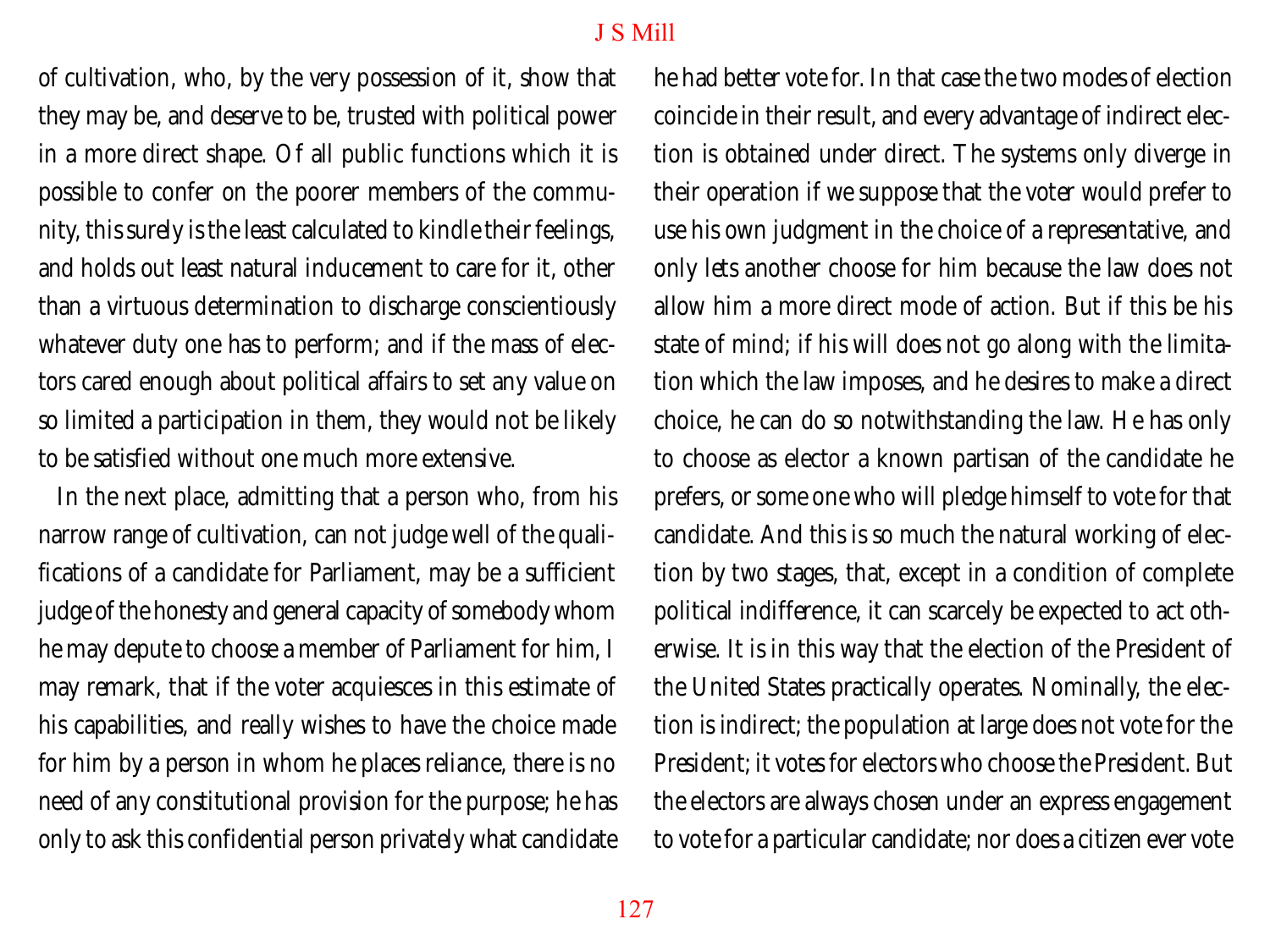for an elector because of any preference for the man; he votes for the Breckinridge ticket or the Lincoln ticket. It must be remembered that the electors are not chosen in order that they may search the country and find the fittest person in it to be President or to be a member of Parliament. There would be something to be said for the practice if this were so; but it is not so, nor ever will be, until mankind in general are of opinion, with Plato, that the proper person to be intrusted with power is the person most unwilling to accept it. The electors are to make choice of one of those who have offered themselves as candidates, and those who choose the electors already know who these are. If there is any political activity in the country, all electors who care to vote at all have made up their minds which of these candidates they would like to have, and will make that the sole consideration in giving their vote. The partisans of each candidate will have their list of electors ready, all pledged to vote for that individual; and the only question practically asked of the primary elector will be, which of these lists he will support.

The case in which election by two stages answers well in practice is when the electors are not chosen solely as electors,

but have other important functions to discharge, which precludes their being selected solely as delegates to give a particular vote. This combination of circumstances exemplifies itself in another American institution, the Senate of the United States. That assembly, the Upper House, as it were, of Congress, is considered to represent not the people directly, but the States as such, and to be the guardian of that portion of their sovereign rights which they have not alienated. As the internal sovereignty of each state is, by the nature of an equal federation, equally sacred whatever be the size or importance of the state, each returns to the Senate the same number of members (two), whether it be little Delaware or the "Empire State" of New York. These members are not chosen by the population, but by the State Legislatures, themselves elected by the people of each state; but as the whole ordinary business of a legislative assembly, internal legislation and the control of the executive, devolves upon these bodies, they are elected with a view to those objects more than to the other; and in naming two persons to represent the state in the federal Senate they for the most part exercise their own judgment, with only that general refer-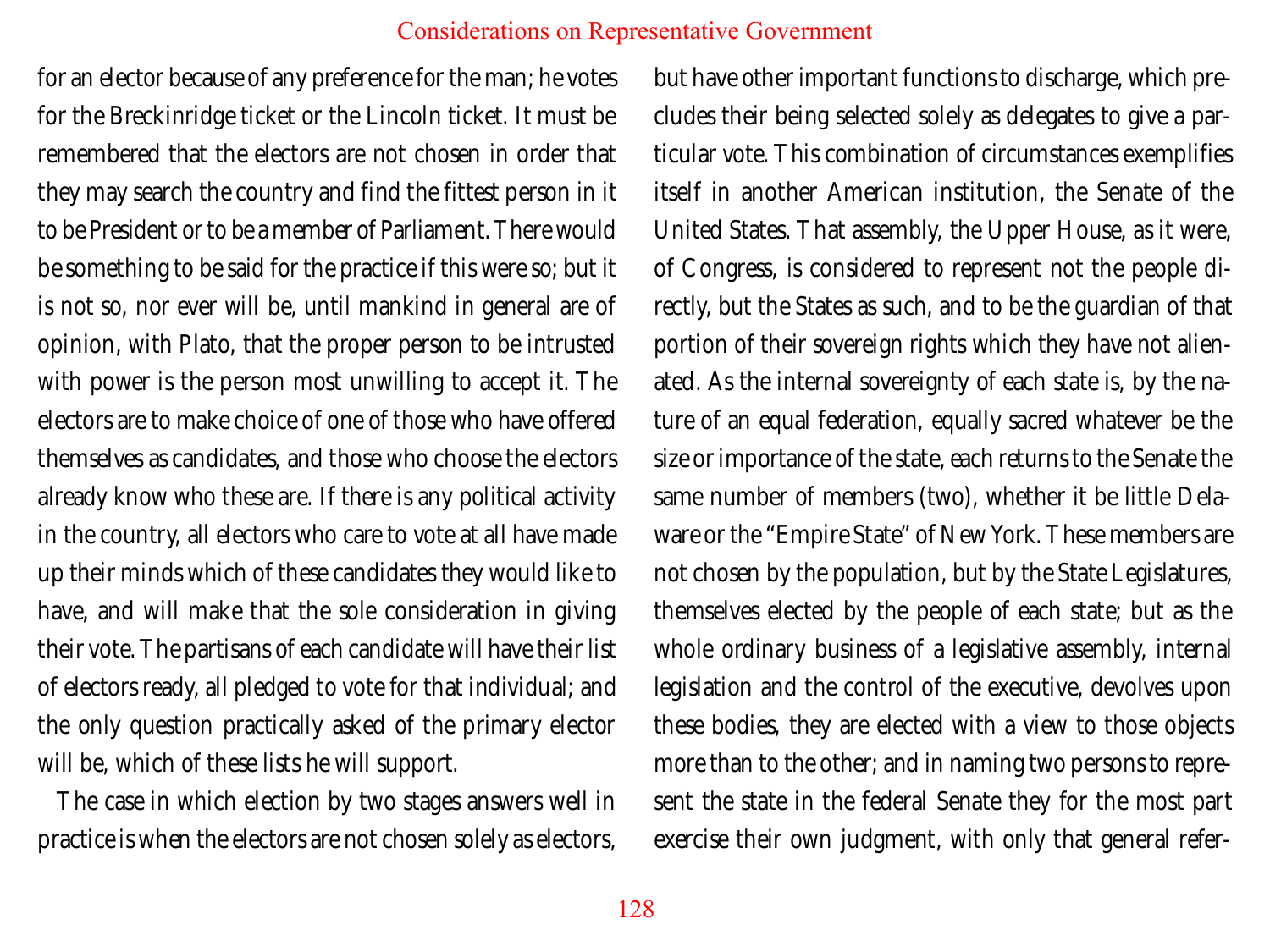ence to public opinion necessary in all acts of the government of a democracy. The elections thus made have proved eminently successful, and are conspicuously the best of all the elections in the United States, the Senate invariably consisting of the most distinguished men among those who have made themselves sufficiently known in public life. After such an example, it can not be said that indirect popular election is never advantageous. Under certain conditions it is the very best system that can be adopted. But those conditions are hardly to be obtained in practice except in a federal government like that of the United States, where the election can be intrusted to local bodies whose other functions extend to the most important concerns of the nation. The only bodies in any analogous position which exist, or are likely to exist, in this country, are the municipalities, or any other boards which have been or may be created for similar local purposes. Few persons, however, would think it any improvement in our Parliamentary constitution if the members for the City of London were chosen by the aldermen and Common Council, and those for the borough of Marylebone avowedly, as they already are virtually, by the vestries of the

component parishes. Even if those bodies, considered merely as local boards, were far less objectionable than they are, the qualities that would fit them for the limited and peculiar duties of municipal or parochial ædileship are no guaranty of any special fitness to judge of the comparative qualifications of candidates for a seat in Parliament. They probably would not fulfill this duty any better than it is fulfilled by the inhabitants voting directly; while, on the other hand, if fitness for electing members of Parliament had to be taken into consideration in selecting persons for the office of vestrymen or town councillors, many of those who are fittest for that more limited duty would inevitably be excluded from it, if only by the necessity there would be of choosing persons whose sentiments in general politics agreed with those of the voters who elected them. The mere indirect political influence of town-councils has already led to a considerable perversion of municipal elections from their intended purpose, by making them a matter of party politics. If it were part of the duty of a man's book-keeper or steward to choose his physician, he would not be likely to have a better medical attendant than if he chose one for himself, while he would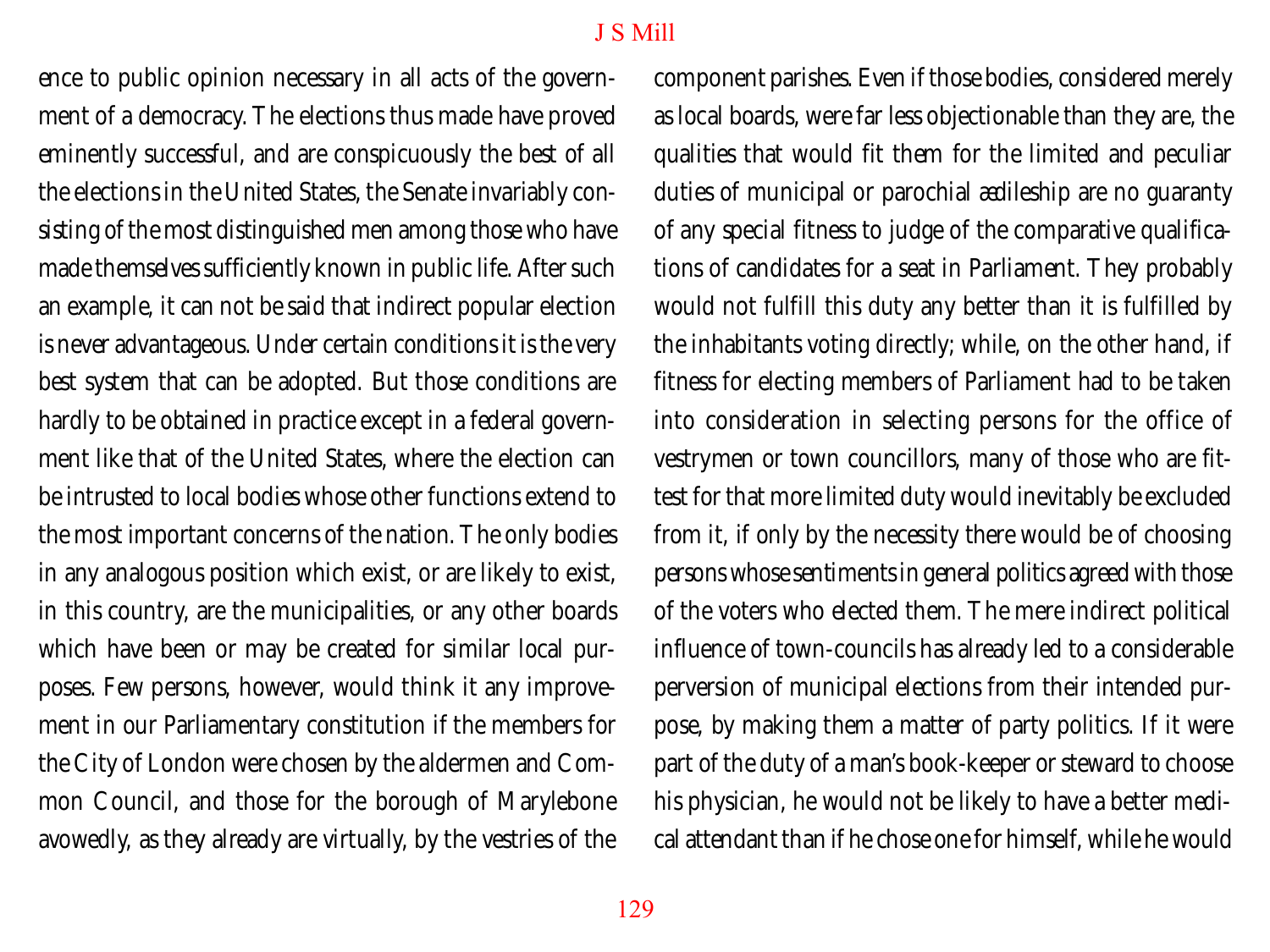be restricted in his choice of a steward or book-keeper to such as might, without too great danger to his health, be intrusted with the other office.

It appears, therefore, that every benefit of indirect election which is attainable at all is attainable under direct; that such of the benefits expected from it as would not be obtained under direct election will just as much fail to be obtained under indirect; while the latter has considerable disadvantages peculiar to itself. The mere fact that it is an additional and superfluous wheel in the machinery is no trifling objection. Its decided inferiority as a means of cultivating public spirit and political intelligence has already been dwelt upon; and if it had any effective operation at all—that is, if the primary electors did to any extent leave to their nominees the selection of their Parliamentary representative, the voter would be prevented from identifying himself with his member of Parliament, and the member would feel a much less active sense of responsibility to his constituents. In addition to all this, the comparatively small number of persons in whose hands, at last, the election of a member of Parliament would reside, could not but afford great additional facilities

to intrigue, and to every form of corruption compatible with the station in life of the electors. The constituencies would universally be reduced, in point of conveniences for bribery, to the condition of the small boroughs at present. It would be sufficient to gain over a small number of persons to be certain of being returned. If it be said that the electors would be responsible to those who elected them, the answer is obvious, that, holding no permanent office or position in the public eye, they would risk nothing by a corrupt vote except what they would care little for, not to be appointed electors again: and the main reliance must still be on the penalties for bribery, the insufficiency of which reliance, in small constituencies, experience has made notorious to all the world. The evil would be exactly proportional to the amount of discretion left to the chosen electors. The only case in which they would probably be afraid to employ their vote for the promotion of their personal interest would be when they were elected under an express pledge, as mere delegates, to carry, as it were, the votes of their constituents to the hustings. The moment the double stage of election began to have any effect, it would begin to have a bad effect. And this we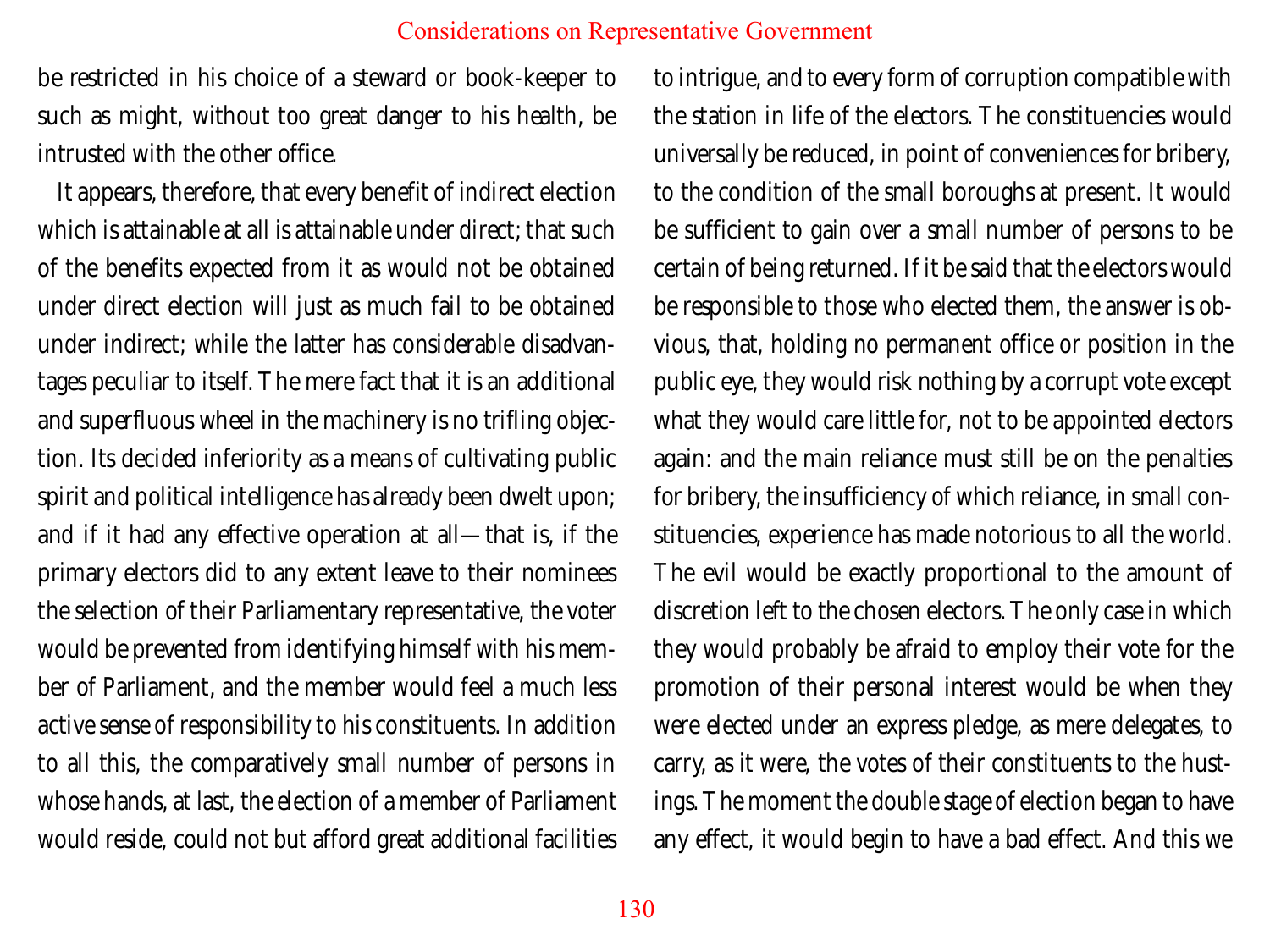shall find true of the principle of indirect election however applied, except in circumstances similar to those of the election of senators in the United States.

It is unnecessary, as far as England is concerned, to say more in opposition to a scheme which has no foundation in any of the national traditions. An apology may even be expected for saying so much against a political expedient which perhaps could not, in this country, muster a single adherent. But a conception so plausible at the first glance, and for which there are so many precedents in history, might perhaps, in the general chaos of political opinions, rise again to the surface, and be brought forward on occasions when it might be seductive to some minds; and it could not, therefore, even if English readers were alone to be considered, be passed altogether in silence.

# Chapter X

# Of the Mode of Voting

THE QUESTION of greatest moment in regard to modes of voting is that of secrecy or publicity, and to this we will at once address ourselves.

It would be a great mistake to make the discussion turn on sentimentalities about skulking or cowardice. Secrecy is justifiable in many cases, imperative in some, and it is not cowardice to seek protection against evils which are honestly avoidable. Nor can it be reasonably maintained that no cases are conceivable in which secret voting is preferable to public; but I must contend that these cases, in affairs of a political character, are the exception, not the rule.

The present is one of the many instances in which, as I have already had occasion to remark, the *spirit* of an institution, the impression it makes on the mind of the citizen, is one of the most important parts of its operation. The spirit of vote by ballot—the interpretation likely to be put on it in the mind of an elector, is that the suffrage is given to him for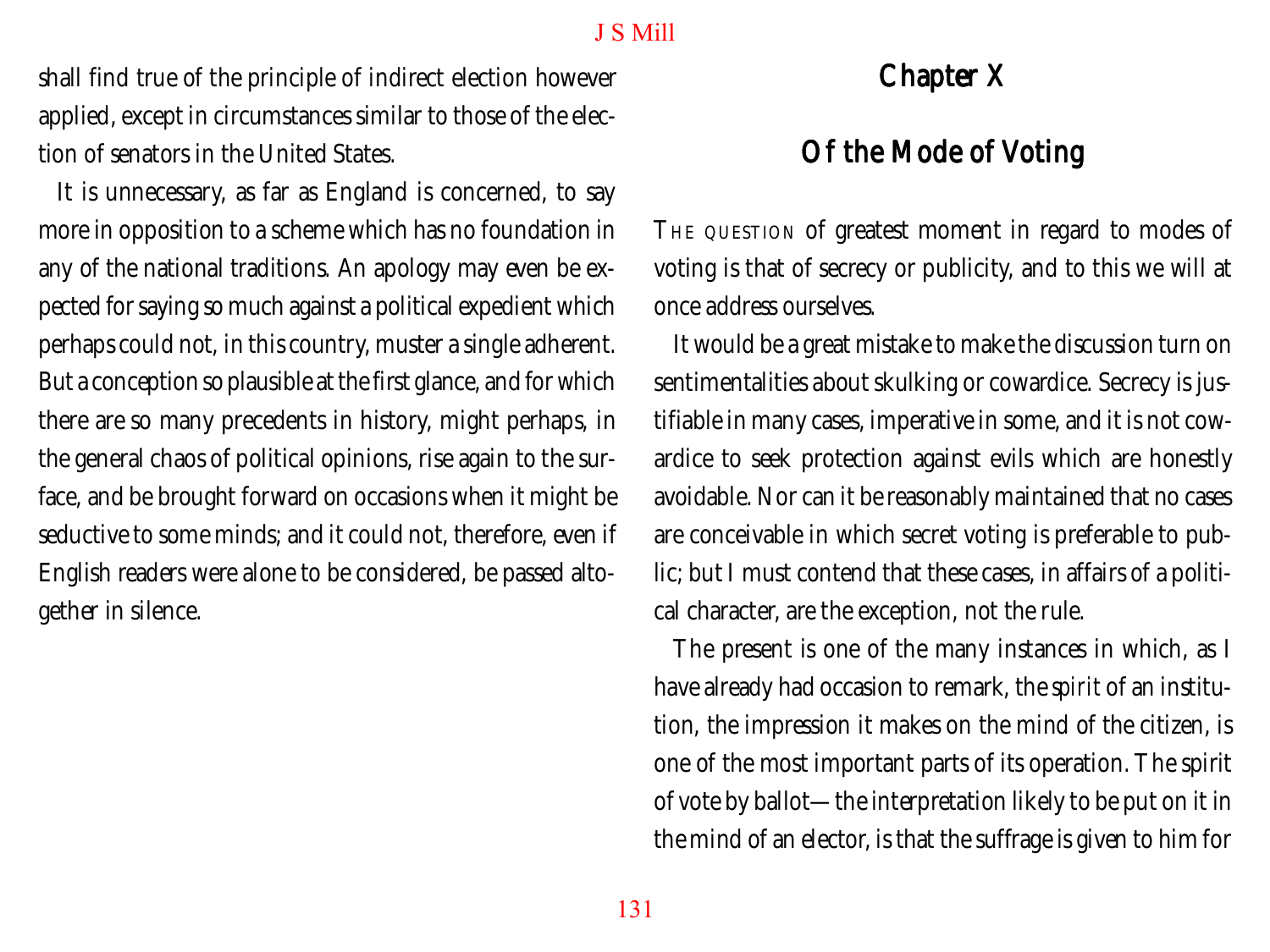himself—for his particular use and benefit, and not as a trust for the public. For if it is indeed a trust, if the public are entitled to his vote, are not they entitled to know his vote? This false and pernicious impression may well be made on the generality, since it has been made on most of those who of late years have been conspicuous advocates of the ballot. The doctrine was not so understood by its earlier promoters; but the effect of a doctrine on the mind is best shown, not in those who form it, but in those who are formed by it. Mr. Bright and his school of democrats think themselves greatly concerned in maintaining that the franchise is what they term a right, not a trust. Now this one idea, taking root in the general mind, does a moral mischief outweighing all the good that the ballot could do, at the highest possible estimate of it. In whatever way we define or understand the idea of a right, no person can have a right (except in the purely legal sense) to power over others: every such power, which he is allowed to possess is morally, in the fullest force of the term, a trust. But the exercise of any political function, either as an elector or as a representative, is power over others. Those who say that the suffrage is not a trust, but a right, will scarcely

accept the conclusions to which their doctrine leads. If it is a right, if it belongs to the voter for his own sake, on what ground can we blame him for selling it, or using it to recommend himself to any one whom it is his interest to please? A person is not expected to consult exclusively the public benefit in the use he makes of his house, or his three per cent. stock, or any thing else to which he really has a right. The suffrage is indeed due to him, among other reasons, as a means to his own protection, but only against treatment from which he is equally bound, so far as depends on his vote, to protect every one of his fellow-citizens. His vote is not a thing in which he has an option; it has no more to do with his personal wishes than the verdict of a juryman. It is strictly a matter of duty; he is bound to give it according to his best and most conscientious opinion of the public good. Whoever has any other idea of it is unfit to have the suffrage; its effect on him is to pervert, not to elevate his mind. Instead of opening his heart to an exalted patriotism and the obligation of public duty, it awakens and nourishes in him the disposition to use a public function for his own interest, pleasure, or caprice; the same feelings and purposes, on a hum-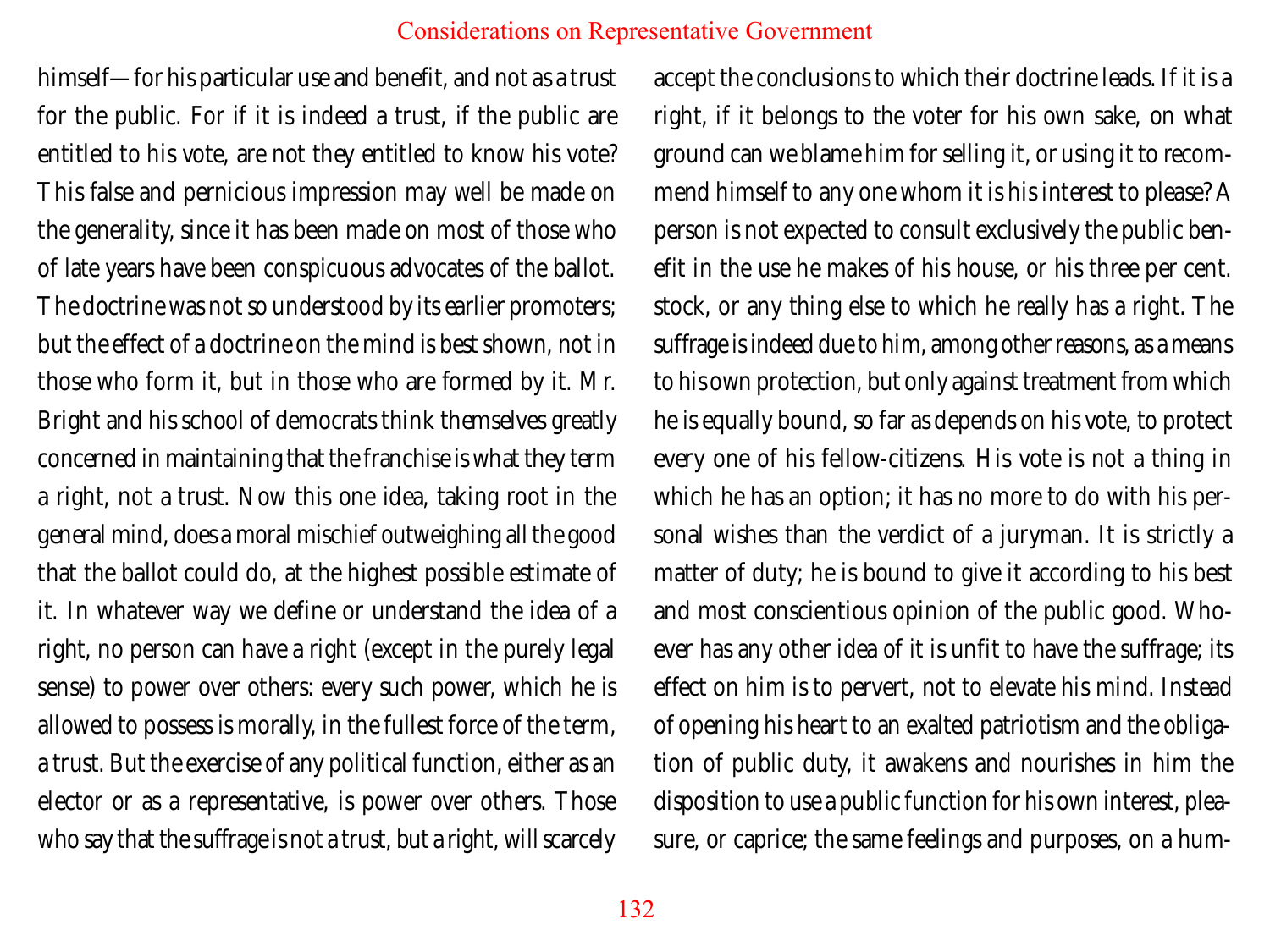bler scale, which actuate a despot and oppressor. Now an ordinary citizen in any public position, or on whom there devolves any social function, is certain to think and feel, respecting the obligations it imposes on him, exactly what society appears to think and feel in conferring it. What seems to be expected from him by society forms a standard which he may fall below, but which he will seldom rise above. And the interpretation which he is almost sure to put upon secret voting is that he is not bound to give his vote with any reference to those who are not allowed to know how he gives it; but may bestow it simply as he feels inclined.

This is the decisive reason why the argument does not hold, from the use of the ballot in clubs and private societies to its adoption in parliamentary elections. A member of a club is really, what the elector falsely believes himself to be, under no obligation to consider the wishes or interests of any one else. He declares nothing by his vote but that he is or is not willing to associate, in a manner more or less close, with a particular person. This is a matter on which, by universal admission, his own pleasure or inclination is entitled to decide; and that he should be able so to decide it without risking a quarrel is best for every body, the rejected person included. An additional reason rendering the ballot unobjectionable in these cases is that it does not necessarily or naturally lead to lying. The persons concerned are of the same class or rank, and it would be considered improper in one of them to press another with questions as to how he had voted. It is far otherwise in Parliamentary elections, and is likely to remain so as long as the social relations exist which produce the demand for the ballot—as long as one person is sufficiently the superior of another to think himself entitled to dictate his vote. And while this is the case, silence or an evasive answer is certain to be construed as proof that the vote given has not been that which was desired.

In any political election, even by universal suffrage (and still more obviously in the case of a restricted suffrage), the voter is under an absolute moral obligation to consider the interest of the public, not his private advantage, and give his vote, to the best of his judgment, exactly as he would be bound to do if he were the sole voter, and the election depended upon him alone. This being admitted, it is at least a *primâ facie* consequence that the duty of voting, like any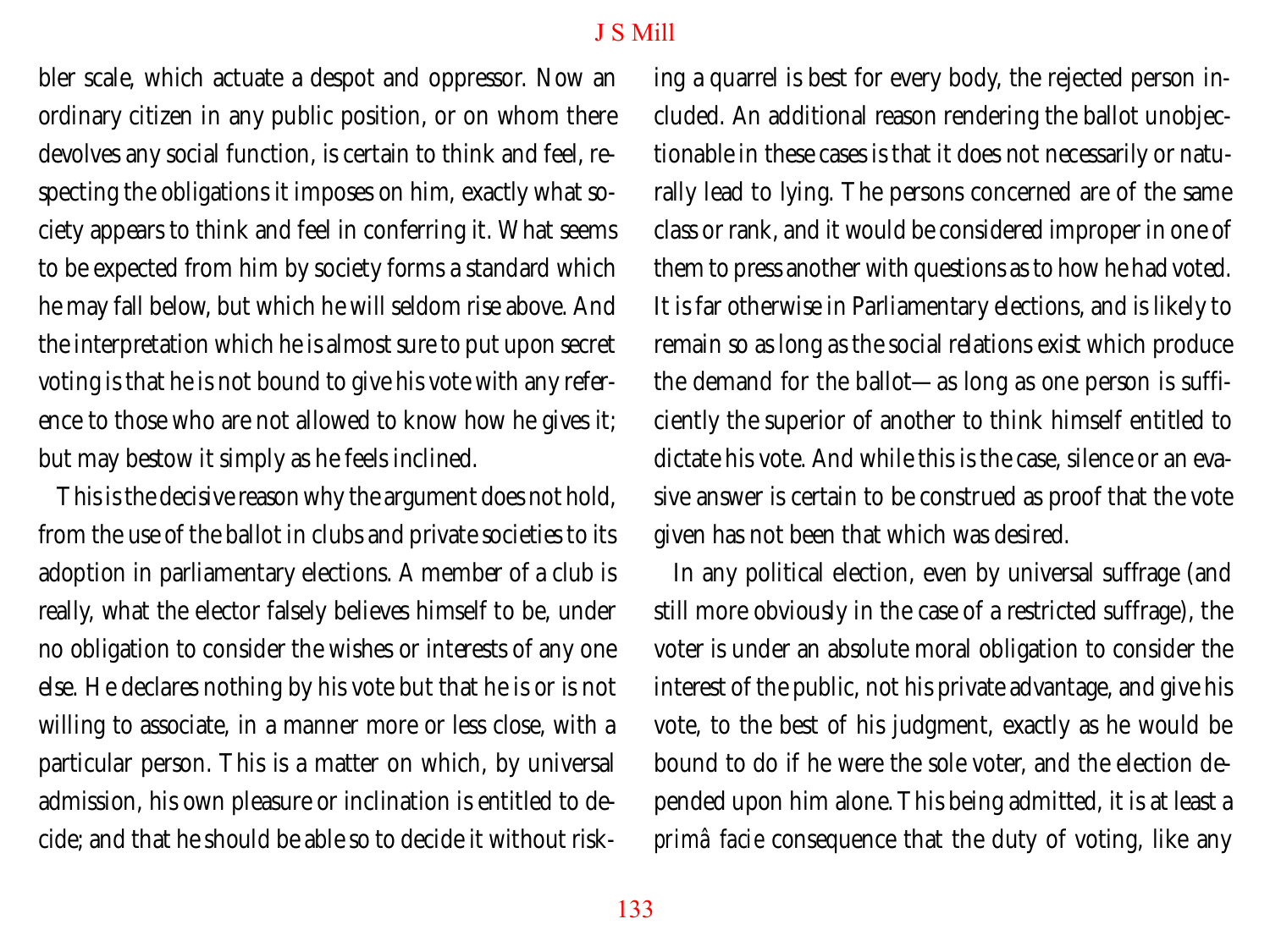other public duty, should be performed under the eye and criticism of the public; every one of whom has not only an interest in its performance, but a good title to consider himself wronged if it is performed otherwise than honestly and carefully. Undoubtedly neither this nor any other maxim of political morality is absolutely inviolable; it may be overruled by still more cogent considerations. But its weight is such that the cases which admit of a departure from it must be of a strikingly exceptional character.

It may unquestionably be the fact, that if we attempt, by publicity, to make the voter responsible to the public for his vote, he will practically be made responsible for it to some powerful individual, whose interest is more opposed to the general interest of the community than that of the voter himself would be, if, by the shield of secrecy, he were released from responsibility altogether. When this is the condition, in a high degree, of a large proportion of the voters, the ballot may be the smaller evil. When the voters are slaves, any thing may be tolerated which enables them to throw off the yoke. The strongest case for the ballot is when the mischievous power of the Few over the Many is increasing. In the decline of the Roman republic, the reasons for the ballot were irresistible. The oligarchy was yearly becoming richer and more tyrannical, the people poorer and more dependent, and it was necessary to erect stronger and stronger barriers against such abuse of the franchise as rendered it but an instrument the more in the hands of unprincipled persons of consequence. As little can it be doubted that the ballot, so far as it existed, had a beneficial operation in the Athenian constitution. Even in the least unstable of the Grecian commonwealths, freedom might be for the time destroyed by a single unfairly obtained popular vote; and though the Athenian voter was not sufficiently dependent to be habitually coerced, he might have been bribed or intimidated by the lawless outrages of some knot of individuals, such as were not uncommon even at Athens among the youth of rank and fortune. The ballot was in these cases a valuable instrument of order, and conduced to the Eunomia by which Athens was distinguished among the ancient commonwealths.

But in the more advanced states of modern Europe, and especially in this country, the power of coercing voters has declined and is declining; and bad voting is now less to be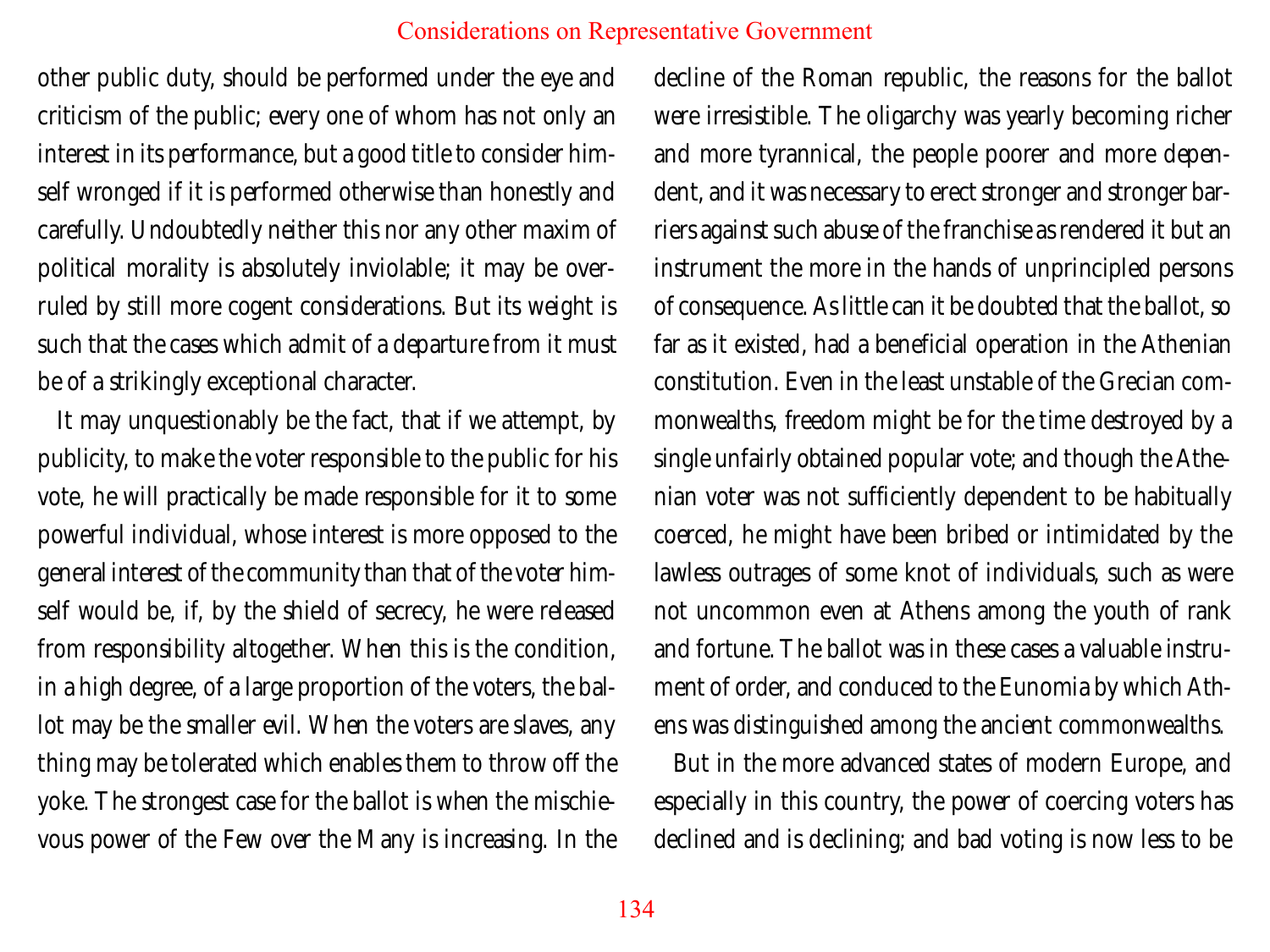apprehended from the influences to which the voter is subject at the hands of others, than from the sinister interests and discreditable feelings which belong to himself, either individually or as a member of a class. To secure him against the first, at the cost of removing all restraint from the last, would be to exchange a smaller and a diminishing evil for a greater and increasing one. On this topic, and on the question generally as applicable to England at the present date, I have, in a pamphlet on Parliamentary Reform, expressed myself in terms which, as I do not feel that I can improve upon, I will venture here to transcribe.

"Thirty years ago it was still true that in the election of members of Parliament the main evil to be guarded against was that which the ballot would exclude—coercion by landlords, employers, and customers. At present, I conceive, a much greater source of evil is the selfishness, or the selfish partialities of the voter himself. A base and mischievous vote is now, I am convinced, much oftener given from the voter's personal interest, or class interest, or some mean feeling in his own mind, than from any fear of consequences at the hands of others; and to these influences the ballot would

enable him to yield himself up, free from all sense of shame or responsibility.

"In times not long gone by, the higher and richer classes were in complete possession of the government. Their power was the master grievance of the country. The habit of voting at the bidding of an employer or of a landlord was so firmly established that hardly any thing was capable of shaking it but a strong popular enthusiasm, seldom known to exist but in a good cause. A vote given in opposition to those influences was therefore, in general, an honest, a public-spirited vote; but in any case, and by whatever motive dictated, it was almost sure to be a good vote, for it was a vote against the monster evil, the overruling influence of oligarchy. Could the voter at that time have been enabled, with safety to himself, to exercise his privilege freely, even though neither honestly nor intelligently, it would have been a great gain to reform, for it would have broken the yoke of the then ruling power in the country—the power which had created and which maintained all that was bad in the institutions and the administration of the state—the power of landlords and boroughmongers.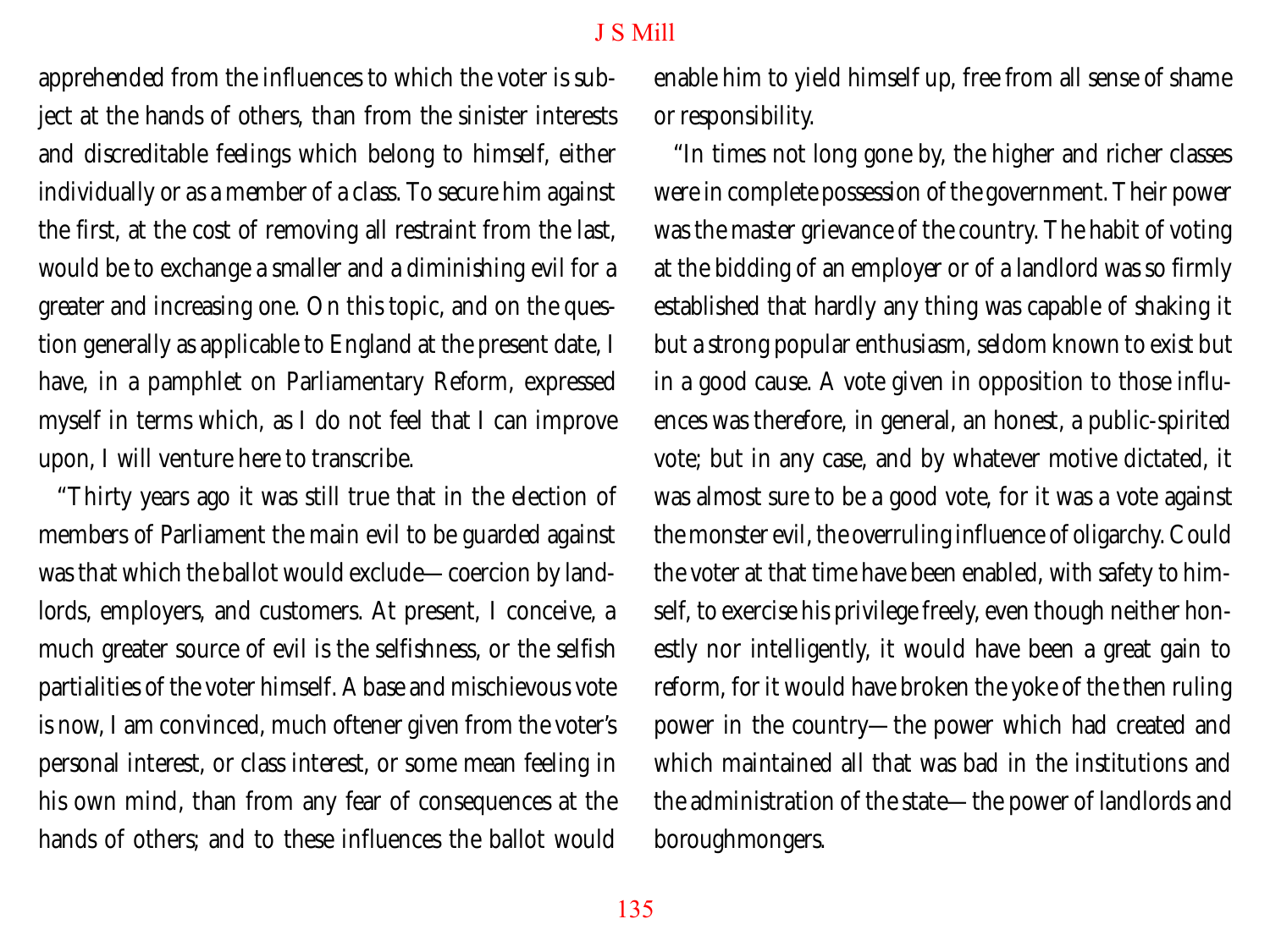"The ballot was not adopted; but the progress of circumstances has done and is doing more and more, in this respect, the work of the ballot. Both the political and the social state of the country, as they affect this question, have greatly changed, and are changing every day. The higher classes are not now masters of the country. A person must be blind to all the signs of the times who could think that the middle classes are as subservient to the higher, or the working classes as dependent on the higher and middle, as they were a quarter of a century ago. The events of that quarter of a century have not only taught each class to know its own collective strength, but have put the individuals of a lower class in a condition to show a much bolder front to those of a higher. In a majority of cases, the vote of the electors, whether in opposition to or in accordance with the wishes of their superiors, is not now the effect of coercion, which there are no longer the same means of applying, but the expression of their own personal or political partialities. The very vices of the present electoral system are a proof of this. The growth of bribery, so loudly complained of, and the spread of the contagion to places formerly free from it, are evidence

that the local influences are no longer paramount; that the electors now vote to please themselves, and not other people. There is, no doubt, in counties and in the smaller boroughs, a large amount of servile dependence still remaining; but the temper of the times is adverse to it, and the force of events is constantly tending to diminish it. A good tenant can now feel that he is as valuable to his landlord as his landlord is to him; a prosperous tradesman can afford to feel independent of any particular customer. At every election the votes are more and more the voter's own. It is their minds, far more than their personal circumstances, that now require to be emancipated. They are no longer passive instruments of other men's will—mere organs for putting power into the hands of a controlling oligarchy. The electors themselves are becoming the oligarchy.

"Exactly in proportion as the vote of the elector is determined by his own will, and not by that of somebody who is his master, his position is similar to that of a member of Parliament, and publicity is indispensable. So long as any portion of the community are unrepresented, the argument of the Chartists against ballot in conjunction with a re-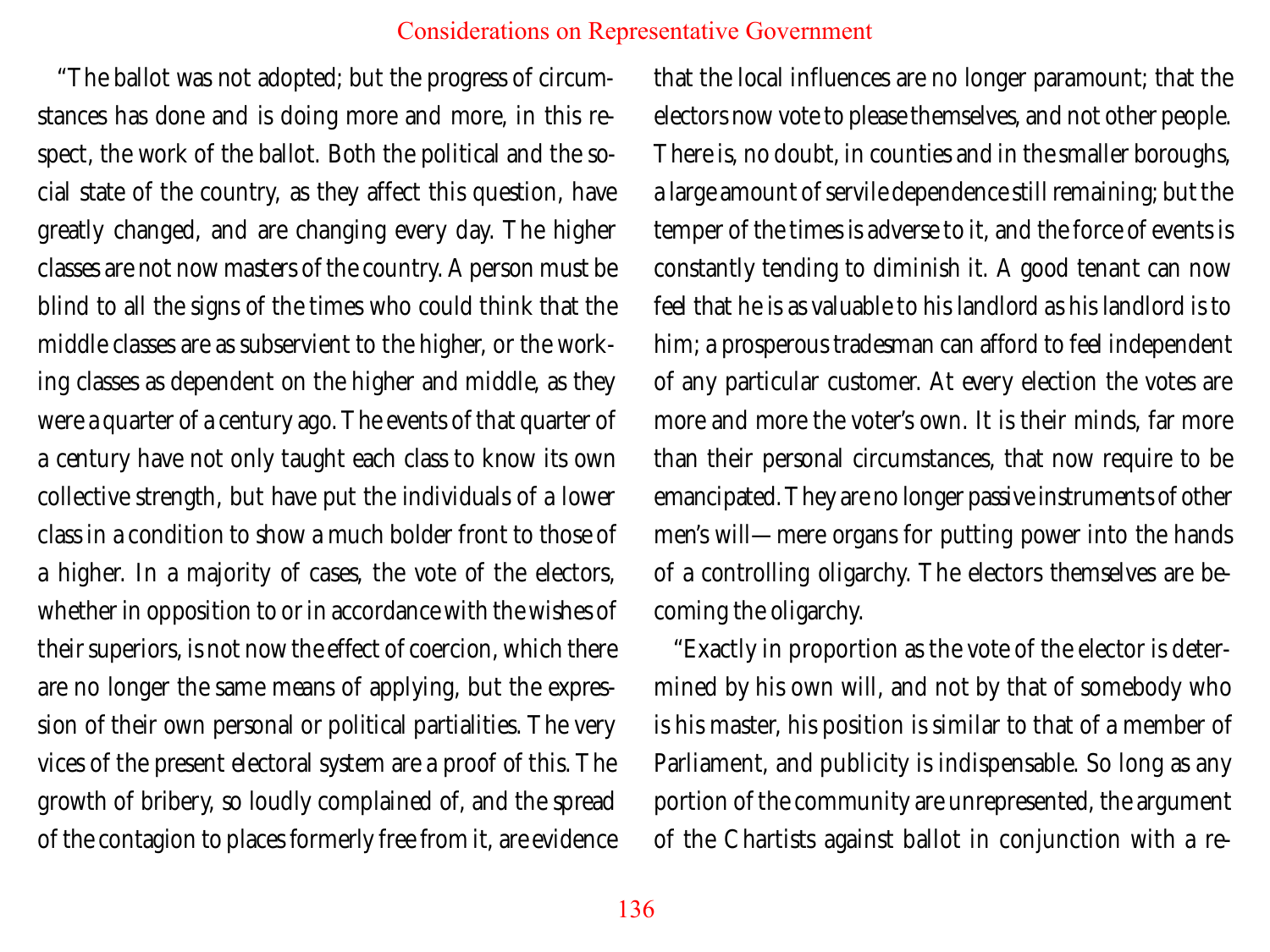stricted suffrage is unassailable. The present electors, and the bulk of those whom any probable Reform Bill would add to the number, are the middle class, and have as much a class interest, distinct from the working classes, as landlords or great manufacturers. Were the suffrage extended to all skilled laborers, even these would, or might, still have a class interest distinct from the unskilled. Suppose it extended to all men—suppose that what was formerly called by the misapplied name of universal suffrage, and now by the silly title of manhood suffrage, became the law; the voters would still have a class interest as distinguished from women. Suppose that there were a question before the Legislature specially affecting women—as whether women should be allowed to graduate at universities; whether the mild penalties inflicted on ruffians who beat their wives daily almost to death's door should be exchanged for something more effectual; or suppose that any one should propose in the British Parliament what one state after another in America is enacting, not by a mere law, but by a provision of their revised Constitutions; that married women should have a right to their own property—are not a man's wife and daughters entitled to know whether he votes for or against a candidate who will support these propositions?

"It will of course be objected that these arguments' derive all their weight from the supposition of an unjust state of the suffrage: that if the opinion of the non-electors is likely to make the elector vote more honestly or more beneficially than he would vote if left to himself, they are more fit to be electors than he is, and ought to have the franchise; that whoever is fit to influence electors is fit to be an elector; that those to whom voters ought to be responsible should be themselves voters, and, being such, should have the safeguard of the ballot, to shield them from the undue influence of powerful individuals or classes to whom they ought not to be responsible.

"This argument is specious, and I once thought it conclusive. It now appears to me fallacious. All who are fit to influence electors are not, for that reason, fit to be themselves electors. This last is a much greater power than the former, and those may be ripe for the minor political function who could not as yet be safely trusted with the superior. The opinions and wishes of the poorest and rudest class of laborers may be very useful as one influence among others on the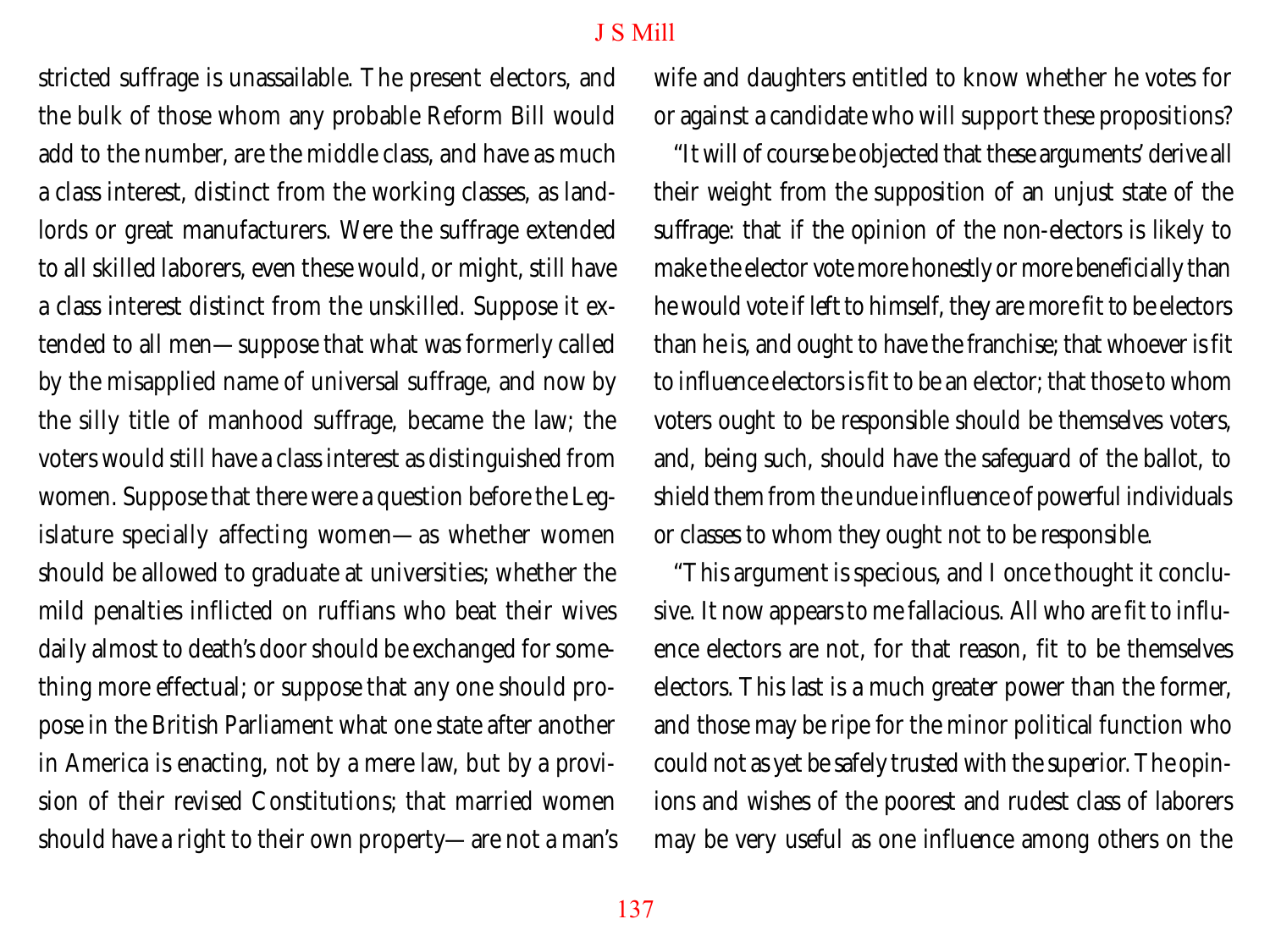minds of the voters, as well as on those of the Legislature, and yet it might be highly mischievous to give them the preponderant influence, by admitting them, in their present state of morals and intelligence, to the full exercise of the suffrage. It is precisely this indirect influence of those who have not the suffrage over those who have, which, by its progressive growth, softens the transition to every fresh extension of the franchise, and is the means by which, when the time is ripe, the extension is peacefully brought about. But there is another and a still deeper consideration, which should never be left out of the account in political speculations. The notion is itself unfounded that publicity, and the sense of being answerable to the public, are of no use unless the public are qualified to form a sound judgment. It is a very superficial view of the utility of public opinion to suppose that it does good only when it succeeds in enforcing a servile conformity to itself. To be under the eyes of others—to have to defend oneself to others—is never more important than to those who act in opposition to the opinion of others, for it obliges them to have sure ground of their own. Nothing has so steadying an influence as working against pressure. Unless when under the temporary sway of passionate excitement, no one will do that which he expects to be greatly blamed for, unless from a preconceived and fixed purpose of his own, which is always evidence of a thoughtful and deliberate character, and, except in radically bad men, generally proceeds from sincere and strong personal convictions. Even the bare fact of having to give an account of their conduct is a powerful inducement to adhere to conduct of which at least some decent account can be given. If any one thinks that the mere obligation of preserving decency is not a very considerable check on the abuse of power, he has never had his attention called to the conduct of those who do not feel under the necessity of observing that restraint. Publicity is inappreciable, even when it does no more than prevent that which can by no possibility be plausibly defended—than compel deliberation, and force every one to determine, before he acts, what he shall say if called to account for his actions.

"But, if not now (it may be said), at least hereafter, when all are fit to have votes, and when all men and women are admitted to vote in virtue of their fitness, *then* there can no longer be danger of class legislation; then the electors, being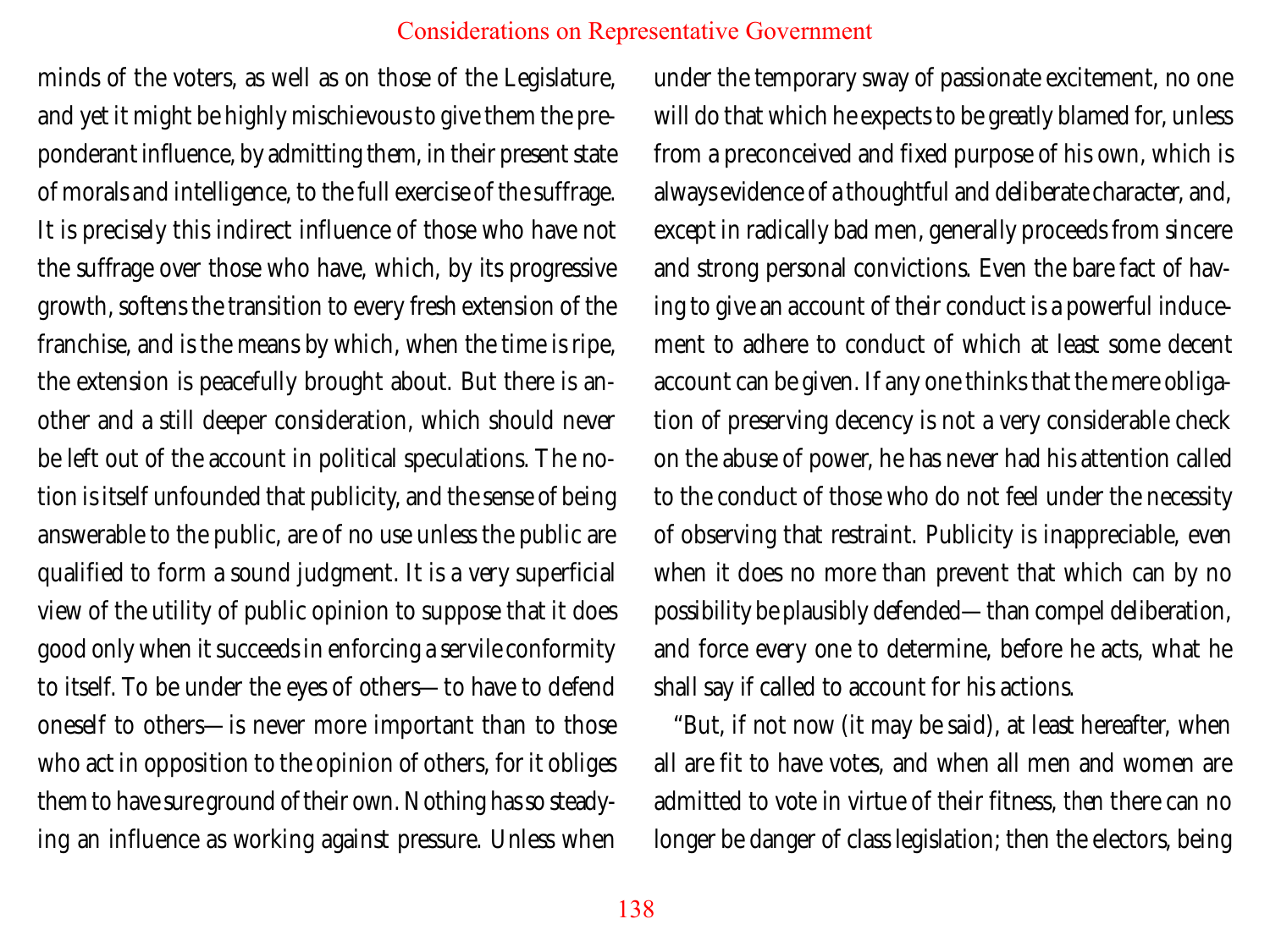the nation, can have no interest apart from the general interest: even if individuals still vote according to private or class inducements, the majority will have no such inducement; and as there will then be no non-electors to whom they ought to be responsible, the effect of the ballot, excluding none but the sinister influences, will be wholly beneficial.

"Even in this I do not agree. I can not think that even if the people were fit for, and had obtained universal suffrage, the ballot would be desirable. First, because it could not, in such circumstances, be supposed to be needful. Let us only conceive the state of things which the hypothesis implies: a people universally educated, and every grown-up human being possessed of a vote. If, even when only a small proportion are electors, and the majority of the population almost uneducated, public opinion is already, as every one now sees that it is, the ruling power in the last resort, it is a chimera to suppose that over a community who all read, and who all have votes, any power could be exercised by landlords and rich people against their own inclination, which it would be at all difficult for them to throw off. But, though the protection of secrecy would then be needless, the control of pub-

licity would be as needful as ever. The universal observation of mankind has been very fallacious, if the mere fact of being one of the community, and not being in a position of pronounced contrariety of interest to the public at large, is enough to insure the performance of a public duty, without either the stimulus or the restraint derived from the opinion of our fellow-creatures. A man's own particular share of the public interest, even though he may have no private interest drawing him in the opposite direction, is not, as a general rule, found sufficient to make him do his duty to the public without other external inducements. Neither can it be admitted that, even if all had votes, they would give their votes as honestly in secret as in public.

"The proposition that the electors, when they compose the whole of the community, can not have an interest in voting against the interest of the community, will be found, on examination, to have more sound than meaning in it. Though the community, as a whole, can have (as the terms imply) no other interest than its collective interest, any or every individual in it may. A man's interest consists of whatever he takes an interest *in*. Every body has as many different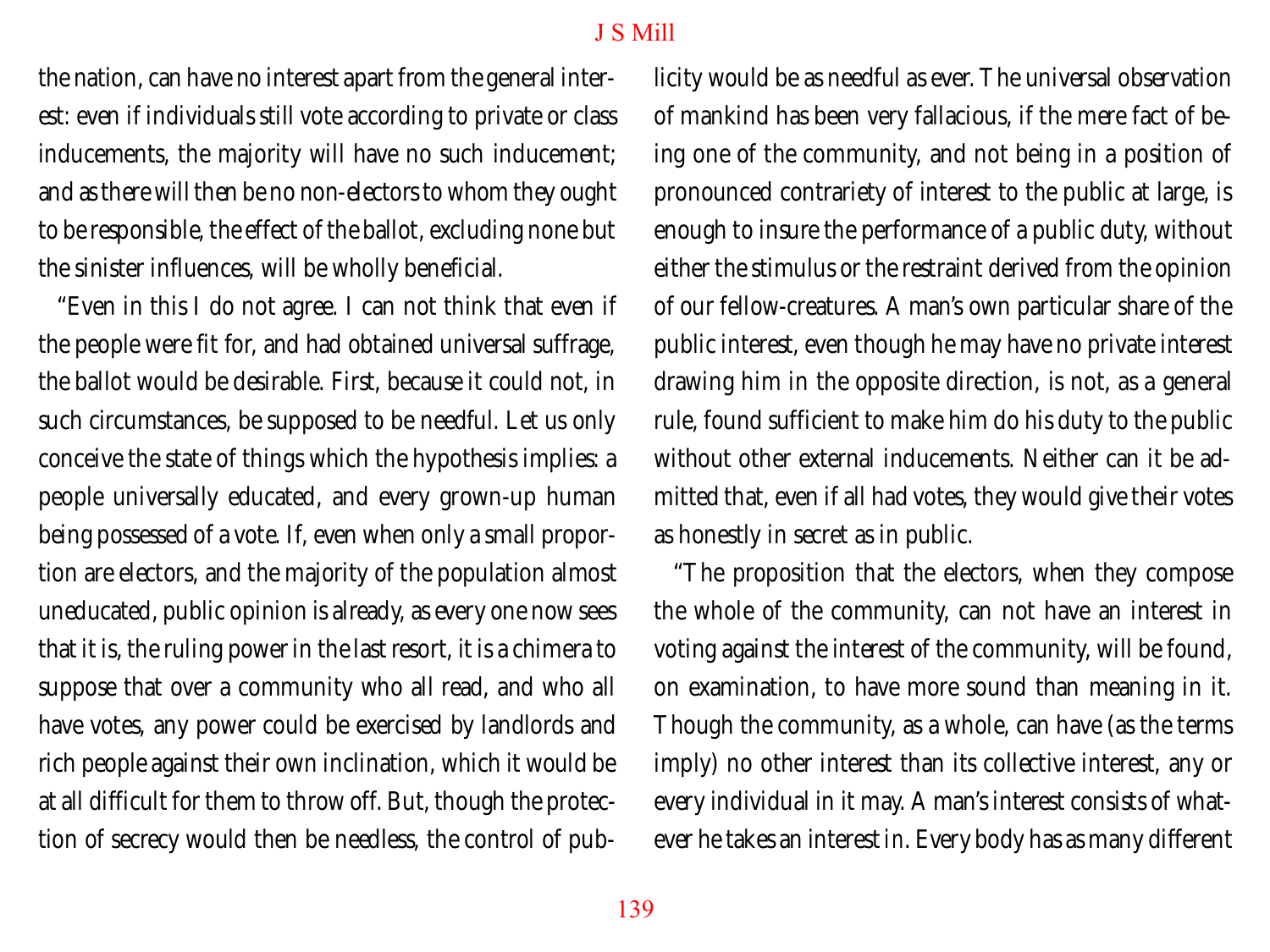interests as he has feelings; likings or dislikings, either of a selfish or of a better kind. It can not be said that any of these, taken by itself, constitutes 'his interest:' he is a good man or a bad according as he prefers one class of his interests or another. A man who is a tyrant at home will be apt to sympathize with tyranny (when not exercised over himself); he will be almost certain not to sympathize with resistance to tyranny. An envious man will vote against Aristides because he is called the Just. A selfish man will prefer even a trifling individual benefit to his share of the advantage which his country would derive from a good law, because interests peculiar to himself are those which the habits of his mind both dispose him to dwell on and make him best able to estimate. A great number of the electors will have two sets of preferences—those on private and those on public grounds. The last are the only ones which the elector would like to avow. The best side of their character is that which people are anxious to show, even to those who are no better than themselves. People will give dishonest or mean votes from lucre, from malice, from pique, from personal rivalry, even from the interests or prejudices of class or sect, more readily in

secret than in public. And cases exist—they may come to be more frequent—in which almost the only restraint upon a majority of knaves consists in their involuntary respect for the opinion of an honest minority. In such a case as that of the repudiating states of North America, is there not some check to the unprincipled voter in the shame of looking an honest man in the face? Since all this good would be sacrificed by the ballot, even in the circumstances most favorable to it, a much stronger case is requisite than can now be made out for its necessity (and the case is continually becoming still weaker) to make its adoption desirable."4

On the other debateable points connected with the mode of voting, it is not necessary to expend so many words. The system of personal representation, as organized by Mr. Hare, renders necessary the employment of voting papers. But it appears to me indispensable that the signature of the elector should be affixed to the paper at a public polling-place, or if there be no such place conveniently accessible, at some office open to all the world, and in the presence of a responsible public officer. The proposal which has been thrown out of allowing the voting papers to be filled up at the voter's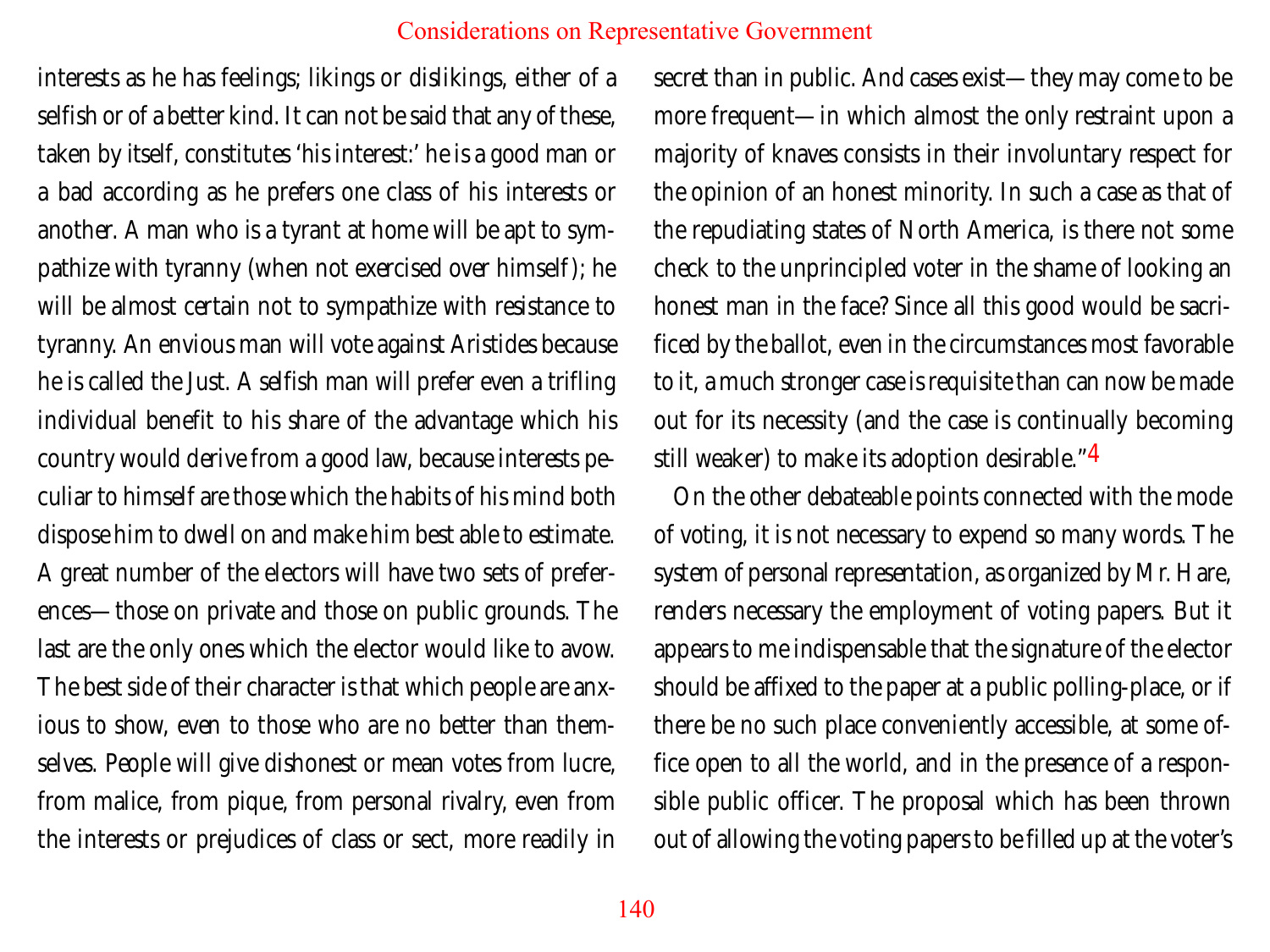own residence, and sent by the post, or called for by a public officer, I should regard as fatal. The act would be done in the absence of the salutary and the presence of all the pernicious influences. The briber might, in the shelter of privacy, behold with his own eyes his bargain fulfilled, and the intimidator could see the extorted obedience rendered irrevocably on the spot; while the beneficent counter-influence of the presence of those who knew the voter's real sentiments, and the inspiring effect of the sympathy of those of his own party or opinion, would be shut out.5

The polling places should be so numerous as to be within easy reach of every voter, and no expenses of conveyance, at the cost of the candidate, should be tolerated under any pretext. The infirm, and they only on medical certificate, should have the right of claiming suitable carriage conveyance at the cost of the state or of the locality. Hustings, poll clerks, and all the necessary machinery of elections, should be at the public charge. Not only the candidate should not be required, he should not be permitted to incur any but a limited and trifling expense for his election. Mr. Hare thinks it desirable that a sum of £50 should be required from every

one who places his name on the list of candidates, to prevent persons who have no chance of success, and no real intention of attempting it, from becoming candidates in wantonness or from mere love of notoriety, and perhaps carrying off a few votes which are needed for the return of more serious aspirants. There is one expense which a candidate or his supporters can not help incurring, and which it can hardly be expected that the public should defray for every one who may choose to demand it—that of making his claims known to the electors, by advertisements, placards, and circulars. For all necessary expenses of this kind the £50 proposed by Mr. Hare, if allowed to be drawn upon for these purposes (it might be made £100 if requisite), ought to be sufficient. If the friends of the candidate choose to go to expense for committees and canvassing, there are no means of preventing them; but such expenses out of the candidates's own pocket, or any expenses whatever beyond the deposit of £50 (or £100), should be illegal and punishable. If there appeared any likelihood that opinion would refuse to connive at falsehood, a declaration on oath or honor should be required from every member, on taking his seat, that he had not ex-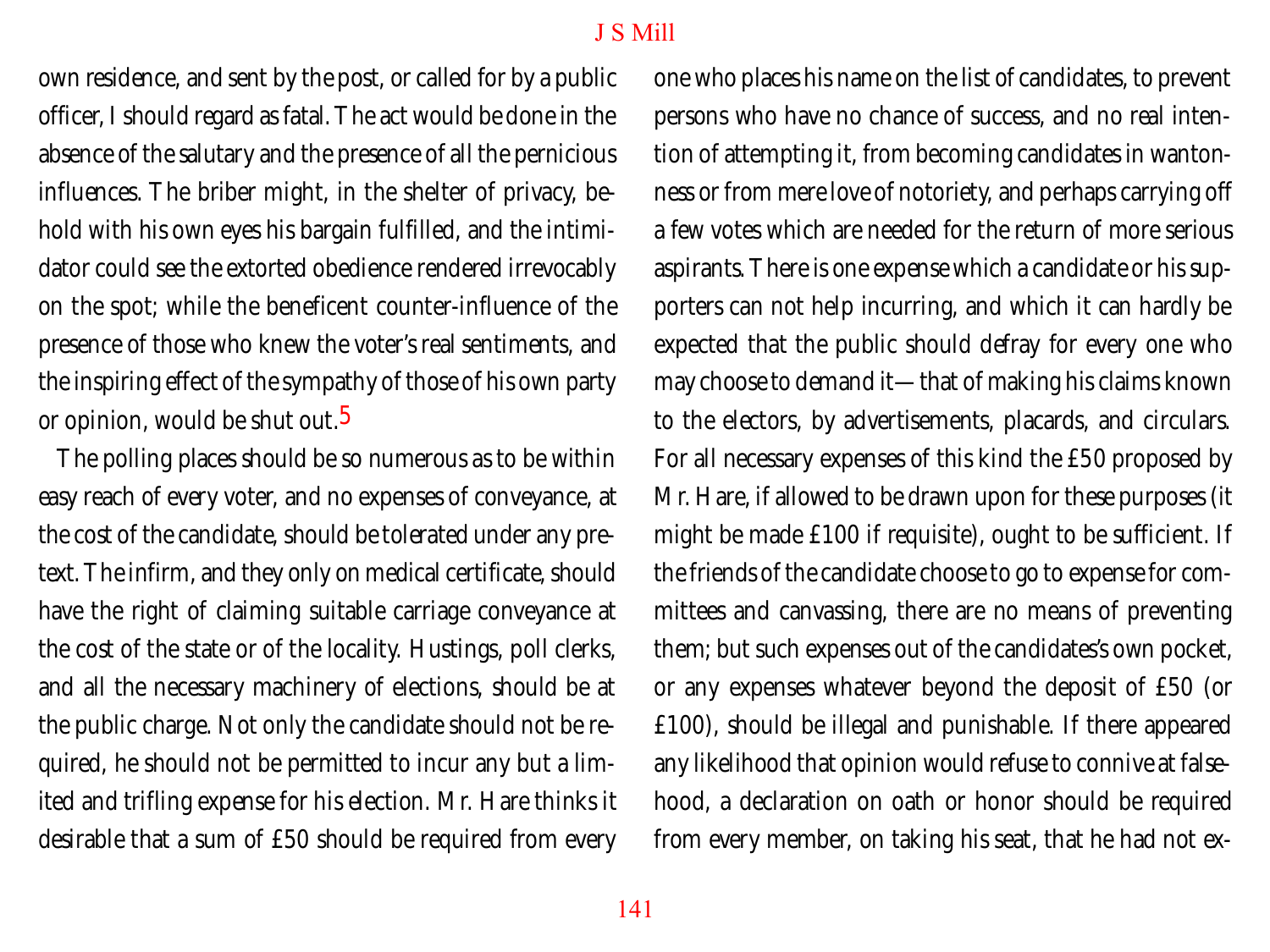pended, nor would expend, money or money's worth beyond the £50, directly or indirectly, for the purposes of his election; and if the assertion were proved to be false or the pledge to have been broken, he should be liable to the penalties of perjury. It is probable that those penalties, by showing that the Legislature was in earnest, would turn the course of opinion in the same direction, and would hinder it from regarding, as has hitherto done, this most serious crime against society as a venial peccadillo. When once this effect has been produced, there need be no doubt that the declaration on oath or honor would be considered binding.<sup>6</sup> "Opinion tolerates a false disclaimer only when it already tolerates the thing disclaimed." This is notoriously the case with regard to electoral corruption. There has never yet been, among political men, any real and serious attempt to prevent bribery, because there has been no real desire that elections should not be costly. Their costliness is an advantage to those who can afford the expense by excluding a multitude of competitors; and any thing, however noxious, is cherished as having a conservative tendency, if it limits the access to Parliament to rich men. This is a rooted feeling among our legislators of

both political parties, and is almost the only point on which I believe them to be really ill-intentioned. They care comparatively little who votes, as long as they feel assured that none but persons of their own class can be voted for. They know that they can rely on the fellow-feeling of one of their class with another, while the subservience of *nouveaux enrichis* who are knocking at the door of the class is a still surer reliance; and that nothing very hostile to the class interests or feelings of the rich need be apprehended under the most democratic suffrage, as long as democratic persons can be prevented from being elected to Parliament. But, even from their own point of view, this balancing of evil by evil, instead of combining good with good, is a wretched policy. The object should be to bring together the best members of both classes, under such a tenure as shall induce them to lay aside their class preferences, and pursue jointly the path traced by the common interest, instead of allowing the class feelings of the Many to have full swing in the constituencies, subject to the impediment of having to act through persons imbued with the class feelings of the Few.

There is scarcely any mode in which political institutions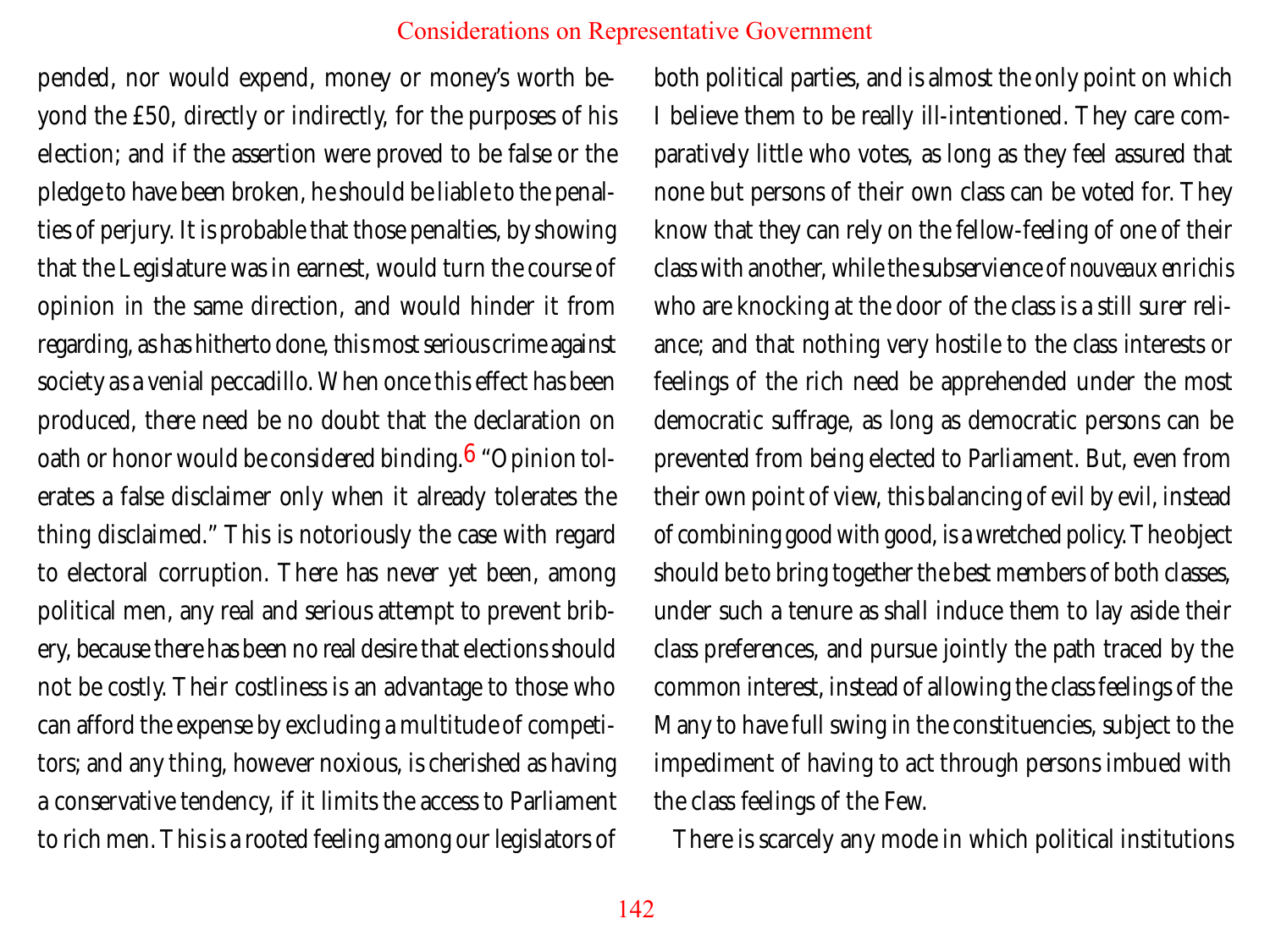are more morally mischievous—work greater evil through their spirit—than by representing political functions as a favor to be conferred, a thing which the depositary is to ask for as desiring it for himself, and even pay for as if it were designed for his pecuniary benefit. Men are not fond of paying large sums for leave to perform a laborious duty. Plato had a much juster view of the conditions of good government when he asserted that the persons who should be sought out to be invested with political power are those who are personally most averse to it, and that the only motive which can be relied on for inducing the fittest men to take upon themselves the toils of government is the fear of being governed by worse men. What must an elector think when he sees three or four gentlemen, none of them previously observed to be lavish of their money on projects of disinterested beneficence, vying with one another in the sums they expend to be enabled to write M.P. after their names? Is it likely he will suppose that it is for *his* interest they incur all this cost? And if he form an uncomplimentary opinion of their part in the affair, what moral obligation is he likely to feel as to his own? Politicians are fond of treating it as the dream of enthusiasts that the electoral body will ever be uncorrupt: truly enough, until they are willing to become so themselves; for the electors, assuredly, will take their moral tone from the candidates. So long as the elected member, in any shape or manner, pays for his seat, all endeavours will fail to make the business of election any thing but a selfish bargain on all sides. "So long as the candidate himself, and the customs of the world, seem to regard the function of a member of Parliament less as a duty to be discharged than a personal favor to be solicited, no effort will avail to implant in an ordinary voter the feeling that the election of a member of Parliament is also a matter of duty, and that he is not at liberty to bestow his vote on any other consideration than that of personal fitness."

The same principle which demands that no payment of money for election purposes should be either required or tolerated on the part of the person elected, dictates another conclusion, apparently of contrary tendency, but really directed to the same object. It negatives what has often been proposed as a means of rendering Parliament accessible to persons of all ranks and circumstances—the payment of members of Parliament. If, as in some of our colonies, there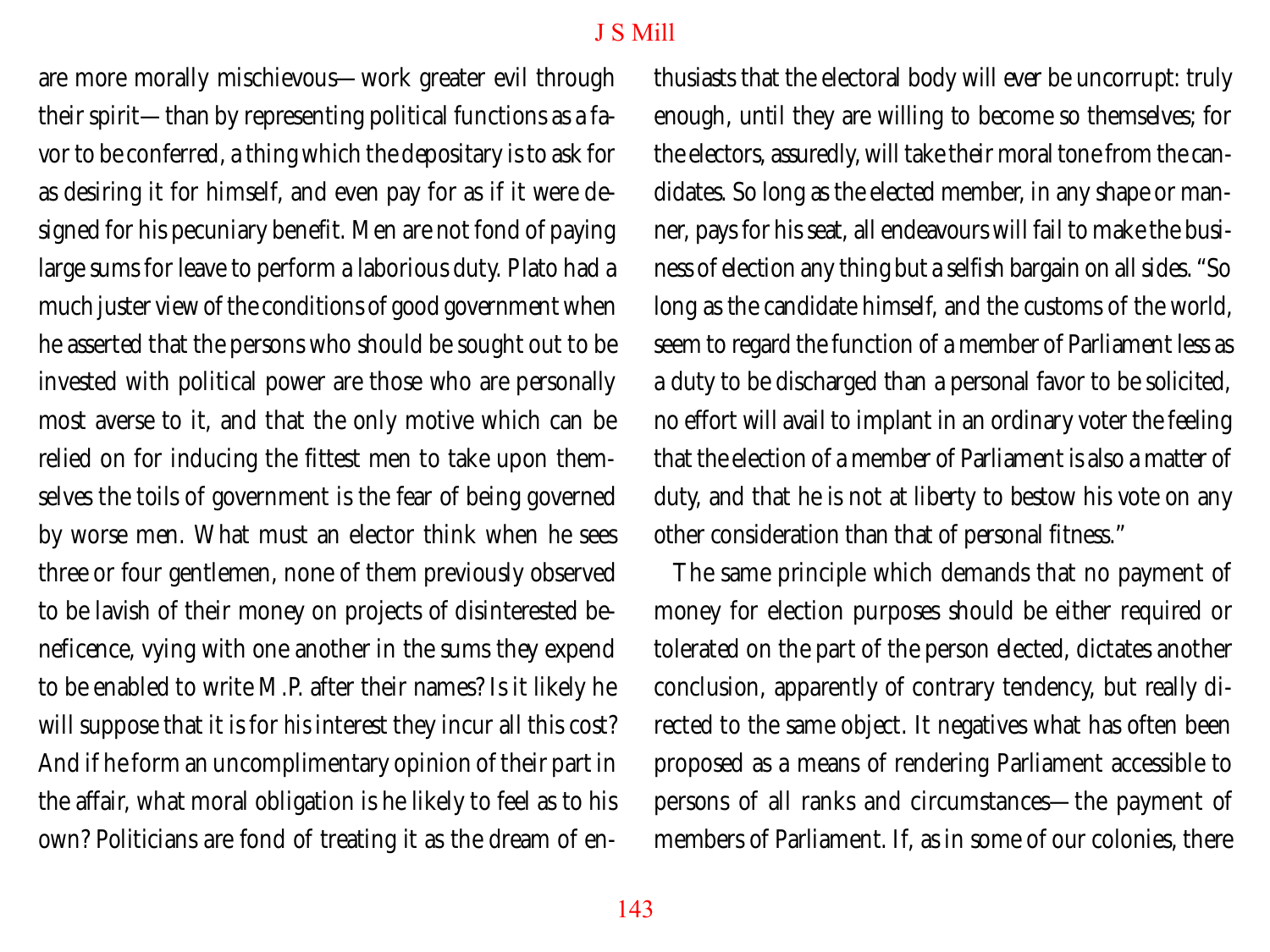are scarcely any fit persons who can afford to attend to an unpaid occupation, the payment should be an indemnity for loss of time or money, not a salary. The greater latitude of choice which a salary would give is an illusory advantage. No remuneration which any one would think of attaching to the post would attract to it those who were seriously engaged in other lucrative professions, with a prospect of succeeding in them. The occupation of a member of Parliament would therefore become an occupation in itself, carried on, like other professions, with a view chiefly to its pecuniary returns, and under the demoralizing influences of an occupation essentially precarious. It would become an object of desire to adventurers of a low class; and 658 persons in possession, with ten or twenty times as many in expectancy, would be incessantly bidding to attract or retain the suffrages of the electors, by promising all things, honest or dishonest, possible or impossible, and rivaling each other in pandering to the meanest feelings and most ignorant prejudices of the vulgarest part of the crowd. The auction between Cleon and the sausage-seller in Aristophanes is a fair caricature of what would be always going on. Such an institution would be a

perpetual blister applied to the most peccant parts of human nature. It amounts to offering 658 prizes for the most successful flatterer, the most adroit misleader of a body of his fellow-countrymen. Under no despotism has there been such an organized system of tillage for raising a rich crop of vicious courtiership.7 When, by reason of pre-eminent qualifications (as may at any time happen to be the case), it is desirable that a person entirely without independent means, either derived from property or from a trade or profession, should be brought into Parliament to render services which no other person accessible can render as well, there is the resource of a public subscription; he may be supported while in Parliament, like Andrew Marvel, by the contributions of his constituents. This mode is unobjectionable for such an honor will never be paid to mere subserviency: bodies of men do not care so much for the difference between one sycophant and another as to go to the expense of his maintenance in order to be flattered by that particular individual. Such a support will only be given in consideration of striking and impressive personal qualities, which, though no absolute proof of fitness to be a national representative, are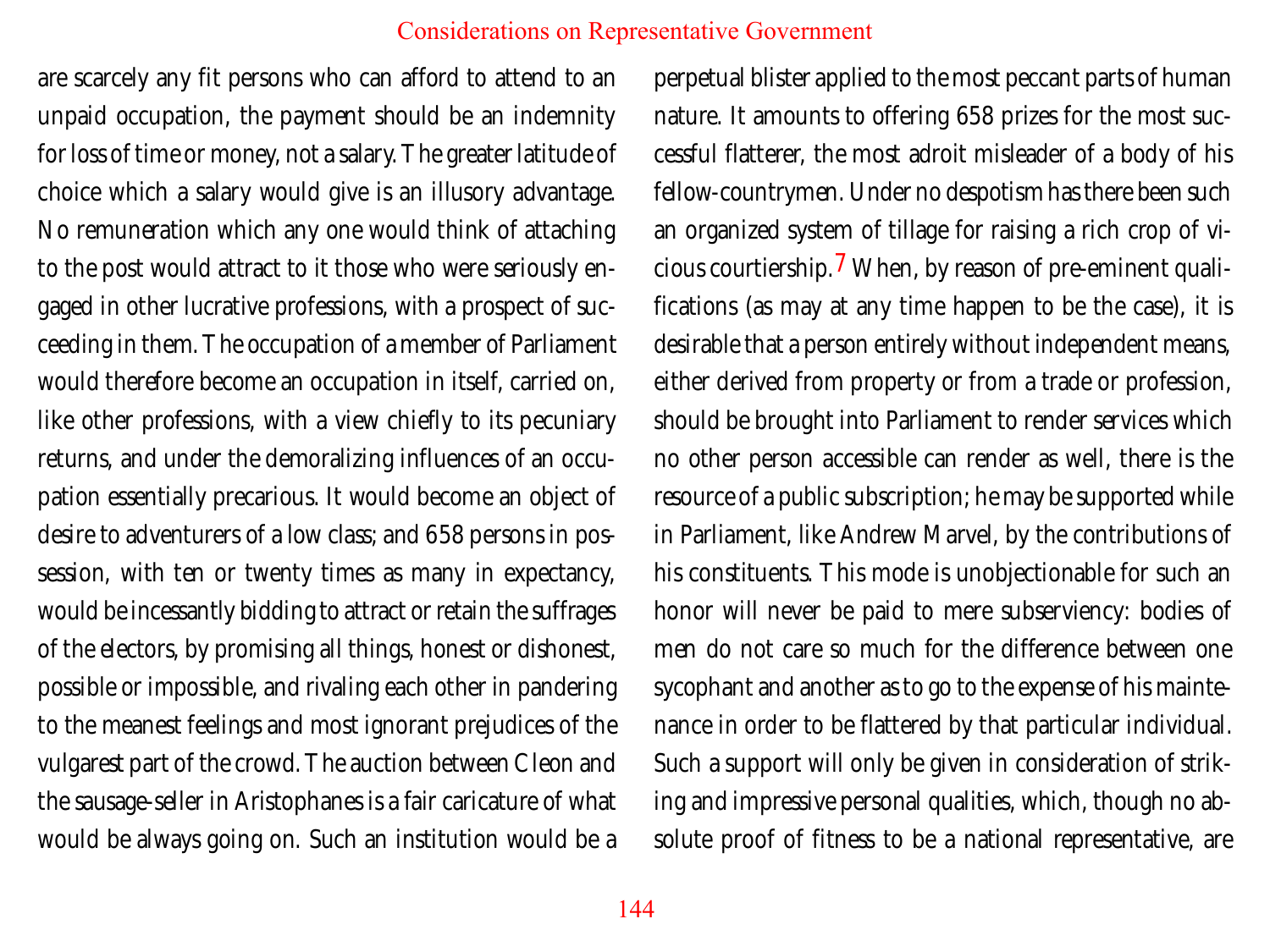some presumption of it, and, at all events, some guaranty for the possession of an independent opinion and will.

# Chapter XI

# Of the Duration of Parliaments

AFTER HOW LONG <sup>A</sup> TERM should members of Parliament be subject to re-election? The principles involved are here very obvious; the difficulty lies in their application. On the one hand, the member ought not to have so long a tenure of hi seat as to make him forget his responsibility, take his duties easily, conduct them with a view to his own personal advantage, or neglect those free and public conferences with his constituents which, whether he agrees or differs with them, are one of the benefits of representative government. On the other hand, he should have such a term of office to look forward to as will enable him to be judged, not by a single act, but by his course of action. It is important that he should have the greatest latitude of individual opinion and discretion compatible with the popular control essential to free government; and for this purpose it is necessary that the control should be exercised, as in any case it is best exercised, after sufficient time has been given him to show all the quali-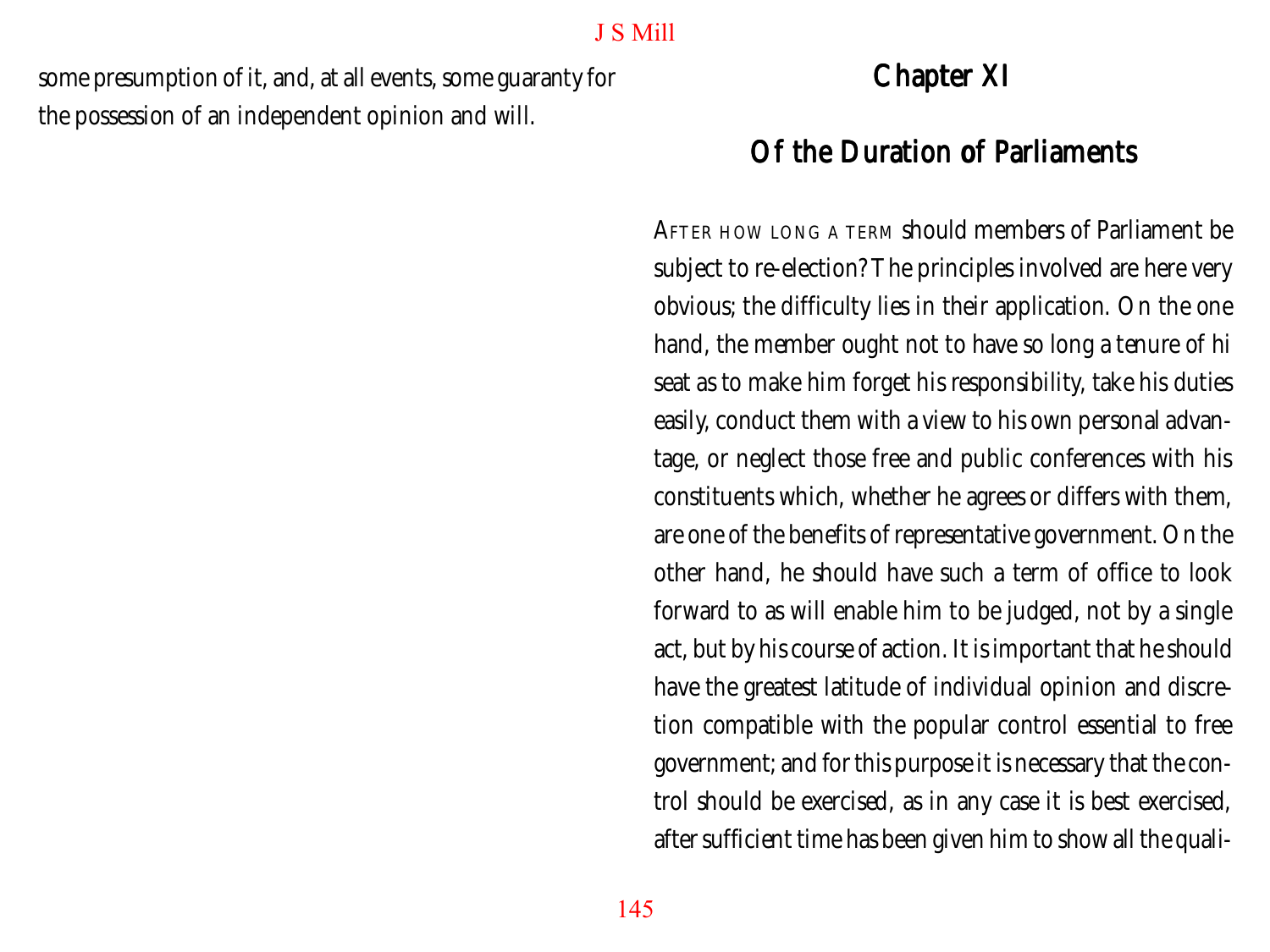ties he possesses, and to prove that there is some other way than that of a mere obedient voter and advocate of their opinions, by which he can render himself, in the eyes of his constituents, a desirable and creditable representative. It is impossible to fix, by any universal rule, the boundary between these principles. Where the democratic power in the constitution is weak or over-passive, and requires stimulation; where the representative, on leaving his constituents, enters at once into a courtly or aristocratic atmosphere, whose influences all tend to deflect his course into a different direction from the popular one, to tone down any democratic feelings which he may have brought with him, and make him forget the wishes and grow cool to the interests of those who chose him, the obligation of a frequent return to them for a renewal of his commission is indispensable to keeping his temper and character up to the right mark. Even three years, in such circumstances, are almost too long a period, and any longer term is absolutely inadmissible. Where, on the contrary, democracy is the ascendant power, and still tends to increase, requiring rather to be moderated in its exercise than encouraged to any abnormal activity; where unbounded

publicity, and an ever-present newspaper press give the representative assurance that his every act will be immediately known, discussed, and judged by his constituents, and that he is always either gaining or losing ground in the estimation, while, by the same means, the influence of their sentiments, and all other democratic influences, are kept constantly alive and active in his own mind, less than five years would hardly be a sufficient period to prevent timid subserviency. The change which has taken place in English politics as to all these features explains why annual Parliaments, which forty years ago stood prominently in front of the creed of the more advanced reformers, are so little cared for and so seldom heard of at present. It deserves consideration that, whether the term is short or long, during the last year of it the members are in position in which they would always be if Parliaments were annual; so that, if the term were very brief, there would virtually be annual Parliaments during a great proportion of all time. As things now are, the period of seven years, though of unnecessary length, is hardly worth altering for any benefit likely to be produced, especially since the possibility, always impending, of an earlier dissolution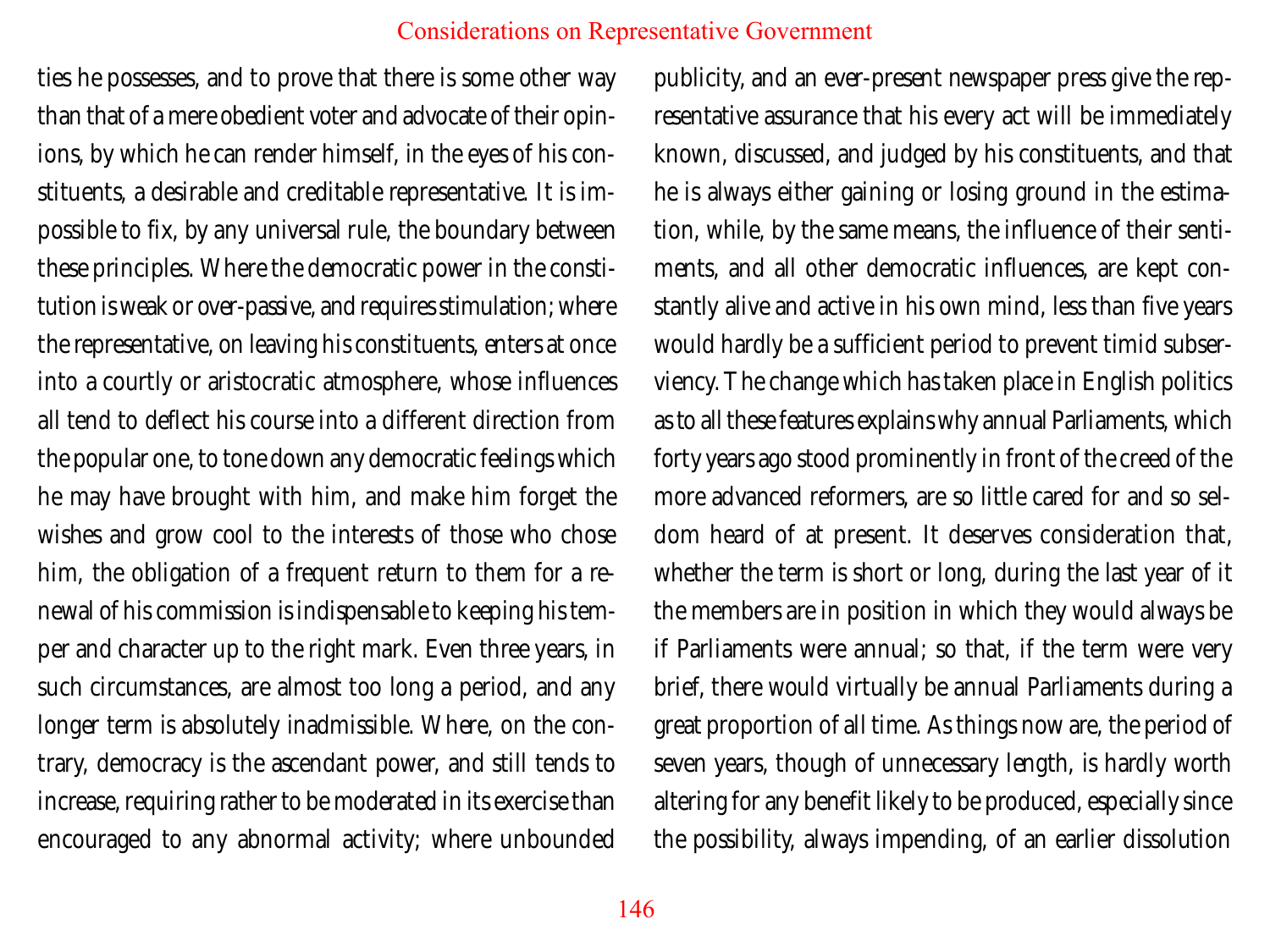keeps the motives for standing well with constituents always before the member's eyes.

Whatever may be the term most eligible for the duration of the mandate, it might seem natural that the individual member should vacate his seat at the expiration of that term from the day of his election, and that there should be no general renewal of the whole House. A great deal might be said for this system if there were any practical object in recommending it. But it is condemned by much stronger reasons than can be alleged in its support. One is, that there would be no means of promptly getting rid of a majority which had pursued a course offensive to the nation. The certainty of a general election after a limited, which would often be a nearly expired period, and the possibility of it at any time when the minister either desires it for his own sake, or thinks that it would make him popular with the country, tend to prevent that wide divergence between the feelings of the assembly and those of the constituency, which might subsist indefinitely if the majority of the House had always several years of their term still to run—if it received new infusions drop by drop, which would be more likely to assume than to modify the qualities of the mass they were joined to. It is as essential that the general sense of the House should accord in the main with that of the nation as is that distinguished individuals should be able, without forfeiting their seats, to give free utterance to the most unpopular sentiments. There is another reason, of much weight, against the gradual and partial renewal of a representative assembly. It is useful that there should be a periodical general muster of opposing forces to gauge the state of the national mind, and ascertain, beyond dispute, the relative strength of different parties and opinions. This is not done conclusively by any partial renewal, even where, as in some of the French constitutions, a large fraction—a fifth or a third—go out at once.

The reasons for allowing to the executive the power of dissolution will be considered in a subsequent chapter, relating to the constitution and functions of the executive in a representative government.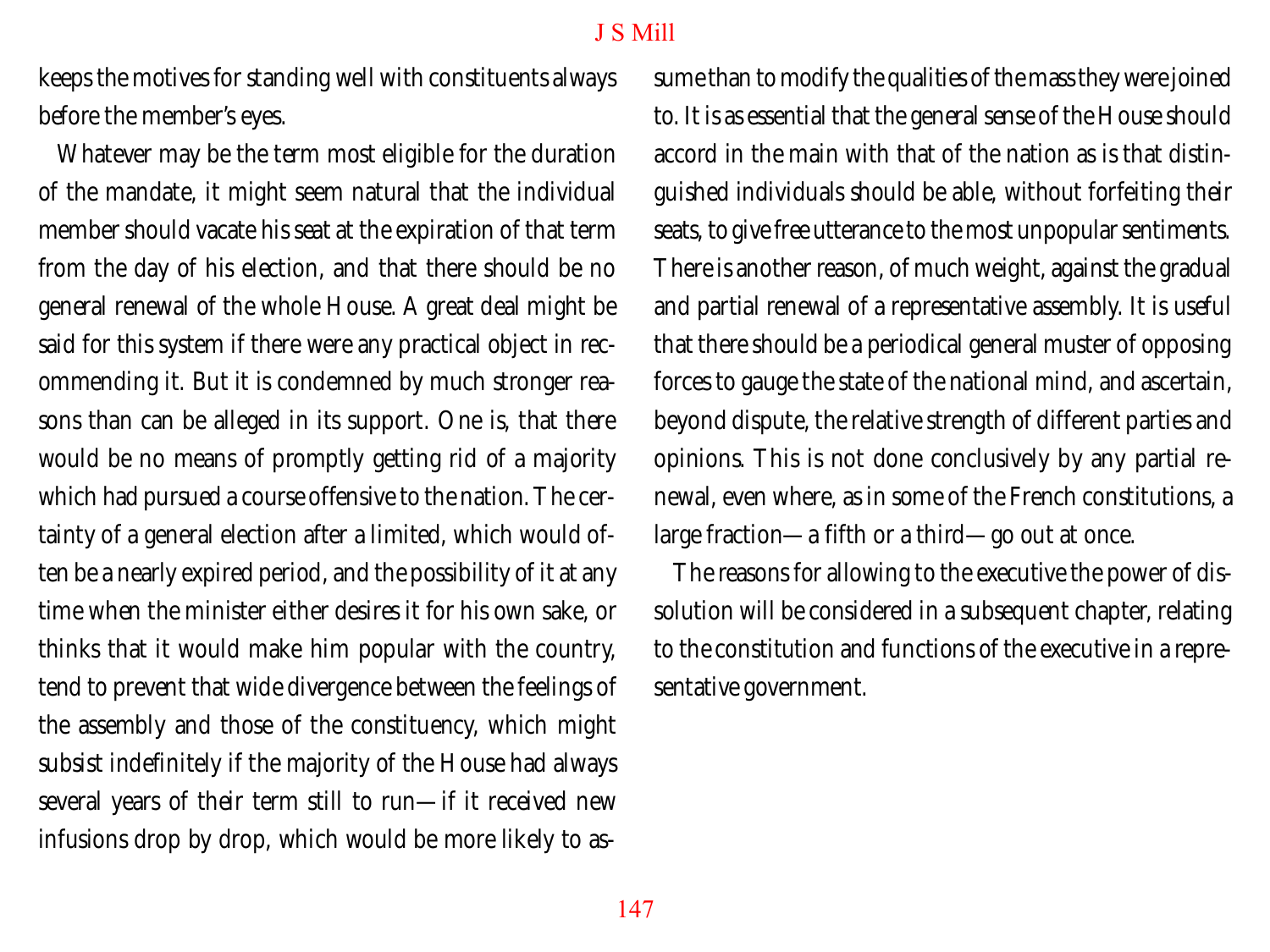# Chapter XII

# Ought Pledges to be Required from Members of Parliament?

SHOULD <sup>A</sup> MEMBER of the legislature be bound by the instructions of his constituents? Should he be the organ of their sentiments, or of his own? their ambassador to a congress, or their professional agent, empowered not only to act for them, but to judge for them what ought to be done? These two theories of the duty of a legislator in a representative government have each its supporters, and each is the recognized doctrine of some representative governments. In the Dutch United Provinces, the members of the States-General were mere delegates; and to such a length was the doctrine carried, that when any important question arose which had not been provided for in their instructions, they had to refer back to their constituents, exactly as an ambassador does to the government from which he is accredited. In this and most other countries which possess representative constitutions, law and custom warrant a member of Parliament in voting

according to his opinion of right, however different from that of his constituents; but there is a floating notion of the opposite kind, which has considerable practical operation on many minds, even of members of Parliament, and often makes them, independently of desire for popularity or concern for their re-election, feel bound in conscience to let their conduct on questions on which their constituents have a decided opinion be the expression of that opinion rather than of their own. Abstractedly from positive law, and from the historical traditions of any particular people, which of these notions of the duty of a representative is the true one?

Unlike the questions which we have hitherto treated, this is not a question of constitutional legislation, but of what may more properly be called constitutional morality—the ethics of representative government. It does not so much concern institutions as the temper of mind which the electors ought to bring to the discharge of their functions, the ideas which should prevail as to the moral duties of an elector; for, let the system of representation be what it may, it will be converted into one of mere delegation if the electors so choose. As long as they are free not to vote, and free to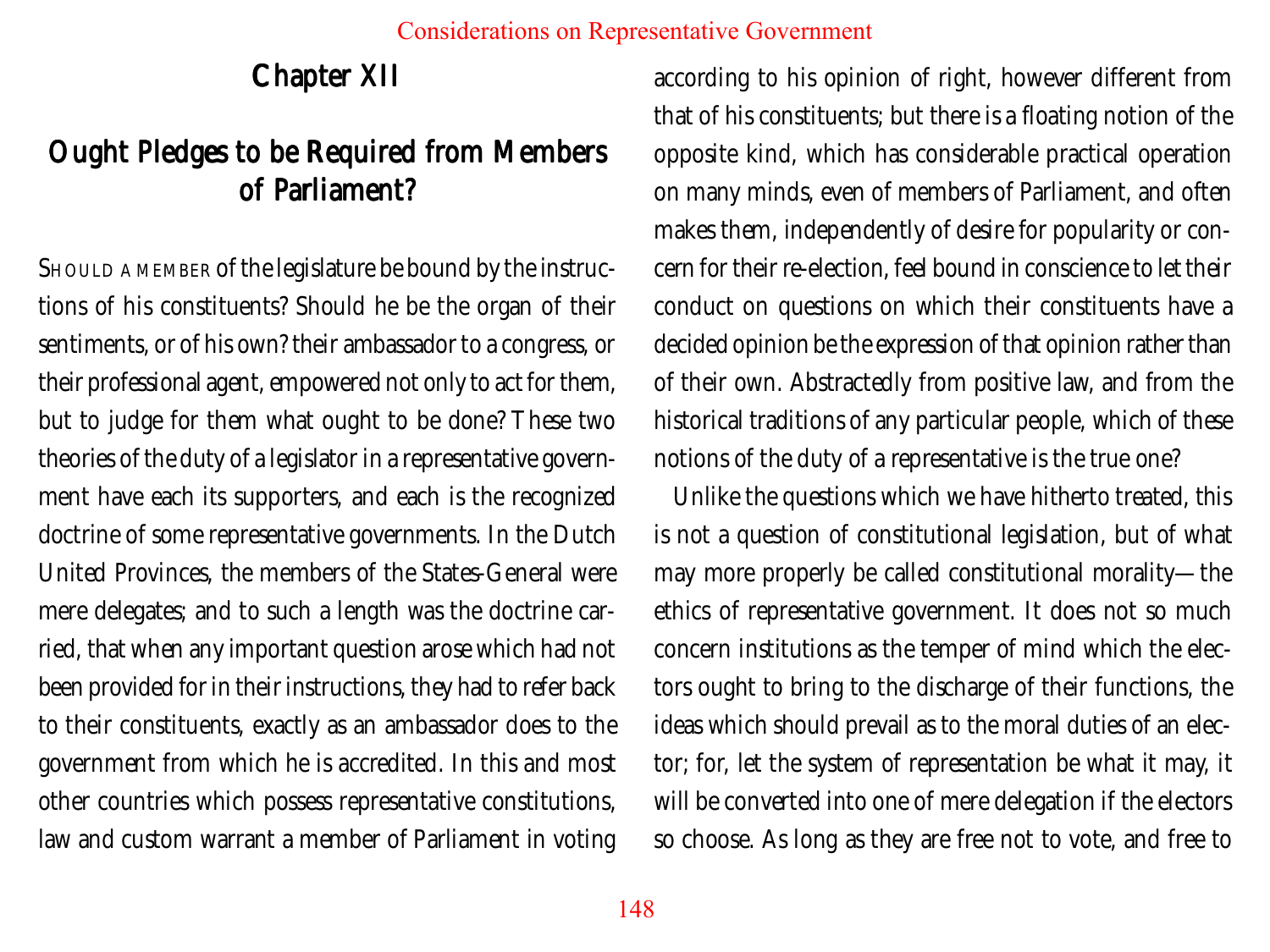vote as they like, they can not be prevented from making their vote depend on any condition they think fit to annex to it. By refusing to elect any one who will not pledge himself to all their opinions, and even, if they please, to consult with them before voting on any important subject not foreseen, they can reduce their representative to their mere mouthpiece, or compel him in honor, when no longer willing to act in that capacity, to resign his seat. And since they have the power of doing this, the theory of the Constitution ought to suppose that they will wish to do it, since the very principle of constitutional government requires it to be assumed that political power will be abused to promote the particular purposes of the holder; not because it always is so, but because such is the natural tendency of things, to guard against which is the especial use of free institutions. However wrong, therefore, or however foolish, we may think it in the electors to convert their representative into a delegate, that stretch of the electoral privilege being a natural and not improbable one, the same precautions ought to be taken as if it were certain. We may hope that the electors will not act on this notion of the use of the suffrage; but a representative government needs to be so framed that even if they do, they shall not be able to effect what ought not to be in the power of any body of persons—class legislation for their own benefit.

When it is said that the question is only one of political morality, this does not extenuate its importance. Questions of constitutional morality are of no less practical moment than those relating to the constitution itself. The very existence of some governments, and all that renders others endurable, rests on the practical observance of doctrines of constitutional morality; traditional notions in the minds of the several constituted authorities, which modify the use that might otherwise be made of their powers. In unbalanced governments—pure monarchy, pure aristocracy, pure democracy—such maxims are the only barrier which restrains the government from the utmost excesses in the direction of its characteristic tendency. In imperfectly balanced governments, where some attempt is made to set constitutional limits to the impulses of the strongest power, but where that power is strong enough to overstep them with at least temporary impunity, it is only by doctrines of constitutional morality, recognized and sustained by opinion, that any regard at all is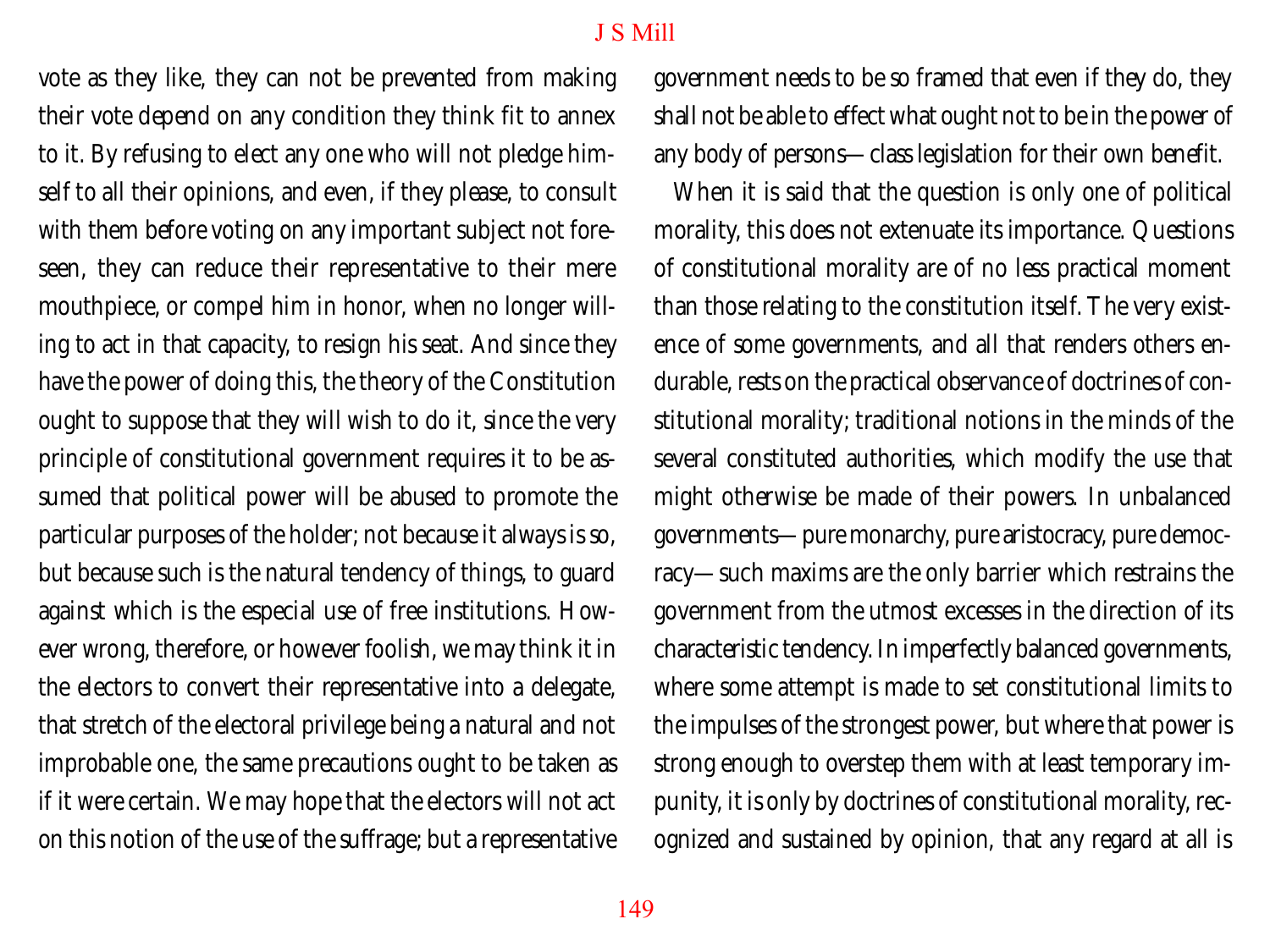preserved for the checks and limitations of the constitution. In well-balanced governments, in which the supreme power is divided, and each sharer is protected against the usurpations of the others in the only manner possible, namely, by being armed for defense with weapons as strong as the others can wield for attack, the government can only be carried on by forbearance on all sides to exercise those extreme powers, unless provoked by conduct equally extreme on the part of some other sharer of power; and in this case we may truly say that only by the regard paid to maxims of constitutional morality is the constitution kept in existence. The question of pledges is not one of those which vitally concern the existence of representative governments, but it is very material to their beneficial operation. The laws can not prescribe to the electors the principles by which they shall direct their choice, but it makes a great practical difference by what principles they think they ought to direct it; and the whole of that great question is involved in the inquiry whether they should make it a condition that the representative shall adhere to certain opinions laid down for him by his constituents.

No reader of this treatise can doubt what conclusion, as to

this matter, results from the general principles which it professes. We have from the first affirmed, and unveryingly kept in view, the coequal importance of two great requisites of government—responsibility to those for whose benefit political power ought to be, and always professes to be, employed; and jointly therewith, to obtain, in the greatest measure possible, for the function of government, the benefits of superior intellect, trained by long meditation and practical discipline to that special task. If this second purpose is worth attaining, it is worth the necessary price. Superior powers of mind and profound study are of no use, if they do not sometimes lead a person to different conclusions from those which are formed by ordinary powers of mind without study; and if it be an object to possess representatives in any intellectual respect superior to average electors, it must be counted upon that the representative will sometimes differ in opinion from the majority of his constituents, and that when he does, his opinion will be the oftenest right of the two. It follows that the electors will not do wisely if they insist on absolute conformity to their opinions as the condition of his retaining his seat.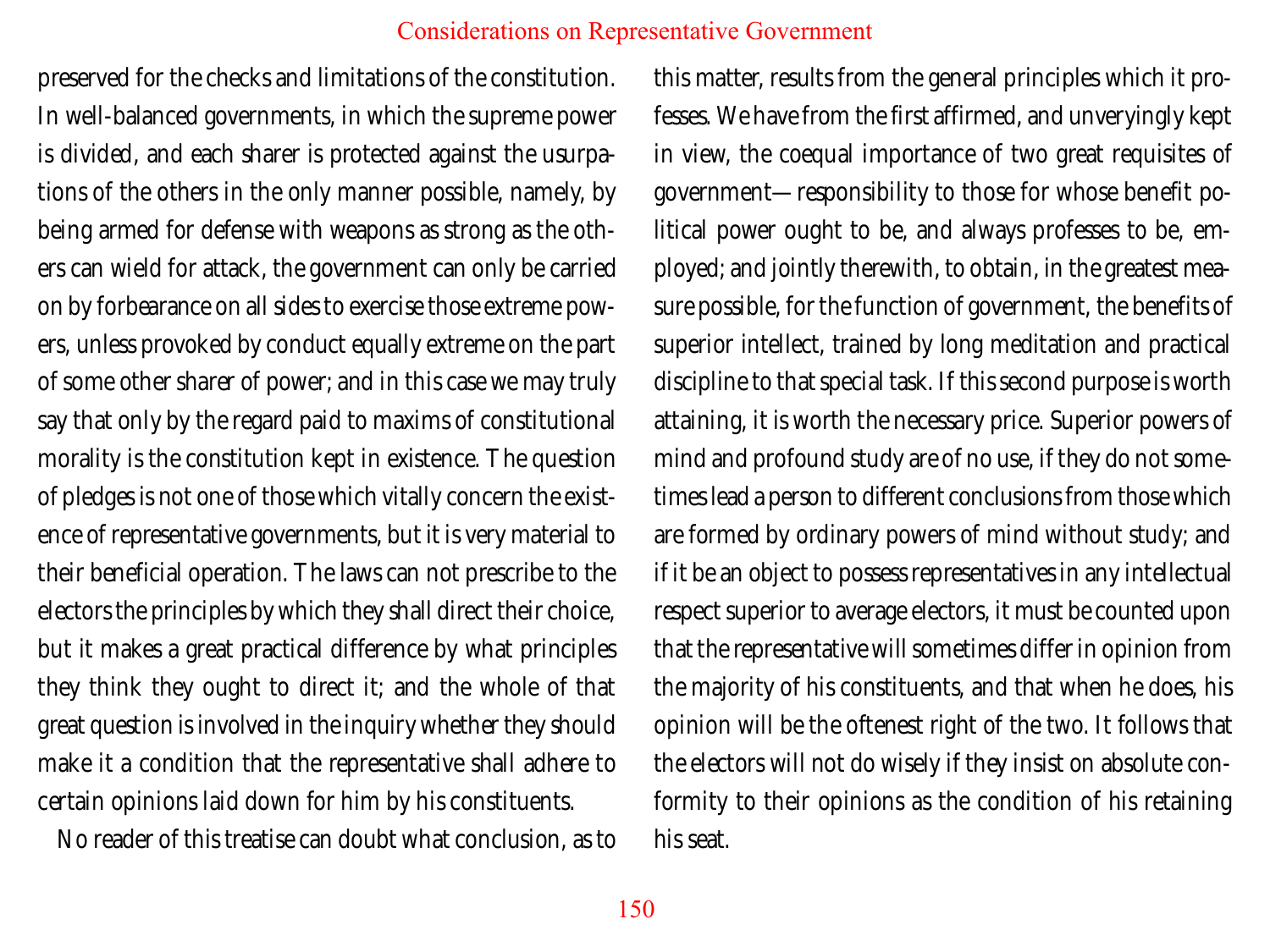The principle is thus far obvious; but there are real difficulties in its application, and we will begin by stating them in their greatest force. If it is important that the electors should choose a representative more highly instructed than themselves, it is no less necessary that this wiser man should be responsible to them; in other words, they are the judges of the manner in which he fulfils his trust; and how are they to judge, except by the standard of their own opinions? How are they even to select him in the first instance but by the same standard? It will not do to choose by mere brilliancy by superiority of showy talent. The tests by which an ordinary man can judge beforehand of mere ability are very imperfect; such as they are, they have almost exclusive reference to the arts of expression, and little or none to the worth of what is expressed. The latter can not be inferred from the former; and if the electors are to put their own opinions in abeyance, what criterion remains to them of the ability to govern well? Neither, if they could ascertain, even infallibly, the ablest man, ought they to allow him altogether to judge for them, without any reference to their own opinions. The ablest candidate may be a Tory, and the electors Liberals; or a Liberal, and they may be Tories. The political questions of the day may be Church questions, and he may be a High-Churchman or a Rationalist, while they may be Dissenters or Evangelicals, and *vice versâ*. His abilities, in these cases, might only enable him to go greater lengths, and act with greater effect, in what they may conscientiously believe to be a wrong course; and they may be bound, by their sincere convictions, to think it more important that their representative should be kept, on these points, to what they deem the dictate of duty, than that they should be represented by a person of more than average abilities. They may also have to consider, not solely how they can be most ably represented, but how their particular moral position and mental point of view shall be represented at all. The influence of every mode of thinking which is shared by numbers ought to be felt in the Legislature; and the Constitution being supposed to have made due provision that other and conflicting modes of thinking shall be represented likewise, to secure the proper representation for their own mode may be the most important matter which the electors on the particular occasion have to attend to. In some cases, too, it may be necessary that the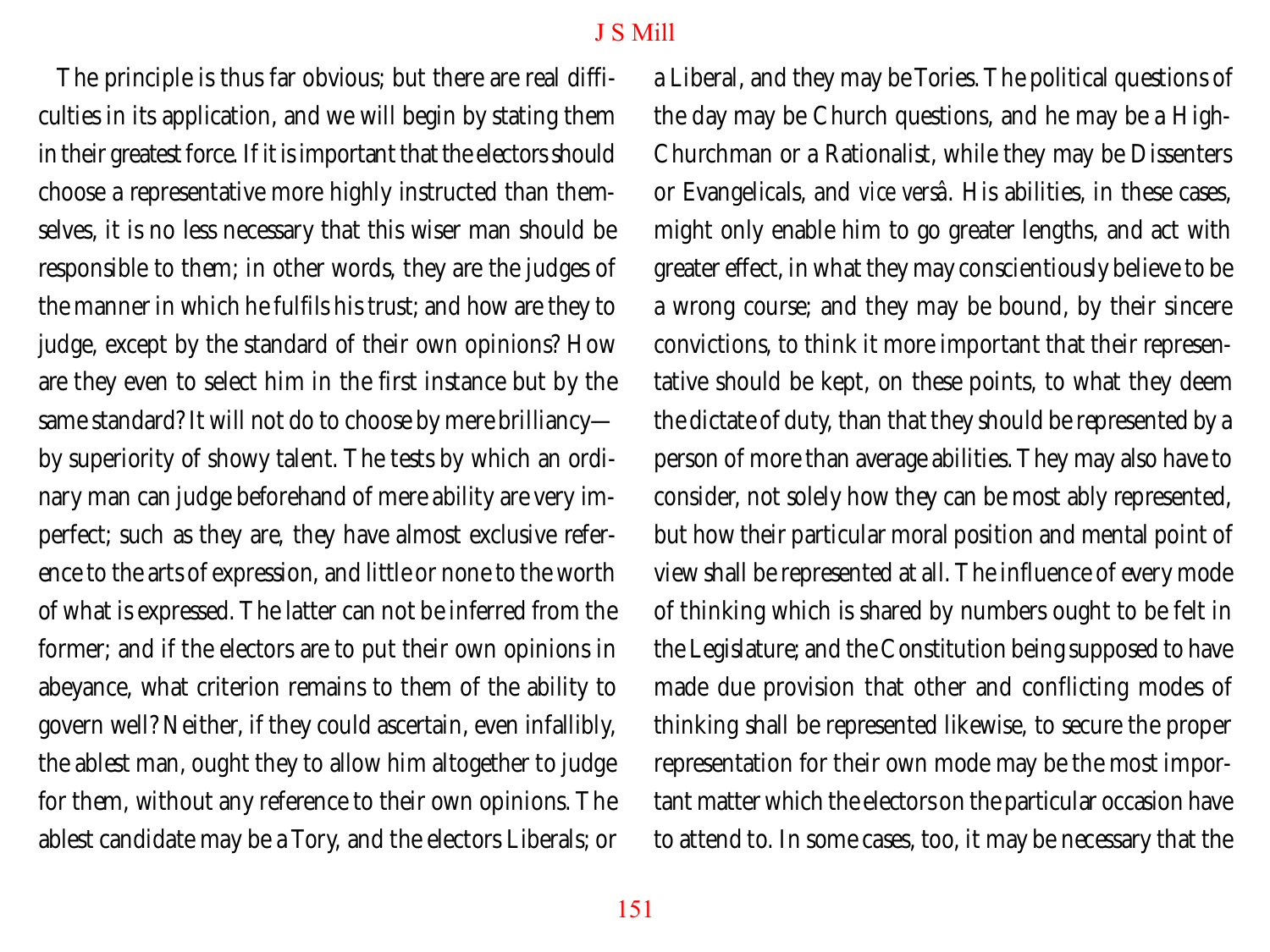representative should have his hands tied to keep him true to their interest, or rather to the public interest as they conceive it. This would not be needful under a political system which assured them an indefinite choice of honest and unprejudiced candidates; but under the existing system, in which the electors are almost always obliged, by the expenses of election and the general circumstances of society, to select their representative from persons of a station in life widely different from theirs, and having a different class interest, who will affirm that they ought to abandon themselves to his discretion? Can we blame an elector of the poorer classes, who has only the choice among two or three rich men, for requiring from the one he votes for a pledge to those measures which he considers as a test of emancipation from the class interests of the rich? It will, moreover, always happens to some members of the electoral body to be obliged to accept the representative selected by a majority of their own side. But, though a candidate of their own choosing would have no chance, their votes may be necessary to the success of the one chosen for them, and their only means of exerting their share of influence on his subsequent conduct may be

to make their support of him dependent on his pledging himself to certain conditions.

These considerations and counter-considerations are so intimately interwoven with one another; it is so important that the electors should choose as their representatives wiser men than themselves, and should consent to be governed according to that superior wisdom, while it is impossible that conformity to their own opinions, when they have opinions, should not enter largely into their judgment as to who possesses the wisdom, and how far its presumed possessor has verified the presumption by his conduct, that it seems quite impracticable to lay down for the elector any positive rule of duty; and the result will depend less on any exact prescription or authoritative doctrine of political morality than on the general tone of mind of the electoral body in respect to the important requisite of deference to mental superiority. Individuals and peoples who are acutely sensible of the value of superior wisdom are likely to recognize it, where it exists, by other signs than thinking exactly as they do, and even in spite of considerable differences of opinion; and when they have recognized it they will be far too desirous to secure it, at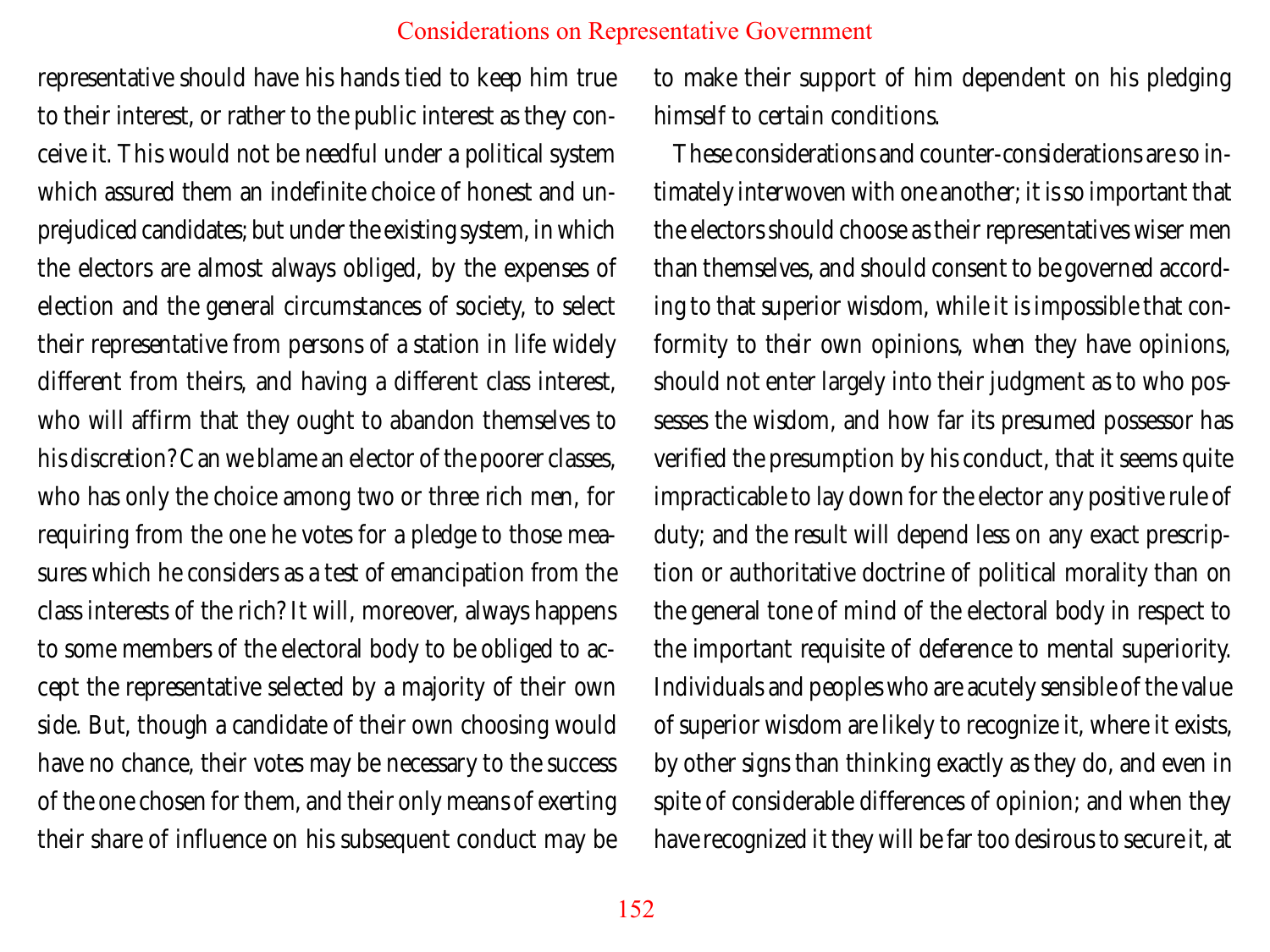any admissible cost, to be prone to impose their own opinion as a law upon persons whom they look up to as wiser than themselves. On the other hand, there is a character of mind which does not look up to any one; which thinks no other person's opinion much better than its own, or nearly so good as that of a hundred or a thousand persons like itself. Where this is the turn of mind of the electors, they will elect no one who is not, or at least who does not profess to be, the image of their own sentiments, and will continue him no longer than while he reflects those sentiments in his conduct; and all aspirants to political honors will endeavour, as Plato says in the Gorgias, to fashion themselves after the model of the Demos, and make themselves as like to it as possible. It can not be denied that a complete democracy has a strong tendency to cast the sentiments of the electors in this mould. Democracy is not favorable to the reverential spirit. That it destroys reverence for mere social position must be counted among the good, not the bad part of its influences, though by doing this it closes the principal *school* of reverence (as to merely human relations) which exists in society. But also democracy, in its very essence, insists so much

more forcibly on the things in which all are entitled to be considered equally than on those in which one person is entitled to more consideration than another, that respect for even personal superiority is likely to be below the mark. It is for this, among other reasons, I hold it of so much importance that the institutions of the country should stamp the opinions of persons of a more educated class as entitled to greater weight than those of the less educated; and I should still contend for assigning plurality of votes to authenticated superiority of education were it only to give the tone to public feeling, irrespective of any direct political consequences.

When there does exist in the electoral body an adequate sense of the extraordinary difference in value between one person and another, they will not lack signs by which to distinguish the persons whose worth for their purposes is the greatest. Actual public services will naturally be the foremost indication: to have filled posts of magnitude, and done important things in them, of which the wisdom has been justified by the results; to have been the author of measures which appear from their effects to have been wisely planned; to have made predictions which have been of verified by the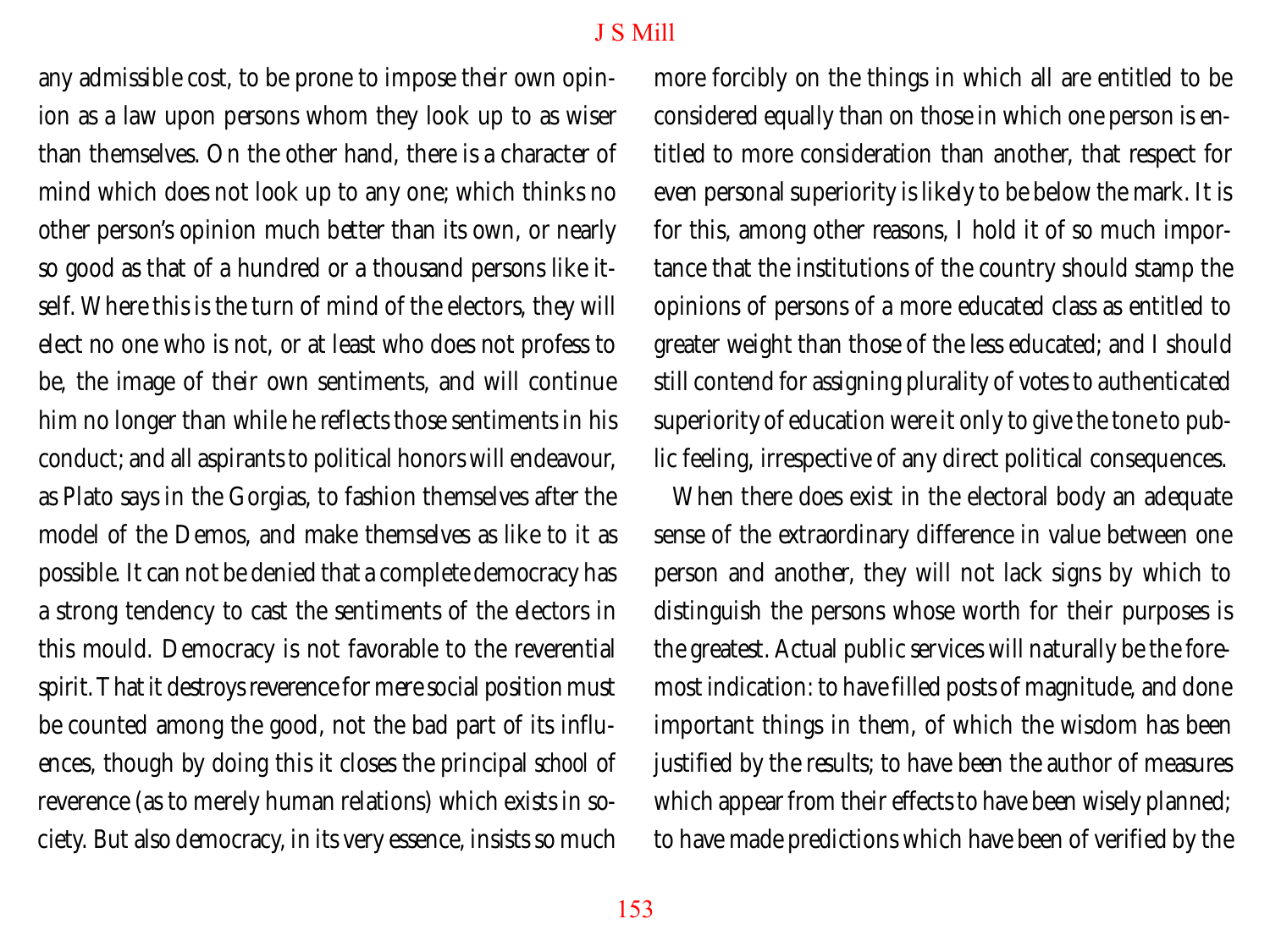event, seldom or never falsified by it; to have given advice, which when taken has been followed by good consequences when neglected, by bad. There is doubtless a large portion of uncertainty in these signs of wisdom; but we are seeking for such as can be applied by persons of ordinary discernment. They will do well not to rely much on any one indication, unless corroborated by the rest, and, in their estimation of the success or merit of any practical effort, to lay great stress on the general opinion of disinterested persons conversant with the subject matter. The tests which I have spoken of are only applicable to tried men, among whom must be reckoned those who, though untried practically, have been tried speculatively; who, in public speech or in print, have discussed public affairs in a manner which proves that they have given serious study to them. Such persons may, in the mere character of political thinkers, have exhibited a considerable amount of the same titles to confidence as those who have been proved in the position of practical statesmen. When it is necessary to choose persons wholly untried, the best criteria are, reputation for ability among those who personally know them, and the confidence placed and recommendations given by persons already looked up to. By tests like these, constituencies who sufficiently value mental ability, and eagerly seek for it, will generally succeed in obtaining men beyond mediocrity, and often men whom they can trust to carry on public affairs according to their unfettered judgment; to whom it would be an affront to require that they should give up that judgment at the behest of their inferiors in knowledge. If such persons, honestly sought, are not to be found, then indeed the electors are justified in taking other precautions, for they can not be expected to postpone their particular opinions, unless in order that they may be served by a person of superior knowledge to their own. They would do well, indeed, even then, to remember that when once chosen, the representative, if he devotes himself to his duty, has greater opportunities of correcting an original false judgment than fall to the lot of most of his constituents; a consideration which generally ought to prevent them (unless compelled by necessity to choose some one whose impartiality they do not fully trust) from exacting a pledge not to change his opinion, or, if he does, to resign his seat. But when an unknown person, not certified in unmistakable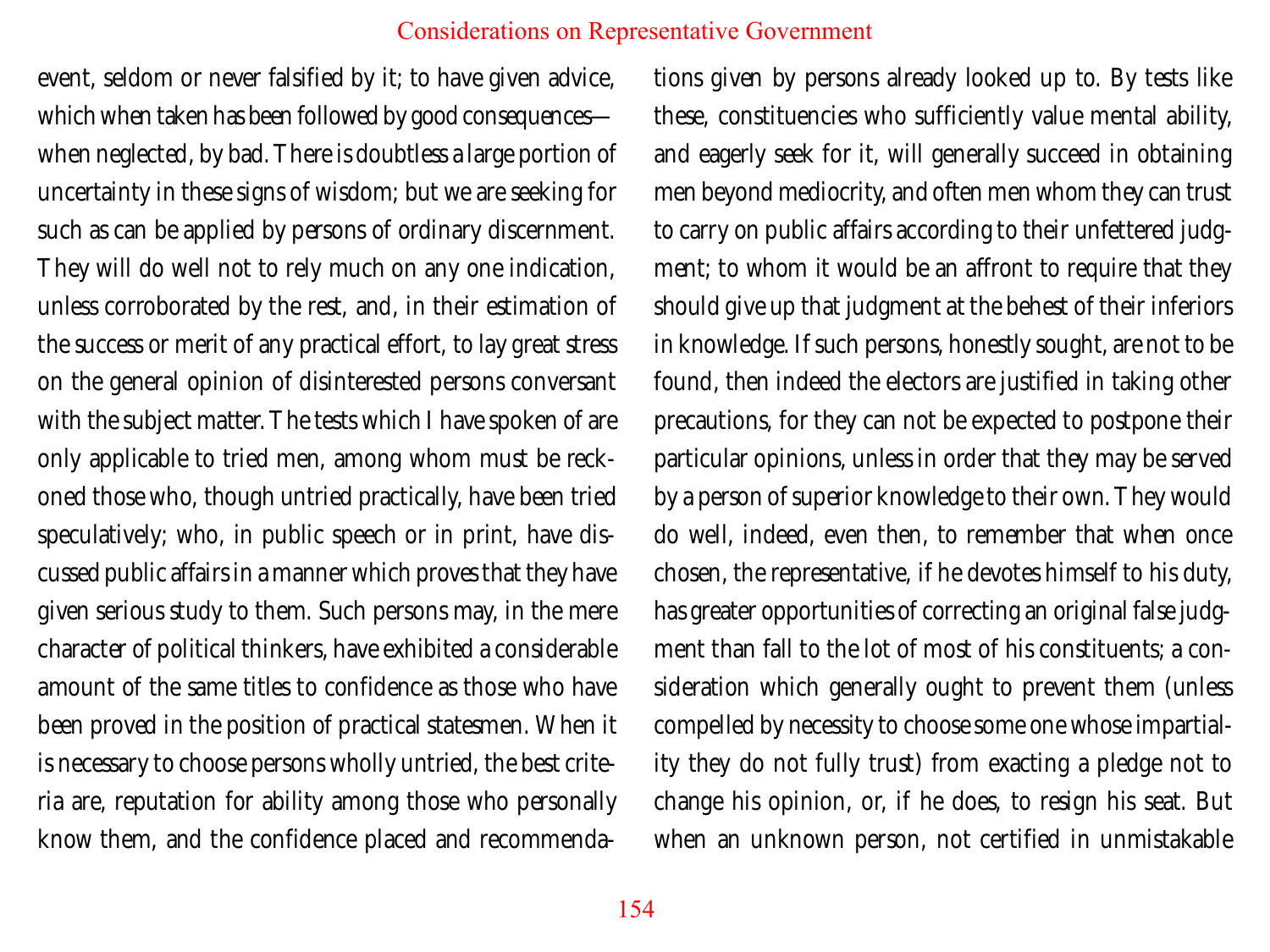terms by some high authority, is elected for the first time, the elector can not be expected not to make conformity to his own sentiments the primary requisite. It is enough if he does not regard a subsequent change of those sentiments, honestly avowed, with its grounds undisguisedly stated, as a peremptory reason for withdrawing his confidence.

Even supposing the most tried ability and acknowledged eminence of character in the representative, the private opinions of the electors are not to be placed entirely in abeyance. Deference to mental superiority is not to go the length of self-annihilation—abnegation of any personal opinion. But when the difference does not relate to the fundamentals of politics, however decided the elector may be in his own sentiments, he ought to consider that when an able man differs from him there is at least a considerable chance of his being in the wrong, and that even if otherwise, it is worth while to give up his opinion in things not absolutely essential, for the sake of the inestimable advantage of having an able man to act for him in the many matters in which he himself is not qualified to form a judgment. In such cases he often endeavours to reconcile both wishes by inducing the able

man to sacrifice his own opinion on the points of difference; but for the able man to lend himself to this compromise is treason against his especial office—abdication of the peculiar duties of mental supremacy, of which it is one of the most sacred not to desert the cause which has the clamor against it, nor to deprive of his services those of his opinions which need them the most. A man of conscience and known ability should insist on full freedom to act as he in his own judgment deems best, and should not consent to serve on any other terms. But the electors are entitled to know how he means to act; what opinions, on all things which concern his public duty, he intends should guide his conduct. If some of these are unacceptable to them, it is for him to satisfy them that he nevertheless deserves to be their representative; and if they are wise, they will overlook, in favor of his general value, many and great differences between his opinions and their own. There are some differences, however, which they can not be expected to overlook. Whoever feels the amount of interest in the government of his country which befits a freeman, has some convictions on national affairs which are like his life-blood; which the strength of his belief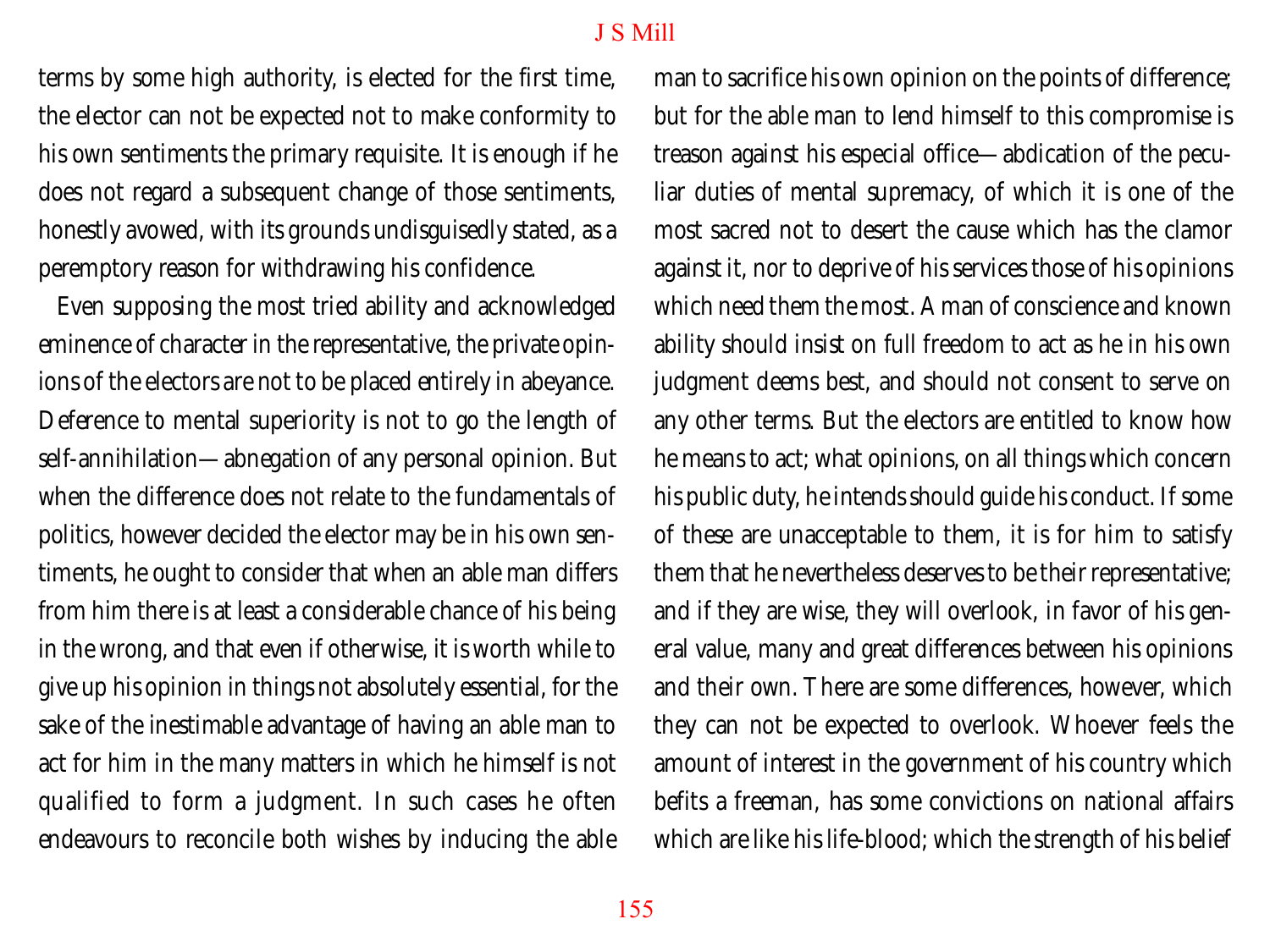in their truth, together with the importance he attaches to them, forbid him to make a subject of compromise, or postpone to the judgment of any person, however greatly his superior. Such convictions, when they exist in a people, or in any appreciable portion of one, are entitled to influence in virtue of their mere existence, and not solely in that of the probability of their being grounded in truth. A people can not be well governed in opposition to their primary notions of right, even though these may be in some points erroneous. A correct estimate of the relation which should subsist between governors and governed does not require the electors to consent to be represented by one who intends to govern them in opposition to their fundamental convictions. If they avail themselves of his capacities of useful service in other respects at a time when the points on which he is vitally at issue with them are not likely to be mooted, they are justified in dismissing him at the first moment when a question arises involving these, and on which there is not so assured a majority for what they deem right as to make the dissenting voice of that particular individual unimportant. Thus (I mention names to illustrate my meaning, not for

any personal application) the opinions supposed to be entertained by Mr. Cobden and Mr. Bright on resistance to foreign aggression might be overlooked during the Crimean war, when there was an overwhelming national feeling on the contrary side, and might yet very properly lead to their rejection by the electors at the time of the Chinese quarrel (though in itself a more doubtful question), because it was then for some time a moot point whether their view of the case might not prevail.

As the general result of what precedes, we may affirm that actual pledges should not be required unless, from unfavorable social circumstances or family institutions, the electors are so narrowed in their choice as to be compelled to fix it on a person presumptively under the influence of partialities hostile to their interest: That they are entitled to a full knowledge of the political opinions and sentiments of the candidate; and not only entitled, but often bound to reject one who differs from themselves on the few articles which are the foundation of their political belief: that, in proportion to the opinion they entertain of the mental superiority of a candidate, they ought to put up with his expressing and acting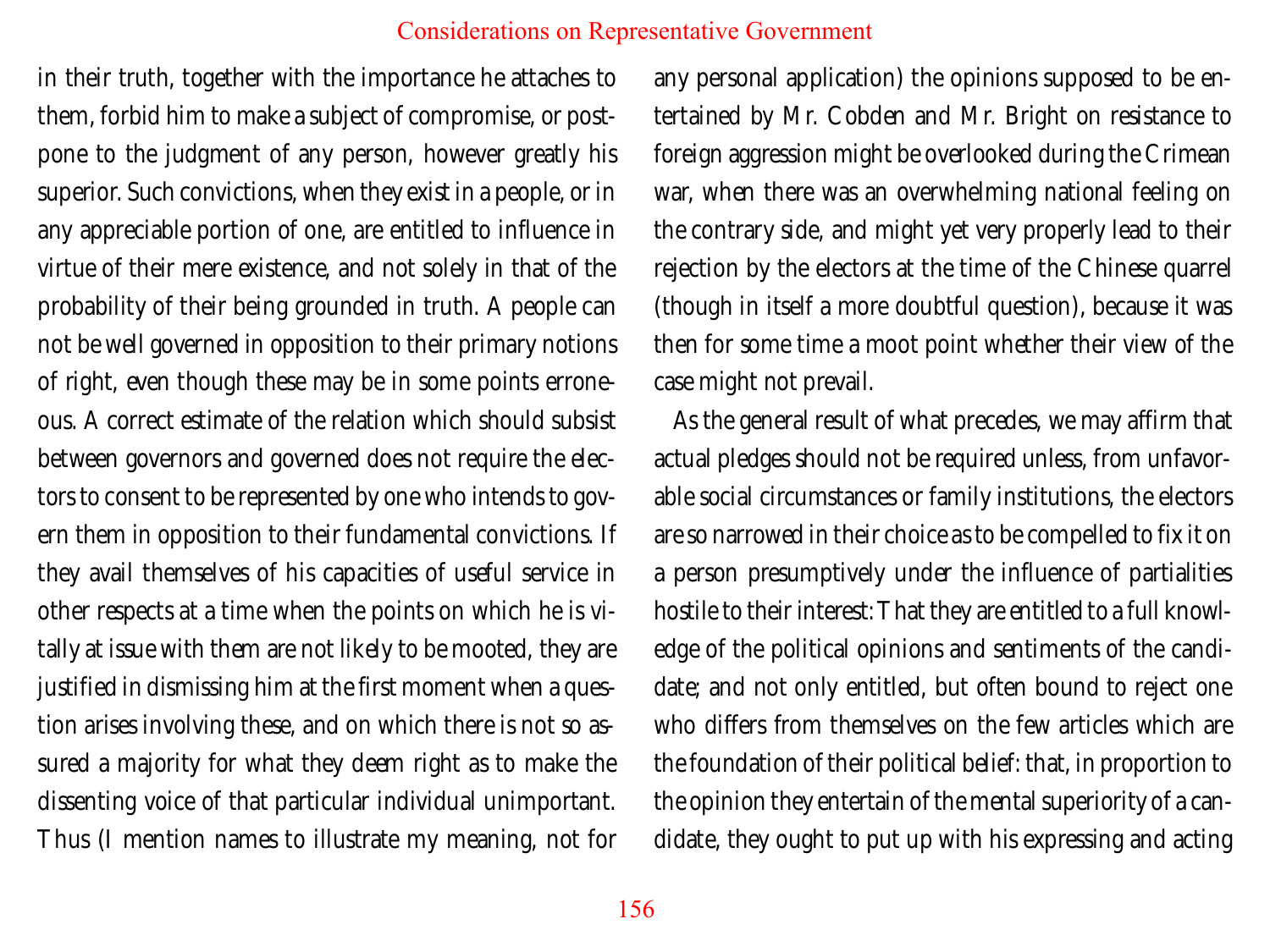on opinions different from theirs on any number of things not included in their fundamental articles of belief: that they ought to be unremitting in their search for a representative of such calibre as to be intrusted with full power of obeying the dictates of his own judgment: that they should consider it a duty which they owe to their fellow-countrymen, to do their utmost toward placing men of this quality in the Legislature, and that it is of much greater importance to themselves to be represented by such a man than by one who professes agreement in a greater number of their opinions; for the benefits of his ability are certain, while the hypothesis of his being wrong and their being right on the points of difference is a very doubtful one.

I have discussed this question on the assumption that the electoral system, in all that depends on positive institution, conforms to the principles laid down in the preceding chapters. Even on this hypothesis, the delegation theory of representation seems to me false, and its practical operation hurtful, though the mischief would in that case be confined within certain bounds. But if the securities by which I have endeavoured to guard the representative principle are not recognized by the Constitution; if provision is not made for the representation of minorities, nor any difference admitted in the numerical value of votes, according to some criterion of the amount of education possessed by the voters—in that case, no words can exaggerate the importance in principle of leaving an unfettered discretion to the representative; for it would then be the only chance, under universal suffrage, for any other opinions than those of the majority to be heard in Parliament. In that falsely called democracy which is really the exclusive rule of the operative classes, all others being unrepresented and unheard, the only escape from class legislation in its narrowest, and political ignorance in its most dangerous form, would lie in such disposition as the uneducated might have to choose educated representatives, and to defer to their opinions. Some willingness to do this might reasonably be expected, and every thing would depend upon cultivating it to the highest point. But, once invested with political omnipotence, if the operative classes voluntarily concurred in imposing in this or any other manner any considerable limitation upon their self-opinion and self-will, they would prove themselves wiser than any class possessed of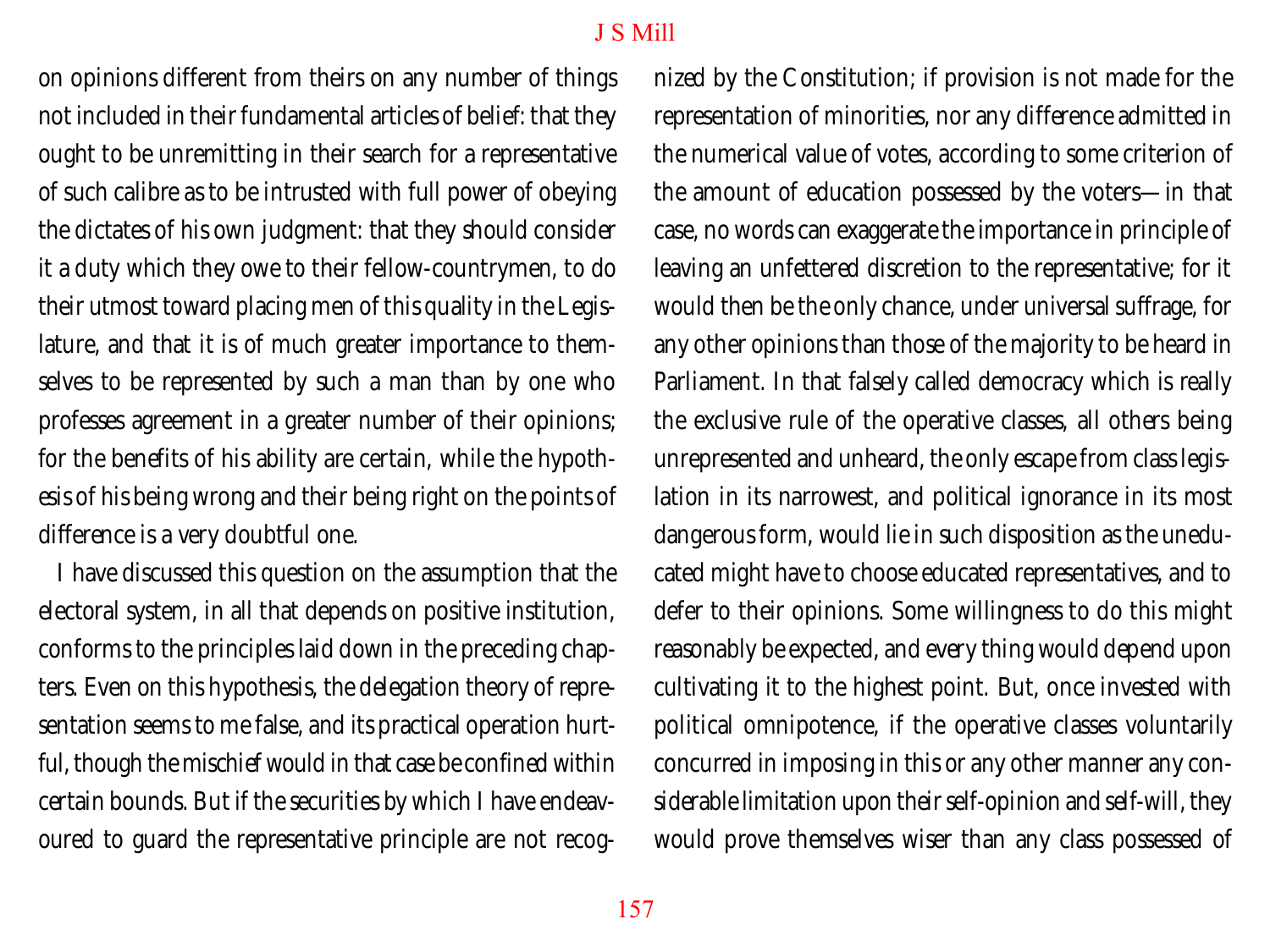absolute power has shown itself, or, we may venture to say, is ever likely to show itself under that corrupting influence.

# Chapter XIII

# Of a Second Chamber

OF ALL TOPICS RELATING to the theory of representative government, none have been the subject of more discussion, especially on the Continent, than what is known as the question of the Two Chambers. It has occupied a greater amount of the attention of thinkers than many questions of ten times its importance, and has been regarded as a sort of touchstone which distinguishes the partisans of limited from those of uncontrolled democracy. For my own part, I set little value on any check which a Second Chamber can apply to a democracy otherwise unchecked; and I am inclined to think that if all other constitutional questions are rightly decided, it is of comparatively little importance whether the Parliament consists of two Chambers or only of one.

If there are two chambers, they may either be of similar or of dissimilar composition. If of similar, both will obey the same influences, and whatever has a majority in one of the houses will be likely to have it in the other. It is true that the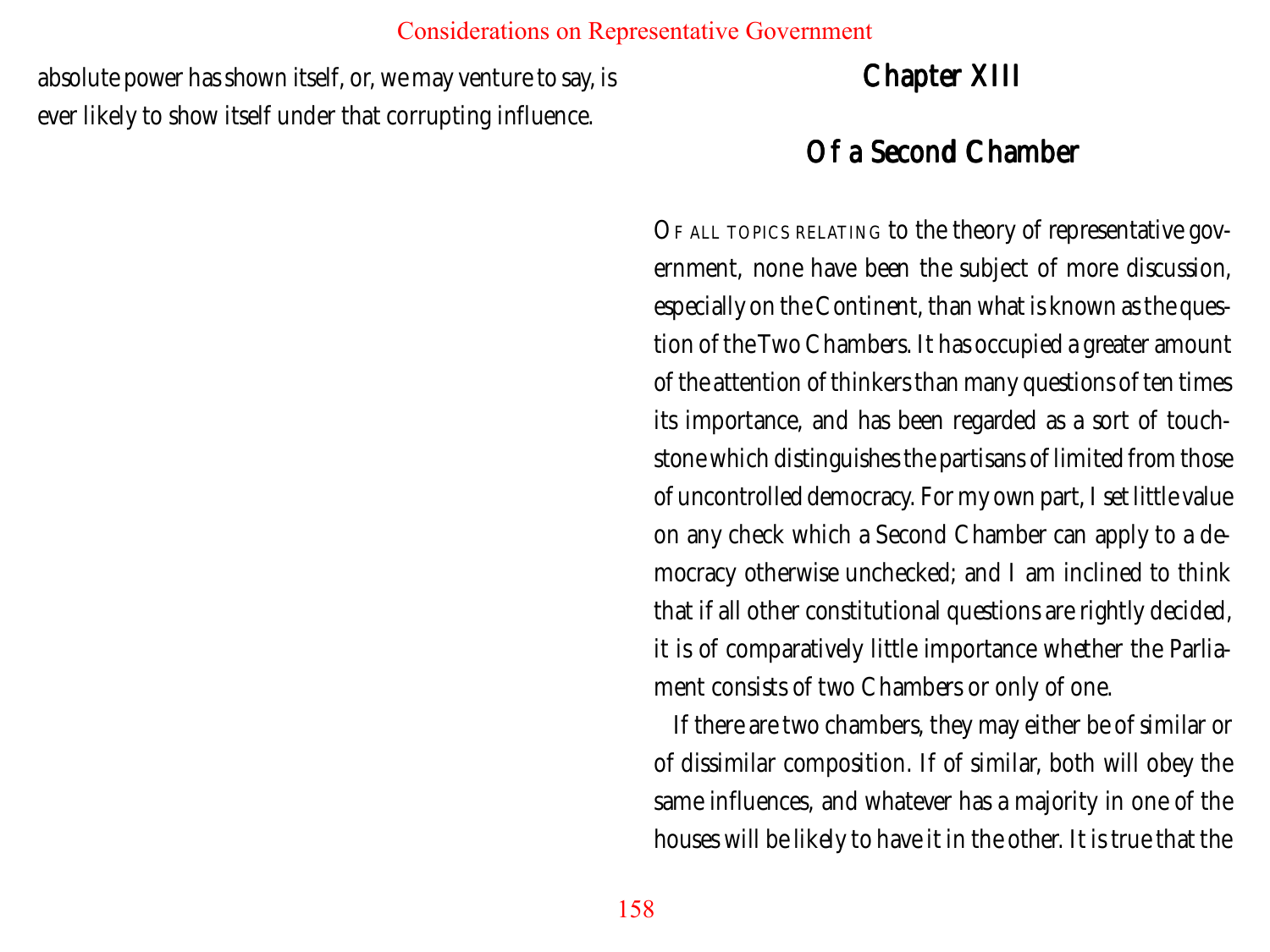necessity of obtaining the consent of both to the passing of any measure may at times be a material obstacle to improvement, since, assuming both the houses to be representative and equal in their numbers, a number slightly exceeding a fourth of the entire representation may prevent the passing of a bill; while, if there is but one house, a bill is secure of passing if it has a bare majority. But the case supposed is rather abstractedly possible than likely to occur in practice. It will not often happen that, of two houses similarly composed, one will be almost unanimous, and the other nearly equally divided; if a majority in one rejects a measure, there will generally have been a large minority unfavorable to it in the other; any improvement, therefore, which could be thus impeded, would in almost all cases be one which had not much more than a simple majority in the entire body, and the worst consequence that could ensue would be to delay for a short time the passing of the measure, or give rise to a fresh appeal to the electors to ascertain if the small majority in Parliament corresponded to an effective one in the country. The inconvenience of delay, and the advantages of the appeal to the nation, might be regarded in this case as about

equally balanced.

I attach little weight to the argument oftenest urged for having two Chambers—to prevent precipitancy, and compel a second deliberation; for it must be a very ill-constituted representative assembly in which the established forms of business do not require many more than two deliberations. The consideration which tells most, in my judgment, in favor of two Chambers (and this I do regard as of some moment), is the evil effect produced upon the mind of any holder of power, whether an individual or an assembly, by the consciousness of having only themselves to consult. It is important that no set of persons should be able, even temporarily, to make their *sic volo* prevail without asking any one else for his consent. A majority in a single assembly, when it has assumed a permanent character—when composed of the same persons habitually acting together, and always assured of victory in their own House—easily becomes despotic and overweening if released from the necessity of considering whether its acts will be concurred in by another constituted authority. The same reason which induced the Romans to have two consuls makes it desirable there should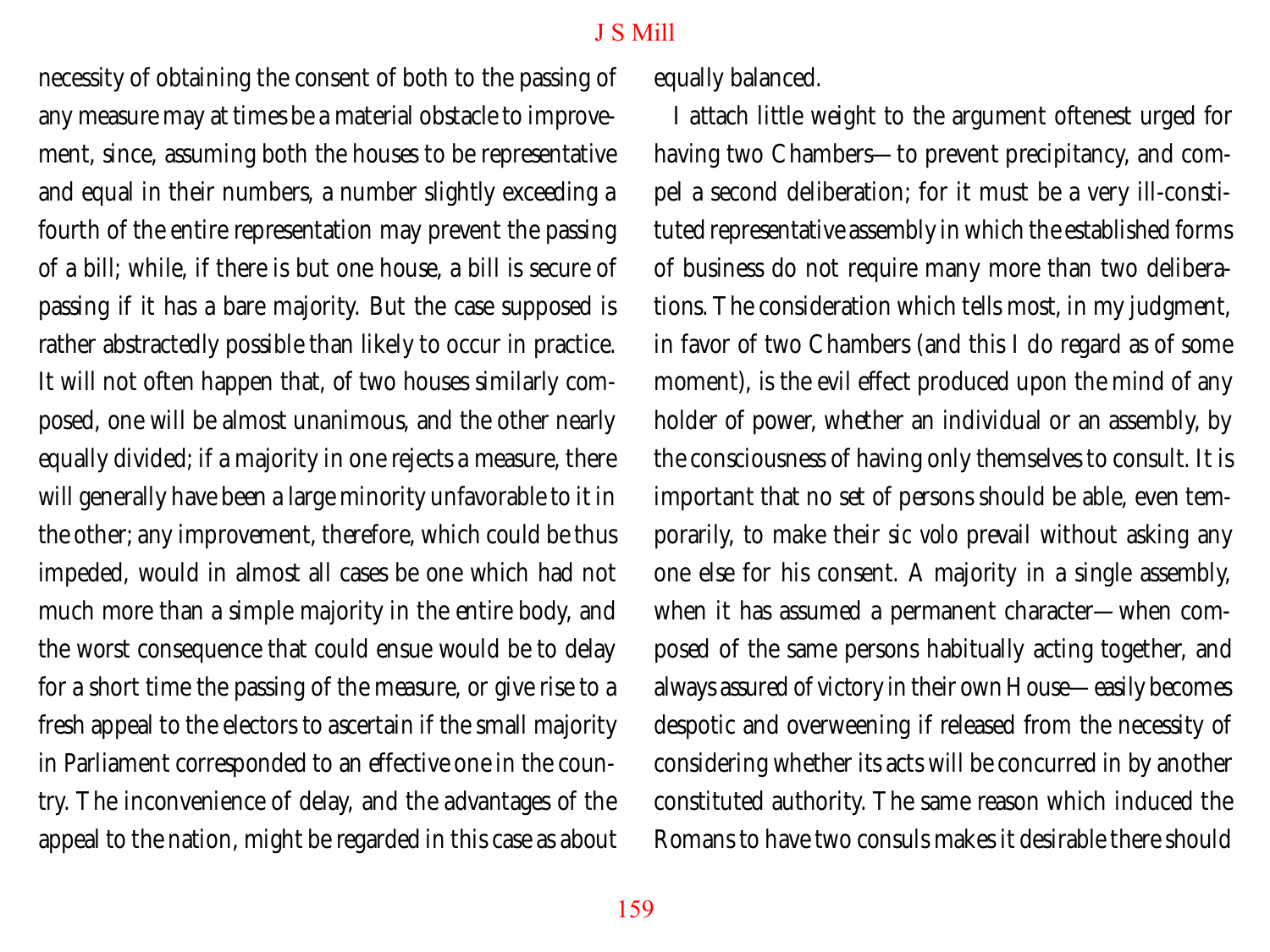be two Chambers—that neither of them may be exposed to the corrupting influence of undivided power even for the space of a single year. One of the most indispensable requisites in the practical conduct of politics, especially in the management of free institutions, is conciliation; a readiness to compromise; a willingness to concede something to opponents, and to shape good measures so as to be as little offensive as possible to persons of opposite views; and of this salutary habit, the mutual give and take (as it has been called) between two houses is a perpetual school—useful as such even now, and its utility would probably be even more felt in a more democratic constitution of the Legislature.

But the houses need not both be of the same composition; they may be intended as a check on one another. One being supposed democratic, the other will naturally be constituted with a view to its being some restraint upon the democracy. But its efficacy in this respect wholly depends on the social support which it can command outside the House. An assembly which does not rest on the basis of some great power in the country is ineffectual against one which does. An aristocratic House is only powerful in an aristocratic state of society. The House of Lords was once the strongest power in our Constitution, and the Commons only a checking body; but this was when the barons were almost the only power out of doors. I can not believe that, in a really democratic state of society, the House of Lords would be of any practical value as a moderator of democracy. When the force on one side is feeble in comparison with that on the other, the way to give it effect is not to draw both out in line, and muster their strength in open field over against one another. Such tactics would insure the utter defeat of the less powerful. It can only act to advantage by not holding itself apart, and compelling every one to declare himself either with or against it, but taking a position among the crowd rather than in opposition to it, and drawing to itself the elements most capable of allying themselves with it on any given point; not appearing at all as an antagonist body, to provoke a general rally against it, but working as one of the elements in a mixed mass, infusing its leaven, and often making what would be the weaker part the stronger, by the addition of its influence. The really moderating power in a democratic constitution must act in and through the democratic House.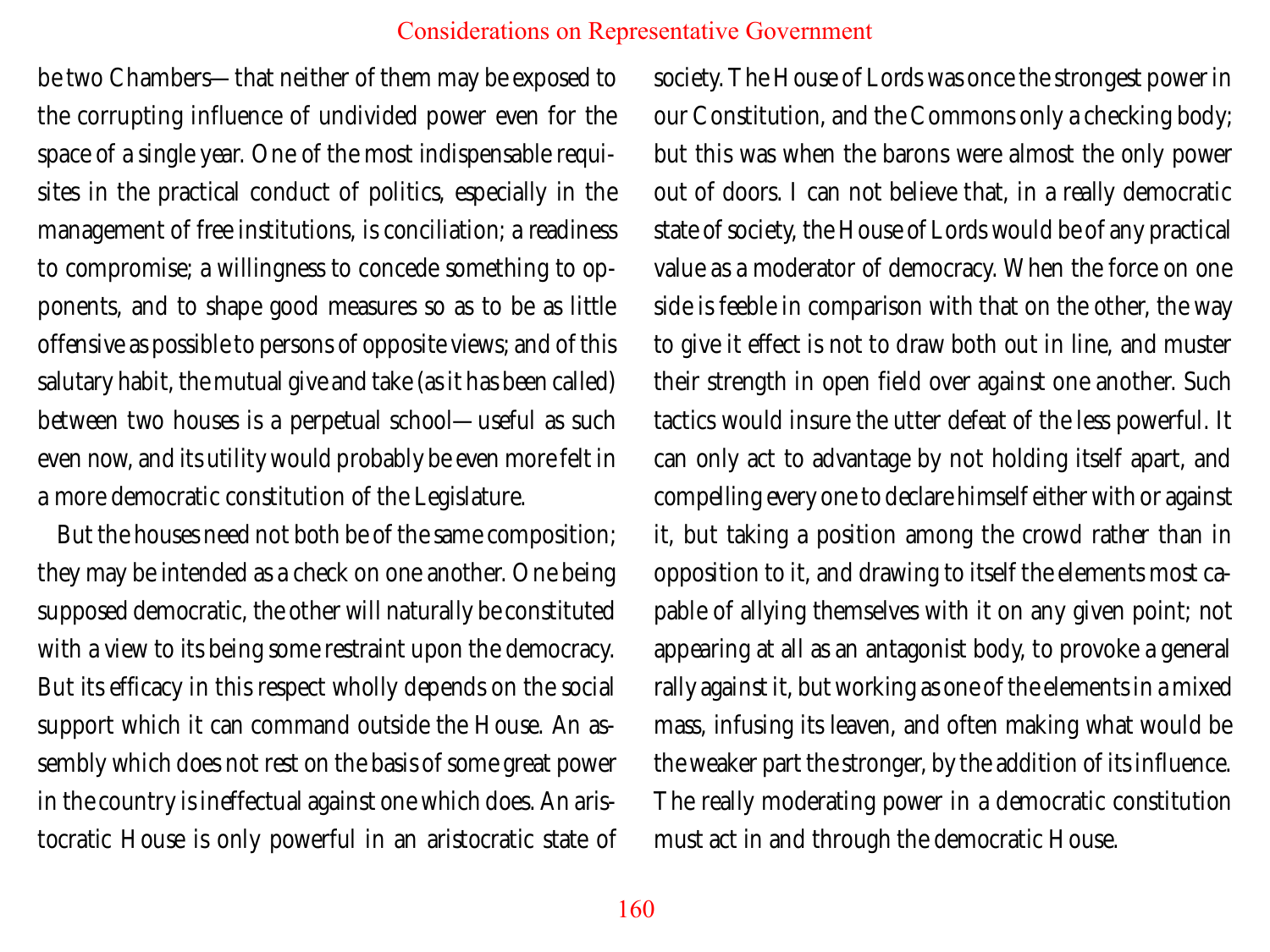That there should be, in every polity, a centre of resistance to the predominant power in the Constitution—and in a democratic constitution, therefore, a nucleus of resistance to the democracy—I have already maintained; and I regard it as a fundamental maxim of government. If any people who possess a democratic representation are, from their historical antecedents, more willing to tolerate such a centre of resistance in the form of a Second Chamber or House of Lords than in any other shape, this constitutes a stronger reason for having it in that shape. But it does not appear to me the best shape in itself, nor by any means the most efficacious for its object. If there are two houses, one considered to represent the people, the other to represent only a class, or not to be representative at all, I can not think that, where democracy is the ruling power in society, the second House would have any real ability to resist even the aberrations of the first. It might be suffered to exist in deference to habit and association, but not as an effective check. If it exercised an independent will, it would be required to do so in the same general spirit as the other House; to be equally democratic with it, and to content itself with correcting the accidental oversights of the more popular branch of the Legislature, or competing with it in popular measures.

The practicability of any real check to the ascendancy of the majority depends henceforth on the distribution of strength in the most popular branch of the governing body; and I have indicated the mode in which, to the best of my judgment, a balance of forces might most advantageously be established there. I have also pointed out that, even if the numerical majority were allowed to exercise complete predominance by means of a corresponding majority in Parliament, yet if minorities also are permitted to enjoy the equal right due to them on strictly democratic principles, of being represented proportionally to their numbers, this provision will insure the perpetual presence in the House, by the same popular title as its other members, of so many of the first intellects in the country, that without being in any way banded apart, or invested with any invidious prerogative, this portion of the national representation will have a personal weight much more than in proportion to its numerical strength, and will afford, in a most effective form, the moral centre of resistance which is needed. A second Chamber,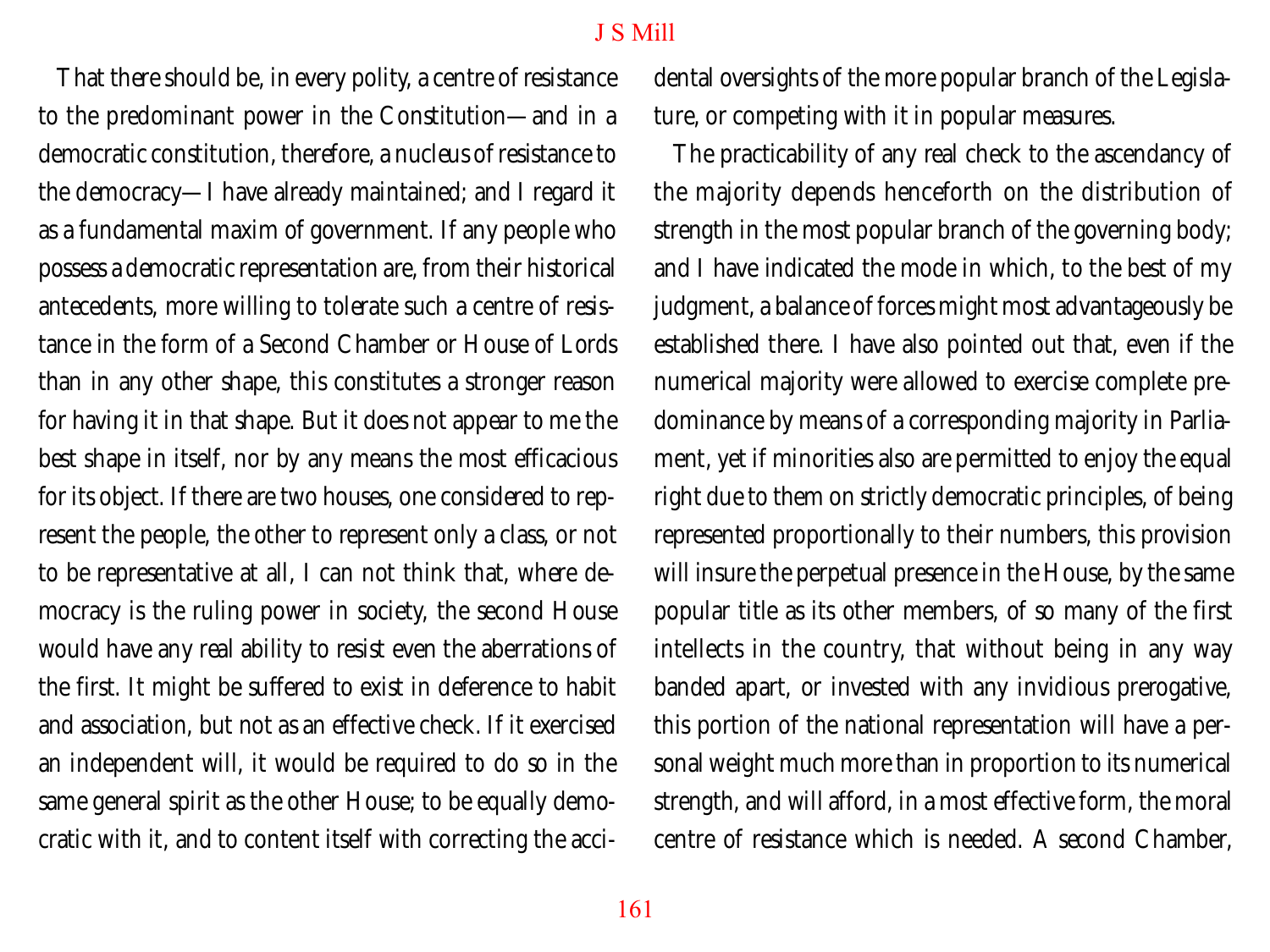therefore, is not required for this purpose, and would not contribute to it, but might even, in some degree, tend to compromise it. If, however, for the other reasons already mentioned, the decision were taken that there should be such a Chamber, it is desirable that it should be composed of elements which, without being open to the imputation of class interests adverse to the majority, would incline it to oppose itself to the class interests of the majority, and qualify it to raise its voice with authority against their errors and weaknesses. These conditions evidently are not found in a body constituted in the manner of our House of Lords. So soon as conventional rank and individual riches no longer overawe the democracy, a House of Lords becomes insignificant.

Of all principles on which a wisely conservative body, destined to moderate and regulate democratic ascendancy, could possibly be constructed, the best seems to be that exemplified in the Roman Senate, itself the most consistently prudent and sagacious body that ever administered public affairs. The deficiencies of a democratic assembly, which represents the general public, are the deficiencies of the public itself, want of special training and knowledge. The appropriate corrective is to associate with it a body of which special training and knowledge should be the characteristics. If one House represents popular feeling, the other should represent personal merit, tested and guaranteed by actual public service, and fortified by practical experience. If one is the People's Chamber, the other should be the Chamber of Statesmen—a council composed of all living public men who have passed through important political office or employment. Such a Chamber would be fitted for much more than to be a merely moderating body. It would not be exclusively a check, but also an impelling force. In its hands, the power of holding the people back would be vested in those most competent, and who would then be most inclined to lead them forward in any right course. The council to whom the task would be intrusted of rectifying the people's mistakes would not represent a class believed to be opposed to their interest, but would consist of their own natural leaders in the path of progress. No mode of composition could approach to this in giving weight and efficacy to their function of moderators. It would be impossible to cry down a body always foremost in promoting improvements as a mere obstructive body,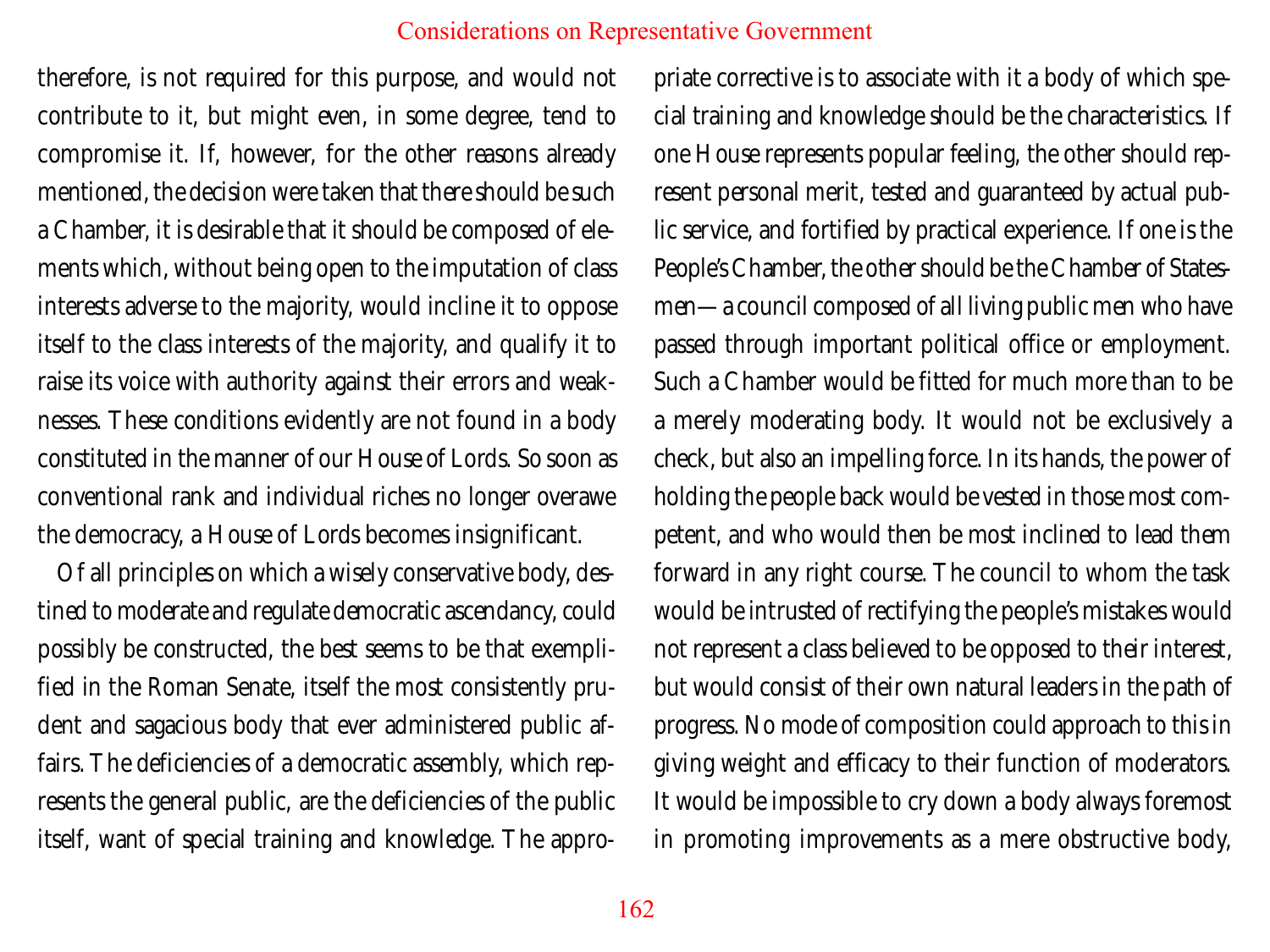whatever amount of mischief it might obstruct.

Were the place vacant in England for such a Senate (I need scarcely say that this is a mere hypothesis), it might be composed of some such elements as the following: All who were or had been members of the Legislative Commission described in a former chapter, and which I regard as an indispensable ingredient in a well constituted popular government. All who were or had been chief justices, or heads of any of the superior courts of law or equity. All who had for five years filled the office of puisne judge. All who had held for two years any cabinet office; but these should also be eligible to the House of Commons, and, if elected members of it, their peerage or senatorial office should be held in suspense. The condition of time is needed to prevent persons from being named cabinet ministers merely to give them a seat in the Senate; and the period of two years is suggested, that the same term which qualifies them for a pension might entitle them to a senatorship. All who had filled the office of commander-in-chief; and all who, having commanded an army or a fleet, had been thanked by Parliament for military or naval successes. All governors general of India or British

America, and all who had held for ten years any colonial governorships. The permanent civil service should also be represented; all should be senators who had filled, during ten years, the important offices of under-secretary to the Treasury, permanent under-secretary of State, or any others equally high and responsible. The functions conferring the senatorial dignity should be limited to those of a legal, political, or military or naval character. Scientific and literary eminence are too indefinite and disputable: they imply a power of selection, whereas the other qualifications speak for themselves; if the writings by which reputation has been gained are unconnected with politics, they are no evidence of the special qualities required, while, if political, they would enable successive ministries to deluge the House with party tools.

The historical antecedents of England render it all but certain that, unless in the improbable case of a violent subversion of the existing Constitution, any second Chamber which could possibly exist would have to be built on the foundation of the House of Lords. It is out of the question to think practically of abolishing that assembly, to replace it by such a Senate as I have sketched or by any other; but there might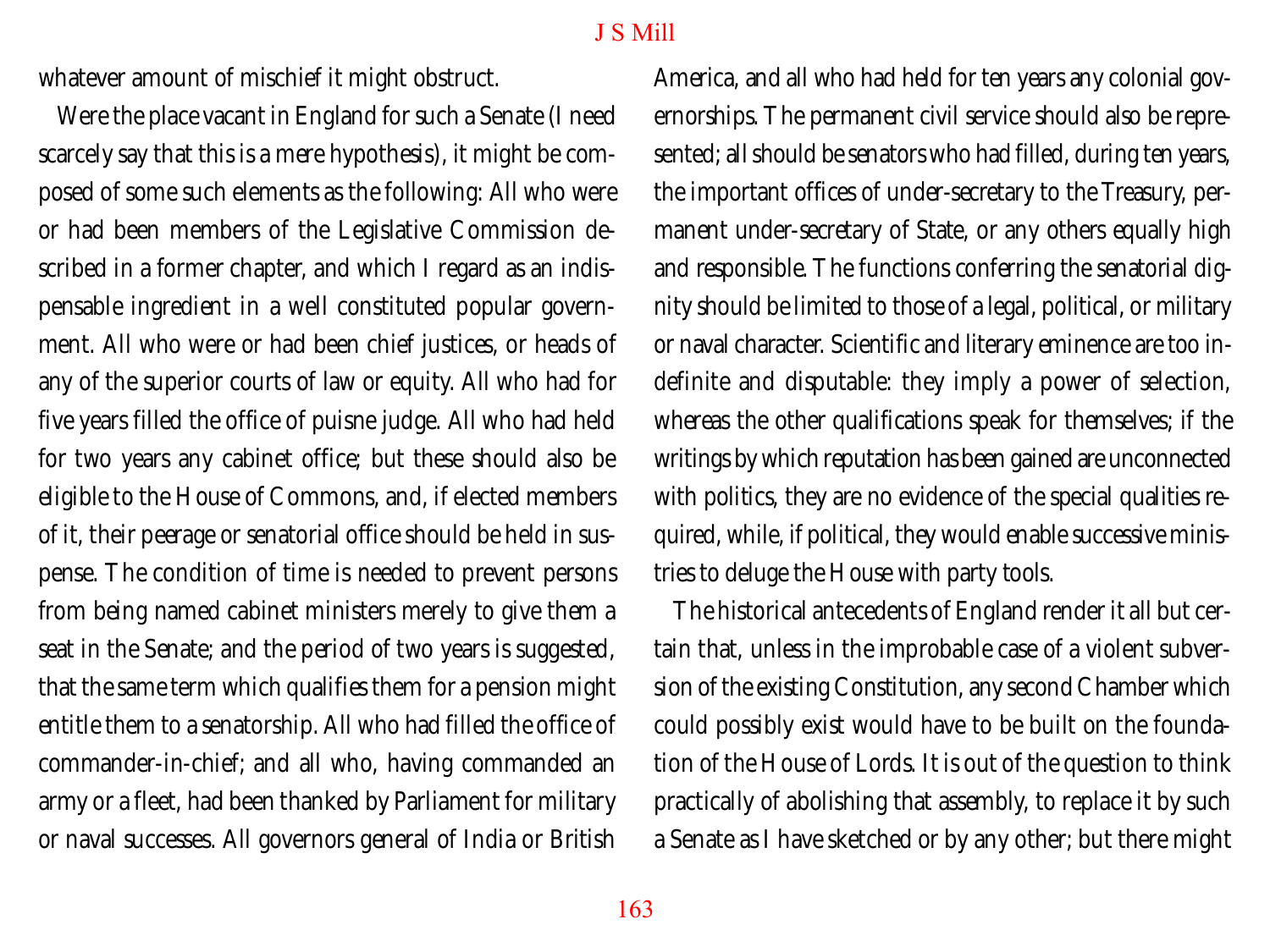not be the same insuperable difficulty in aggregating the classes or categories just spoken of to the existing body in the character of peers for life. An ulterior, and perhaps, on this supposition, a necessary step, might be, that the hereditary peerage should be present in the House by their representatives instead of personally: a practice already established in the case of the Scotch and Irish peers, and which the mere multiplication of the order will probably at some time or other render inevitable. An easy adaptation of Mr. Hare's plan would prevent the representative peers from representing exclusively the party which has the majority in the peerage. If, for example, one representative were allowed for every ten peers, any ten might be admitted to choose a representative, and the peers might be free to group themselves for that purpose as they pleased. The election might be thus conducted: All peers who were candidates for the representation of their order should be required to declare themselves such, and enter their names in a list. A day and place should be appointed at which peers desirous of voting should be present, either in person, or, in the usual Parliamentary manner, by their proxies. The votes should be taken, each peer voting for only one. Every candidate who had as many as ten votes should be declared elected. If any one had more, all but ten should be allowed to withdraw their votes, or ten of the number should be selected by lot. These ten would form his constituency, and the remainder of his voters would be set free to give their votes over again for some one else. This process should be repeated until (so far as possible) every peer present either personally or by proxy was represented. When a number less than ten remained over, if amounting to five they might still be allowed to agree on a representative; if fewer than five, their votes must be lost, or they might be permitted to record them in favor of somebody already elected. With this inconsiderable exception, every representative peer would represent ten members of the peerage, all of whom had not only voted for him, but selected him as the one, among all open to their choice, by whom they were most desirous to be represented. As a compensation to the peers who were not chosen representatives of their order, they should be eligible to the House of Commons; a justice now refused to Scotch peers, and to Irish peers in their own part of the kingdom, while the representation in the House of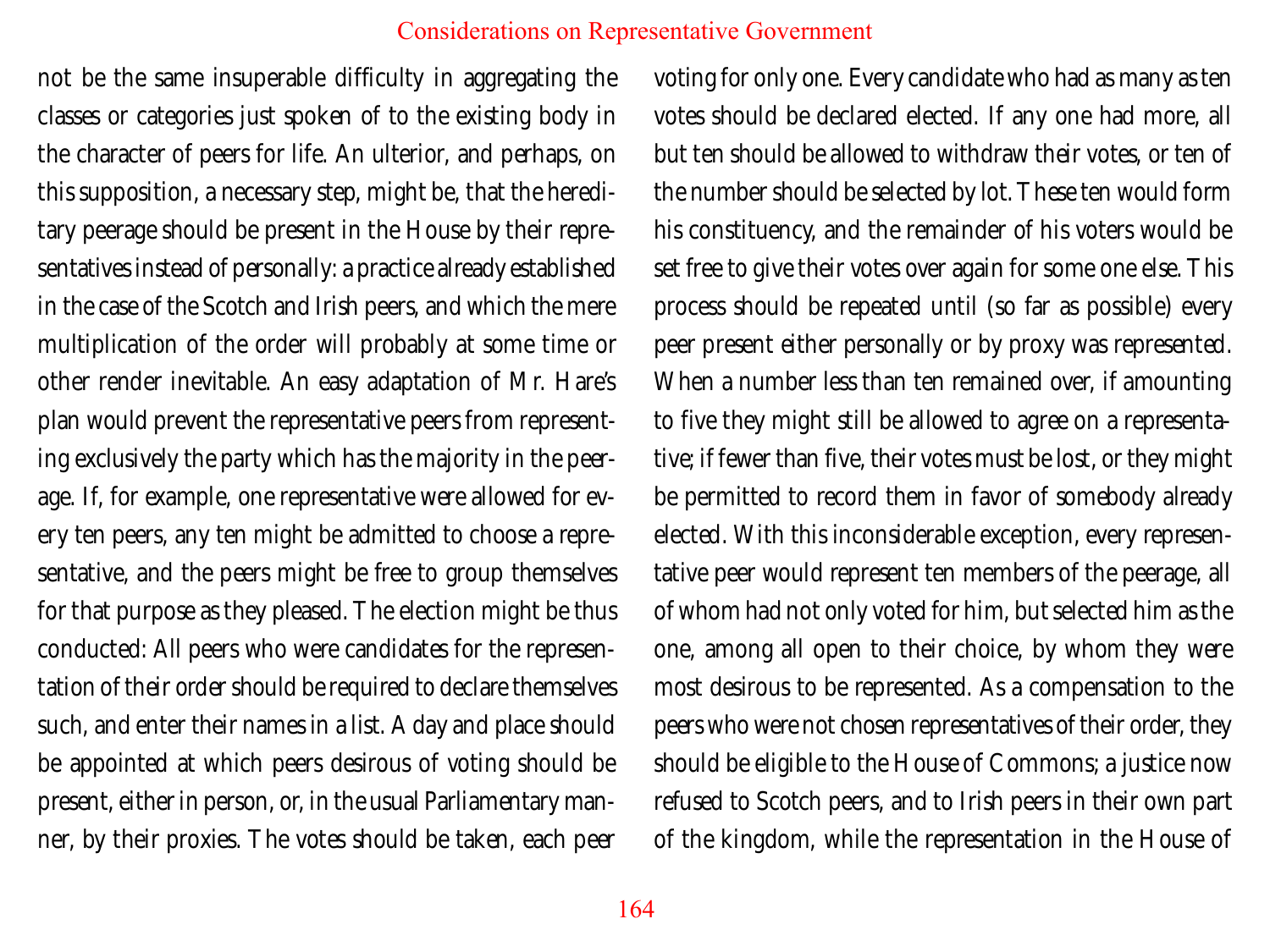Lords of any but the most numerous party in the peerage is denied equally to both.

The mode of composing a Senate which has been here advocated not only seems the best in itself, but is that for which historical precedent and actual brilliant success can to the greatest extent be pleaded. It is not however the only feasible plan that might be proposed. Another possible mode of forming a Second Chamber would be to have it elected by the First; subject to the restriction that they should not nominate any of their own members. Such an assembly, emanating, like the American Senate, from popular choice only once removed, would not be considered to clash with democratic institutions, and would probably acquire considerable popular influence. From the mode of its nomination, it would be peculiarly unlikely to excite the jealousy of, or to come into hostile collision with the popular House. It would, moreover (due provision being made for the representation of the minority), be almost sure to be well composed, and to comprise many of that class of highly capable men who, either from accident or for want of showy qualities, had been unwilling to seek, or unable to obtain, the suffrages of a popular constituency.

The best constitution of a Second Chamber is that which embodies the greatest number of elements exempt from the class interests and prejudices of the majority, but having in themselves nothing offensive to democratic feeling. I repeat, however, that the main reliance for tempering the ascendancy of the majority can be placed in a Second Chamber of any kind. The character of a representative government is fixed by the constitution of the popular House. Compared with this, all other questions relating to the form of government are insignificant.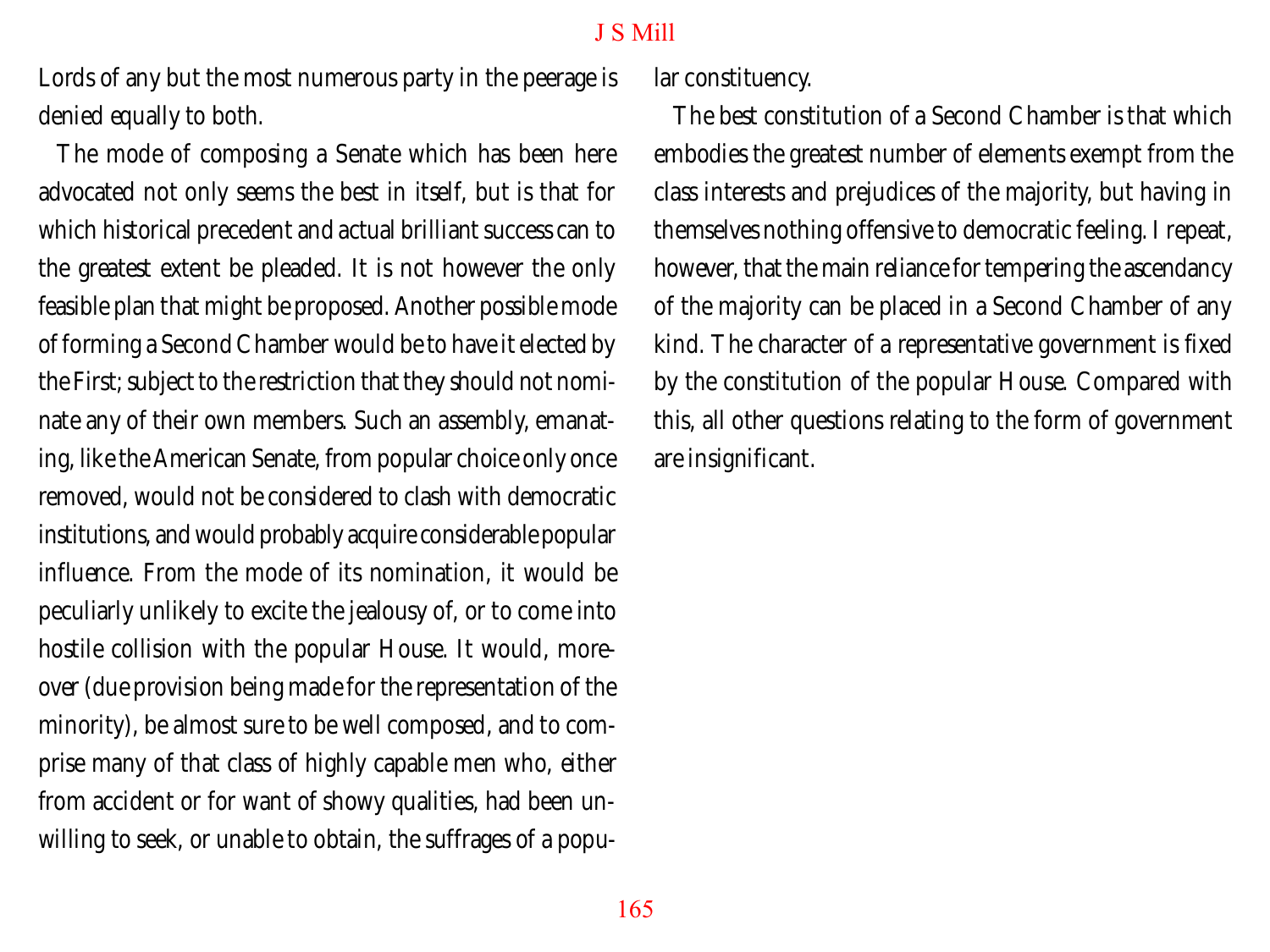# Chapter XIV

# Of the Executive in a Representative Government

IT WOULD BE OUT OF PLACE in this treatise to discuss the question into what departments or branches the executive business of government may most conveniently be divided. In this respect the exigencies of different governments are different; and there is little probability that any great mistake will be made in the classification of the duties when men are willing to begin at the beginning, and do not hold themselves bound by the series of accidents which, in an old government like ours, has produced the existing division of the public business. It may be sufficient to say that the classification of functionaries should correspond to that of subjects, and that there should not be several departments independent of one another, to superintend different parts of the same natural whole, as in our own military administration down to a recent period, and in a less degree even at present. Where the object to be attained is single (such as that of having an efficient army), the authority commissioned to

attend to it should be single likewise. The entire aggregate of means provided for one end should be under one and the same control and responsibility. If they are divided among independent authorities, the means with each of those authorities become ends, and it is the business of nobody except the head of the government, who has probably no departmental experience, to take care of the real end. The different classes of means are not combined and adapted to one another under the guidance of any leading idea; and while every department pushes forward its own requirements, regardless of those of the rest, the purpose of the work is perpetually sacrificed to the work itself.

As a general rule, every executive function, whether superior or subordinate, should be the appointed duty of some given individual. It should be apparent to all the world who did every thing, and through whose default any thing was left undone. Responsibility is null when nobody knows who is responsible; nor, even when real, can it be divided without being weakened. To maintain it at its highest, there must be one person who receives the whole praise of what is well done, the whole blame of what is ill. There are, however, two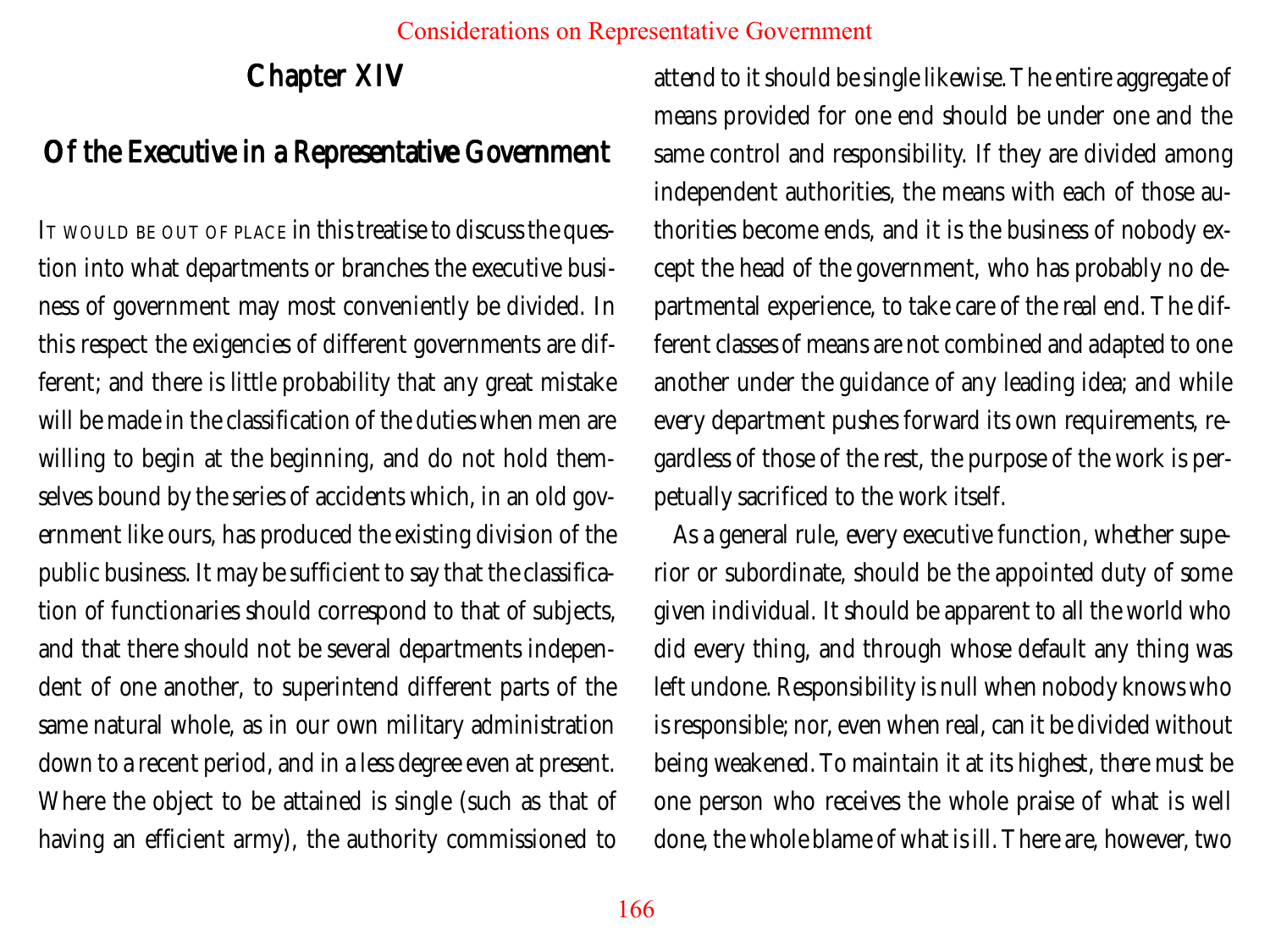modes of sharing responsibility; by one it is only enfeebled, by the other absolutely destroyed. It is enfeebled when the concurrence of more than one functionary is required to the same act. Each one among them has still a real responsibility; if a wrong has been done, none of them can say he did not do it; he is as much a participant as an accomplice is in an offense: if there has been legal criminality, they may all be punished legally, and their punishment needs not be less severe than if there had been only one person concerned. But it is not so with the penalties any more than with the rewards of opinion; these are always diminished by being shared. Where there has been no definite legal offense, no corruption or malversation, only an error or an imprudence, or what may pass for such, every participator has an excuse to himself and to the world in the fact that other persons are jointly involved with him. There is hardly any thing, even to pecuniary dishonesty, for which men will not feel themselves almost absolved, if those whose duty it was to resist and remonstrate have failed to do it, still more if they have given a formal assent.

In this case, however, though responsibility is weakened,

there still is responsibility: every one of those implicated has in his individual capacity assented to, and joined in the act. Things are much worse when the act itself is only that of a majority—a board deliberating with closed doors, nobody knowing, or, except in some extreme case, being ever likely to know, whether an individual member voted for the act or against it. Responsibility in this case is a mere name. "Boards," it is happily said by Bentham, "are screens." What "the Board" does is the act of nobody, and nobody can be made to answer for it. The Board suffers, even in reputation, only in its collective character; and no individual member feels this further than his disposition leads him to identify his own estimation with that of the body—a feeling often very strong when the body is a permanent one, and he is wedded to it for better for worse; but the fluctuations of a modern official career give no time for the formation of such an *esprit de corps*, which, if it exists at all, exists only in the obscure ranks of the permanent subordinates. Boards, therefore, are not a fit instrument for executive business, and are only admissible in it when, for other reasons, to give full discretionary power to a single minister would be worse.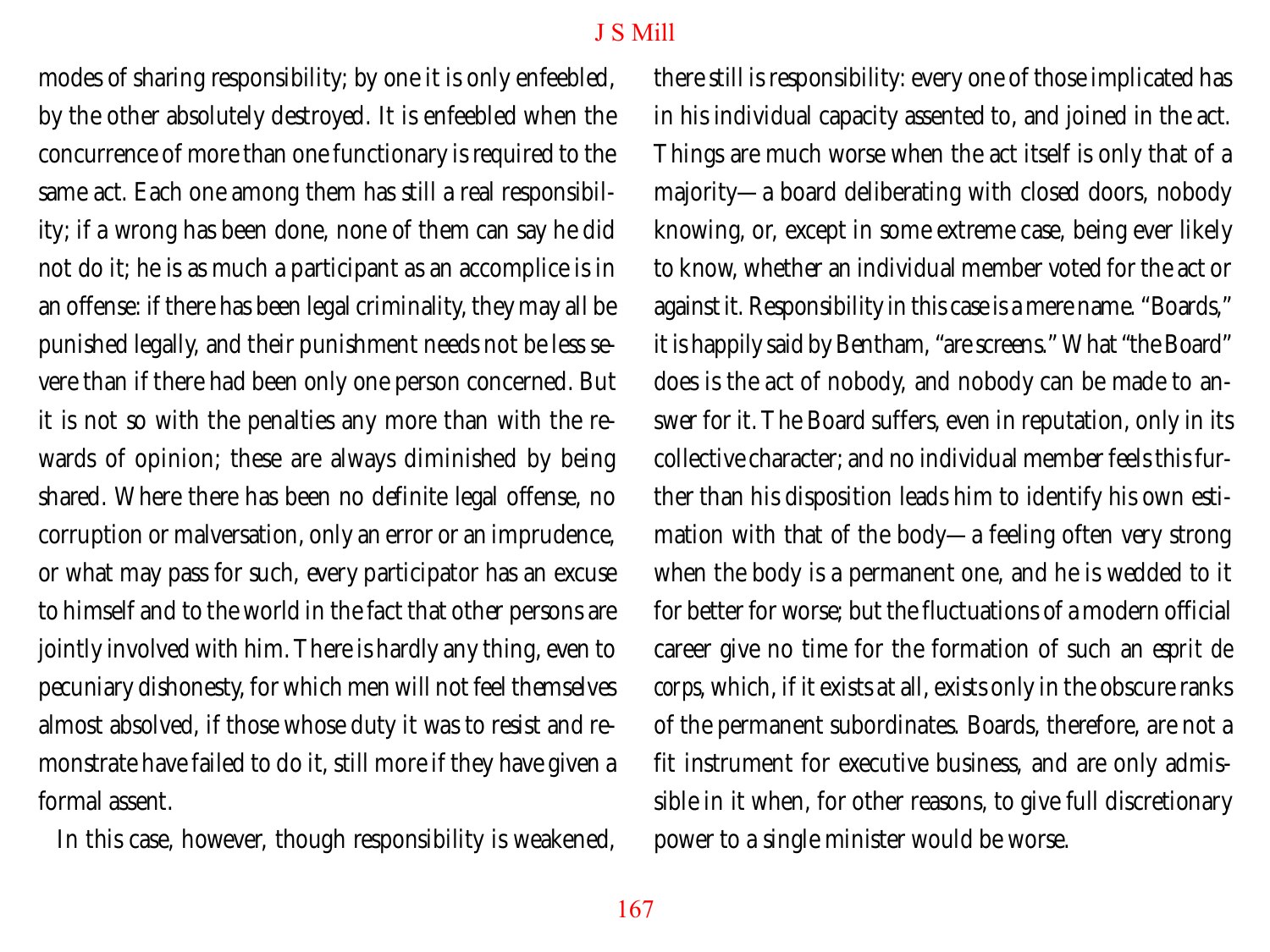On the other hand, it is also a maxim of experience that in the multitude of councillors there is wisdom, and that a man seldom judges right, even in his own concerns, still less in those of the public, when he makes habitual use of no knowledge but his own, or that of some single adviser. There is no necessary incompatibility between this principle and the other. It is easy to give the effective power and the full responsibility to one, providing him when necessary with advisers, each of whom is responsible only for the opinion he gives.

In general, the head of a department of the executive government is a mere politician. He may be a good politician, and a man of merit; and, unless this is usually the case, the government is bad. But his general capacity, and the knowledge he ought to possess of the general interests of the country, will not, unless by occasional accident, be accompanied by adequate, and what may be called professional knowledge of the department over which he is called to preside. Professional advisers must therefore be provided for him. Wherever mere experience and attainments are sufficient wherever the qualities required in a professional adviser may possibly be united in a single well-selected individual (as in the case, for example, of a law officer), one such person for general purposes, and a staff of clerks to supply knowledge of details, meet the demands of the case. But, more frequently, it is not sufficient that the minister should consult some one competent person, and, when himself not conversant with the subject, act implicitly on that person's advice. It is often necessary that he should, not only occasionally, but habitually, listen to a variety of opinions, and inform his judgment by the discussions among a body of advisers. This, for example, is emphatically necessary in military and naval affairs. The military and naval ministers, therefore, and probably several others, should be provided with a Council, composed, at least in those two departments, of able and experienced professional men. As a means of obtaining the best men for the purpose under every change of administration, they ought to be permanent; by which I mean that they ought not, like the Lords of the Admiralty, to be expected to resign with the ministry by whom they were appointed; but it is a good rule that all who hold high appointments to which they have risen by selection, and not by the ordinary course of promotion, should retain their office only for a fixed term,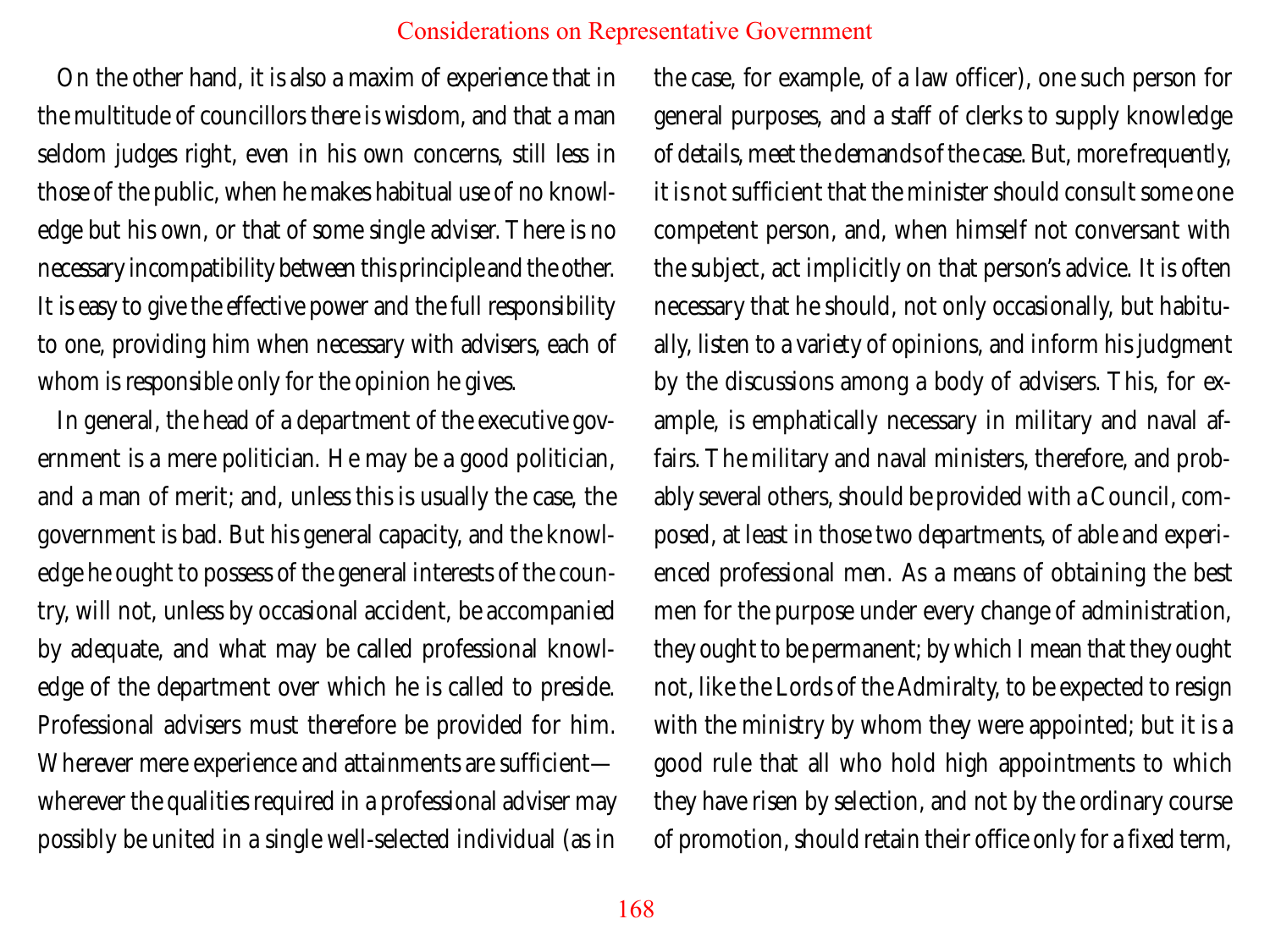unless reappointed, as is now the rule with staff appointments in the British army. This rule renders appointments somewhat less likely to be jobbed, not being a provision for life, and the same time affords a means, without affront to any one, of getting rid of those who are least worth keeping, and bringing in highly qualified persons of younger standing, for whom there might never be room if death vacancies, or voluntary resignations were waited for.

The councils should be consultative merely, in this sense, that the ultimate decision should rest undividedly with the minister himself; but neither ought they to be looked upon, or to look upon themselves as ciphers, or as capable of being reduced to such at his pleasure. The advisers attached to a powerful and perhaps self-willed man ought to be placed under conditions which make it impossible for them, without discredit, not to express an opinion, and impossible for him not to listen to and consider their recommendations, whether he adopts them or not. The relation which ought to exist between a chief and this description of advisers is very accurately hit by the constitution of the Council of the Governor General and those of the different Presidencies in In-

dia. These councils are composed of persons who have professional knowledge of Indian affairs, which the governor general and governors usually lack, and which it would not be desirable to require of them. As a rule, every member of council is expected to give an opinion, which is of course very often a simple acquiescence; but if there is a difference of sentiment, it is at the option of every member, and is the invariable practice, to record the reasons of his opinion, the governor general, or governor, doing the same. In ordinary cases the decision is according to the sense of the majority; the council, therefore, has a substantial part in the government; but if the governor general, or governor, thinks fit, he may set aside even their unanimous opinion, recording his reasons. The result is, that the chief is individually and effectively responsible for every act of the government. The members of council have only the responsibility of advisers; but it is always known, from documents capable of being produced, and which, if called for by Parliament or public opinion always are produced, what each has advised, and what reasons he gave for his advice; while, from their dignified position, and ostensible participation in all acts of government, they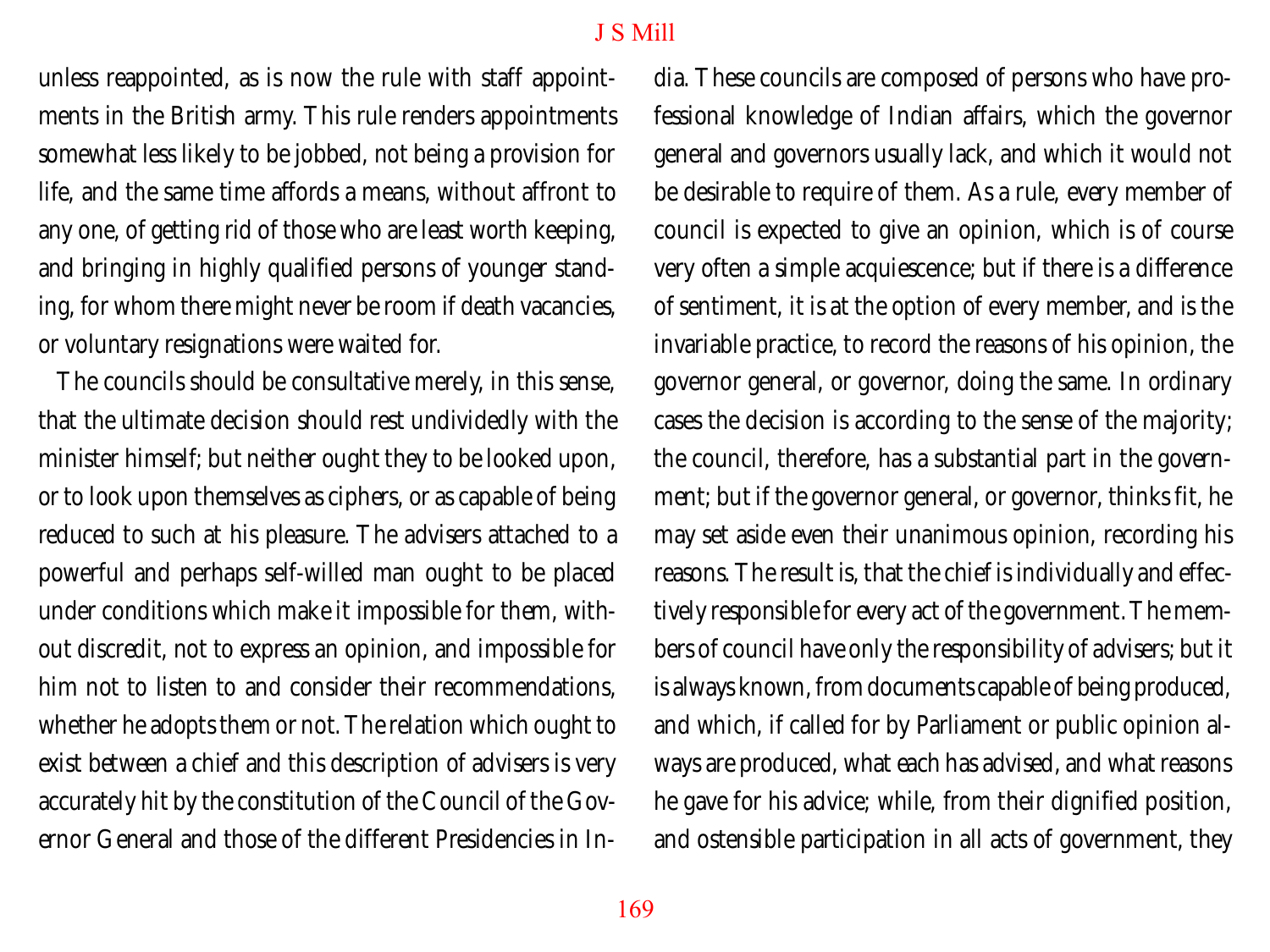have nearly as strong motives to apply themselves to the public business, and to form and express a well-considered opinion on every part of it, as if the whole responsibility rested with themselves.

This mode of conducting the highest class of administrative business is one of the most successful instances of the adaptation of means to ends which political history, not hitherto very prolific in works of skill and contrivance, has yet to show. It is one of the acquisitions with which the art of politics has been enriched by the experience of the East India Company's rule; and, like most of the other wise contrivances by which India has been preserved to this country, and an amount of good government produced which is truly wonderful considering the circumstances and the materials, it is probably destined to perish in the general holocaust which the traditions of Indian government seem fated to undergo since they have been placed at the mercy of public ignorance and the presumptuous vanity of political men. Already an outcry is raised for abolishing the councils as a superfluous and expensive clog on the wheels of government; while the clamor has long been urgent, and is daily obtaining more countenance in the highest quarters, for the abrogation of the professional civil service, which breeds the men that compose the councils, and the existence of which is the sole guaranty for their being of any value.

A most important principle of good government in a popular constitution is that no executive functionaries should be appointed by popular election, neither by the votes of the people themselves, nor by those of their representatives. The entire business of government is skilled employment; the qualifications for the discharge of it are of that special and professional kind which can not be properly judged of except by persons who have themselves some share of those qualifications, or some practical experience of them. The business of finding the fittest persons to fill public employments—not merely selecting the best who offer, but looking out for the absolutely best, and taking note of all fit persons who are met with, that they may be found when wanted—is very laborious, and requires a delicate as well as highly conscientious discernment; and as there is no public duty which is in general so badly performed, so there is none for which it is of greater importance to enforce the utmost practicable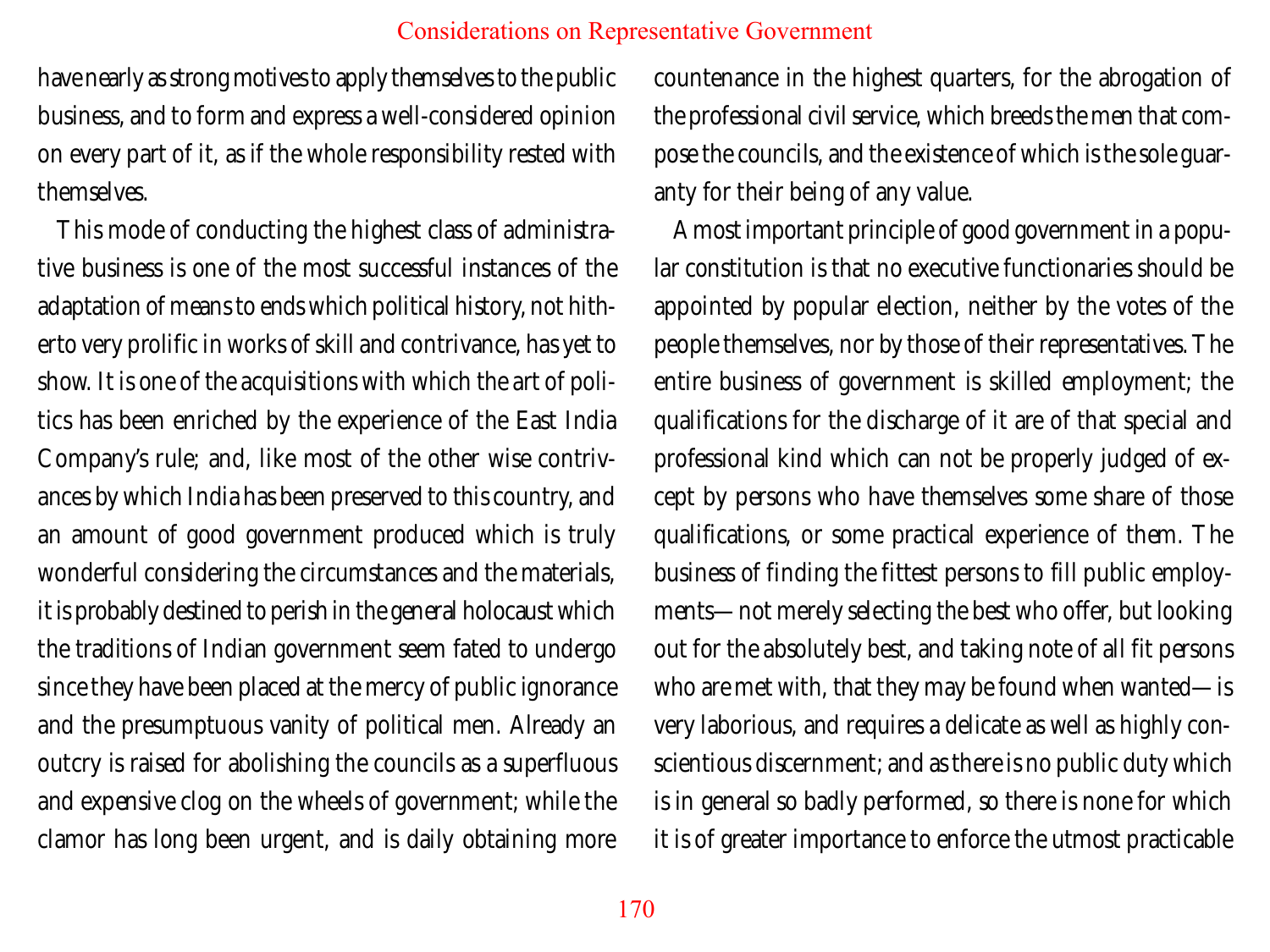amount of personal responsibility, by imposing it as a special obligation on high functionaries in the several departments. All subordinate public officers who are not appointed by some mode of public competition should be selected on the direct responsibility of the minister under whom they serve. The ministers, all but the chief, will naturally be selected by the chief; and the chief himself, though really designated by Parliament, should be, in a regal government, officially appointed by the crown. The functionary who appoints should be the sole person empowered to remove any subordinate officer who is liable to removal, which the far greater number ought not to be, except for personal misconduct, since it would be vain to expect that the body of persons by whom the whole detail of the public business is transacted, and whose qualifications are generally of much more importance to the public than those of the minister himself, will devote themselves to their profession, and acquire the knowledge and skill on which the minister must often place entire dependence, if they are liable at any moment to be turned adrift for no fault, that the minister may gratify himself, or promote his political interest, by appointing somebody else.

To the principle which condemns the appointment of executive officers by popular suffrage, ought the chief of the executive, in a republican government, to be an exception? Is it a good rule which, in the American Constitution, provides for the election of the President once in every four years by the entire people? The question is not free from difficulty. There is unquestionably some advantage, in a country like America, where no apprehension needs be entertained of a *coup d'état*, in making the chief minister constitutionally independent of the legislative body, and rendering the two great branches of the government, while equally popular both in their origin and in their responsibility, an effective check on one another. The plan is in accordance with that sedulous avoidance of the concentration of great masses of power in the same hands, which is a marked characteristic of the American federal Constitution. But the advantage, in this instance, is purchased at a price above all reasonable estimates of its value. It seems far better that the chief magistrate in a republic should be appointed avowedly, as the chief minister in a constitutional monarchy is virtually, by the representative body. In the first place, he is certain, when thus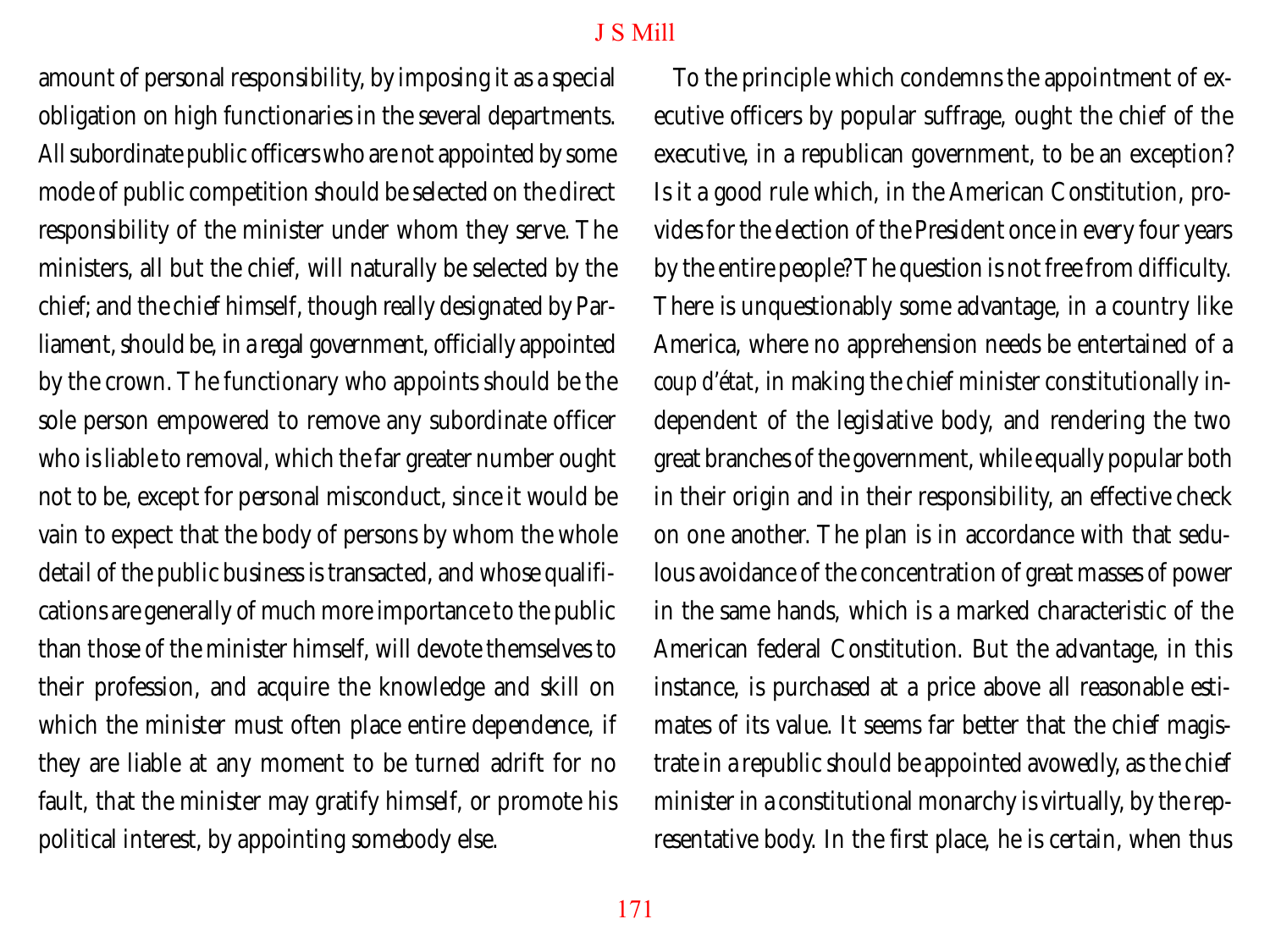appointed, to be a more eminent man. The party which has the majority in Parliament would then, as a rule, appoint its own leader, who is always one of the foremost, and often the very foremost person in political life; while the President of the United States, since the last survivor of the founders of the republic disappeared from the scene, is almost always either an obscure man, or one who has gained any reputation he may possess in some other field than politics. And this, as I have before observed, is no accident, but the natural effect of the situation. The eminent men of a party, in an election extending to the whole country, are never its most available candidates. All eminent men have made personal enemies, or, have done something, or at the lowest, professed some opinion obnoxious to some local or other considerable division of the community, and likely to tell with fatal effect upon the number of votes; whereas a man without antecedents, of whom nothing is known but that he professes the creed of the party, is readily voted for by its entire strength. Another important consideration is the great mischief of unintermitted electioneering. When the highest dignity in the state is to be conferred by popular election once in every

few years, the whole intervening time is spent in what is virtually a canvass. President, ministers, chiefs of parties, and their followers, are all electioneerers: the whole community is kept intent on the mere personalities of politics, and every public question is discussed and decided with less reference to its merits than to its expected bearing on the presidential election. If a system had been devised to make party spirit the ruling principle of action in all public affairs, and create an inducement not only to make every question a party question, but to raise questions for the purpose of founding parties upon them, it would have been difficult to contrive any means better adapted to the purpose.

I will not affirm that it would at all times and places be desirable that the head of the executive should be so completely dependent upon the votes of a representative assembly as the prime minister is in England, and is without inconvenience. If it were thought best to avoid this, he might, though appointed by Parliament, hold his office for a fixed period, independent of a Parliamentary vote, which would be the American system minus the popular election and its evils. There is another mode of giving the head of the ad-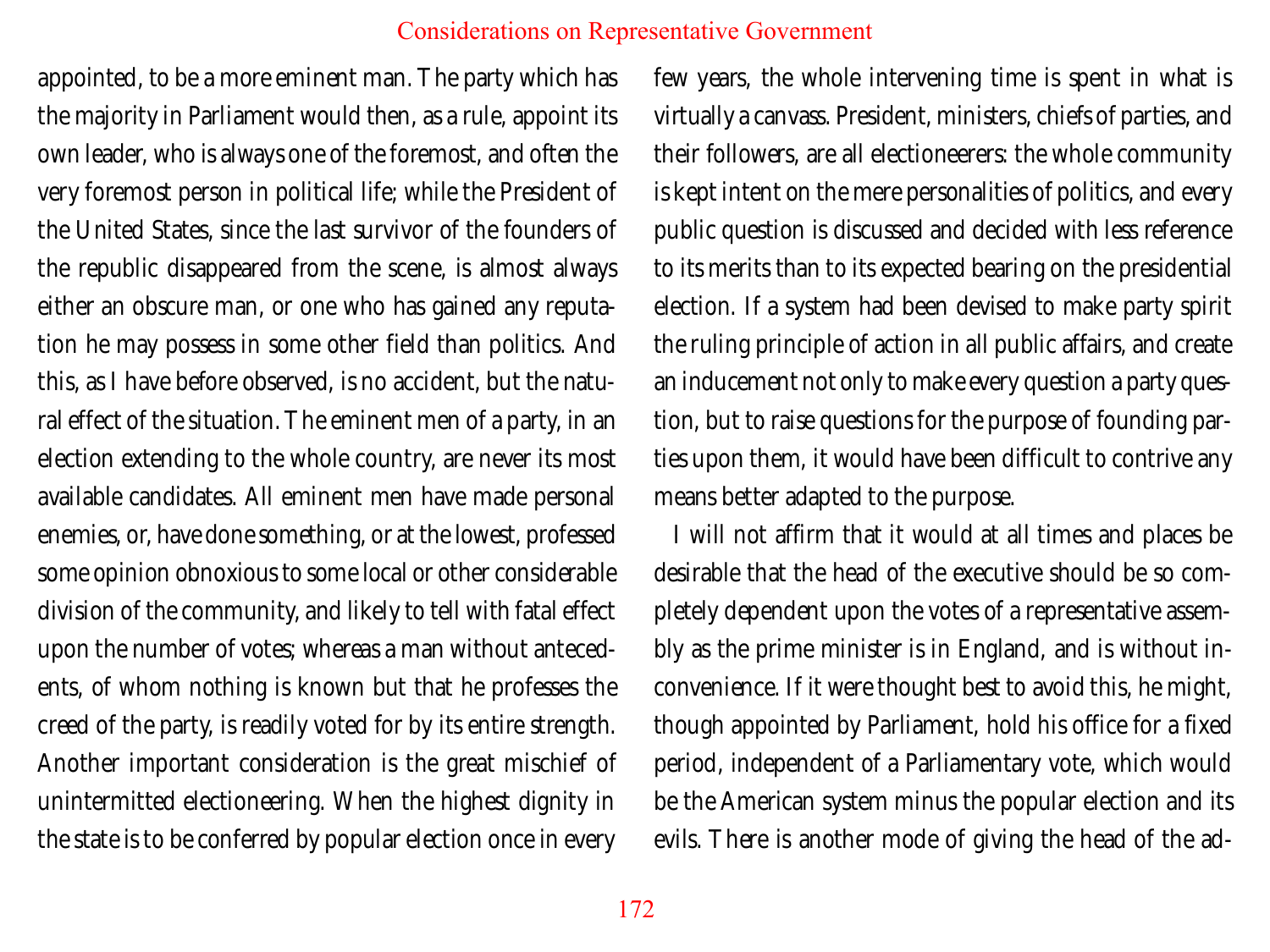ministration as much independence of the Legislature as is at all compatible with the essentials of free government. He never could be unduly dependent on a vote of Parliament if he had, as the British prime minister practically has, the power to dissolve the House and appeal to the people; if, instead of being turned out of office by a hostile vote, he could only be reduced by it to the alternative of resignation or dissolution. The power of dissolving Parliament is one which I think it desirable he should possess, even under the system by which his own tenure of office is secured to him for a fixed period. There ought not to be any possibility of that deadlock in politics which would ensue on a quarrel breaking out between a president and an assembly, neither of whom, during an interval which might amount to years, would have any legal means of ridding itself of the other. To get through such a period without a *coup d'état* being attempted, on either side or on both, requires such a combination of the love of liberty and the habit of self-restraint as very few nations have yet shown themselves capable of; and though this extremity were avoided, to expect that the two authorities would not paralyze each other's operations is to suppose that

the political life of the country will always be pervaded by a spirit of mutual forbearance and compromise, imperturbable by the passions and excitements of the keenest party struggles. Such a spirit may exist, but even where it does there is imprudence in trying it too far.

Other reasons make it desirable that some power in the state (which can only be the executive) should have the liberty of at any time, and at discretion, calling a new Parliament. When there is a real doubt which of two contending parties has the strongest following, it is important that there should exist a constitutional means of immediately testing the point and setting it at rest. No other political topic has a chance of being properly attended to while this is undecided; and such an interval is mostly an interregnum for purposes of legislative or administrative improvement, neither party having sufficient confidence in its strength to attempt things likely to provoke opposition in any quarter that has either direct or indirect influence in the pending struggle.

I have not taken account of the case in which the vast power centralized in the chief magistrate, and the insufficient attachment of the mass of the people to free institutions, give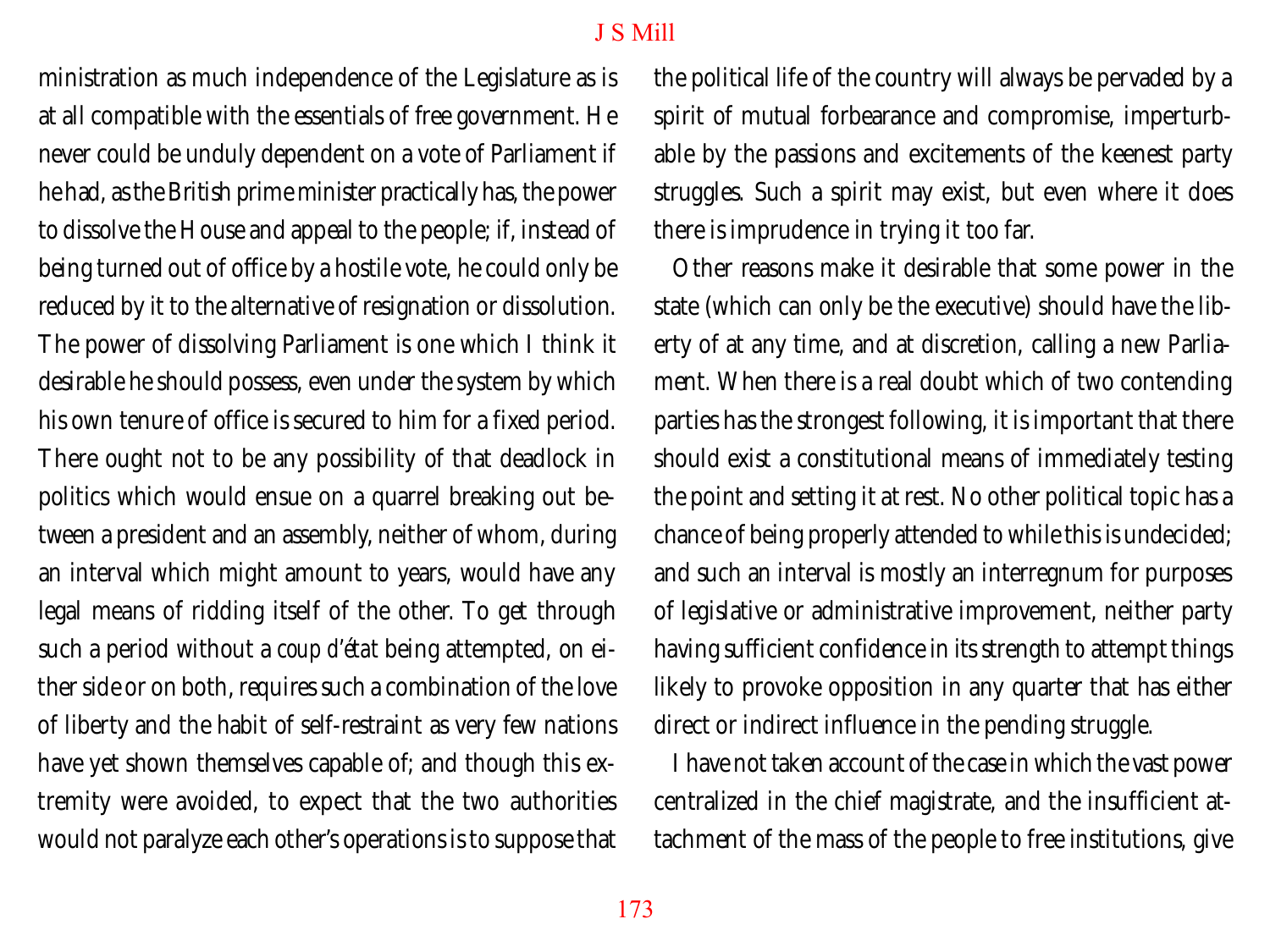him a chance of success in an attempt to subvert the Constitution, and usurp sovereign power. Where such peril exists, no first magistrate is admissible whom the Parliament can not, by a single vote, reduce to a private station. In a state of things holding out any encouragement to that most audacious and profligate of all breaches of trust, even this entireness of constitutional dependence is but a weak protection.

Of all officers of government, those in whose appointment any participation of popular suffrage is the most objectionable are judicial officers. While there are no functionaries whose special and professional qualifications the popular judgment is less fitted to estimate, there are none in whose case absolute impartiality, and freedom from connection with politicians or sections of politicians, are of any thing like equal importance. Some thinkers, among others Mr. Bentham, have been of opinion that, although it is better that judges should not be appointed by popular election, the people of their district ought to have the power, after sufficient experience, of removing them from their trust. It can not be denied that the irremovability of any public officer to whom great interests are intrusted is in itself an evil. It is far

from desirable that there should be no means of getting rid of a bad or incompetent judge, unless for such misconduct as he can be made to answer for in a criminal court, and that a functionary on whom so much depends should have the feeling of being free from responsibility except to opinion and his own conscience. The question however is, whether, in the peculiar position of a judge, and supposing that all practicable securities have been taken for an honest appointment, irresponsibility, except to his own and the public conscience, has not, on the whole, less tendency to pervert his conduct than responsibility to the government or to a popular vote. Experience has long decided this point in the affirmative as regards responsibility to the executive, and the case is quite equally strong when the responsibility sought to be enforced is to the suffrages of electors. Among the good qualities of a popular constituency, those peculiarly incumbent upon a judge, calmness and impartiality, are not numbered. Happily, in that intervention of popular suffrage which is essential to freedom they are not the qualities required. Even the quality of justice, though necessary to all human beings, and therefore to all electors, is not the inducement which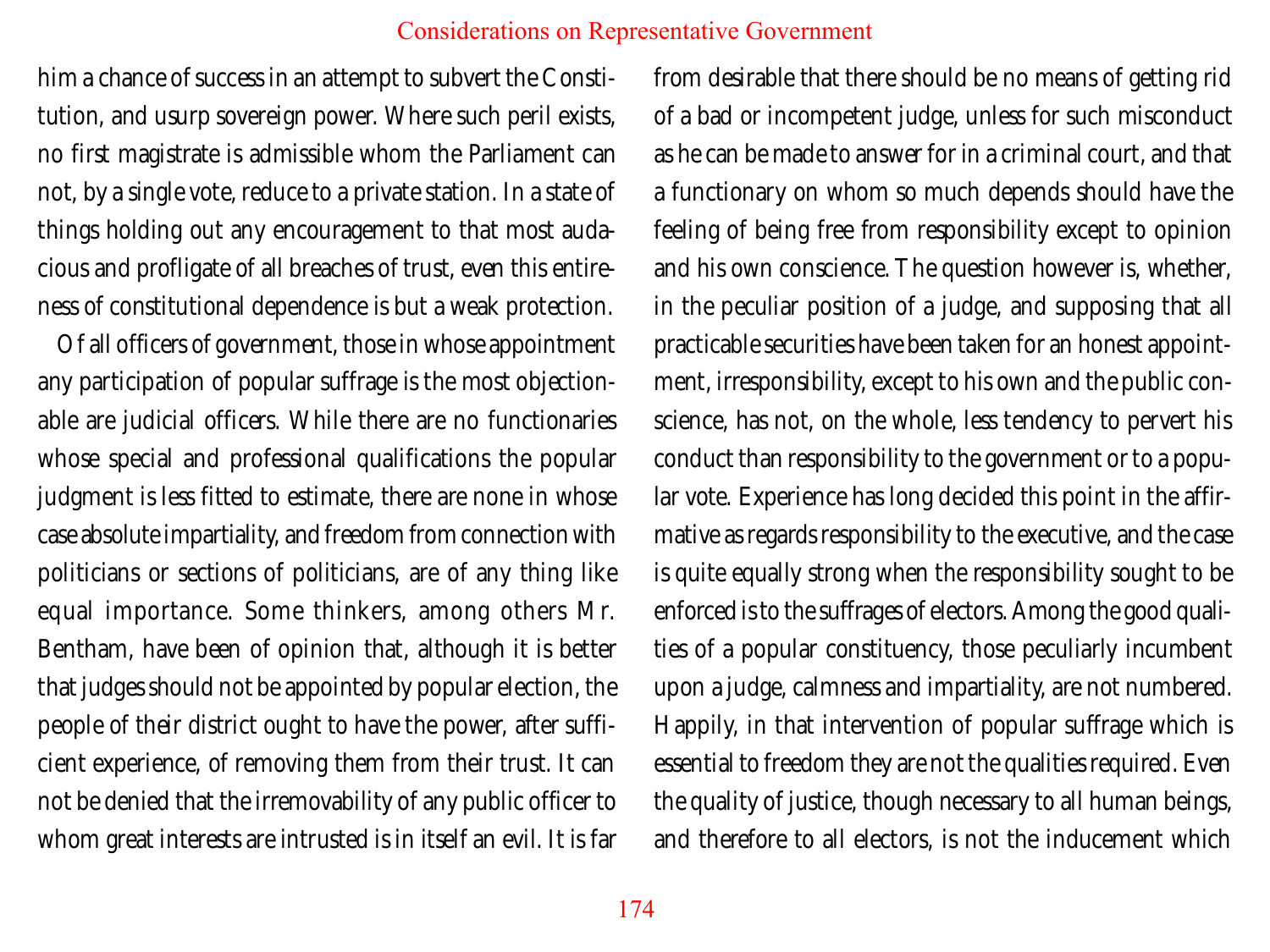decides any popular election. Justice and impartiality are as little wanted for electing a member of Parliament as they can be in any transaction of men. The electors have not to award something which either candidate has a right to, nor to pass judgment on the general merits of the competitors, but to declare which of them has most of their personal confidence, or best represents their political convictions. A judge is bound to treat his political friend, or the person best known to him, exactly as he treats other people; but it would be a breach of duty, as well as an absurdity, if an elector did so. No argument can be grounded on the beneficial effect produced on judges, as on all other functionaries, by the moral jurisdiction of opinion; for even in this respect, that which really exercises a useful control over the proceedings of a judge, when fit for the judicial office, is not (except sometimes in political cases) the opinion of the community generally, but that of the only public by whom his conduct or qualifications can be duly estimated, the bar of his own court. I must not be understood to say that the participation of the general public in the administration of justice is of no importance; it is of the greatest; but in what manner? By the actual

discharge of a part of the judicial office in the capacity of jurymen. This is one of the few cases in politics in which it is better that the people should act directly and personally than through their representatives, being almost the only case in which the errors that a person exercising authority may commit can be better borne than the consequences of making him responsible for them. If a judge could be removed from office by a popular vote, whoever was desirous of supplanting him would make capital for that purpose out of all his judicial decisions; would carry all of them, as far as he found practicable, by irregular appeal before a public opinion wholly incompetent, for want of having heard the case, or from having heard it without either the precautions or the impartiality belonging to a judicial hearing; would play upon popular passion and prejudice where they existed, and take pains to arouse them where they did not. And in this, if the case were interesting, and he took sufficient trouble, he would infallibly be successful, unless the judge or his friends descended into the arena, and made equally powerful appeals on the other side. Judges would end by feeling that they risked their office upon every decision they gave in a case susceptible of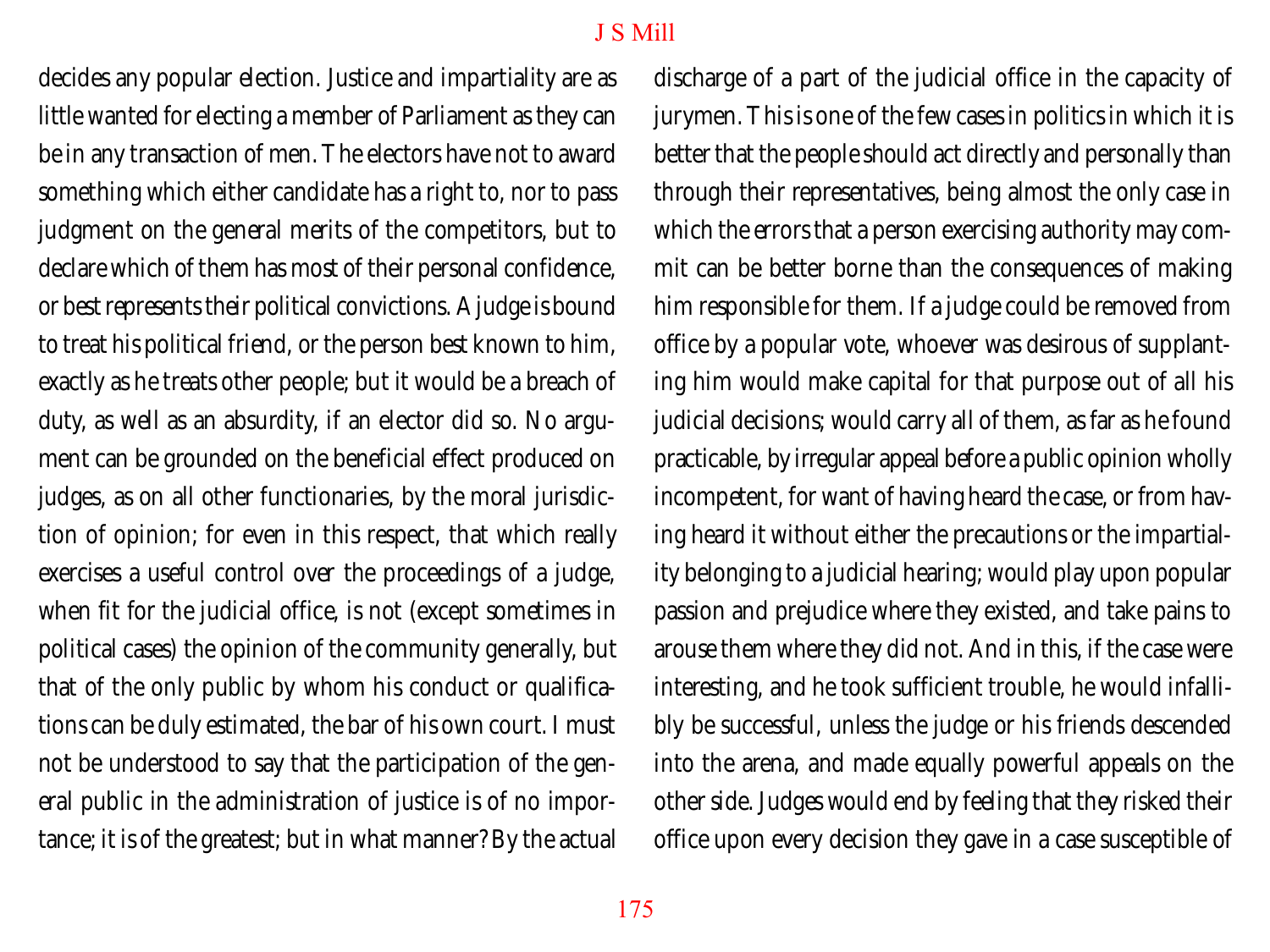general interest, and that it was less essential for them to consider what decision was just, than what would be most applauded by the public, or would least admit of insidious misrepresentation. The practice introduced by some of the new or revised State Constitutions in America, of submitting judicial officers to periodical popular re-election, will be found, I apprehend, to be one of the most dangerous errors ever yet committed by democracy; and, were it not that the practical good sense which never totally deserts the people of the United States is said to be producing a reaction, likely in no long time to lead to the retraction of the error, it might with reason be regarded as the first great downward step in the degeneration of modern democratic government.

With regard to that large and important body which constitutes the permanent strength of the public service, those who do not change with changes of politics, but remain to aid every minister by their experience and traditions, inform him by their knowledge of business, and conduct official details under his general control—those, in short, who form the class of professional public servants, entering their profession as others do while young, in the hope of rising progressively to its higher grades as they advance in life—it is evidently inadmissible that these should be liable to be turned out, and deprived of the whole benefit of their previous service, except for positive, proved, and serious misconduct. Not, of course, such delinquency only as makes them amenable to the law, but voluntary neglect of duty, or conduct implying untrustworthiness for the purposes for which their trust is given them. Since, therefore, unless in case of personal culpability, there is no way of getting rid of them except by quartering them on the public as pensioners, it is of the greatest importance that the appointments should be well made in the first instance; and it remains to be considered by what mode of appointment this purpose can best be attained.

In making first appointments, little danger is to be apprehended from want of special skill and knowledge in the choosers, but much from partiality, and private or political interest. Being all appointed at the commencement of manhood, not as having learned, but in order that they may learn, their profession, the only thing by which the best candidates can be discriminated is proficiency in the ordinary branches of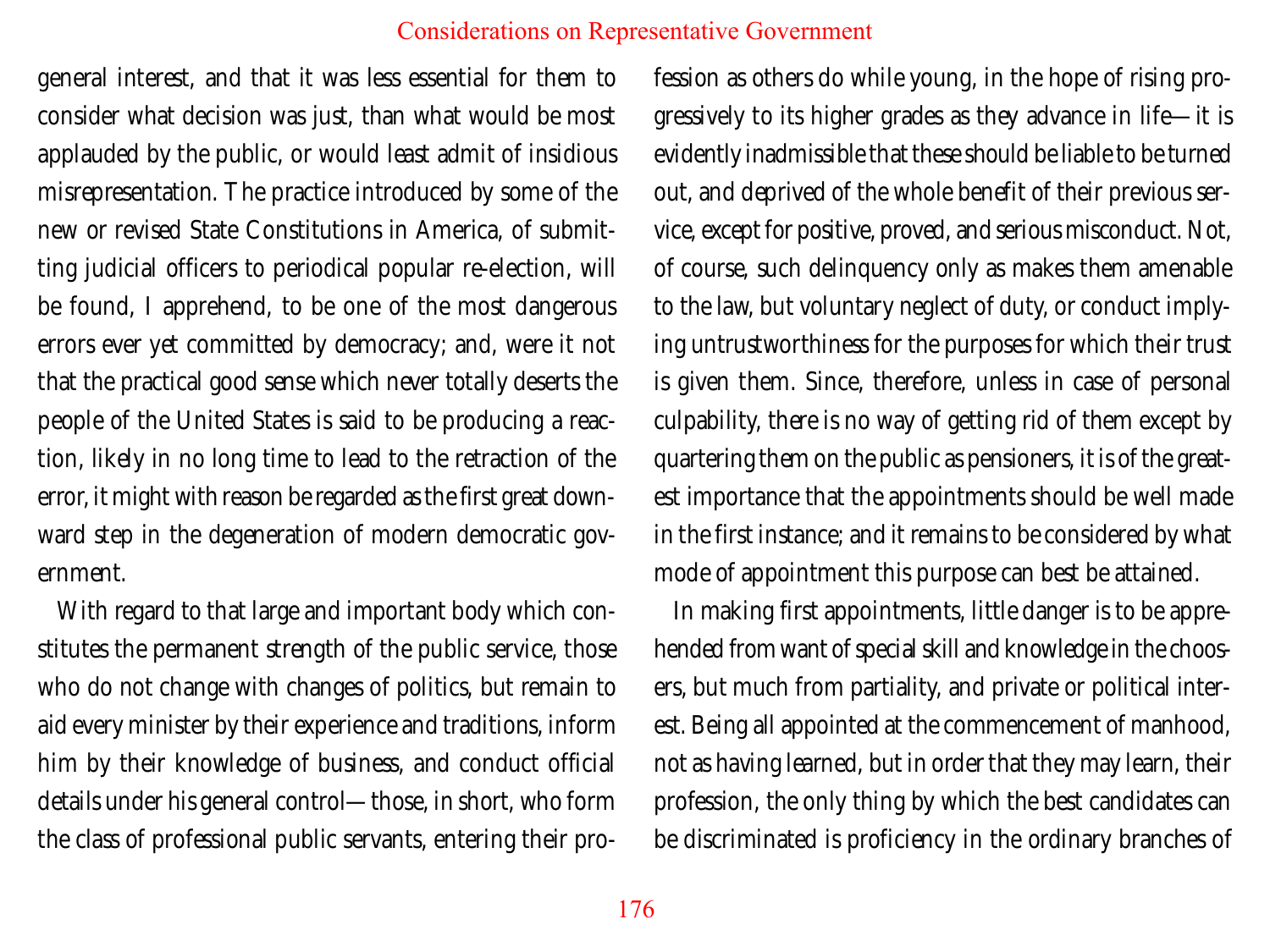liberal education; and this can be ascertained without difficulty, provided there be the requisite pains and the requisite impartiality in those who are appointed to inquire into it. Neither the one nor the other can reasonably be expected from a minister, who must rely wholly on recommendations, and, however disinterested as to his personal wishes, never will be proof against the solicitations of persons who have the power of influencing his own election, or whose political adherence is important to the ministry to which he belongs. These considerations have introduced the practice of submitting all candidates for first appointments to a public examination, conducted by persons not engaged in politics, and of the same class and quality with the examiners for honors at the Universities. This would probably be the best plan under any system; and under our Parliamentary government it is the only one which affords a chance, I do not say of honest appointment, but even of abstinence from such as are manifestly and flagrantly profligate.

It is also absolutely necessary that the examinations should be competitive, and the appointments given to those who are most successful. A mere pass examination never, in the

long run, does more than exclude absolute dunces. When the question, in the mind of an examiner, lies between blighting the prospects of an individual and performing a duty to the public which, in the particular instance, seldom appears of first rate importance, and when he is sure to be bitterly reproached for doing the first, while in general no one will either know or care whether he has done the latter, the balance, unless he is a man of very unusual stamp, inclines to the side of good-nature. A relaxation in one instance establishes a claim to it in others, which every repetition of indulgence makes it more difficult to resist; each of these, in succession, becomes a precedent for more, until the standard of proficiency sinks gradually to something almost contemptible. Examinations for degrees at the two great Universities have generally been as slender in their requirements as those for honors are trying and serious. Where there is no inducement to exceed a certain minimum, the minimum comes to be the maximum: it becomes the general practice not to aim at more; and as in every thing there are some who do not attain all they aim at, however low the standard may be pitched, there are always several who fall short of it. When,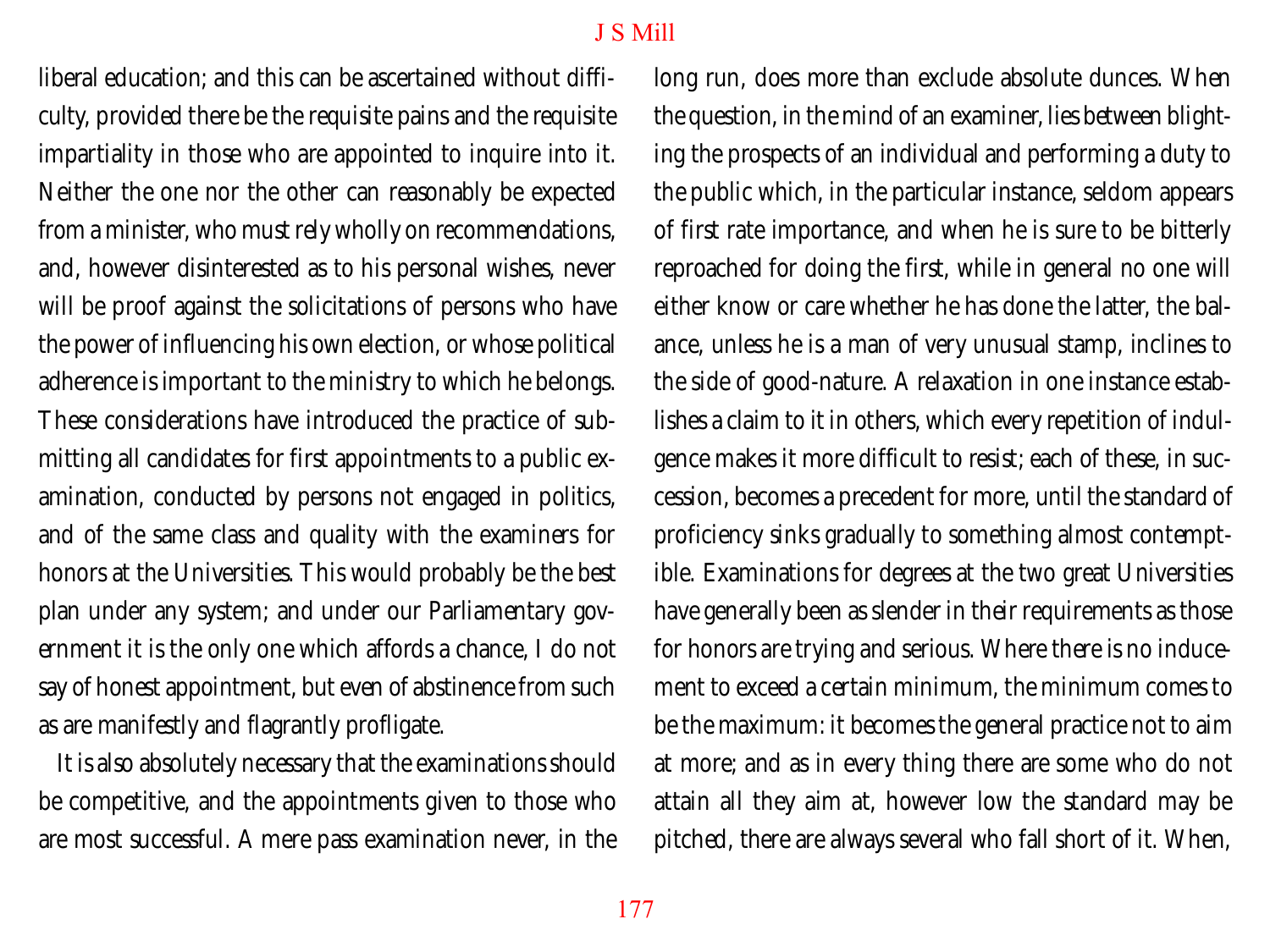on the contrary, the appointments are given to those, among a great number of candidates, who most distinguish themselves, and where the successful competitors are classed in order of merit, not only each is stimulated to do his very utmost, but the influence is felt in every place of liberal education throughout the country. It becomes with every schoolmaster an object of ambition and an avenue to success to have furnished pupils who have gained a high place in these competitions, and there is hardly any other mode in which the state can do so much to raise the quality of educational institutions throughout the country. Though the principle of competitive examinations for public employment is of such recent introduction in this country, and is still so imperfectly carried out, the Indian service being as yet nearly the only case in which it exists in its completeness, a sensible effect has already begun to be produced on the places of middleclass education, notwithstanding the difficulties which the principle has encountered from the disgracefully low existing state of education in the country, which these very examinations have brought into strong light. So contemptible has the standard of acquirement been found to be, among

the youths who obtain the nomination from the minister, which entitles them to offer themselves as candidates, that the competition of such candidates produces almost a poorer result than would be obtained from a mere pass examination; for no one would think of fixing the conditions of a pass examination so low as is actually found sufficient to enable a young man to surpass his fellow-candidates. Accordingly, it is said that successive years show on the whole a decline of attainments, less effort being made, because the results of former examinations have proved that the exertions then used were greater than would have been sufficient to attain the object. Partly from this decrease of effort, and partly because, even at the examinations which do not require a previous nomination, conscious ignorance reduces the number of competitors to a mere handful, it has so happened that though there have always been a few instances of great proficiency, the lower part of the list of successful candidates represents but a very moderate amount of acquirement; and we have it on the word of the commissioners that nearly all who have been unsuccessful have owed their failure to ignorance, not of the higher branches of instruction,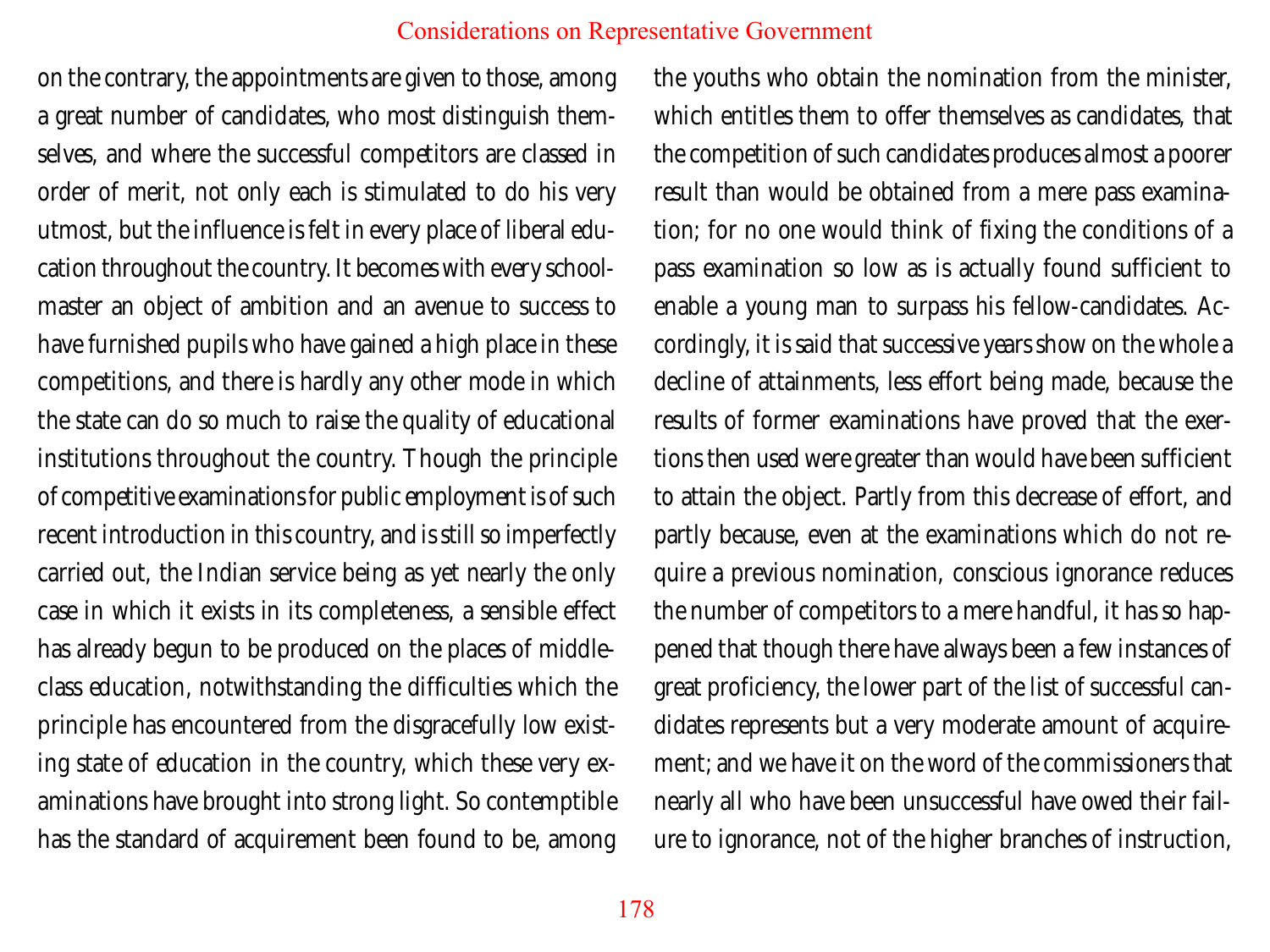but of its very humblest elements—spelling and arithmetic.

The outcries which continue to be made against these examinations by some of the organs of opinion are often, I regret to say, as little creditable to the good faith as to the good sense of the assailants. They proceed partly by misrepresentation of the kind of ignorance which, as a matter of fact, actually leads to failure in the examinations. They quote with emphasis the most recondite questions  $\delta$  which can be shown to have been ever asked, and make it appear as if unexceptionable answers to all these were made the *sine quâ non* of success. Yet it has been repeated to satiety that such questions are not put because it is expected of every one that he should answer them, but in order that whoever is able to do so may have the means of proving and availing himself of that portion of his knowledge. It is not as a ground of rejection, but as an additional means of success, that this opportunity is given. We are then asked whether the kind of knowledge supposed in this, that, or the other question, is calculated to be of any use to the candidate after he has attained his object. People differ greatly in opinion as to what knowledge is useful. There are persons in existence, and a late Foreign Secretary of State is one of them, who think English spelling a useless accomplishment in a diplomatic attaché or a clerk in a government office. About one thing the objectors seem to be unanimous, that general mental cultivation is not useful in these employments, whatever else may be so. If, however (as I presume to think), it is useful, or if any education at all is useful, it must be tested by the tests most likely to show whether the candidate possesses it or not. To ascertain whether he has been well educated, he must be interrogated in the things which he is likely to know if he has been well educated, even though not directly pertinent to the work to which he is to be appointed. Will those who object to his being questioned in classics and mathematics, tell us what they would have him questioned in? There seems, however, to be equal objection to examining him in these, and to examining him in any thing *but* these. If the Commissioners—anxious to open a door of admission to those who have not gone through the routine of a grammar-school, or who make up for the smallness of their knowledge of what is there taught by greater knowledge of something else allow marks to be gained by proficiency in any other subject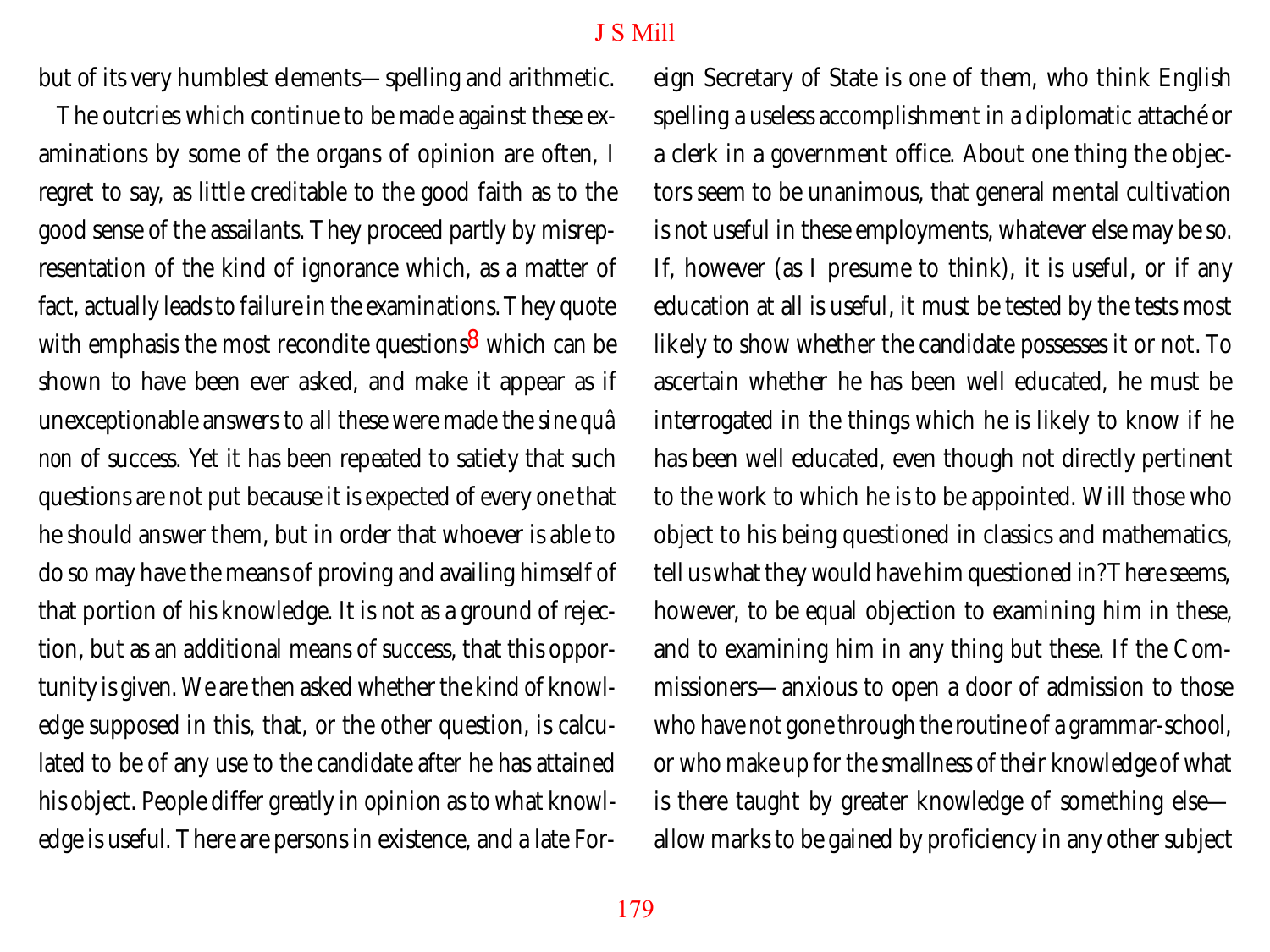of real utility, they are reproached for that too. Nothing will satisfy the objectors but free admission of total ignorance.

We are triumphantly told that neither Clive nor Wellington could have passed the test which is prescribed for an aspirant to an engineer cadetship; as if, because Clive and Wellington did not do what was not required of them, they could not have done it if it had been required. If it be only meant to inform us that it is possible to be a great general without these things, so it is without many other things which are very useful to great generals. Alexander the Great had never heard of Vauban's rules, nor could Julius Cæsar speak French. We are next informed that book-worms, a term which seems to be held applicable to whoever has the smallest tincture of book-knowledge, may not be good at bodily exercises, or have the habits of gentlemen. This is a very common line of remark with dunces of condition; but, whatever the dunces may think, they have no monopoly of either gentlemanly habits or bodily activity. Wherever these are needed, let them be inquired into and separately provided for, not to the exclusion of mental qualifications, but in addition. Meanwhile, I am credibly informed that in the Military Academy at

Woolwich the competition cadets are as superior to those admitted on the old system of nomination in these respects as in all others; that they learn even their drill more quickly, as indeed might be expected, for an intelligent person learns all things sooner than a stupid one; and that in general demeanor they contrast so favorably with their predecessors, that the authorities of the institutions are impatient for the day to arrive when the last remains of the old leaven shall have disappeared from the place. If this be so, and it is easy to ascertain whether it is so, it is to be hoped we shall soon have heard for the last time that ignorance is a better qualification than knowledge for the military, and, *à fortiori*, for every other profession, or that any one good quality, however little apparently connected with liberal education, is at all likely to be promoted by going without it.

Though the first admission to government employment be decided by competitive examination, it would in most cases be impossible that subsequent promotion should be so decided; and it seems proper that this should take place, as it usually does at present, on a mixed system of seniority and selection. Those whose duties are of a routine character should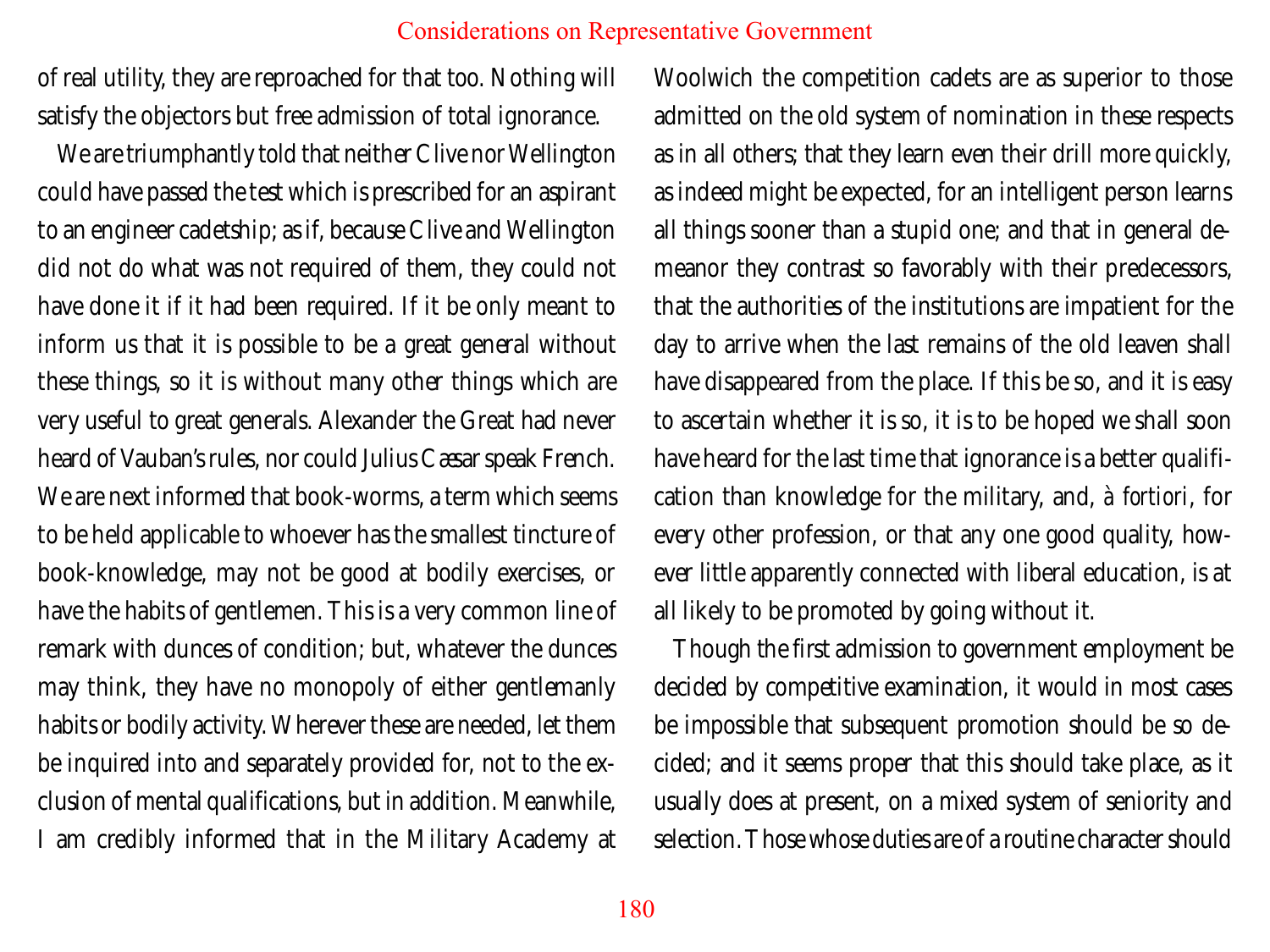rise by seniority to the highest point to which duties merely of that description can carry them, while those to whom functions of particular trust, and requiring special capacity, are confided, should be selected from the body on the discretion of the chief of the office. And this selection will generally be made honestly by him if the original appointments take place by open competition, for under that system his establishment will generally consist of individuals to whom, but for the official connection, he would have been a stranger. If among them there be any in whom he, or his political friends and supporters, take an interest, it will be but occasionally, and only when to this advantage of connection is added, as far as the initiatory examination could test it, at least equality of real merit; and, except when there is a very strong motive to job these appointments, there is always a strong one to appoint the fittest person, being the one who gives to his chief the most useful assistance, saves him most trouble, and helps most to build up that reputation for good management of public business which necessarily and properly redound to the credit of the minister, however much the qualities to which it is immediately owing may be those of his subordinates.

# Chapter XV

# Of Local Representative Bodies

IT IS BUT <sup>A</sup> SMALL PORTION of the public business of a country which can be well done or safely attempted by the central authorities; and even in our own government, the least centralized in Europe, the legislative portion at least of the governing body busies itself far too much with local affairs, employing the supreme power of the State in cutting small knots which there ought to be other and better means of untying. The enormous amount of private business which takes up the time of Parliament and the thoughts of its individual members, distracting them from the proper occupations of the great council of the nation, is felt by all thinkers and observers as a serious evil, and, what is worse, an increasing one.

It would not be appropriate to the limited design of this treatise to discuss at arge the great question, in no way peculiar to representative government, of the proper limits of governmental action. I have said elsewhere9 what seemed to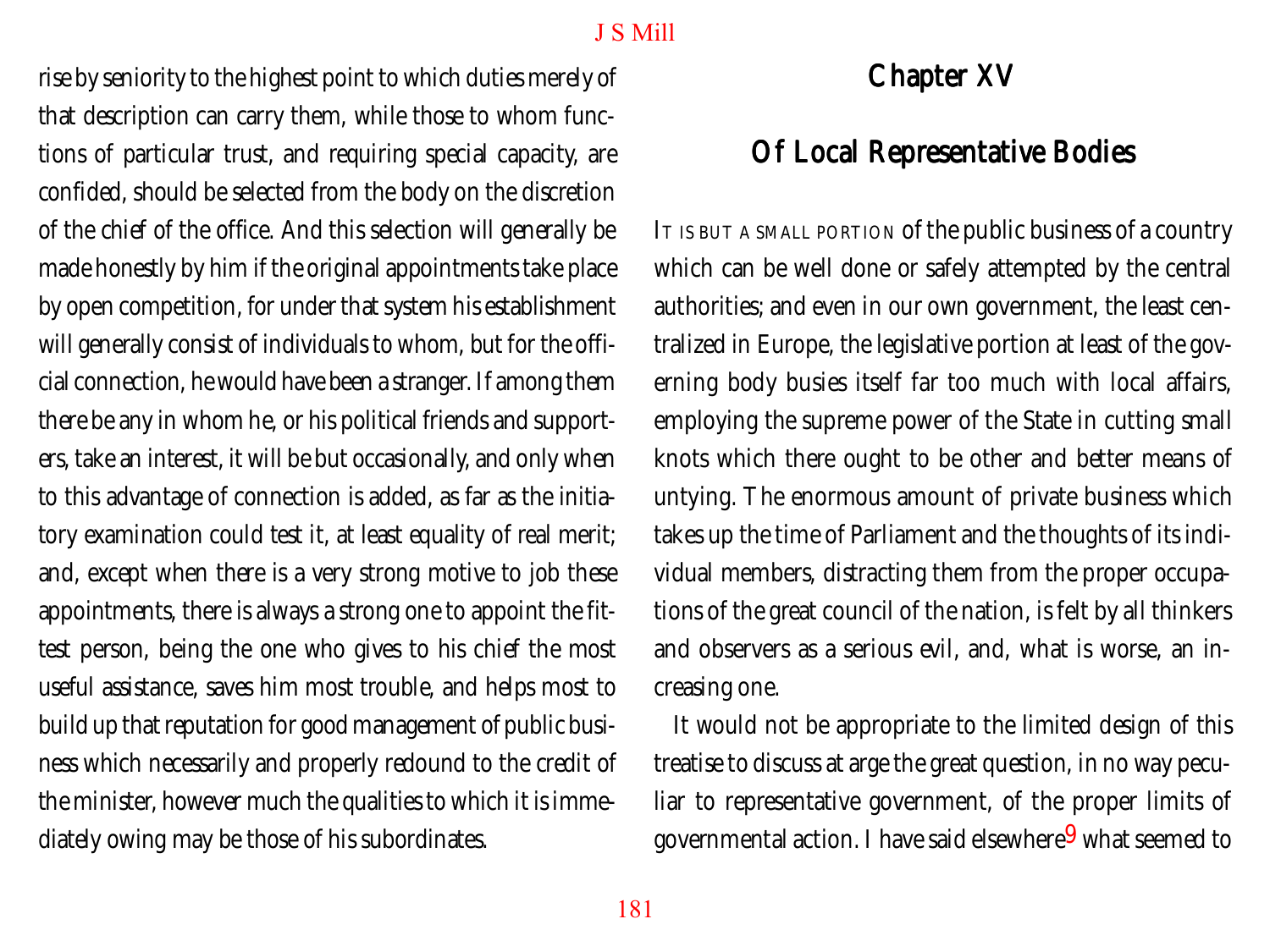me most essential respecting the principles by which the extent of that action ought to be determined. But after subtracting from the functions performed by most European governments those which ought not to be undertaken by public authorities at all, there still remains so great and various an aggregate of duties, that, if only on the principle of division of labor, it is indispensable to share them between central and local authorities. Not solely are separate executive officers required for purely local duties (an amount of separation which exists under all governments), but the popular control over those officers can only be advantageously exerted through a separate organ. Their original appointment, the function of watching and checking them, the duty of providing or the discretion of withholding the supplies necessary for their operations, should rest, not with the national Parliament or the national executive, but with the people of the locality. That the people should exercise these functions directly and personally is evidently inadmissable. Administration by the assembled people is a relic of barbarism opposed to the whole spirit of modern life; yet so much has the course of English institutions depended on accident, that

this primitive mode of local government remained the general rule in parochial matters up to the present generation; and, having never been legally abolished, probably subsists unaltered in many rural parishes even now. There remains the plan of representative sub-Parliaments for local affairs, and these must henceforth be considered as one of the fundamental institutions of a free government. They exist in England but very incompletely, and with great irregularity and want of system; in some other countries much less popularly governed, their constitution is far more rational. In England there has always been more liberty but worse organization, while in other countries there is better organization but less liberty. It is necessary, then, that, in addition to the national representation, there should be municipal and provisional representations; and the two questions which remain to be resolved are, how the local representative bodies should be constituted, and what should be the extent of their functions.

In considering these questions, two points require an equal degree of our attention: how the local business itself can be best done, and how its transaction can be made most instru-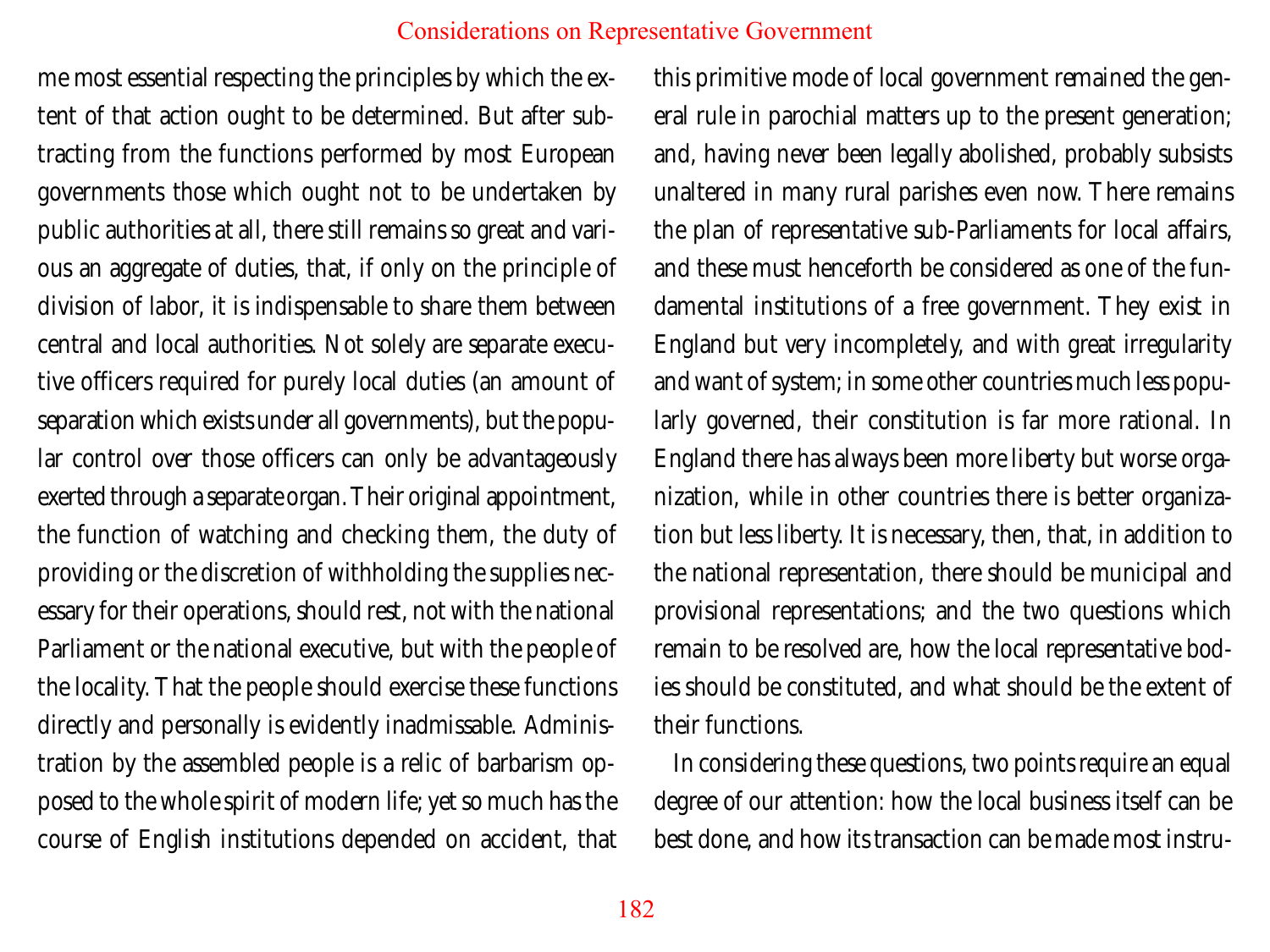mental to the nourishment of public spirit and the development of intelligence. In an earlier part of this inquiry I have dwelt in strong language—hardly any language is strong enough to express the strength of my conviction—on the importance of that portion of the operation of free institutions which may be called the public education of the citizens. Now of this operation the local administrative institutions are the chief instrument. Except by the part they may take as jurymen in the administration of justice, the mass of the population have very little opportunity of sharing personally in the conduct of the general affairs of the community. Reading newspapers, and perhaps writing to them, public meetings, and solicitations of different sorts addressed to the political authorities, are the extent of the participation of private citizens in general politics during the interval between one Parliamentary election and another. Though it is impossible to exaggerate the importance of these various liberties, both as securities for freedom and as means of general cultivation, the practice which they give is more in thinking than in action, and in thinking without the responsibilities of action, which with most people amounts to little more than

passively receiving the thoughts of some one else. But in the case of local bodies, besides the function of electing, many citizens in turn have the chance of being elected, and many, either by selection or by rotation, fill one or other of the numerous local executive offices. In these positions they have to act for public interests, as well as to think and to speak, and the thinking can not all be done by proxy. It may be added that these local functions, not being in general sought by the higher ranks, carry down the important political education which they are the means of conferring to a much lower grade in society. The mental discipline being thus a more important feature in local concerns than in the general affairs of the state, while there are not such vital interests dependent on the quality of the administration, a greater weight may be given to the former consideration, and the latter admits much more frequently of being postponed to it than in matters of general legislation and the conduct of imperial affairs.

The proper constitution of local representative bodies does not present much difficulty. The principles which apply to it do not differ in any respect from those applicable to the na-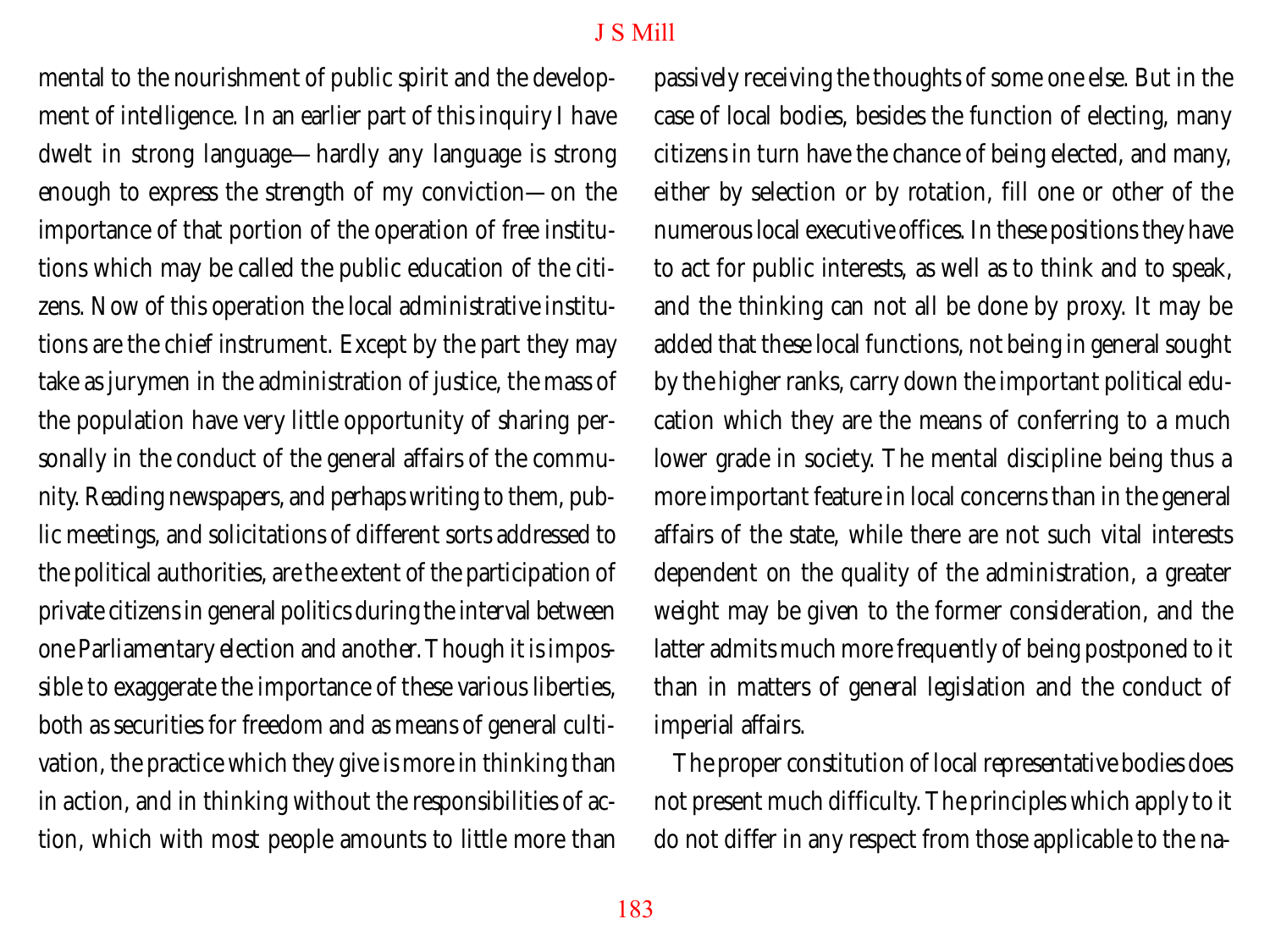tional representation. The same obligation exists, as in the case of the more important function, for making the bodies elective; and the same reasons operate as in that case, but with still greater force, for giving them a widely democratic basis; the dangers being less, and the advantages, in point of popular education and cultivation, in some respects even greater. As the principal duty of the local bodies consists of the imposition and expenditure of local taxation, the electoral franchise should vest in all who contribute to the local rates, to the exclusion of all who do not. I assume that there is no indirect taxation, no *octroi* duties, or that, if there are, they are supplementary only, those on whom their burden falls being also rated to a direct assessment. The representation of minorities should be provided for in the same manner as in the national Parliament, and there are the same strong reasons for plurality of votes; only there is not so decisive an objection, in the inferior as in the higher body, to making the plural voting depend (as in some of the local elections of our own country) on a mere money qualification; for the honest and frugal dispensation of money forms so much larger a part of the business of the local than of the

national body, that there is more justice as well as policy in allowing a greater proportional influence to those who have a larger money interest at stake.

In the most recently established of our local representative institutions, the Boards of Guardians, the justices of peace of the district sit *ex officio* along with the elected members, in number limited by law to a third of the whole. In the peculiar constitution of English society, I have no doubt of the beneficial effect of this provision. It secures the presence in these bodies of a more educated class than it would perhaps be practicable to attract thither on any other terms; and while the limitation in number of the *ex officio* members precludes them from acquiring predominance by mere numerical strength, they, as a virtual representation of another class, having sometimes a different interest from the rest, are a check upon the class interests of the farmers or petty shopkeepers who form the bulk of the elected guardians. A similar commendation can not be given to the constitution of the only provincial boards we possess, the Quarter Sessions, consisting of the justices of peace alone, on whom, over and above their judicial duties, some of the most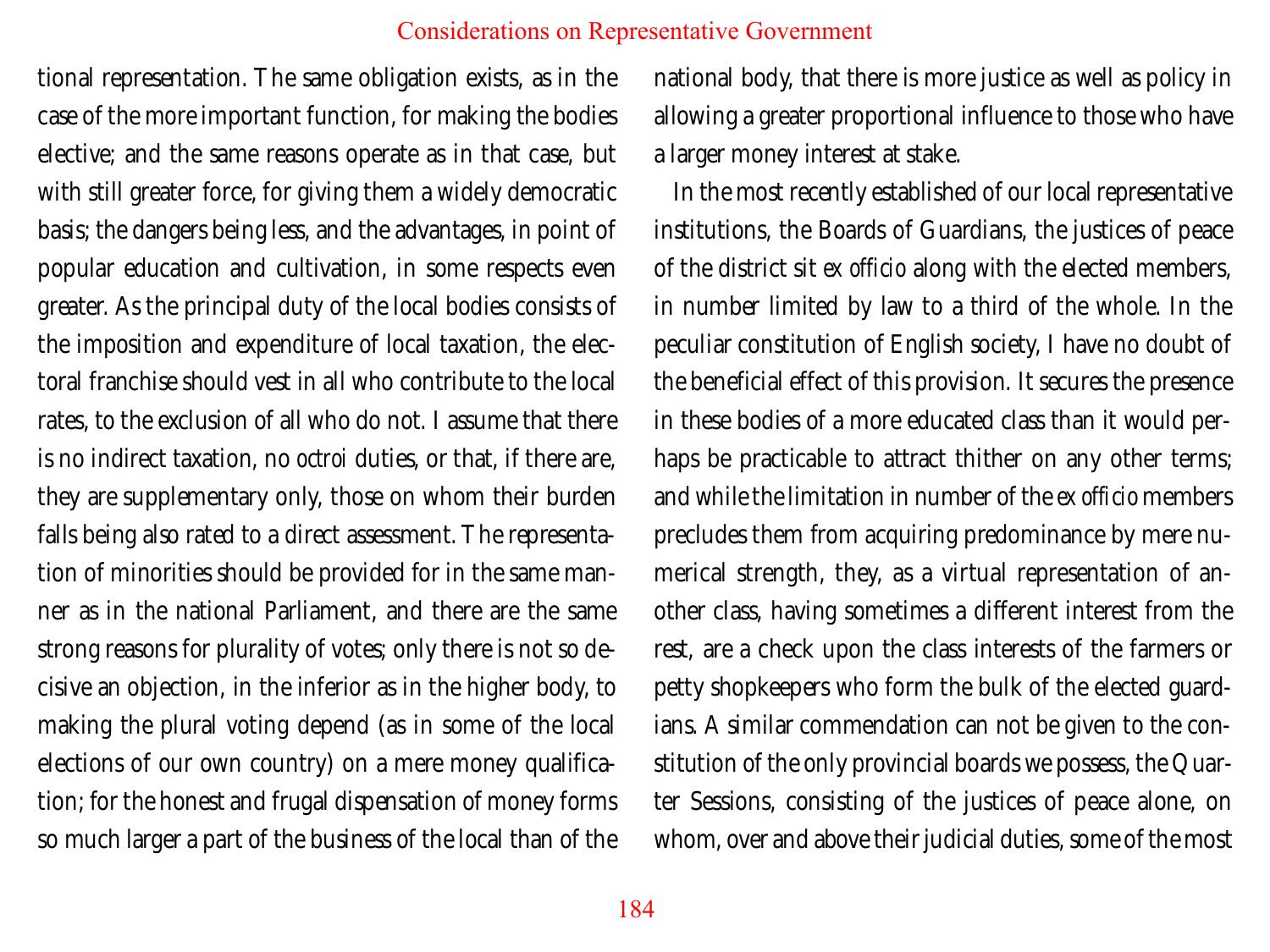important parts of the administrative business of the country depend for their performance. The mode of formation of these bodies is most anomalous, they being neither elected, nor, in any proper sense of the term, nominated, but holding their important functions, like the feudal lords to whom they succeeded, virtually by right of their acres; the appointment vested in the crown (or, speaking practically, in one of themselves, the lord lieutenant) being made use of only as a means of excluding any one who it is thought would do discredit to the body, or, now and then, one who is on the wrong side in politics. The institution is the most aristocratic in principle which now remains in England; far more so than the House of Lords, for it grants public money and disposes of important public interests, not in conjunction with a popular assembly, but alone. It is clung to with proportionate tenacity by our aristocratic classes, but is obviously at variance with all the principles which are the foundation of representative government. In a County Board there is not the same justification as in Boards of Guardians for even an admixture of *ex officio* with elected members, since the business of a county being on a sufficiently large scale to be an object of

interest and attraction to country gentlemen, they would have no more difficulty in getting themselves elected to the Board than they have in being returned to Parliament as county members.

In regard to the proper circumscription of the constituencies which elect the local representative bodies, the principle which, when applied as an exclusive and unbending rule to Parliamentary representation, is inappropriate, namely community of local interests, is here the only just and applicable one. The very object of having a local representation is in order that those who have any interest in common which they do not share with the general body of their countrymen may manage that joint interest by themselves, and the purpose is contradicted if the distribution of the local representation follows any other rule than the grouping of those joint interests. There are local interests peculiar to every town, whether great or small, and common to all its inhabitants; every town, therefore, without distinction of size, ought to have its municipal council. It is equally obvious that every town ought to have but one. The different quarters of the same town have seldom or never any material diversities of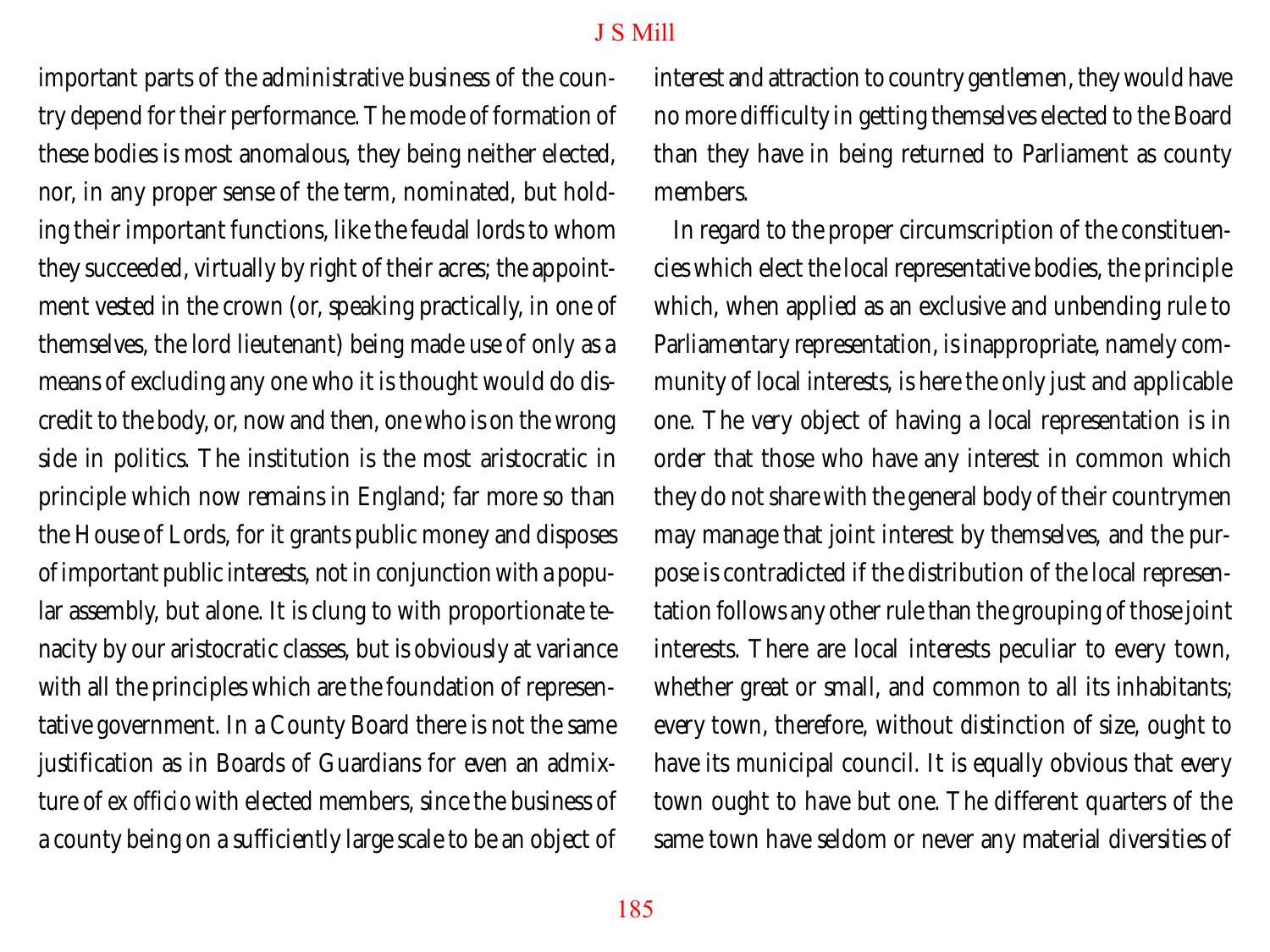local interest; they all require to have the same things done, the same expenses incurred; and, except as to their churches, which it is probably desirable to leave under simply parochial management, the same arrangements may be made to serve for all. Paving, lighting, water supply, drainage, port and market regulations, can not, without great waste and inconvenience, be different for different quarters of the same town. The subdivision of London into six or seven independent districts, each with its separate arrangements for local business (several of them without unity of administration even within themselves), prevents the possibility of consecutive or well-regulated co-operation for common objects, precludes any uniform principle for the discharge of local duties, compels the general government to take things upon itself which would be best left to local authorities if there were any whose authority extended to the entire metropolis, and answers no purpose but to keep up the fantastical trappings of that union of modern jobbing and antiquated foppery, the Corporation of the City of London.

Another equally important principle is, that in each local circumscription there should be but one elective body for all local business, not different bodies for different parts of it. Division of labor does not mean cutting up every business into minute fractions; it means the union of such operations as are fit to be performed by the same persons, and the separation of such as can be better performed by different persons. The executive duties of the locality do indeed require to be divided into departments for the same reason as those of the state—because they are of divers kinds, each requiring knowledge peculiar to itself, and needing, for its due performance, the undivided attention of a specially qualified functionary. But the reasons for subdivision which apply to the execution do not apply to the control. The business of the elective body is not to do the work, but to see that it is properly done, and that nothing necessary is left undone. This function can be fulfilled for all departments by the same superintending body, and by a collective and comprehensive far better than by a minute and microscopic view. It is as absurd in public affairs as it would be in private, that every workman should be looked after by a superintendent to himself. The government of the crown consists of many departments, and there are many ministers to conduct them, but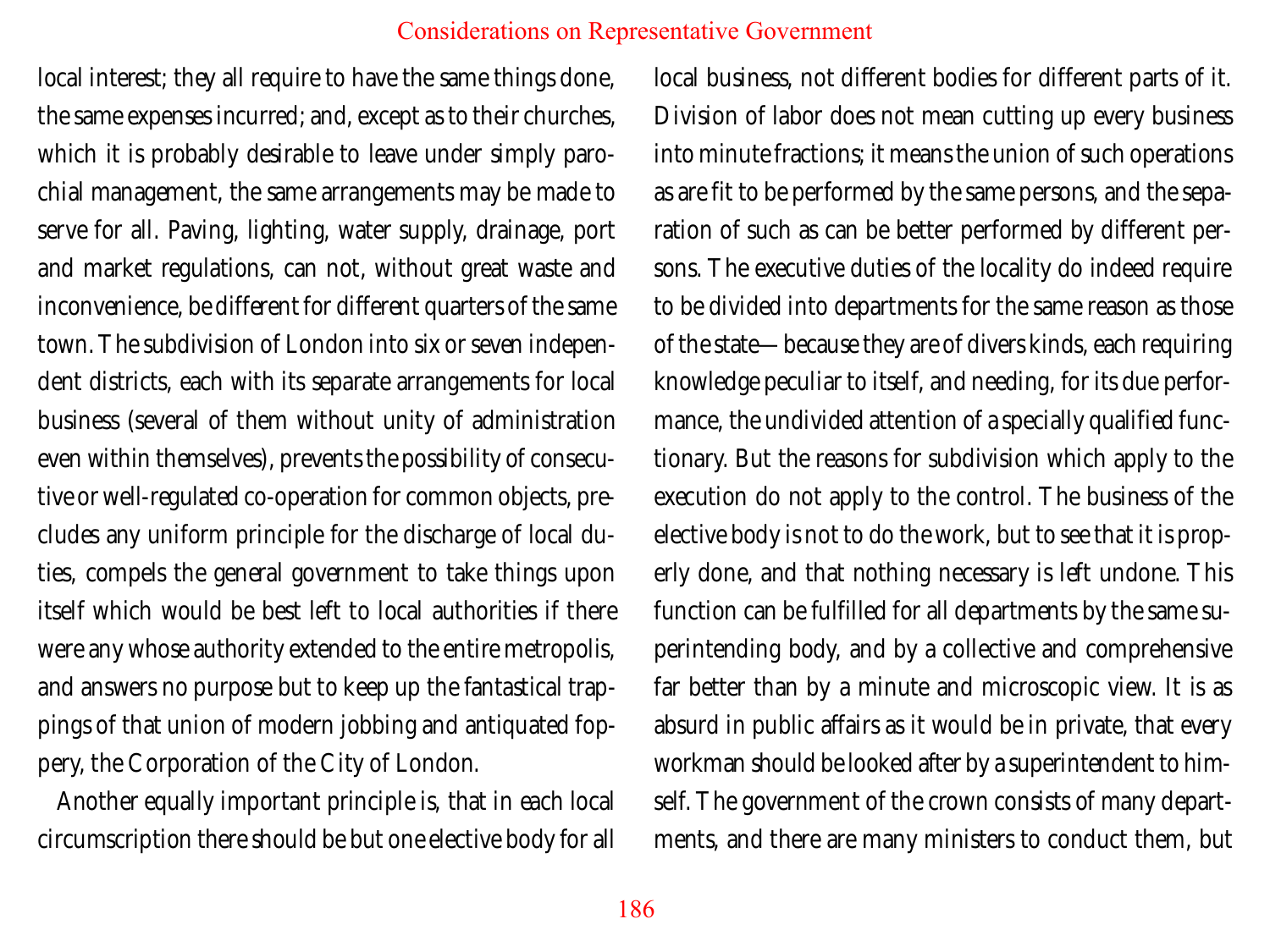those ministers have not a Parliament apiece to keep them to their duty. The local, like the national Parliament, has for its proper business to consider the interest of the locality as a whole, composed of parts all of which must be adapted to one another, and attended to in the order and ratio of their importance. There is another very weighty reason for uniting the control of all the business of a locality under one body. The greatest imperfection of popular local institutions, and the chief cause of the failure which so often attends them, is the low calibre of the men by whom they are almost always carried on. That these should be of a very miscellaneous character is, indeed, part of the usefulness of the institution; it is that circumstance chiefly which renders it a school of political capacity and general intelligence. But a school supposes teachers as well as scholars: the utility of the instruction greatly depends on its bringing inferior minds into contact with superior, a contact which in the ordinary course of life is altogether exceptional, and the want of which contributes more than any thing else to keep the generality of mankind on one level of contented ignorance. The school, moreover, is worthless, and a school of evil instead of good,

if, through the want of due surveillance, and of the presence within itself of a higher order of characters, the action of the body is allowed, as it so often is, to degenerate into an equally unscrupulous and stupid pursuit of the self-interest of its members. Now it is quite hopeless to induce persons of a high class, either socially or intellectually, to take a share of local administration in a corner by piecemeal, as members of a Paving Board or a Drainage Commission. The entire local business of their town is not more than a sufficient object to induce men whose tastes incline them, and whose knowledge qualifies them for national affairs, to become members of a mere local body, and devote to it the time and study which are necessary to render their presence any thing more than a screen for the jobbing of inferior persons, under the shelter of their responsibility. A mere Board of Works, though it comprehend the entire metropolis, is sure to be composed of the same class of persons as the vestries of the London parishes; nor is it practicable, or even desirable, that such should not form the majority; but it is important for every purpose which local bodies are designed to serve, whether it be the enlightened and honest performance of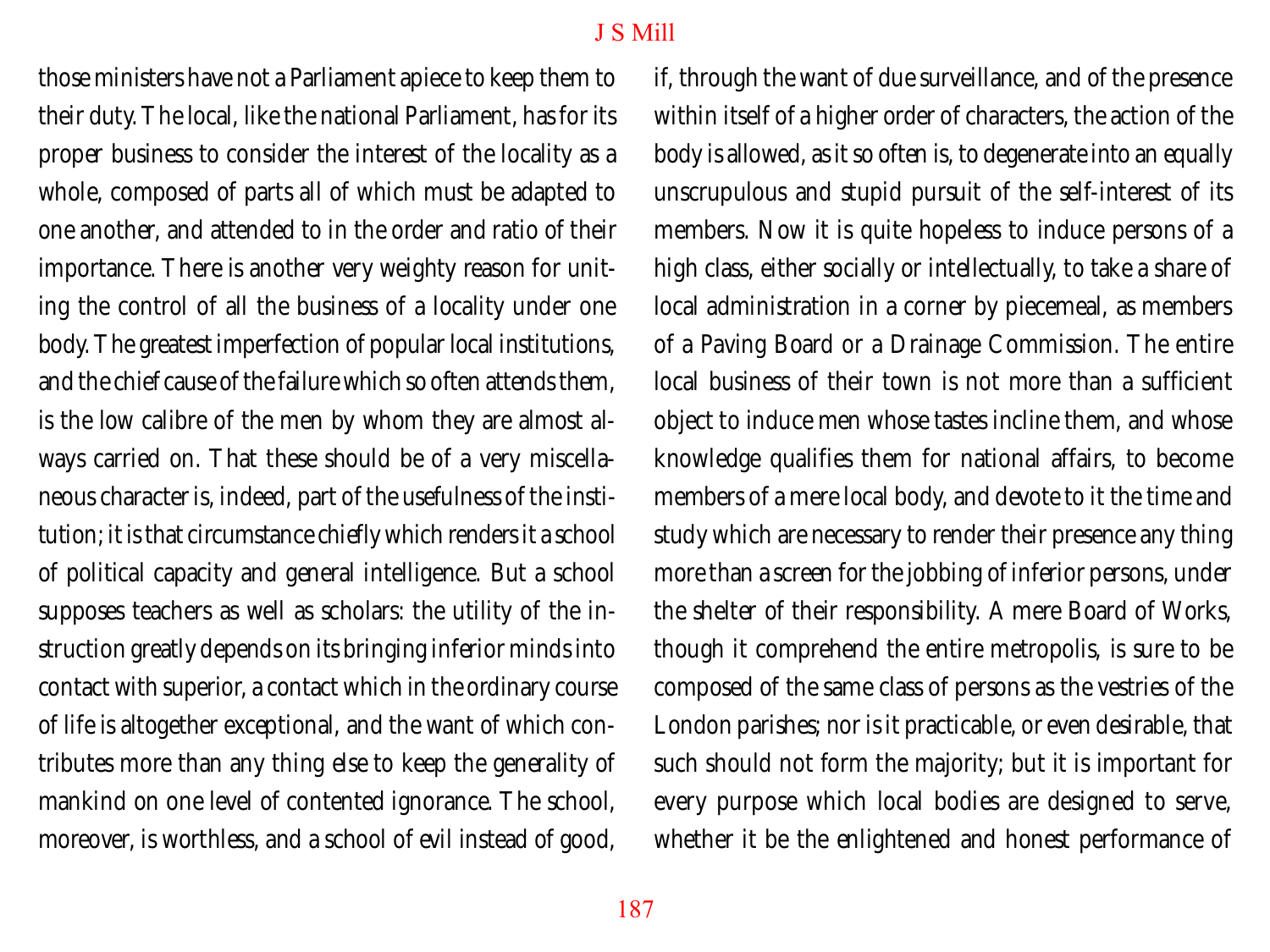their special duties, or the cultivation of the political intelligence of the nation, that every such body should contain a portion of the very best minds of the locality, who are thus brought into perpetual contact, of the most useful kind, with minds of a lower grade, receiving from them what local or professional knowledge they have to give, and, in return, inspiring them with a portion of their own more enlarged ideas, and higher and more enlightened purposes.

A mere village has no claim to a municipal representation. By a village I mean a place whose inhabitants are not markedly distinguished by occupation or social relations from those of the rural districts adjoining, and for whose local wants the arrangements made for the surrounding territory will suffice. Such small places have rarely a sufficient public to furnish a tolerable municipal council: if they contain any talent or knowledge applicable to public business, it is apt to be all concentrated in some one man, who thereby becomes the dominator of the place. It is better that such places should be merged in a larger circumscription. The local representation of rural districts will naturally be determined by geographical considerations, with due regard to those sympa-

thies of feeling by which human beings are so much aided to act in concert, and which partly follow historical boundaries, such as those of counties or provinces, and partly community of interest and occupation, as in agriculture, maritime, manufacturing, or mining districts. Different kinds of local business require different areas of representation. The Unions of parishes have been fixed on as the most appropriate basis for the representative bodies which superintend the relief of indigence; while, for the proper regulation of highways, or prisons, or police, a large extent, like that of an average county, is not more than sufficient. In these large districts, therefore, the maxim, that an elective body constituted in any locality should have authority over all the local concerns common to the locality, requires modification from another principle, as well as from the competing consideration of the importance of obtaining for the discharge of the local duties the highest qualifications possible. For example, if it be necessary (as I believe it to be) for the proper administration of the poor-laws that the area of rating should not be more extensive than most of the present Unions, a principle which requires a Board of Guardians for each Union,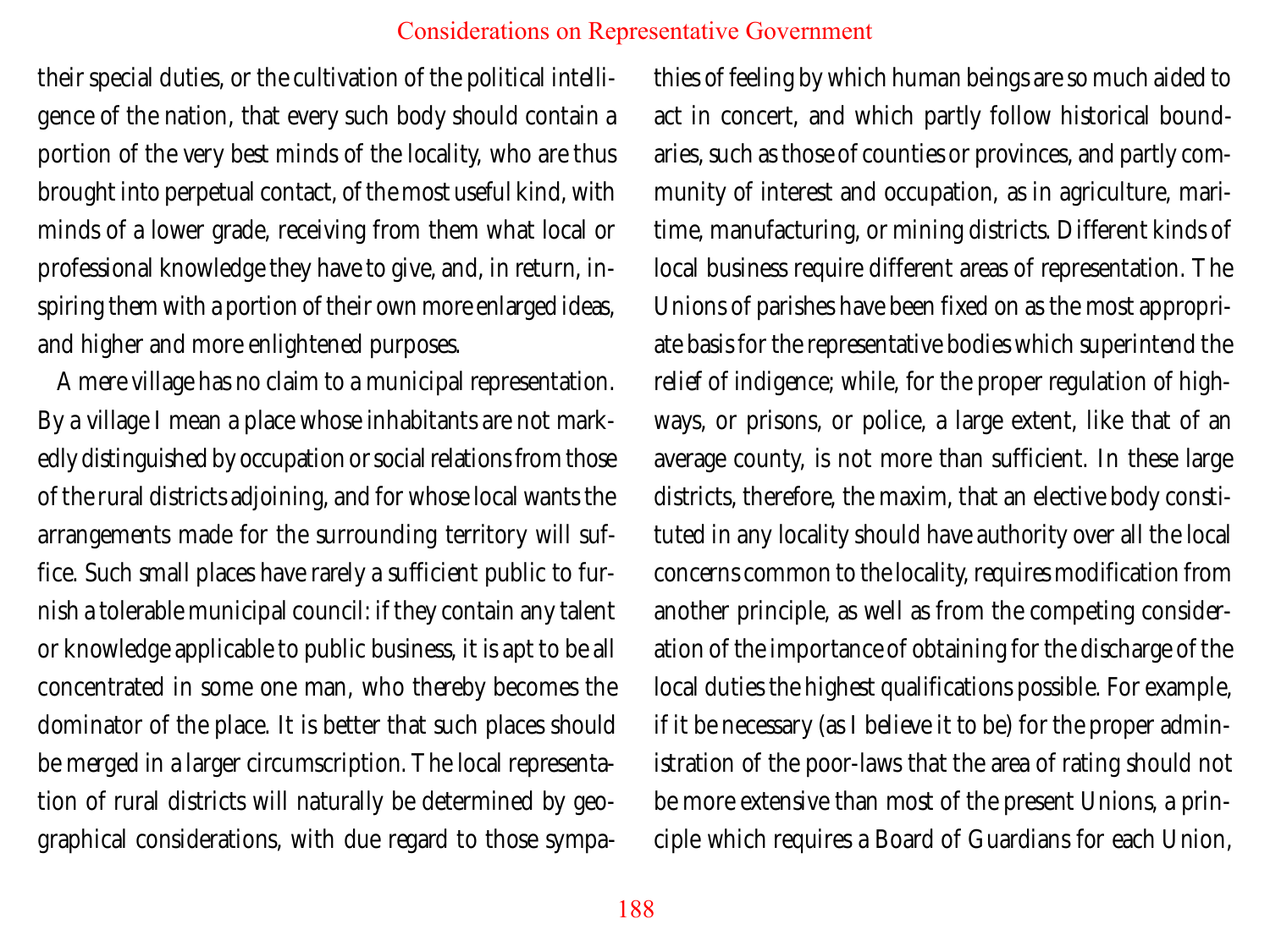yet, as a much more highly qualified class of persons is likely to be obtainable for a County Board than those who compose an average Board of Guardians, it may, on that ground, be expedient to reserve for the County Boards some higher descriptions of local business, which might otherwise have been conveniently managed within itself by each separate Union.

Besides the controlling council or local sub-Parliament, local business has its executive department. With respect to this, the same questions arise as with respect to the executive authorities in the state, and they may, for the most part, be answered in the same manner. The principles applicable to all public trusts are in substance the same. In the first place, each executive officer should be single, and singly responsible for the whole of the duty committed to his charge. In the next place, he should be nominated, not elected. It is ridiculous that a surveyor, or a health officer, or even a collector of rates should be appointed by popular suffrage. The popular choice usually depends on interest with a few local leaders, who, as they are not supposed to make the appointment, are not responsible for it; or on an appeal to sympa-

thy, founded on having twelve children, and having been a rate-payer in the parish for thirty years. If, in cases of this description, election by the population is a farce, appointment by the local representative body is little less objectionable. Such bodies have a perpetual tendency to become jointstock associations for carrying into effect the private jobs of their various members. Appointments should be made on the individual responsibility of the chairman of the body, let him be called mayor, chairman of Quarter Sessions, or by whatever other title. He occupies in the locality a position analogous to that of the prime minister in the state, and under a well organized system the appointment and watching of the local officers would be the most important part of his duty; he himself being appointed by the council from its own number, subject either to annual re-election, or to removal by a vote of the body.

From the constitution of the local bodies, I now pass to the equally important and more difficult subject of their proper attributions. This question divides itself into two parts: what should be their duties, and whether they should have full authority within the sphere of those duties, or should be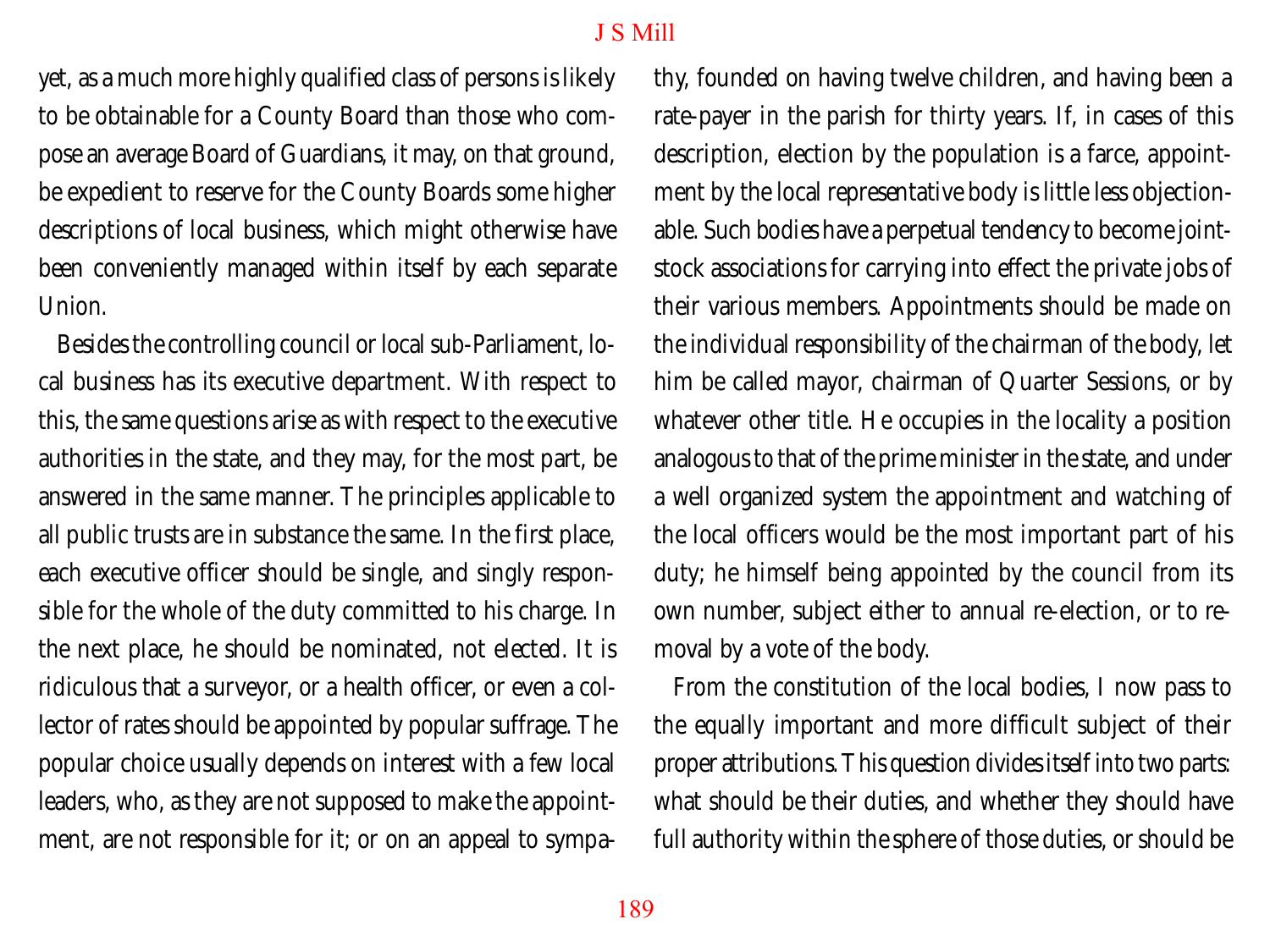liable to any, and what, interference on the part of the central government.

It is obvious, to begin with, that all business purely local all which concerns only a single locality—should devolve upon the local authorities. The paving, lighting, and cleansing of the streets of a town, and, in ordinary circumstances, the draining of its houses, are of little consequence to any but its inhabitants. The nation at large is interested in them in no other way than that in which it is interested in the private well-being of all its individual citizens. But among the duties classed as local, or performed by local functionaries, there are many which might with equal propriety be termed national, being the share belonging to the locality of some branch of the public administration in the efficiency of which the whole nation is alike interested: the jails, for instance, most of which in this country are under county management; the local police; the local administration of justice, much of which, especially in corporate towns, is performed by officers elected by the locality, and paid from local funds. None of these can be said to be matters of local, as distinguished from national importance. It would not be a

matter personally indifferent to the rest of the country if any part of it became a nest of robbers or a focus of demoralization, owing to the maladministration of its police; or if, through the bad regulations of its jail, the punishment which the courts of justice intended to inflict on the criminals confined therein (who might have come from, or committed their offenses in, any other district) might be doubled in intensity or lowered to practical impunity. The points, moreover, which constitute good management of these things are the same every where; there is no good reason why police, or jails, or the administration of justice should be differently managed in one part of the kingdom and in another, while there is great peril that in things so important, and to which the most instructed minds available to the state are not more than adequate, the lower average of capacities which alone can be counted on for the service of the localities might commit errors of such magnitude as to be a serious blot upon the general administration of the country. Security of person and property, and equal justice between individuals, are the first needs of society and the primary ends of government: if these things can be left to any responsibility below the highest,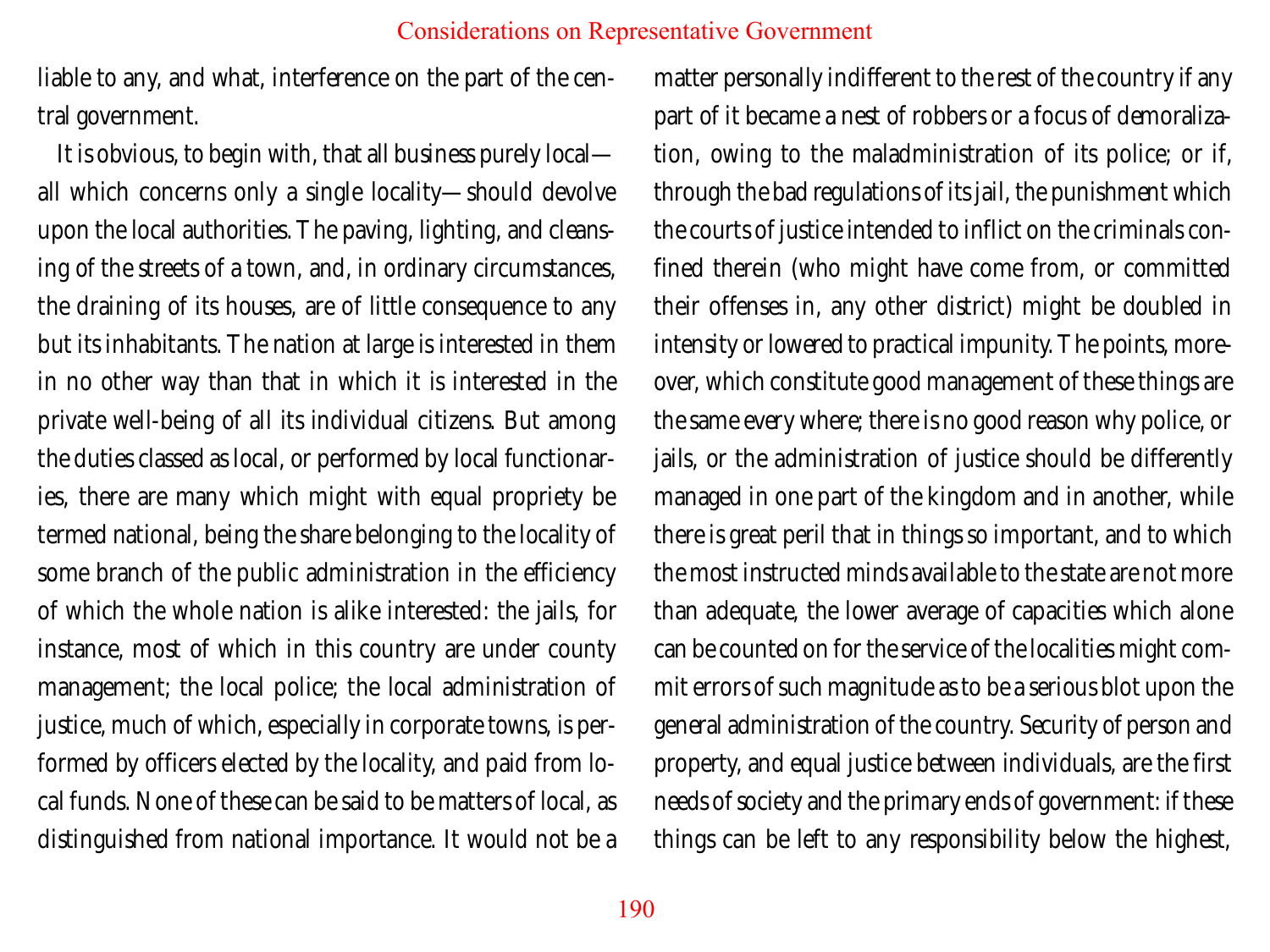there is nothing except war and treaties which requires a general government at all. Whatever are the best arrangements for securing these primary objects should be made universally obligatory, and, to secure their enforcement, should be placed under central superintendence. It is often useful, and with the institutions of our own country even necessary, from the scarcity, in the localities, of officers representing the general government, that the execution of duties imposed by the central authority should be intrusted to functionaries appointed for local purposes by the locality. But experience is daily forcing upon the public a conviction of the necessity of having at least inspectors appointed by the general government to see that the local officers do their duty. If prisons are under local management, the central government appoints inspectors of prisons, to take care that the rules laid down by Parliament are observed, and to suggest others if the state of the jails shows them to be requisite, as there are inspectors of factories and inspectors of schools, to watch over the observance of the Acts of Parliament relating to the first, and the fulfillment of the conditions on which state assistance is granted to the latter.

But if the administration of justice, police and jails included, is both so universal a concern, and so much a matter of general science, independent of local peculiarities, that it may be, and ought to be, uniformly regulated throughout the country, and its regulation enforced by more trained and skillful hands than those of purely local authorities, there is also business, such as the administration of the poor-laws, sanitary regulation, and others, which, while really interesting to the whole country, can not, consistently with the very purposes of local administration, be managed otherwise than by the localities. In regard to such duties, the question arises how far the local authorities ought to be trusted with discretionary power, free from any superintendence or control of the state.

To decide this question, it is essential to consider what is the comparative position of the central and the local authorities as capacity for the work, and security against negligence or abuse. In the first place, the local representative bodies and their officers are almost certain to be of a much lower grade of intelligence and knowledge than Parliament and the national executive. Secondly, besides being themselves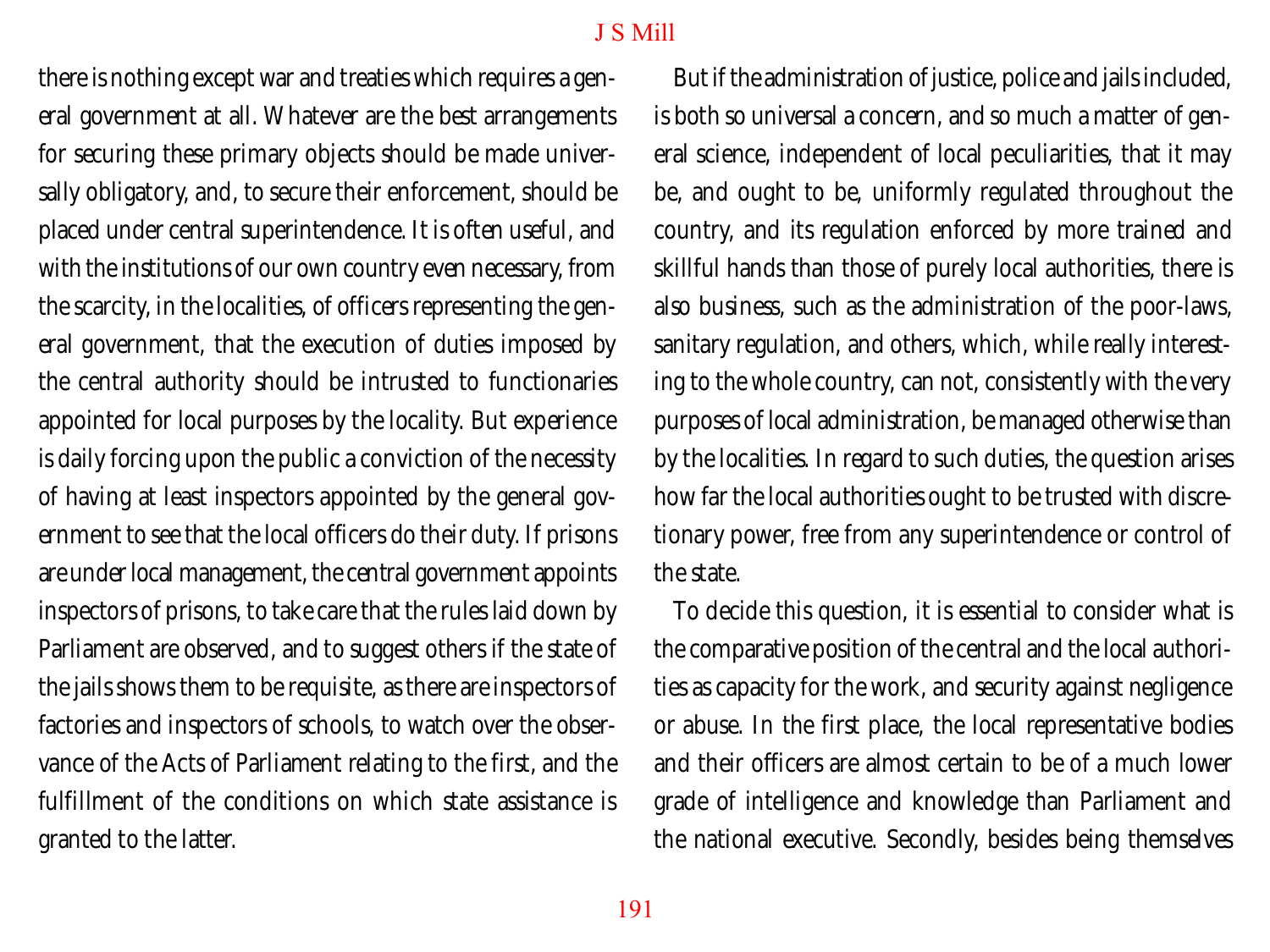of inferior qualifications, they are watched by, and accountable to an inferior public opinion. The public under whose eyes they act, and by whom they are criticized, is both more limited in extent and generally far less enlightened than that which surrounds and admonishes the highest authorities at the capital, while the comparative smallness of the interests involved causes even that inferior public to direct its thoughts to the subject less intently and with less solicitude. Far less interference is exercised by the press and by public discussion, and that which is exercised may with much more impunity be disregarded in the proceedings of local than in those of national authorities. Thus far, the advantage seems wholly on the side of management by the central government; but, when we look more closely, these motives of preference are found to be balanced by others fully as substantial. If the local authorities and public are inferior to the central ones in knowledge of the principles of administration, they have the compensatory advantage of a far more direct interest in the result. A man's neighbors or his landlord may be much cleverer than himself, and not without an indirect interest in his prosperity, but, for all that, his interests will be better attended to in his own keeping than in theirs. It is further to be remembered that, even supposing the central government to administer through its own officers, its officers do not act at the centre, but in the locality; and however inferior the local public may be to the central, it is the local public alone which has any opportunity of watching them, and it is the local opinion alone which either acts directly upon their own conduct, or calls the attention of the government to the points in which they may require correction. It is but in extreme cases that the general opinion of the country is brought to bear at all upon details of local administration, and still more rarely has it the means of deciding upon them with any just appreciation of the case. Now the local opinion necessarily acts far more forcibly upon purely local administrators. They, in the natural course of things, are permanent residents, not expecting to be withdrawn from the place when they cease to exercise authority in it; and their authority itself depends, by supposition, on the will of the local public. I need not dwell on the deficiencies of the central authority in detailed knowledge of local persons and things, and the too great engrossment of its time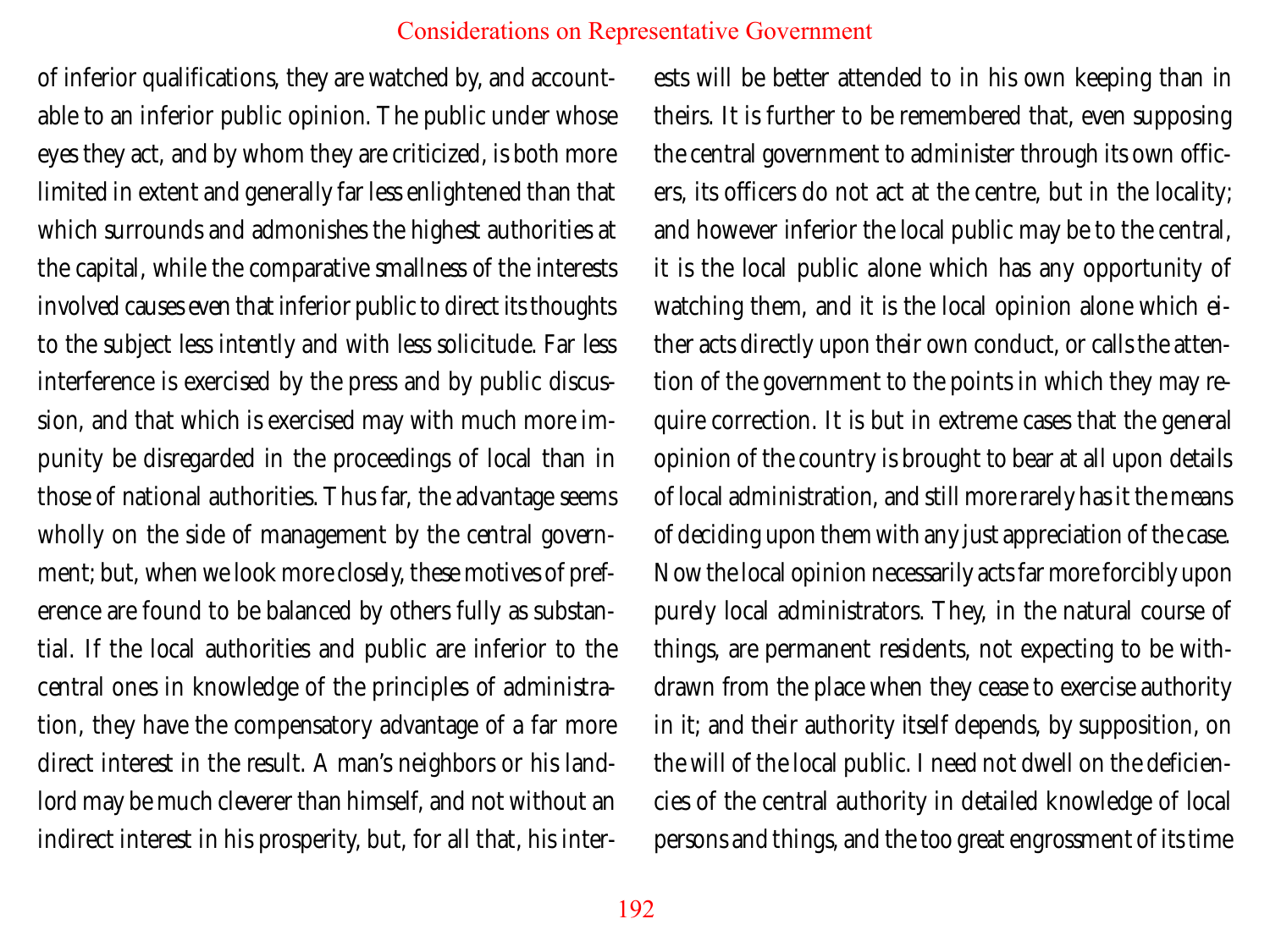and thoughts by other concerns to admit of its acquiring the quantity and quality of local knowledge necessary even for deciding on complaints, and enforcing responsibility from so great a number of local agents. In the details of management, therefore, the local bodies will generally have the advantage, but in comprehension of the principles even of purely local management, the superiority of the central government, when rightly constituted, ought to be prodigious, not only by reason of the probably great personal superiority of the individuals composing it, and the multitude of thinkers and writers who are at all times engaged in pressing useful ideas upon their notice, but also because the knowledge and experience of any local authority is but local knowledge and experience, confined to their own part of the country and its modes of management, whereas the central government has the means of knowing all that is to be learned from the united experience of the whole kingdom, with the addition of easy access to that of foreign countries.

The practical conclusion from these premises is not difficult to draw. The authority which is most conversant with principles should be supreme over principles, while that which is most competent in details should have the details left to it. The principal business of the central authority should be to give instruction, of the local authority to apply it. Power may be localized, but knowledge, to be most useful, must be centralized; there must be somewhere a focus at which all its scattered rays are collected, that the broken and colored lights which exist elsewhere may find there what is necessary to complete and purify them. To every branch of local administration which affects the general interest there should be a corresponding central organ, either a minister, or some specially appointed functionary under him, even if that functionary does no more than collect information from all quarters, and bring the experience acquired in one locality to the knowledge of another where it is wanted. But there is also something more than this for the central authority to do. It ought to keep open a perpetual communication with the localities—informing itself by their experience, and them by its own; giving advice freely when asked, volunteering it when seen to be required; compelling publicity and recordation of proceedings, and enforcing obedience to every general law which the Legislature has laid down on the subject of local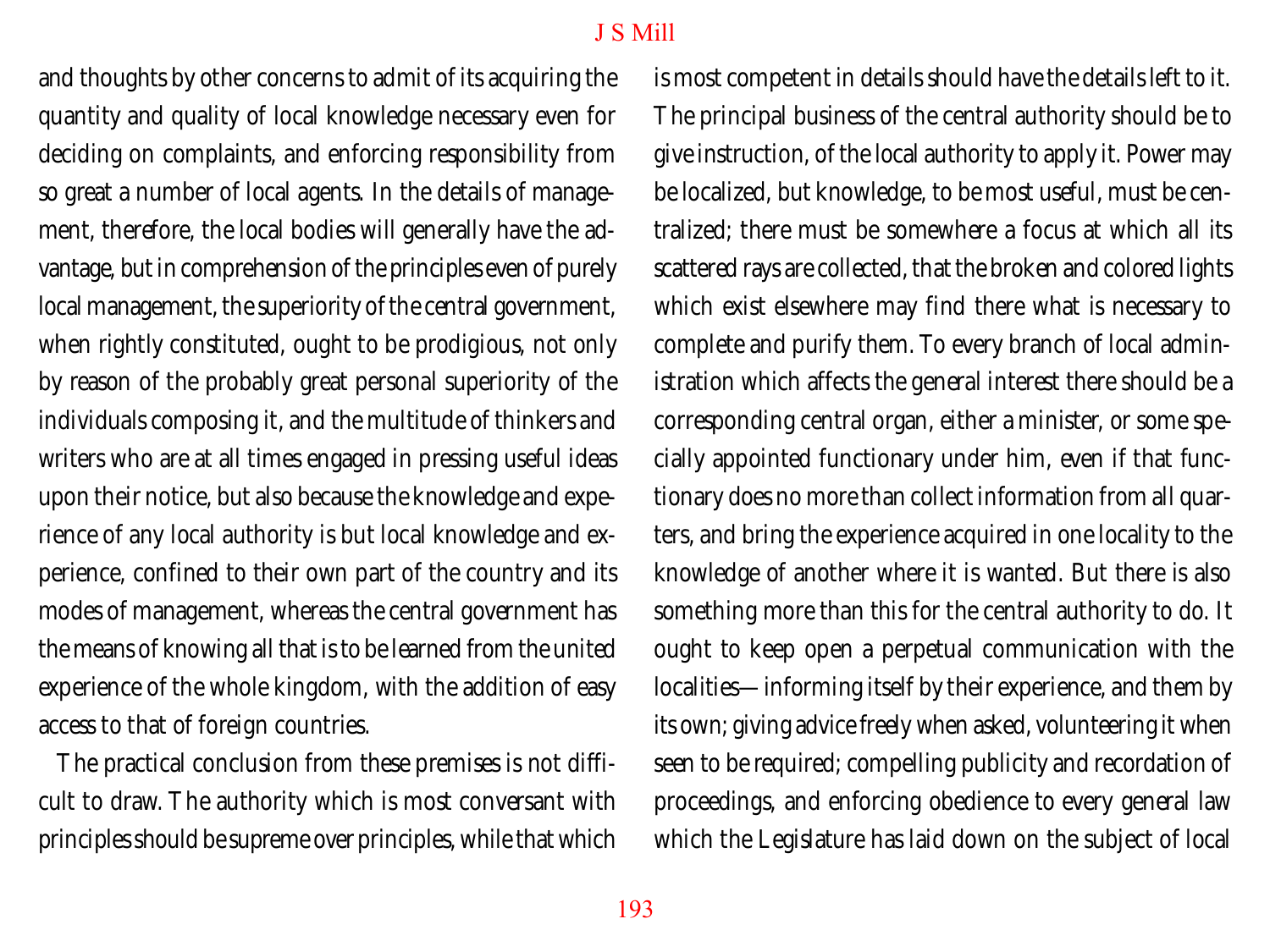management. That some such laws ought to be laid down few are likely to deny. The localities may be allowed to mismanage their own interests, but not to prejudice those of others, nor violate those principles of justice between one person and another of which it is the duty of the state to maintain the rigid observance. If the local majority attempts to oppress the minority, or one class another, the state is bound to interpose. For example, all local rates ought to be voted exclusively by the local representative body; but that body, though elected solely by rate-payers, may raise its revenues by imposts of such a kind, or assess them in such a manner, as to throw an unjust share of the burden on the poor, the rich, or some particular class of the population: it is the duty, therefore, of the Legislature, while leaving the mere amount of the local taxes to the discretion of the local body, to lay down authoritatively the mode of taxation and rules of assessment which alone the localities shall be permitted to use. Again, in the administration of public charity, the industry and morality of the whole laboring population depends, to a most serious extent, upon adherence to certain fixed principles in awarding relief. Though it belongs essentially to the local functionaries to determine who, according to those principles, is entitled to be relieved, the national Parliament is the proper authority to prescribe the principles themselves; and it would neglect a most important part of its duty if it did not, in a matter of such grave national concern, lay down imperative rules, and make effectual provision that those rules should not be departed from. What power of actual interference with the local administrators it may be necessary to retain, for the due enforcement of the laws, is a question of detail into which it would be useless to enter. The laws themselves will naturally define the penalties, and fix the mode of their enforcement. It may be requisite, to meet extreme cases, that the power of the central authority should extend to dissolving the local representative council or dismissing the local executive, but not to making new appointments or suspending the local institutions. Where Parliament has not interfered, neither ought any branch of the executive to interfere with authority; but as an adviser and critic, an enforcer of the laws, and a denouncer to Parliament or the local constituencies of conduct which it deems condemnable, the functions of the executive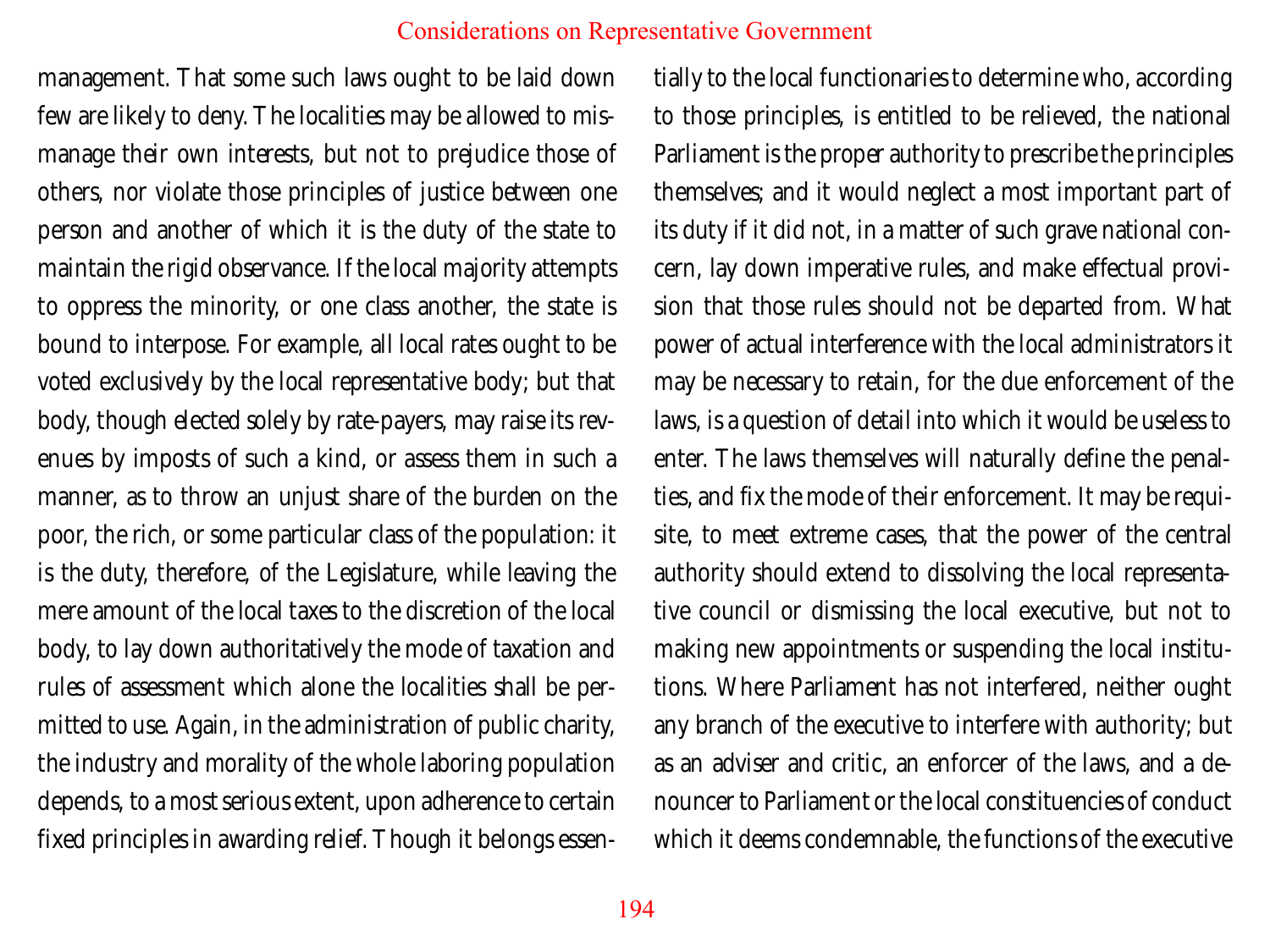are of the greatest possible value.

Some may think that, however much the central authority surpasses the local in knowledge of the principles of administration, the great object which has been so much insisted on, the social and political education of the citizens, requires that they should be left to manage these matters by their own, however imperfect lights. To this it might be answered that the education of the citizens is not the only thing to be considered; government and administration do not exist for that alone, great as its importance is. But the objection shows a very imperfect understanding of the function of popular institutions as a means of political instruction. It is but a poor education that associates ignorance with ignorance, and leaves them, if they care for knowledge, to grope their way to it without help, and to do without it if they do not. What is wanted is the means of making ignorance aware of itself, and able to profit by knowledge; accustoming minds which know only routine to act upon, and feel the value of principles; teaching them to compare different modes of action, and learn, by the use of their reason, to distinguish the best. When we desire to have a good school, we do not eliminate

the teacher. The old remark, "As the schoolmaster is, so will be the school," is as true of the indirect schooling of grown people by public business as of the schooling of youth in academies and colleges. A government which attempts to do every thing is aptly compared by M. Charles de Rémusat to a schoolmaster who does all the pupils' tasks for them; he may be very popular with the pupils, but he will teach them little. A government, on the other hand, which neither does any thing itself that can possibly be done by any one else, nor shows any one else how to do any thing, is like a school in which there is no schoolmaster, but only pupil-teachers who have never themselves been taught.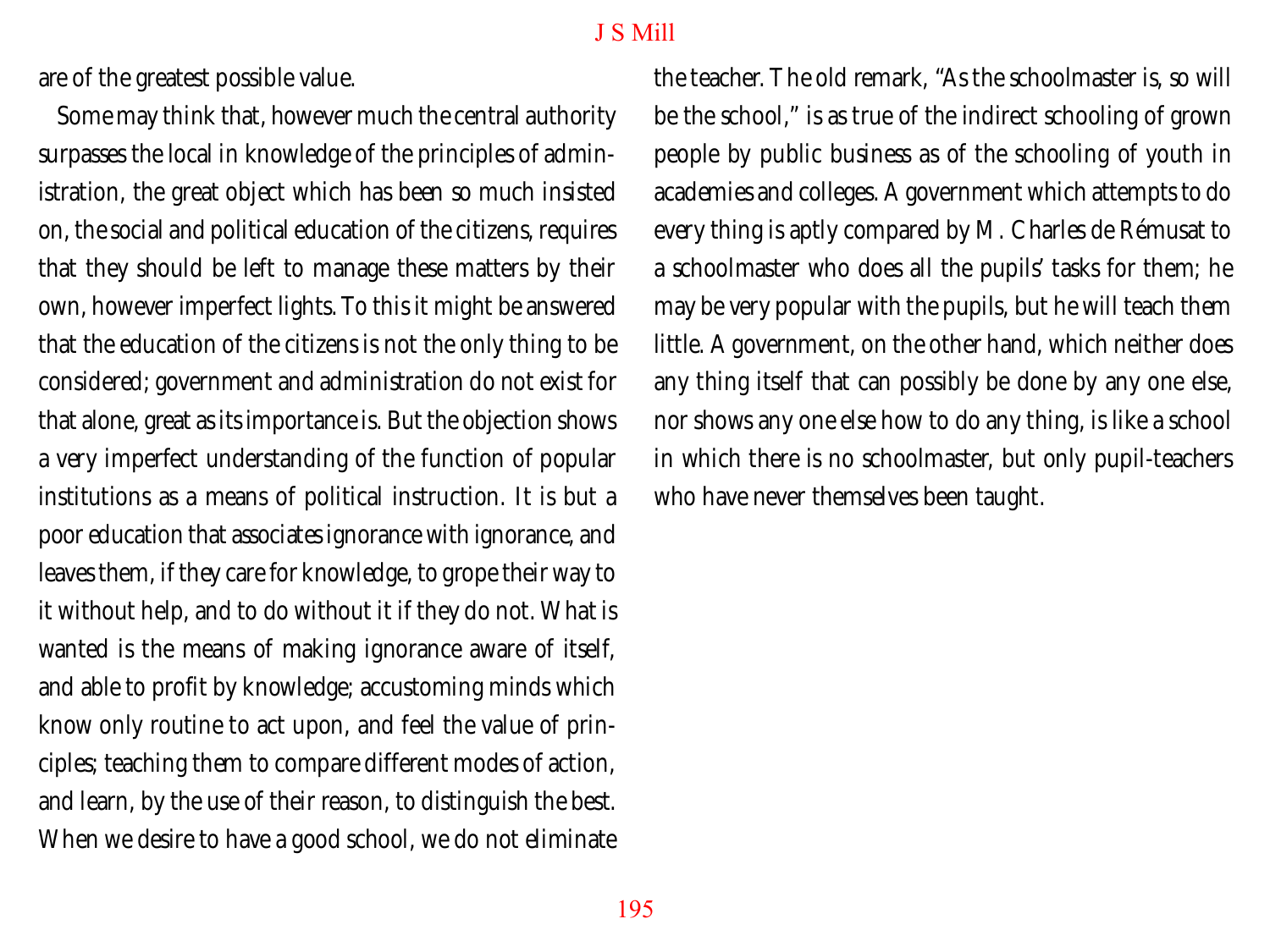# Chapter XVI

# Of Nationality, as connected with Representative Government

A PORTION OF MANKIND may be said to constitute a nationality if they are united among themselves by common sympathies which do not exist between them and any others which make them co-operate with each other more willingly than with other people, desire to be under the same government, and desire that it should be government by themselves, or a portion of themselves, exclusively. This feeling of nationality may have been generated by various causes. Sometimes it is the effect of identity of race and descent. Community of language and community of religion greatly contribute to it. Geographical limits are one of its causes. But the strongest of all is identity of political antecedents; the possession of a national history, and consequent community of recollections; collective pride and humiliation, pleasure and regret, connected with the same incidents in the past. None of these circumstances, however, are either indispensable or

necessarily sufficient by themselves. Switzerland has a strong sentiment of nationality, though the cantons are of different races, different languages, and different religions. Sicily has hitherto felt itself quite distinct in nationality from Naples, notwithstanding identity of religion, almost identity of language, and a considerable amount of common historical antecedents. The Flemish and the Walloon provinces of Belgium, notwithstanding diversity of race and language, have a much greater feeling of common nationality than the former have with Holland, or the latter with France. Yet in general the national feeling is proportionally weakened by the failure of any of the causes which contribute to it. Identity of language, literature, and, to some extent, of race and recollections, have maintained the feeling of nationality in considerable strength among the different portions of the German name, though they have at no time been really united under the same government; but the feeling has never reached to making the separate states desire to get rid of their autonomy. Among Italians, an identity far from complete of language and literature, combined with a geographical position which separates them by a distinct line from other coun-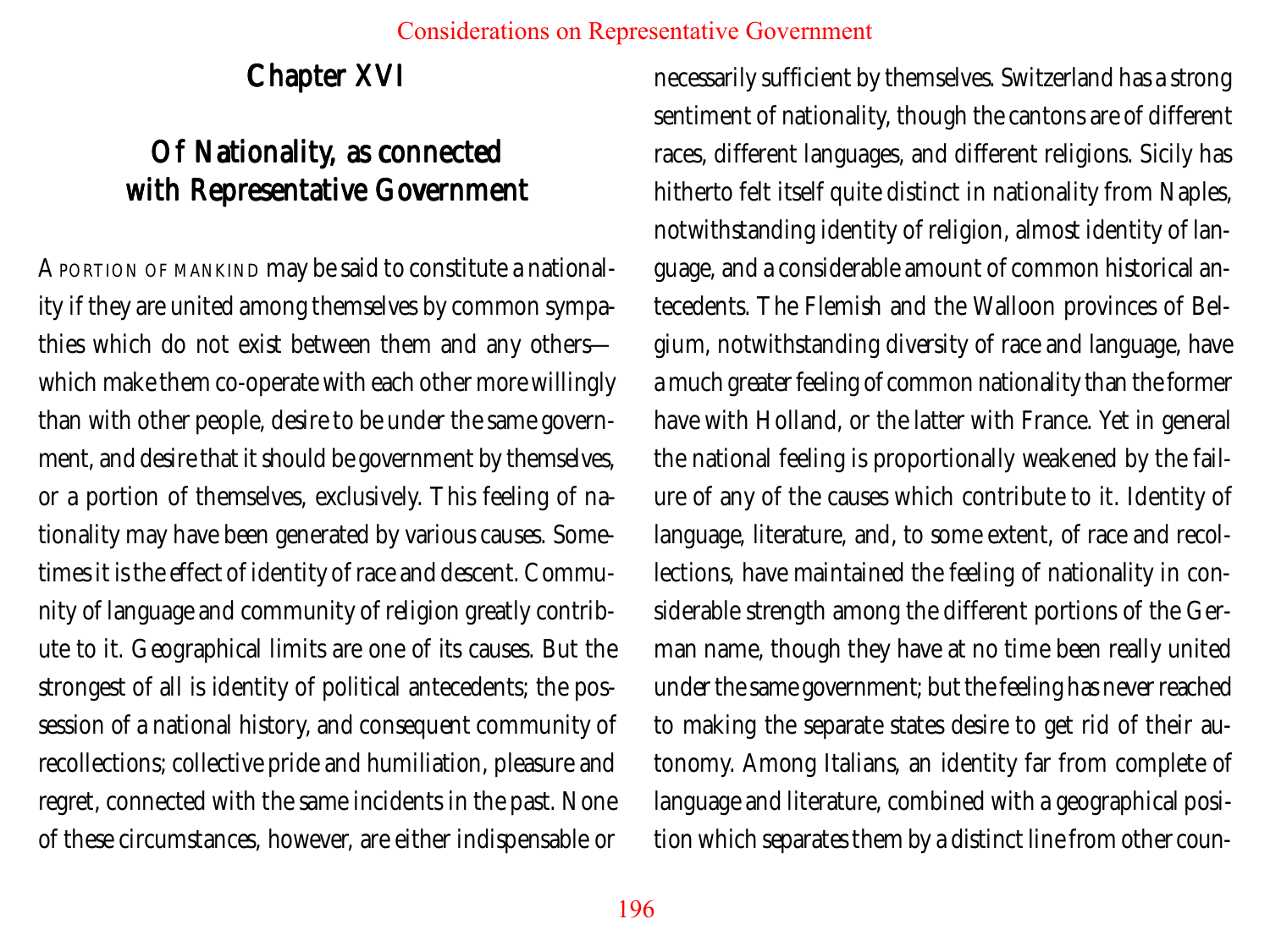tries, and, perhaps more than every thing else, the possession of a common name, which makes them all glory in the past achievements in arts, arms, politics, religious primacy, science, and literature, of any who share the same designation, give rise to an amount of national feeling in the population which, though still imperfect, has been sufficient to produce the great events now passing before us, notwithstanding a great mixture of races, and although they have never, in either ancient or modern history, been under the same government, except while that government extended or was extending itself over the greater part of the known world.

Where the sentiment of nationality exists in any force, there is a *primâ facie* case for uniting all the members of the nationality under the same government, and a government to themselves apart. This is merely saying that the question of government ought to be decided by the governed. One hardly knows what any division of the human race should be free to do if not to determine with which of the various collective bodies of human beings they choose to associate themselves. But, when a people are ripe for free institutions, there is a still more vital consideration. Free institutions are next to

impossible in a country made up of different nationalities. Among a people without fellow-feeling, especially if they read and speak different languages, the united public opinion necessary to the working of representative government can not exist. The influences which form opinions and decide political acts are different in the different sections of the country. An altogether different set of leaders have the confidence of one part of the country and of another. The same books, newspapers, pamphlets, speeches, do not reach them. One section does not know what opinions or what instigations are circulating in another. The same incidents, the same acts, the same system of government, affect them in different ways, and each fears more injury to itself from the other nationalities than from the common arbiter, the state. Their mutual antipathies are generally much stronger than jealousy of the government. That any one of them feels aggrieved by the policy of the common ruler is sufficient to determine another to support that policy. Even if all are aggrieved, none feel that they can rely on the others for fidelity in a joint resistance; the strength of none is sufficient to resist alone, and each may reasonably think that it consults its own ad-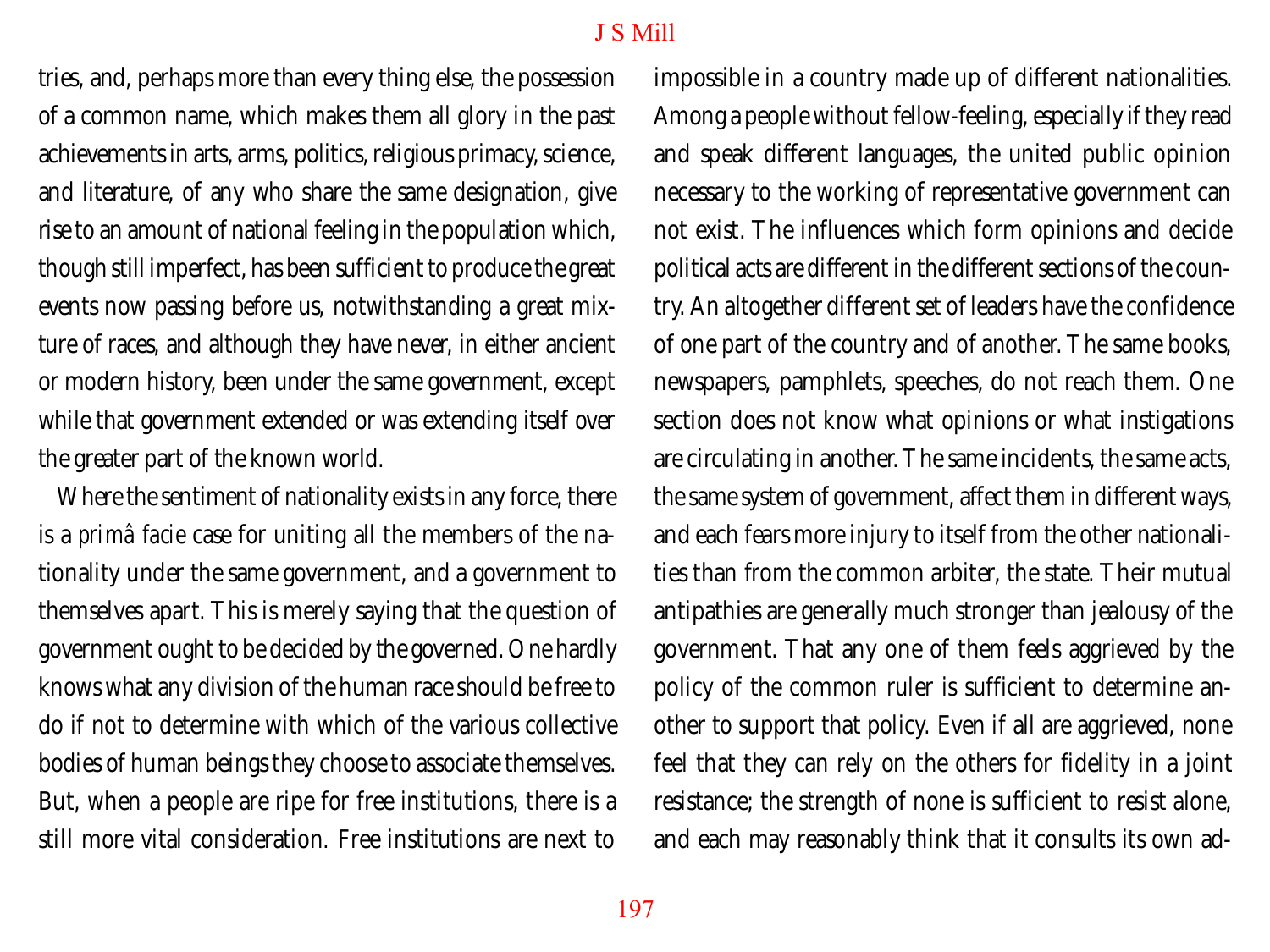vantage most by bidding for the favor of the government against the rest. Above all, the grand and only reliable security in the last resort against the despotism of the government is in that case wanting—the sympathy of the army with the people. The military are the part of every community in whom, from the nature of the case, the distinction between their fellow-countrymen and foreigners is the deepest and strongest. To the rest of the people foreigners are merely strangers; to the soldier, they are men against whom he may be called, at a week's notice, to fight for life or death. The difference to him is that between friends and enemies we may almost say between fellow-men and another kind of animals; for, as respects the enemy, the only law is that of force, and the only mitigation the same as in the case of other animals—that of simple humanity. Soldiers to whose feelings half or three fourths of the subjects of the same government are foreigners will have no more scruple in mowing them down, and no more desire to ask the reason why, than they would have in doing the same thing against declared enemies. An army composed of various nationalities has no other patriotism than devotion to the flag. Such armies have

been the executioners of liberty through the whole duration of modern history. The sole bond which holds them together is their officers and the government which they serve, and their only idea, if they have any, of public duty, is obedience to orders. A government thus supported, by keeping its Hungarian regiments in Italy and its Italian in Hungary, can long continue to rule in both places with the iron rod of foreign conquerors.

If it be said that so broadly-marked a distinction between what is due to a fellow-countryman and what is due merely to a human creature is more worthy of savages than of civilized beings, and ought, with the utmost energy, to be contended against, no one holds that opinion more strongly than myself. But this object, one of the worthiest to which human endeavour can be directed, can never, in the present state of civilization, be promoted by keeping different nationalities of any thing like equivalent strength under the same government. In a barbarous state of society the case is sometimes different. The government may then be interested in softening the antipathies of the races, that peace may be preserved and the country more easily governed. But when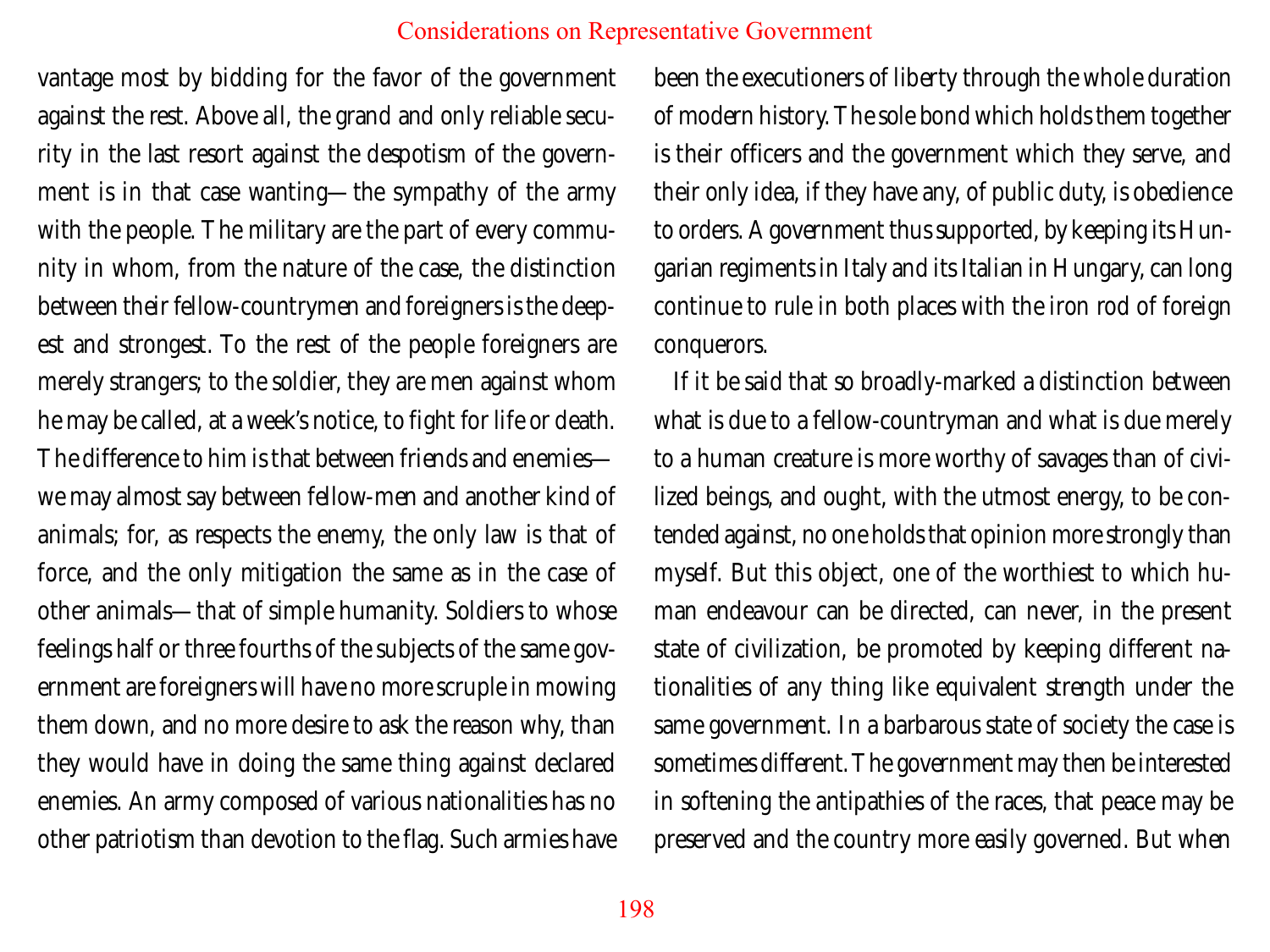there are either free institutions, or a desire for them, in any of the peoples artificially tied together, the interest of the government lies in an exactly opposite direction. It is then interested in keeping up and envenoming their antipathies, that they may be prevented from coalescing, and it may be enabled to use some of them as tools for the enslavement of others. The Austrian court has now for a whole generation made these tactics its principal means of government, with what fatal success, at the time of the Vienna insurrection and the Hungarian contest the world knows too well. Happily there are now signs that improvement is too far advanced to permit this policy to be any longer successful.

For the preceding reasons, it is in general a necessary condition of free institutions that the boundaries of governments should coincide in the main with those of nationalities. But several considerations are liable to conflict in practice with this general principle. In the first place, its application is often precluded by geographical hindrances. There are parts even of Europe in which different nationalities are so locally intermingled that it is not practicable for them to be under separate governments. The population of Hungary is com-

posed of Magyars, Slovaks, Croats, Serbs, Roumans, and in some districts Germans, so mixed up as to be incapable of local separation; and there is no course open to them but to make a virtue of necessity, and reconcile themselves to living together under equal rights and laws. Their community of servitude, which dates only from the destruction of Hungarian independence in 1849, seems to be ripening and disposing them for such an equal union. The German colony of East Prussia is cut off from Germany by part of the ancient Poland, and being too weak to maintain separate independence, must, if geographical continuity is to be maintained, be either under a non-German government, or the intervening Polish territory must be under a German one. Another considerable region in which the dominant element of the population is German, the provinces of Courland, Esthonia, and Livonia, is condemned by its local situation to form part of a Slavonian state. In Eastern Germany itself there is a large Slavonic population; Bohemia is principally Slavonic, Silesia and other districts partially so. The most united country in Europe, France, is far from being homogeneous: independently of the fragments of foreign nationalities at its remote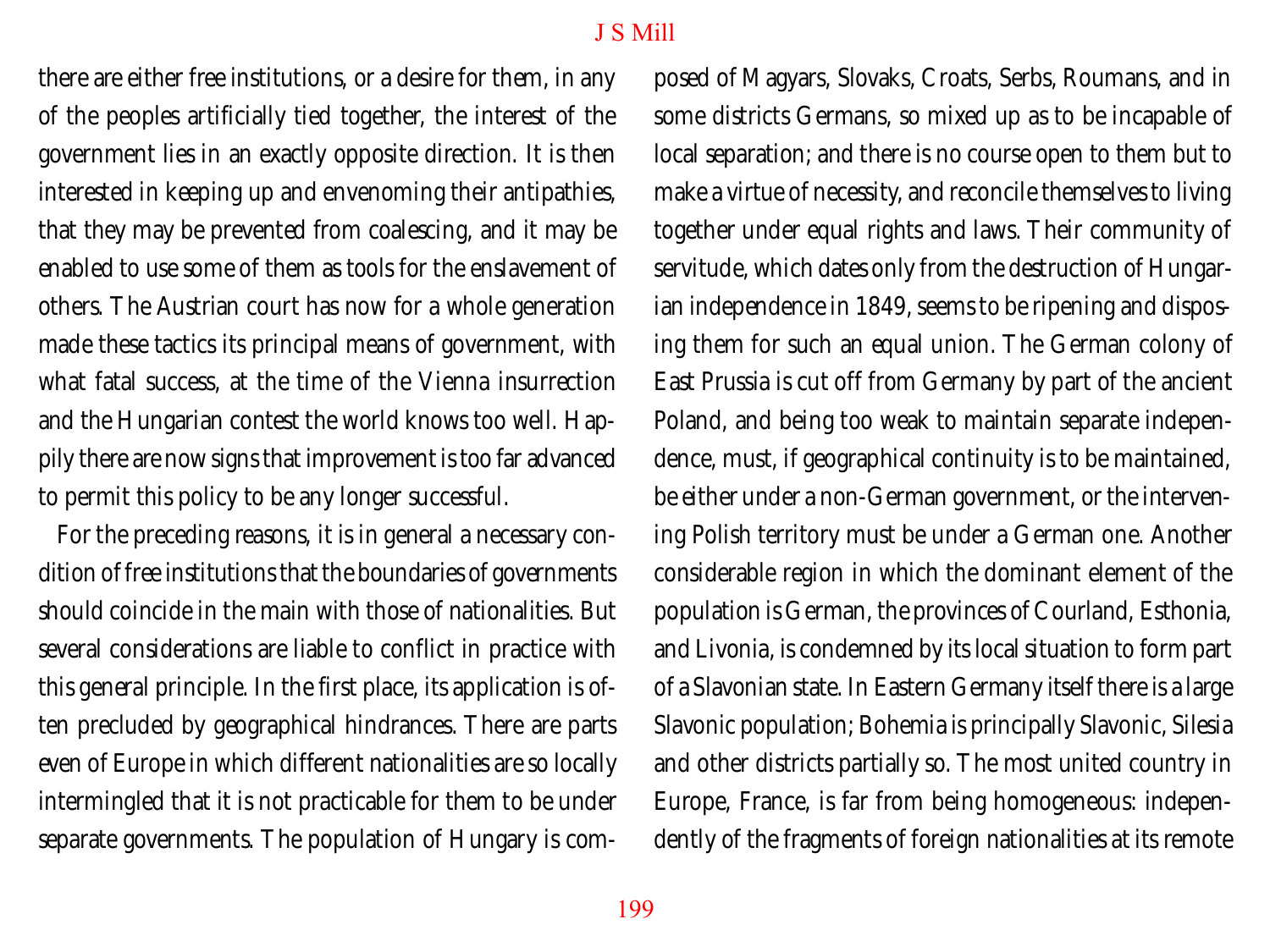extremities, it consists, as language and history prove, of two portions, one occupied almost exclusively by a Gallo-Roman population, while in the other the Frankish, Burgundian, and other Teutonic races form a considerable ingredient.

When proper allowance has been made for geographical exigencies, another more purely moral and social consideration offers itself. Experience proves that it is possible for one nationality to merge and be absorbed in another; and when it was originally an inferior and more backward portion of the human race, the absorption is greatly to its advantage. Nobody can suppose that it is not more beneficial to a Breton, or a Basque of French Navarre, to be brought into the current of the ideas and feelings of a highly civilized and cultivated people—to be a member of the French nationality, admitted on equal terms to all the privileges of French citizenship, sharing the advantages of French protection, and the dignity and *prestige* of French power—than to sulk on his own rocks, the half-savage relic of past times, revolving in his own little mental orbit, without participation or interest in the general movement of the world. The same remark applies to the Welshman or the Scottish Highlander as members of the British nation.

Whatever really tends to the admixture of nationalities, and the blending of their attributes and peculiarities in a common union, is a benefit to the human race. Not by extinguishing types, of which, in these cases, sufficient examples are sure to remain, but by softening their extreme forms, and filling up the intervals between them. The united people, like a crossed breed of animals (but in a still greater degree, because the influences in operation are moral as well as physical), inherits the special aptitudes and excellences of all its progenitors, protected by the admixture from being exaggerated into the neighboring vices. But, to render this admixture possible, there must be peculiar conditions. The combinations of circumstances which occur, and which effect the result, are various.

The nationalities brought together under the same government may be about equal in numbers and strength, or they may be very unequal. If unequal, the least numerous of the two may either be the superior in civilization, or the inferior. Supposing it to be superior, it may either, through that superiority, be able to acquire ascendancy over the other,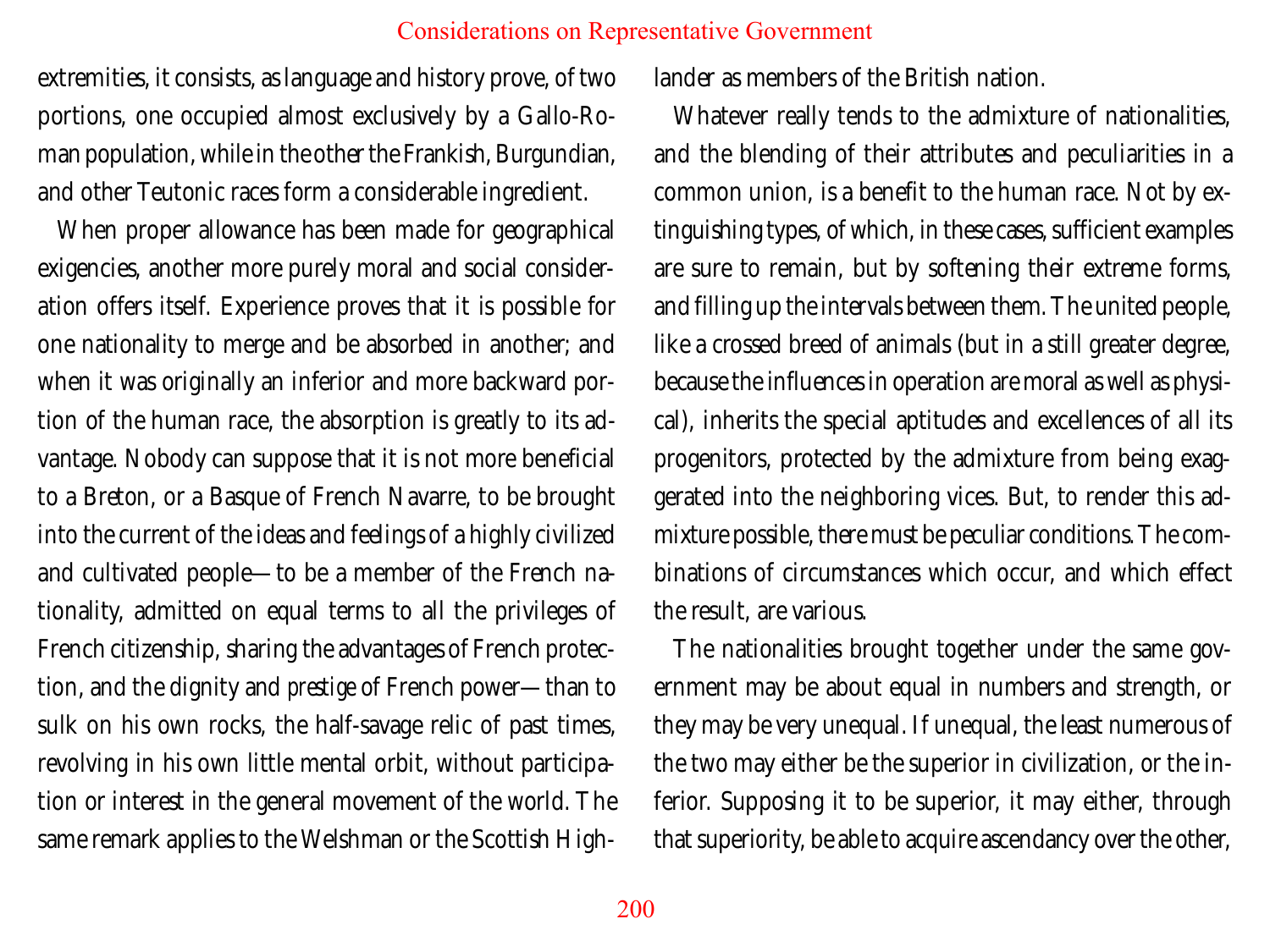or it may be overcome by brute strength and reduced to subjection. This last is a sheer mischief to the human race, and one which civilized humanity with one accord should rise in arms to prevent. The absorption of Greece by Macedonia was one of the greatest misfortunes which ever happened to the world; that of any of the principal countries of Europe by Russia would be a similar one.

If the smaller nationality, supposed to be the more advanced in improvement, is able to overcome the greater, as the Macedonians, re-enforced by the Greeks, did Asia, and the English India, there is often a gain to civilization, but the conquerors and the conquered can not in this case live together under the same free institutions. The absorption of the conquerors in the less advanced people would be an evil: these must be governed as subjects, and the state of things is either a benefit or a misfortune, according as the subjugated people have or have not reached the state in which it is an injury not to be under a free government, and according as the conquerors do or do not use their superiority in a manner calculated to fit the conquered for a higher stage of improvement. This topic will be particularly treated of in a subsequent chapter.

When the nationality which succeeds in overpowering the other is both the most numerous and the most improved, and especially if the subdued nationality is small, and has no hope of reasserting its independence, then, if it is governed with any tolerable justice, and if the members of the more powerful nationality are not made odious by being invested with exclusive privileges, the smaller nationality is gradually reconciled to its position, and becomes amalgamated with the larger. No Bas-Breton, nor even any Alsatian, has the smallest wish at the present day to be separated from France. If all Irishmen have not yet arrived at the same disposition towards England, it is partly because they are sufficiently numerous to be capable of constituting a respectable nationality by themselves, but principally because, until of late years, they had been so atrociously governed that all their best feelings combined with their bad ones in rousing bitter resentment against the Saxon rule. This disgrace to England and calamity to the whole empire has, it may be truly said, completely ceased for nearly a generation. No Irishman is now less free than an Anglo-Saxon, nor has a less share of every benefit either to his country or to his individual fortunes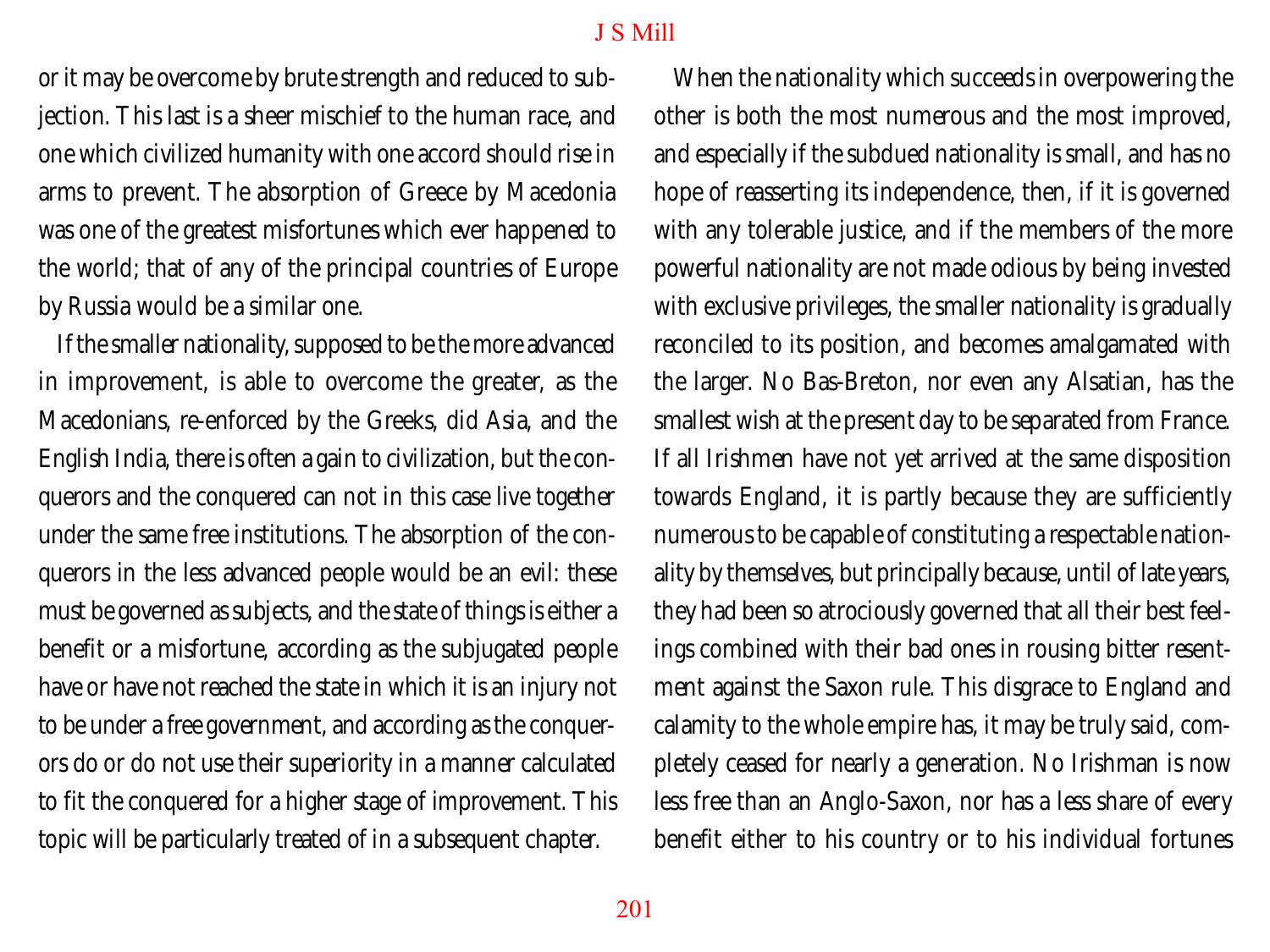than if he were sprung from any other portion of the British dominions. The only remaining real grievance of Ireland, that of the State Church, is one which half, or nearly half the people of the larger island have in common with them. There is now next to nothing, except the memory of the past, and the difference in the predominant religion, to keep apart two races perhaps the most fitted of any two in the world to be the completing counterpart of one another. The consciousness of being at last treated not only with equal justice, but with equal consideration, is making such rapid way in the Irish nation as to be wearing off all feelings that could make them insensible to the benefits which the less numerous and less wealthy people must necessarily derive from being fellow-citizens instead of foreigners to those who are not only their nearest neighbors, but the wealthiest, and one of the freest, as well as most civilized and powerful nations of the earth.

The cases in which the greatest practical obstacles exist to the blending of nationalities are when the nationalities which have been bound together are nearly equal in numbers and in the other elements of power. In such cases, each, confiding in its strength, and feeling itself capable of maintaining an equal struggle with any of the others, is unwilling to be merged in it; each cultivates with party obstinacy its distinctive peculiarities; obsolete customs, and even declining languages, are revived, to deepen the separation; each deems itself tyrannized over if any authority is exercised within itself by functionaries of a rival race; and whatever is given to one of the conflicting nationalities is considered to be taken from all the rest. When nations thus divided are under a despotic government which is a stranger to all of them, or which, though sprung from one, yet feeling greater interest in its own power than in any sympathies of nationality, assigns no privilege to either nation, and chooses its instruments indifferently from all, in the course of a few generations identity of situation often produces harmony of feeling, and the different races come to feel towards each other as fellow-countrymen, particularly if they are dispersed over the same tract of country. But if the era of aspiration to free government arrives before this fusion has been effected, the opportunity has gone by for effecting it. From that time, if the unreconciled nationalities are geographically separate, and especially if their local position is such that there is no natu-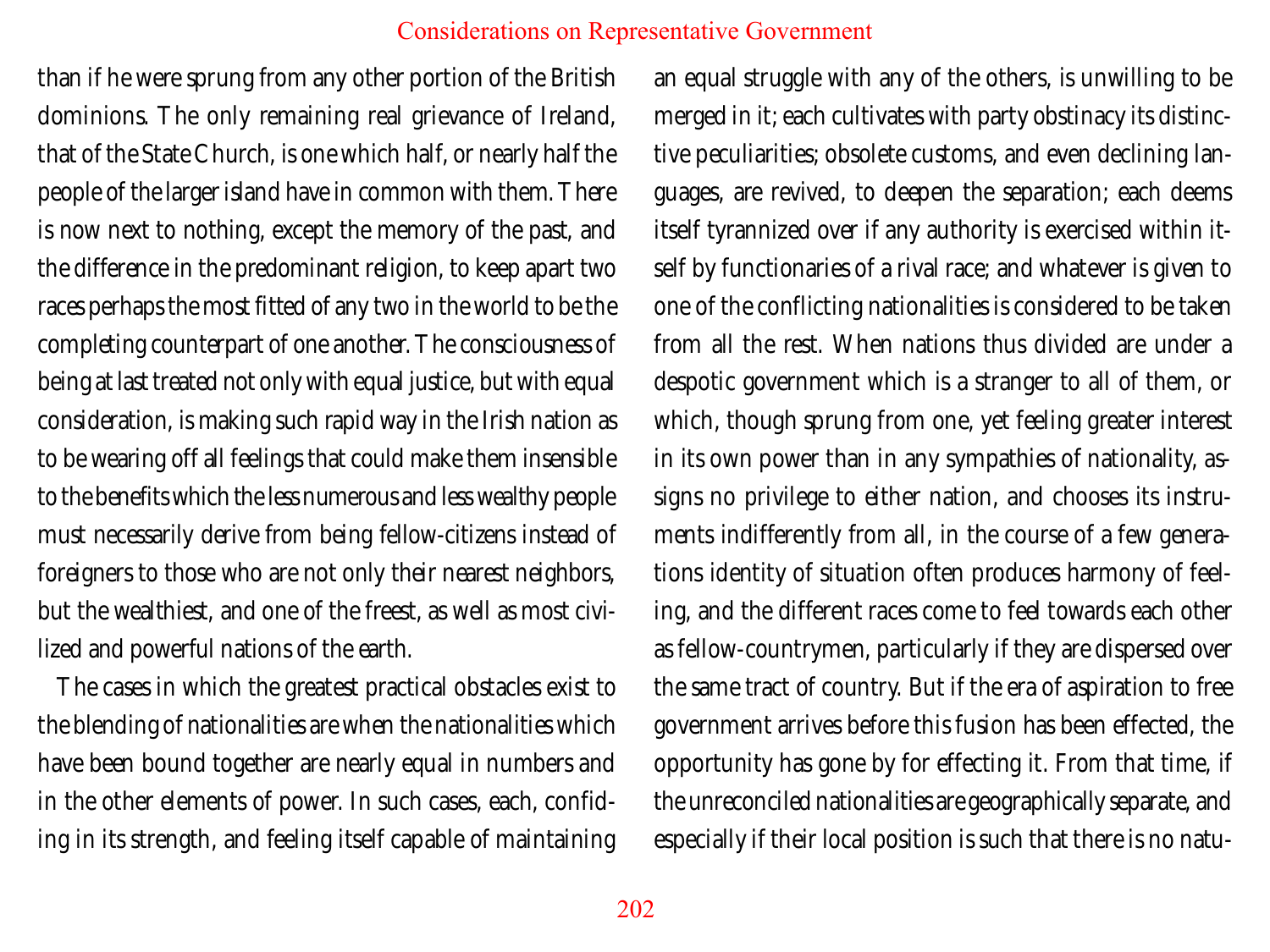Chapter XVII

# Of Federal Representative Governments

PORTIONS OF MANKIND who are not fitted or not disposed to live under the same internal government may often, with advantage, be federally united as to their relations with foreigners, both to prevent wars among themselves, and for the sake of more effectual protection against the aggression of powerful states.

To render a federation advisable several conditions are necessary. The first is that there should be a sufficient amount of mutual sympathy among the populations. The federation binds them always to fight on the same side; and if they have such feelings toward one another, or such diversity of feeling toward their neighbors that they would generally prefer to fight on opposite sides, the federal tie is neither likely to be of long duration, nor to be well observed while it subsists. The sympathies available for the purpose are those of race, language, religion, and, above all, of political institutions, as conducing most to a feeling of identity of political interest.

ral fitness or convenience in their being under the same government (as in the case of an Italian province under a French or German yoke), there is not only an obvious propriety, but, if either freedom or concord is cared for, a necessity for breaking the connection altogether. There may be cases in which the provinces, after separation, might usefully remain united by a federal tie; but it generally happens that if they are willing to forego complete independence, and become members of a federation, each of them has other neighbors with whom it would prefer to connect itself, having more sympathies in common, if not also greater community of interest.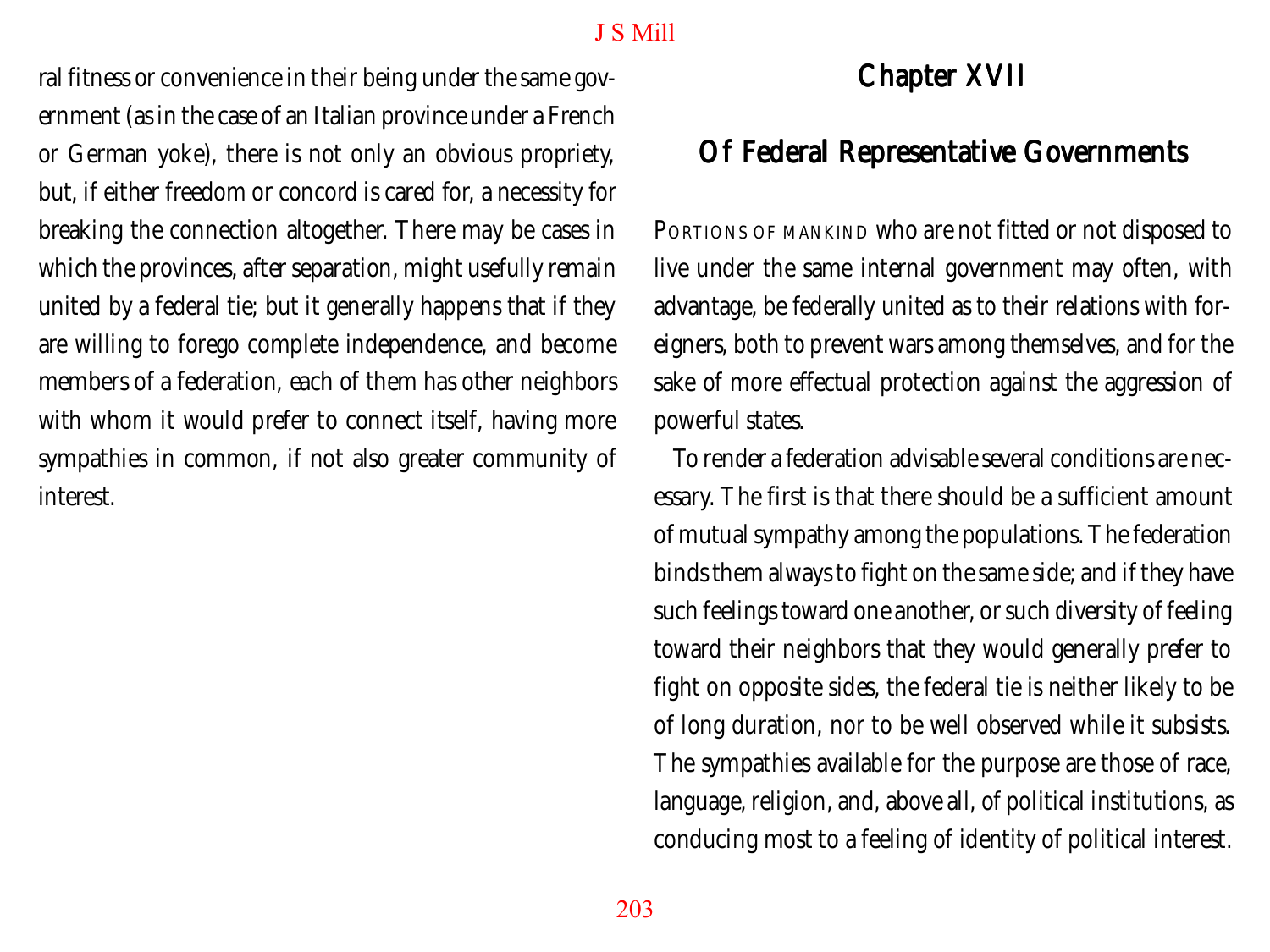When a few free states, separately insufficient for their own defense, are hemmed in on all sides by military or feudal monarchs, who hate and despise freedom even in a neighbor, those states have no chance for preserving liberty and its blessings but by a federal union. The common interest arising from this cause has in Switzerland, for several centuries, been found adequate to maintain efficiently the federal bond, in spite not only of difference of religion when religion was the grand source of irreconcilable political enmity throughout Europe, but also in spite of great weakness in the constitution of the federation itself. In America, where all the conditions for the maintenance of union existed at the highest point, with the sole drawback of difference of institutions in the single but most important article of slavery, this one difference goes so far in alienating from each other's sympathies the two divisions of the Union as to be now actually effecting the disruption of a tie of so much value to them both.

A second condition of the stability of a federal government is that the separate states be not so powerful as to be able to rely for protection against foreign encroachment on their individual strength. If they are, they will be apt to think that they do not gain, by union with others, the equivalent of what they sacrifice in their own liberty of action; and consequently, whenever the policy of the confederation, in things reserved to its cognizance, is different from that which any one of its members would separately pursue, the internal and sectional breach will, through absence of sufficient anxiety to preserve the Union, be in danger of going so far as to dissolve it.

A third condition, not less important than the two others, is that there be not a very marked inequality of strength among the several contracting states. They can not, indeed, be exactly equal in resources; in all federations there will be a gradation of power among the members; some will be more populous, rich, and civilized than others. There is a wide difference in wealth and population between New York and Rhode Island; between Berne, and Zug or Glaris. The essential is, that there should not be any one state so much more powerful than the rest as to be capable of vying in strength with many of them combined. If there be such a one, and only one, it will insist on being master of the joint deliberations; if there be two, they will be irresistible when they agree; and whenever they differ, every thing will be decided by a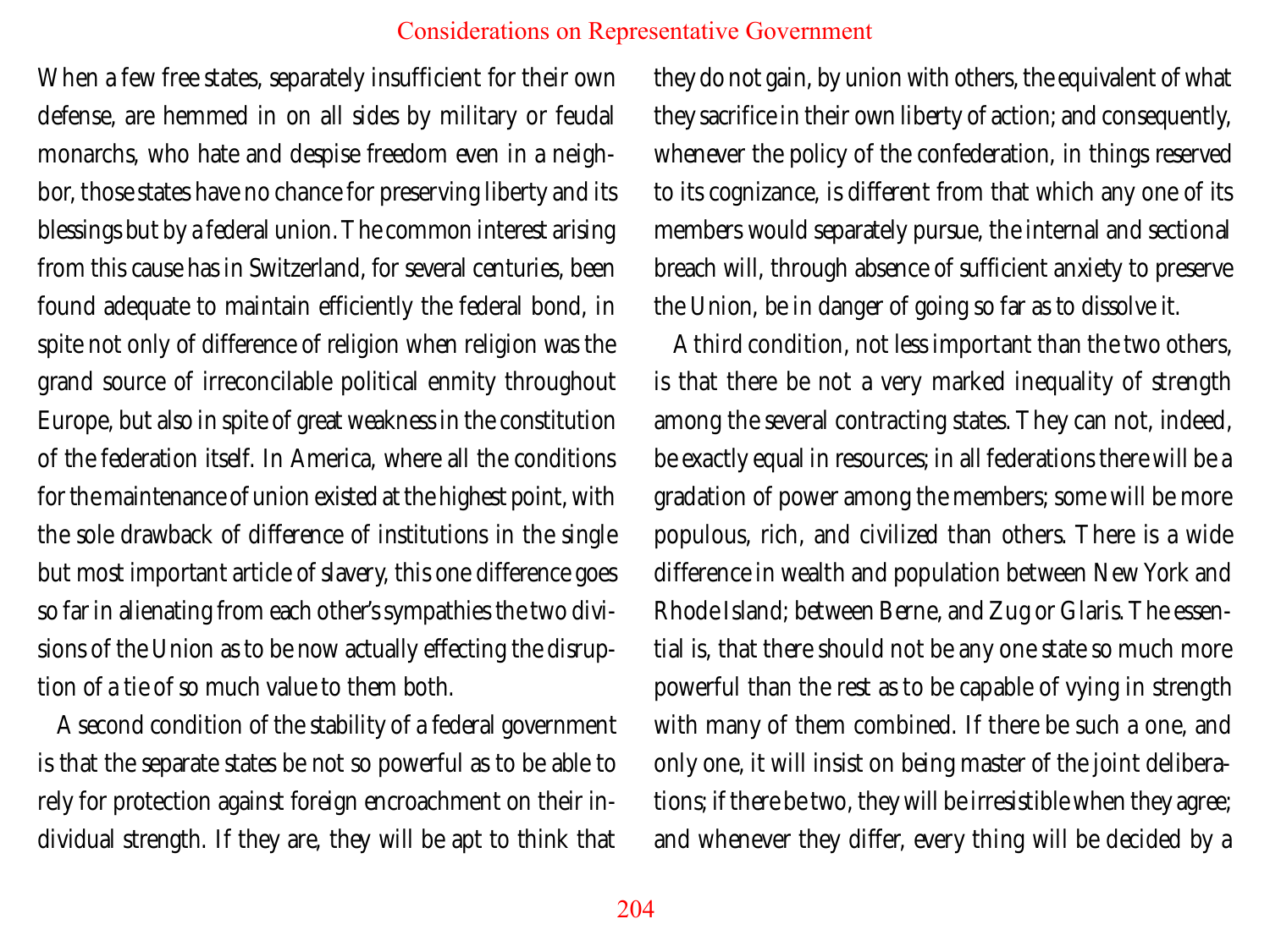struggle for ascendancy between the rivals. This cause is alone enough to reduce the German Bund to almost a nullity, independently of its wretched internal constitution. It effects none of the real purposes of a confederation. It has never bestowed on Germany a uniform system of customs, nor so much as a uniform coinage, and has served only to give Austria and Prussia a legal right of pouring in their troops to assist the local sovereigns in keeping their subjects obedient to despotism, while, in regard to external concerns, the Bund would make all Germany a dependency of Prussia if there were no Austria, and of Austria if there were no Prussia; and, in the mean time, each petty prince has little choice but to be a partisan of one or the other, or to intrigue with foreign governments against both.

There are two different modes of organizing a federal union. The federal authorities may represent the governments solely, and their acts may be obligatory only on the governments as such, or they may have the power of enacting laws and issuing orders which are binding directly on individual citizens. The former is the plan of the German so-called Confederation, and of the Swiss Constitution previous to 1847. It was

tried in America for a few years immediately following the War of Independence. The other principle is that of the existing Constitution of the United States, and has been adopted within the last dozen years by the Swiss Confederacy. The Federal Congress of the American Union is a substantive part of the government of every individual state. Within the limits of its attributions, it makes laws which are obeyed by every citizen individually, executes them through its own officers, and enforces them by its own tribunals. This is the only principle which has been found, or which is ever likely to produce an effective federal government. A union between the governments only is a mere alliance, and subject to all the contingencies which render alliances precarious. If the acts of the President and of Congress were binding solely on the governments of New York, Virginia, or Pennsylvania, and could only be carried into effect through orders issued by those governments to officers appointed by them, under responsibility to their own courts of justice, no mandates of the federal government which were disagreeable to a local majority would ever be executed. Requisitions issued to a government have no other sanction or means of enforce-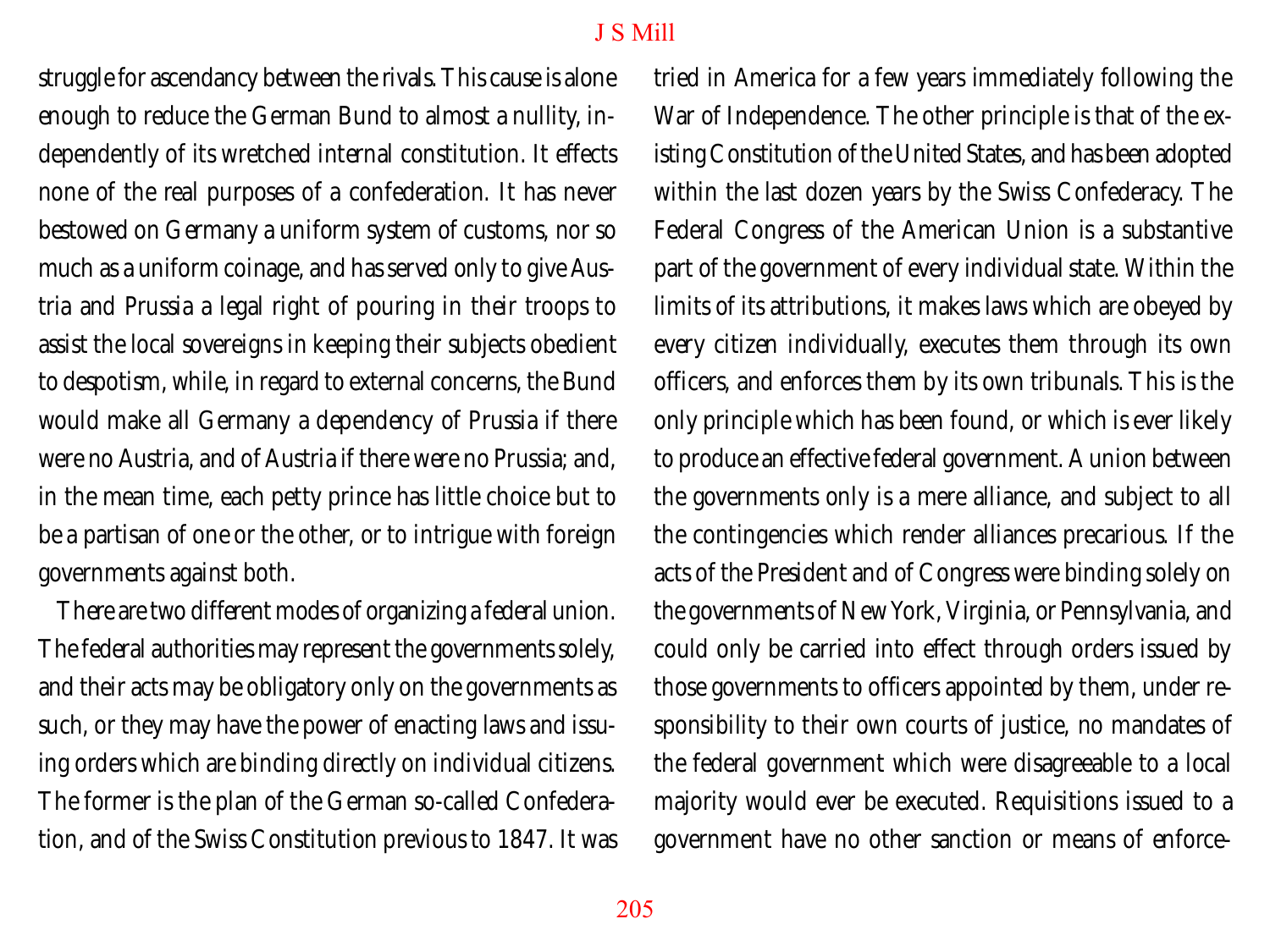ment than war, and a federal army would have to be always in readiness to enforce the decrees of the federation against any recalcitrant state, subject to the probability that other states, sympathizing with the recusant, and perhaps sharing its sentiments on the particular point in dispute, would withhold their contingents, if not send them to fight in the ranks of the disobedient State. Such a federation is more likely to be a cause than a preventive of internal wars; and if such was not its effect in Switzerland until the events of the years immediately preceding 1847, it was only because the federal government felt its weakness so strongly that it hardly ever attempted to exercise any real authority. In America, the experiment of a federation on this principle broke down in the first few years of its existence, happily while the men of enlarged knowledge and acquired ascendancy who founded the independence of the Republic were still alive to guide it through the difficult transition. The "Federalist," a collection of papers by three of these eminent men, written in explanation and defense of the new federal Constitution while still awaiting the national acceptance, is even now the most instructive treatise we possess on federal government. In

Germany, the more imperfect kind of federation, as all know, has not even answered the purpose of maintaining an alliance. It has never, in any European war, prevented single members of the confederation from allying themselves with foreign powers against the rest. Yet this is the only federation which seems possible among monarchical states. A king, who holds his power by inheritance, not by delegation, and who can not be deprived of it, nor made responsible to any one for its use, is not likely to renounce having a separate army, or to brook the exercise of sovereign authority over his own subjects, not through him, but directly by another power. To enable two or more countries under kingly government to be joined together in an effectual confederation, it seems necessary that they should all be under the same king. England and Scotland were a federation of this description during the interval of about a century between the union of the crowns and that of the Parliaments. Even this was effective, not through federal institutions, for none existed, but because the regal power in both Constitutions was so nearly absolute as to enable the foreign policy of both to be shaped according to a single will.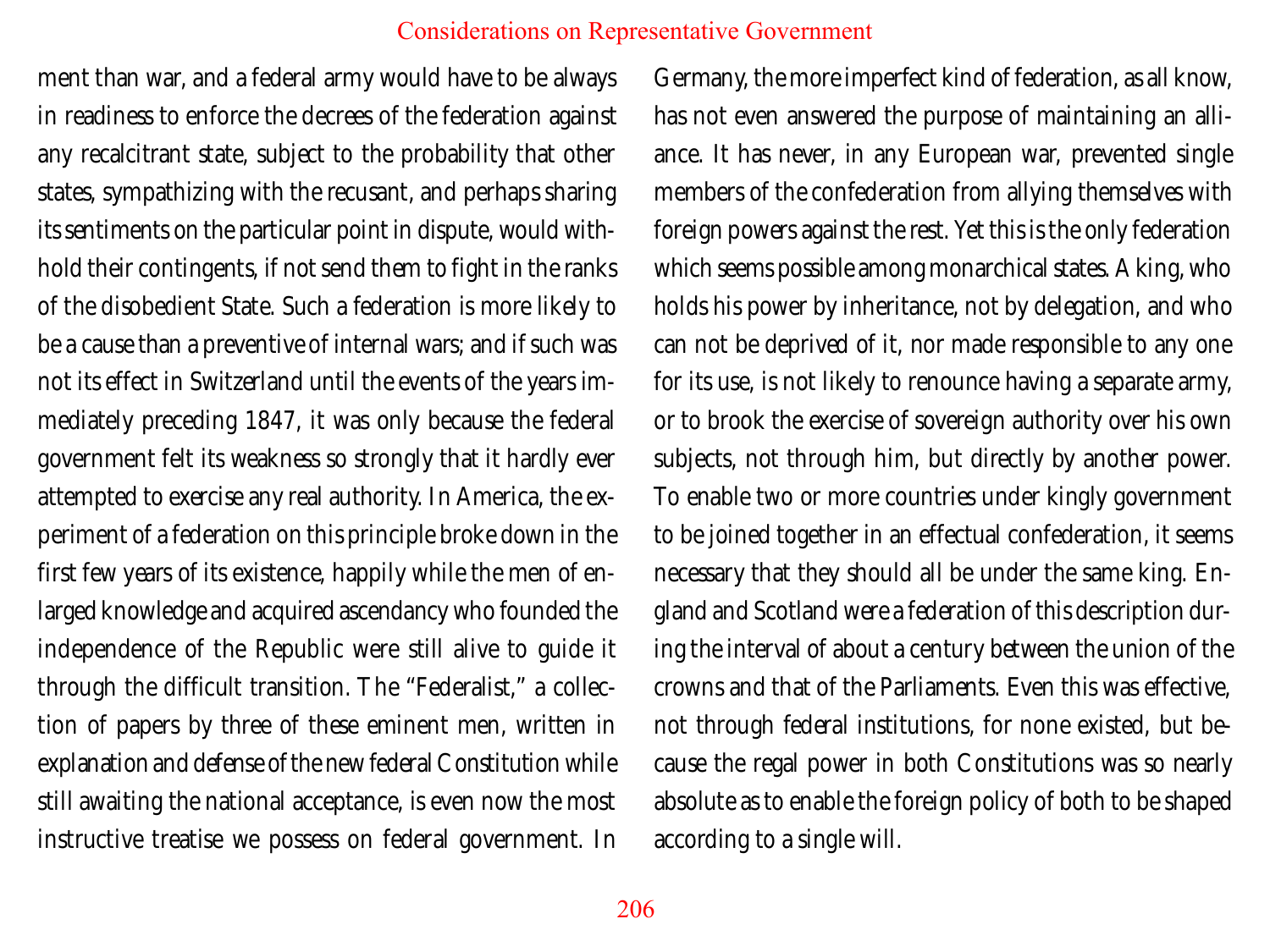Under the more perfect mode of federation, where every citizen of each particular state owes obedience to two governments, that of his own state and that of the federation, it is evidently necessary not only that the constitutional limits of the authority of each should be precisely and clearly defined, but that the power to decide between them in any case of dispute should not reside in either of the governments, or in any functionary subject to it, but in an umpire independent of both. There must be a Supreme Court of Justice, and a system of subordinate courts in every state of the Union, before whom such questions shall be carried, and whose judgment on them, in the last stage of appeal, shall be final. Every state of the Union, and the federal government itself, as well as every functionary of each, must be liable to be sued in those courts for exceeding their powers, or for non-performance of their federal duties, and must in general be obliged to employ those courts as the instrument for enforcing their federal rights. This involves the remarkable consequence, actually realized in the United States, that a court of justice, the highest federal tribunal, is supreme over the various governments, both state and federal, having the

right to declare that any law made, or act done by them, exceeds the powers assigned to them by the federal Constitution, and, in consequence, has no legal validity. It was natural to feel strong doubts, before trial had been made, how such a provision would work; whether the tribunal would have the courage to exercise its constitutional power; if it did, whether it would exercise it wisely, and whether the governments would consent to submit peaceably to its decision. The discussions on the American Constitution, before its final adoption, give evidence that these natural apprehensions were strongly felt; but they are now entirely quieted, since, during the two generations and more which have subsequently elapsed, nothing has occurred to verify them, though there have at times been disputes of considerable acrimony, and which became the badges of parties, respecting the limits of the authority of the federal and state governments. The eminently beneficial working of so singular a provision is probably, as M. de Tocqueville remarks, in a great measure attributable to the peculiarity inherent in a court of justice acting as such—namely, that it does not declare the law *eo nomine* and in the abstract, but waits until a case be-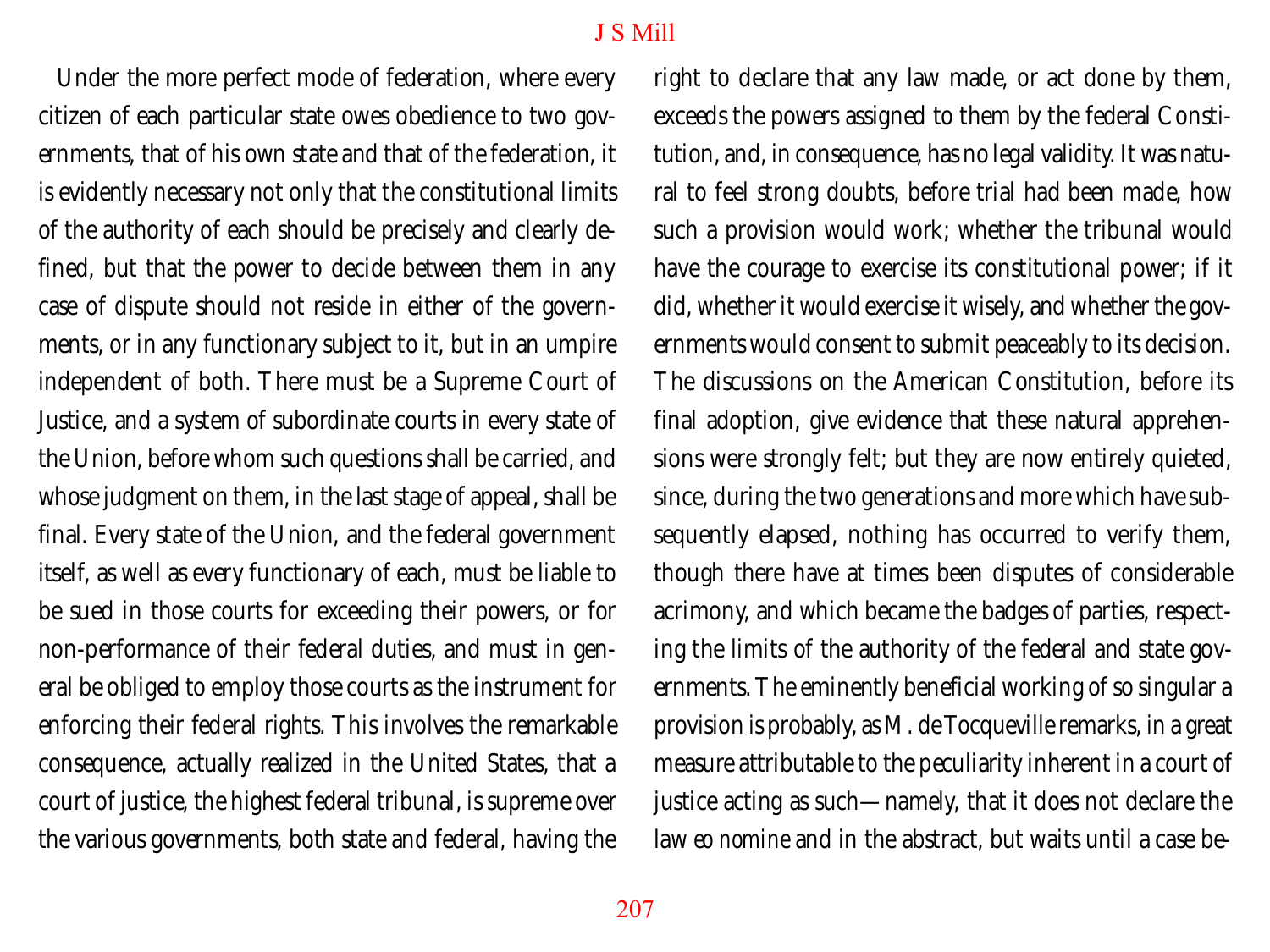tween man and man is brought before it judicially, involving the point in dispute; from which arises the happy effect that its declarations are not made in a very early stage of the controversy; that much popular discussion usually precedes them; that the Court decides after hearing the point fully argued on both sides by lawyers of reputation; decides only as much of the question at a time as is required by the case before it, and its decision, instead of being volunteered for political purposes, is drawn from it by the duty which it can not refuse to fulfil, of dispensing justice impartially between adverse litigants. Even these grounds of confidence would not have sufficed to produce the respectful submission with which all authorities have yielded to the decisions of the Supreme Court on the interpretation of the Constitution, were it not that complete reliance has been felt, not only on the intellectual pre-eminence of the judges composing that exalted tribunal, but on their entire superiority over either private or sectional partialities. This reliance has been in the main justified; but there is nothing which more vitally imports the American people than to guard with the most watchful solicitude against every thing which has the remotest tendency to produce deterioration in the quality of this great national institution. The confidence on which depends the stability of federal institutions has been for the first time impaired by the judgment declaring slavery to be of common right, and consequently lawful in the Territories while not yet constituted as states, even against the will of a majority of their inhabitants. The main pillar of the American Constitution is scarcely strong enough to bear many more such shocks.

The tribunals which act as umpires between the federal and the state governments naturally also decide all disputes between two states, or between a citizen of one state and the government of another. The usual remedies between nations, war and diplomacy, being precluded by the federal union, it is necessary that a judicial remedy should supply their place. The Supreme Court of the federation dispenses international law, and is the first great example of what is now one of the most prominent wants of civilized society, a real international tribunal.

The powers of a federal government naturally extend not only to peace and war, and all questions which arise between the country and foreign governments, but to making any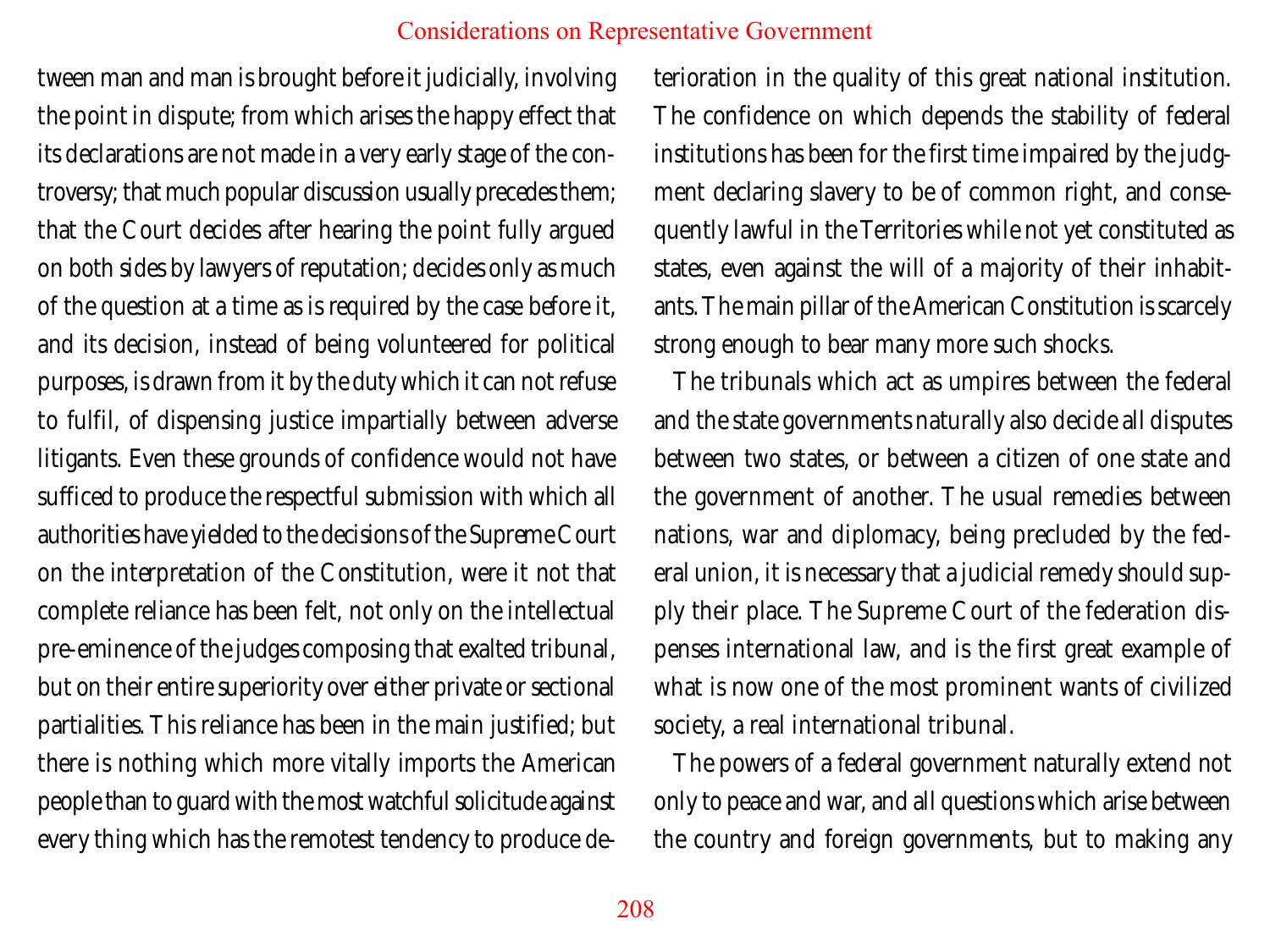other arrangements which are, in the opinion of the states, necessary to their enjoyment of the full benefits of union. For example, it is a great advantage to them that their mutual commerce should be free, without the impediment of frontier duties and custom-houses. But this internal freedom can not exist if each state has the power of fixing the duties on interchange of commodities between itself and foreign countries, since every foreign product let in by one state would be let into all the rest; and hence all custom duties and trade regulations in the United States are made or repealed by the federal government exclusively. Again, it is a great convenience to the states to have but one coinage, and but one system of weights and measures, which can only be insured if the regulation of these matters is intrusted to the federal government. The certainty and celerity of post-office communication is impeded, and its expense increased, if a letter has to pass through half a dozen sets of public offices, subject to different supreme authorities: it is convenient, therefore, that all post-offices should be under the federal government; but on such questions the feelings of different communities are liable to be different. One of the American states,

under the guidance of a man who has displayed powers as a speculative political thinker superior to any who has appeared in American politics since the authors of the "Federalist,"10 claimed a veto for each state on the custom laws of the federal Congress; and that statesman, in a posthumous work of great ability, which has been printed and widely circulated by the Legislature of South Carolina, vindicated this pretension on the general principle of limiting the tyranny of the majority, and protecting minorities by admitting them to a substantial participation in political power. One of the most disputed topics in American politics during the early part of this century was whether the power of the federal government ought to extend, and whether by the Constitution it did extend, to making roads and canals at the cost of the Union. It is only in transactions with foreign powers that the authority of the federal government is of necessity complete. On every other subject the question depends on how closely the people in general wish to draw the federal tie; what portion of their local freedom of action they are willing to surrender, in order to enjoy more fully the benefit of being one nation.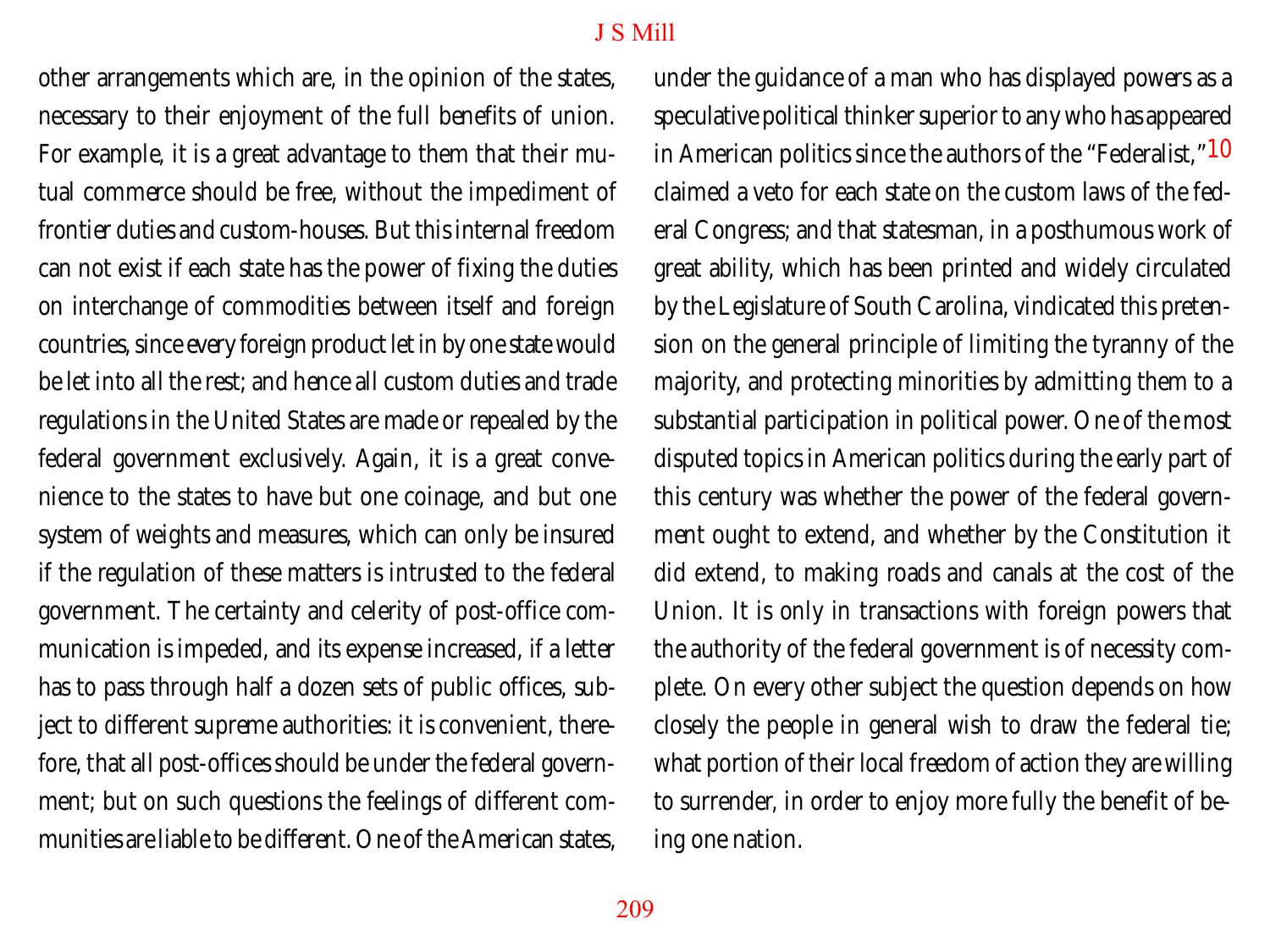Respecting the fitting constitution of a federal government within itself, much need not be said. It of course consists of a legislative branch and an executive, and the constitution of each is amenable to the same principles as that of representative governments generally. As regards the mode of adapting these general principles to a federal government, the provision of the American Constitution seems exceedingly judicious, that Congress should consist of two houses, and that while one of them is constituted according to population, each state being entitled to representatives in the ratio of the number of its inhabitants, the other should represent not the citizens, but the state governments, and every state, whether large or small, should be represented in it by the same number of members. This provision precludes any undue power from being exercised by the more powerful states over the rest, and guarantees the reserved rights of the state governments by making it impossible, as far as the mode of representation can prevent, that any measure should pass Congress unless approved not only by a majority of the citizens, but by a majority of the states. I have before adverted to the further incidental advantage obtained of raising the

standard of qualifications in one of the houses. Being nominated by select bodies, the Legislatures of the various states, whose choice, for reasons already indicated, is more likely to fall on eminent men than any popular election—who have not only the power of electing such, but a strong motive to do so, because the influence of their state in the general deliberations must be materially affected by the personal weight and abilities of its representatives—the Senate of the United States, thus chosen, has always contained nearly all the political men of established and high reputation in the Union; while the Lower House of Congress has, in the opinion of competent observers, been generally as remarkable for the absence of conspicuous personal merit, as the Upper House for its presence.

When the conditions exist for the formation of efficient and durable federal unions, the multiplication of them is always a benefit to the world. It has the same salutary effect as any other extension of the practice of co-operation, through which the weak, by uniting, can meet on equal terms with the strong. By diminishing the number of those petty states which are not equal to their own defense, it weakens the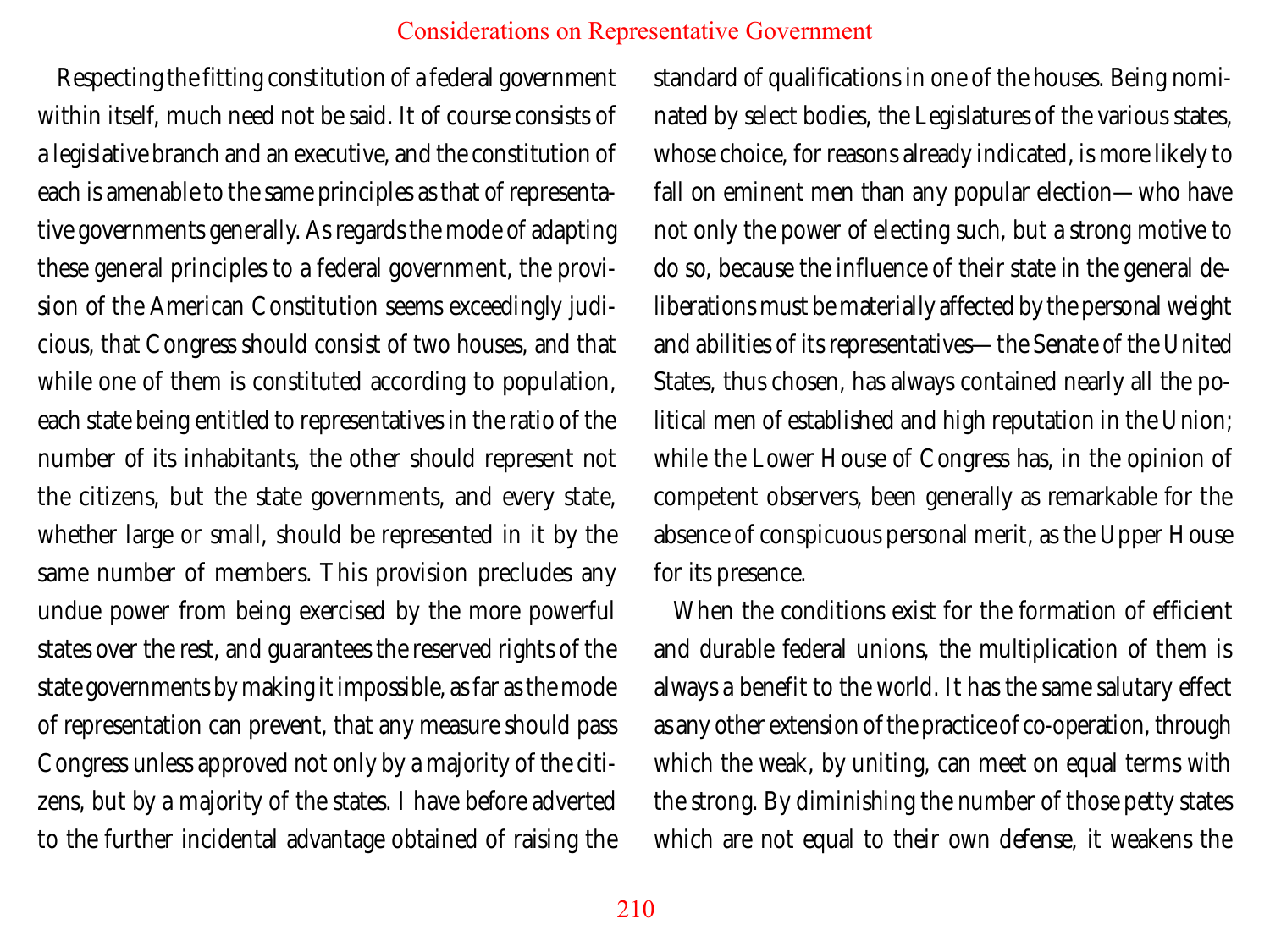temptations to an aggressive policy, whether working directly by arms, or through the *prestige* of superior power. It of course puts an end to war and diplomatic quarrels, and usually also to restrictions on commerce, between the states composing the Union; while, in reference to neighboring nations, the increased military strength conferred by it is of a kind to be almost exclusively available for defensive, scarcely at all for aggressive purposes. A federal government has not a sufficiently concentrated authority to conduct with much efficiency any war but one of self-defense, in which it can rely on the voluntary co-operation of every citizen; nor is there any thing very flattering to national vanity or ambition in acquiring, by a successful war, not subjects, nor even fellowcitizens, but only new, and perhaps troublesome independent members of the confederation. The warlike proceedings of the Americans in Mexico was purely exceptional, having been carried on principally by volunteers, under the influence of the migratory propensity which prompts individual Americans to possess themselves of unoccupied land, and stimulated, if by any public motive, not by that of national aggrandizement, but by the purely sectional purpose of extending slavery. There are few signs in the proceedings of Americans, nationally or individually, that the desire of territorial acquisition for their country as such has any considerable power over them. Their hankering after Cuba is, in the same manner, merely sectional, and the Northern States, those opposed to slavery, have never in any way favored it.

The question may present itself (as in Italy at its present uprising) whether a country which is determined to be united should form a complete or a merely federal union. The point is sometimes necessarily decided by the mere territorial magnitude of the united whole. There is a limit to the extent of country which can advantageously be governed, or even whose government can be conveniently superintended from a single centre. There are vast countries so governed; but they, or at least their distant provinces, are in general deplorably ill administered, and it is only when the inhabitants are almost savages that they could not manage their affairs better separately. This obstacle does not exist in the case of Italy, the size of which does not come up to that of several very efficiently governed single states in past and present times. The question then is, whether the different parts of the na-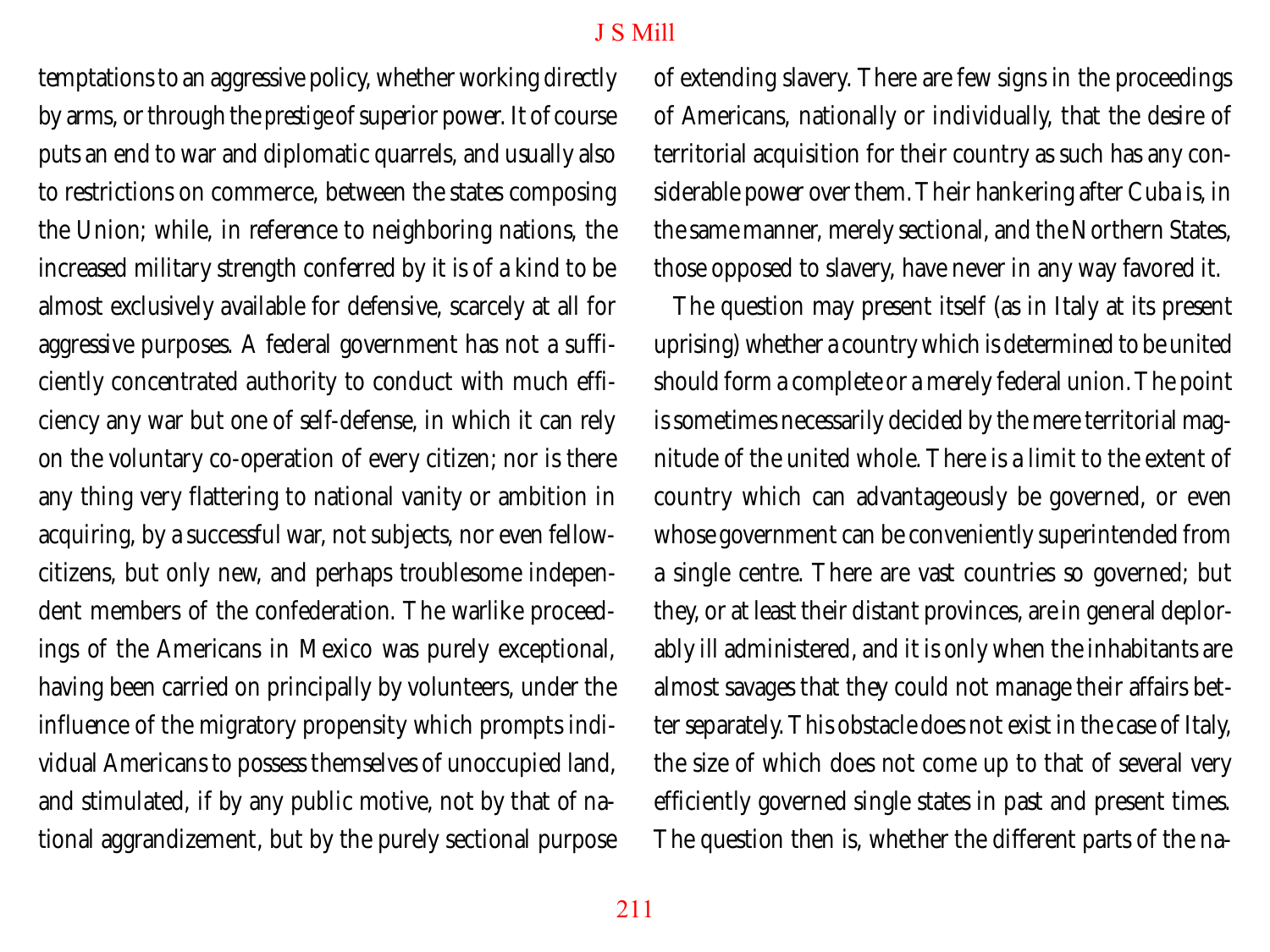tion require to be governed in a way so essentially different that it is not probable the same Legislature, and the same ministry or administrative body, will give satisfaction to them all. Unless this be the case, which is a question of fact, it is better for them to be completely united. That a totally different system of laws and very different administrative institutions may exist in two portions of a country without being any obstacle to legislative unity, is proved by the case of England and Scotland. Perhaps, however, this undisturbed coexistence of two legal systems under one united Legislature, making different laws for the two sections of the country in adaptation to the previous differences, might not be so well preserved, or the same confidence might not be felt in its preservation, in a country whose legislators are more possessed (as is apt to be the case on the Continent) with the mania for uniformity. A people having that unbounded toleration which is characteristic of this country for every description of anomaly, so long as those whose interests it concerns do not feel aggrieved by it, afforded an exceptionally advantageous field for trying this difficult experiment. In most countries, if it was an object to retain different systems

of law, it might probably be necessary to retain distinct legislatures as guardians of them, which is perfectly compatible with a national Parliament and king, or a national Parliament without a king, supreme over the external relations of all the members of the body.

Whenever it is not deemed necessary to maintain permanently, in the different provinces, different systems of jurisprudence, and fundamental institutions grounded on different principles, it is always practicable to reconcile minor diversities with the maintenance of unity of government. All that is needful is to give a sufficiently large sphere of action to the local authorities. Under one and the same central government there may be local governors, and provincial assemblies for local purposes. It may happen, for instance, that the people of different provinces may have preferences in favor of different modes of taxation. If the general Legislature could not be depended on for being guided by the members for each province in modifying the general system of taxation to suit that province, the Constitution might provide that as many of the expenses of the government as could by any possibility be made local should be defrayed by local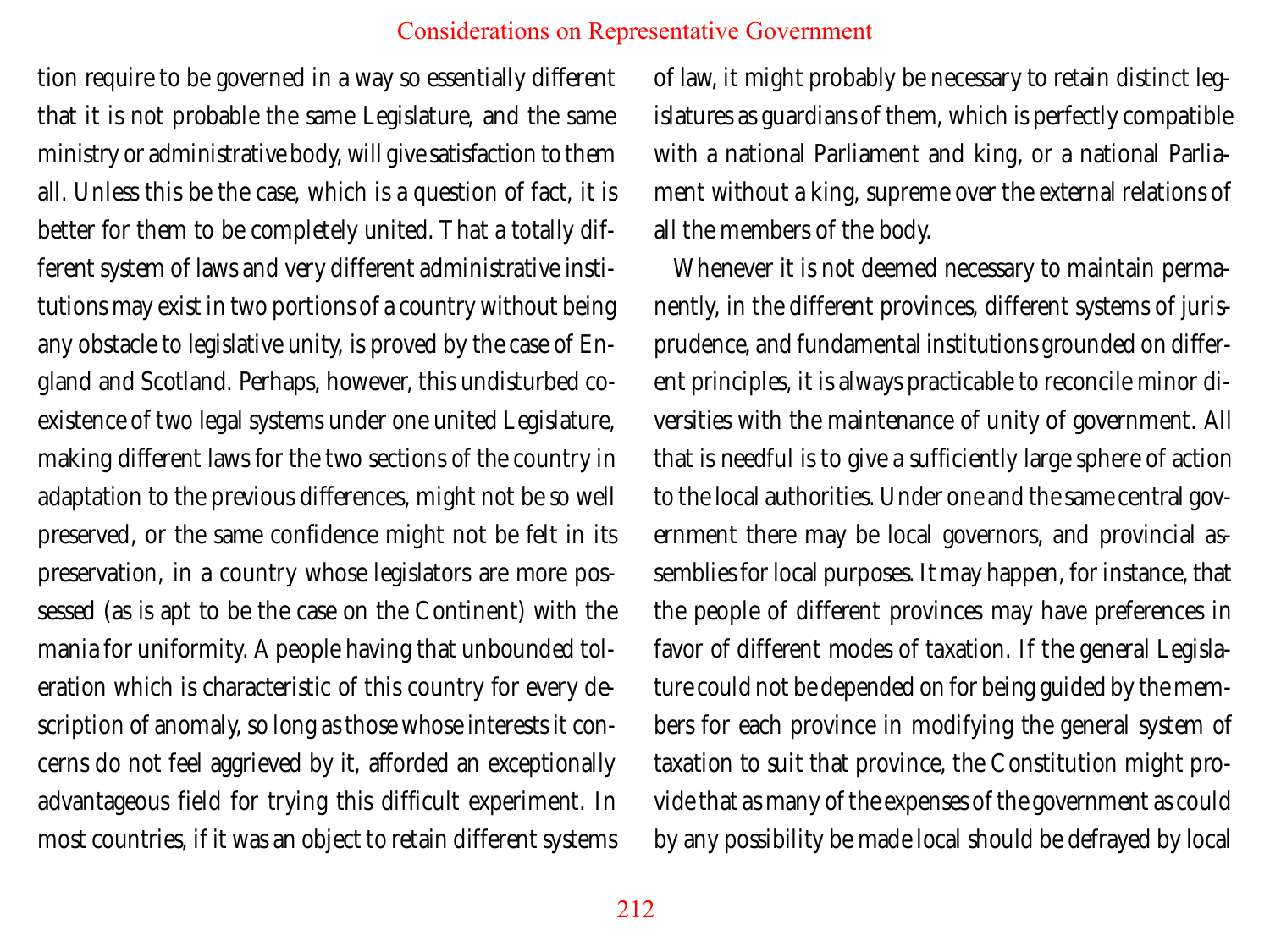rates imposed by the provincial assemblies, and that those which must of necessity be general, such as the support of an army and navy, should, in the estimates for the year, be apportioned among the different provinces according to some general estimate of their resources, the amount assigned to each being levied by the local assembly on the principles most acceptable to the locality, and paid *en bloc* into the national treasury. A practice approaching to this existed even in the old French monarchy, so far as regarded the *pays d'états*, each of which, having consented or been required to furnish a fixed sum, was left to assess it upon the inhabitants by its own officers, thus escaping the grinding despotism of the royal *intendants* and *subdélégués*; and this privilege is always mentioned as one of the advantages which mainly contributed to render them, as some of them were, the most flourishing provinces of France.

Identity of central government is compatible with many different degrees of centralisation, not only administrative, but even legislative. A people may have the desire and the capacity for a closer union than one merely federal, while yet their local peculiarities and antecedents render considerable diversities desirable in the details of their government. But if there is a real desire on all hands to make the experiment successful, there needs seldom be any difficulty in not only preserving these diversities, but giving them the guaranty of a constitutional provision against any attempt at assimilation except by the voluntary act of those who would be affected by the change.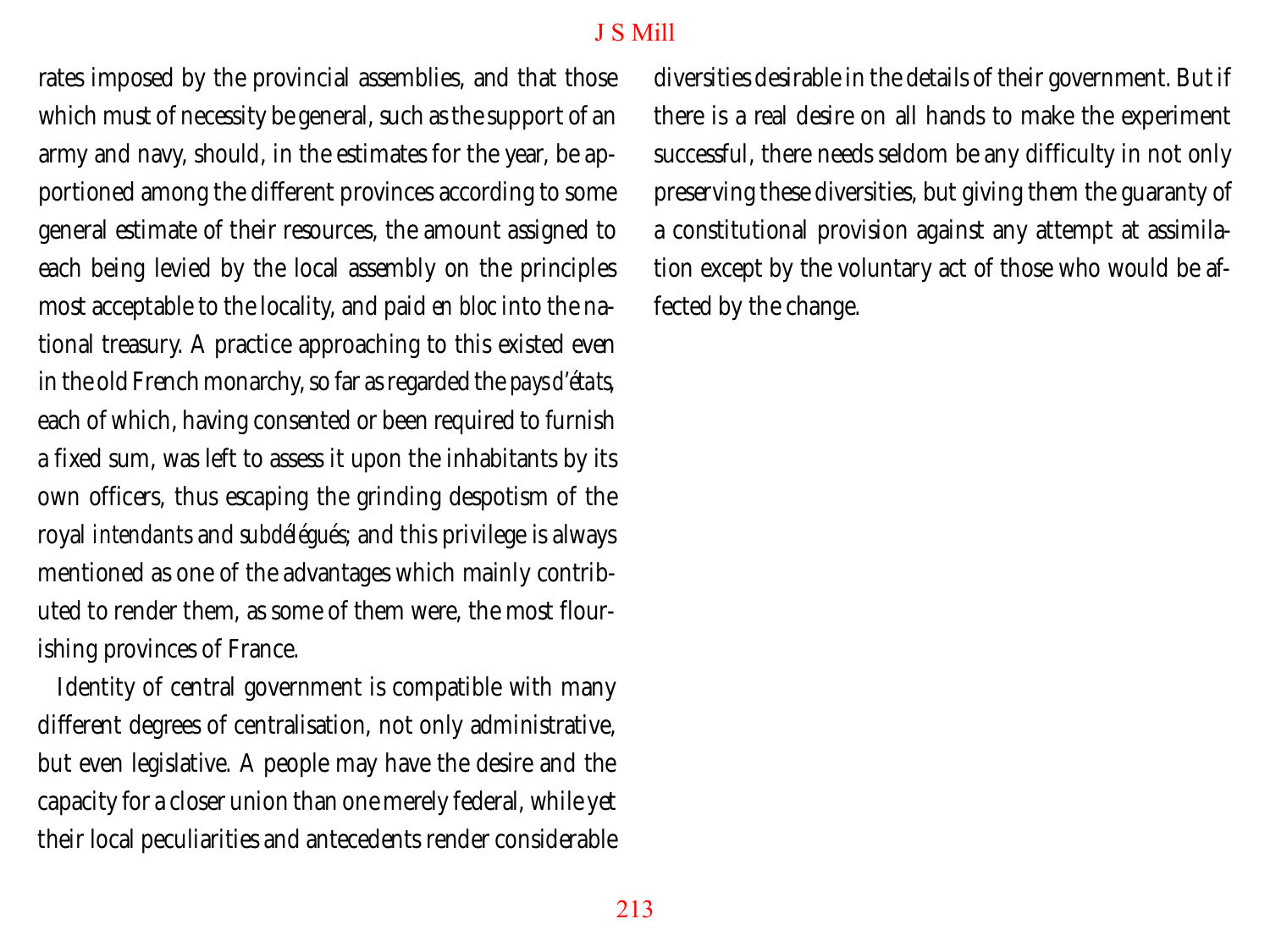# Chapter XVIII

# Of the Government of Dependencies by a Free **State**

FREE STATES, like all others, may possess dependencies, acquired either by conquest or by colonization, and our own is the greatest instance of the kind in modern history. It is a most important question how such dependencies ought to be governed.

It is unnecessary to discuss the case of small posts, like Gibraltar, Aden, or Heligoland, which are held only as naval or military positions. The military or naval object is in this case paramount, and the inhabitants can not, consistently with it, be admitted to the government of the place, though they ought to be allowed all liberties and privileges compatible with that restriction, including the free management of municipal affairs, and, as a compensation for being locally sacrificed to the convenience of the governing state, should be admitted to equal rights with its native subjects in all other parts of the empire.

Outlying territories of some size and population, which are held as dependencies, that is, which are subject, more or less, to acts of sovereign power on the part of the paramount country, without being equally represented (if represented at all) in its Legislature, may be divided into two classes. Some are composed of people of similar civilization to the ruling country, capable of, and ripe for, representative government, such as the British possessions in America and Australia. Others, like India, are still at a great distance from that state.

In the case of dependencies of the former class, this country has at length realized, in rare completeness, the true principle of government. England has always felt under a certain degree of obligation to bestow on such of her outlying populations as were of her own blood and language, and on some who were not, representative institutions formed in imitation of her own; but, until the present generation, she has been on the same bad level with other countries as to the amount of self-government which she allowed them to exercise through the representative institutions that she conceded to them. She claimed to be the supreme arbiter even of their purely internal concerns, according to her own, not their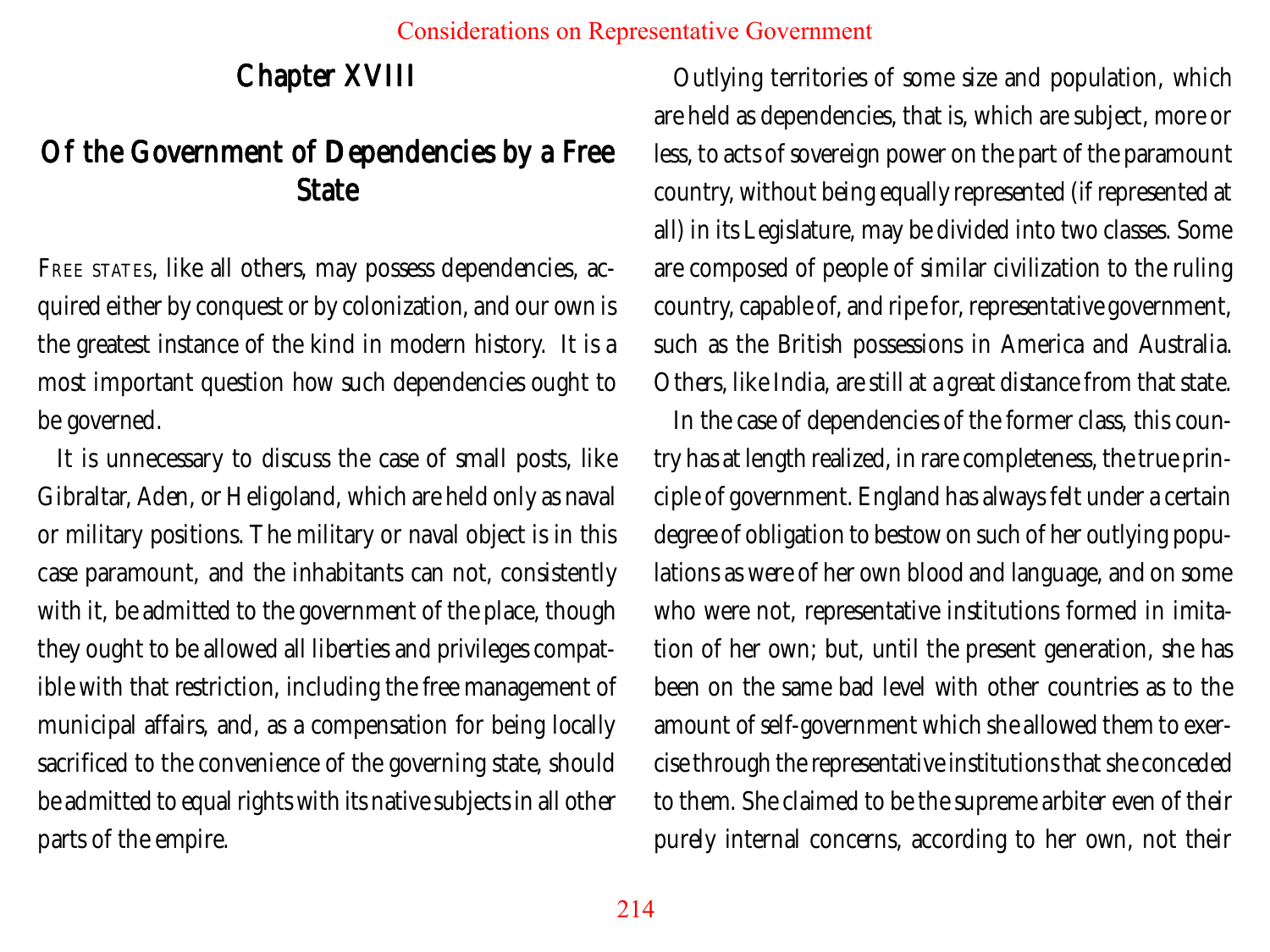ideas of how those concerns could be best regulated. This practice was a natural corollary from the vicious theory of colonial policy—once common to all Europe, and not yet completely relinquished by any other people—which regarded colonies as valuable by affording markets for our commodities that could be kept entirely to ourselves; a privilege we valued so highly that we thought it worth purchasing by allowing to the colonies the same monopoly of our market for their own productions which we claimed for our commodities in theirs. This notable plan for enriching them and ourselves by making each pay enormous sums to the other, dropping the greatest part by the way, has been for some time abandoned. But the bad habit of meddling in the internal government of the colonies did not at once die out when we relinquished the idea of making any profit by it. We continued to torment them, not for any benefit to ourselves, but for that of a section or faction among the colonists; and this persistence in domineering cost us a Canadian rebellion before we had the happy thought of giving it up. England was like an ill brought-up elder brother, who persists in tyrannizing over the younger ones from mere habit, till one of

them, by a spirited resistance, though with unequal strength, gives him notice to desist. We were wise enough not to require a second warning. A new era in the colonial policy of nations began with Lord Durham's Report; the imperishable memorial of that nobleman's courage, patriotism, and enlightened liberality, and of the intellect and practical sagacity of its joint authors, Mr. Wakefield and the lamented Charles Buller.11

It is now a fixed principle of the policy of Great Britain, professed in theory and faithfully adhered to in practice, that her colonies of European race, equally with the parent country, possess the fullest measure of internal self-government. They have been allowed to make their own free representative constitutions by altering in any manner they thought fit the already very popular constitutions which we had given them. Each is governed by its own Legislature and executive, constituted on highly democratic principles. The veto of the crown and of Parliament, though nominally reserved, is only exercised (and that very rarely) on questions which concern the empire, and not solely the particular colony. How liberal a construction has been given to the distinction between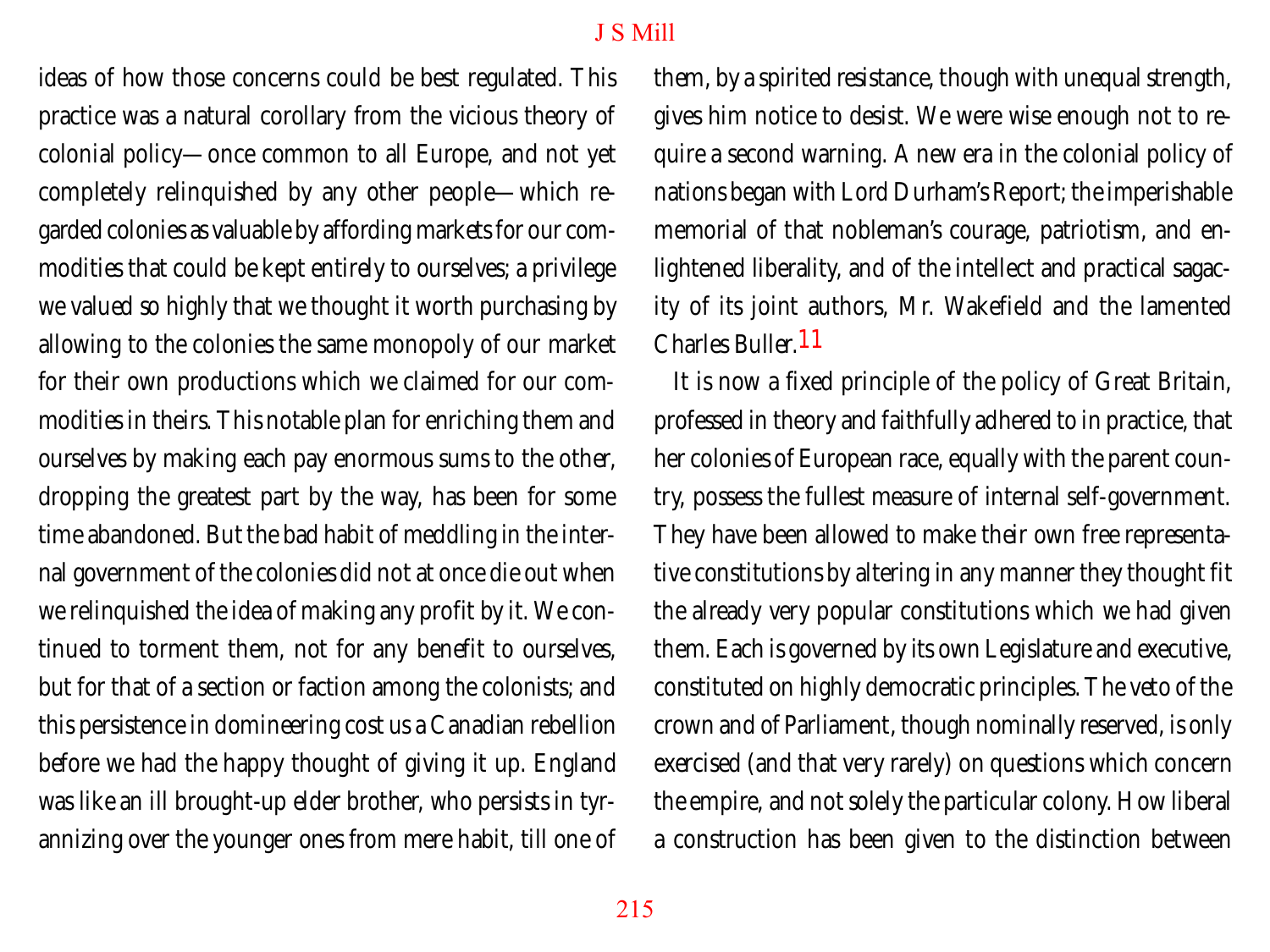imperial and colonial questions is shown by the fact that the whole of the unappropriated lands in the regions behind our American and Australian colonies have been given up to the uncontrolled disposal of the colonial communities, though they might, without injustice, have been kept in the hands of the imperial government, to be administered for the greatest advantage of future emigrants from all parts of the empire. Every colony has thus as full power over its own affairs as it could have if it were a member of even the loosest federation, and much fuller than would belong to it under the Constitution of the United States, being free even to tax at its pleasure the commodities imported from the mother country. Their union with Great Britain is the slightest kind of federal union; but not a strictly equal federation, the mother country retaining to itself the powers of a federal government, though reduced in practice to their very narrowest limits. This inequality is, of course, as far as it goes, a disadvantage to the dependencies, which have no voice in foreign policy, but are bound by the decisions of the superior country. They are compelled to join England in war without being in any way consulted previous to engaging in it.

Those (now happily not a few) who think that justice is as binding on communities as it is on individuals, and that men are not warranted in doing to other countries, for the supposed benefit of their own country, what they would not be justified in doing to other men for their own benefit, feel even this limited amount of constitutional subordination on the part of the colonies to be a violation of principle, and have often occupied themselves in looking out for means by which it may be avoided. With this view it has been proposed by some that he colonies should return representatives to the British Legislature, and by others that the powers of our own, as well as of their Parliaments, should be confined to internal policy, and that there should be another representative body for foreign and imperial concerns, in which last the dependencies of Great Britain should be represented in the same manner, and with the same completeness as Great Britain itself. On this system there would be a perfectly equal federation between the mother country and her colonies, then no longer dependencies.

The feelings of equity and conceptions of public morality from which these suggestions emanate are worthy of all praise,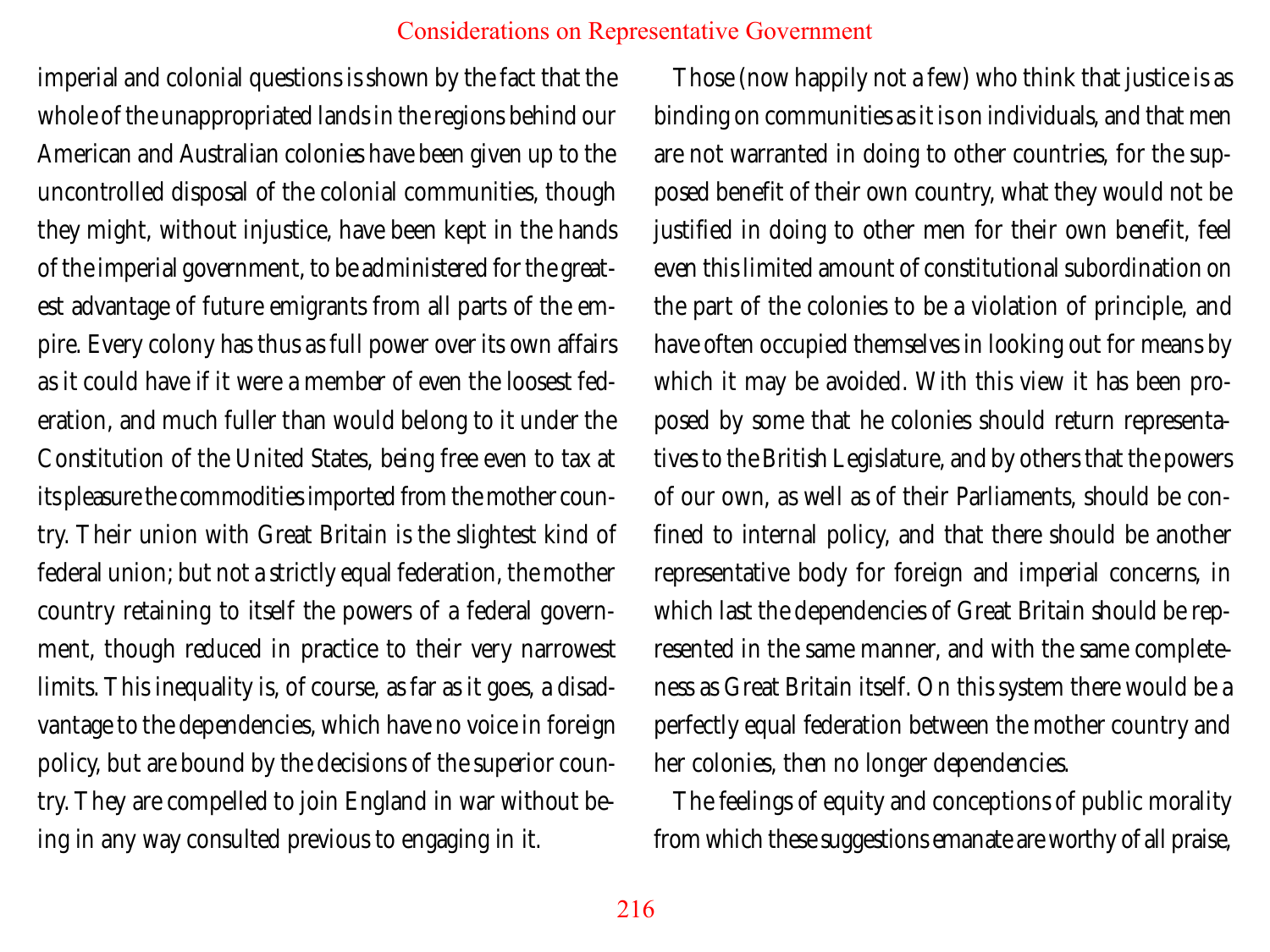but the suggestions themselves are so inconsistent with rational principles of government that it is doubtful if they have been seriously accepted as a possibility by any reasonable thinker. Countries separated by half the globe do not present the natural conditions for being under one government, or even members of one federation. If they had sufficiently the same interests, they have not, and never can have, a sufficient habit of taking council together. They are not part of the same public; they do not discuss and deliberate in the same arena, but apart, and have only a most imperfect knowledge of what passes in the minds of one another. They neither know each other's objects, nor have confidence in each other's principles of conduct. Let any Englishman ask himself how he should like his destinies to depend on an assembly of which one third was British American, and another third South African and Australian. Yet to this it must come if there were any thing like fair or equal representation; and would not every one feel that the representatives of Canada and Australia, even in matters of an imperial character, could not know or feel any sufficient concern for the interests, opinions, or wishes of English, Irish, and Scotch?

Even for strictly federative purposes the conditions do not exist which we have seen to be essential to a federation. England is sufficient for her own protection without the colonies, and would be in a much stronger, as well as more dignified position, if separated from them, than when reduced to be a single member of an American, African, and Australian confederation. Over and above the commerce which she might equally enjoy after separation, England derives little advantage, except in *prestige*, from her dependencies, and the little she does derive is quite outweighed by the expense they cost her, and the dissemination they necessitate of her naval and military force, which, in case of war, or any real apprehension of it, requires to be double or treble what would be needed for the defense of this country alone.

But, though Great Britain could do perfectly well without her colonies, and though, on every principle of morality and justice, she ought to consent to their separation, should the time come when, after full trial of the best form of union, they deliberately desire to be dissevered, there are strong reasons for maintaining the present slight bond of connection so long as not disagreeable to the feelings of either party. It is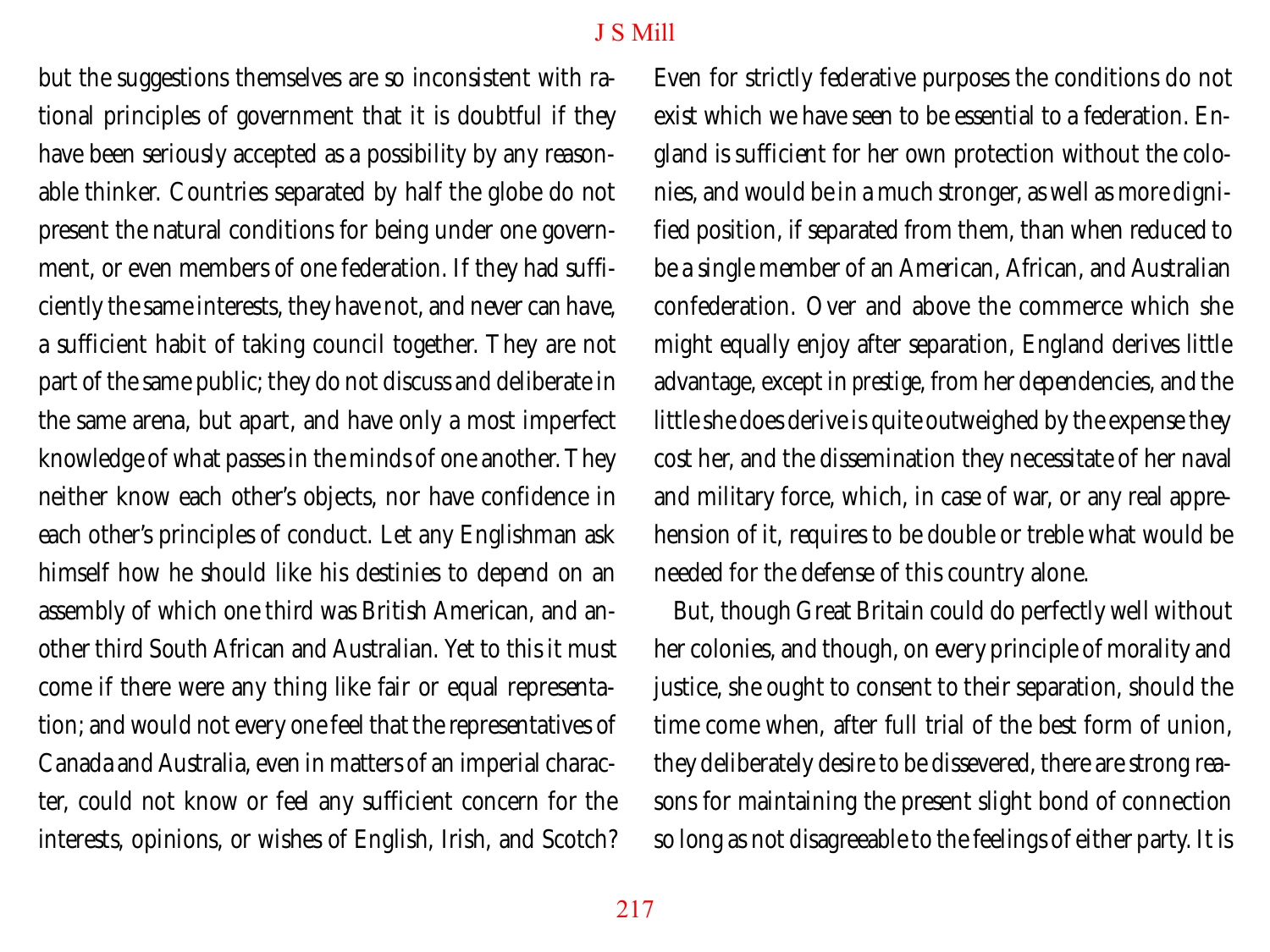a step, as far as it goes, towards universal peace and general friendly co-operation among nations. It renders war impossible among a large number of otherwise independent communities, and, moreover, hinders any of them from being absorbed into a foreign state, and becoming a source of additional aggressive strength to some rival power, either more despotic or closer at hand, which might not always be so unambitious or so pacific as Great Britain. It at least keeps the markets of the different countries open to one another, and prevents that mutual exclusion by hostile tariffs which none of the great communities of mankind except England have yet outgrown. And in the case of the British possessions it has the advantage, especially valuable at the present time, of adding to the moral influence and weight in the councils of the world of the power which, of all in existence, best understands liberty—and, whatever may have been its errors in the past, has attained to more of conscience and moral principle in its dealings with foreigners than any other great nation seems either to conceive as possible or recognize as desirable. Since, then, the union can only continue, while it does continue, on the footing of an unequal federation, it is

important to consider by what means this small amount of inequality can be prevented from being either onerous or humiliating to the communities occupying the less exalted position.

The only inferiority necessarily inherent in the case is that the mother country decides, both for the colonies and for herself, on questions of peace and war. They gain, in return, the obligation on the mother country to repel aggressions directed against them; but, except when the minor community is so weak that the protection of a stronger power is indispensable to it, reciprocity of obligation is not a full equivalent for non-admission to a voice in the deliberations. It is essential, therefore, that in all wars, save those which, like the Caffre or New Zealand wars, are incurred for the sake of the particular colony, the colonists should not (without their own voluntary request) be called on to contribute any thing to the expense except what may be required for the specific local defense of their ports, shores, and frontiers against invasion. Moreover, as the mother country claims the privilege, at her sole discretion, of taking measures or pursuing a policy which may expose them to attack, it is just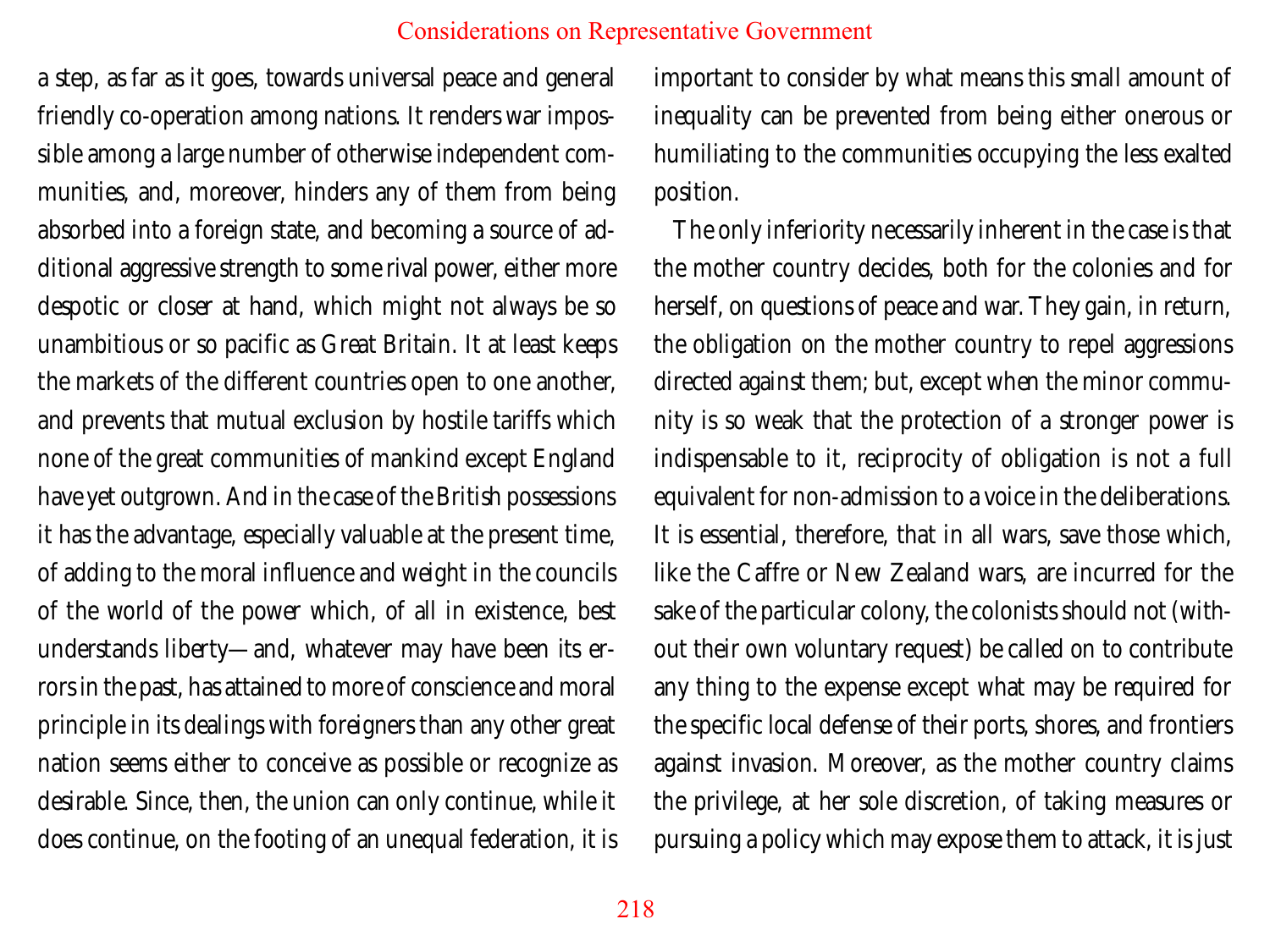that she should undertake a considerable portion of the cost of their military defense even in time of peace; the whole of it, so far as it depends upon a standing army.

But there is a means, still more effectual than these, by which, and in general by which alone, a full equivalent can be given to a smaller community for sinking its individuality, as a substantive power among nations, in the greater individuality of a wide and powerful empire. This one indispensable, and, at the same time, sufficient expedient, which meets at once the demands of justice and the growing exigencies of policy, is to open the service of government in all its departments, and in every part of the empire, on perfectly equal terms, to the inhabitants of the colonies. Why does no one ever hear a breath of disloyalty from the Islands in the British Channel? By race, religion, and geographical position they belong less to England than to France; but, while they enjoy, like Canada and New South Wales, complete control over their internal affairs and their taxation, every office or dignity in the gift of the crown is freely open to the native of Guernsey or Jersey. Generals, admirals, peers of the United Kingdom are made, and there is nothing which hinders prime ministers to be made from those insignificant islands. The same system was commenced in reference to the colonies generally by an enlightened colonial secretary, too early lost, Sir William Molesworth, when he appointed Mr. Hinckes, a leading Canadian politician, to a West Indian government. It is a very shallow view of the springs of political action in a community which thinks such things unimportant because the number of those in a position actually to profit by the concession might not be very considerable. That limited number would be composed precisely of those who have most moral power over the rest; and men are not so destitute of the sense of collective degradation as not to feel the withholding of an advantage from even one person, because of a circumstance which they all have in common with him, an affront to all. If we prevent the leading men of a community from standing forth to the world as its chiefs and representatives in the general councils of mankind, we owe it both to their legitimate ambition and to the just pride of the community to give them in return an equal chance of occupying the same prominent position in a nation of greater power and importance. Were the whole ser-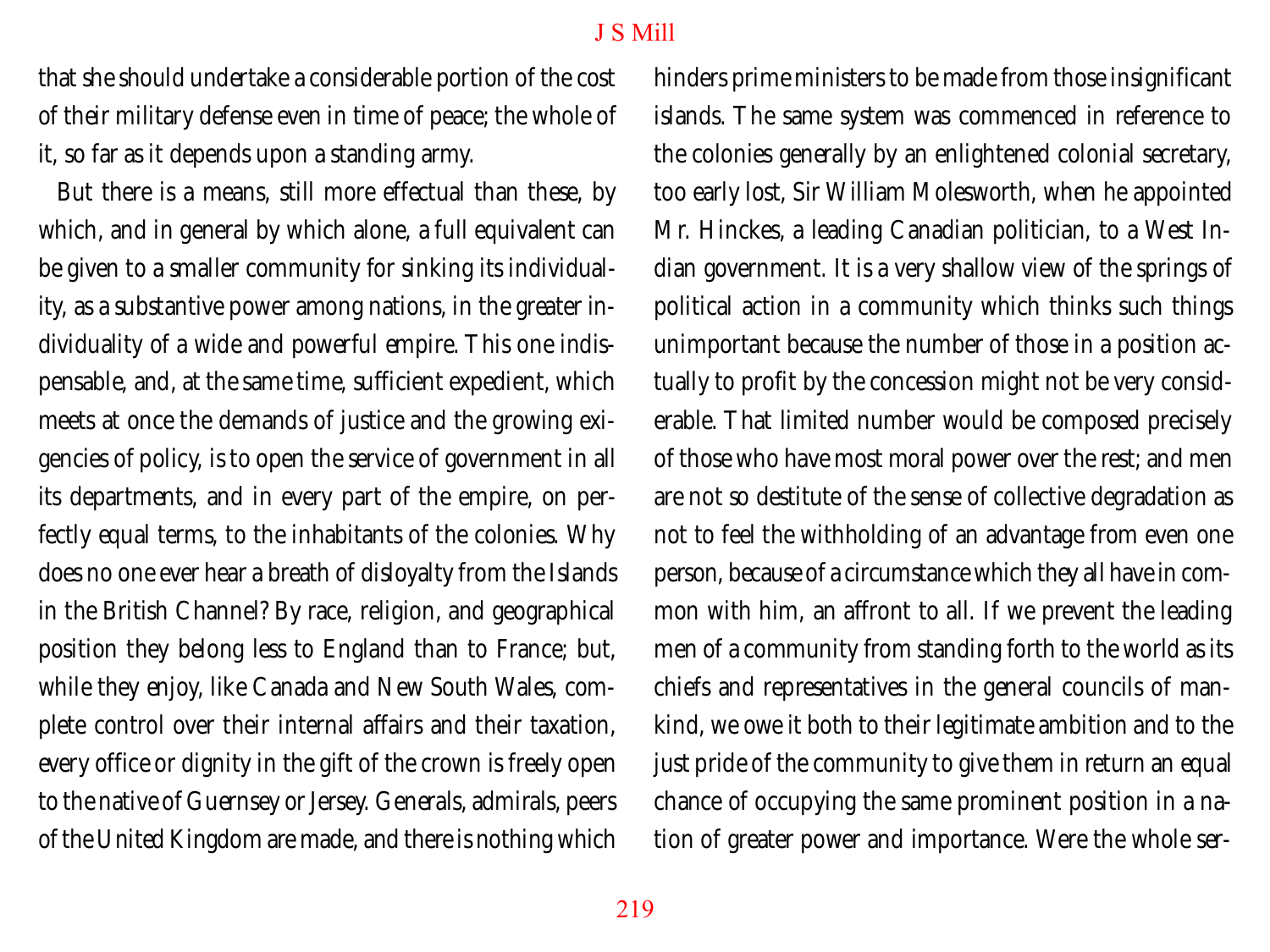vice of the British crown opened to the natives of the Ionian Islands, we should hear no more of the desire for union with Greece. Such a union is not desirable for the people, to whom it would be a step backward in civilization; but it is no wonder if Corfu, which has given a minister of European reputation to the Russian Empire, and a president to Greece itself before the arrival of the Bavarians, should feel it a grievance that its people are not admissable to the highest posts in some government or other.

Thus far of the dependencies whose population is in a sufficiently advanced state to be fitted for representative government; but there are others which have not attained that state, and which, if held at all, must be governed by the dominant country, or by persons delegated for that purpose by it. This mode of government is as legitimate as any other, if it is the one which in the existing state of civilization of the subject people most facilitates their transition to a higher stage of improvement. There are, as we have already seen, conditions of society in which a vigorous despotism is in itself the best mode of government for training the people in what is specifically wanting to render them capable of a higher civilization. There are others, in which the mere fact of despotism has indeed no beneficial effect, the lessons which it teaches having already been only too completely learned, but in which, there being no spring of spontaneous improvement in the people themselves, their almost only hope of making any steps in advance depends on the chances of a good despot. Under a native despotism, a good despot is a rare and transitory accident; but when the dominion they are under is that of a more civilized people, that people ought to be able to supply it constantly. The ruling country ought to be able to do for its subjects all that could be done by a succession of absolute monarchs, guaranteed by irresistible force against the precariousness of tenure attendant on barbarous despotisms, and qualified by their genius to anticipate all that experience has taught to the more advanced nation. Such is the ideal rule of a free people over a barbarous or semi-barbarous one. We need not expect to see that ideal realized; but, unless some approach to it is, the rulers are guilty of a dereliction of the highest moral trust which can devolve upon a nation; and if they do not even aim at it, they are selfish usurpers, on a par in criminality with any of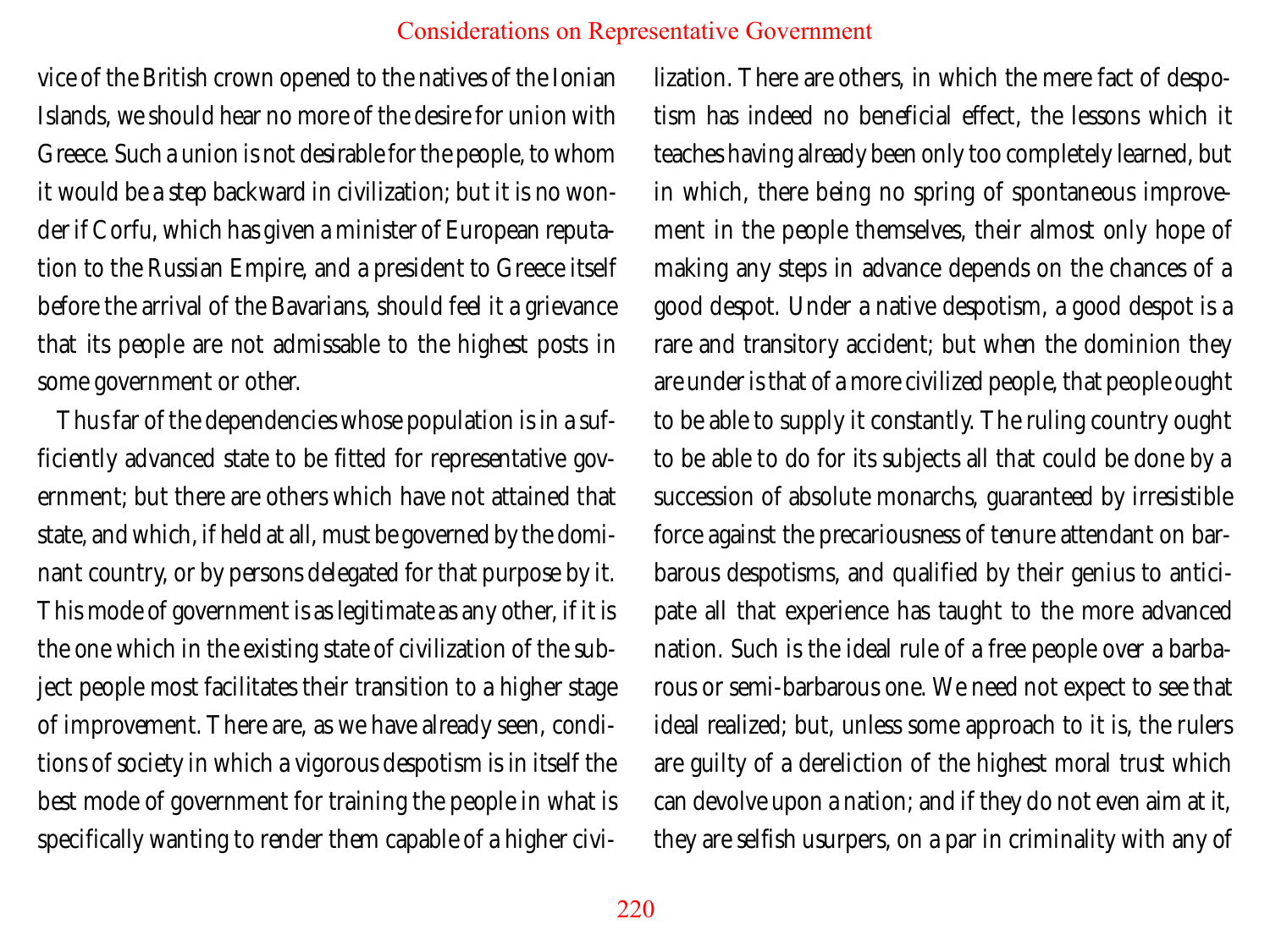those whose ambition and rapacity have sported from age to age with the destiny of masses of mankind.

As it is already a common, and is rapidly tending to become the universal condition of the more backward populations to be either held in direct subjection by the more advanced, or to be under their complete political ascendancy, there are in this age of the world few more important problems than how to organize this rule, so as to make it a good instead of an evil to the subject people, providing them with the best attainable present government, and with the conditions most favorable to future permanent improvement. But the mode of fitting the government for this purpose is by no means so well understood as the conditions of good government in a people capable of governing themselves. We may even say that it is not understood at all.

The thing appears perfectly easy to superficial observers. If India (for example) is not fit to govern itself, all that seems to them required is that there should be a minister to govern it, and that this minister, like all other British ministers, should be responsible to the British Parliament. Unfortunately this, though the simplest mode of attempting to govern a dependency, is about the worst, and betrays in its advocates a total want of comprehension of the conditions of good government. To govern a country under responsibility to the people of that country, and to govern one country under responsibility to the people of another, are two very different things. What makes the excellence of the first is, that freedom is preferable to despotism: but the last *is* despotism. The only choice the case admits is a choice of despotisms, and it is not certain that the despotism of twenty millions is necessarily better than that of a few or of one; but it is quite certain that the despotism of those who neither hear, nor see, nor know any thing about their subjects, has many chances of being worse than that of those who do. It is not usually thought that the immediate agents of authority govern better because they govern in the name of an absent master, and of one who has a thousand more pressing interests to attend to. The master may hold them to a strict responsibility, enforced by heavy penalties, but it is very questionable if those penalties will often fall in the right place.

It is always under great difficulties, and very imperfectly, that a country can be governed by foreigners, even when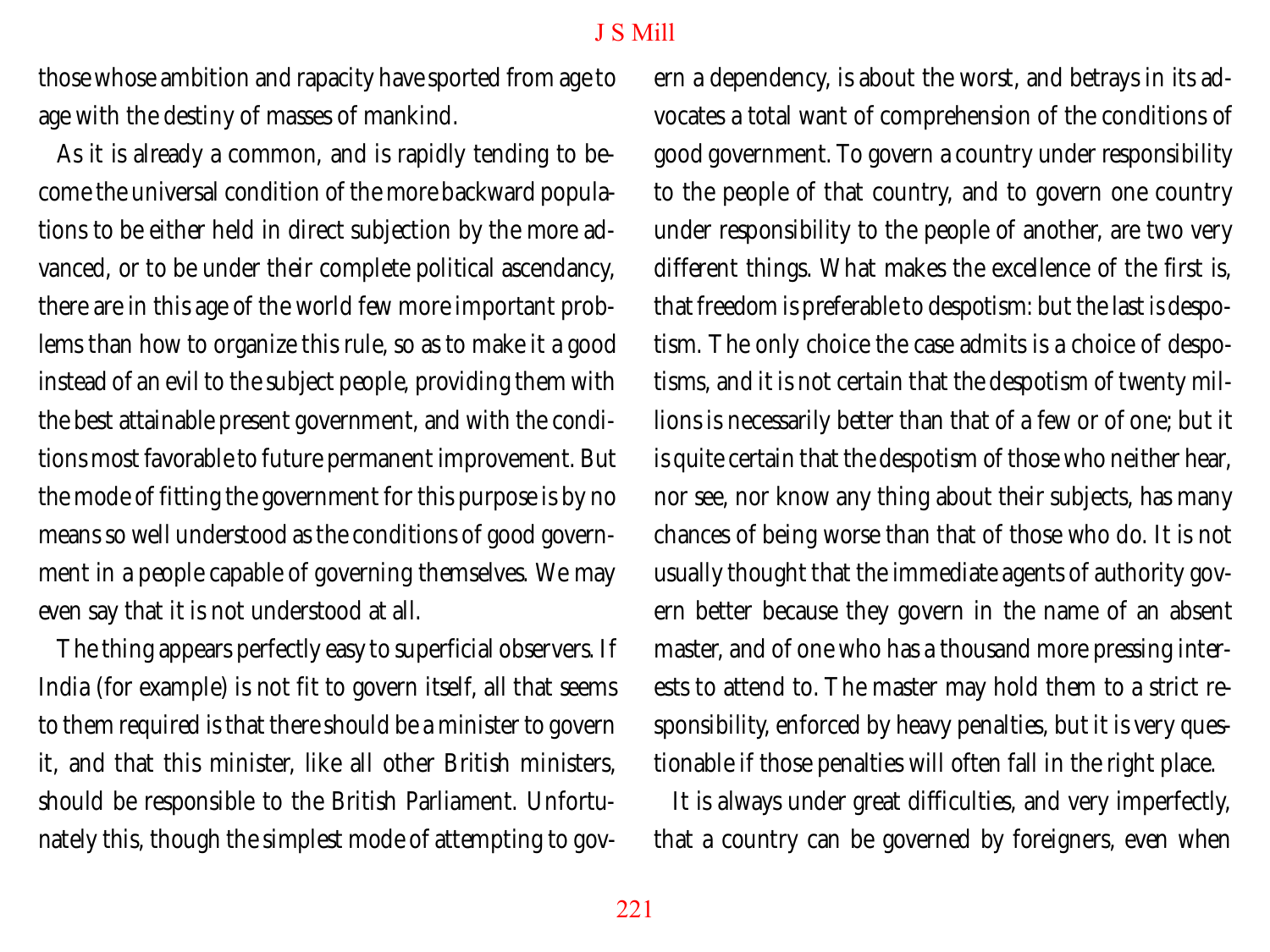there is no extreme disparity in habits and ideas between the rulers and the ruled. Foreigners do not feel with the people. They can not judge, by the light in which a thing appears to their own minds, or the manner in which it affects their feelings, how it will affect the feelings or appear to the minds of the subject population. What a native of the country, of average practical ability, knows as it were by instinct, they have to learn slowly, and, after all, imperfectly, by study and experience. The laws, the customs, the social relations for which they have to legislate, instead of being familiar to them from childhood, are all strange to them. For most of their detailed knowledge they must depend on the information of natives, and it is difficult for them to know whom to trust. They are feared, suspected, probably disliked by the population; seldom sought by them except for interested purposes; and they are prone to think that the servilely submissive are the trustworthy. Their danger is of despising the natives; that of the natives is, of disbelieving that any thing the strangers do can be intended for their good. These are but a part of the difficulties that any rulers have to struggle with, who honestly attempt to govern well a country in which they are foreigners. To overcome these difficulties in any degree will always be a work of much labor, requiring a very superior degree of capacity in the chief administrators, and a high average among the subordinates; and the best organization of such a government is that which will best insure the labor, develop the capacity, and place the highest specimens of it in the situations of greatest trust. Responsibility to an authority which has gone through none of the labor, acquired none of the capacity, and for the most part is not even aware that either, in any peculiar degree, is required, can not be regarded as a very effectual expedient for accomplishing these ends.

The government of a people by itself has a meaning and a reality, but such a thing as government of one people by another does not and can not exist. One people may keep another as a warren or preserve for its own use, a place to make money in, a human-cattle farm to be worked for the profit of its own inhabitants; but if the good of the governed is the proper business of a government, it is utterly impossible that a people should directly attend to it. The utmost they can do is to give some of their best men a commission to look after it, to whom the opinion of their own country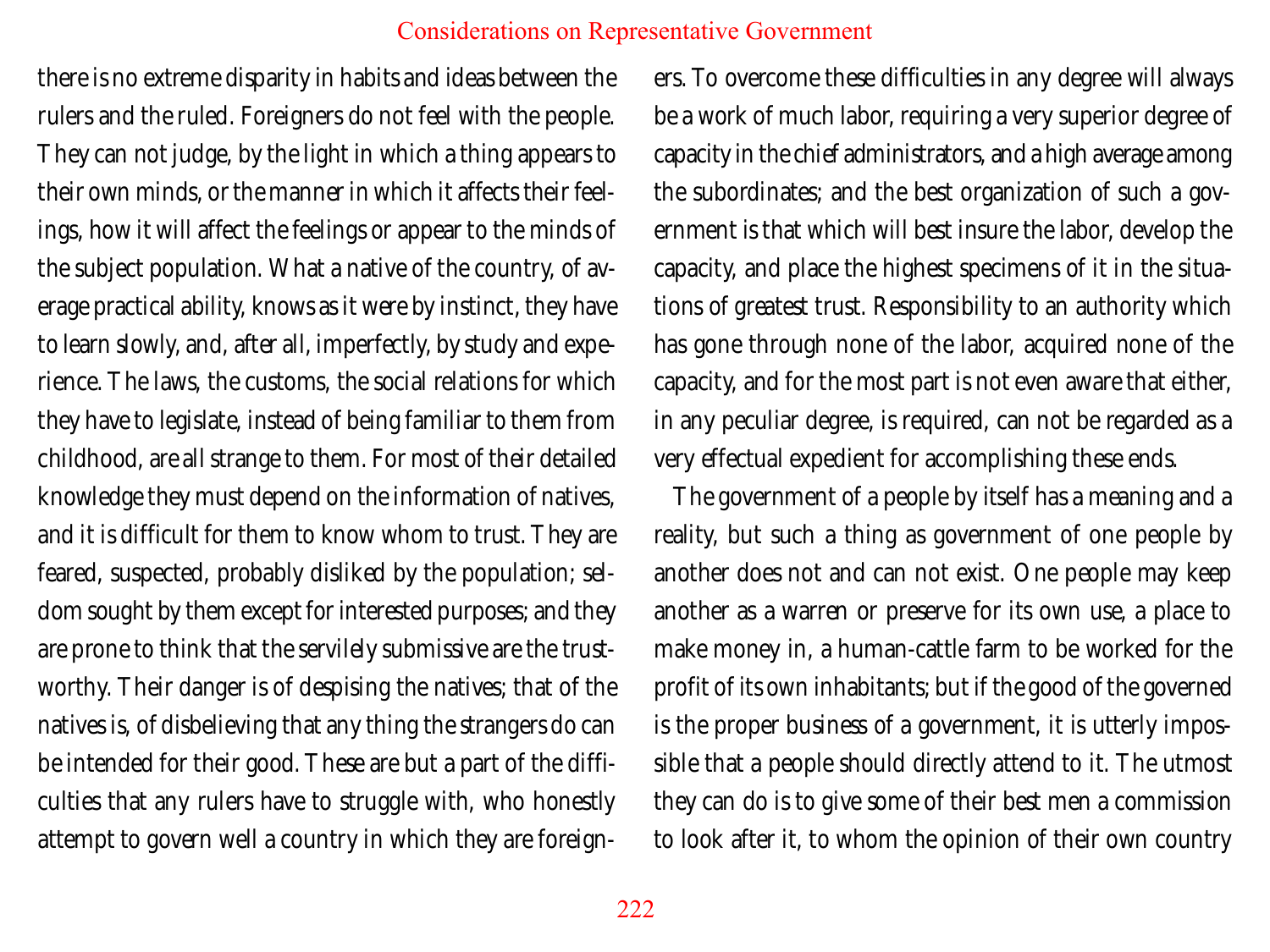can neither be much of a guide in the performance of their duty, nor a competent judge of the mode in which it has been performed. Let any one consider how the English themselves would be governed if they knew and cared no more about their own affairs than they know and care about the affairs of the Hindoos. Even this comparison gives no adequate idea of the state of the case; for a people thus indifferent to politics altogether would probably be simply acquiescent, and let the government alone; whereas in the case of India, a politically active people like the English, amid habitual acquiescence, are every now and then interfering, and almost always in the wrong place. The real causes which determine the prosperity or wretchedness, the improvement or deterioration of the Hindoos, are too far off to be within their ken. They have not the knowledge necessary for suspecting the existence of those causes, much less for judging of their operation. The most essential interests of the country may be well administered without obtaining any of their approbation, or mismanaged to almost any excess without attracting their notice. The purposes for which they are principally tempted to interfere, and control the proceedings of

their delegates, are of two kinds. One is to force English ideas down the throats of the natives; for instance, by measures of proselytism, or acts intentionally or unintentionally offensive to the religious feelings of the people. This misdirection of opinion in the ruling country is instructively exemplified (the more so, because nothing is meant but justice and fairness, and as much impartiality as can be expected from persons really convinced) by the demand now so general in England for having the Bible taught, at the option of pupils or of their parents, in the government schools. From the European point of view nothing can wear a fairer aspect, or seem less open to objection on the score of religious freedom. To Asiatic eyes it is quite another thing. No Asiatic people ever believes that a government puts its paid officers and official machinery into motion unless it is bent upon an object; and when bent on an object, no Asiatic believes that any government, except a feeble and contemptible one, pursues it by halves. If government schools and schoolmasters taught Christianity, whatever pledges might be given of teaching it only to those who spontaneously sought it, no amount of evidence would ever persuade the parents that improper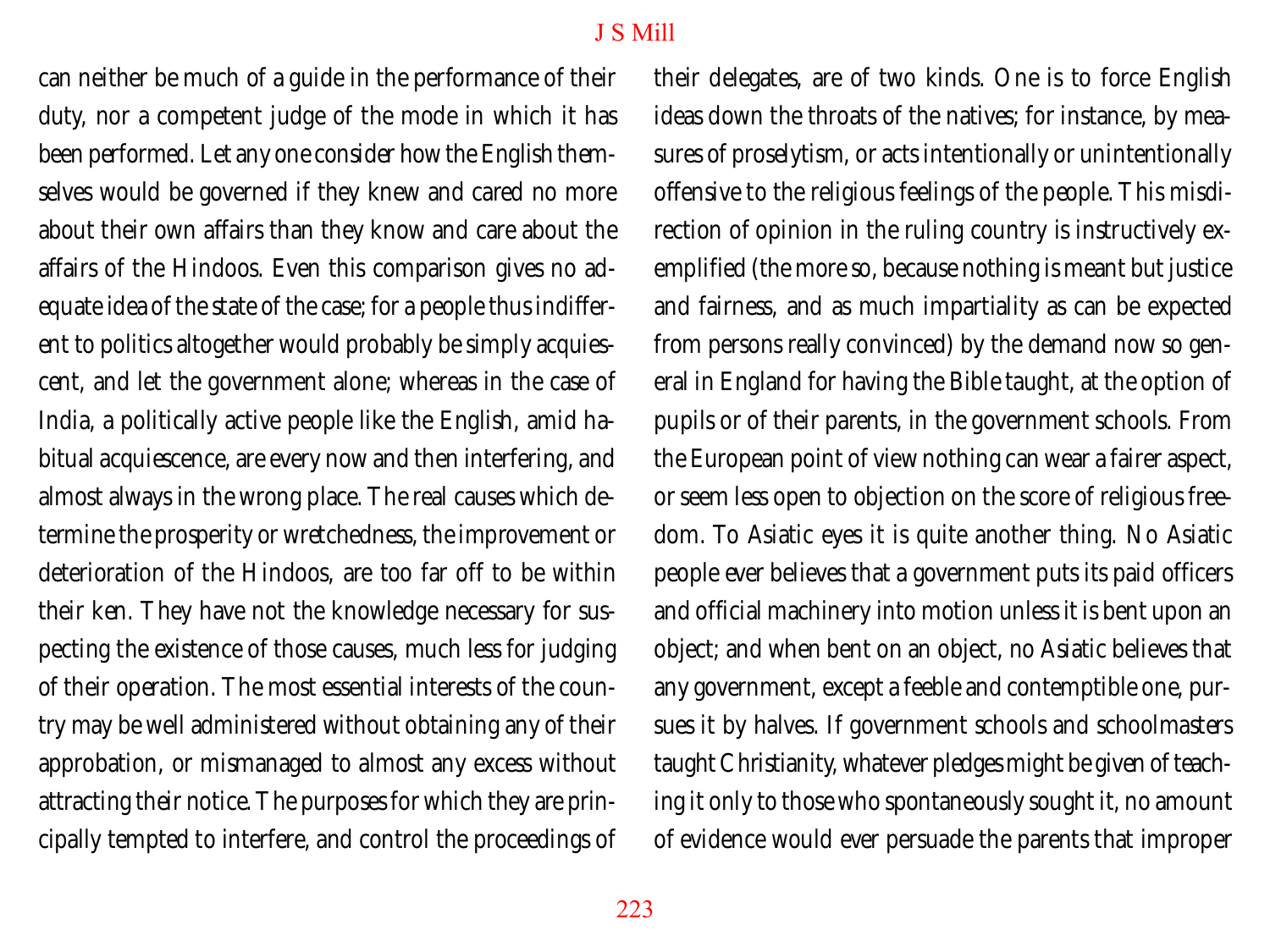means were not used to make their children Christians, or, at all events, outcasts from Hindooism. If they could, in the end, be convinced of the contrary, it would only be by the entire failure of the schools, so conducted, to make any converts. If the teaching had the smallest effect in promoting its object, it would compromise not only the utility and even existence of the government education, but perhaps the safety of the government itself. An English Protestant would not be easily induced, by disclaimers of proselytism, to place his children in a Roman Catholic seminary; Irish Catholics will not send their children to schools in which they can be made Protestants; and we expect that Hindoos, who believe that the privileges of Hindooism can be forfeited by a merely physical act, will expose theirs to the danger of being made Christians!

Such is one of the modes in which the opinion of the dominant country tends to act more injuriously than beneficially on the conduct of its deputed governors. In other respects, its interference is likely to be oftenest exercised where it will be most pertinaciously demanded, and that is, on behalf of some interest of the English settlers. English settlers have

friends at home, have organs, have access to the public; they have a common language, and common ideas with their countrymen; any complaint by an Englishman is more sympathetically heard, even if no unjust preference is intentionally accorded to it. Now if there be a fact to which all experience testifies, it is that, when a country holds another in subjection, the individuals of the ruling people who resort to the foreign country to make their fortunes are of all others those who most need to be held under powerful restraint. They are always one of the chief difficulties of the government. Armed with the *prestige* and filled with the scornful overbearingness of the conquering nation, they have the feelings inspired by absolute power without its sense of responsibility. Among a people like that of India, the utmost efforts of the public authorities are not enough for the effectual protection of the weak against the strong; and of all the strong, the European settlers are the strongest. Wherever the demoralizing effect of the situation is not in a most remarkable degree corrected by the personal character of the individual, they think the people of the country mere dirt under their feet: it seems to them monstrous that any rights of the na-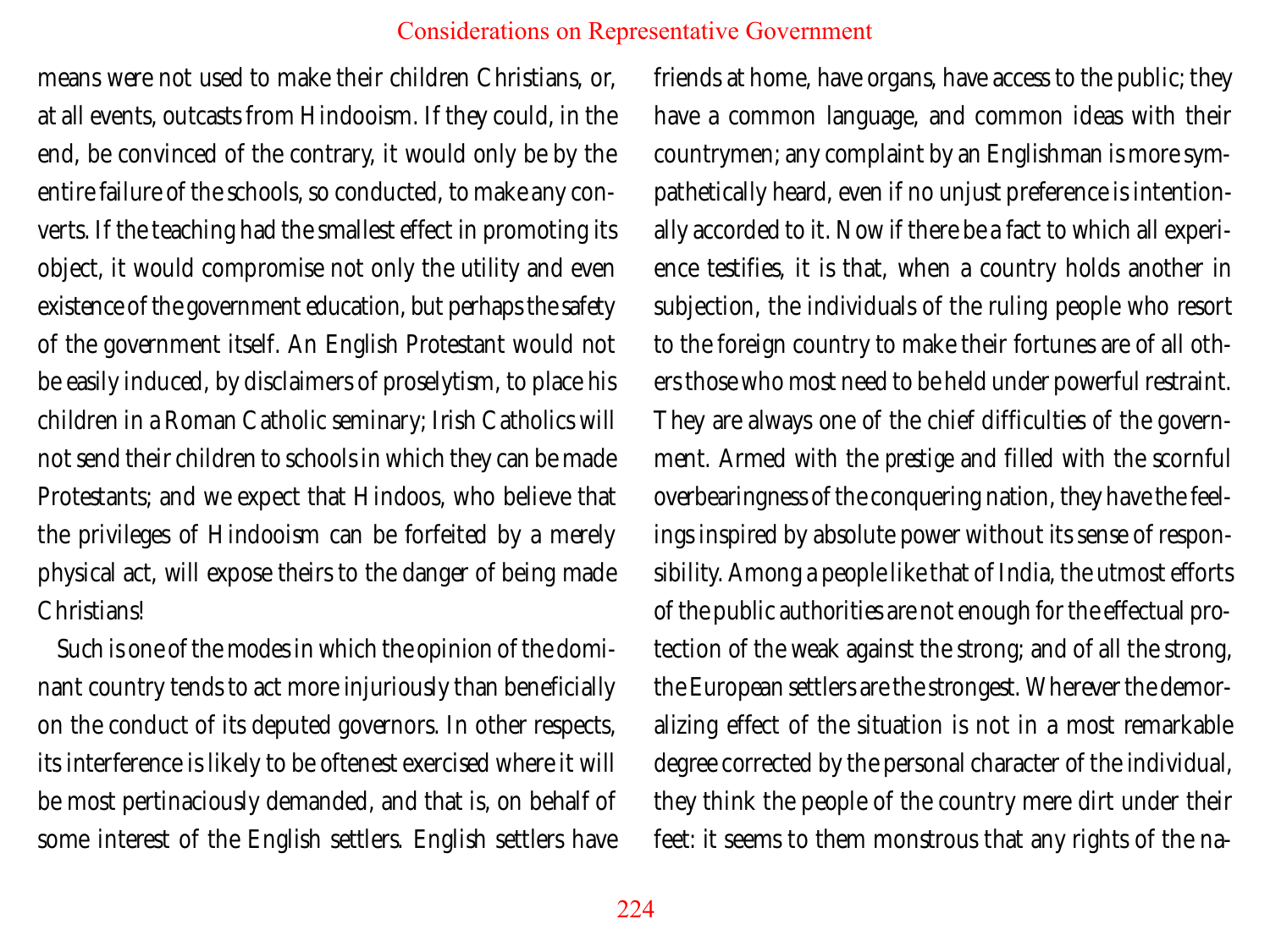tives should stand in the way of their smallest pretensions; the simplest act of protection to the inhabitants against any act of power on their part which they may consider useful to their commercial objects they denounce, and sincerely regard as an injury. So natural is this state of feeling in a situation like theirs, that, even under the discouragement which it has hitherto met with from the ruling authorities, it is impossible that more or less of the spirit should not perpetually break out. The government, itself free from this spirit, is never able sufficiently to keep it down in the young and raw even of its own civil and military officers, over whom it has so much more control than over the independent residents. As it is with the English in India, so, according to trustworthy testimony, it is with the French in Algiers; so with the Americans in the countries conquered from Mexico; so it seems to be with the Europeans in China, and already even in Japan: there is no necessity to recall how it was with the Spaniards in South America. In all these cases, the government to which these private adventurers are subject is better than they, and does the most it can to protect the natives against them. Even the Spanish government did this, sincerely and earnestly, though ineffectually, as is known to every reader of Mr. Helps' instructive history. Had the Spanish government been directly accountable to Spanish opinion, we may question if it would have made the attempt, for the Spaniards, doubtless, would have taken part with their Christian friends and relations rather than with pagans. The settlers, not the natives, have the ear of the public at home; it is they whose representations are likely to pass for truth, because they alone have both the means and the motive to press them perseveringly upon the inattentive and uninterested public mind. The distrustful criticism with which Englishmen, more than any other people, are in the habit of scanning the conduct of their country towards foreigners, they usually reserve for the proceedings of the public authorities. In all questions between a government and an individual, the presumption in every Englishman's mind is that the government is in the wrong. And when the resident English bring the batteries of English political action to bear upon any of the bulwarks erected to protect the natives against their encroachments, the executive, with their real but faint velleities of something better, generally find it safer to their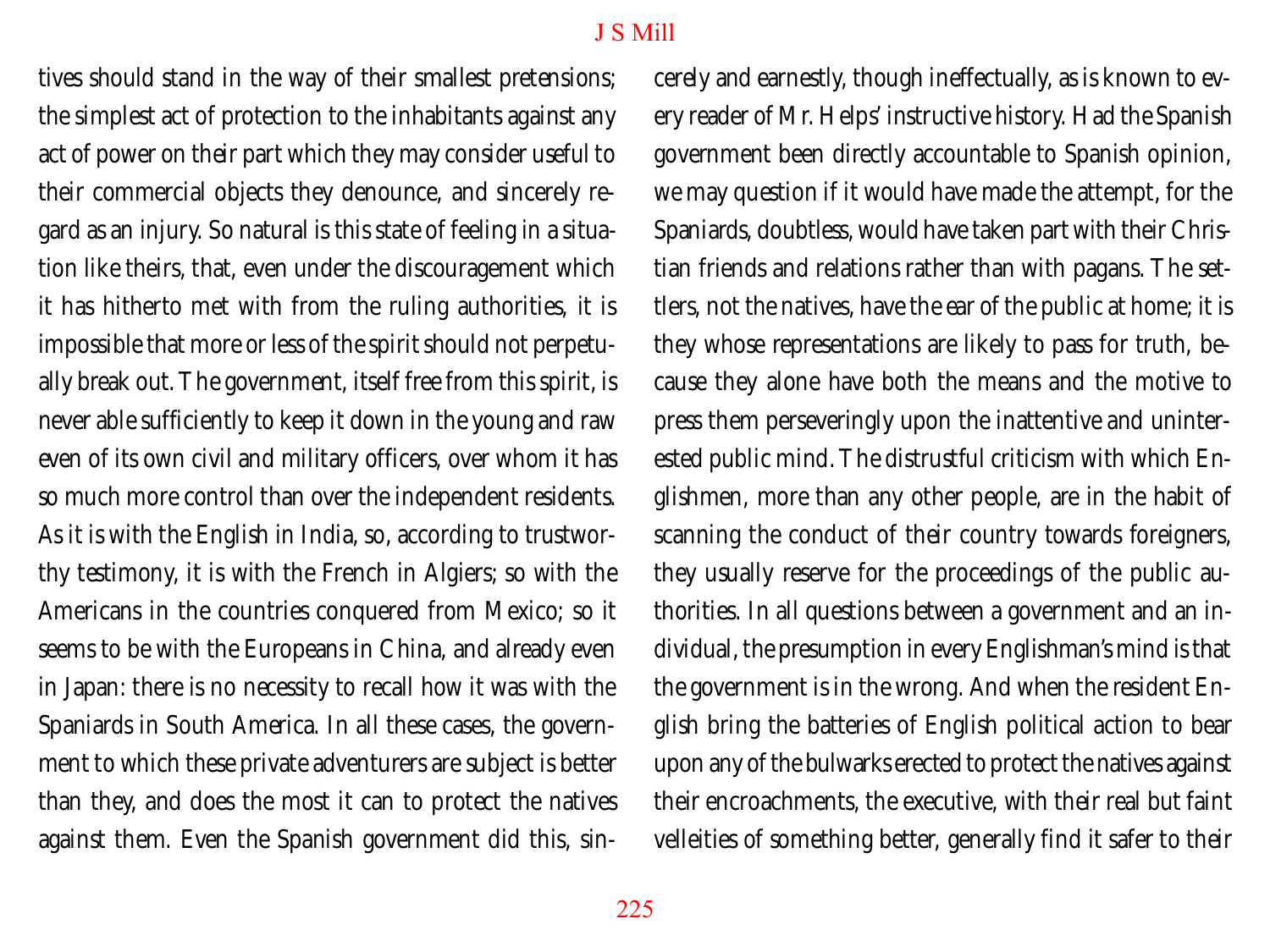Parliamentary interest, and, at any rate, less troublesome, to give up the disputed position than to defend it.

What makes matters worse is that, when the public mind is invoked (as, to its credit, the English mind is extremely open to be) in the name of justice and philanthropy in behalf of the subject community or race, there is the same probability of its missing the mark; for in the subject community also there are oppressors and oppressed—powerful individuals or classes, and slaves prostrate before them; and it is the former, not the latter, who have the means of access to the English public. A tyrant or sensualist who has been deprived of the power he had abused, and, instead of punishment, is supported in as great wealth and splendor as he ever enjoyed; a knot of privileged landholders, who demand that the state should relinquish to them its reserved right to a rent from their lands, or who resent as a wrong any attempt to protect the masses from their extortion—these have no difficulty in procuring interested or sentimental advocacy in the British Parliament and press. The silent myriads obtain none.

The preceding observations exemplify the operation of a principle—which might be called an obvious one, were it not that scarcely anybody seems to be aware of it—that, while responsibility to the governed is the greatest of all securities for good government, responsibility to somebody else not only has no such tendency, but is as likely to produce evil as good. The responsibility of the British rulers of India to the British nation is chiefly useful because, when any acts of the government are called in question, it insures publicity and discussion; the utility of which does not require that the public at large should comprehend the point at issue, provided there are any individuals among them who do; for a merely moral responsibility not being responsibility to the collective people, but to every separate person among them who forms a judgment, opinions may be weighed as well as counted, and the approbation or disapprobation of one person well versed in the subject may outweigh that of thousands who know nothing about it at all. It is doubtless a useful restraint upon the immediate rulers that they can be put upon their defense, and that one or two of the jury will form an opinion worth having about their conduct, though that of the remainder will probably be several degrees worse than none. Such as it is, this is the amount of benefit to India from the control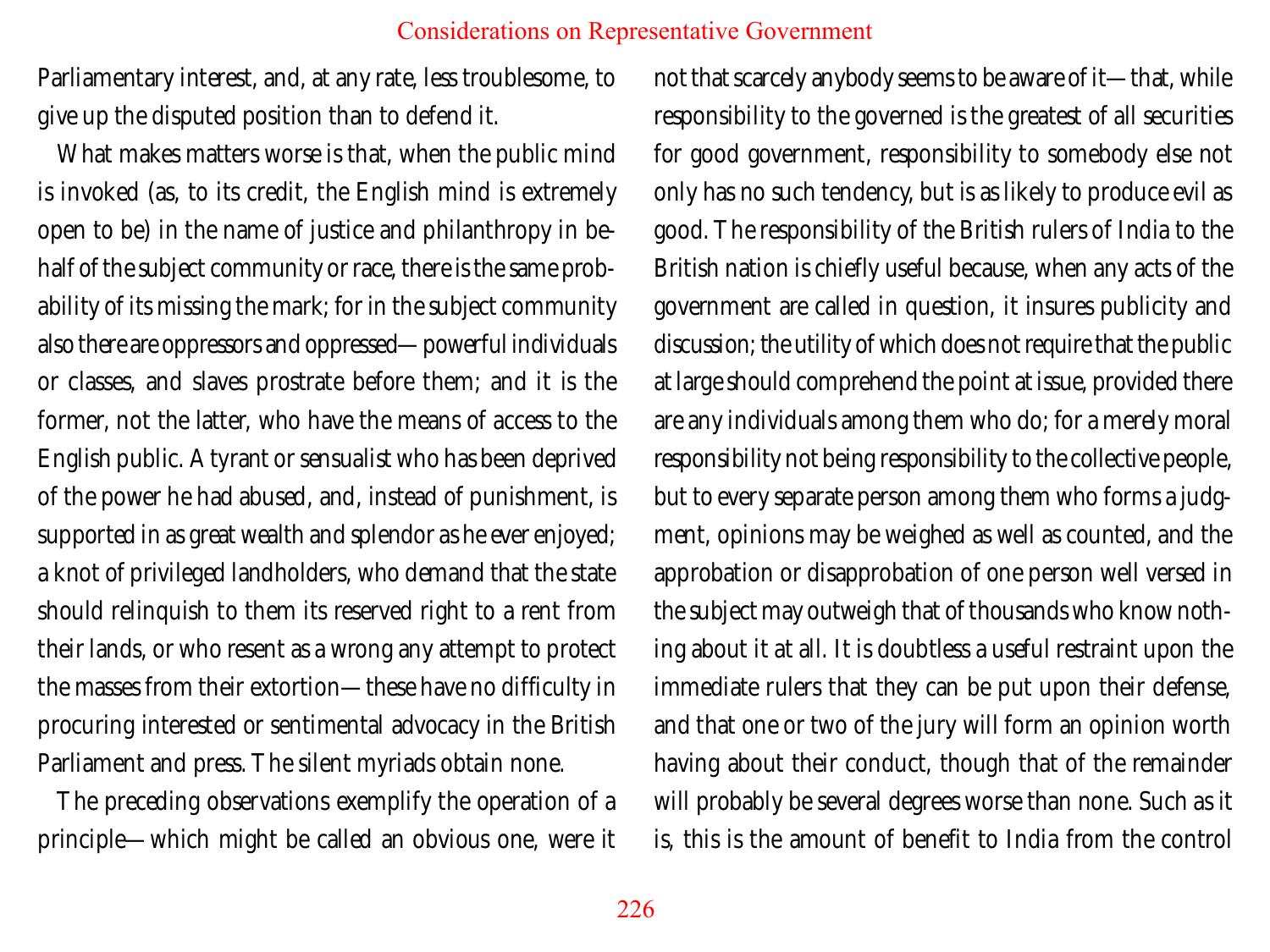exercised over the Indian government by the British Parliament and people.

It is not by attempting to rule directly a country like India, but by giving it good rulers, that the English people can do their duty to that country; and they can scarcely give it a worse one than an English cabinet minister, who is thinking of English, not Indian politics; who does not remains long enough in office to acquire an intelligent interest in so complicated a subject; upon whom the factitious public opinion got up in Parliament, consisting of two or three fluent speakers, acts with as much force as if it were genuine; while he is under none of the influences of training and position which would lead or qualify him to form an honest opinion of his own. A free country which attempts to govern a distant dependency, inhabited by a dissimilar people, by means of a branch of its own executive, will almost inevitably fail. The only mode which has any chance of tolerable success is to govern through a delegated body of a comparatively permanent character, allowing only a right of inspection and a negative voice to the changeable administration of the state. Such a body did exist in the case of India; and I fear that both

India and England will pay a severe penalty for the shortsighted policy by which this intermediate instrument of government was done away with.

It is of no avail to say that such a delegated body can not have all the requisites of good government; above all, can not have that complete and over-operative identity of interest with the governed which it is so difficult to obtain even where the people to be ruled are in some degree qualified to look after their own affairs. Real good government is not compatible with the conditions of the case. There is but a choice of imperfections. The problem is, so to construct the governing body that, under the difficulties of the position, it shall have as much interest as possible in good government, and as little in bad. Now these conditions are best found in an intermediate body. A delegated administration has always this advantage over a direct one, that it has, at all events, no duty to perform except to the governed. It has no interests to consider except theirs. Its own power of deriving profit from misgovernment may be reduced—in the latest Constitution of the East India Company it was reduced—to a singularly small amount; and it can be kept entirely clear of bias from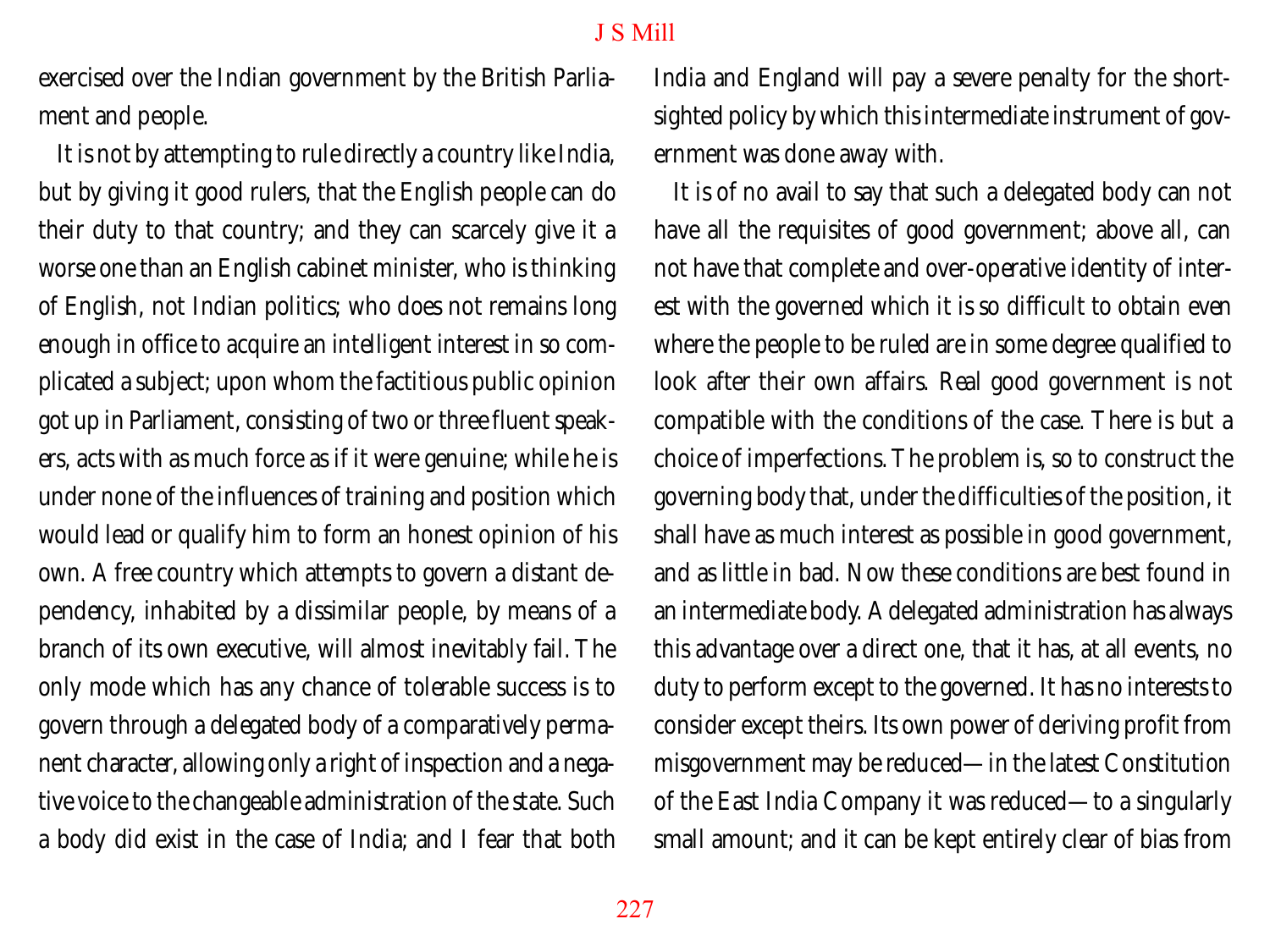the individual or class interests of any one else. When the home government and Parliament are swayed by such partial influences in the exercise of the power reserved to them in the last resort, the intermediate body is the certain advocate and champion of the dependency before the imperial tribunal. The intermediate body, moreover, is, in the natural course of things, chiefly composed of persons who have acquired professional knowledge of this part of their country's concerns; who have been trained to it in the place itself, and have made its administration the main occupation of their lives. Furnished with these qualifications, and not being liable to lose their office from the accidents of home politics, they identify their character and consideration with their special trust, and have a much more permanent interest in the success of their administration, and in the prosperity of the country which they administer, than a member of a cabinet under a representative constitution can possibly have in the good government of any country except the one which he serves. So far as the choice of those who carry on the management on the spot devolves upon this body, their appointment is kept out of the vortex of party and Parliamentary jobbing, and freed from the influence of those motives to the abuse of patronage for the reward of adherents, or to buy off those who would otherwise be opponents, which are always stronger with statesmen of average honesty than a conscientious sense of the duty of appointing the fittest man. To put this one class of appointments as far as possible out of harm's way is of more consequence than the worst which can happen to all other offices in the state; for, in every other department, if the officer is unqualified, the general opinion of the community directs him in a certain degree what to do; but in the position of the administrators of a dependency where the people are not fit to have the control in their own hands, the character of the government entirely depends on the qualifications, moral and intellectual, of the individual functionaries.

It can not be too often repeated that, in a country like India, every thing depends on the personal qualities and capacities of the agents of government. This truth is the cardinal principle of Indian administration. The day when it comes to be thought that the appointment of persons to situations of trust from motives of convenience, already so criminal in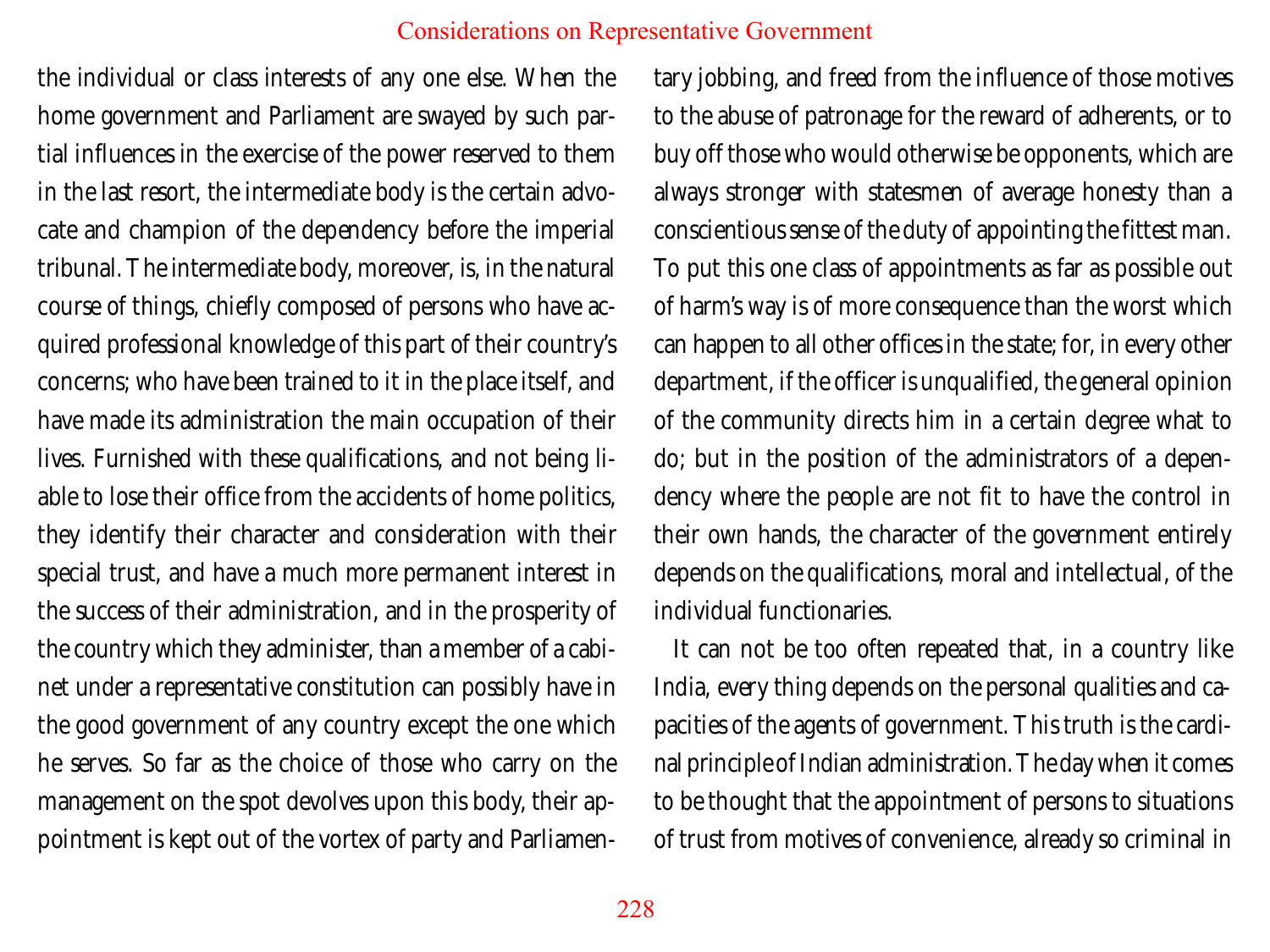England, can be practiced with impunity in India, will be the beginning of the decline and fall of our empire there. Even with a sincere intention of preferring the best candidate, it will not do to rely on chance for supplying fit persons. The system must be calculated to form them. It has done this hitherto; and because it has done so, our rule in India has lasted, and been one of constant, if not very rapid improvement in prosperity and good administration. As much bitterness is now manifested against this system, and as much eagerness displayed to overthrow it, as if educating and training the officers of government for their work were a thing utterly unreasonable and indefensible, an unjustifiable interference with the rights of ignorance and inexperience. There is a tacit conspiracy between those who would like to job in first-rate Indian offices for their connections here, and those who, being already in India, claim to be promoted from the indigo factory or the attorney's office to administer justice or fix the payments due to government from millions of people. The "monopoly" of the civil service, so much inveighed against, is like the monopoly of judicial offices by the bar; and its abolition would be like opening the bench in

Westminster Hall to the first comer whose friends certify that he has now and then looked into Blackstone. Were the course ever adopted of sending men from this country, or encouraging them in going out, to get themselves put into high appointments without having learned their business by passing through the lower ones, the most important offices would be thrown to Scotch cousins and adventurers, connected by no professional feeling with the country or the work, held to no previous knowledge, and eager only to make money rapidly and return home. The safety of the country is, that those by whom it is administered be sent out in youth, as candidates only, to begin at the bottom of the ladder, and ascend higher or not, as, after a proper interval, they are proved qualified. The defect of the East India Company's system was that, though the best men were carefully sought out for the most important posts, yet, if an officer remained in the service, promotion, though it might be delayed, came at last in some shape or other, to the least as well as to the most competent. Even the inferior in qualifications among such a corps of functionaries consisted, it must be remembered, of men who had been brought up to their duties, and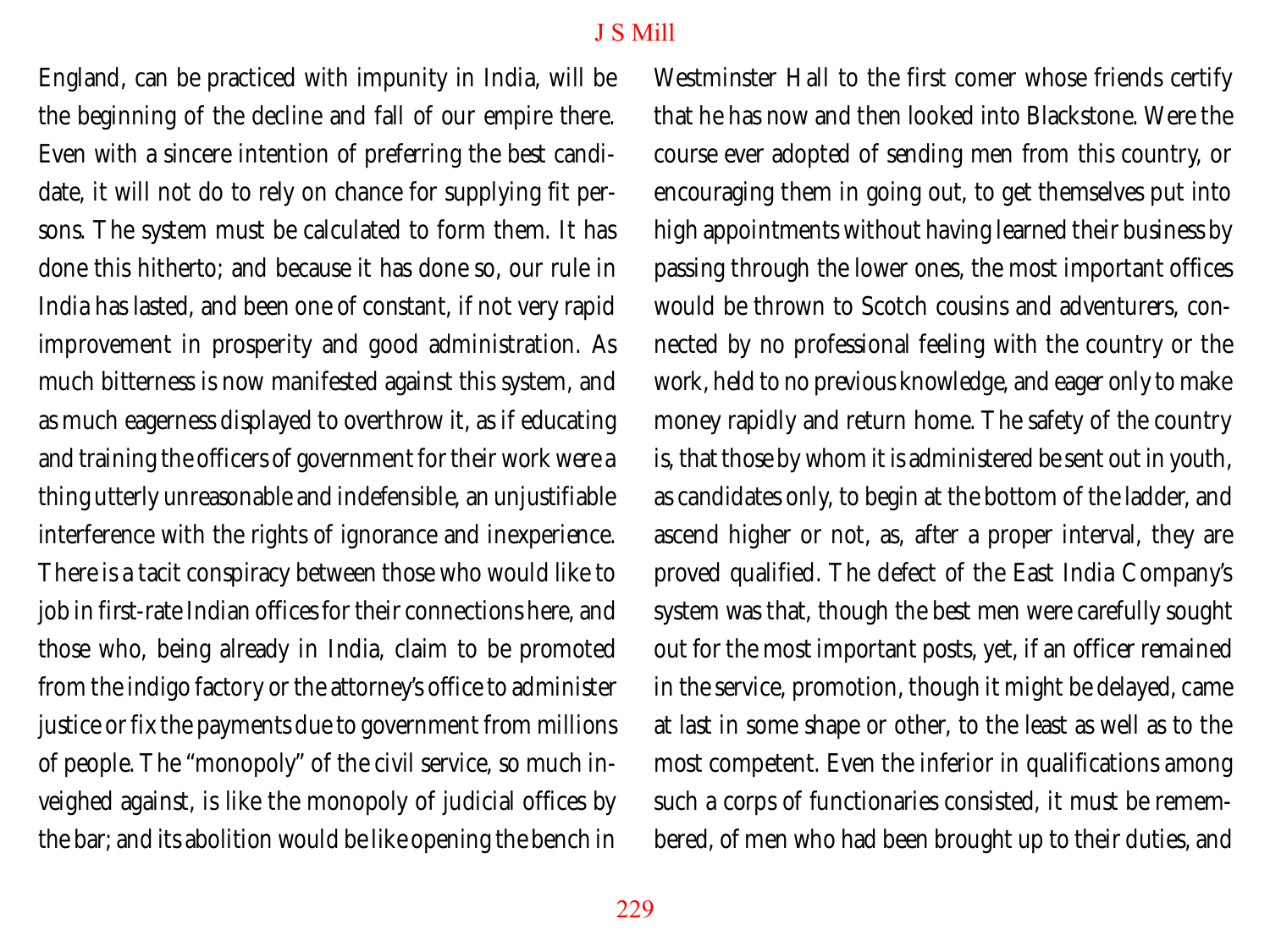had fulfilled them for many years, at lowest without disgrace, under the eye and authority of a superior. But, though this diminished the evil, it was nevertheless considerable. A man who never becomes fit for more than an assistant's duty should remain an assistant all his life, and his juniors should be promoted over him. With this exception, I am not aware of any real defect in the old system of Indian appointments. It had already received the greatest other improvement it was susceptible of, the choice of the original candidates by competitive examination, which, besides the advantage of recruiting from a higher grade of industry and capacity, has the recommendation that under it, unless by accident, there are no personal ties between the candidates for offices and those who have a voice in conferring them.

It is in no way unjust that public officers thus selected and trained should be exclusively eligible to offices which require specially Indian knowledge and experience. If any door to the higher appointments, without passing through the lower, be opened even for occasional use, there will be such incessant knocking at it by persons of influence that it will be impossible ever to keep it closed. The only excepted appointment should be the highest one of all. The Viceroy of British India should be a person selected from all Englishmen for his great general capacity for government. If he have this, he will be able to distinguish in others, and turn to his own use, that special knowledge and judgment in local affairs which he has not himself had the opportunity of acquiring. There are good reasons why the viceroy should not be a member of the regular service. All services have, more or less, their class prejudices, from which the supreme ruler ought to be exempt. Neither are men, however able and experienced, who have passed their lives in Asia, so likely to possess the most advanced European ideas in general statesmanship, which the chief ruler should carry out with him, and blend with the results of Indian experience. Again, being of a different class, and especially if chosen by a different authority, he will seldom have any personal partialities to warp his appointments to office. This great security for honest bestowal of patronage existed in rare perfection under the mixed government of the crown and the East India Company. The supreme dispensers of office—the governor general and governors—were appointed, in fact though not formally, by the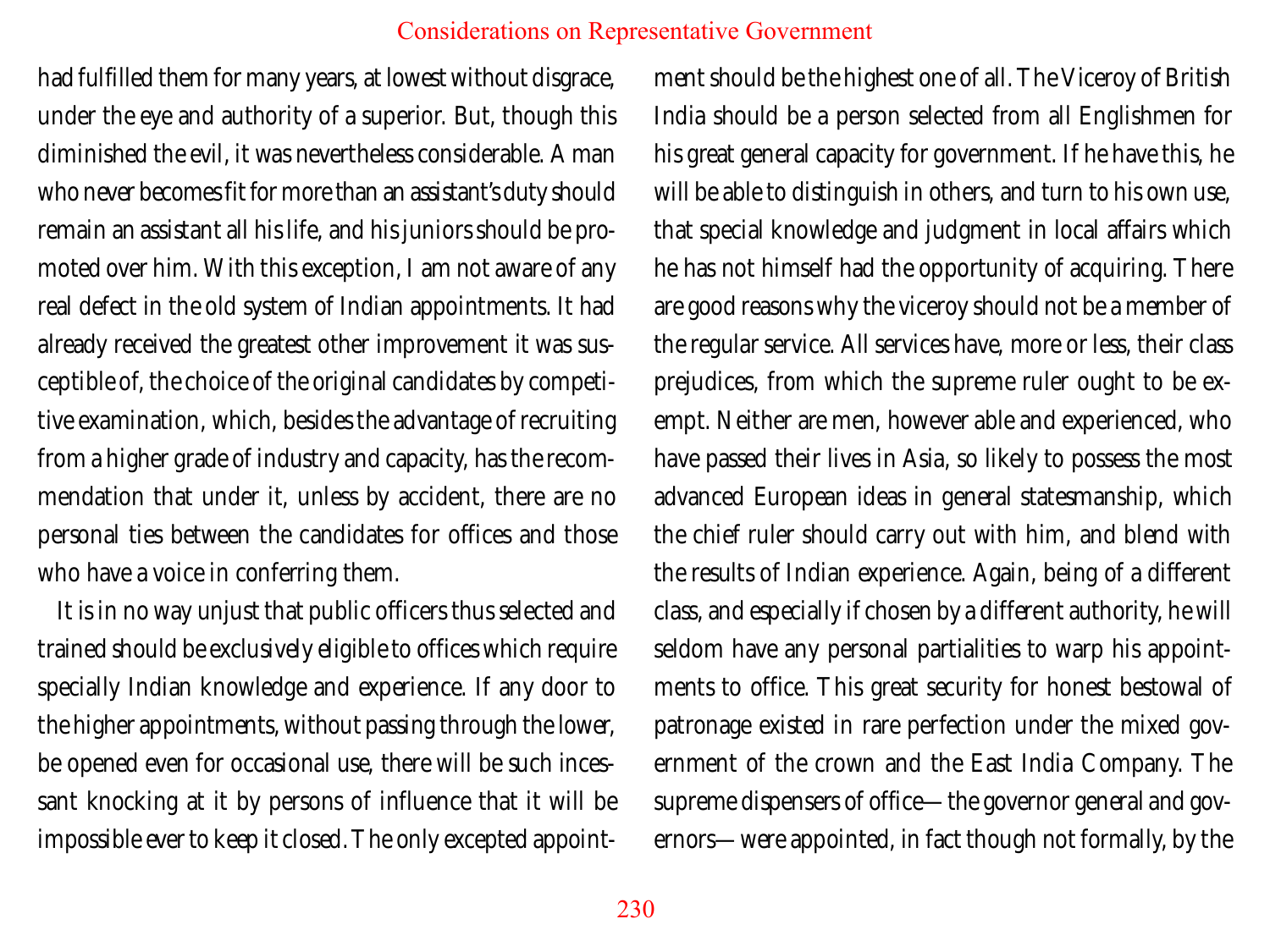crown, that is, by the general government, not by the intermediate body, and a great officer of the crown probably had not a single personal or political connection in the local service, while the delegated body, most of whom had themselves served in the country, had, and were likely to have, such connections. This guaranty for impartiality would be much impaired if the civil servants of government, even though sent out in boyhood as mere candidates for employment, should come to be furnished, in any considerable proportion, by the class of society which supplies viceroys and governors. Even the initiatory competitive examination would then be an insufficient security. It would exclude mere ignorance and incapacity; it would compel youths of family to start in the race with the same amount of instruction and ability as other people; the stupidest son could not be put into the Indian service, as he can be into the Church; but there would be nothing to prevent undue preference afterwards. No longer, all equally unknown and unheard of by the arbiter of their lot, a portion of the service would be personally, and a still greater number politically, in close relation with him. Members of certain families, and of the

higher classes and influential connections generally, would rise more rapidly than their competitors, and be often kept in situations for which they were unfit, or placed in those for which others were fitter. The same influences would be brought into play which affect promotions in the army; and those alone, if such miracles of simplicity there be, who believe that these are impartial, would expect impartiality in those of India. This evil is, I fear, irremediable by any general measures which can be taken under the present system. No such will afford a degree of security comparable to that which once flowed spontaneously from the so-called double government.

What is accounted so great an advantage in the case of the English system of government at home has been its misfortune in India—that it grew up of itself, not from preconceived design, but by successive expedients, and by the adaptation of machinery originally created for a different purpose. As the country on which its maintenance depended was not the one out of whose necessities it grew, its practical benefits did not come home to the mind of that country, and it would have required theoretic recommendations to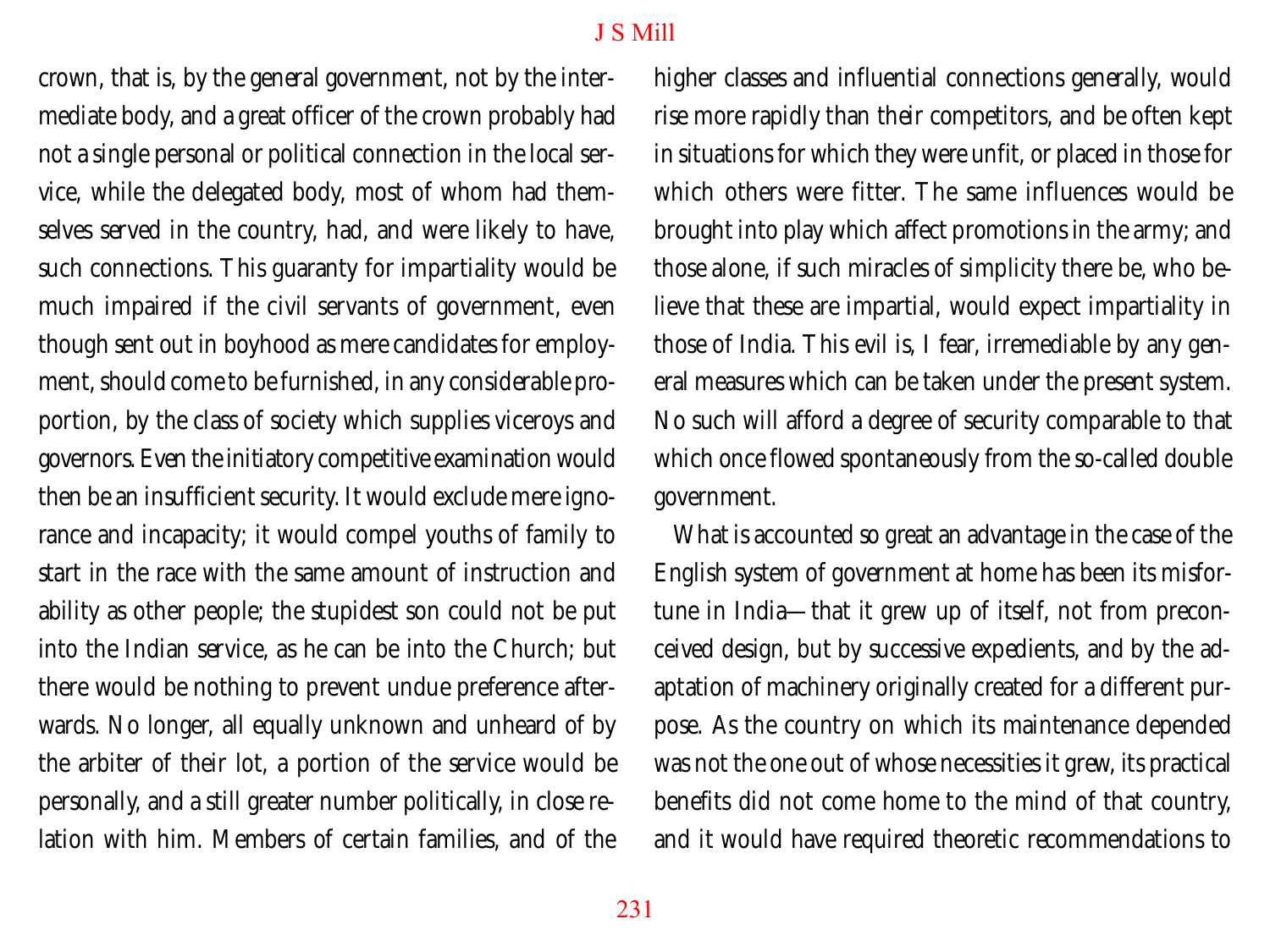render it acceptable. Unfortunately, these were exactly what it seemed to be destitute of; and undoubtedly the common theories of government did not furnish it with such, framed as those theories have been for states of circumstances differing in all the most important features from the case concerned. But in government as in other departments of human agency, almost all principles which have been durable were first suggested by observation of some particular case, in which the general laws of nature acted in some new or previously unnoticed combination of circumstances. The institutions of Great Britain, and those of the United States, have the distinction of suggesting most of the theories of government which, through good and evil fortune, are now, in the course of generations, reawakening political life in the nations of Europe. It has been the destiny of the government of the East India Company to suggest the true theory of the government of a semi-barbarous dependency by a civilized country, and after having done this, to perish. It would be a singular fortune if, at the end of two or three more generations, this speculative result should be the only remaining fruit of our ascendancy in India; if posterity should say of us

that, having stumbled accidentally upon better arrangements than our wisdom would ever have devised, the first use we made of our awakened reason was to destroy them, and allow the good which had been in course of being realized to fall through and be lost from ignorance of the principles on which it depended. *Dî meliora;* but if a fate so disgraceful to England and to civilization can be averted, it must be through far wider political conceptions than merely English or European practice can supply, and through a much more profound study of Indian experience and of the conditions of Indian government than either English politicians, or those who supply the English public with opinions, have hitherto shown any willingness to undertake.

### The End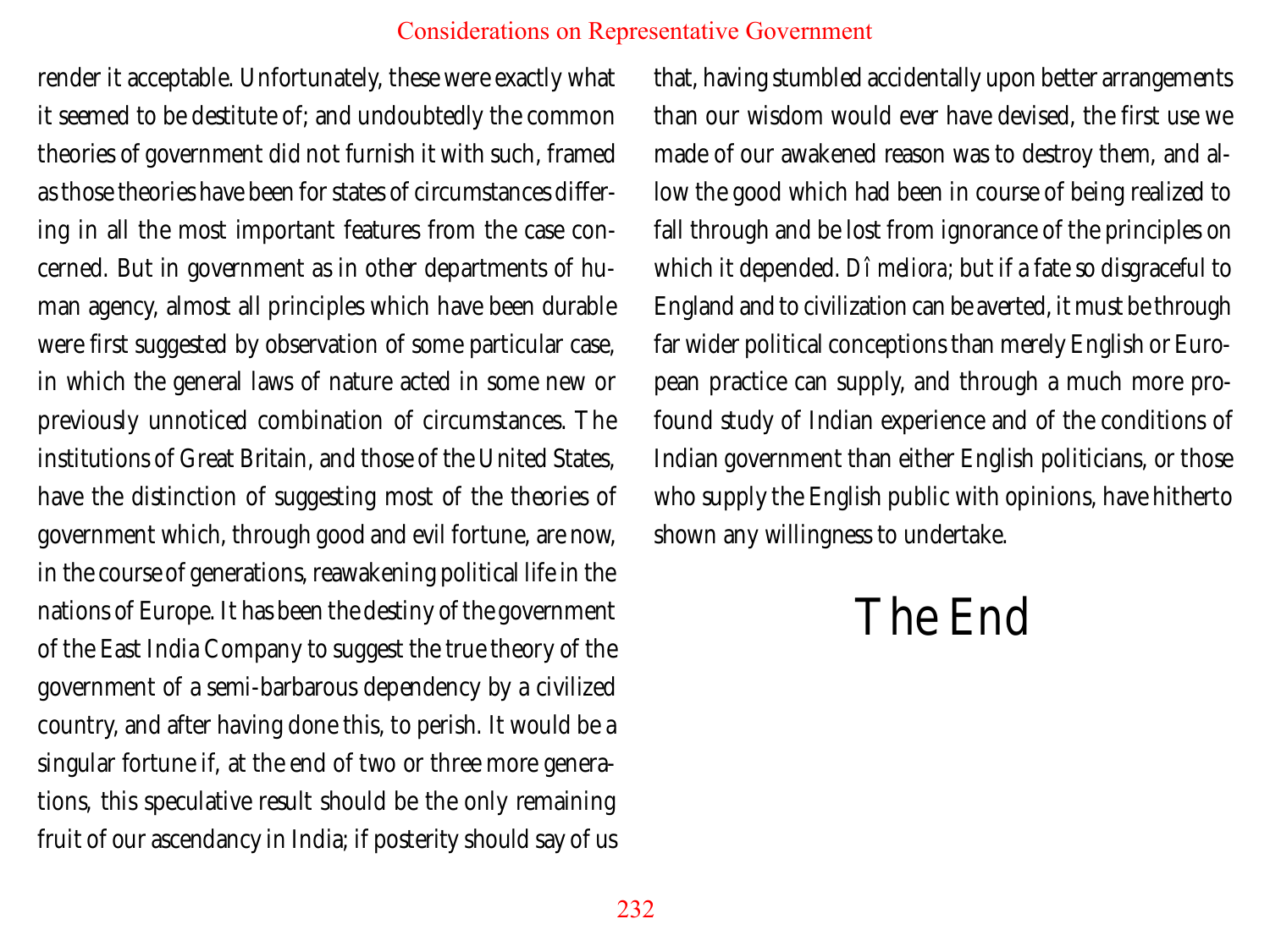### Endnotes

1 I limit the expression to past time, because I would say nothing derogatory of a great, and now at last a free, people, who are entering into the general movement of European progress with a vigor which bids fair to make up rapidly the ground they have lost. No one can doubt what Spanish intellect and energy are capable of; and their faults as a people are chiefly those for which freedom and industrial ardor are a real specific.

2 Italy, which alone can be quoted as an exception, is only so in regard to the final stage of its transformation. The more difficult previous advance from the city isolation of Florence, Pisa, or Milan, to the provincial unity of Tuscany or Lombardy, took place in the usual manner.

3 This blunder of Mr. Disraeli (from which, greatly to his credit, Sir John Pakington took an opportunity soon after of separating himself) is a speaking instance, among many, how little the Conservative leaders understand Conservative principles. Without presuming to require from political parties such an amount of virtue and discernment as that they should comprehend, and know when to apply, the principles of their opponents, we may yet say that it would be a great improvement if each party understood and acted upon its own. Well would it be for England if Conservatives voted consistently for every thing conservative, and Liberals for every thing liberal. We should not then have to wait long for things which, like the present and many other great measures, are eminently both the one and the other. The Conservatives, as being by the law of their existence the stupidest party, have much the greatest sins of this description to answer for; and it is a melancholy truth, that if any measure were proposed on any subject truly, largely, and far-sightedly conservative, even if Liberals were willing to vote for it, the great bulk of the Conservative party would rush blindly in and prevent it from being carried.

4 "Thoughts on Parliamentary Reform," 2nd ed. p. 32-36.

5 "This expedient has been recommended both on the score of saving expense and on that of obtaining the votes of many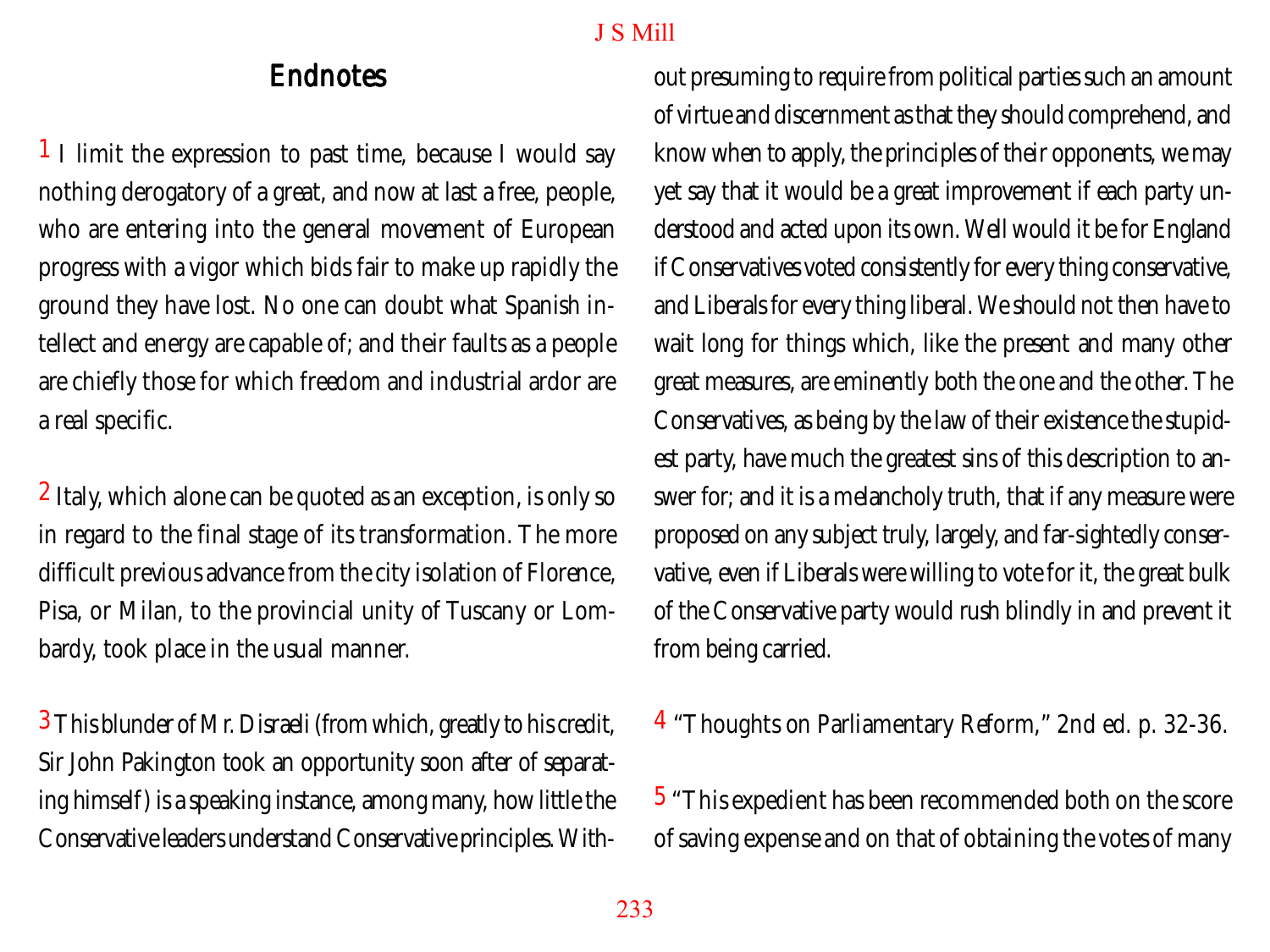electors who otherwise would not vote, and who are regarded by the advocates of the plan as a particularly desirable class of voters. The scheme has been carried into practice in the election of poor-law guardians, and its success in that instance is appealed to in favor of adopting it in the more important case of voting for a member of the Legislature. But the two cases appear to me to differ in the point on which the benefits of the expedient depend. In a local election for a special kind of administrative business, which consists mainly in the dispensation of a public fund, it is an object to prevent the choice from being exclusively in the hands of those who actively concern themselves about it; for the public interest which attaches to the election being of a limited kind, and in most cases not very great in degree, the disposition to make themselves busy in the matter is apt to be in a great measure confined to persons who hope to turn their activity to their own private advantage; and it may be very desirable to render the intervention of other people as little onerous to them as possible, if only for the purpose of swamping these private interests. But when the matter in hand is the great business of national government, in which every one must

take an interest who cares for any thing out of himself, or who cares even for himself intelligently, it is much rather an object to prevent those from voting who are indifferent to the subject, than to induce them to vote by any other means than that of awakening their dormant minds. The voter who does not care enough about the election to go to the poll is the very man who, if he can vote without that small trouble, will give his vote to the first person who asks for it, or on the most trifling or frivolous inducement. A man who does not care whether he votes is not likely to care much which way he votes; and he who is in that state of mind has no moral right to vote at all; since, if he does so, a vote which is not the expression of a conviction, counts for as much, and goes as far in determining the result as one which represents the thoughts and purposes of a life."—*Thoughts*, etc., p. 39.

6 Several of the witnesses before the Committee of the House of Commons in 1860, on the operation of the Corrupt Practices Prevention Act, some of them of great practical experience in election matters, were favorable (either absolutely or as a last resort) to the principle of requiring a declaration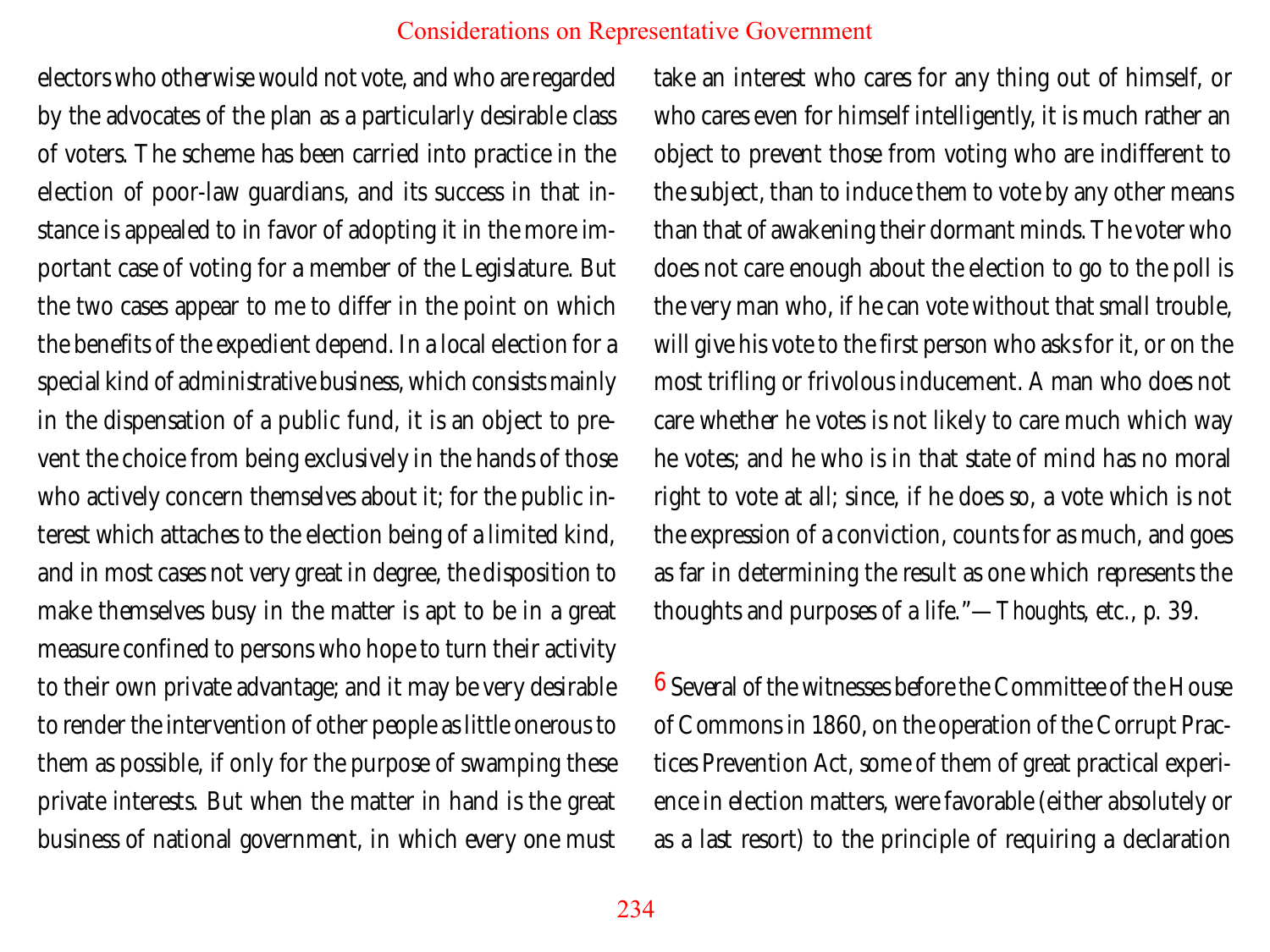from members of Parliament, and were of opinion that, if supported by penalties, it would be, to a great degree, effectual. (*Evidence*, pp. 46, 54-7, 67, 123, 198-202, 208.) The chief commissioner of the Wakefield Inquiry said (in reference certainly to a different proposal), "If they see that the Legislature is earnest upon the subject, the machinery will work …. I am quite sure that if some personal stigma were applied upon conviction of bribery, it would change the current of public opinion" (pp. 26 and 32). A distinguished member of the committee (and of the present cabinet) seemed to think it very objectionable to attach the penalties of perjury to a merely promissory as distinguished from an assertory oath; but he was reminded that the oath taken by a witness in a court of justice is a promissory oath; and the rejoinder (that the witness's promise relates to an act to be done at once, while the member's would be a promise for all future time) would only be to the purpose if it could be supposed that the swearer might forget the obligation he had entered into, or could possibly violate it unawares: contingencies which, in a case like the present, are out of the question.

A more substantial difficulty is, that one of the forms most

frequently assumed by election expenditure is that of subscriptions to local charities or other local objects; and it would be a strong measure to enact that money should not be given in charity within a place by the member for it. When such subscriptions are *bonâ fide*, the popularity which may be derived from them is an advantage which it seems hardly possible to deny to superior riches. But the greatest part of the mischief consists in the fact that money so contributed is employed in bribery, under the euphonious name of keeping up the member's interest. To guard against this, it should be part of the member's promissory declaration that all sums expended by him in the place, or for any purpose connected with it or with any of its inhabitants (with the exception perhaps of his own hotel expenses) should pass through the hands of the election auditor, and be by him (and not by the member himself or his friends) applied to its declared purpose.

The principle of making all lawful expenses of a charge, not upon the candidate, but upon the locality, was upheld by two of the best witnesses (pp. 20, 65-70, 277).

7 "As Mr. Lorimer remarks, by creating a pecuniary induce-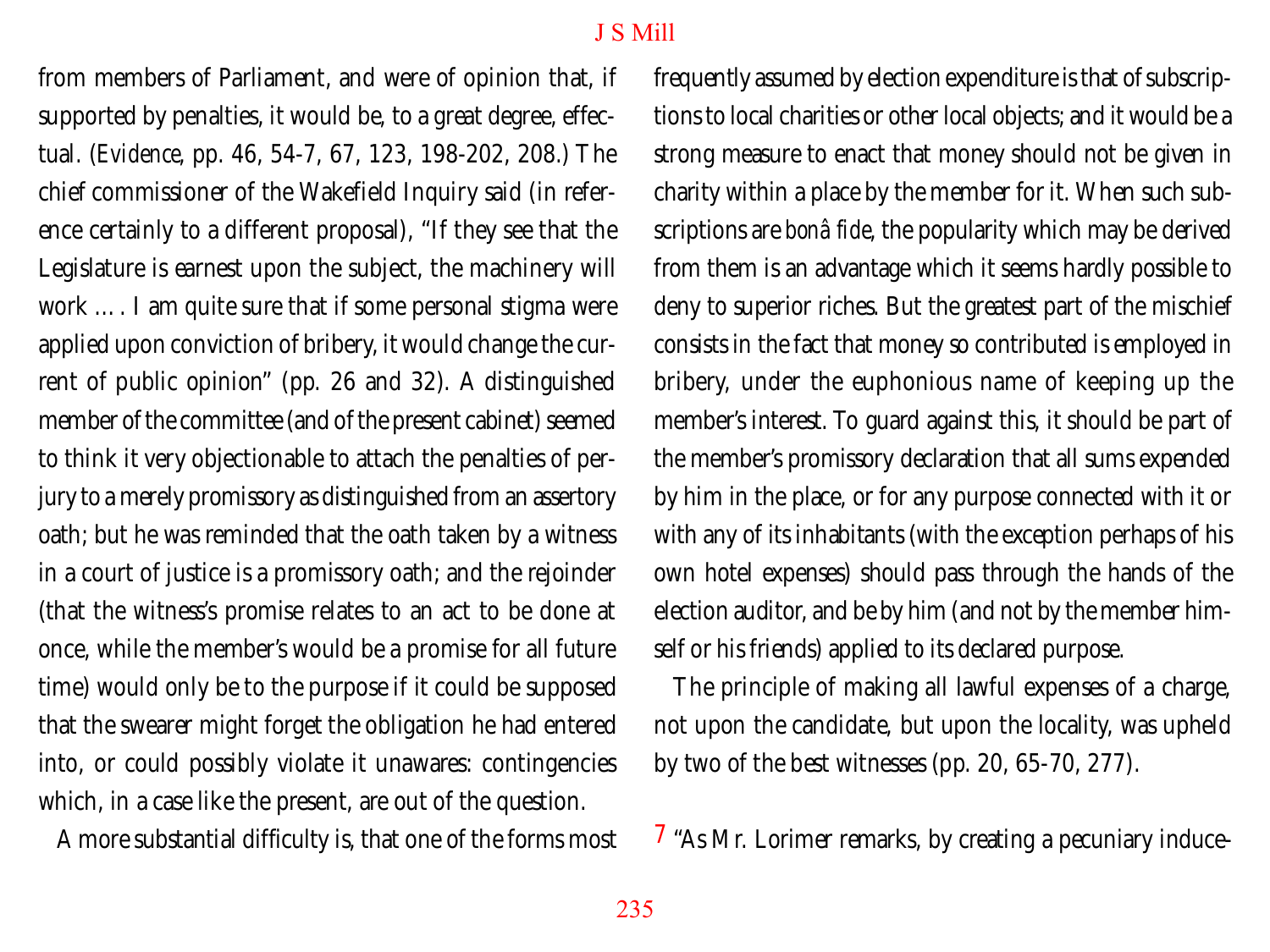ment to persons of the lowest class to devote themselves to public affairs, the calling of the demagogue would be formally inaugurated. Nothing is more to be deprecated than making it the private interest of a number of active persons to urge the form of government in the direction of its natural perversion. The indications which either a multitude or an individual can give when merely left to their own weaknesses, afford but a faint idea of what those weaknesses would become when played upon by a thousand flatterers. If there were 658 places of certain, however moderate emolument, to be gained by persuading the multitude that ignorance is as good as knowledge, and better, it is terrible odds that they would believe and act upon the lesson."—(Article in *Fraser's Magazine* for April, 1859, headed "Recent Writers on Reform.")

8 Not always, however, the most recondite; for one of the latest denouncers of competitive examination in the House of Commons had the *näiveté* to produce a set of almost elementary questions in algebra, history, and geography, as a proof of the exorbitant amount of high scientific attainment which the Commissioners were so wild as to exact.

9 On Liberty, concluding chapter; and, at greater length, in the final chapter of "Principles of Political Economy."

#### 10 Mr. Calhoun.

11 I am speaking here of the *adoption* of this improved policy, not, of course, of its original suggestion. The honor of having been its earliest champion belongs unquestionably to Mr. Roebuck.